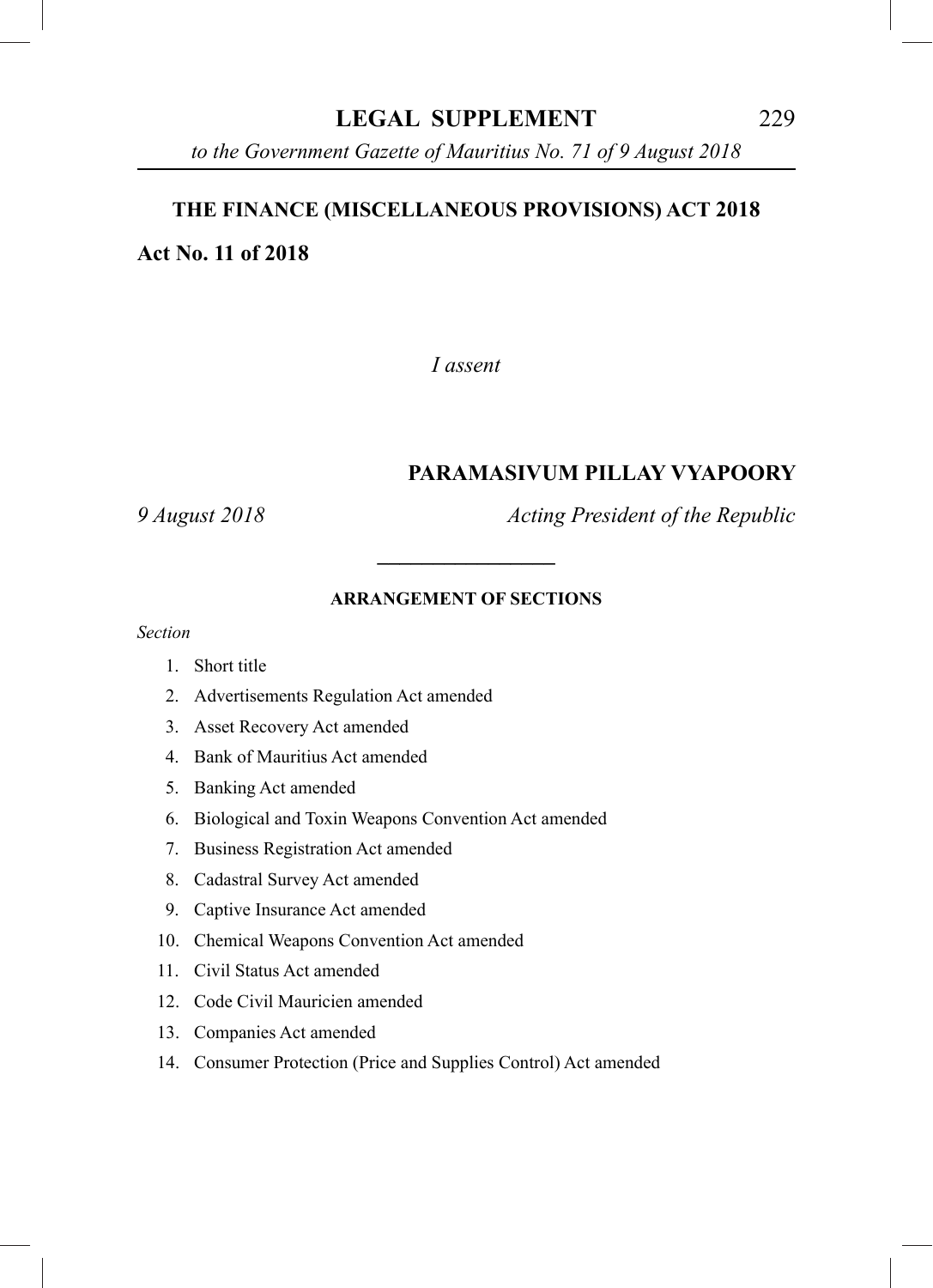- 15. Convention on Prohibitions or Restrictions on the Use of Certain Conventional Weapons Which May Be Deemed To Be Excessively Injurious or to Have Indiscriminate Effects Act 2018 amended
- 16. Co-operatives Act 2016 amended
- 17. Courts Act amended
- 18. Customs Act amended
- 19. Customs Tariff Act amended
- 20. District and Intermediate Courts (Civil Jurisdiction) Act amended
- 21. Economic Development Board Act 2017 amended
- 22. Employment Rights Act amended
- 23. Environment Protection Act amended
- 24. Excise Act amended
- 25. Finance and Audit Act amended
- 26. Finance (Miscellaneous Provisions) Act 2017 amended
- 27. Financial Intelligence and Anti-Money Laundering Act amended
- 28. Financial Reporting Act amended
- 29. Financial Services Act amended
- 30. Foundations Act amended
- 31. Freeport Act amended
- 32. Gambling Regulatory Authority Act amended
- 33. Human Resource Development Act amended
- 34. Immigration Act amended
- 35. Income Tax Act amended
- 36. Insolvency Act amended
- 37. Insurance Act amended
- 38. Land (Duties and Taxes) Act amended
- 39. Law Officers Act amended
- 40. Law Practitioners Act amended
- 41. Legal Aid and Legal Assistance Act amended
- 42. Limited Liability Partnerships Act 2016 amended
- 43. Limited Partnerships Act amended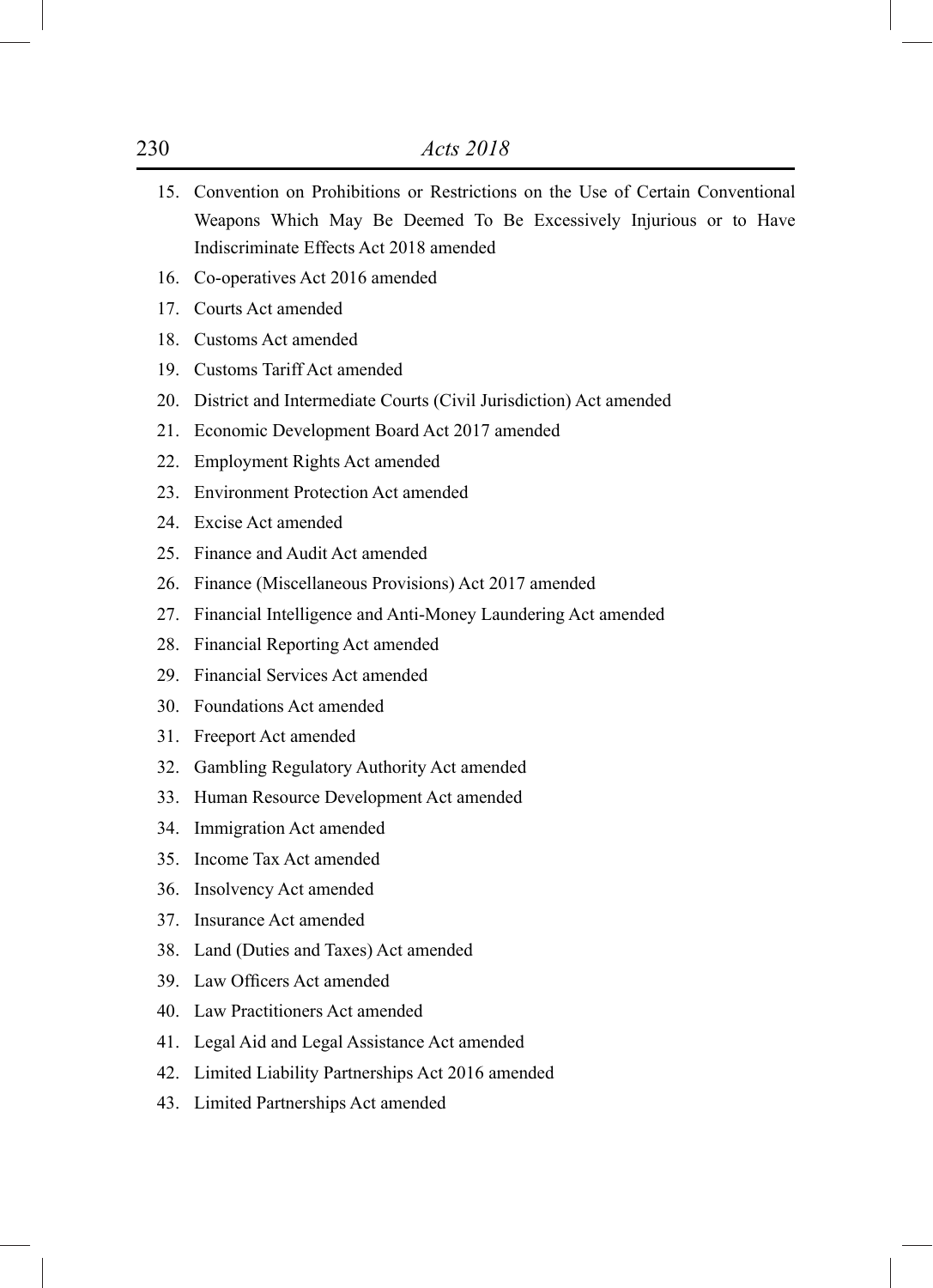- 44. Local Government Act amended
- 45. Mauritius Fire and Rescue Service Act amended
- 46. Mauritius Revenue Authority Act amended
- 47. Mauritius Standards Bureau Act amended
- 48. Morcellement Act amended
- 49. National Pensions Act amended
- 50. National Savings Fund Act amended
- 51. Non-Citizens (Employment Restriction) Act amended
- 52. Non-Citizens (Property Restriction) Act amended
- 53. Nursing Council Act amended
- 54. Prevention of Corruption Act amended
- 55. Prevention of Terrorism Act amended
- 56. Private Pension Schemes Act amended
- 57. Protected Cell Companies Act amended
- 58. Protection of Human Rights Act amended
- 59. Public Procurement Act amended
- 60. Registration Duty Act amended
- 61. Registration of Associations Act amended
- 62. Road Traffic Act amended
- 63. Securities Act amended
- 64. State Lands Act amended
- 65. State Trading Corporation Act amended
- 66. Statutory Bodies (Accounts and Audit) Act amended
- 67. Sugar Insurance Fund Act amended
- 68. Town and Country Planning Act amended
- 69. Value Added Tax Act amended
- 70. Validation of resolution
- 71. Commencement FIRST SCHEDULE

SECOND SCHEDULE THIRD SCHEDULE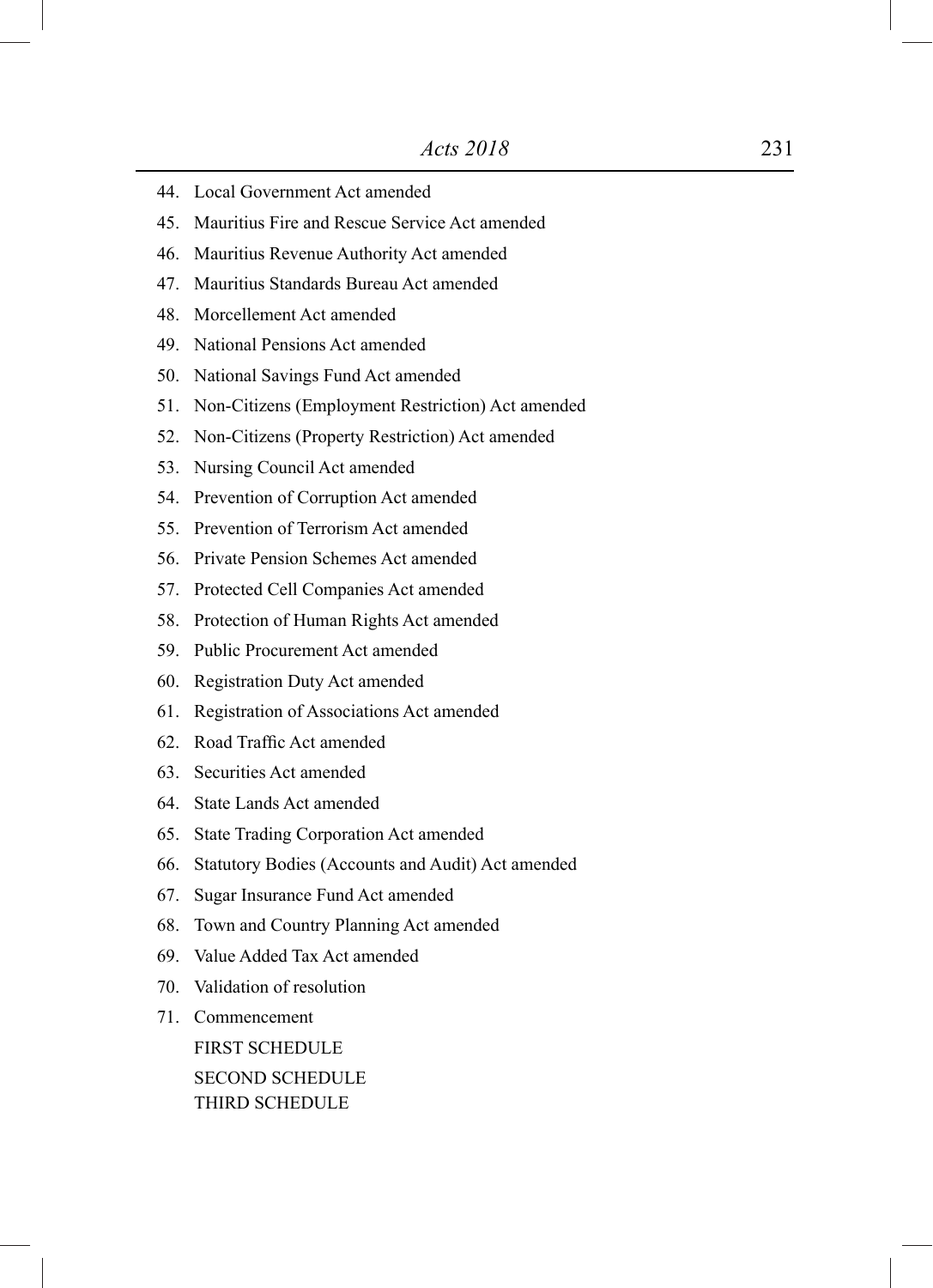FOURTH SCHEDULE FIFTH SCHEDULE SIXTH SCHEDULE SEVENTH SCHEDULE EIGHTH SCHEDULE NINTH SCHEDULE TENTH SCHEDULE ELEVENTH SCHEDULE TWELFTH SCHEDULE THIRTEENTH SCHEDULE

# **\_\_\_\_\_\_\_\_\_\_\_\_\_\_\_ An Act**

# **To provide for the implementation of measures announced in the Budget Speech 2018-2019 and for matters connected, consequential or incidental thereto**

ENACTED by the Parliament of Mauritius, as follows –

# **1. Short title**

This Act may be cited as the Finance (Miscellaneous Provisions) Act 2018.

# **2. Advertisements Regulation Act amended**

The Advertisements Regulation Act is amended –

(a) in section 5, by adding the following new subsections –

 $(3)$  (a) Where an owner fails to affix a registered mark or fails to affix a registered mark in accordance with subsection (1), as the case may be, he shall be liable to pay to the Director-General a penalty of 10, 000 rupees for each quarter or part of a quarter during which the registered mark is not affixed or the registered mark is not affixed in accordance with subsection  $(1)$ .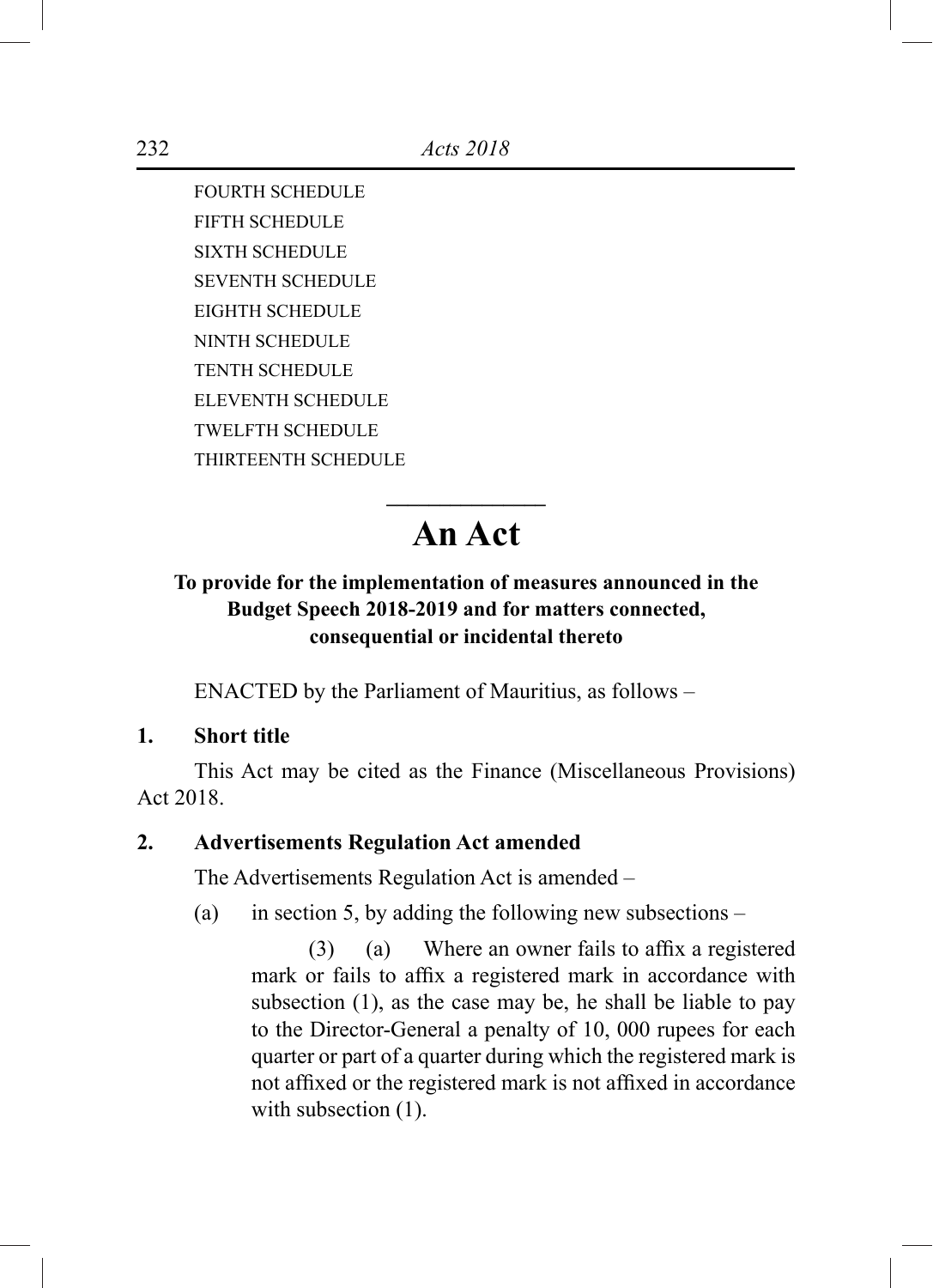(b) The penalty under paragraph (a) shall not, in the aggregate, exceed 50, 000 rupees.

 (4) Section 7A shall apply to subsection (3) with such modifications and adaptations as may be necessary.

- (b) in section  $11 -$ 
	- (i) by inserting, after paragraph (a), the following new paragraph, the word "or" at the end of paragraph (a) being deleted –
		- (aa) to affix a registered mark under section 5; or
	- (ii) by deleting the words "not exceeding 50, 000 rupees" and replacing them by the words "of not less than 10, 000 rupees and not exceeding 50, 000 rupees".

#### **3. Asset Recovery Act amended**

The Asset Recovery Act is amended –

- (a) in section 2, in the definition of "benefit", by adding the following new paragraph –
	- (c) includes an instrumentality;
- (b) in section 4, by inserting, after subsection (2), the following new subsection –

 (2A) (a) In the exercise of its powers under this Act, the FIU shall be assisted by such law practitioners as the Director may appoint.

 (b) Any law practitioner appointed under paragraph (a) shall give general assistance to the Enforcement Authority, including legal assistance in the conduct of investigations and in the application and enforcement of this Act.

(c) In this subsection –

"law practitioner" has the same meaning as in the Law Practitioners Act.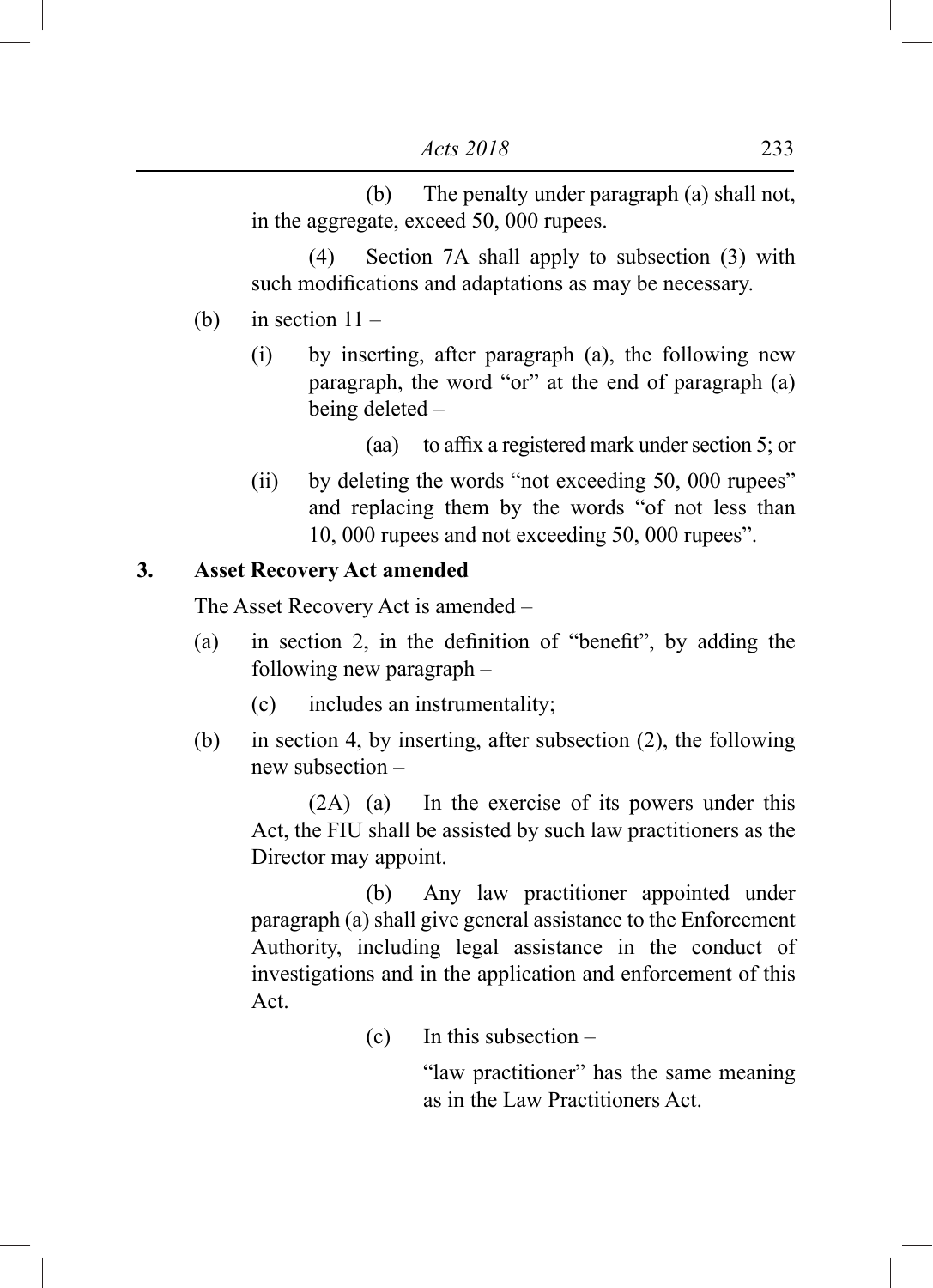# **4. Bank of Mauritius Act amended**

The Bank of Mauritius Act is amended –

(a) in section 2, by inserting, in the appropriate alphabetical order, the following new definitions –

"Financial Intelligence Unit" means the Financial Intelligence Unit established under section 9(1) of the Financial Intelligence and Anti-Money Laundering Act;

"public sector agency" includes any Ministry, Government department, local authority, statutory body or the Financial Intelligence Unit;

- (b) in section  $26 -$ 
	- (i) in subsection  $(4)(a)$ , by inserting, after the words "public sector agency" wherever they appear, the words ", foreign supervisory institution or authority, international organisation";
	- (ii) by adding the following new subsection –

 (5) Any information given under subsection  $(4)(a)$ ,  $(aa)$  and  $(d)$  may be given subject to conditions specified by the Bank, including conditions restricting the use and disclosure of the information imparted.

- (c) in section 50 (5), by deleting the words "500, 000 rupees" and replacing them by the words "one million rupees and, in the case of a continuing offence, to, after conviction, a further fine of 100, 000 rupees for every day or part of a day during which the offence continues";
- (d) by inserting, after section 52, the following new section –

#### **52A. Establishment of Central KYC Registry**

 (1) Notwithstanding section 51A(4) and any other enactment, the Bank may, for the purpose of collecting KYC records submitted to KYC institutions by their customers,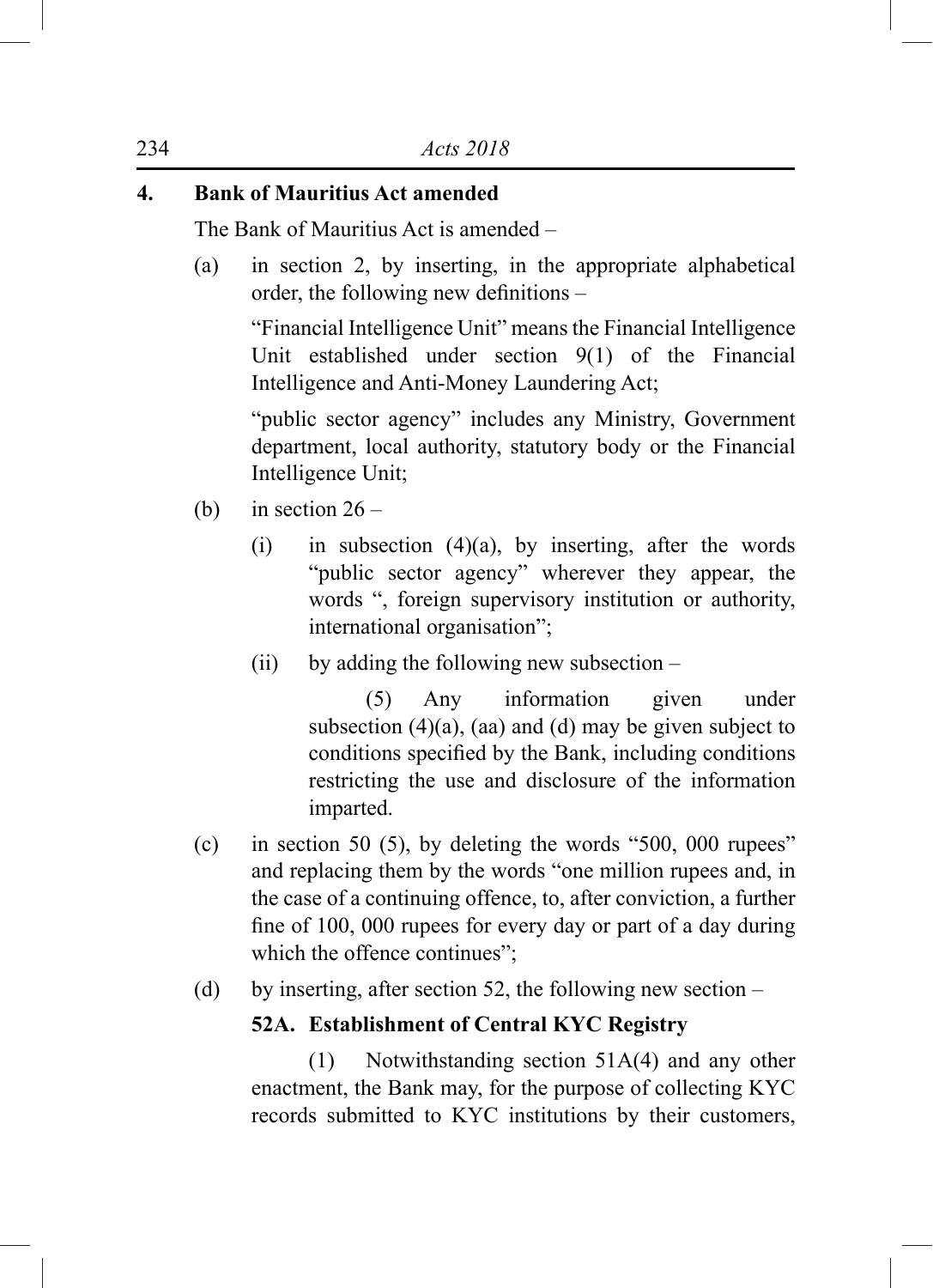establish a Central KYC Registry and require any KYC institution to furnish to the Registry, on such terms and conditions as it may determine, such information as it may require for the purpose of maintaining the Registry.

 (2) Any duty of confidentiality which may have been imposed on any KYC institution under any enactment shall not apply where the information is required for transmission to the Registry.

 (3) Every KYC institution shall inform its customers that their KYC records shall be submitted to the Registry.

 (4) Where it appears to the Bank that any KYC institution has refrained from complying, or negligently failed to comply, with any requirement imposed under this section, the Bank may –

- (a) by directive, require the KYC institution to remedy the situation;
- (b) impose such penalty or charge not exceeding 50, 000 rupees for each day on which such breach occurs and the penalty may be recovered by deduction from any balance of the KYC institution with, or as money owing to, the Bank as if it were a civil debt; or
- (c) in the absence of any reasonable excuse, proceed against the KYC institution under section 11 or 17 of the Banking Act on grounds that it is carrying on business in a manner which is contrary to the interests of the public or, in the case of any other KYC institution, refer the matter to the relevant supervisory authority for such action as it may deem appropriate.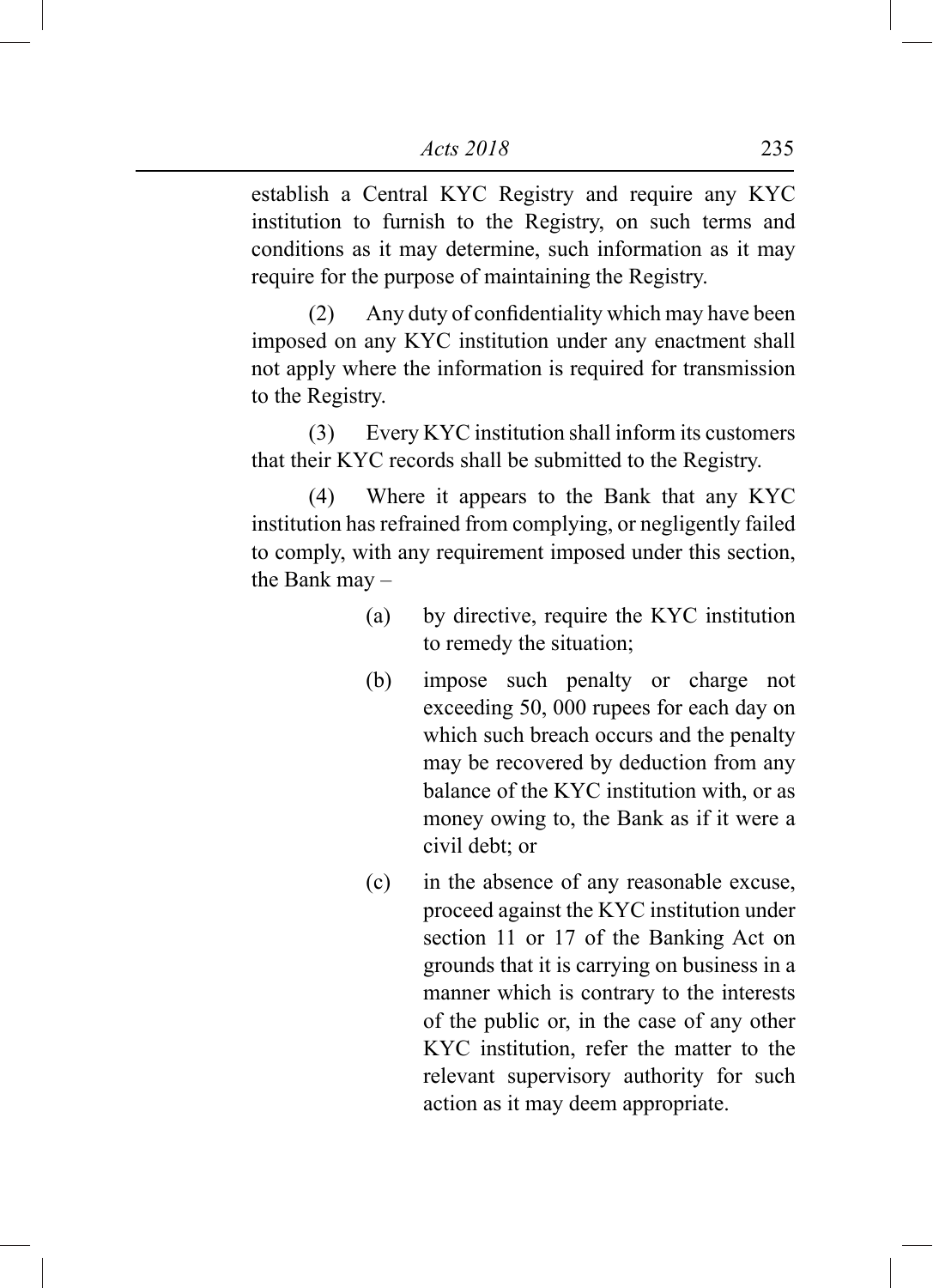(5) Neither the Bank nor any KYC institution shall be liable to any prosecution, action or suit in respect of any matter or thing done by them in the discharge, in good faith, of their functions under this section.

 (6) The Bank may, for the purpose of this section, make such regulations or issue such instructions or guidelines as it deems necessary.

(7) In this section –

"Central KYC Registry" or "Registry" means the central registry established under subsection  $(1)$ ;

"KYC institution" means any institution or person, duly licensed by the Bank or the Financial Services Commission established under the Financial Services Act which or who is required to verify the identity of its or his customers under the Financial Intelligence and Anti-Money Laundering Act;

"KYC records" means the records, including the electronic records, relied upon by a KYC institution in carrying out customer due diligence verification.

#### **5. Banking Act amended**

The Banking Act is amended –

- (a) in section  $2 -$ 
	- (i) in the definition of "banking laws", by inserting, after the words "Bank of Mauritius Act", the words ", the Financial Intelligence and Anti-Money Laundering Act, the Prevention of Terrorism Act";
	- (ii) by deleting the definition of "credit union";
- (b) in section  $5 -$ 
	- (i) in subsection  $(4)(g)$ , by inserting, after the word "directors,", the words "beneficial owners,";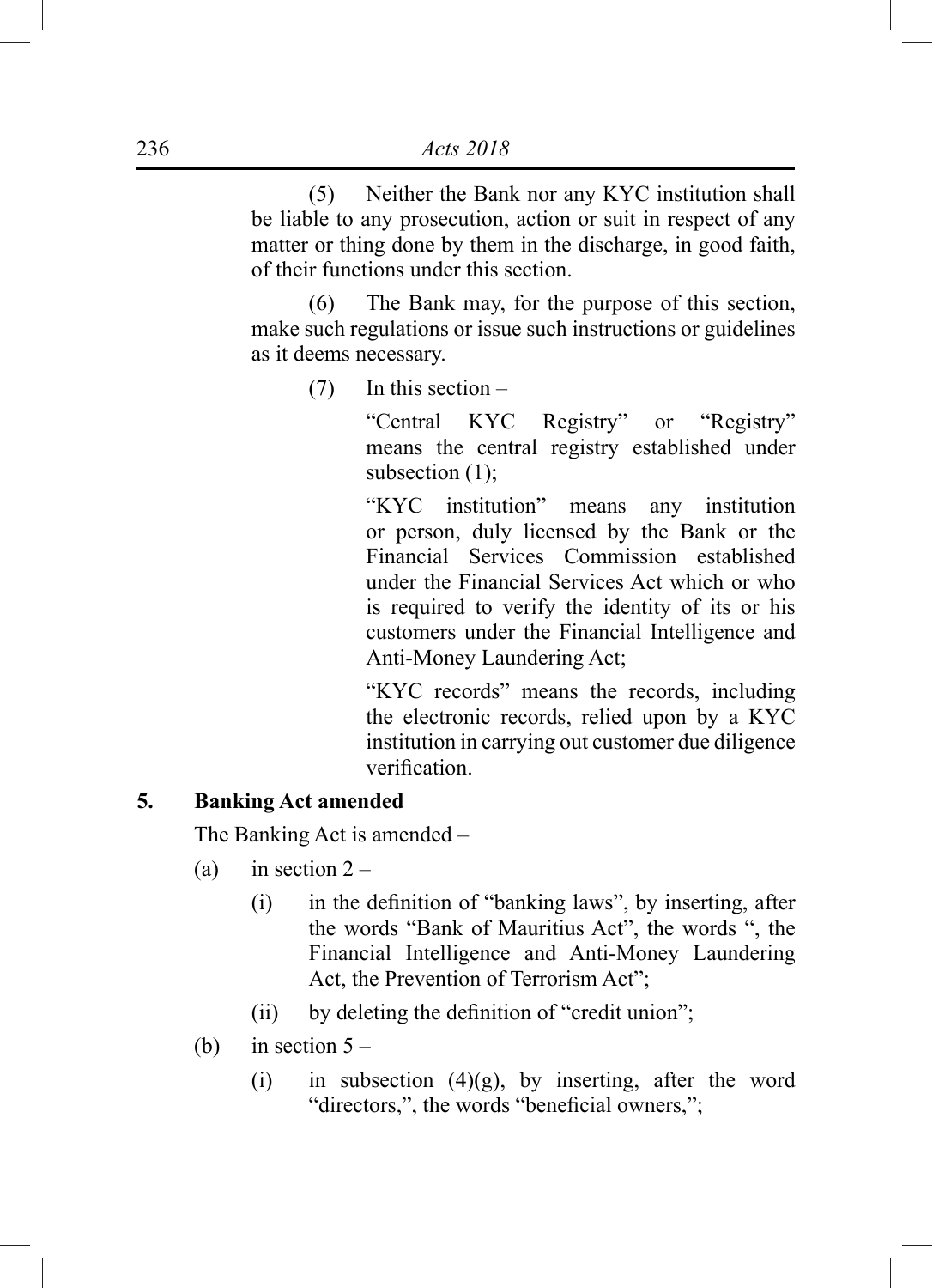- (ii) by adding the following new subsection
	- $(10)$  In this section –

"beneficial owner" –

- (a) means the natural person who ultimately owns or controls the applicant or the natural person on whose behalf the application is being made; and
- (b) includes the natural person who exercises ultimate effective control over the applicant.
- (c) in section  $7 -$ 
	- (i) by inserting, after subsection (4), the following new subsection –

 (4A) (a) The central bank shall refuse to grant a banking licence to a financial institution which has no physical presence in the country in which it is incorporated and licensed, and which is unaffiliated with a regulated financial group which is subject to effective consolidated supervision.

(b) In this subsection –

"physical presence" –

- (a) means management located within the country in which the financial institution is incorporated and licensed; but
- (b) does not include the presence in Mauritius of a local agent or staff below management level.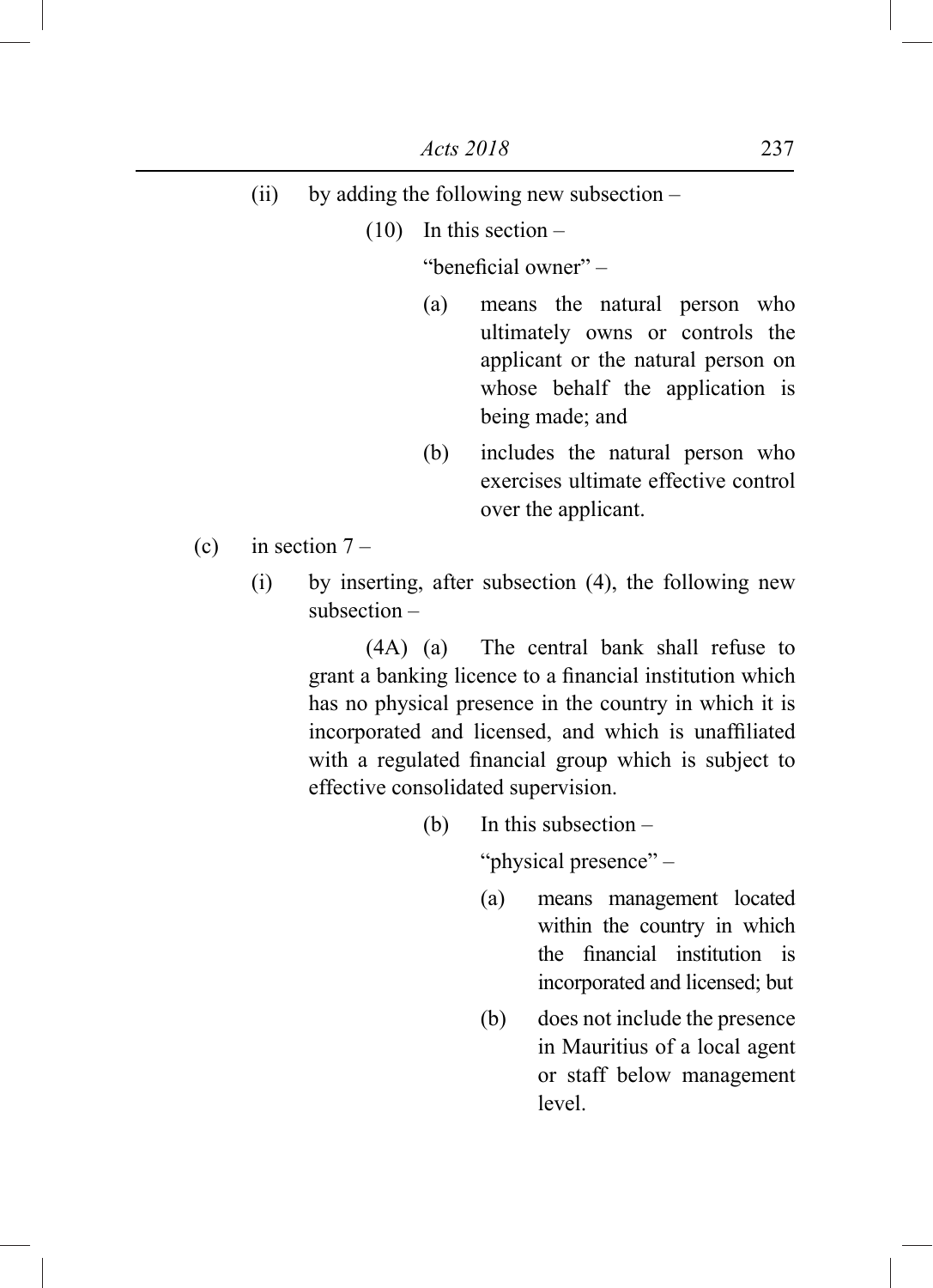(ii) by repealing subsection (7D) and replacing it by the following subsection –

> (7D) A bank which has been granted a banking licence to carry on exclusively private banking business by the central bank may –

- (a) (i) be exempted from such provisions of this Act;
	- (ii) be subject to such terms and conditions and guidelines,

as the central bank may determine;

- (b) be authorised to  $-$ 
	- (i) hold, store or sell gold, silver, platinum, and other precious metals, as part of the management of its client's investment portfolio;
	- (ii) provide safety vault services to its clients for gold, silver, platinum, precious and semiprecious stones, precious metals, pearls, works of art and collectors' pieces or antiques and such other high value goods as the central bank may determine.
- (d) in section 11 (1), by adding the following new paragraphs, the full stop at the end of paragraph (i) being deleted and the word "or" being deleted at the end of paragraph  $(h)$  –
	- (j) no longer has a physical presence in the country in which it is incorporated and licensed; or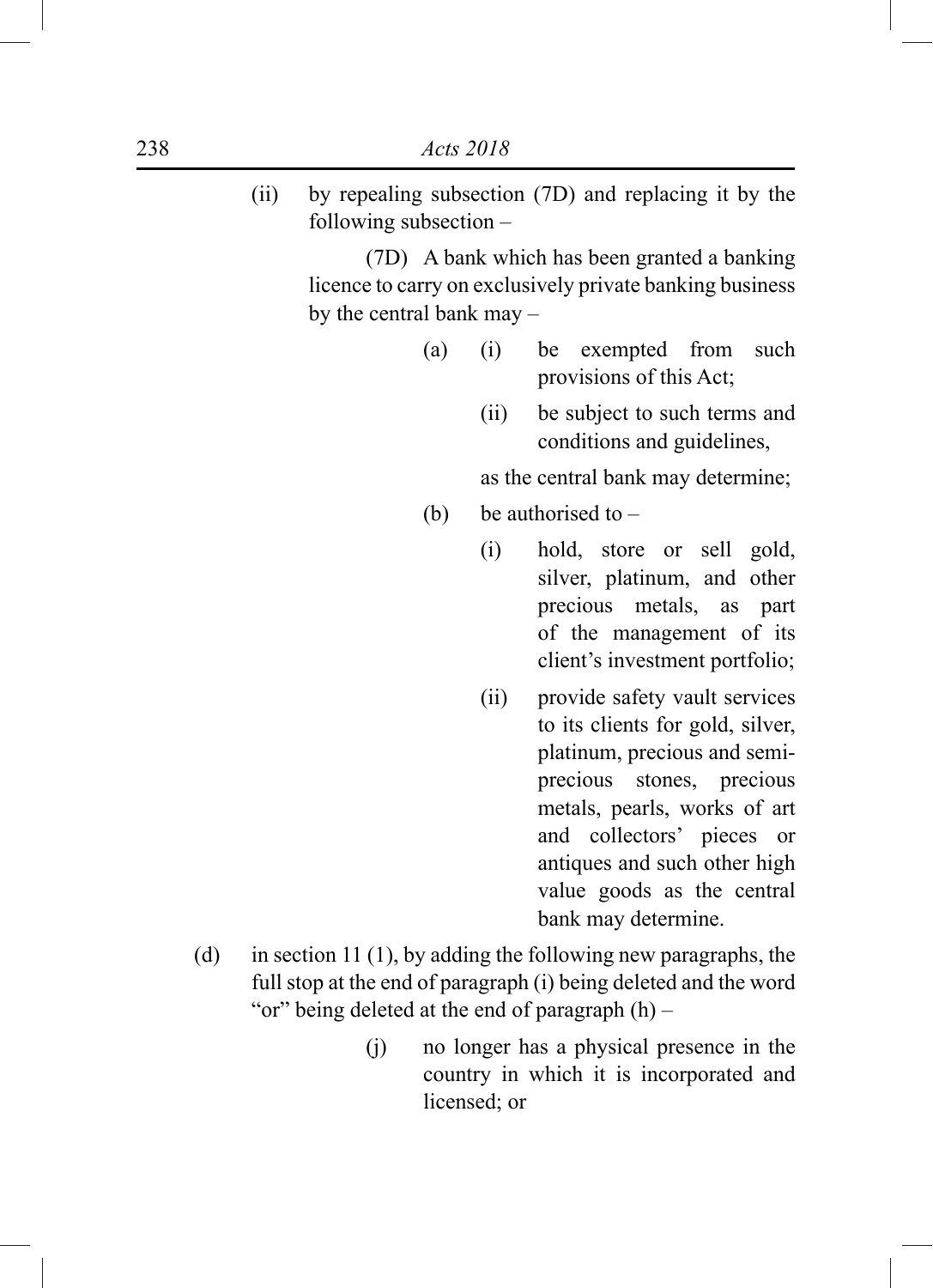- (k) is unaffiliated with a regulated financial group which is subject to effective consolidated supervision.
- (e) in section 12, by inserting, after subsection (5), the following new subsection –

 (5A) Notwithstanding section 20, a non-bank deposit taking institution shall maintain and continue to maintain in Mauritius an amount paid as stated capital of not less than 200 million rupees or such higher amount as may be prescribed, after deduction of the accumulated losses of the non-bank deposit taking institution.

- (f) in section  $14E -$ 
	- (i) in the heading, by deleting the words "**issuer of commercial papers**" and replacing them by the words "**issuer of money market instruments**";
	- (ii) in subsections (1) and  $(2)$ 
		- (A) by deleting the words "commercial papers" and replacing them by the words "a money market instrument";
		- (B) by deleting the word "company" and replacing it by the word "institution";
		- (C) by deleting the words "commercial paper licence" and replacing them by the words "money market instrument licence";
	- (iii) in subsection  $(7)$ 
		- (A) by deleting the word "company" and replacing it by the word "institution";
		- (B) by deleting the words "commercial papers" and replacing them by the words "a money market instrument";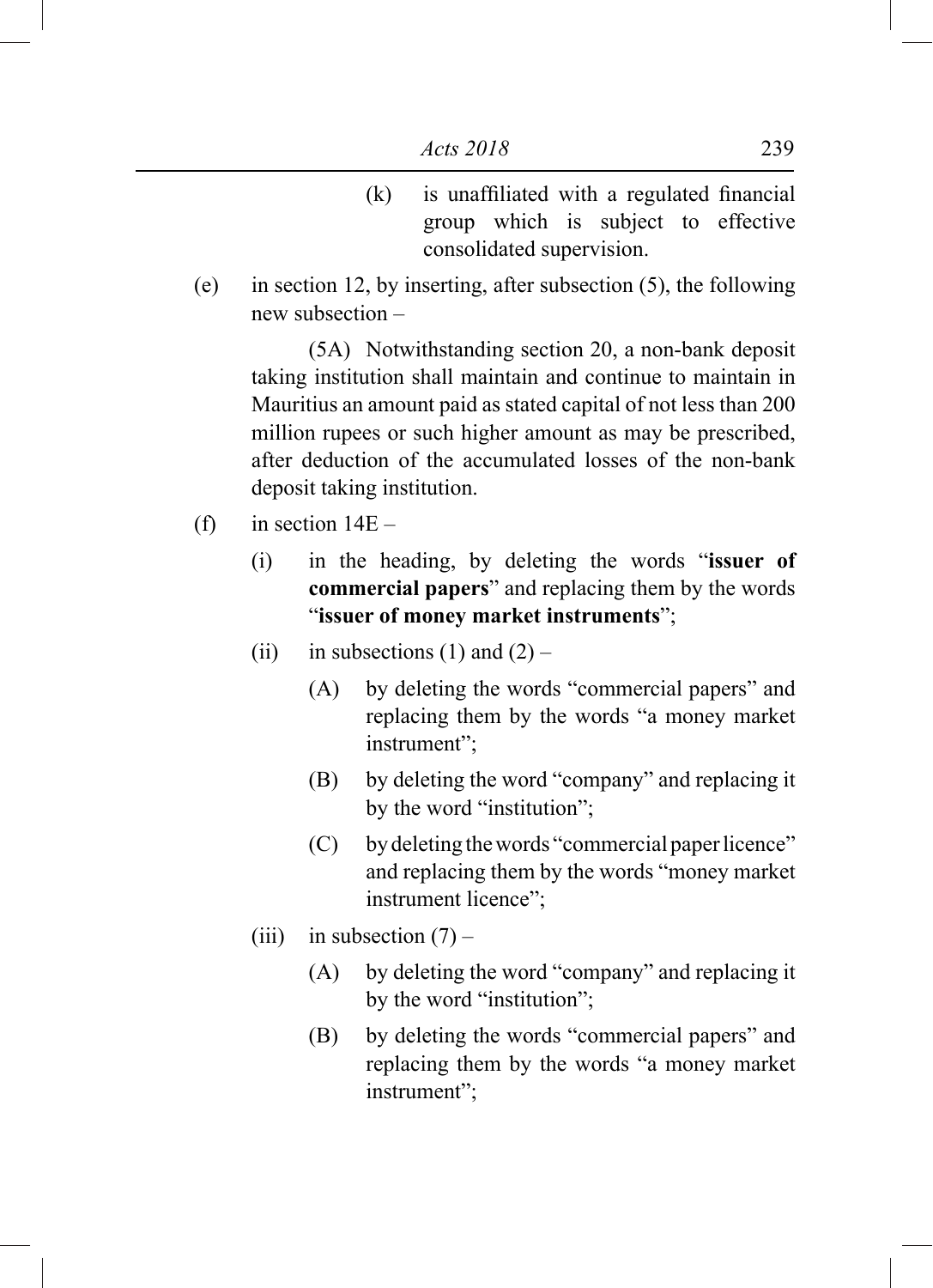- (iv) by repealing subsection (8) and replacing it by the following subsection –
	- $(8)$  In this section –

"eligible institution" means –

- (a) a financial institution or a company incorporated or registered under the Companies Act, having –
	- (i) at any point in time, not earlier than 12 months prior to the proposed issue of a money market instrument, net assets of a total value exceeding 300 million rupees, as certified by its auditors and reflected in its audited financial statements;
	- (ii) operating cash flows at least equal to the size of the issue of the money market instrument; and
	- (iii) a credit rating by a recognised external credit assessment institution; or
- (b) a body established under any enactment and which has the power to borrow funds under that enactment; or
- (c) such other body corporate as the central bank may approve;

"money market instrument" means a secured or an unsecured instrument having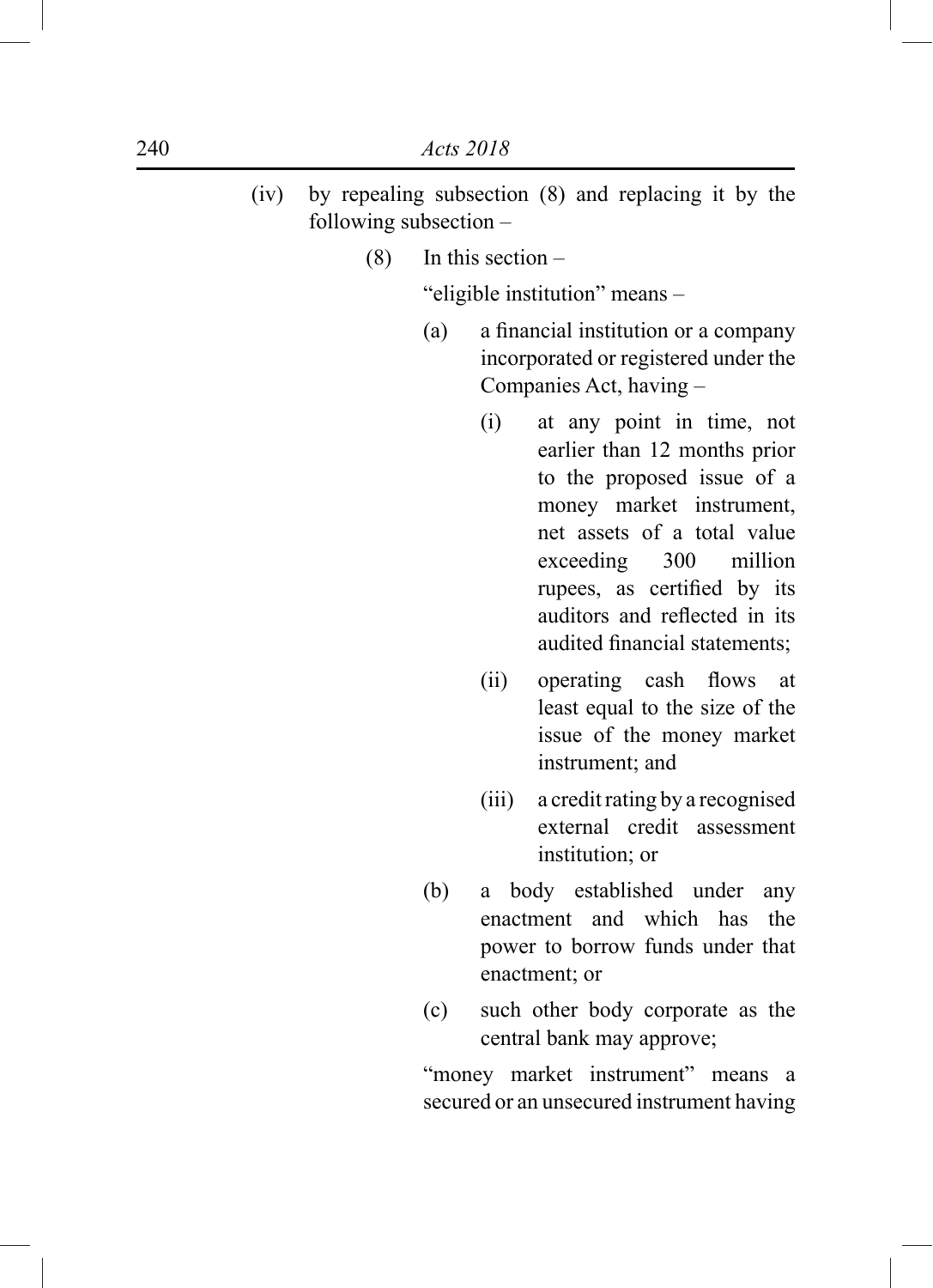a maturity of not more than 12 months, issued, in certificated or book-entry form, by an eligible institution in rupees or in such convertible currency as the central bank may approve.

(g) in section 30, by inserting, after subsection (1), the following new subsection –

 $(1A)$  The central bank may, on application by a financial institution, waive the requirements under subsection (1)(b).

(h) in section 39, by inserting, after subsection (2), the following new subsection –

 (2A) The central bank may, where circumstances so warrant, revoke the approval granted under subsection (2).

- (i) in section 42 (1), by inserting, after the words "2 years", the words "or within such other period as the central bank may determine,";
- (j) by inserting, after section 53, the following new section –

# **53A. New products, business practices, delivery mechanisms and technologies**

 Every financial institution and every holder of a licence shall, in relation to the development of new products and new business practices, including new delivery mechanisms, and the use of new or developing technologies for both new and pre-existing products –

- (a) undertake a risk assessment prior to the launch or use of such products, business practices and technologies;
- (b) identify and assess the money laundering and terrorism financing risks that may arise in relation to the launch or use of such products, business practices and technologies; and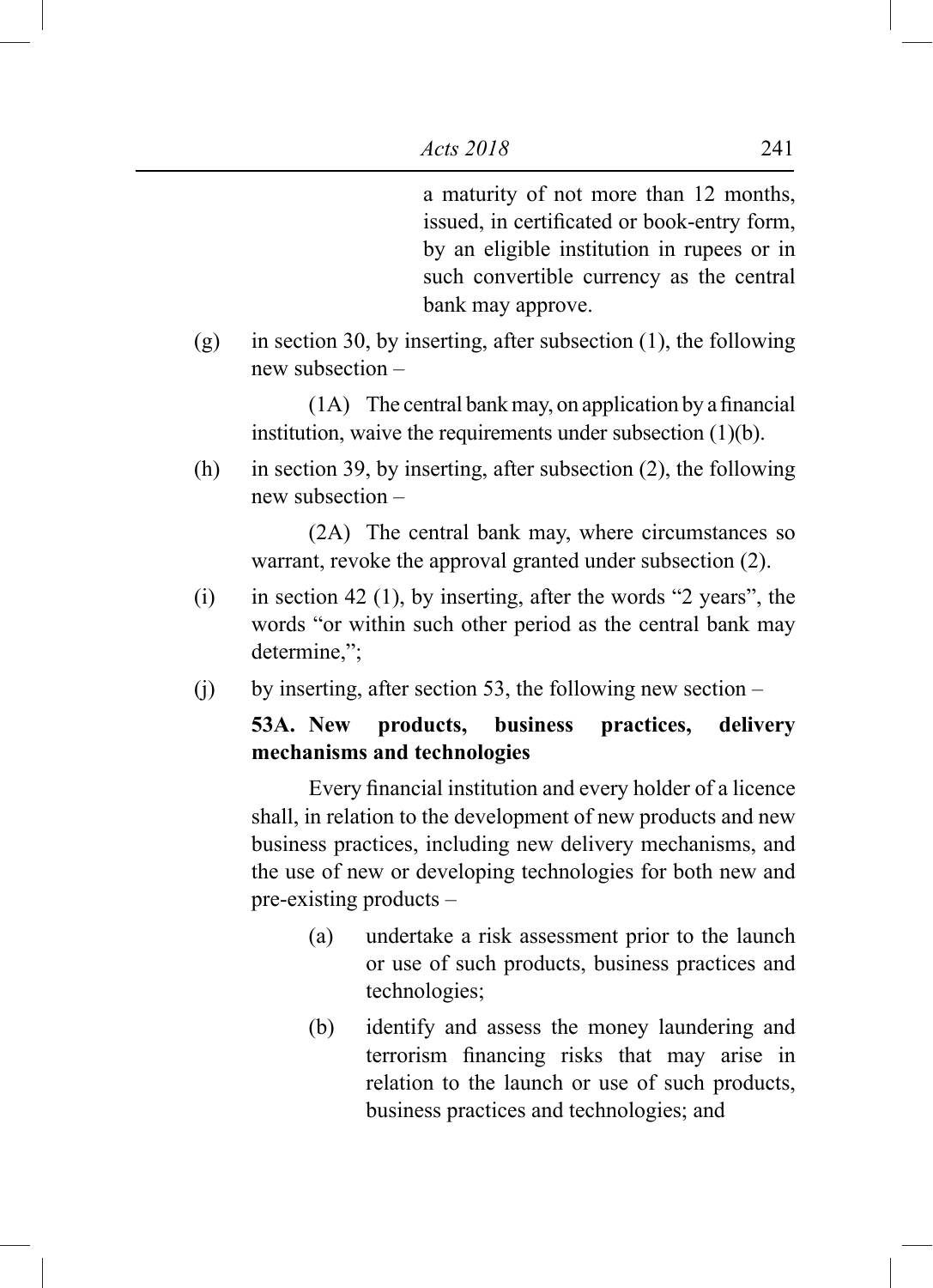- (c) take appropriate measures to manage and mitigate the risks identified.
- (k) in section  $64 -$ 
	- (i) by inserting, after subsection (1), the following new subsections –
		- (1A) Any person
			- (a) to whom any information pertaining to a customer or financial institution is disclosed and who knows or has reasonable grounds to believe, at the time of the disclosure, that the information was disclosed to him in contravention of this section;
			- (b) who is in possession of information relating to the affairs of a customer or financial institution without just or reasonable grounds or in contravention of this section; or
			- (c) who publishes, in any form whatsoever, any information relating to the affairs of a customer or financial institution without the express written consent of the customer or financial institution or in contravention of this section,

shall commit an offence and shall, on conviction, be liable –

> (i) in the case of an individual, to a fine not exceeding 500, 000 rupees and to imprisonment for a term not exceeding 3 years; or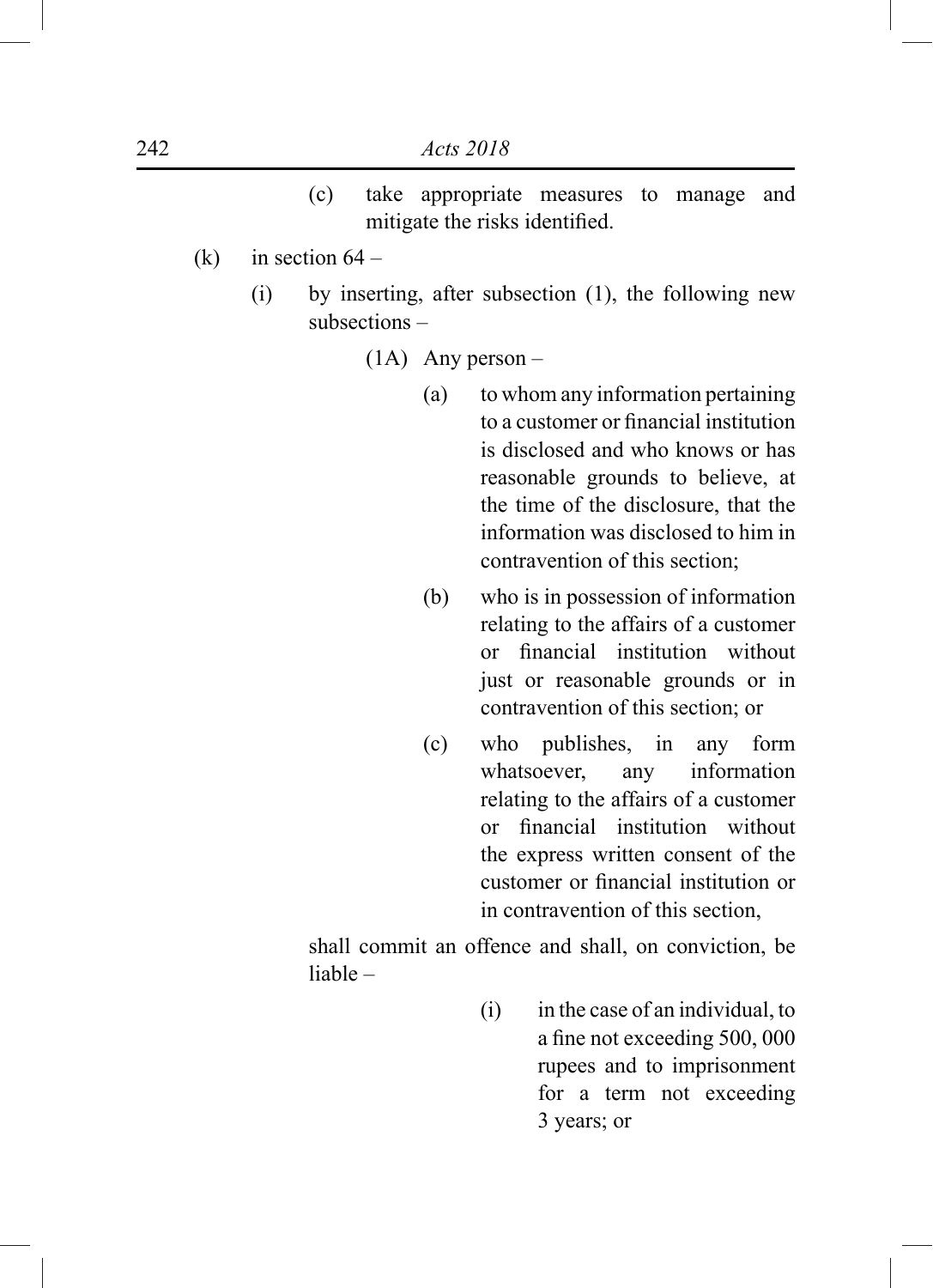(ii) in any other case, to a fine not exceeding one million rupees.

 (1B) Where a person is prosecuted for an offence under subsection  $(1A)(a)$  or  $(b)$ , it shall be a defence for the person to prove that –

- (a) the disclosure was made without his consent;
- (b) where the disclosure was made in a written form, he, as soon as practicable, surrendered or took all reasonable steps to surrender the information and all copies thereof to the central bank; and
- (c) where the disclosure was made in an electronic form, he, as soon as practicable, took all reasonable steps to ensure that all electronic copies of the information were deleted and that the information and all copies thereof in other forms were surrendered to the central bank.
- (ii) in subsection  $(3)$ 
	- (A) by inserting, after paragraph (f), the following new paragraphs –
		- (fa) the information is required to be disclosed by the financial institution for the purpose of discharging its responsibilities under Part VIIIA;
		- (fb) with respect to payablethrough accounts, the customer due diligence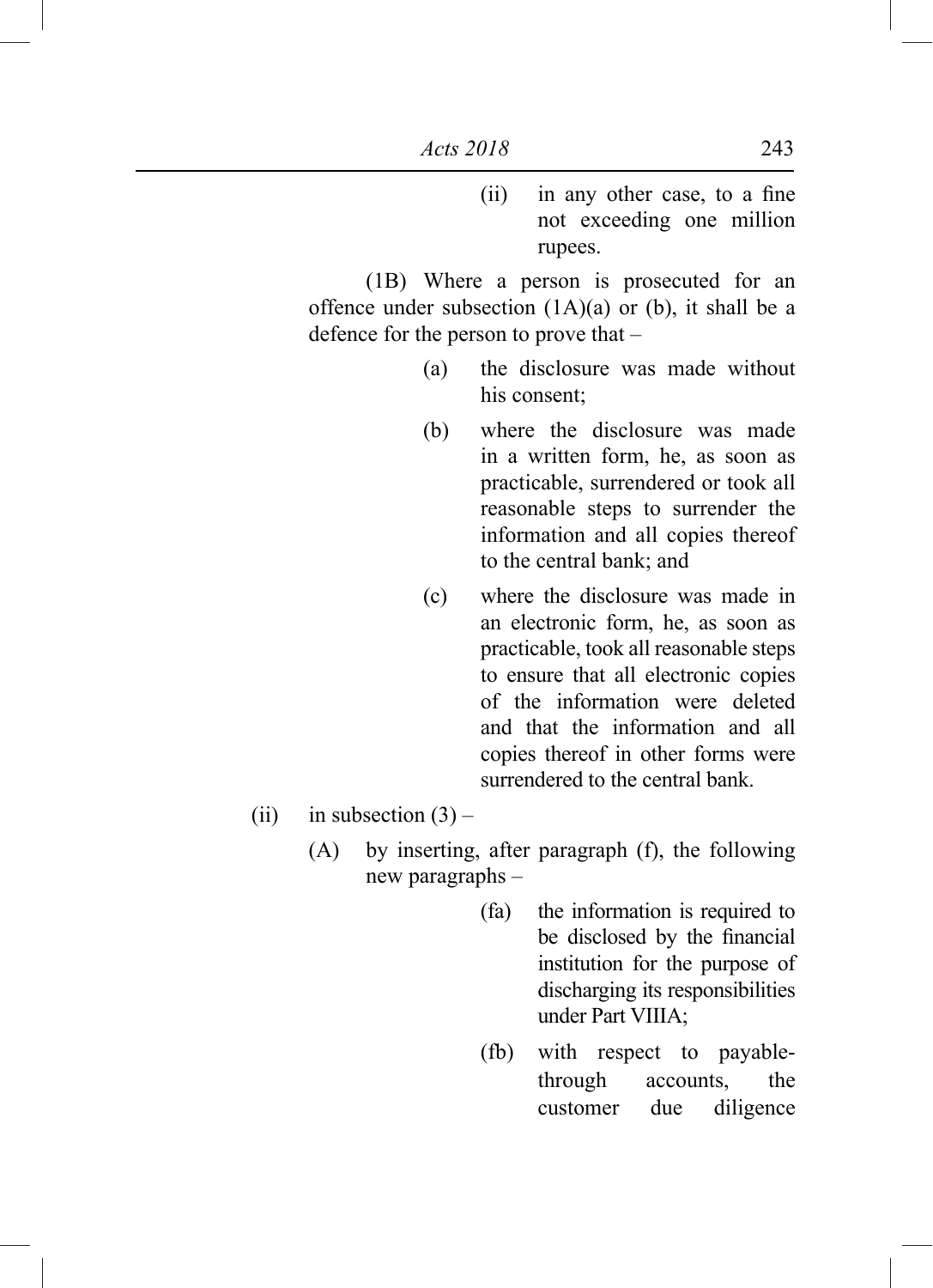information is required to be disclosed, upon request, by the financial institution to another institution with which it maintains a correspondent banking relationship, provided that the institution has given to the financial institution a written undertaking regarding the confidentiality of the information provided;

- (fc) the customer due diligence information is required to be disclosed by the financial institution for the purpose of meeting the requirement set out by the central bank with respect to domestic or cross-border wire transfers or reliance on a third party;
- (B) in paragraph (i), by inserting, after the word "Bureau", the words "or the Central KYC Registry";
- (iii) in subsection (8), by inserting, after the words "functions of a central bank", the words "or a foreign supervisory authority having the responsibility of carrying out supervisory functions in respect of money laundering or terrorism financing";
- (iv) in subsection  $(14)$ 
	- (A) by deleting the word "confidentiality" and replacing them by the words "confidentiality, and subject to the satisfaction of such conditions as the central bank may determine";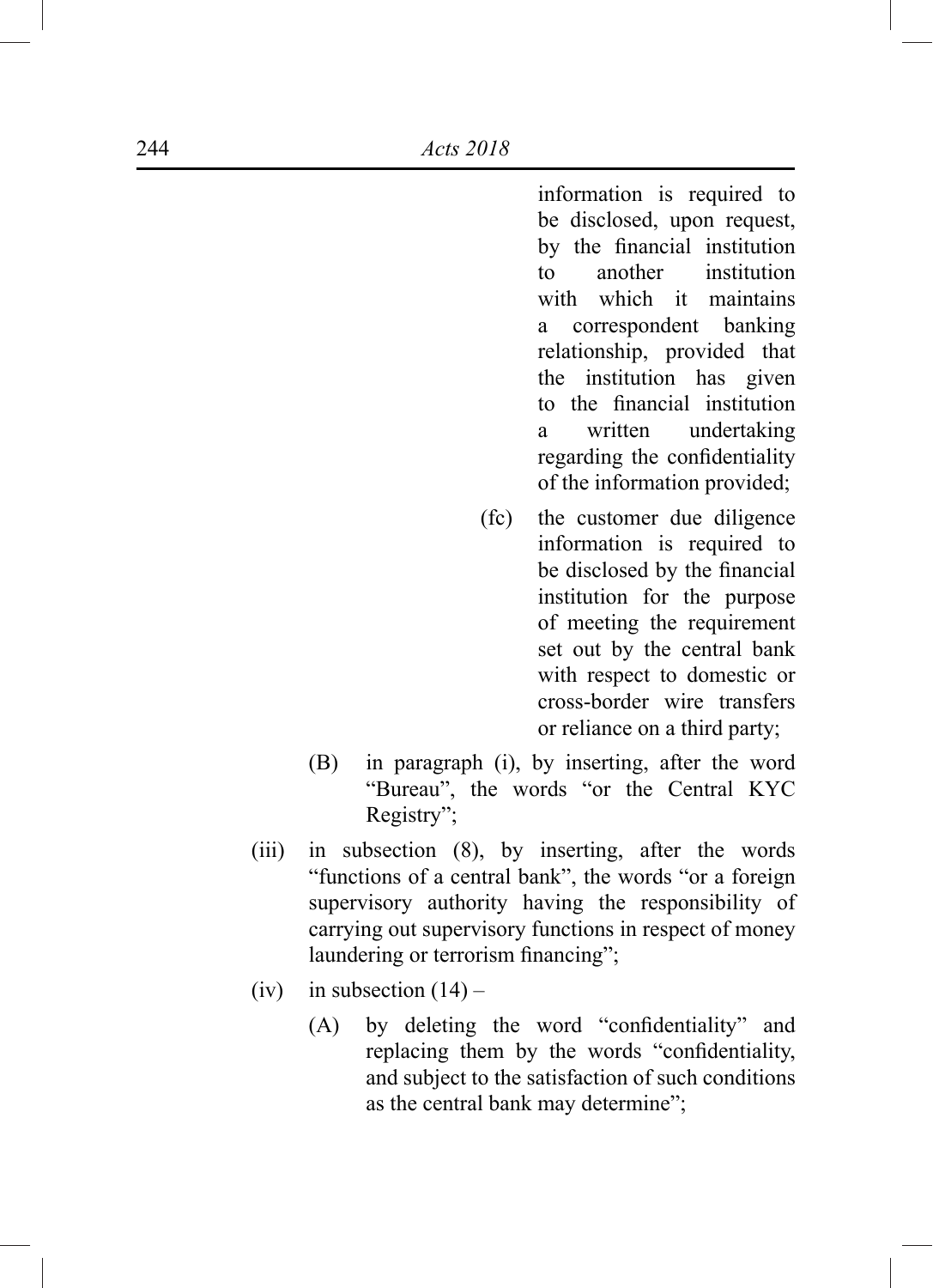- (B) by adding the following new paragraph, the full stop at the end of paragraph (b) being deleted and replaced by a semicolon –
	- (c) to a domestic or foreign supervisory authority where the information is required by the supervisory authority for the sole purpose of carrying out its supervisory functions in respect of money laundering or terrorism financing.
- (l) by inserting, after Part VIII, the following new Part –

### **PART VIIIA – PREVENTION OF MONEY LAUNDERING AND TERRORISM FINANCING**

# **64A. Programmes against money laundering and terrorism financing**

 (1) (a) Every financial institution and every holder of a licence, including its branches and subsidiaries, shall implement programmes against money laundering and terrorism financing, which are commensurate with the money laundering and terrorism financing risks to which it or he is exposed and the size of its or his business.

 (b) The programmes referred to in paragraph (a) shall include the following internal policies, procedures and controls –

- (i) compliance management arrangements, including the appointment of a compliance officer at management level;
- (ii) screening procedures to ensure high standards when hiring officers;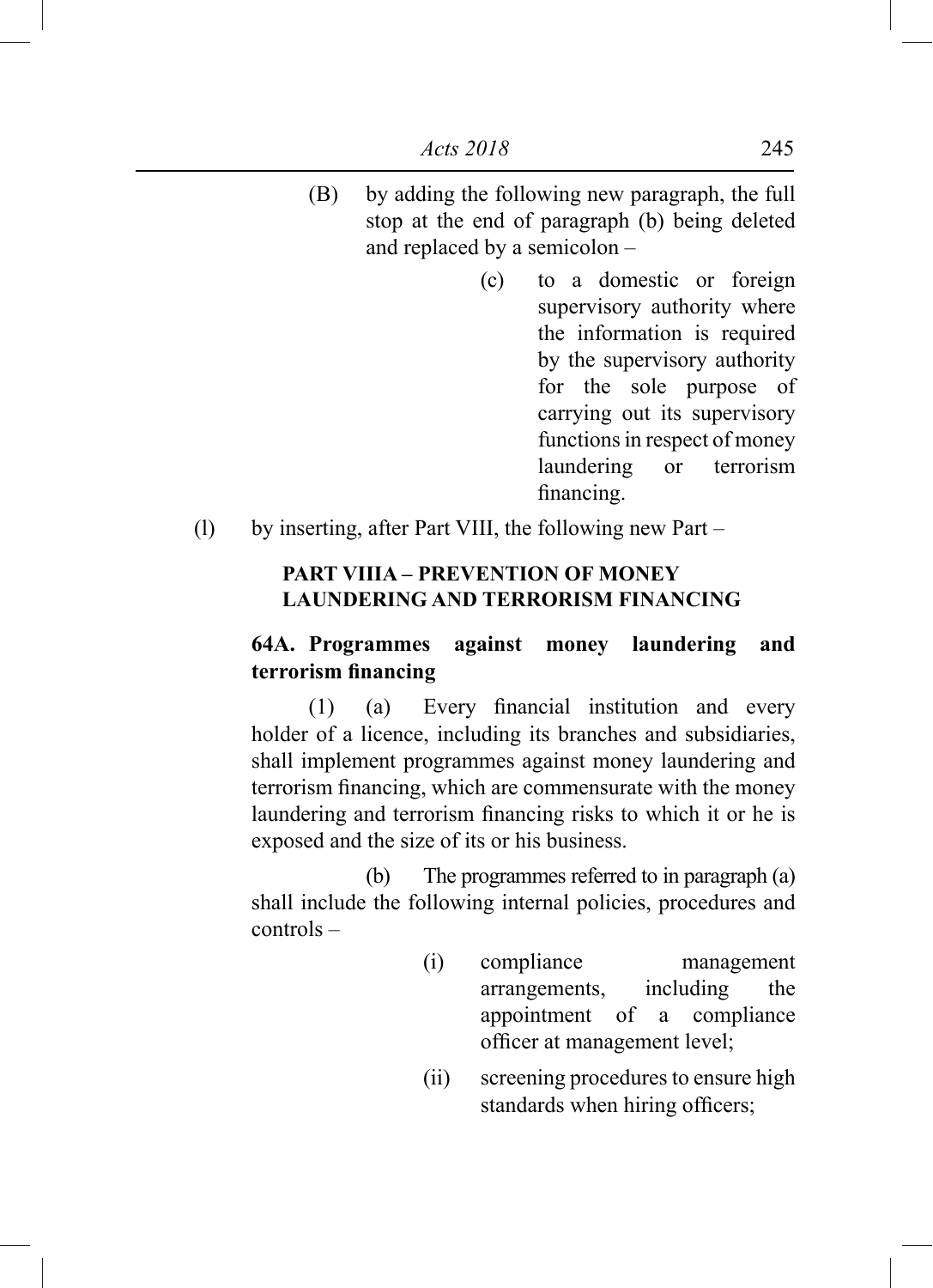- (iii) ongoing training programmes for its or his directors and officers; and
- (iv) an independent audit function to test the programme.

 $(2)$  (a) Every financial institution and every holder of a licence, including its branches and subsidiaries, operating in a group structure shall implement group-wide programmes against money laundering and terrorism financing.

 (b) The group-wide programmes referred to in paragraph (a) shall include –

- (i) the internal policies, procedures and controls referred to in subsection  $(1)(b)$ ;
- (ii) policies and procedures for sharing information required for the purposes of customer due diligence and money laundering and terrorism financing risk management;
- (iii) the provision  $-$ 
	- (A) at group level compliance;
	- (B) at audit level;
	- (C) in anti-money laundering and combating the financing of terrorism functions,

of customer, account and transaction information from branches and subsidiaries when necessary for antimoney laundering and combating the financing of terrorism purposes;

- (iv) sharing of information referred to in subparagraph (iii) –
	- (A) at group level compliance;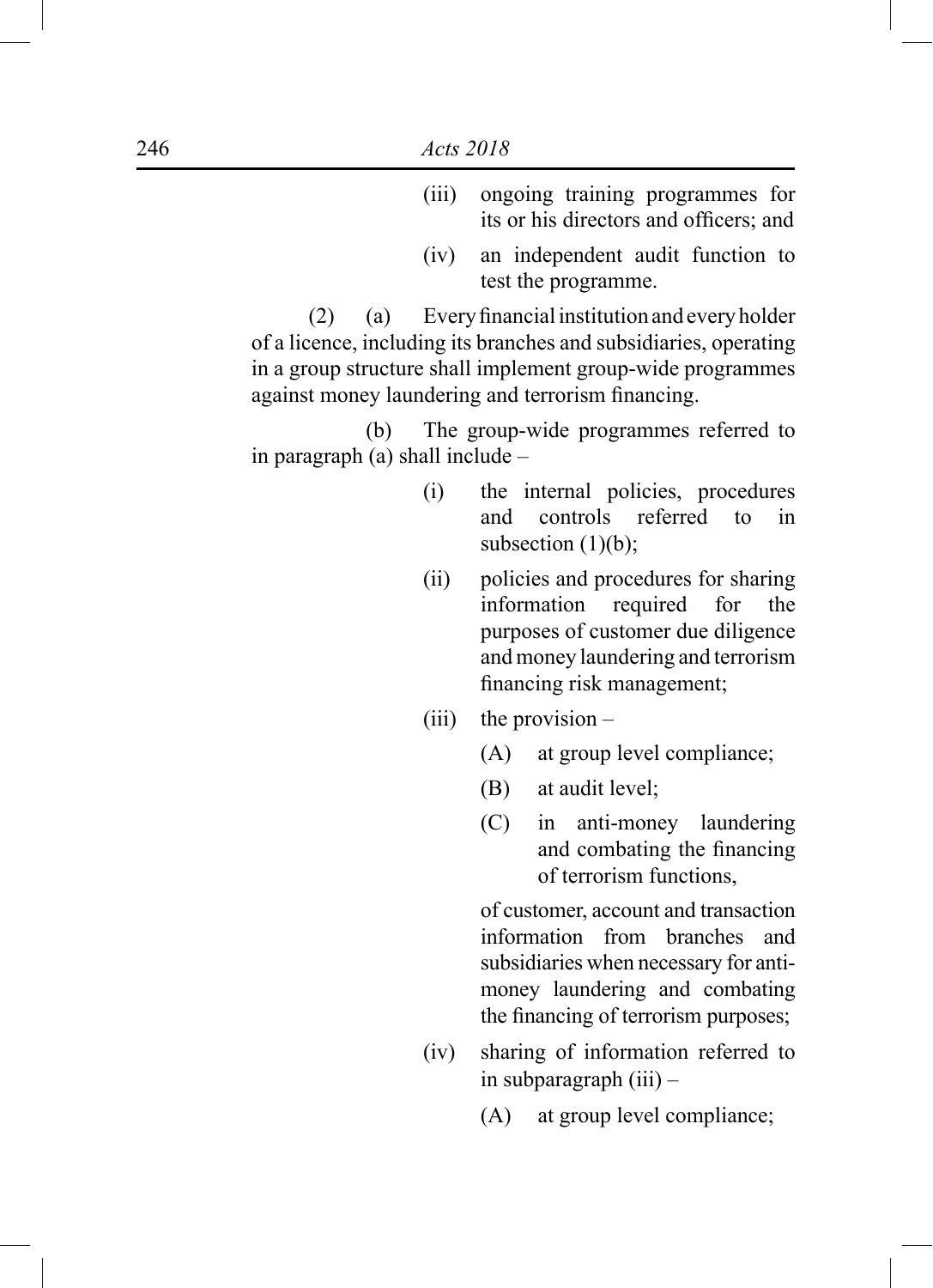- (B) at audit level;
- (C) in anti-money laundering and combating the financing of terrorism functions,

of customer, account and transaction information from branches and subsidiaries when necessary for antimoney laundering and combating the financing of terrorism purposes;

(v) adequate safeguards on the confidentiality and use of information exchanged, including safeguards to prevent tipping-off.

#### **64B. Customer due diligence information**

 (1) The central bank may, from time to time, issue such guidelines, directives or instructions to any financial institution, class of financial institutions or holder of a licence, as the central bank considers necessary for the prevention of money laundering or terrorism financing, which may provide for –

- (a) customer due diligence measures to be undertaken by financial institutions or holders of a licence to prevent money laundering and the financing of terrorism;
- (b) an on-going duty to keep customer due diligence information up to date in respect of both new and existing customers; and
- (c) the keeping of records for the purpose of paragraphs (a) and (b).

 (2) A financial institution or holder of a licence which or who fails to comply with any guideline, directive or instruction issued to it under subsection (1) shall commit an offence and shall, on conviction, be liable to a fine not exceeding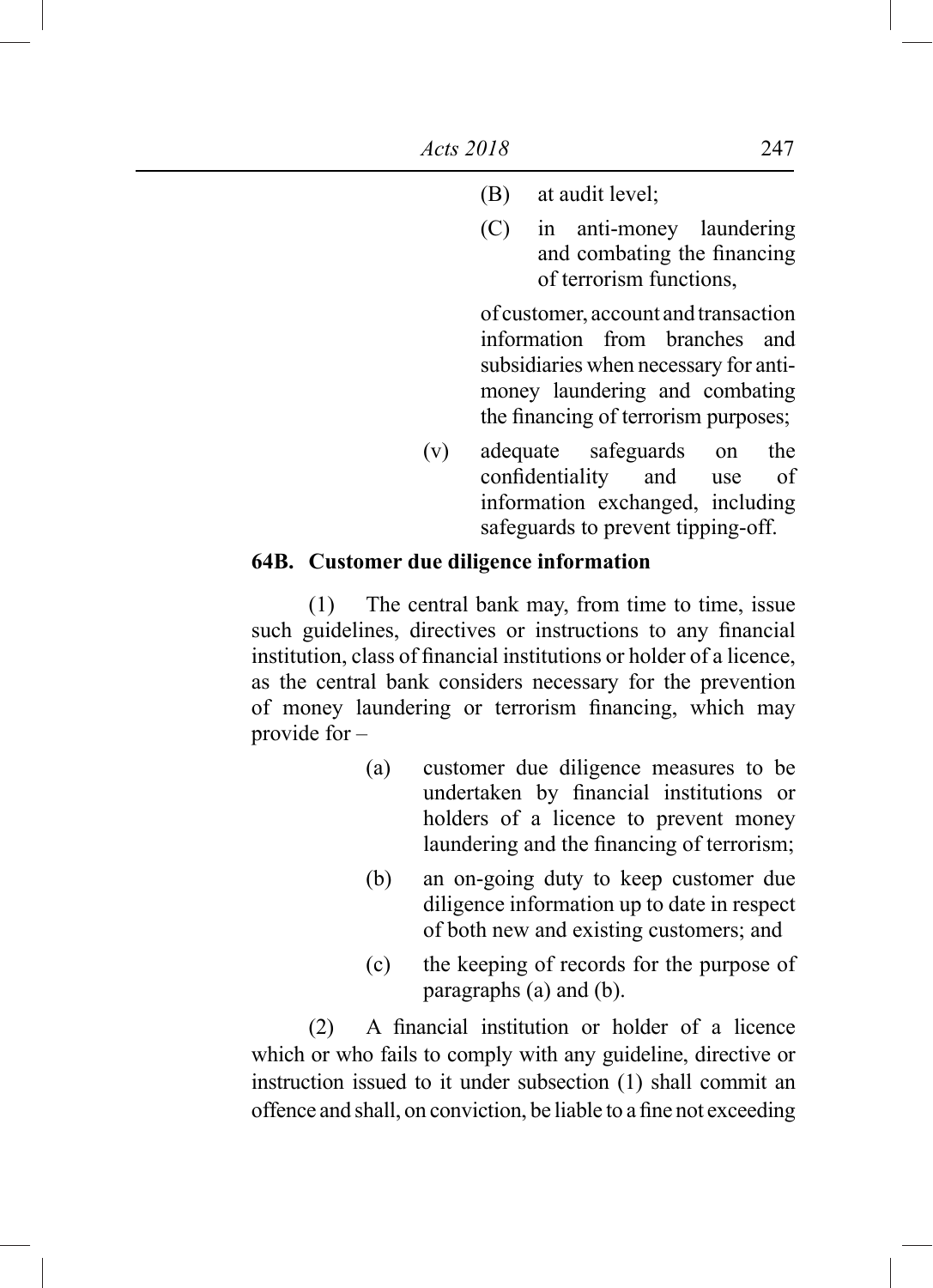one million rupees and, in the case of a continuing offence, to, after conviction, a further fine of 100, 000 rupees for every day or part of a day during which the offence continues.

# **64C. Examination of financial institutions or holders of licence**

 (1) (a) The central bank may, from time to time, conduct an examination of the operations and affairs of every financial institution or holder of a licence to assess whether the financial institution or holder of a licence is complying with the guidelines, directives or instructions issued under section 64B.

 (b) Paragraph (a) shall apply to any subsidiary, branch, agency or office outside Mauritius of the financial institution or holder of a licence incorporated or established in Mauritius.

 (2) Sections 42 to 45 shall apply to an examination carried out under subsection (1) with such modifications, adaptations and exceptions as may be necessary.

### **64D. Confidentiality of examination reports**

 (1) Where a written report is made in respect of a financial institution or holder of a licence by the central bank following an examination conducted pursuant to section 64C, the report shall, subject to subsection (2), not be disclosed to any person by –

- (a) the financial institution or holder of the licence; or
- (b) any officer or auditor of the financial institution or holder of the licence.

 (2) The report referred to in subsection (1) may be disclosed –

> (a) by the financial institution or holder of the licence to any officer or auditor of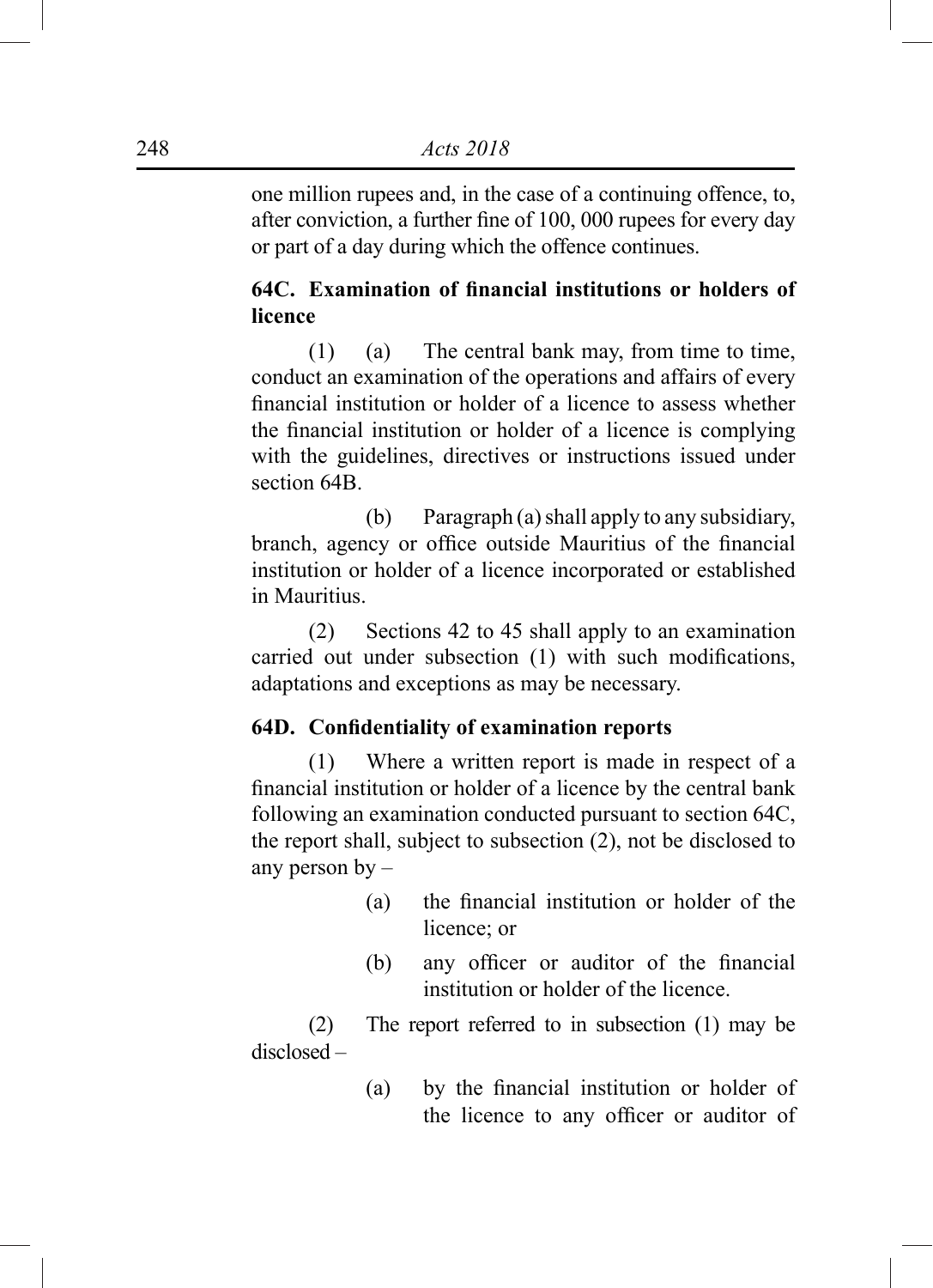that financial institution or holder of that licence solely in connection with the performance of the duties of the officer or auditor, as the case may be, in that financial institution;

- (b) by any officer or auditor of the financial institution or holder of the licence to any other officer or auditor of that financial institution or holder of that licence, solely in connection with the performance of their respective duties in that financial institution or as an officer of the holder of that licence;
- (c) with the approval of the central bank, to the head office or the holding company of the financial institution, whether in or outside Mauritius, for the purpose of conducting centralised functions of audit, risk management or compliance; or
- (d) to such other person as the central bank may approve in writing.

 (3) In granting approval for any disclosure under subsection  $(2)(c)$ , the central bank may impose such conditions or restrictions as it thinks fit on the financial institution or holder of the licence, any officer or auditor of that financial institution or holder of that licence or the person to whom disclosure is made, and that financial institution, the holder of that licence, officer, auditor or person, as the case may be, shall comply with those conditions or restrictions.

 (4) The obligations of an officer or auditor under subsections (1) and (3) shall continue after the termination or cessation of the employment or appointment of the officer or auditor by the financial institution or holder of the licence.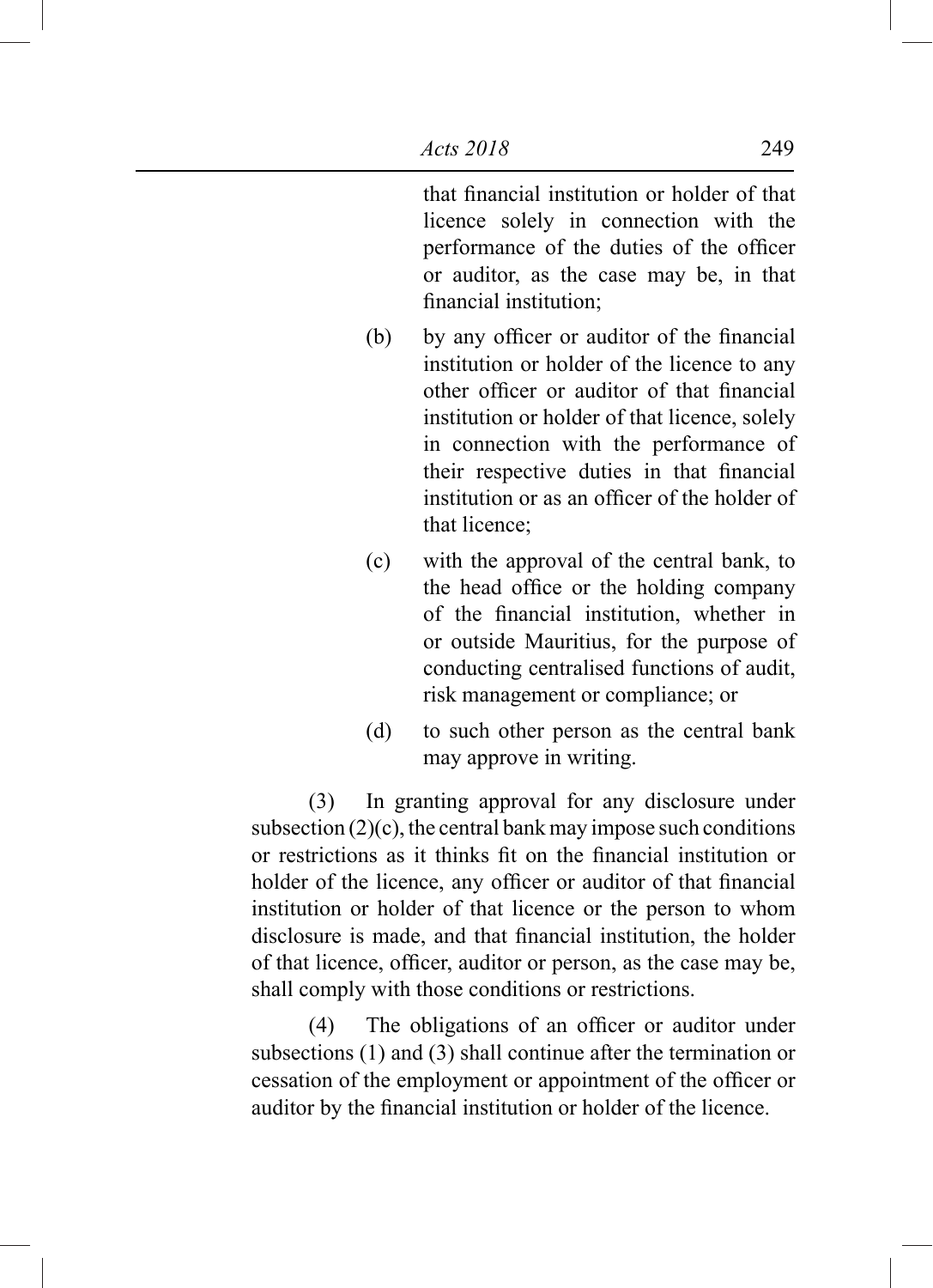(5) Any person who contravenes subsection (1), or fails to comply with any condition or restriction imposed by the central bank under subsection (3), shall commit an offence and shall, on conviction, be liable –

- (a) in the case of an individual, to a fine not exceeding 500,000 rupees and to imprisonment for a term not exceeding 3 years; or
- (b) in any other case, to a fine not exceeding one million rupees.

 (6) Any person to whom the report referred to in subsection (1) is disclosed and who knows or has reasonable grounds to believe, at the time of the disclosure, that the report was disclosed to him in contravention of subsection (1) or who is in possession of the report without reasonable justification, shall commit an offence and shall, on conviction, be liable –

- (a) in the case of an individual, to a fine not exceeding 500,000 rupees and to imprisonment for a term not exceeding 3 years; or
- (b) in any other case, to a fine not exceeding one million rupees.

 (7) Where a person is charged with an offence under subsection  $(6)$ , it shall be a defence for the person to prove that –

- (a) the disclosure was made without the person's consent;
- (b) where the disclosure was made in any written or printed form, he, as soon as practicable, took all reasonable steps to surrender the report and all copies of the report to the central bank; and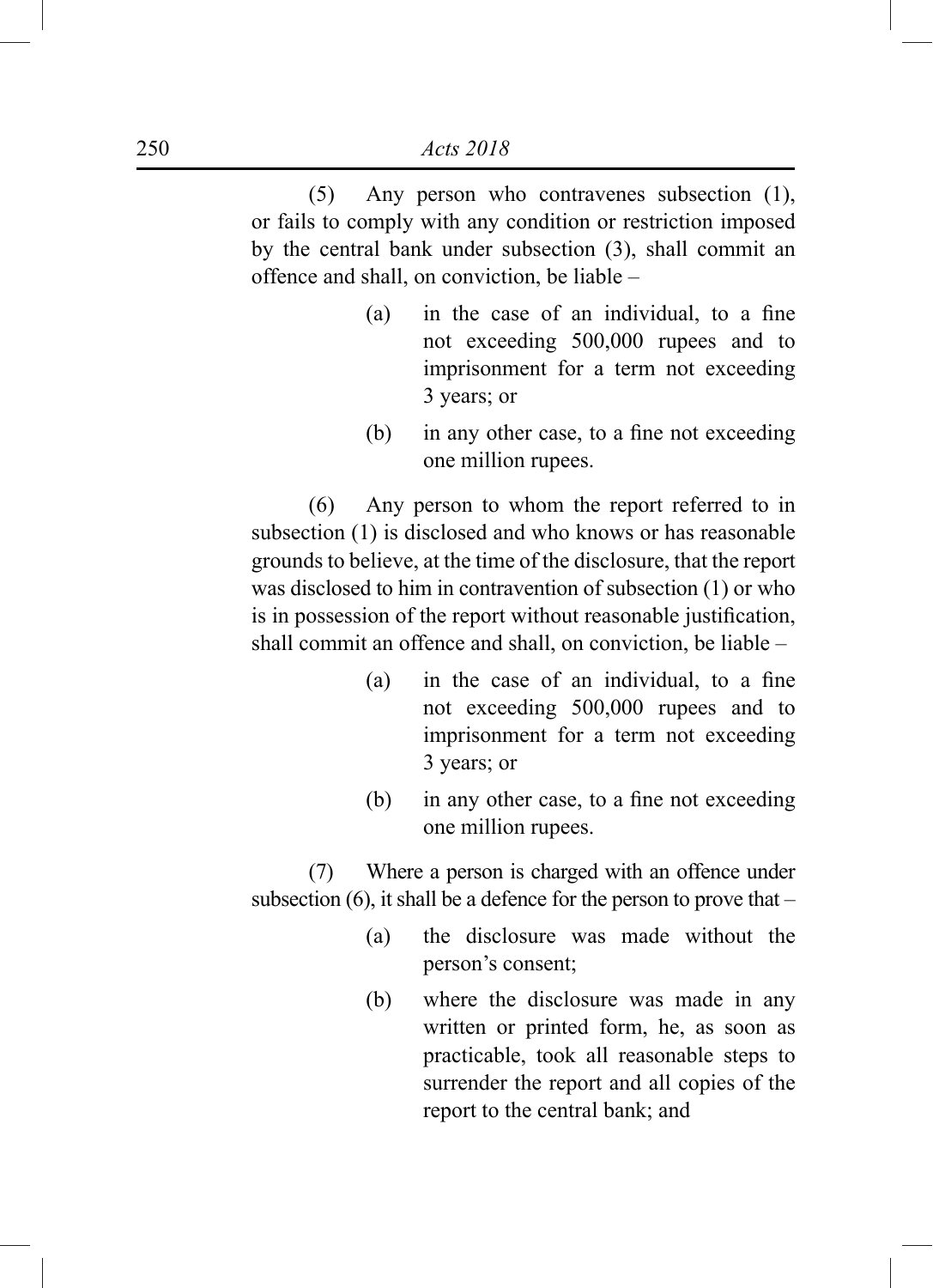- (c) where the disclosure was made in an electronic form, he, as soon as practicable, took all reasonable steps to ensure that all electronic copies of the report were deleted and that the report and all copies thereof in other forms were surrendered to the central bank.
- (m) by inserting, after section 96B, the following new section –

#### **96C. Decision of United Nations Security Council**

- (1) The central bank may, from time to time  $-$ 
	- (a) make such regulations
		- (i) concerning any financial institution, class of financial institutions or holder of a licence; or
		- (ii) relating to the activities of any financial institution, class of financial institutions or holder of a licence; and
	- (b) issue such guidelines, directives or instructions to a financial institution, class of financial institutions or holder of a licence,

as the central bank considers necessary in order to discharge, or facilitate the discharge of, any obligation binding on Mauritius by virtue of a decision of the United Nations Security Council.

 (2) Notwithstanding any enactment or contract to which a financial institution or holder of a licence is a party, the financial institution or holder of the licence to which regulations made under subsection (1)(a) apply or which is bound by guidelines, directives or instructions made under subsection (1)(b) shall comply with those regulations, guidelines, directives or instructions, as the case may be.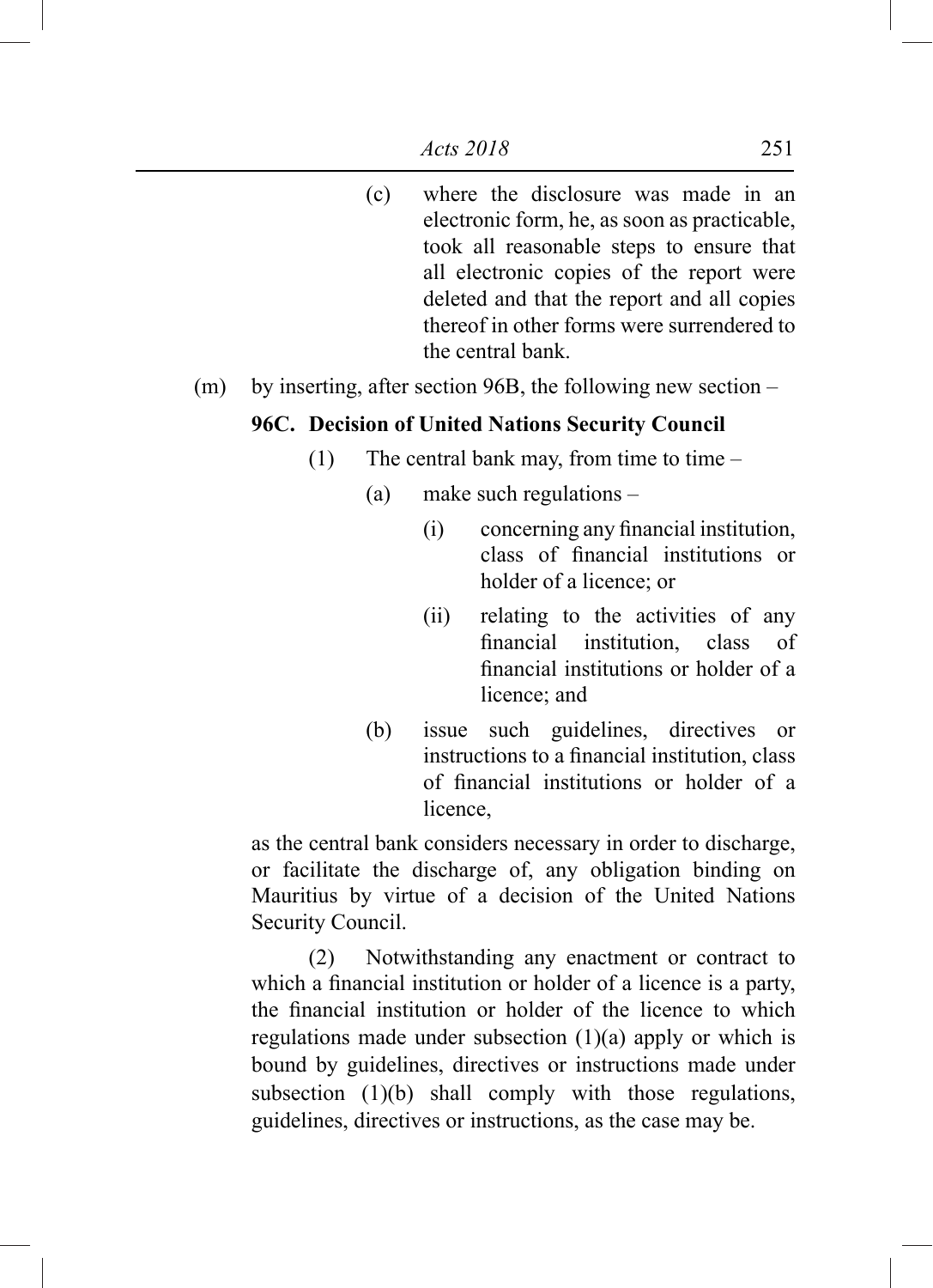(3) A financial institution or holder of a licence shall not, in carrying out any act in compliance with the regulations, guidelines, directives or instructions made under subsection (1), be treated as being in breach of any such enactment or contract.

 (4) Except where a Court orders such disclosure, a financial institution or holder of a licence shall not disclose the guidelines, directives or instructions issued under subsection (1)(b) where the central bank notifies the financial institution that the central bank is of the opinion that the disclosure of those guidelines, directives or instructions is against the public interest.

 (5) A financial institution or holder of a licence which  $-$ 

- (a) contravenes any regulations made under subsection  $(1)(a)$ ;
- (b) fails or refuses to comply with guidelines, directives or instructions issued to it under subsection  $(1)(b)$ ; or
- (c) discloses a guideline, a directive or an instruction issued to it in contravention of subsection (4),

shall commit an offence and shall, on conviction, be liable to a fine not exceeding one million rupees.

- (n) in section 100 (4), by deleting the words " $100,000$  rupees" and replacing them by the words "one million rupees and, in the case of continuing offence, to, after conviction, a further fine of 100,000 rupees for every day or part of a day during which the offence continues";
- (o) in section 101 (3), by adding the words "and of discharging or facilitating the discharge of any obligation binding on Mauritius by virtue of a decision of the United Nations Security Council".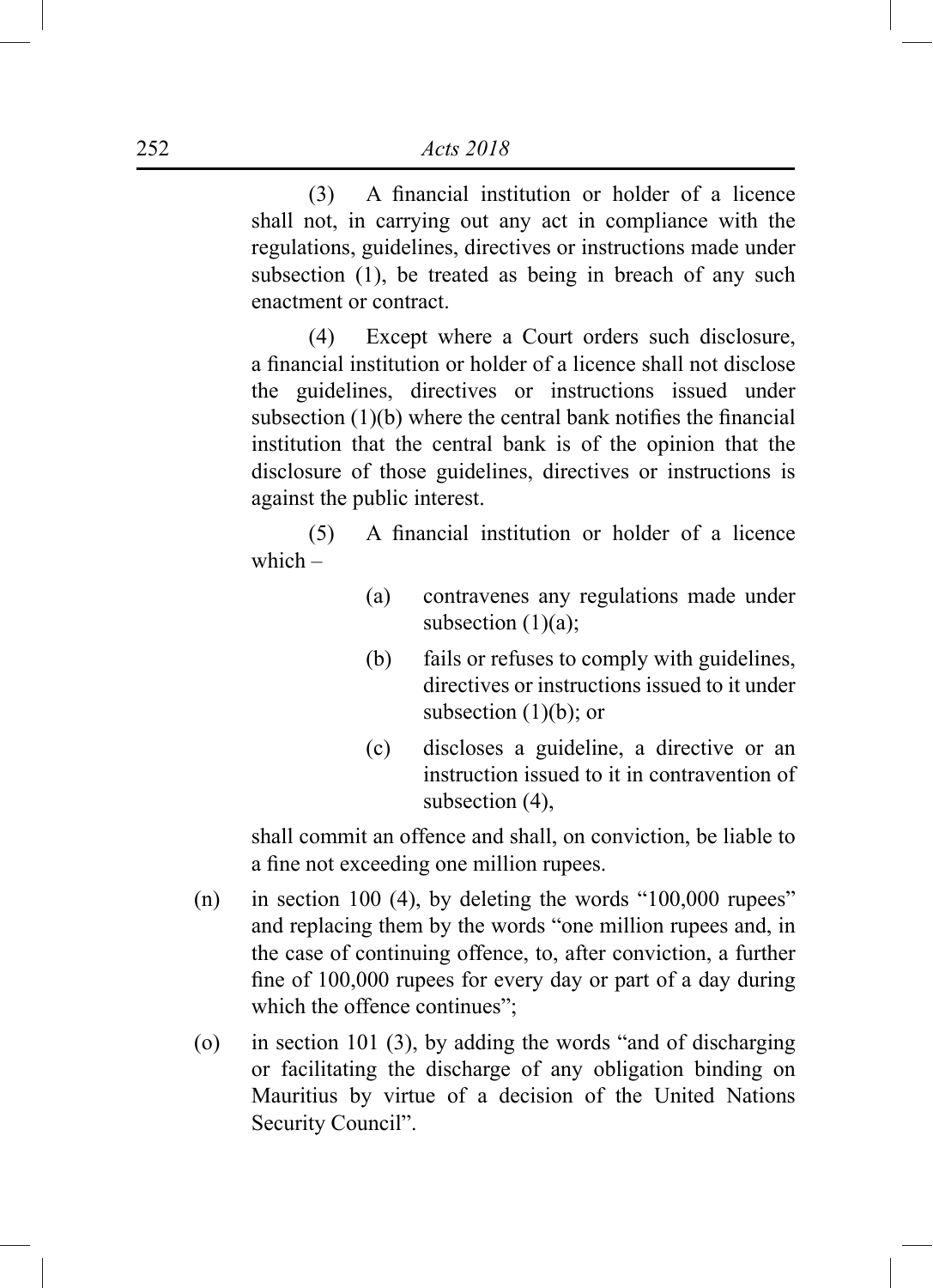# **6. Biological and Toxin Weapons Convention Act amended**

The Biological and Toxin Weapons Convention Act is amended, in section 5, by inserting, after subsection (2), the following new subsection –

(2A) No person shall, by any means, wilfully and unlawfully, directly or indirectly, provide or collect funds with the intention or knowledge that they will be used, in full or in part, for the manufacture, acquisition, possession, development, export, transhipment, brokering, transport, transfer, stockpiling or use of biological agents or toxins and their means of delivery and related materials.

#### **7. Business Registration Act amended**

The Business Registration Act is amended by repealing section 9B and replacing it by the following section –

#### **9B. Sharing of information**

(1) For facilitation purposes, the Registrar of Businesses shall, through the CBRD, share with other public sector agencies information related to a business.

 (2) Notwithstanding any other enactment, public sector agencies shall, upon mutual agreement, share among themselves, and use, information relating to business for the purpose of discharging their functions.

 (3) No public sector agency, other than the Financial Intelligence Unit established under the Financial Intelligence and Anti-Money Laundering Act, shall disclose any information obtained pursuant to subsection (1) or (2) to a third party.

#### **8. Cadastral Survey Act amended**

The Cadastral Survey Act is amended –

(a) in section 2, by inserting, in the appropriate alphabetical order, the following new definition –

"client" means a person who retains the services of a land surveyor for the survey of a plot of land;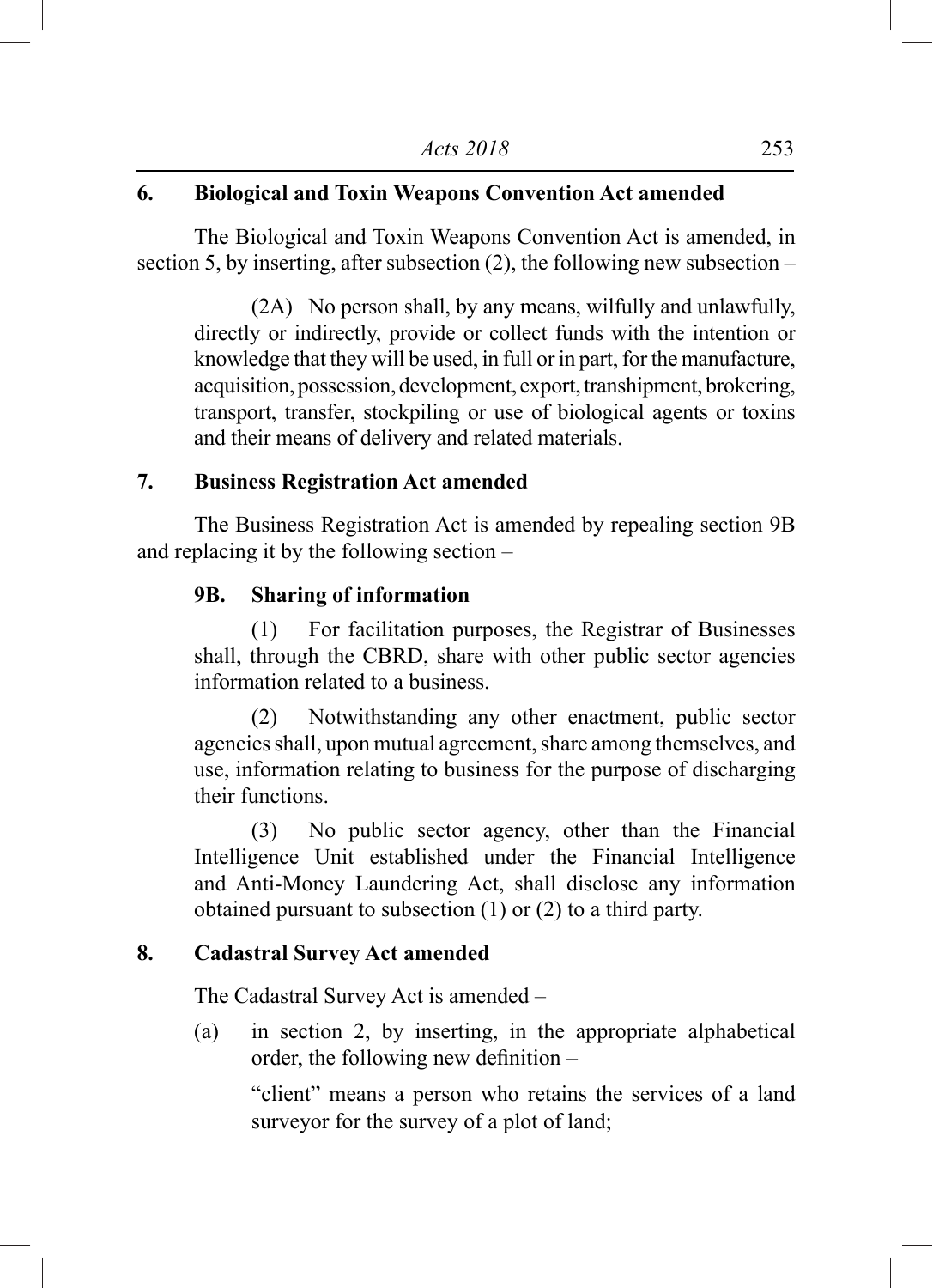(b) by inserting, after section 12, the following new section – **12A. Electronic copy of memorandum of survey, survey** 

# **report or plan**

 Every land surveyor shall provide to his client, in addition to a copy of the memorandum of survey, survey report or plan, as the case may be, an electronic copy thereof.

- (c) in section 19 (1), by adding the following new paragraph, the comma at the end of paragraph (f) being deleted and replaced by the words "; or" and the word "or" at the end of paragraph (e) being deleted –
	- (g) being a land surveyor, fails, without reasonable excuse, to provide to his client an electronic copy of the memorandum of survey, survey report or plan, as the case may be,

# **9. Captive Insurance Act amended**

The Captive Insurance Act is amended –

- (a) in section  $2 -$ 
	- (i) by deleting the definition of "Category 1 Global Business Licence";
	- (ii) by inserting, in the appropriate alphabetical order, the following new definition –

"Global Business Licence" has the same meaning as in the Financial Services Act;

- (b) in section  $6 -$ 
	- (i) in subsection (1), by deleting the words "without a licence" and replacing them by the words "unless he –
		- (a) holds a licence; and
		- (b) is resident in Mauritius."
	- (ii) in subsection (2), by deleting the words "in or from within a country outside Mauritius,";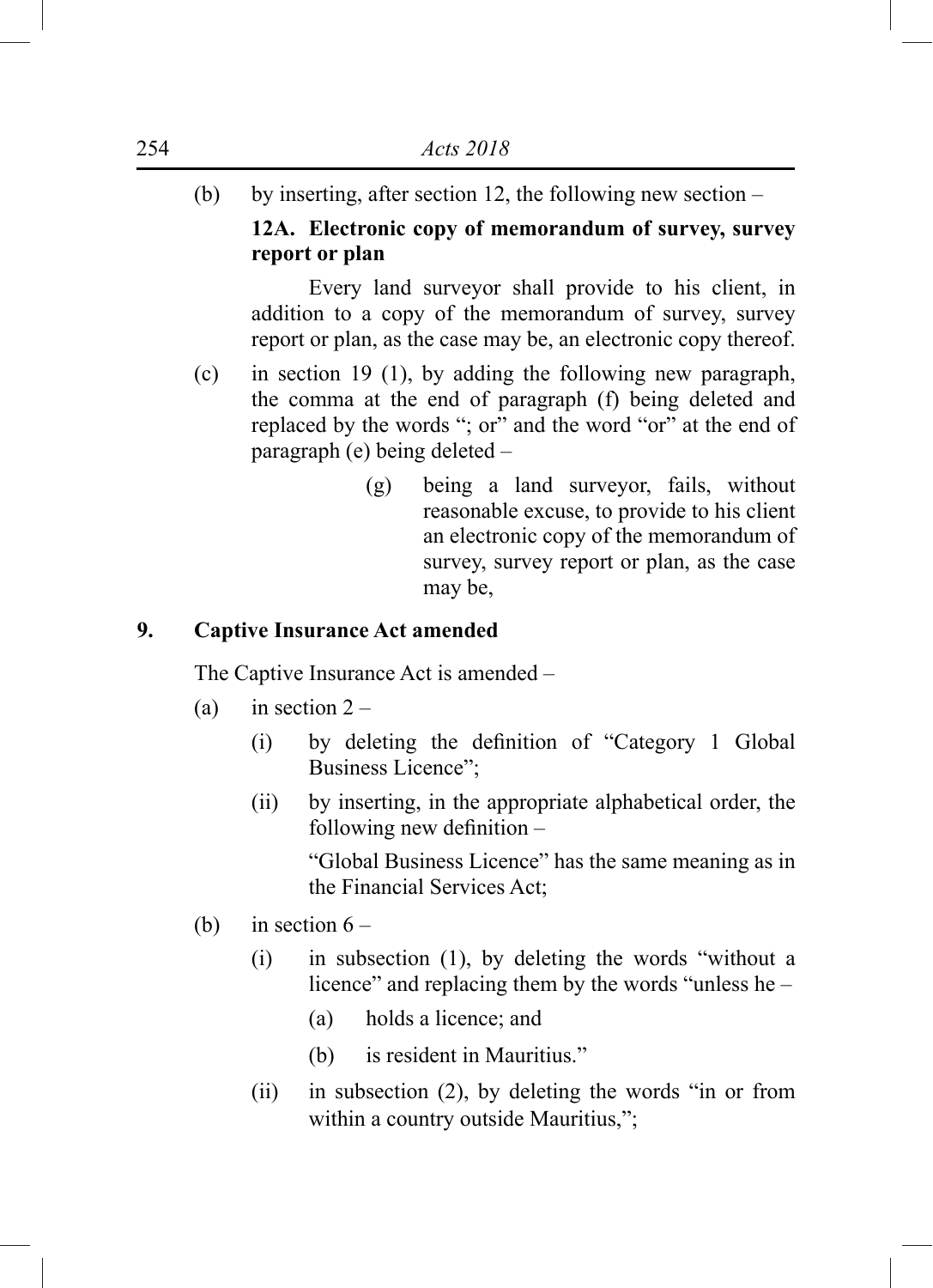(c) by inserting, after section 8, the following new section –

#### **8A. Conduct of business**

 (1) A captive insurer shall conduct its core income generating activities in, or from within, Mauritius.

 (2) A captive insurer may hire the services of an insurance manager licensed by the Commission to manage its business in, or from within, Mauritius.

(3) In this section –

"core income generating activities" includes predicting and calculating risk, insuring and reinsuring against risk and providing related services.

- (d) in section  $13 -$ 
	- (i) in the heading, by deleting the words "**Category 1**";
	- (ii) by numbering the existing provision as subsection  $(1)$ ;
	- (iii) in the newly numbered subsection (1), by deleting the words "Category 1";
	- (iv) by adding the following new subsections –

 (2) The provisions of this Act shall continue to apply up to 30 June 2021 to the holder of a valid Category 1 Global Business Licence, issued on or before 16 October 2017, as if the provisions of this Act have not been amended on the commencement of this subsection.

 (3) The provisions of this Act shall continue to apply up to 31 December 2018 to the holder of a valid Category 1 Global Business Licence, issued after 16 October 2017, as if the provisions of this Act have not been amended on the commencement of this subsection.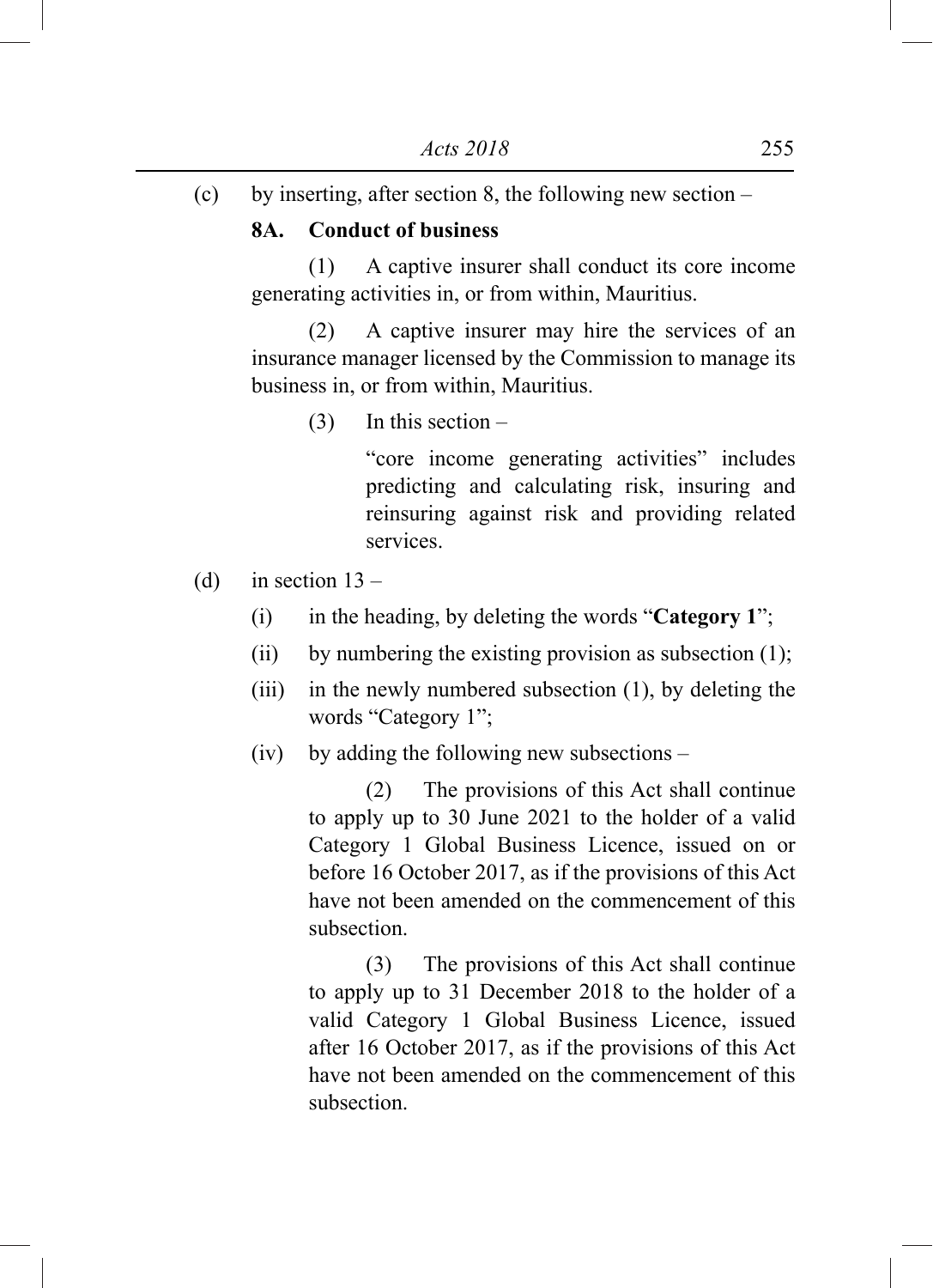# **10. Chemical Weapons Convention Act amended**

The Chemical Weapons Convention Act is amended, in section 16 (1) –

- (a) by repealing paragraph (e) and replacing it by the following paragraph –
	- (e) by any means, wilfully and unlawfully, directly or indirectly, provides or collects funds with the intention or knowledge that they will be used, in full or in part, for the manufacture, acquisition, possession, development, export, transhipment, brokering, transport, transfer, stockpiling or use of chemical weapons and their means of delivery and related materials;
- (b) by adding the following new paragraph
	- (f) otherwise contravenes this Act or any regulations made under this Act,

# **11. Civil Status Act amended**

The Civil Status Act is amended, in section 17B (2), by inserting, after the word "agency", the words ", other than the Financial Intelligence Unit established under the Financial Intelligence and Anti-Money Laundering Act,".

# **12. Code Civil Mauricien amended**

The Code Civil Mauricien is amended, in Article 2118 –

- (a) in the first alinéa, by inserting, after the word "d'équipement", the words "et le gage sans déplacement d'un véhicule ou de tout autre engin visé à l'article 2100";
- (b) by inserting, after the first alinéa, the following new alinéas –

 Le Registrar-General doit attribuer un numéro d'ordre au gage sans déplacement.

 Le registre spécial prévu à l'alinéa 1 peut être tenu sous forme électronique, dans lequel cas il sera fait usage d'une signature électronique sécurisée.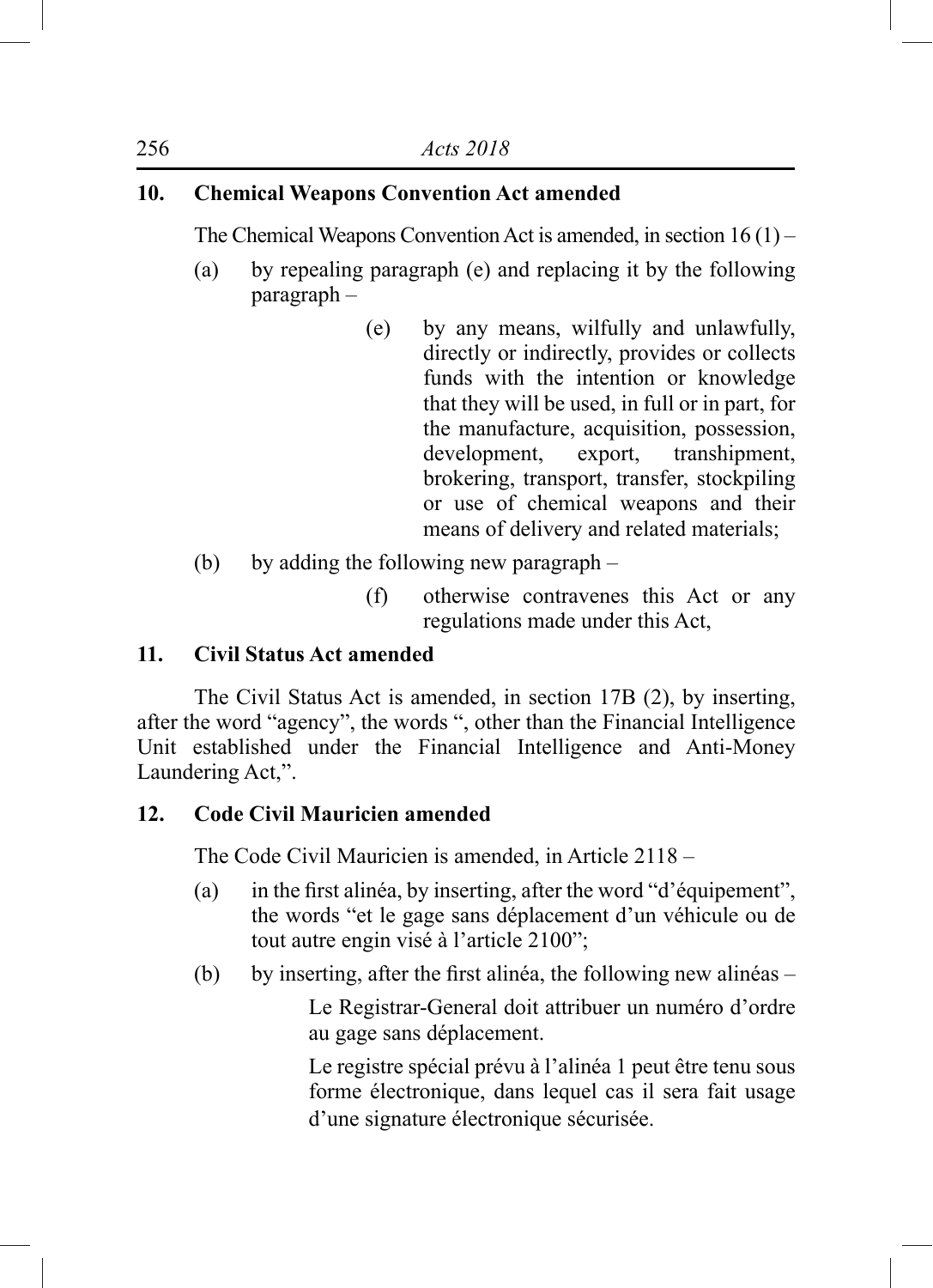#### **13. Companies Act amended**

The Companies Act is amended –

- (a) in section  $2 -$ 
	- (i) in subsection  $(1)$ 
		- (A) by deleting the definitions of "Category 1 Global Business Licence" and "Category 2 Global Business Licence";
		- (B) by inserting, in the appropriate alphabetical order, the following new definitions –

"Authorised Company" has the same meaning as in the Financial Services Act;

"Global Business Licence" has the same meaning as in the Financial Services Act;

- (ii) in subsection (5)(b), by deleting the words "Category 1";
- (b) in section 14, in subsections (7) and (8), by deleting the words "Category 1 Global Business Licence or a Category 2 Global Business Licence" and replacing them by the words "Global Business Licence or an Authorised Company";
- (c) in section 48 (4), by deleting the words "Category 1 Global Business Licence or a Category 2 Global Business Licence" and replacing them by the words "Global Business Licence or an Authorised Company";
- (d) in section 70 (1)(e), by deleting the words "Category 1 Global" Business Licence or Category 2 Global Business Licence" and replacing them by the words "Global Business Licence or an Authorised Company";
- (e) in section  $72 (1)(c)$ , by deleting the words "Category 1 Global" Business Licence or Category 2 Global Business Licence" and replacing them by the words "Global Business Licence or an Authorised Company";
- (f) in section 76 (a), by deleting the words "Category 1" wherever they appear;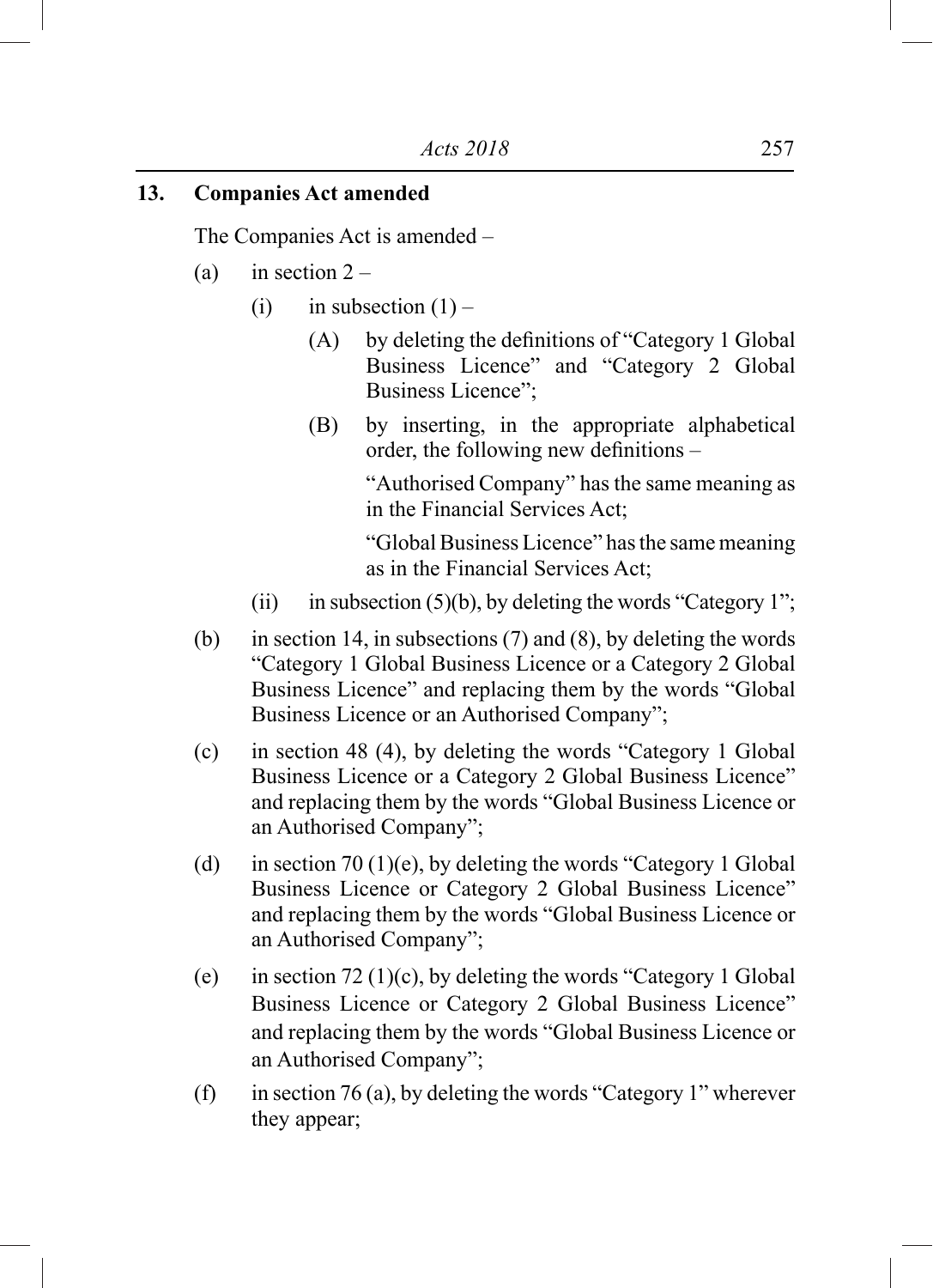- (g) in section  $91 -$ 
	- (i) by inserting, after subsection (3A), the following new subsections –

 (3B) The share register referred to in subsection (1) shall be kept by a company for a period of at least 7 years from the date of the completion of the transaction, act or operation to which it relates.

 (3C) A company, other than a small private company, which fails to comply with subsection  $(3)(a)(ii)$ ,  $(3A)$  or  $(3B)$  shall commit an offence and shall, on conviction, be liable to a fine not exceeding 300, 000 rupees.

- (ii) in subsection (8), by inserting, after the words "means a", the word "natural";
- (h) in section 148, by adding the following new subsection –

 (5) Any director who fails to comply with subsection (1) shall commit an offence and shall, on conviction, be liable to a fine not exceeding 100, 000 rupees and to imprisonment for a term not exceeding one year.

- (i) in section 163 (1) and (7), by deleting the words "a company holding a Category 2 Global Business Licence" and replacing them by the words "an Authorised Company";
- (i) in section 165 (1), by deleting the words "a company holding a Category 2 Global Business Licence" and replacing them by the words "an Authorised Company";
- (k) in section 190, by inserting, after subsection  $(2)$ , the following new subsection –

 (2A) The directors of a company shall, at all times and even where the company is removed from the register, ensure that the records referred to in subsection (2) are kept for a period of at least 7 years from the date of the completion of the transaction, act or operation to which it relates.

(l) in section 215 (4), by deleting the words "Category 1";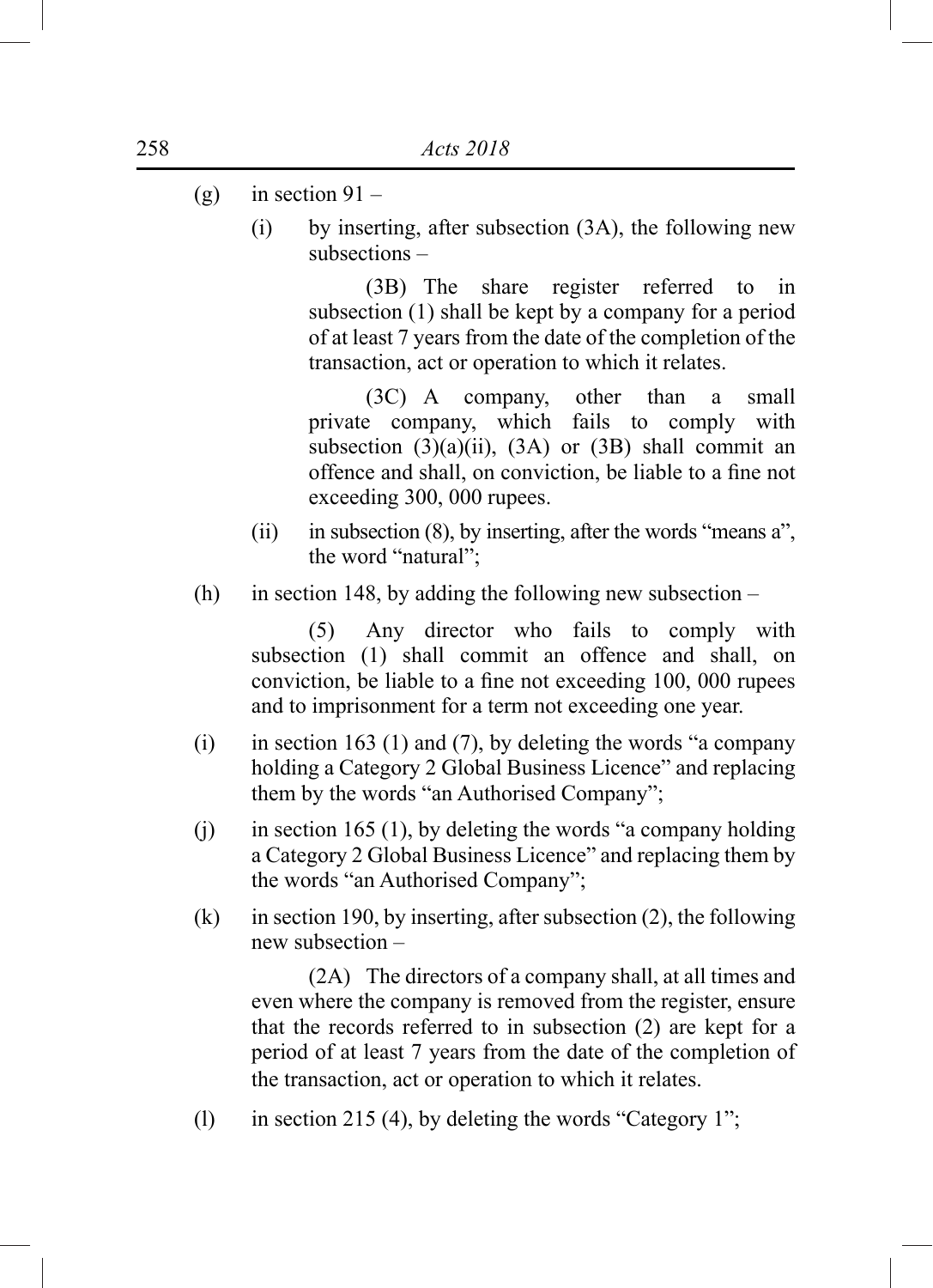- (m) in section 221, by adding the following new paragraph, the full stop at the end of paragraph (i) being deleted and replaced by the words "; and" and the word "and" at the end of paragraph (h) being deleted –
	- (j) disclose any major transaction as defined under section 130 (2).
- (n) in section  $272(10)$ 
	- (i) by deleting the words "Category 1";
	- (ii) by deleting the words "a company holding a Category 2 Global Business Licence" and replacing them by the words "an Authorised Company";
- (o) in section 276 (1), by inserting, after paragraph (b), the following new paragraph –
	- (ba) a list of its shareholders, including the name of any beneficial owner, in its place of incorporation, together with all information required under section 91 (3)(a)(ii);
- (p) in section 278 (1), by inserting, after paragraph (e), the following new paragraph –
	- (ea) the share register, and the name of the beneficial owner, if any;
- (q) in section 319, by inserting, after subsection (3), the following new subsection –

 (3A) Where the Registrar restores a company to the register on his own motion under subsection  $(1)$  –

- (a) subsection (3) shall not apply; and
- (b) he shall give notice of the restoration in accordance with section 321.
- (r) in section 330 (1), by deleting the words ", 148 (1)";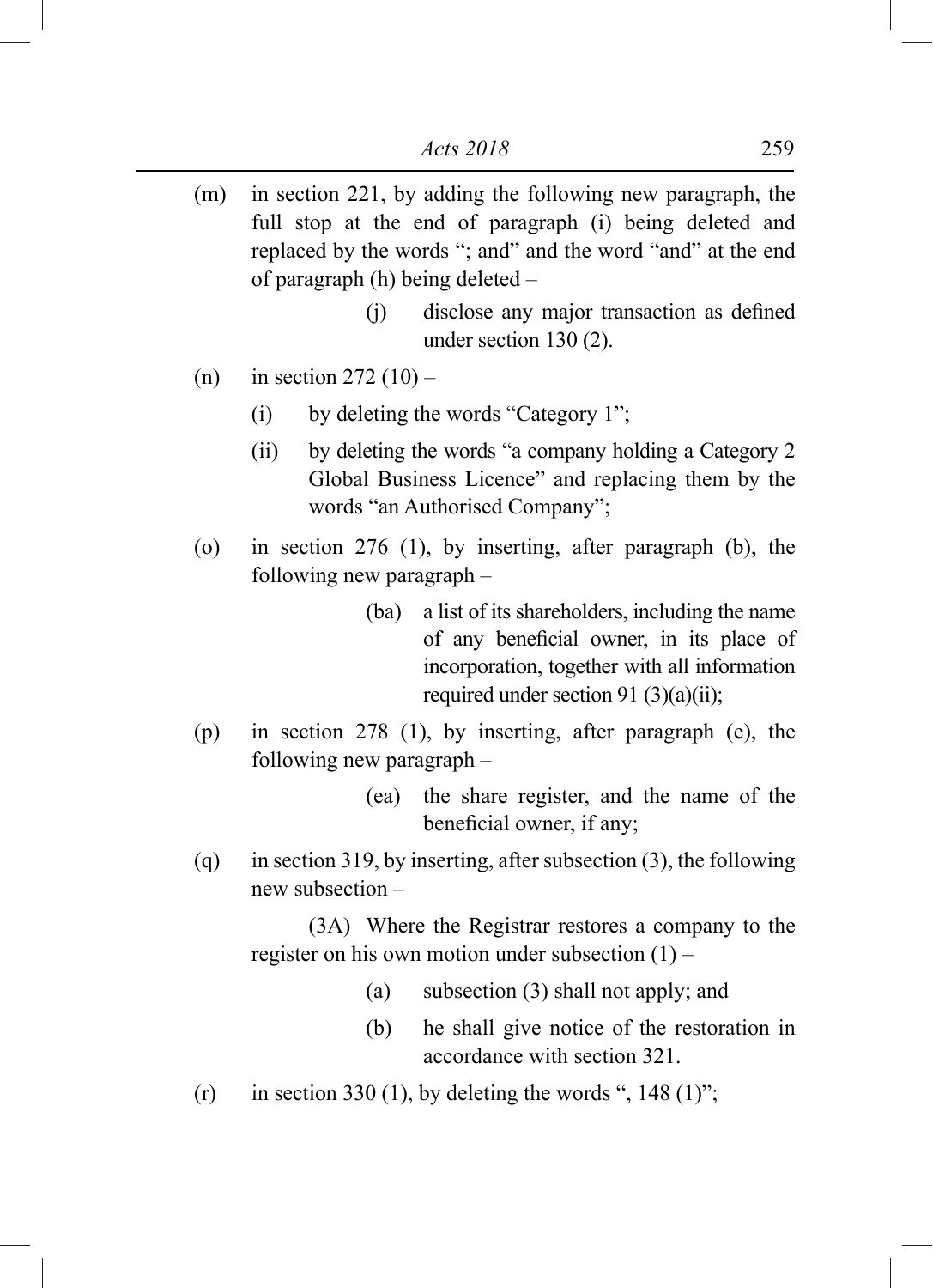- (s) in section  $343 -$ 
	- (i) in the heading, by deleting the words "**Category 1 Global Business Licence or Category 2 Global Business Licence**" and replacing them by the words "**Global Business Licence or Authorised Company**";
	- (ii) in subsection  $(1)$ 
		- (A) in paragraph (a), by deleting the words "Category 1 Global Business Licence or Category 2 Global Business Licence" and replacing them by the words "Global Business Licence or an Authorised Company";
		- (B) in paragraph (b), by deleting the words "a company holding a Category 2 Global Business Licence" and replacing them by the words "an Authorised Company";
	- (iii) in subsection (2), by deleting the words "Category 1";
	- (iv) in subsection (3), by deleting the words "a company holding a Category 2 Global Business Licence" and replacing them by the words "an Authorised Company";
- (t) in section  $344 -$ 
	- (i) in the heading, by deleting the words "**Category 1 Global Business Licence or Category 2 Global Business Licence**" and replacing them by the words "**Global Business Licence or Authorised Company**";
	- (ii) by deleting the words "Category 1 Global Business Licence or Category 2 Global Business Licence" and replacing them by the words "Global Business Licence or an Authorised Company";
- (u) in section  $345 -$ 
	- (i) in the heading, by deleting the words "**or holding Category 1 Global Business Licence or Category 2 Global Business Licence**" and replacing them by the words "**Global Business Licence or authorisation or hold a Global Business Licence or an Authorised Company**";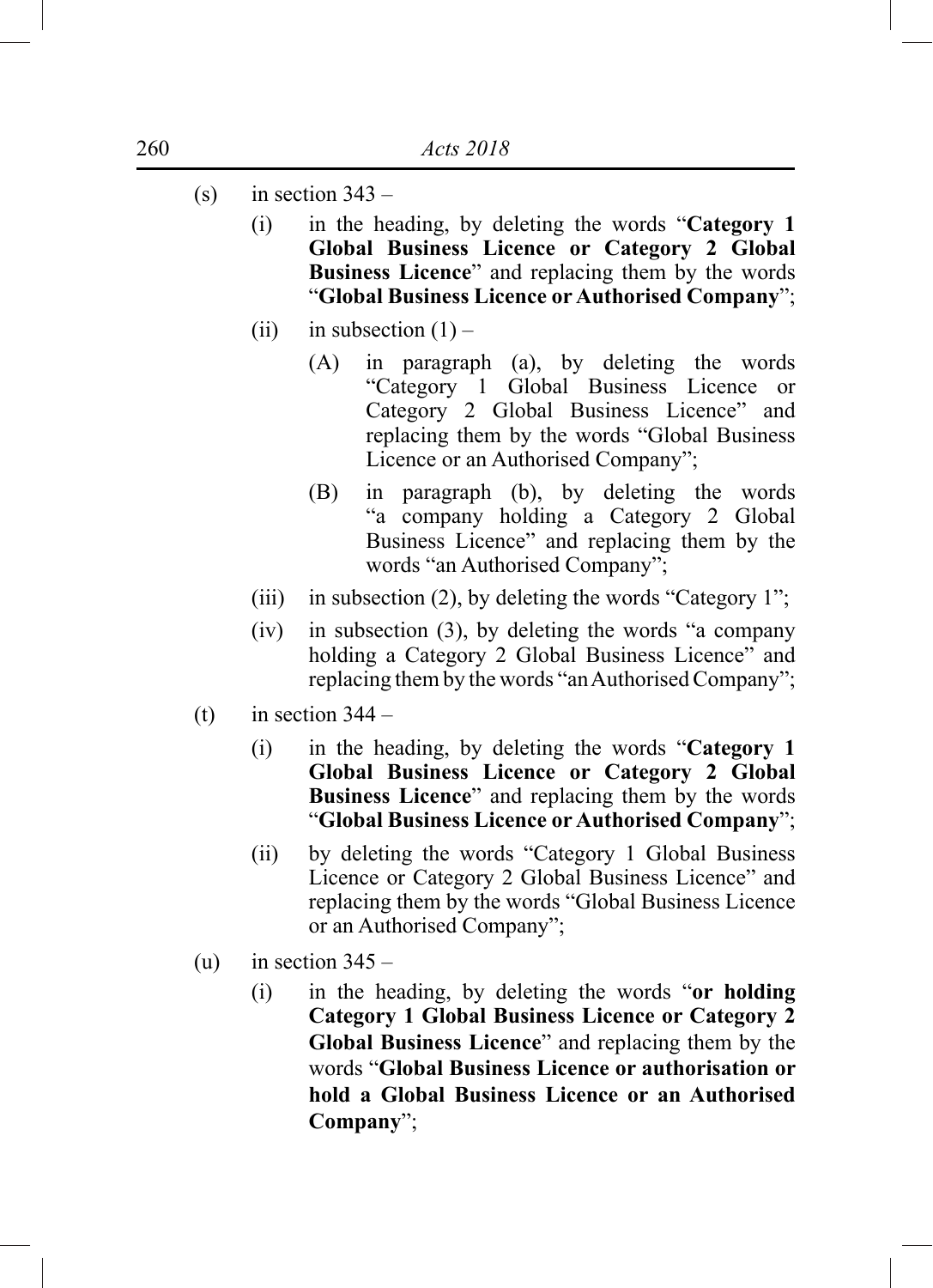- (ii) in subsection (1), by deleting the words "Category 1 Global Business Licence or Category 2 Global Business Licence" and replacing them by the words "Global Business Licence, or company applying as an Authorised Company or an Authorised Company";
- (iii) in subsection (2), by deleting the words "a company applying for or holding a Category 2 Global Business Licence" and replacing them by the words "an Authorised Company";
- (v) in section  $346 -$ 
	- (i) in subsection  $(2)(c)$ , by deleting the words ", licence fees";
	- (ii) in subsection (3), by deleting the words "Category 1 or Category 2 Global Business Licence" and replacing them by the words "Global Business Licence or to an Authorised Company";
- (w) in section  $355(5)$ 
	- (i) by inserting, after the words "has been initiated," the words "or where the company or commercial partnership is in receivership or under administration in accordance with the provisions of the Insolvency Act,";
	- (ii) by deleting the words "or notice for striking-off " and replacing them by the words ", notice for strikingoff, notice of appointment of receiver or notice of appointment of administrator";
- $(x)$  in section 359
	- (i) in the heading, by deleting the words "**company holding Category 2 Global Business Licence**" and replacing them by the words "**Authorised Company**";
	- (ii) by deleting the words "a company holding a Category 2 Global Business Licence" and replacing them by the words "an Authorised Company";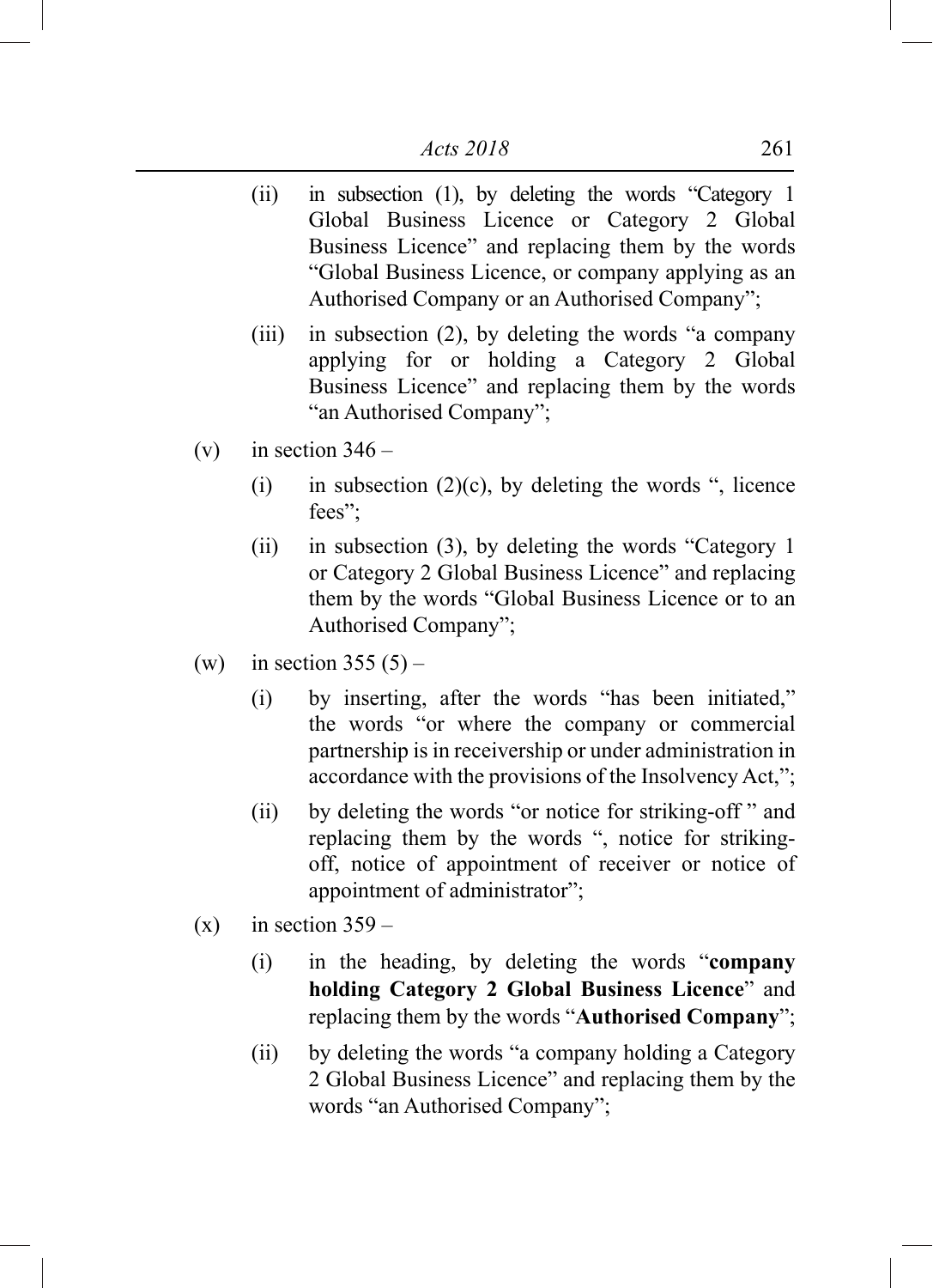- (y) in section  $363 -$ 
	- (i) in subsection (4)(b), by deleting the words "Category 1";
	- (ii) in subsection (5), by deleting the words "company under this Act holding a Category 2 Global Business Licence" and replacing them by the words "Authorised Company";
- (z) in section 364, by adding the following new subsections –

 (3) The provisions of this Act shall continue to apply up to 30 June 2021 to the holder of a valid Category 1 Global Business Licence or Category 2 Global Business Licence, issued on or before 16 October 2017, as if the provisions of this Act have not been amended on the commencement of this subsection.

 (4) The provisions of this Act shall continue to apply up to 31 December 2018 to the holder of a valid Category 1 Global Business Licence or Category 2 Global Business Licence, issued after 16 October 2017, as if the provisions of this Act have not been amended on the commencement of this subsection.

- (aa) in the Thirteenth Schedule
	- (i) in Part I, in the heading, by deleting the words "**CATEGORY 1 GLOBAL BUSINESS LICENCE OR CATEGORY 2 GLOBAL BUSINESS LICENCE**" and replacing them by the words "**GLOBAL BUSINESS LICENCE OR TO AUTHORISED COMPANY**";
	- (ii) in Part II, in the heading, by deleting the words "**COMPANY HOLDING CATEGORY 2 GLOBAL BUSINESS LICENCE**" and replacing them by the words "**AUTHORISED COMPANY**";
- (ab) in the Fourteenth Schedule
	- $(i)$  in Part I
		- (A) in the heading, by deleting the words "**CATEGORY 1 GLOBAL BUSINESS**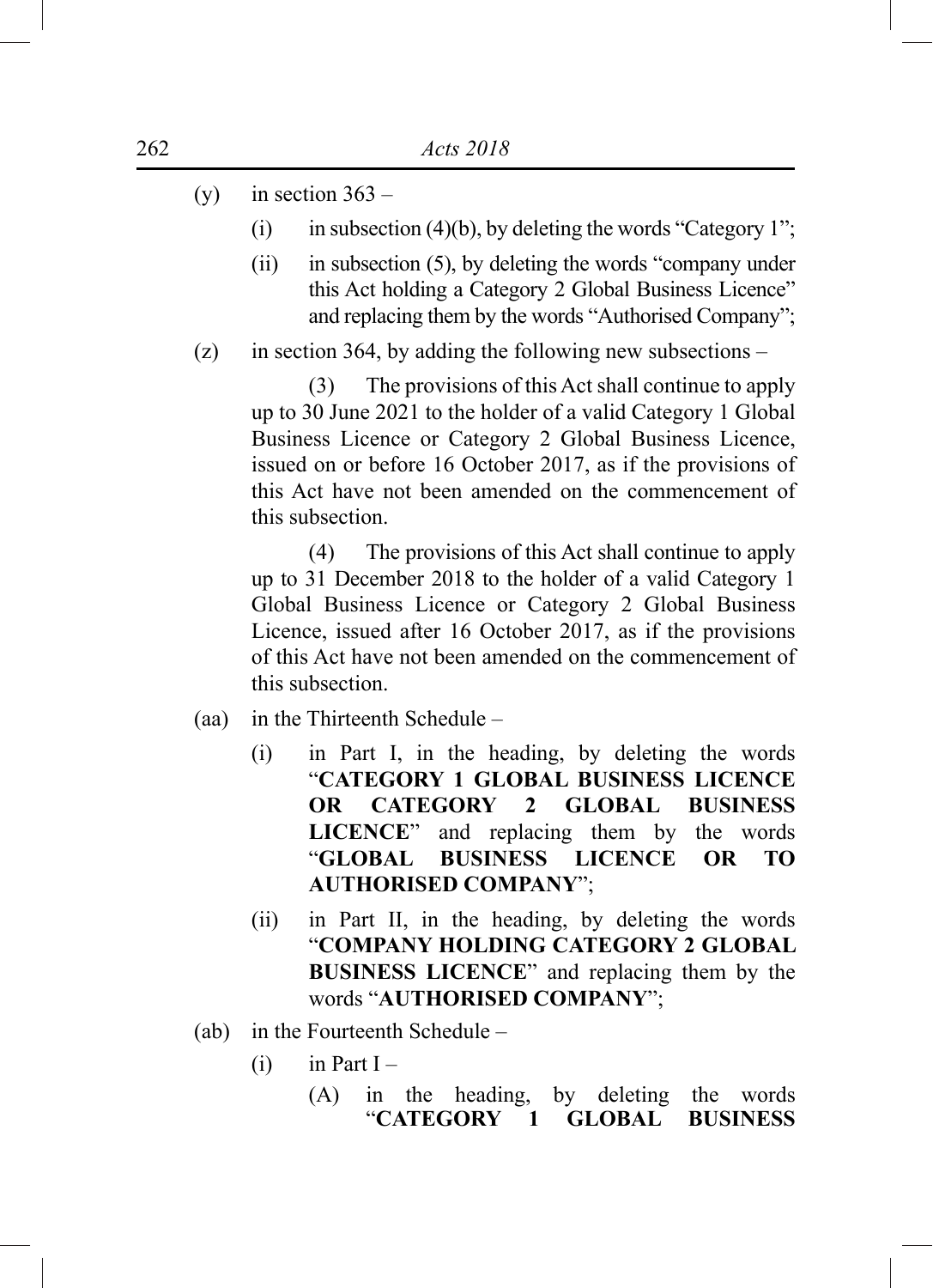**LICENCE OR CATEGORY 2 GLOBAL BUSINESS LICENCE**" and replacing them by the words "**GLOBAL BUSINESS LICENCE OR TO AUTHORISED COMPANY OR COMPANY APPLYING AS AUTHORISED COMPANY**";

- (B) in item 1 (1), by deleting the words "Category 1 Global Business Licence or Category 2 Global Business Licence" and replacing them by the words "Global Business Licence or an Authorised Company";
- $(C)$  in item  $2 -$ 
	- (I) in sub-item (1), by deleting the words "Category 1 Global Business Licence or Category 2 Global Business Licence" and replacing them by the words "Global Business Licence or an Authorised Company";
	- (II) in sub-item  $(2)$ 
		- $(AA)$  by deleting the words "Category 1";
		- (AB) by deleting the words "a company holding a Category 2 Global Business Licence" and replacing them by the words "an Authorised Company";
- (D) in item 3 (1), by deleting the words "Category 1 Global Business Licence or Category 2 Global Business Licence" and replacing them by the words "Global Business Licence or an Authorised Company";
- $(E)$  in item  $5 -$ 
	- (I) in the heading, by deleting the words "**Category 1**";
	- (II) by deleting the words "Category 1";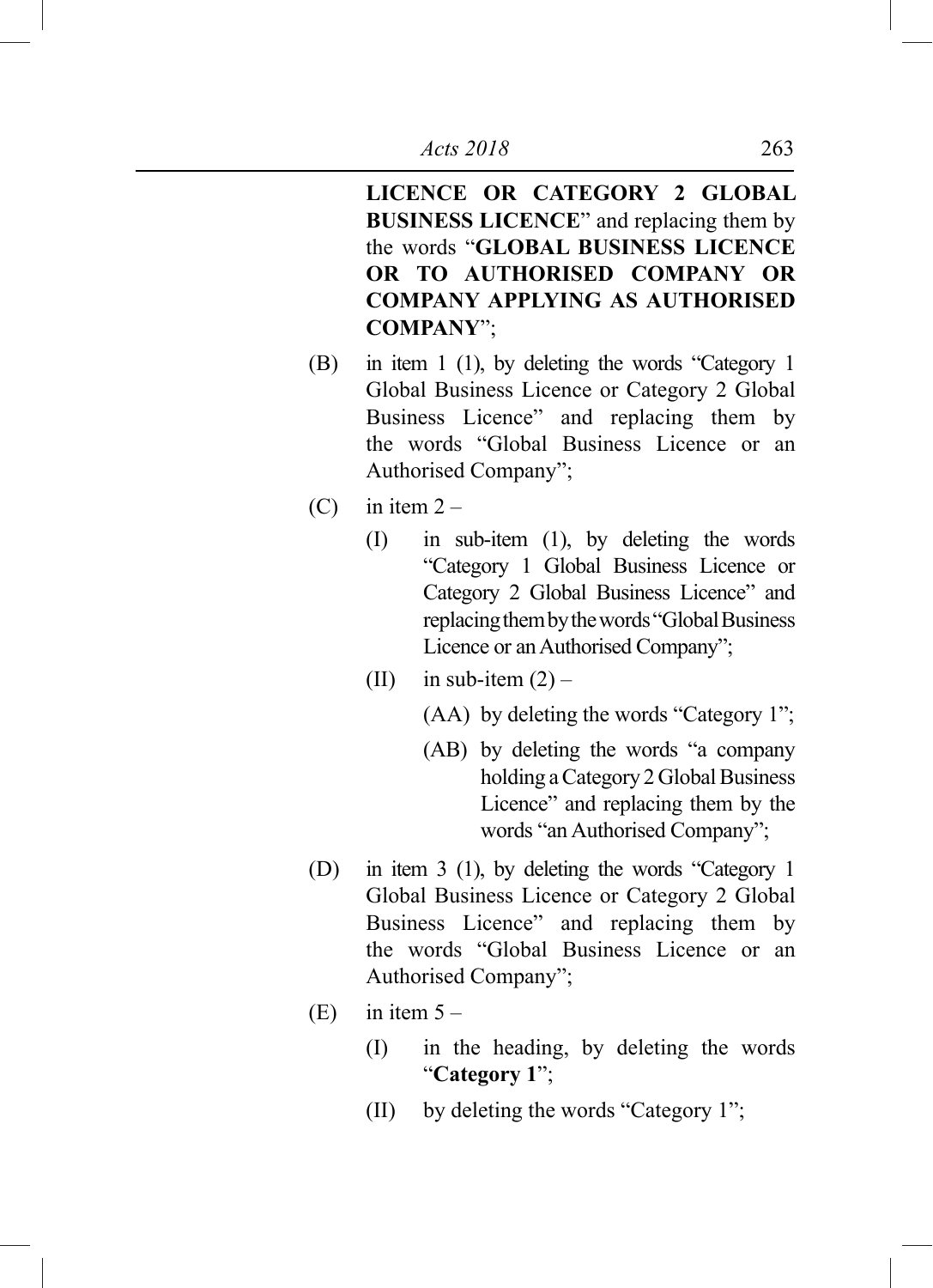- (F) in item 6 (1), by deleting the words "Category 1 Global Business Licence or a Category 2 Global Business Licence" and replacing them by the words "Global Business Licence or an Authorised Company";
- (G) in items 7 and  $8 -$ 
	- (I) in the heading, by deleting the words "**Category 1**";
	- (II) by deleting the words "Category 1";
- (H) in item 10, by deleting the words "Category 1 Global Business Licence or a Category 2 Global Business Licence" and replacing them by the words "Global Business Licence or an Authorised Company";
- $(I)$  in item  $11 -$ 
	- (I) in sub-item (1), by deleting the words "Category 1";
	- (II) in sub-item (2), by deleting the words "Category 1 Global Business Licence or a Category 2 Global Business Licence" and replacing them by the words "Global Business Licence or an Authorised Company";
- (J) in items 12, 13 and  $14 -$ 
	- (I) in the heading, by deleting the words "**Category 1**";
	- (II) by deleting the words "Category 1";
- (K) in item 15, by deleting the words "Category 1 Global Business Licence or a Category 2 Global Business Licence" wherever they appear and replacing them by the words "Global Business Licence or an Authorised Company";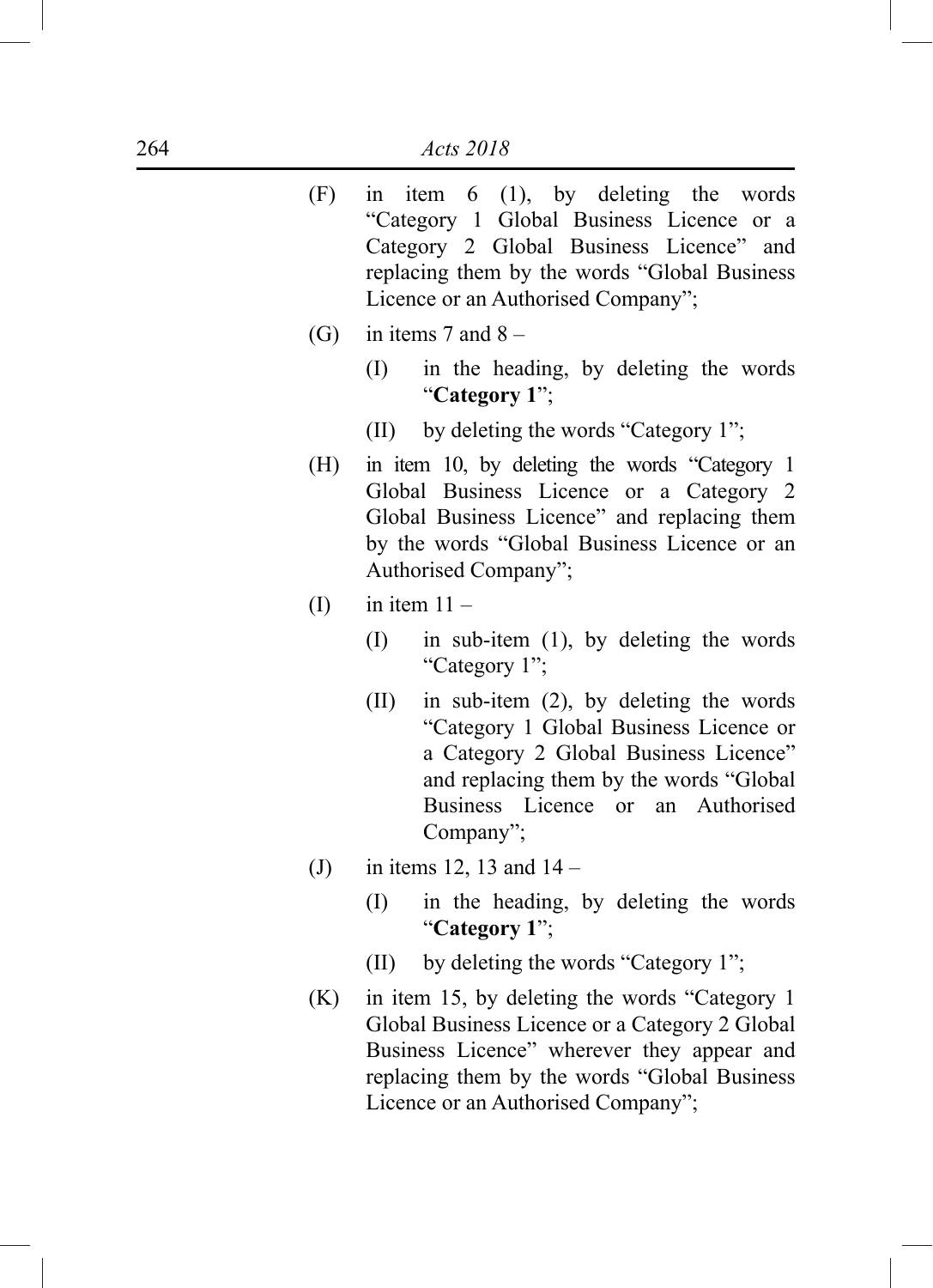- (ii) in Part II
	- (A) in the heading, by deleting the words "**COMPANY APPLYING FOR OR HOLDING CATEGORY 2 GLOBAL BUSINESS LICENCE**" and replacing them by the words "**AUTHORISED COMPANY OR COMPANY APPLYING AS AUTHORISED COMPANY**";
	- (B) in item  $1 -$ 
		- (I) in the heading, by deleting the words "**company holding Category 2 Global Business Licence**" and replacing them by the words "**Authorised Company**";
		- (II) by deleting the words "a company holding a Category 2 Global Business Licence" and replacing them by the words "an Authorised Company";
	- $(C)$  in item 2 (1), by deleting the words "A company holding a Category 2 Global Business Licence" and replacing them by the words "An Authorised Company";
	- (D) in item 3 (1), by deleting the words "a company holding a Category 2 Global Business Licence" and replacing them by the words "an Authorised Company";
	- (E) in item  $4 -$ 
		- (I) in sub-item (1), by deleting the words "companies holding a Category 2 Global Business Licence" and replacing them by the words "Authorised Companies";
		- (II) in sub-item  $(2)(a)$ , by deleting the words "a company holding a Category 2 Global Business Licence" and replacing them by the words "an Authorised Company";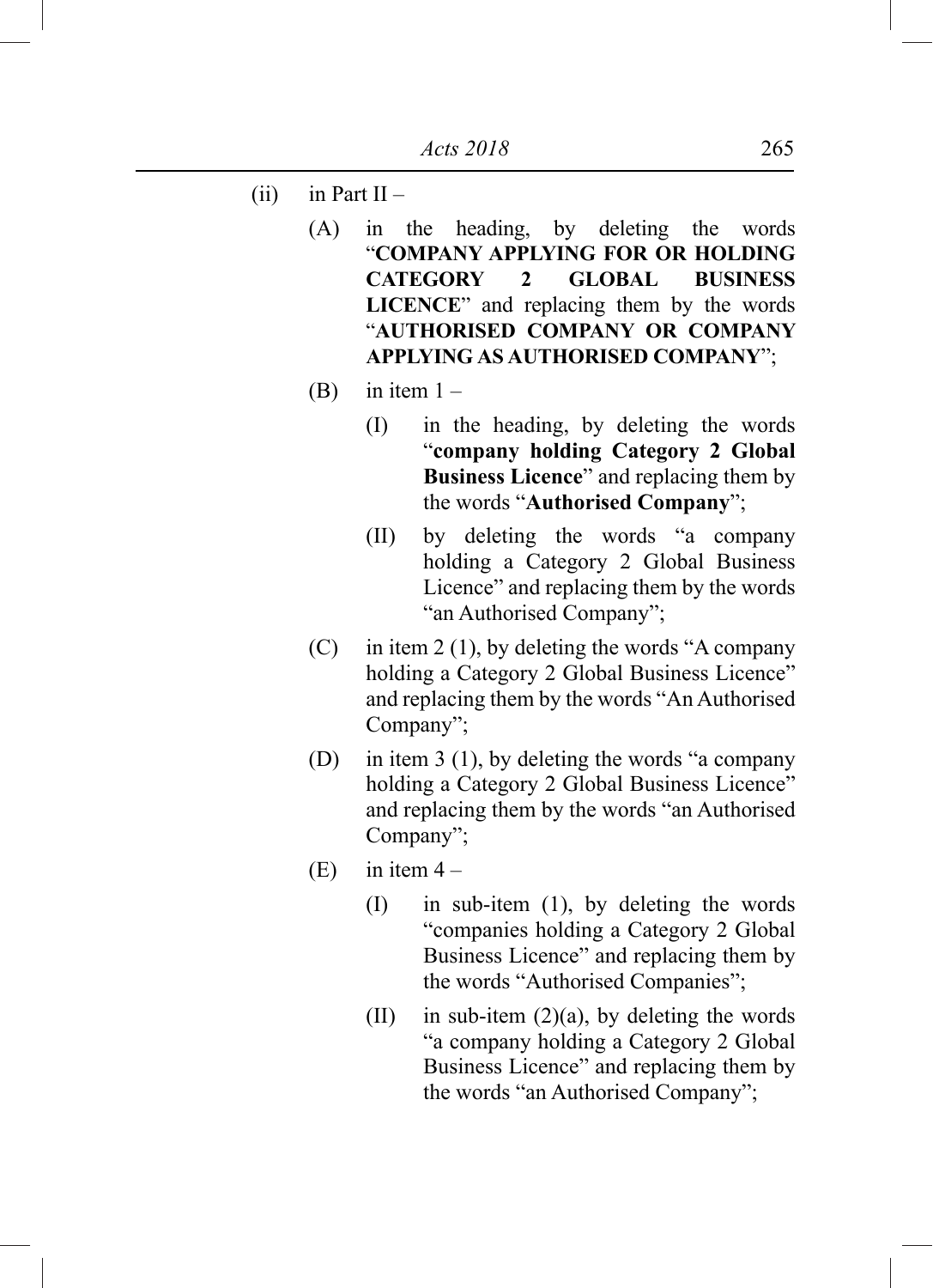- (F) in item 5, by deleting the words "a company holding a Category 2 Global Business Licence" and replacing them by the words "an Authorised Company";
- (G) in item 6 (1), by deleting the words "a Category 1 Global Business Licence or a Category 2 Global Business Licence" and replacing them by the words "a Global Business Licence or an Authorised Company".

## **14. Consumer Protection (Price and Supplies Control) Act amended**

The Consumer Protection (Price and Supplies Control) Act is amended –

(a) in section 2, by inserting, in the appropriate alphabetical order, the following new definition –

"petroleum product" means –

- (a) Mogas (Motor Gasoline); or
- (b) Gas Oil sold on the local market (Diesel):
- (b) by inserting, after section 3, the following new section –

#### **3A. Contributions on petroleum products**

 (1) The Minister shall, in fixing the price of a petroleum product, take into account any contribution levied under subsection (2) and any tax, duty, levy or charge levied under this Act or under any other enactment.

 (2) The following contributions shall be levied on a petroleum product –

- (a) Contribution to Road Development Authority;
- (b) Contribution to Rodrigues Transportation and Storage;
- (c) Contribution to the Construction of Storage Facilities for Petroleum Products; and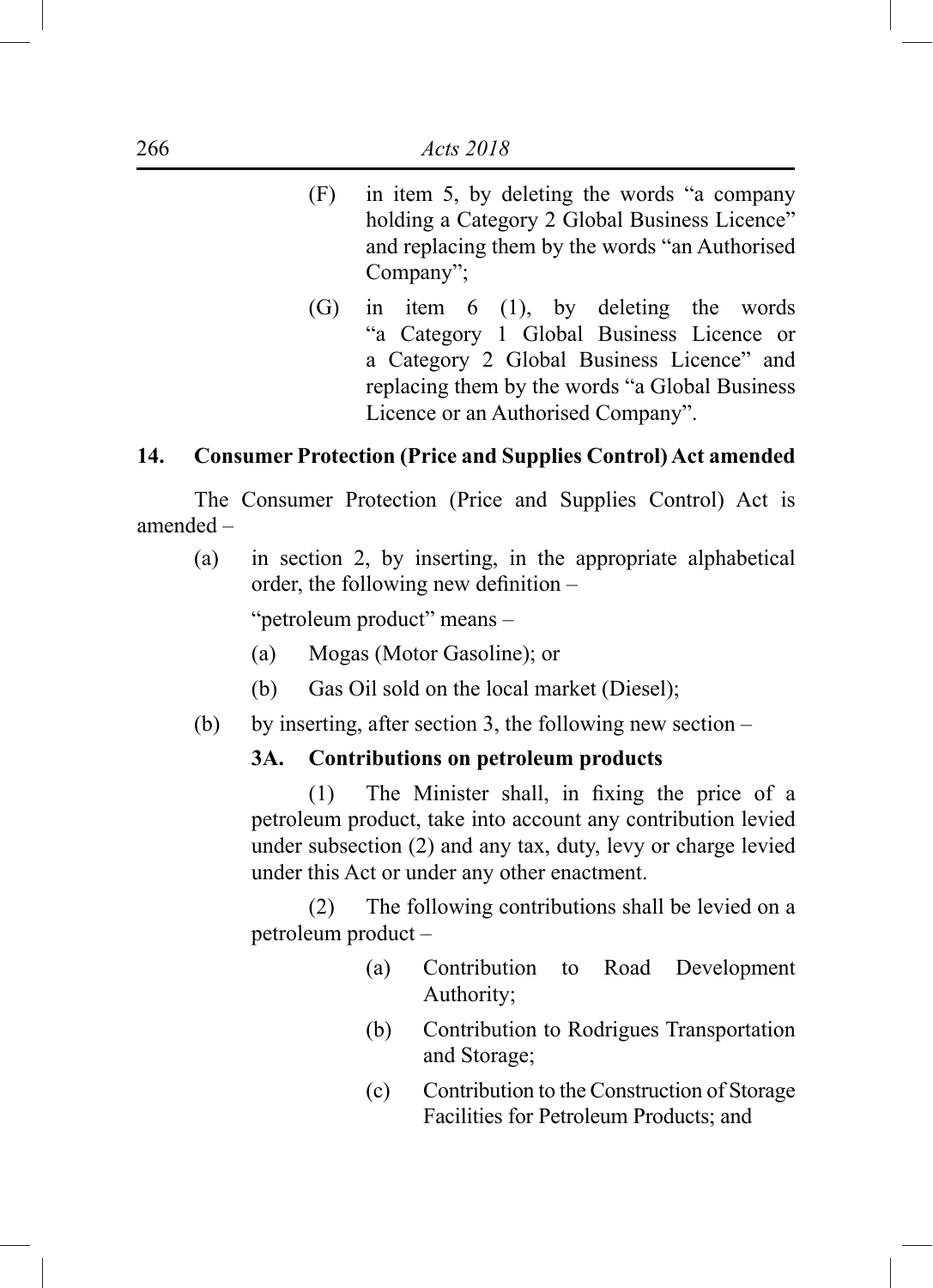(d) Contribution to Subsidy on Liquefied Petroleum Gas (LPG), Flour and Rice.

 (3) The contributions referred to in subsection (2) shall be collected by the State Trading Corporation at the rates specified in the Fourth Schedule and paid into the Reserve Fund.

 $(4)$  In this section –

"Reserve Fund" means the Reserve Fund referred to in section 18 of the State Trading Corporation Act;

"State Trading Corporation" means the State Trading Corporation established under section 3 of the State Trading Corporation Act.

- (c) in section 35 (3), by deleting the words "the Schedules" and replacing them by the words "any of the Schedules";
- (d) by adding the following new Schedule –

## **FOURTH SCHEDULE**

[Section 3A]

## **CONTRIBUTIONS ON PETROLEUM PRODUCTS**

|    |                                             | <b>Mogas</b> | <b>Gas Oil</b> |
|----|---------------------------------------------|--------------|----------------|
|    |                                             | Per litre    | Per litre      |
|    |                                             | (Rs)         | (Rs)           |
| 1. | Contribution<br>to Road<br>Development      |              |                |
|    | Authority                                   | 1.85         | 1.75           |
| 2. | Contribution to Rodrigues Transportation    |              |                |
|    | and Storage                                 | 0.41         | 0.41           |
| 3. | Contribution to the Construction of Storage |              |                |
|    | <b>Facilities for Petroleum Products</b>    | 0.10         | 0.10           |
| 4. | Contribution to Subsidy on Liquefied        |              |                |
|    | Petroleum Gas (LPG), Flour and Rice         | 1.75         | 1.20           |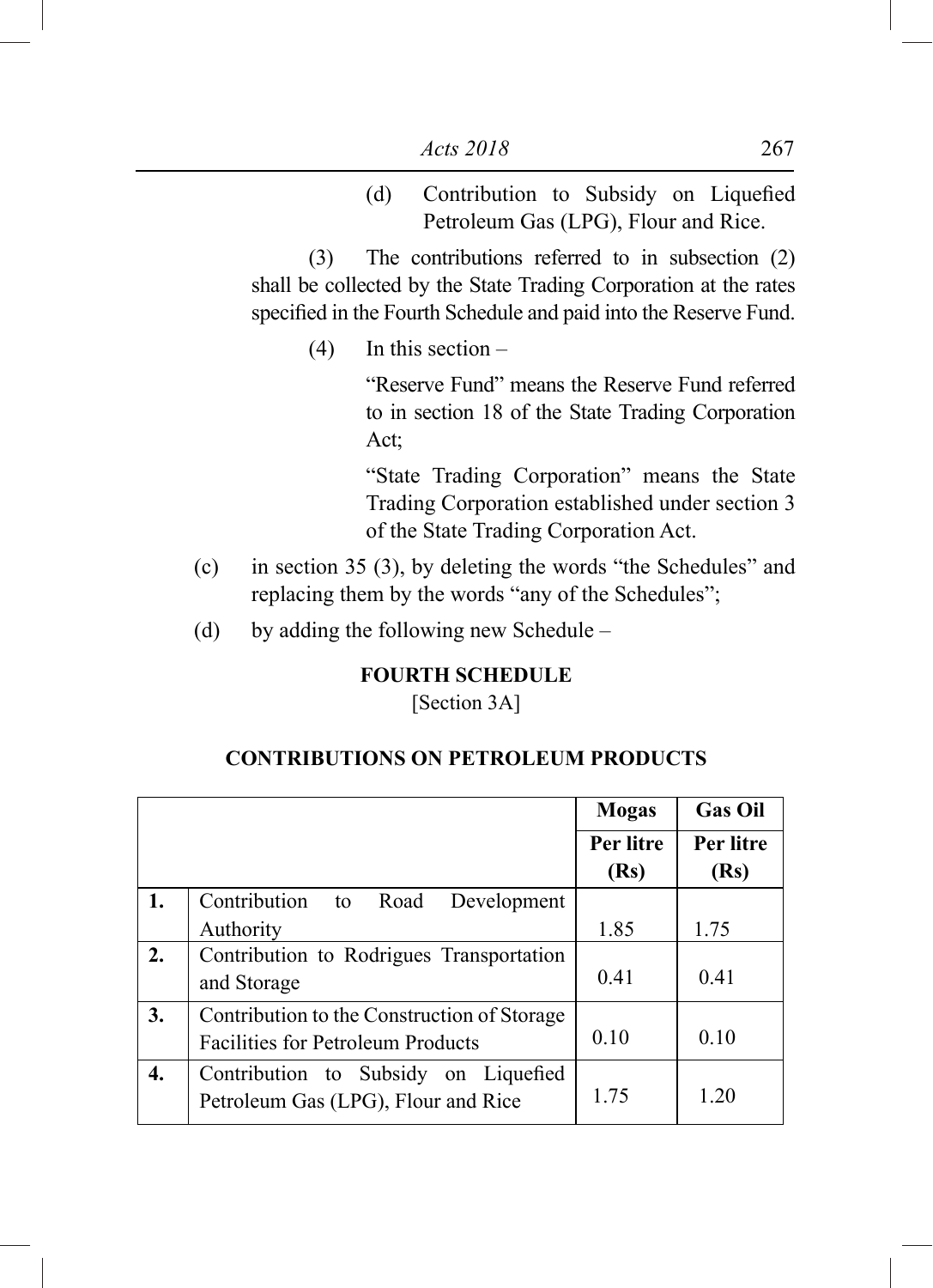# **15. Convention on Prohibitions or Restrictions on the Use of Certain Conventional Weapons Which May Be Deemed To Be Excessively Injurious or to Have Indiscriminate Effects Act 2018 amended**

The Convention on Prohibitions or Restrictions on the Use of Certain Conventional Weapons Which May Be Deemed To Be Excessively Injurious or to Have Indiscriminate Effects Act 2018 is amended –

(a) by inserting, after section 12, the following new section –

# **12A. Offence**

Any person who, by any means, wilfully and unlawfully, directly or indirectly, provides or collects funds with the intention or knowledge that they will be used, in full or in part, for the manufacture, acquisition, possession, development, export, transhipment, brokering, transport, transfer, stockpiling or use of any weapons prohibited under this Act and their means of delivery and related materials shall commit an offence.

(b) in sections 13 (1) and (2) and 15 (1), by deleting the words "7 or 8" and replacing them by the words "7, 8 or 12A".

## **16. Co-operatives Act 2016 amended**

The Co-operatives Act 2016 is amended –

- (a) in section  $57(1)$ 
	- (i) in paragraph (a), by deleting the words "and to the Registrar";
	- (ii) in paragraph (b), by deleting the words "and to the Registrar such information as they" and replacing them by the words "such information as it";
- (b) in section 116 (5), by inserting, after paragraph (b), the following new paragraph, the word "and" at the end of paragraph (b) being deleted –
	- (ba) financial assistance, in such amount as may be prescribed, to a secondary society and tertiary society; and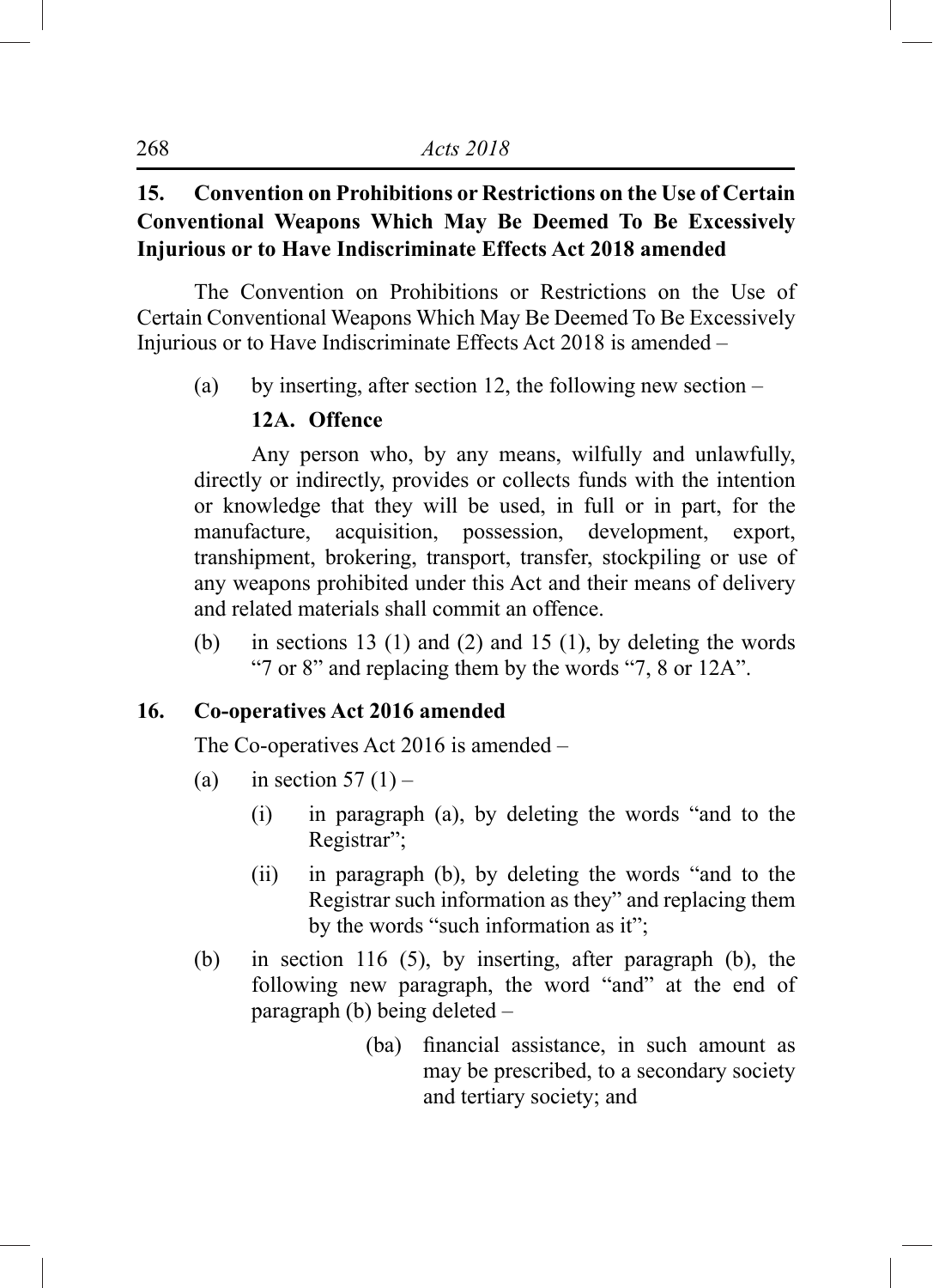#### **17. Courts Act amended**

The Courts Act is amended –

(a) by inserting, after section 104, the following new section, the existing section 104A being renumbered as section 104B –

## **104A.Mediation by Intermediate Court**

 (1) The Intermediate Court shall have the power and jurisdiction to conduct mediation in any civil suit, action, cause and matter that may be brought and may be pending before it.

 (2) The President of the Intermediate Court may, before or at any stage of any proceedings, refer any civil suit, action, cause or matter to a Magistrate of the Intermediate Court for mediation with a view to disposing of that civil suit, action, cause or matter by agreement or narrowing down the issues therein.

 (3) Where a civil suit, action, cause or matter is referred for mediation under subsection (2) –

- (a) the Magistrate to whom it is referred shall have such powers as may be prescribed for conducting mediation; and
- (b) the parties shall submit themselves to mediation and shall endeavour to dispose of the civil suit, action, cause or matter.

 (4) Where a civil suit, action, cause or matter has not been disposed of through mediation, the Magistrate shall cause the case to be fixed for trial.

- (b) in the newly renumbered section 104B, by deleting the words "25,000 rupees" and replacing them by the words "100,000 rupees";
- (c) in section 198 (3)(g), by inserting, after the word "Judge", the words "under section 17A and before a Magistrate of the Intermediate Court under section 104A".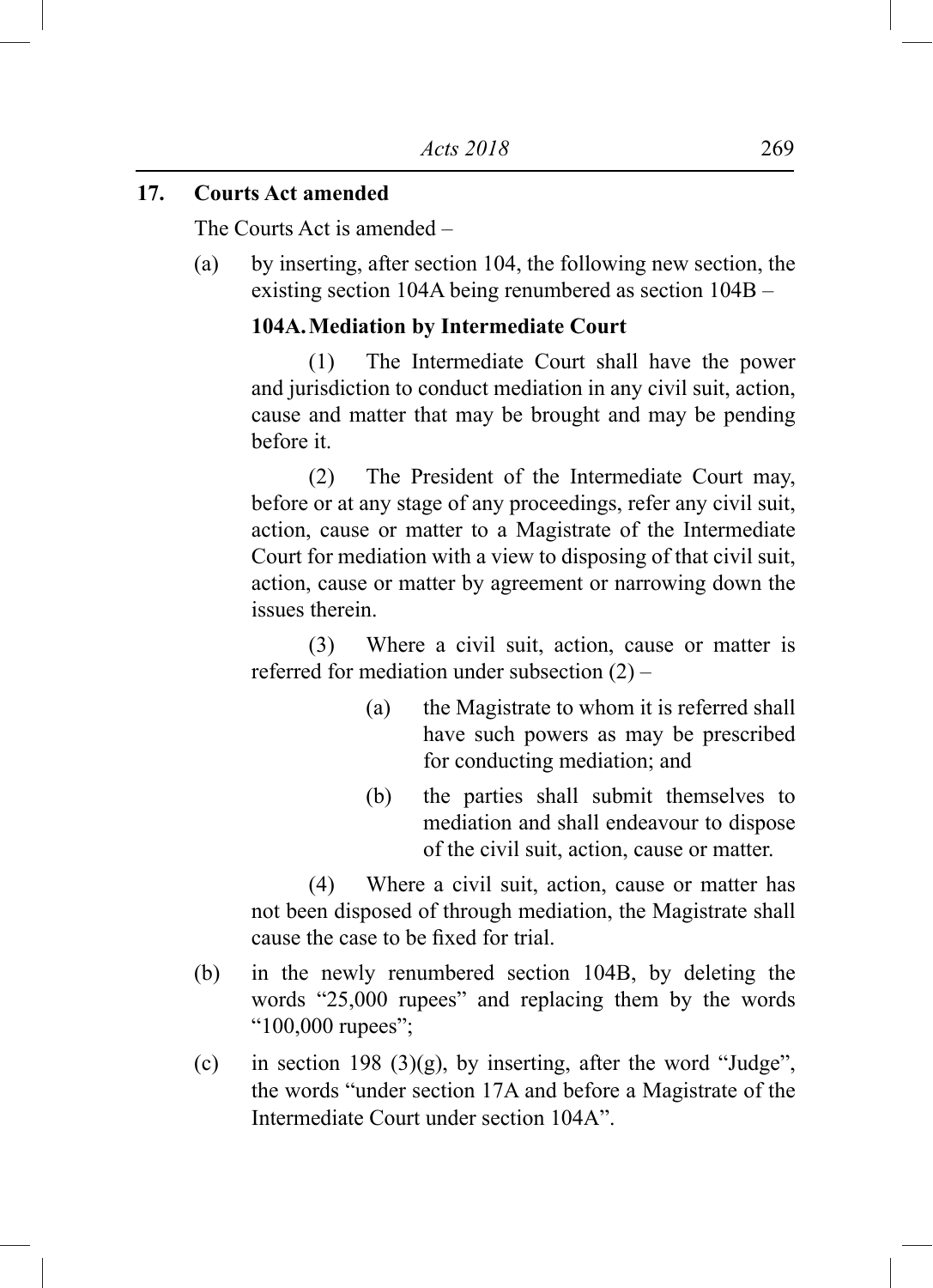# **18. Customs Act amended**

The Customs Act is amended –

- (a) in section  $2 -$ 
	- (i) by deleting the definition of "security" and replacing it by the following definition –

"security" means a guarantee which is provided to the satisfaction of the Director-General for the payment of duty, excise duty and taxes on any goods or for compliance with customs laws, as the case may be;

(ii) by inserting, in the appropriate alphabetical order, the following new definition –

> "single window" means such electronic platform as the Director-General may approve which allows economic operators involved in trade and transport to lodge standardised information and documents with a single entry point to fulfil import, export, transhipment or transit-related regulatory requirements;

(b) by inserting, after section 4, the following new section –

## **4A. Uniform**

 Every proper officer shall, whilst on duty, wear such uniform as may be prescribed unless otherwise authorised by the Director-General.

(c) by inserting, after section 9A, the following new section –

# **9B. Deferred payment in respect of VAT on capital goods**

 (1) Where capital goods being plant and machinery are entered and cleared at importation by a VAT registered person, the VAT payable may, subject to the conditions set out in subsection (2), be deferred in accordance with section 9A of the Value Added Tax Act.

 (2) For the purpose of subsection (1), the conditions shall be –

> (a) the duty-paid value of the capital goods is one million rupees or more;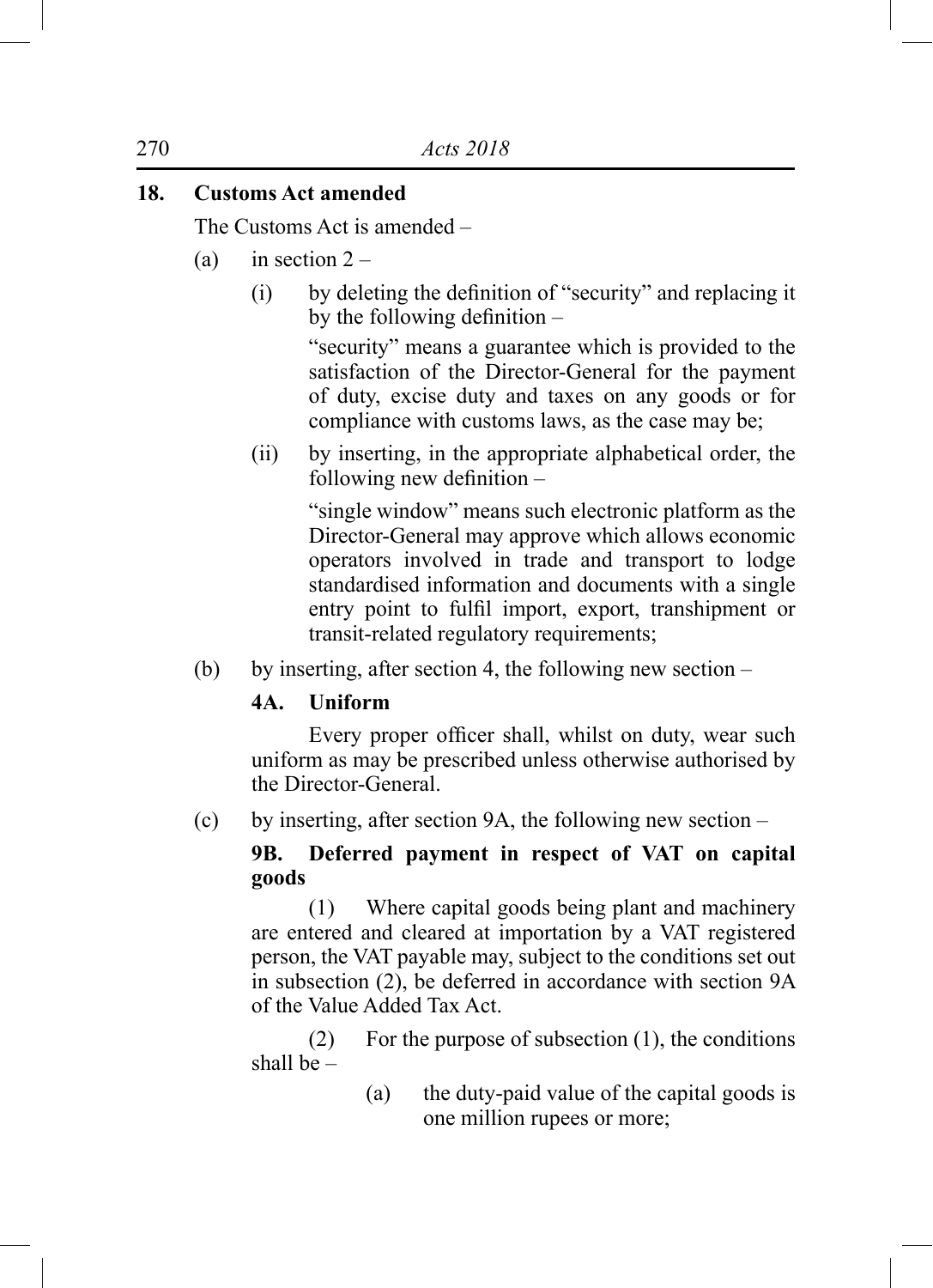| (b) | the capital goods are to be used in the<br>course of, or for the furtherance of, the<br>VAT registered person's business;                                                                                                        |
|-----|----------------------------------------------------------------------------------------------------------------------------------------------------------------------------------------------------------------------------------|
| (c) | the VAT registered person is compliant<br>with his tax obligations under the Revenue<br>Laws;                                                                                                                                    |
| (d) | the VAT registered person is not under<br>bankruptcy, liquidation or receivership;                                                                                                                                               |
|     | $\mathbf{r}$ , and the set of the set of the set of the set of the set of the set of the set of the set of the set of the set of the set of the set of the set of the set of the set of the set of the set of the set of the set |

- (e) a security, by bond, under sections 39 and 42, is furnished to cover the deferred VAT payable; and
- (f) proper books and records are kept.

 (3) Any VAT registered person who fails to comply with section 9A (3) of the Value Added Tax Act shall pay the amount of VAT due together with penalty and interest for late payment in accordance with section 24A.

 $(4)$  In this section –

"duty-paid value", in relation to capital goods, means the sum of –

- (a) the value of the capital goods; and
- (b) the duty, excise duty and taxes payable on the capital goods.
- (d) in section 14 (2A), by deleting the words "Part IX of the Value Added Tax Act" and replacing them by the words "Part IVC of the Mauritius Revenue Authority Act";
- (e) in section 19B
	- (i) by inserting, after subsection (7), the following new subsection –

 (7A) Subject to subsection (8), any ruling given under this section shall be valid for a period of 3 years as from the date of its issue.

(ii) in subsection (8), by deleting the words "may publish a notice in the *Gazette*" and replacing them by the words "shall post a notice on the website of the Authority";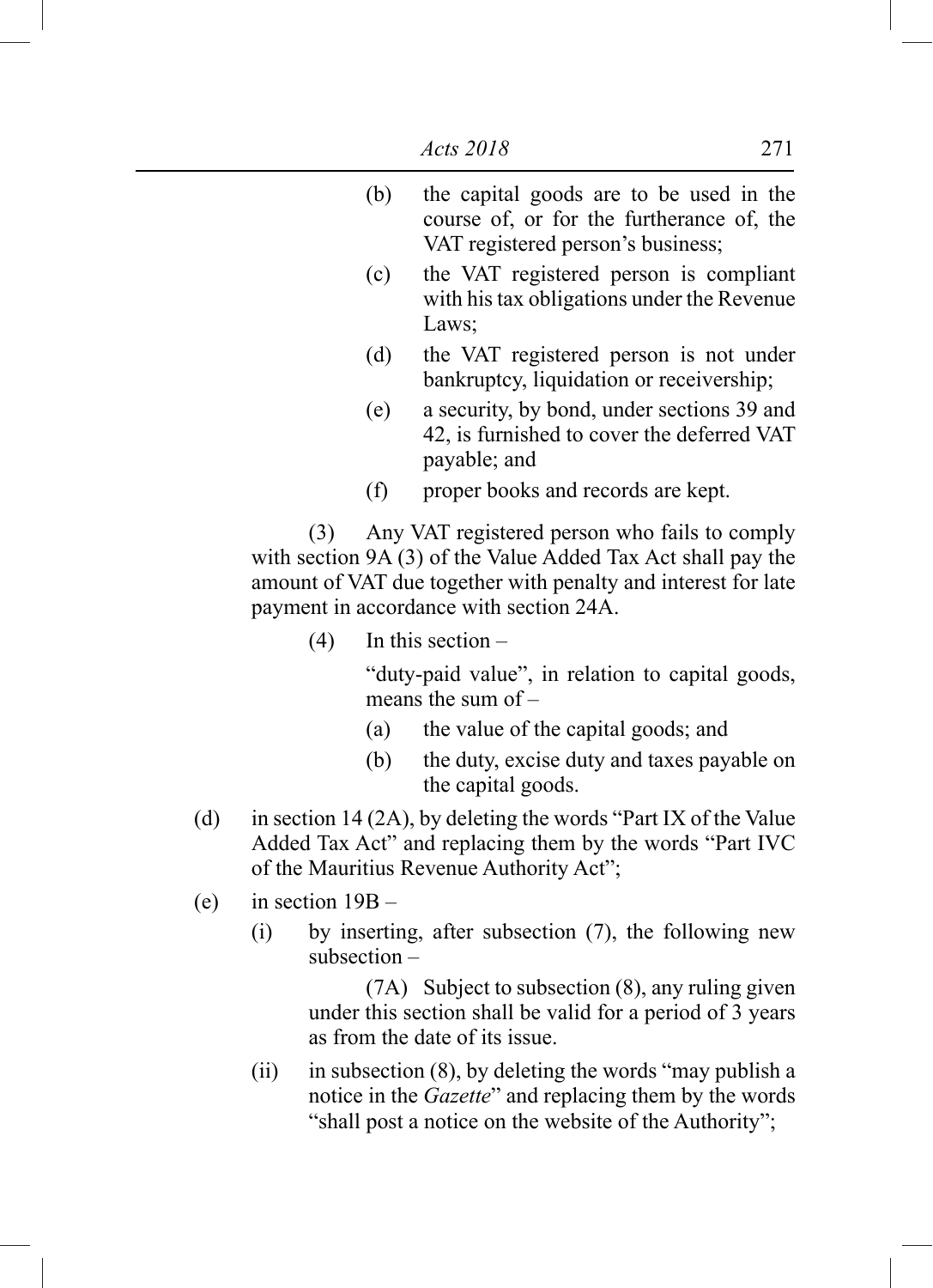(iii) by adding the following new subsection –

 $(9)$  (a) Any person who is dissatisfied with a ruling under subsection (3) may object to the ruling in accordance with section 24A (3).

 (b) The procedure specified in section 24A (3) and (4) shall apply to an objection made under paragraph (a).

 (c) Where the person referred to in paragraph (a) is aggrieved by a determination of his objection, he may lodge written representations with the Clerk of the Assessment Review Committee in accordance with section 19 of the Mauritius Revenue Authority Act.

- (f) in section 23, by repealing subsection  $(1)$  and replacing it by the following subsection –
	- $(1)$  Where
		- (a) goods have been damaged, pilfered, lost or destroyed during a voyage;
		- (b) duty or excise duty has been paid through an error of fact or erroneous construction of the law;
		- (c) any goods have been ordered to be destroyed as being unfit for consumption; or
		- (d) selected prohibited goods have been exported under section 156A,

the Director-General, on request, may refund or adjust the amount of duty or excise duty payable accordingly.

- (g) in section  $24A -$ 
	- (i) in subsection (1), by deleting the words "importer or the person" and replacing them by the words "person, including";
	- (ii) in subsection  $(3)$ 
		- (A) by deleting the words "an importer" wherever they appear and replacing them by the words "a person";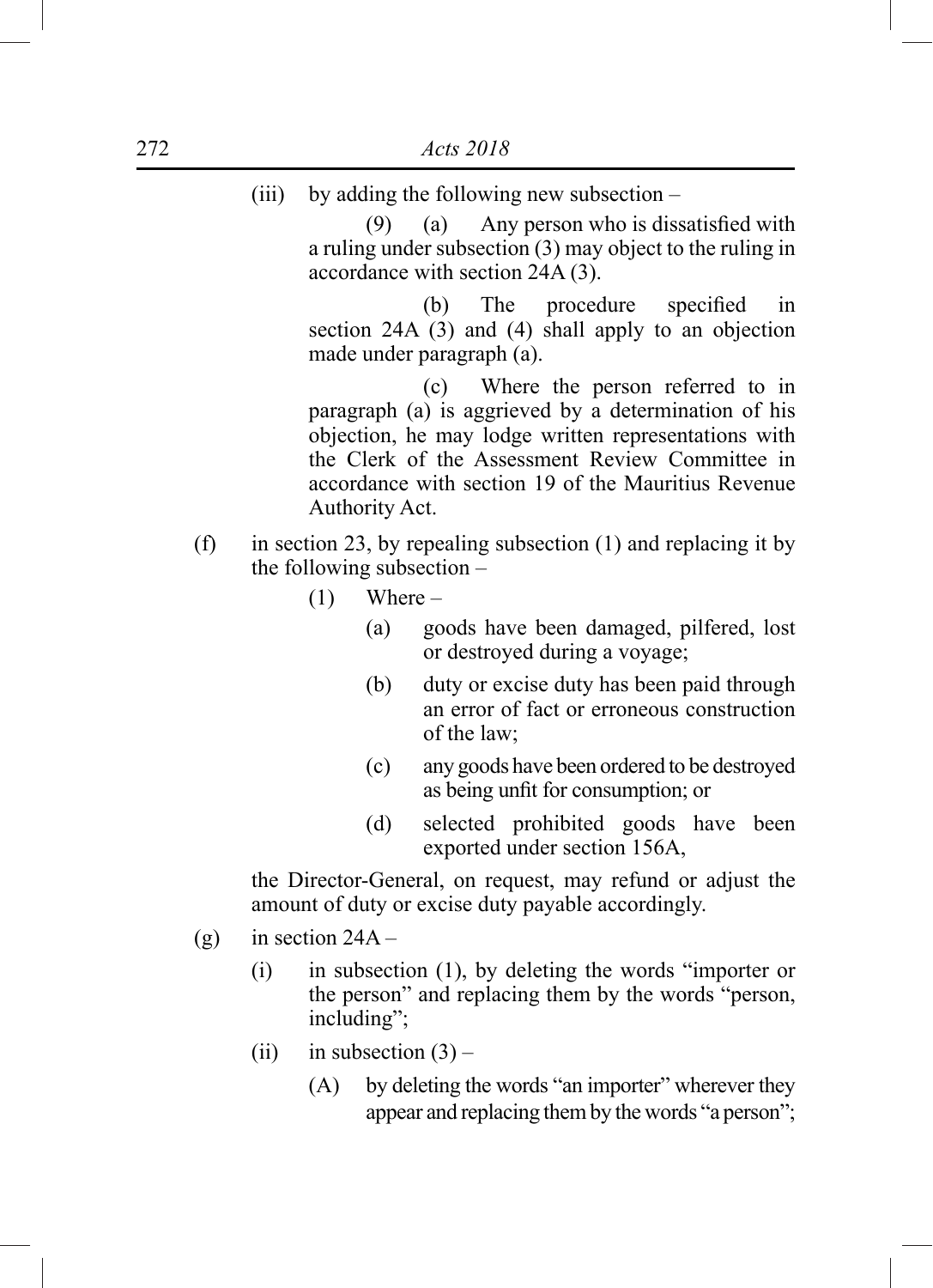- (B) by deleting the words "the importer" wherever they appear and replacing them by the words "the person":
- (iii) in subsection  $(4)(b)$ , by deleting the words "the importer" and replacing them by the words "the person";
- (iv) in subsection (5), by deleting the words "an importer" and replacing them by the words "a person";
- (h) in section 25B, by repealing subsection (3) and replacing it by the following subsection –

 (3) (a) Where a clearance from a Government agency has not been received by the Director-General –

- (i) he may release the goods from customs control by handing them over, in the customs area, to the relevant Government agency for onward clearance; or
- (ii) he may, where the goods cannot be put under seal, hand over, in the customs area, samples to the relevant Government agency for the purpose of verification, testing or analysis and the goods may, on submission of the clearance from the relevant Government agency, be cleared from customs control.

(b) The goods referred to in paragraph  $(a)(i)$ shall be placed under the seal of the relevant Government agency, in the customs area, before they are released.

(i) in section 58, by adding the following new subsection  $-$ 

 (3) Sections 71 and 71A shall apply to the cargo referred to in this section with such modifications, adaptations and exceptions as may be necessary.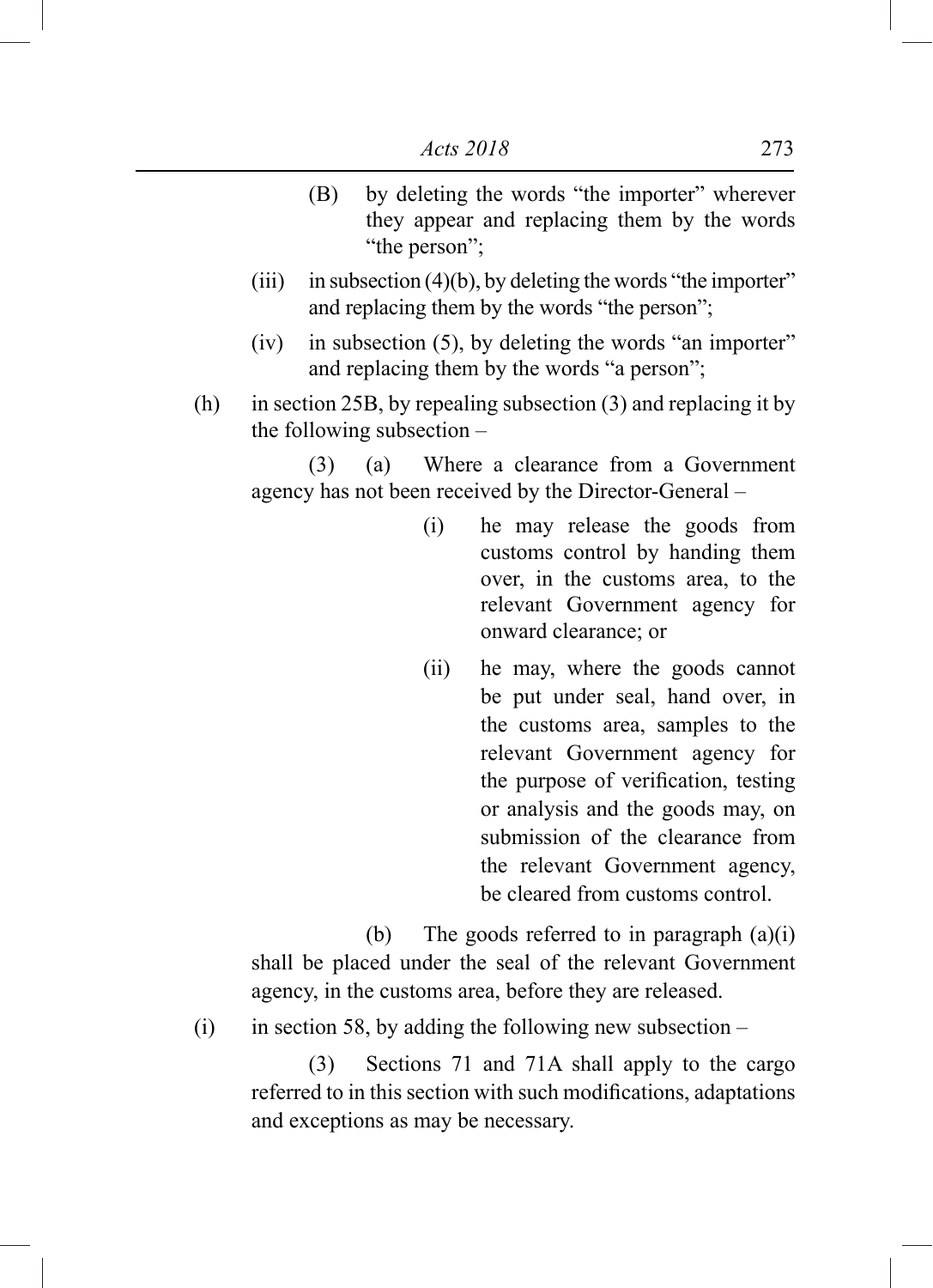- (i) in section 66A (1) and  $(1A)(a)(ia)$ , by deleting the words "being sold";
- (k) in section 66D (a), by deleting the words "as a result of being sold";
- (l) in section 67, by inserting, after subsection (3), the following new subsection –

 (3A) (a) Any approved warehouse shall be equipped with such CCTV system as the Director-General may determine.

 (b) Any recording under the CCTV system shall be archived for such period as the Director-General may determine.

 (c) The Director-General shall be granted online access to the CCTV system or to any other electronic system in place at the warehouse and their recordings shall be provided, on demand, to the Director-General.

- (m) in section 70, by inserting, after the word "Authority", the words "and the State Trading Corporation";
- (n) in section  $116C -$ 
	- (i) in subsection  $(3)$ 
		- (A) in paragraph (a), by deleting the words "5,000 rupees" and replacing them by the words "10,000 rupees";
		- (B) in paragraph (b), by deleting the words "10,000 rupees" and replacing them by the words "20,000 rupees";
	- (ii) in subsection (4), by inserting, after the word "duty" wherever it appears, the words "and excise duty";
- (o) in section  $125(1)$ 
	- (i) by inserting, after the words "including the power to", the words "perform security checks, to";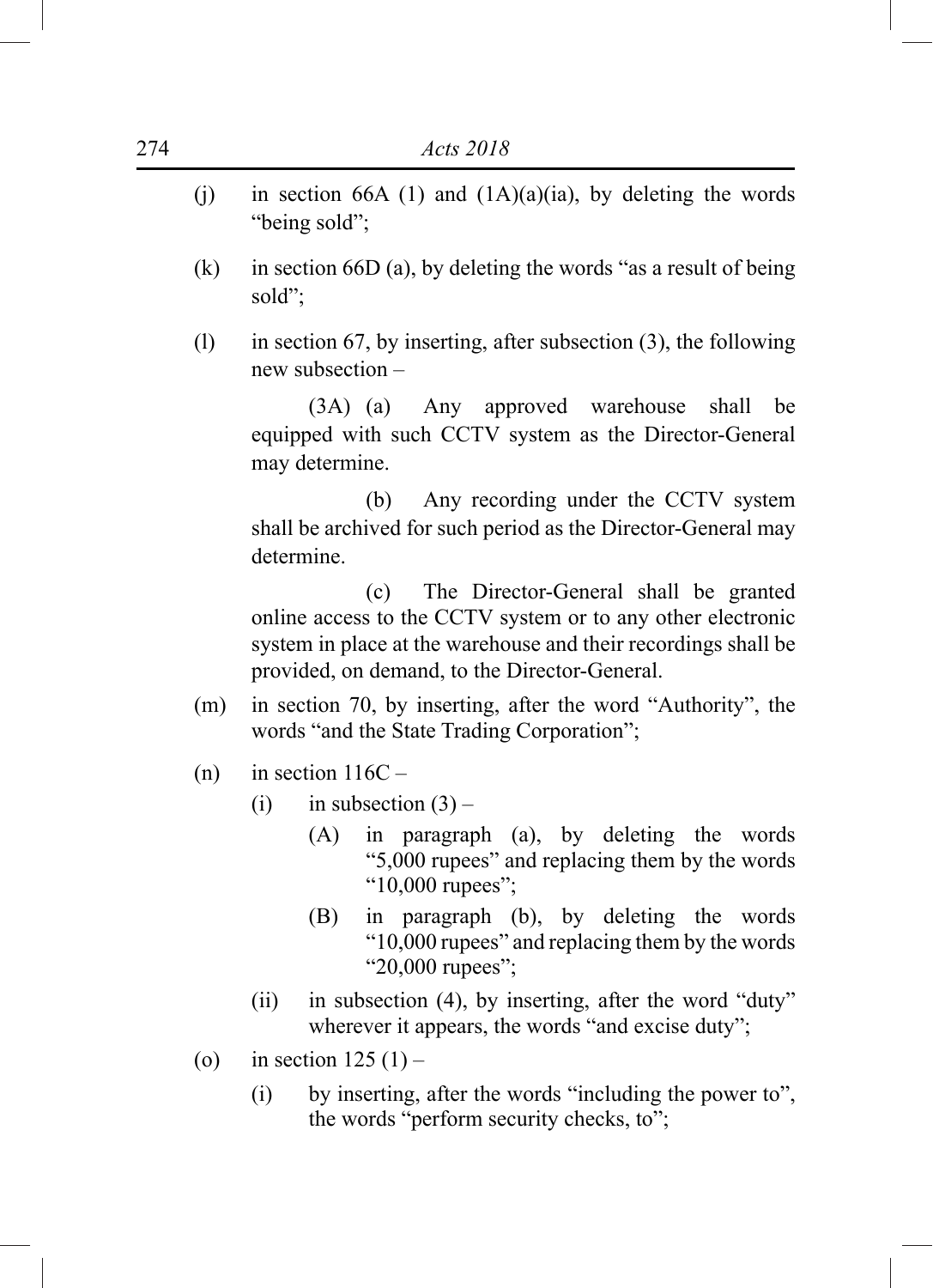- (ii) by deleting the word "passengers" and replacing it by the word "persons";
- (p) in section  $131A -$ 
	- (i) in subsection  $(1A)(b)(ii)$ , by deleting the words "or financing of terrorism" and replacing them by the words ", the financing of terrorism or any other criminal offence";
	- (ii) by repealing subsection (4) and replacing it by the following subsection –

 (4) Where a proper officer reasonably suspects that the amount of currency or bearer negotiable instruments declared under subsection (1) or (1A) and detected, if any, pursuant to subsection (3), may involve –

(a) money laundering, he shall –

- (i) forthwith pass on the information to the FIU, the police and the Independent Commission against Corruption established under the Prevention of Corruption Act;
- (ii) detain, in an escrow account or in such other manner as the Director-General may determine, the amount of the currency or bearer negotiable instruments found in the possession of the person for a period not exceeding 6 months to allow further investigation to be carried out by the Director-General;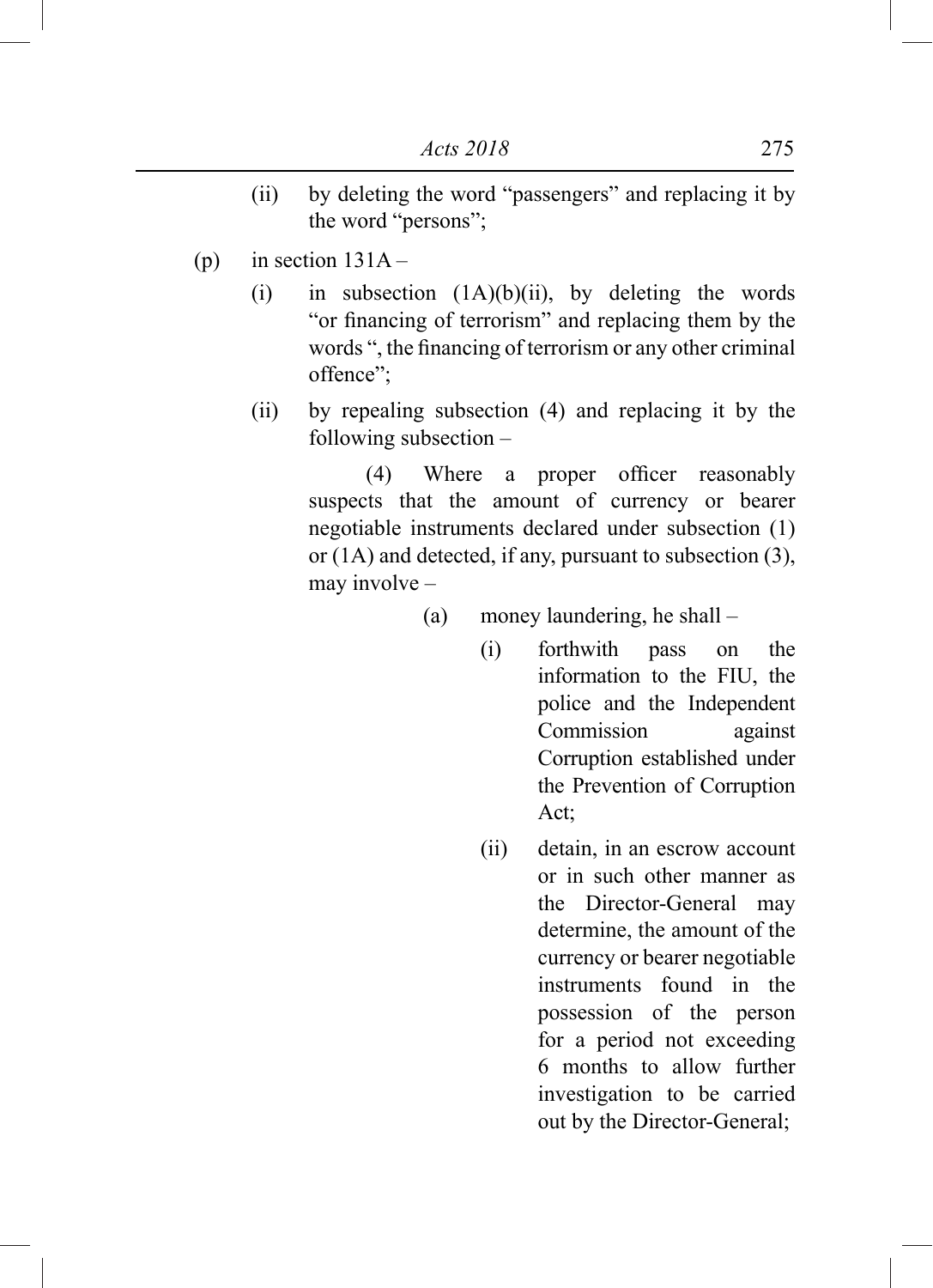- (iii) in exceptional circumstances, apply for extension of time to the Judge in Chambers; and
- (iv) at the end of the investigation, remit any –
	- (A) evidence gathered as a result of the investigation; and
	- (B) amount detained by him under subparagraph (ii),

to the Independent Commission against Corruption for such further investigation or action as may be necessary;

- (b) the financing of terrorism or any other criminal offence, he shall forthwith –
	- (i) detain the amount of the currency or bearer negotiable instruments found in the possession of the person;
	- (ii) refer the matter, and at the same time remit, to the police or such other relevant investigatory body, any amount of currency or bearer negotiable instruments detained under subparagraph (i); and
	- (iii) where required, pass on the relevant information to the FIU.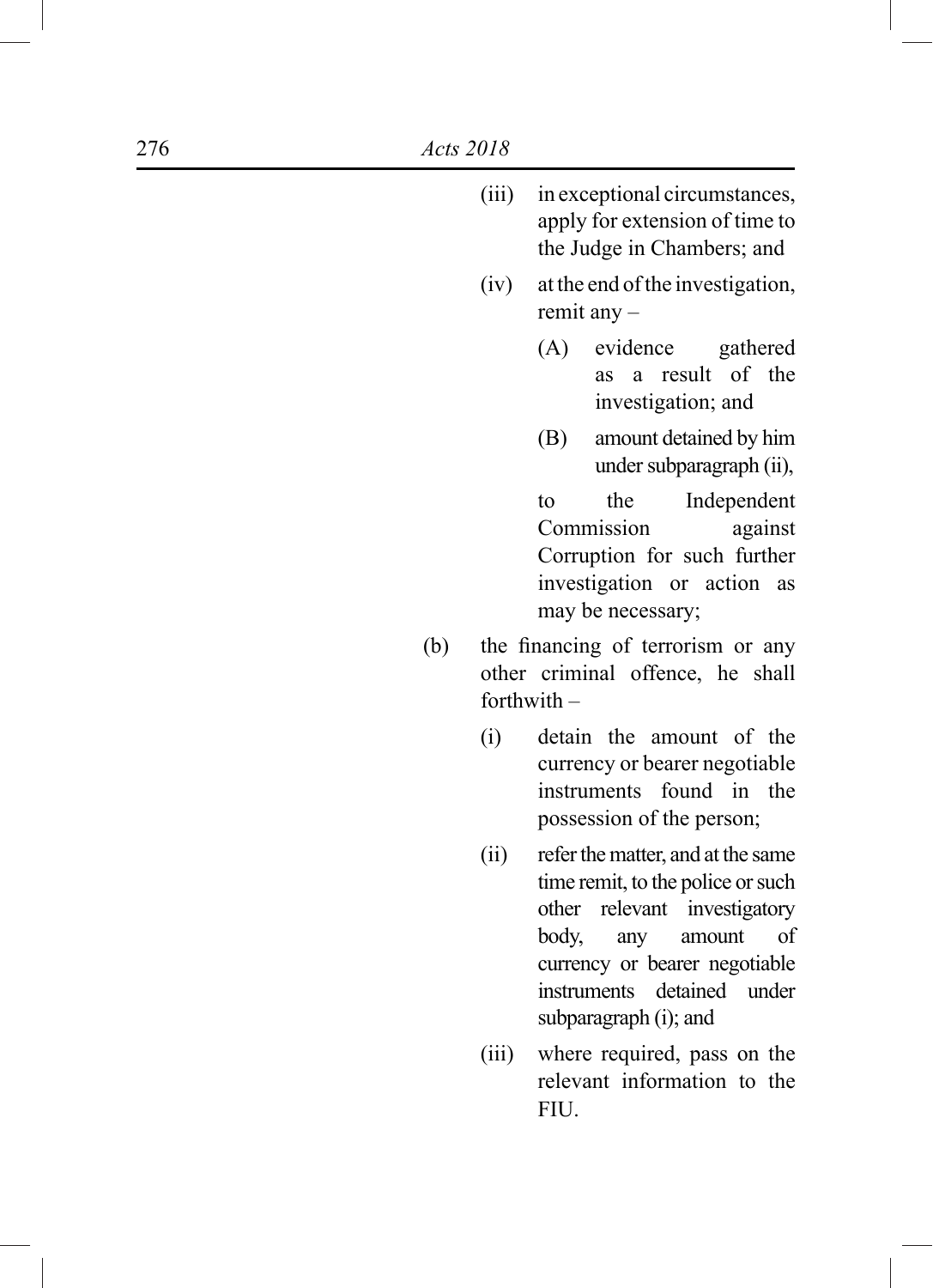(iii) by inserting, after subsection (5), the following new subsection –

> (5A) Notwithstanding section 162 (6), where an offence is committed under this section by any person and he does not agree to compound the offence, the Director-General shall retain such amount not exceeding the maximum pecuniary penalty imposable under the customs laws for such offence.

- (iv) in subsection  $(6)$ , in the definition of "person", by deleting the word "means" and replacing it by the word "includes":
- (q) in section 132 (1A), by deleting the words "an outgoing passenger" and replacing them by the words "any person".

# **19. Customs Tariff Act amended**

The Customs Tariff Act is amended, in the First Schedule, in Part I –

- (a) by deleting Headings 17.01, 72.13 and 72.14 and H.S. Codes 1517.90.00, 1701.12.00, 1701.13.90, 1701.14.90, 1701.91.00, 1701.99.10, 1701.99.90, 7213.10.20 and 7214.20.20 and their corresponding entries;
- (b) by inserting, in the appropriate numerical order, the Headings and H.S. Codes and their corresponding entries specified in the First Schedule to this Act.

# **20. District and Intermediate Courts (Civil Jurisdiction) Act amended**

The District and Intermediate Courts (Civil Jurisdiction) Act is amended, in section 21B –

- (a) in subsection (1), by deleting the words "25, 000 rupees" and replacing them by the words "100, 000 rupees";
- (b) in subsection  $(2)(c)$ , by deleting the words "one year" and replacing them by the words "2 years".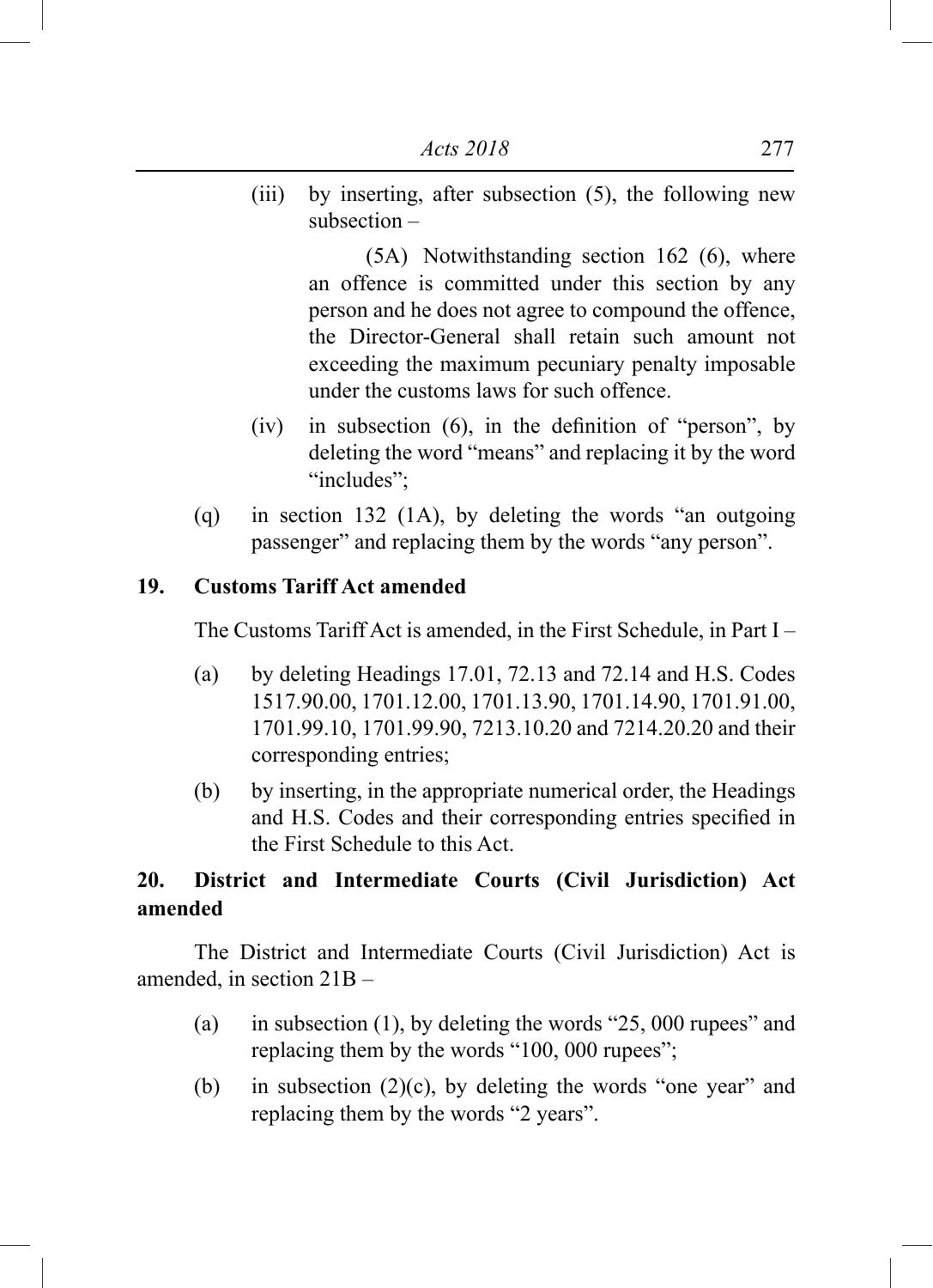# **21. Economic Development Board Act 2017 amended**

The Economic Development Board Act 2017 is amended –

(a) in section 2, by inserting, in the appropriate alphabetical order, the following new definition –

"Film Promotion Fund" means the Film Promotion Fund established under section 28A;

- (b) in section  $5 -$ 
	- (i) in subsection  $(1)$ 
		- (A) in paragraph (k), by deleting the word "manage" and replacing it by the words "administer and manage";
		- (B) by adding the following new paragraph, the full stop at the end of paragraph (l) being deleted and replaced by a semicolon –
			- (m) conduct regulatory impact assessments at such intervals as the Economic Development Board may determine.
	- (ii) by adding the following new subsection
		- $(3)$  In this section –

"licence", "permit", "authorisation" or "clearance" means any licence, permit, authorisation or clearance, as the case may be, required in respect of any economic activity and issued by any public sector agency, other than the Bank of Mauritius, the Financial Services Commission or such other statutory body as the Economic Development Board may determine.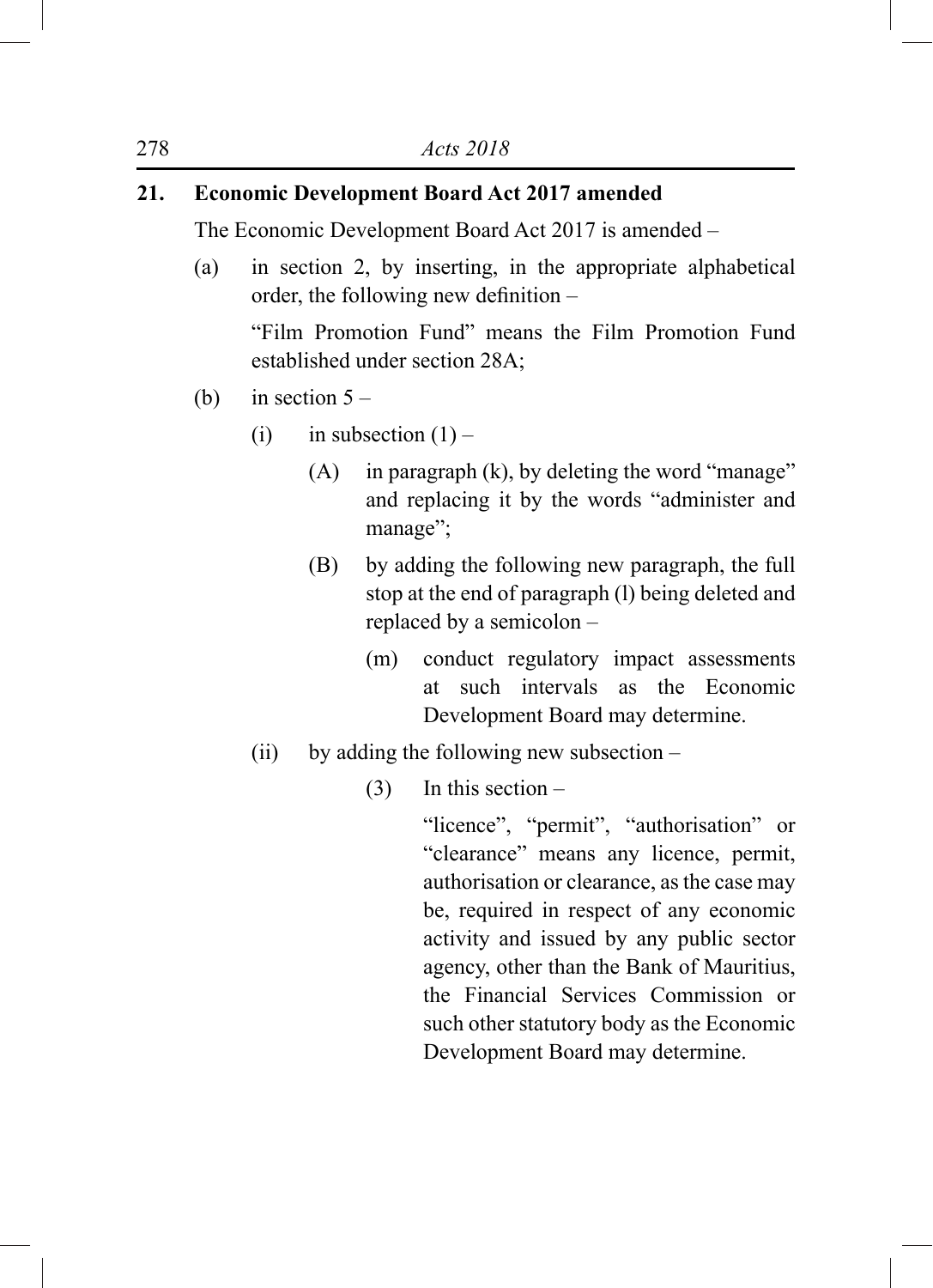(c) in Part IV, by adding the following new Sub-part –

## **Sub-Part G – National Electronic Licensing System**

## **27A**. **National Electronic Licensing System**

 (1) There shall be, for the purpose of business facilitation, a National Electronic Licensing System operated and managed by the Economic Development Board for –

- (a) the making of an application for;
- (b) the processing of an application for; and
- (c) the determination of an application for,

a licence, a permit, an authorisation or a clearance.

 (2) An application for a licence, a permit, an authorisation or a clearance shall be made, processed and determined through the National Electronic Licensing System, in such form and manner as may be prescribed.

 (3) For the purpose of this section, and notwithstanding the provisions of any other enactment relating to the sharing of information, the Economic Development Board shall obtain information from, and share information among, public sector agencies through the National Electronic Licensing System.

 (4) The Economic Development Board may publish reports, updates and statistics on applications for licences, permits, authorisations and clearances made, processed, determined and issued, as the case may be, through the National Electronic Licensing System.

 (5) No licence, permit, authorisation or clearance issued electronically through the National Electronic Licensing System shall be denied legal effect, validity and enforceability solely on the ground that it is in electronic form.

(6) In this section –

"licence", "permit", "authorisation" or "clearance" means any licence, permit, authorisation or clearance, as the case may be,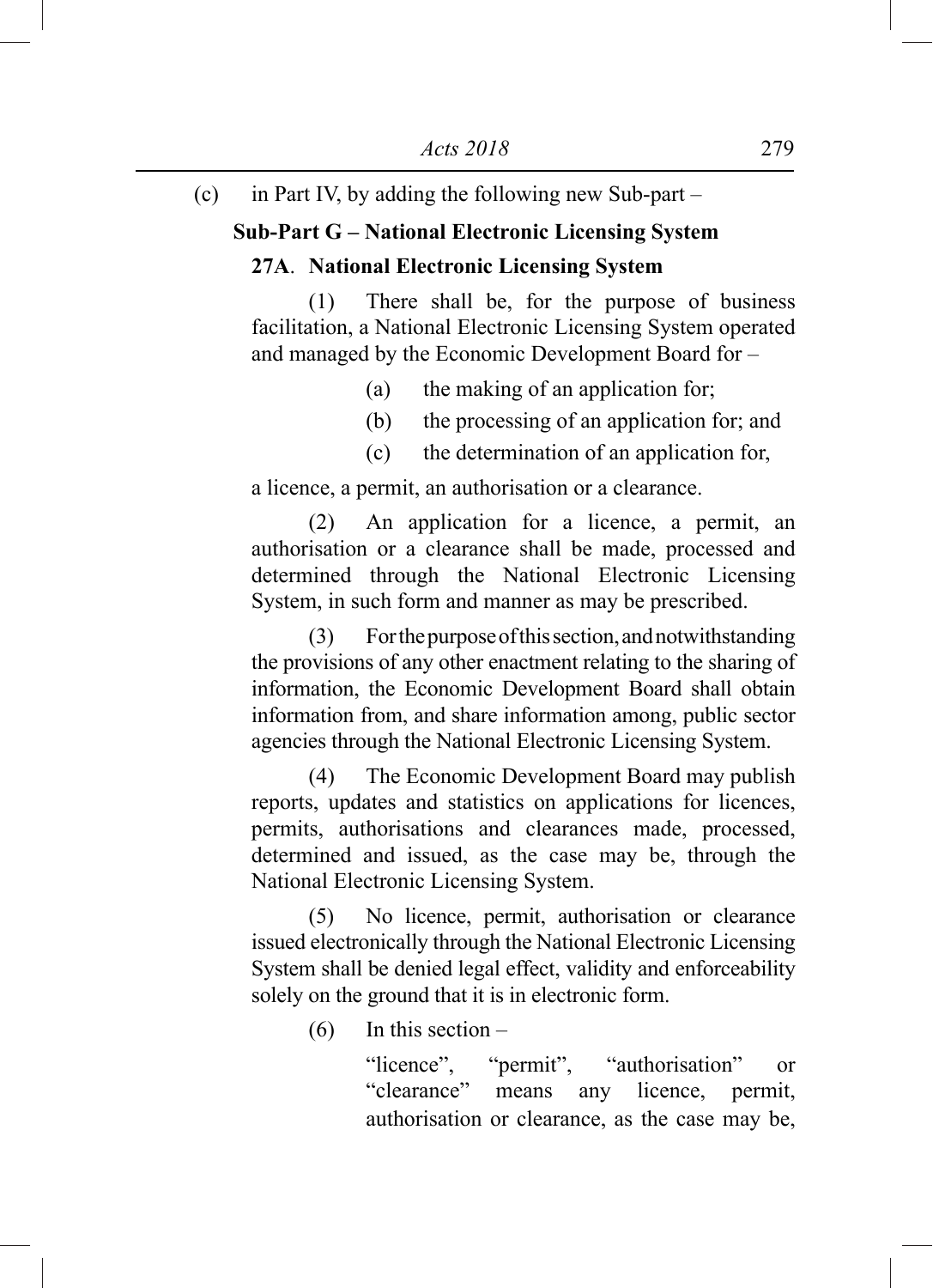required in respect of any economic activity and issued by any public sector agency, other than the Bank of Mauritius, the Financial Services Commission or such other statutory body as the Economic Development Board may determine.

(d) by inserting, after section 28, the following new sections –

## **28A. Film Promotion Fund**

 (1) The Economic Development Board shall establish a Film Promotion Fund.

 (2) The object of the Film Promotion Fund shall be to contribute to the financing of the Film Rebate Scheme.

- (3) There shall be paid
	- (a) into the Film Promotion Fund
		- (i) such amount or such percentage, as may be prescribed, of net value added tax collections in every quarter;
		- (ii) by the Director-General
			- (A) the tax paid yearly under the Income Tax Act by film production and film studio companies and their employees;
			- (B) the tax withheld periodically under the Income Tax Act by film production companies;
			- (C) such percentage of the total income tax paid yearly to the Director-General, as may be prescribed;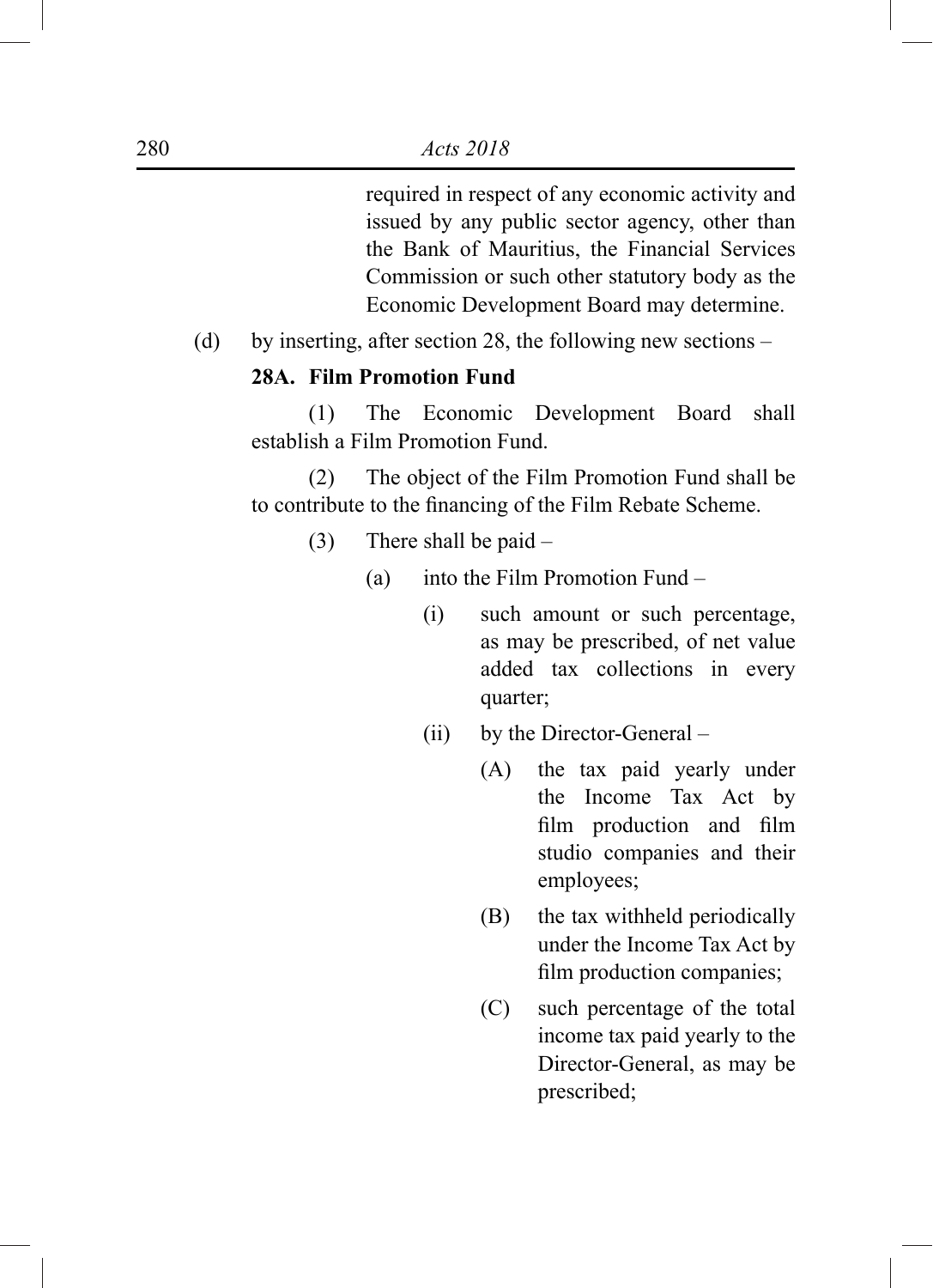|     |     | , , , , ,<br>$\frac{1}{2}$<br>Fund, and during such period, as<br>the Minister responsible for the<br>subject of finance may determine;                                                       |
|-----|-----|-----------------------------------------------------------------------------------------------------------------------------------------------------------------------------------------------|
|     |     | such other sum as may lawfully<br>(iv)<br>accrue to the Film Promotion Fund;                                                                                                                  |
|     | (b) | out of the Film Promotion Fund, such<br>percentage of expenses incurred by<br>production companies under<br>film<br>subsection $(4)(b)$ , as the Economic<br>Development Board may determine. |
| (4) |     | The Economic Development Board shall –                                                                                                                                                        |
|     | (a) | establish criteria for determining what<br>constitutes big film projects;                                                                                                                     |
|     | (b) | for the purpose of subsection $(3)(b)$ ,<br>determine the percentage of qualifying<br>production expenditure incurred by film<br>production companies, which shall be<br>refundable.          |
|     |     |                                                                                                                                                                                               |

(iii) such sum from the Consolidated

 $(5)$  In this section –

"Director-General" has the same meaning as in the Mauritius Revenue Authority Act.

# **22. Employment Rights Act amended**

The Employment Rights Act is amended –

(a) in section 5, by adding the following new subsection  $-$ 

 (6) (a) Subject to paragraph (b), where a homeworker is in an employment relationship, he shall be employed on such terms and conditions as may be prescribed.

 (b) Part VIII to Part XI and Parts XIII and XV shall apply to a homeworker.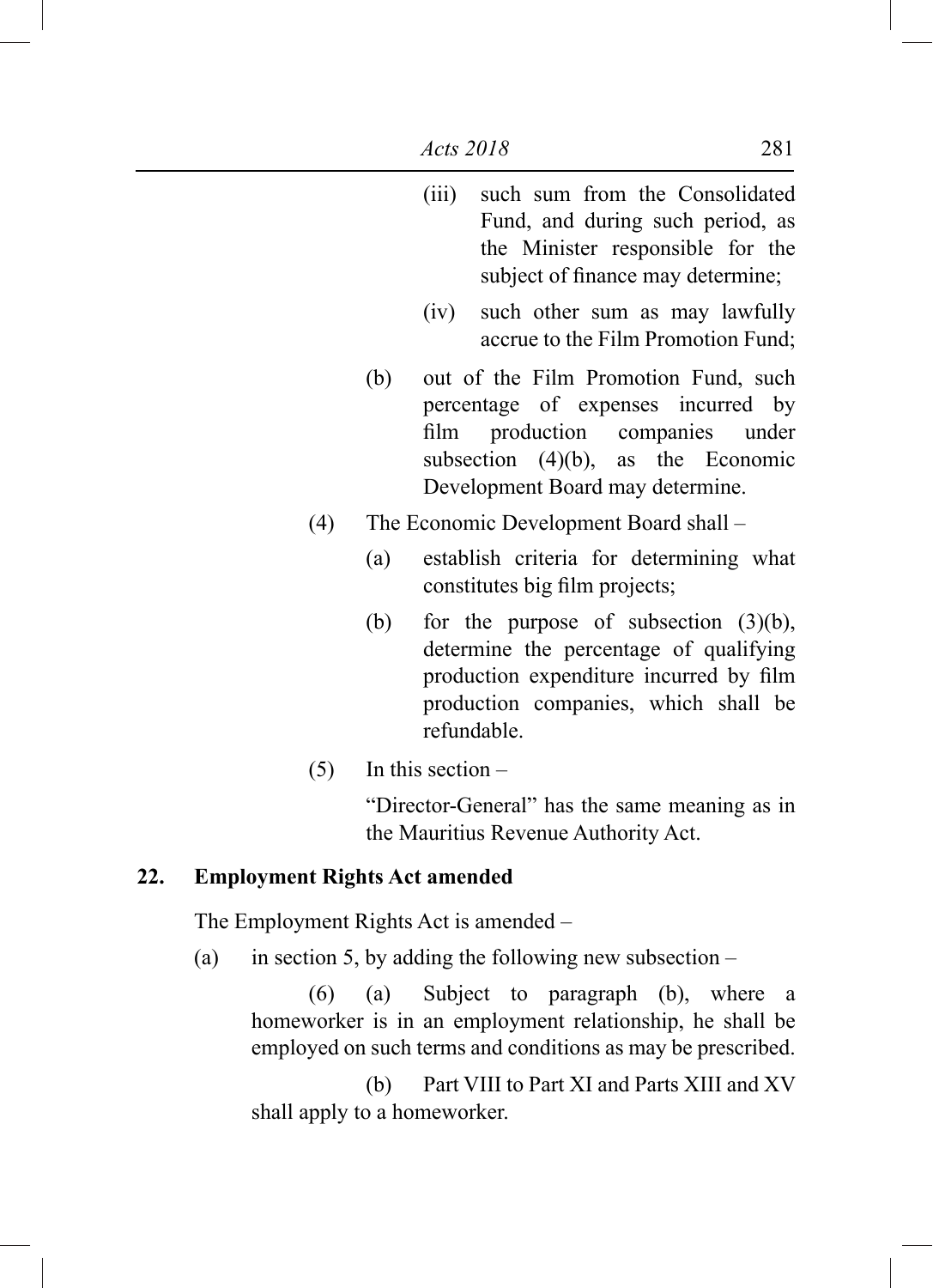| (c) |     | In this subsection $-$                                                                                            |
|-----|-----|-------------------------------------------------------------------------------------------------------------------|
|     |     | "employment relationship"<br>means<br>a<br>contract of service where –                                            |
|     | (a) | work is performed under<br>an<br>employer's control, direction<br>or<br>authority;                                |
|     | (b) | degree of control varies<br>the<br>and depends on the nature and<br>organisation of the work;                     |
|     | (c) | a homeworker is remunerated by an<br>employer for work performed;                                                 |
|     | (d) | a homeworker does not engage<br>another homeworker to perform the<br>work allocated by his employer;<br>and       |
|     | (e) | a homeworker is not engaged in a<br>work on his own account;                                                      |
|     |     | "homeworker" –                                                                                                    |
|     | (a) | means a person who –                                                                                              |
|     |     | (i)<br>is aged 18 years or more; and                                                                              |
|     |     | (ii)<br>carries out work -                                                                                        |
|     |     | his residential<br>(A)<br>at<br>premises; or                                                                      |
|     |     | (B)<br>at such other place,<br>not being business<br>premises, as may be<br>agreed upon with his<br>employer; but |
|     | (b) | $does not include -$                                                                                              |
|     |     | a person who owns or operates<br>(i)<br>his own business; and                                                     |
|     |     | (ii)<br>an entrepreneur or a self-                                                                                |

employed person.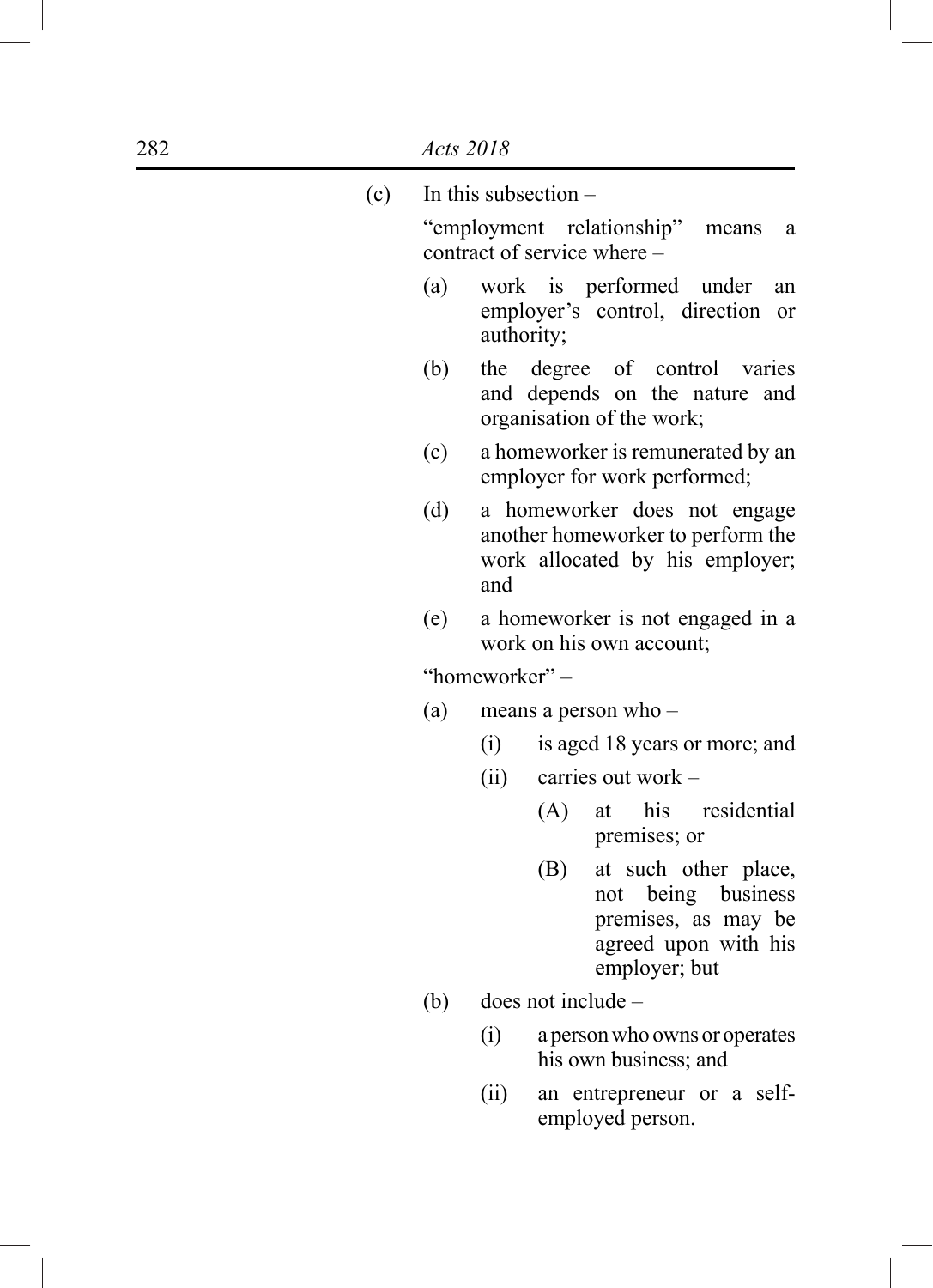- (b) in section 30 (3) and (5)(b), by deleting the word "without" and replacing it by the word "with";
- (c) in section 47A, by deleting the words "income tax is recoverable under Part XI of the Income Tax Act" and replacing them by the words "tax is recoverable under Part IVC of the Mauritius Revenue Authority Act".

## **23. Environment Protection Act amended**

The Environment Protection Act is amended –

(a) in section 3, by inserting, in the appropriate alphabetical order, the following new definition –

"National Electronic Licensing System" means the National Electronic Licensing System referred to in section 27A of the Economic Development Board Act 2017;

- (b) in section  $16 -$ 
	- (i) by repealing subsection (1) and replacing it by the following subsection –

 (1) A PER in respect of an undertaking specified in Part A of the Fifth Schedule shall –

- (a) be in conformity with such policy or environmental guidance as may be published in respect of an undertaking and in such form as the Director may determine;
- (b) be certified by the proponent of the undertaking or his duly appointed legal representative;
- (c) be submitted through the National Electronic Licensing System or, in exceptional or unforeseen circumstances, in such other form and manner as the Director may determine; and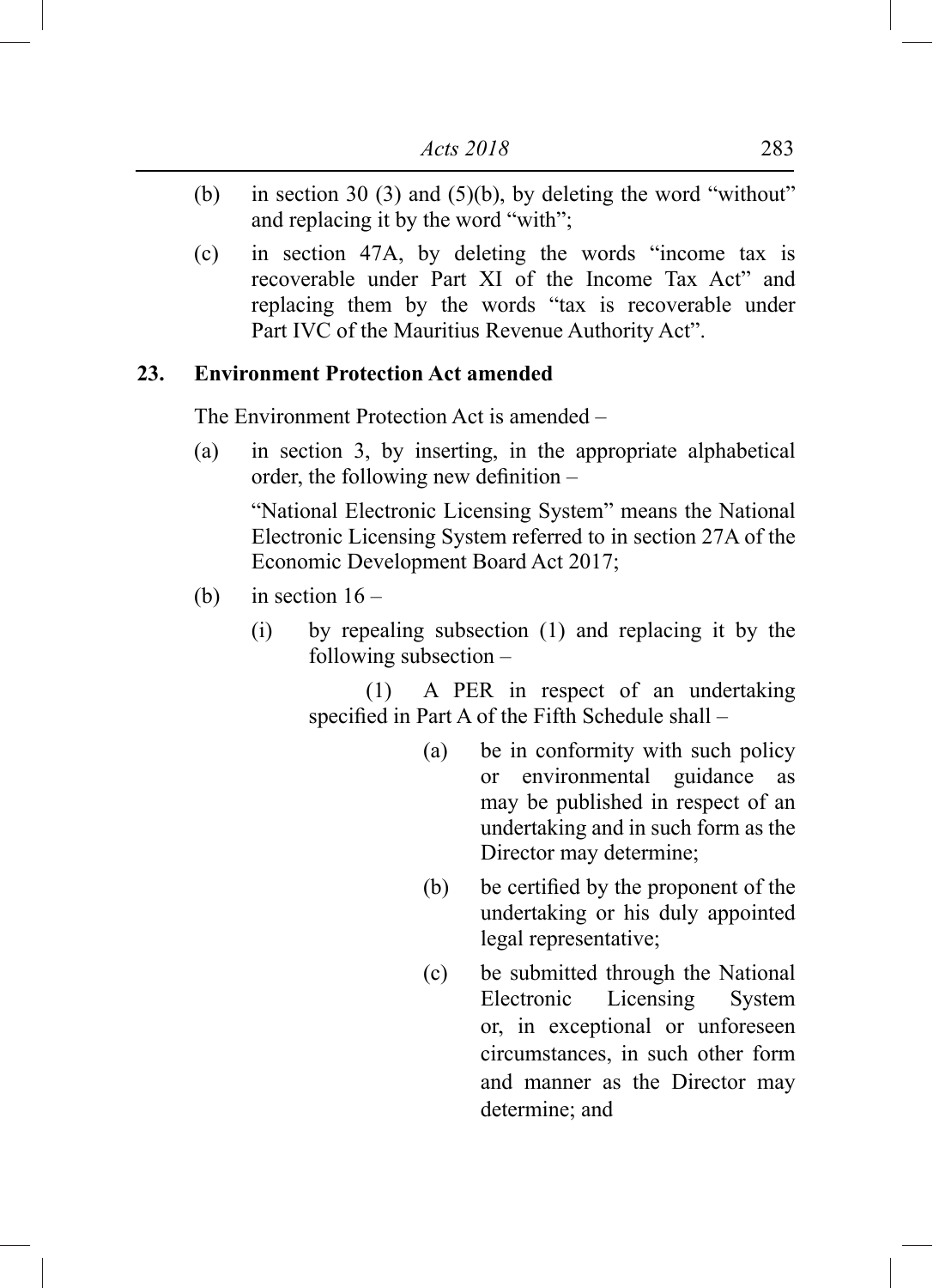- (d) be submitted in one hard copy to the Director's Office.
- (ii) in subsection  $(4)$ 
	- (A) by repealing paragraph (a) and replacing it by the following paragraph –
		- (a) the proponent to submit electronically, or in exceptional or unforeseen circumstances, in such other form and manner as the Director may determine, additional information specified in guidelines issued by the Director;
	- (B) in paragraph (b), by deleting the words "in writing" and replacing them by the words "electronically, or in exceptional or unforeseen circumstances, in such other form and manner as the Director may determine,";
- (iii) in subsection  $(6)$ , by inserting, after the words "Minister" may", the words ", within 5 working days of the date of receipt of the PER";
- (c) in section  $18 -$ 
	- (i) in subsection  $(1)$ 
		- (A) by inserting, after the word "Director", the words "an application which shall consist of ";
		- (B) by repealing paragraph (a) and replacing it by the following paragraph –
			- (a) through the National Electronic Licensing System or, in exceptional or unforeseen circumstances, in such other form and manner as the Director may determine and in 3 printed copies;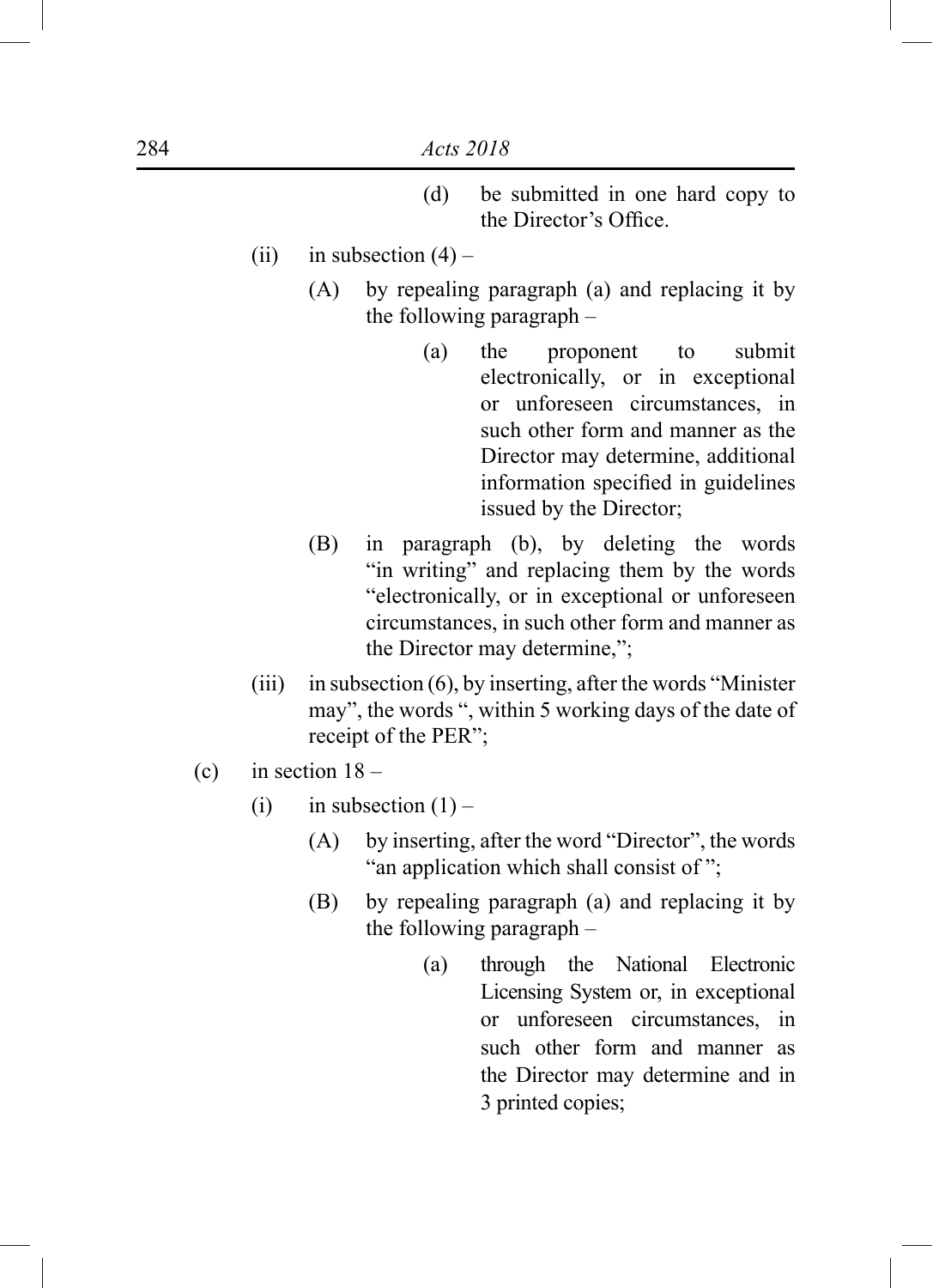(C) in paragraph (b), by deleting the words "signed by the proponent or his duly appointed legal representative and countersigned by" and replacing them by the words "certified by the proponent or his duly appointed legal representative and";

## (ii) by adding the following new subsection –

 (3) On receipt of an application under this section, the Director shall forthwith undertake a preliminary verification of the application and –

- (a) where the application meets the requirements of subsections (1) and (2), issue to the applicant, within 3 working days of the date of receipt of the application, an acknowledgement receipt in electronic form;
- (b) where the application does not meet the requirements of subsections (1) and (2), issue to the applicant, within 3 working days of the date of receipt of the application, an electronic request requiring submission of any missing information.
- (d) in section 19 (1)(a), by deleting the words "be signed" and replacing them by the words "be certified";
- (e) in section  $20 -$ 
	- (i) by repealing subsection (1) and replacing it by the following subsection –
		- (1) An EIA submitted under section 18 shall
			- (a) be posted on the website of the Ministry; and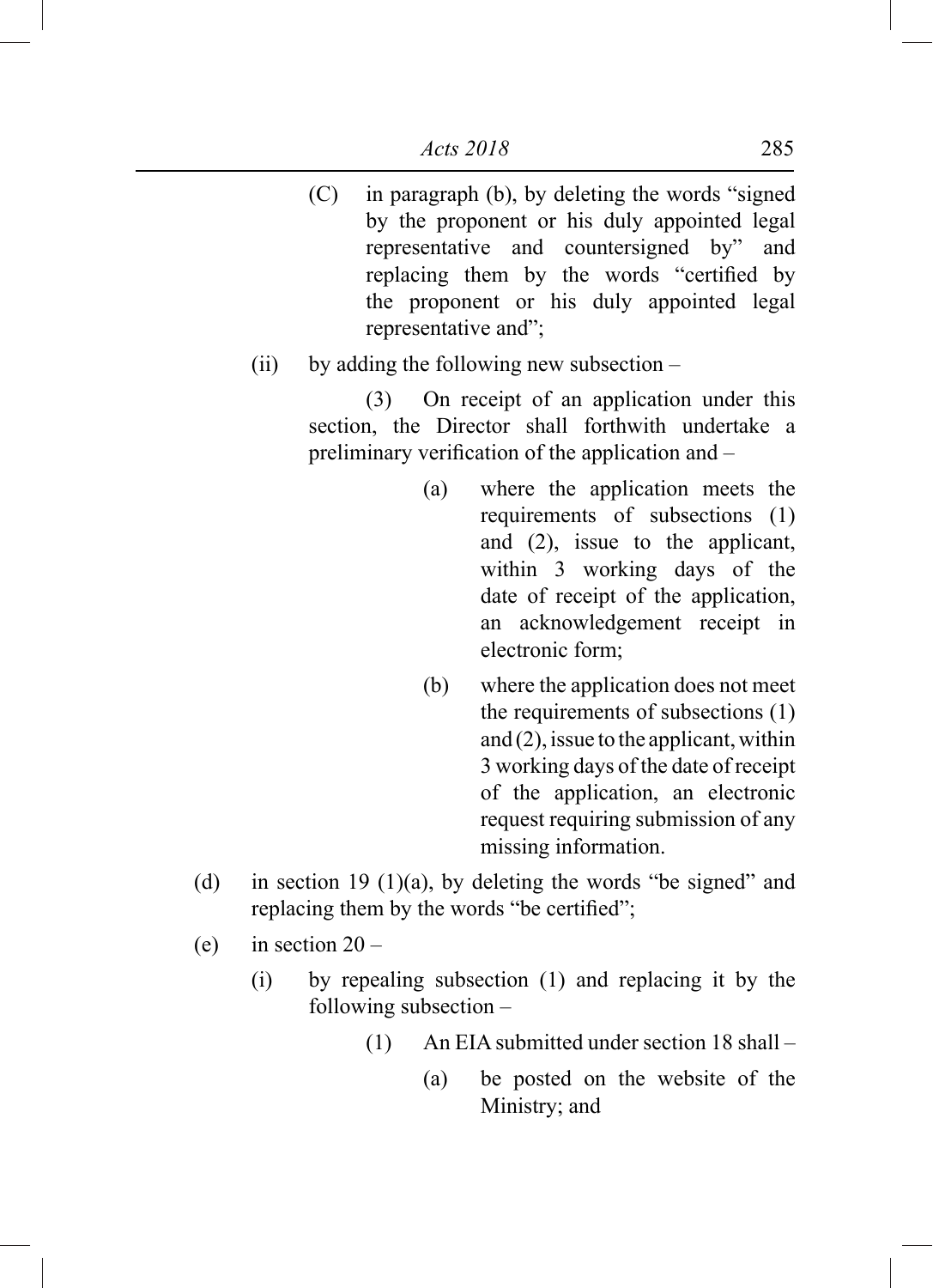|     |      | (b)                                                                                                       |         | be open for public inspection during<br>working hours at $-$                                                                                                                         |
|-----|------|-----------------------------------------------------------------------------------------------------------|---------|--------------------------------------------------------------------------------------------------------------------------------------------------------------------------------------|
|     |      |                                                                                                           | (i)     | the office of the Director;                                                                                                                                                          |
|     |      |                                                                                                           | (ii)    | office<br>main<br>of the<br>the<br>Municipal City Council,<br>Municipal Town Council or<br>District Council for the area<br>where the undertaking is to<br>be carried out; and       |
|     |      |                                                                                                           | (iii)   | such other places as may be<br>specified in a notice under<br>subsection (2).                                                                                                        |
|     | (ii) | replacing it by the following paragraph -                                                                 |         | in subsection (3), by repealing paragraph (d) and                                                                                                                                    |
|     |      | (d)                                                                                                       | notice. | specify the time limit for the<br>submission of public comments<br>in writing or electronically, which<br>shall not be more than 21 days after<br>the date of the publication of the |
| (f) |      | in section $21 -$                                                                                         |         |                                                                                                                                                                                      |
|     | (i)  |                                                                                                           |         | in subsection $(1)(b)$ , by deleting the words "42 days"<br>and replacing them by the words "28 days";                                                                               |
|     | (ii) |                                                                                                           |         | in subsection $(2)(a)$ , by deleting the words "in writing"<br>and replacing them by the words "electronically";                                                                     |
| (g) |      | in section $22(8)$ , by deleting the words "14 days" and<br>replacing them by the words "7 working days"; |         |                                                                                                                                                                                      |
| (1) |      | $\cdots$ $\cdots$                                                                                         |         |                                                                                                                                                                                      |

(h) in section  $23 -$ 

 $(f)$ 

- (i) in subsection  $(3)$ 
	- (A) by inserting, after the word "shall", the words ", within 7 working days of the receipt of the recommendations of the EIA Committee,";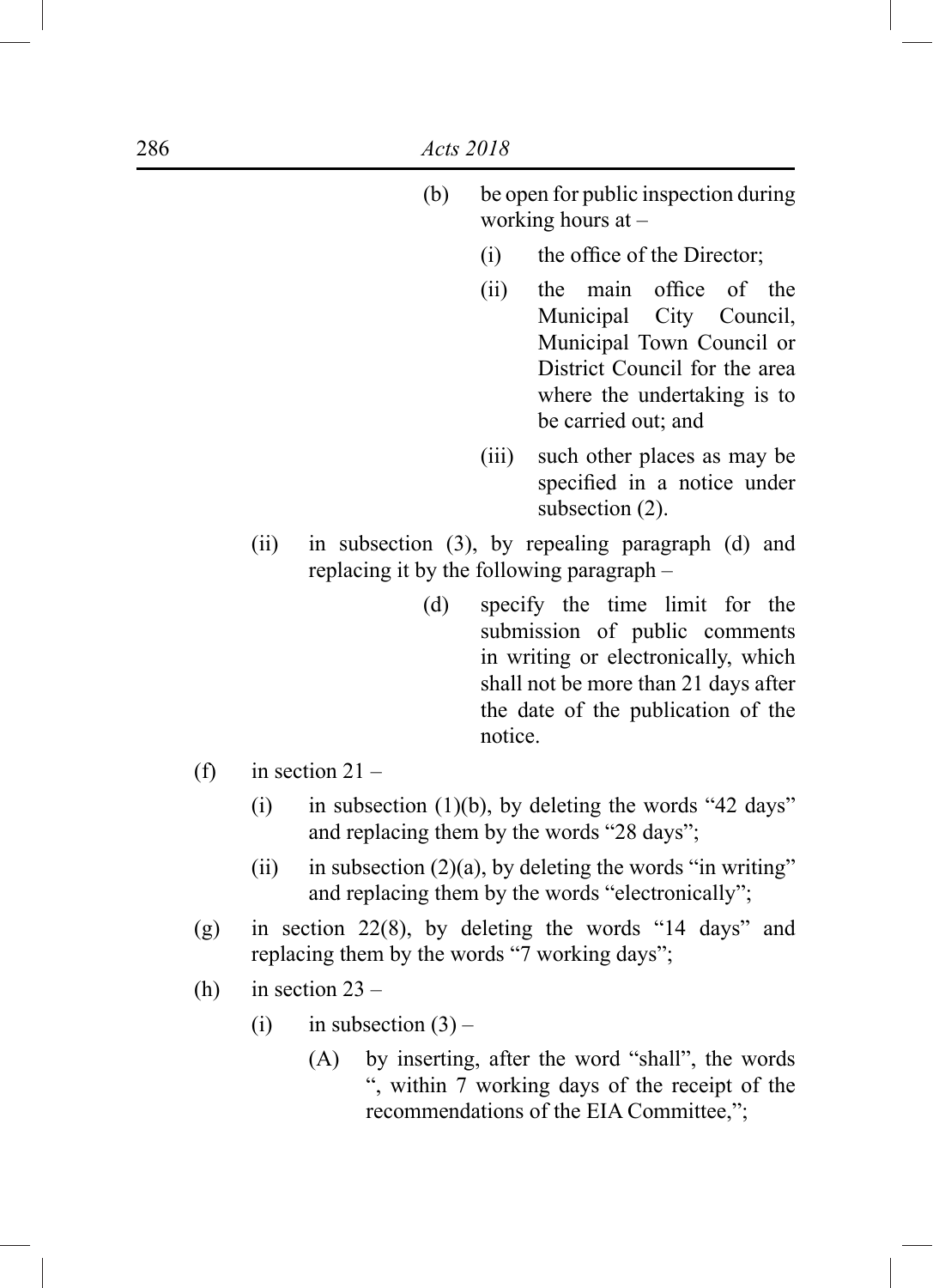- (B) by deleting the words "14 days" and replacing them by the words "7 working days";
- (ii) in subsection (4), by deleting the words "14 days" and replacing them by the words "7 working days";
- (i) in section 26 (1), by inserting, after the word "post", the words "or by electronic means";
- (i) in section  $60 -$ 
	- (i) in paragraph (b), by deleting the words "carry out" and replacing them by the words "support and encourage";
	- (ii) by adding the following new paragraphs, the full stop at the end of paragraph (i) being deleted and replaced by a comma –
		- (j) to finance projects, programmes and schemes relating to –
			- (A) rehabilitation, protection and management of beaches, lagoons and coral reefs;
			- (B) flood management and cleaning, rehabilitation and upgrading of drains, bridges and rivers;
			- (C) solid waste management;
			- (D) landslide management;
			- (E) disaster risk reduction;
			- (F) cleaning and embellishment works; and
			- (G) removal of asbestos and other harmful materials in ex-Central Housing Authority houses commonly known as European Development Community houses; and
		- (k) to finance such other programmes, projects or schemes as the Board may approve.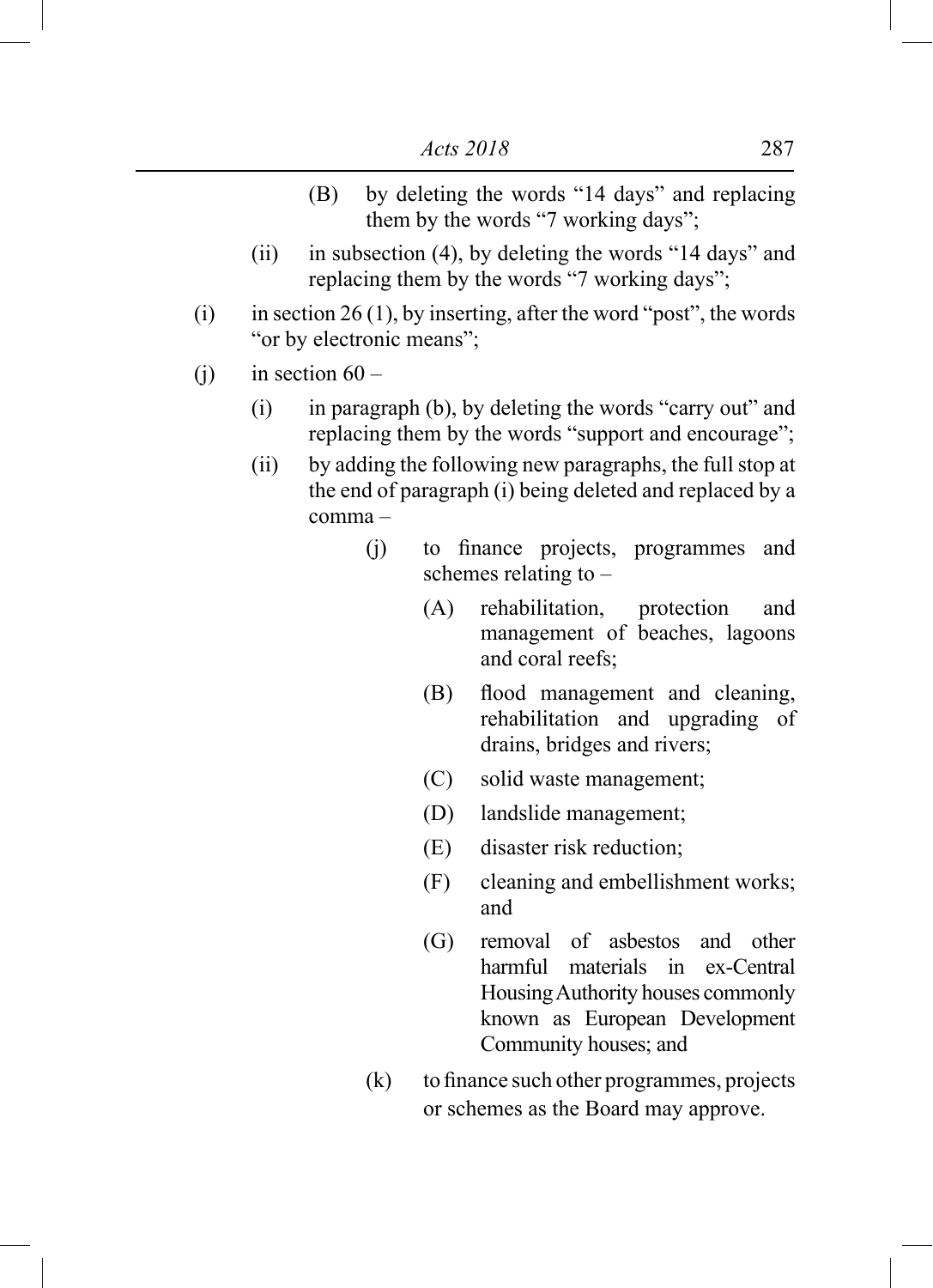$(k)$  in section 61, by repealing subsection (1) and replacing it by the following subsection –

 (1) The Fund shall be administered by a Board which shall consist of –

- (a) a Deputy Financial Secretary, as Chairperson, to be designated by the Financial Secretary;
- (b) the Supervising Officer of the Ministry, or his representative;
- (c) the Supervising Officer of the Ministry responsible for the subjects of local government and outer islands, or his representative;
- (d) the Supervising Officer of the Ministry responsible for the subjects of public infrastructure and land transport, or his representative;
- (e) the Supervising Officer of the Ministry responsible for the subject of tourism, or his representative;
- (f) a representative of the Land Drainage Authority established under the Land Drainage Authority Act 2017;
- (g) a representative of the National Development Unit of the Prime Minister's Office; and
- (h) the Accountant-General, or his representative.
- (1) in section 62, by repealing subsection  $(1)$  and replacing it by the following subsection –
	- (1) The Fund shall consist of
		- (a) any funds raised from public activities organised with the approval of the Board;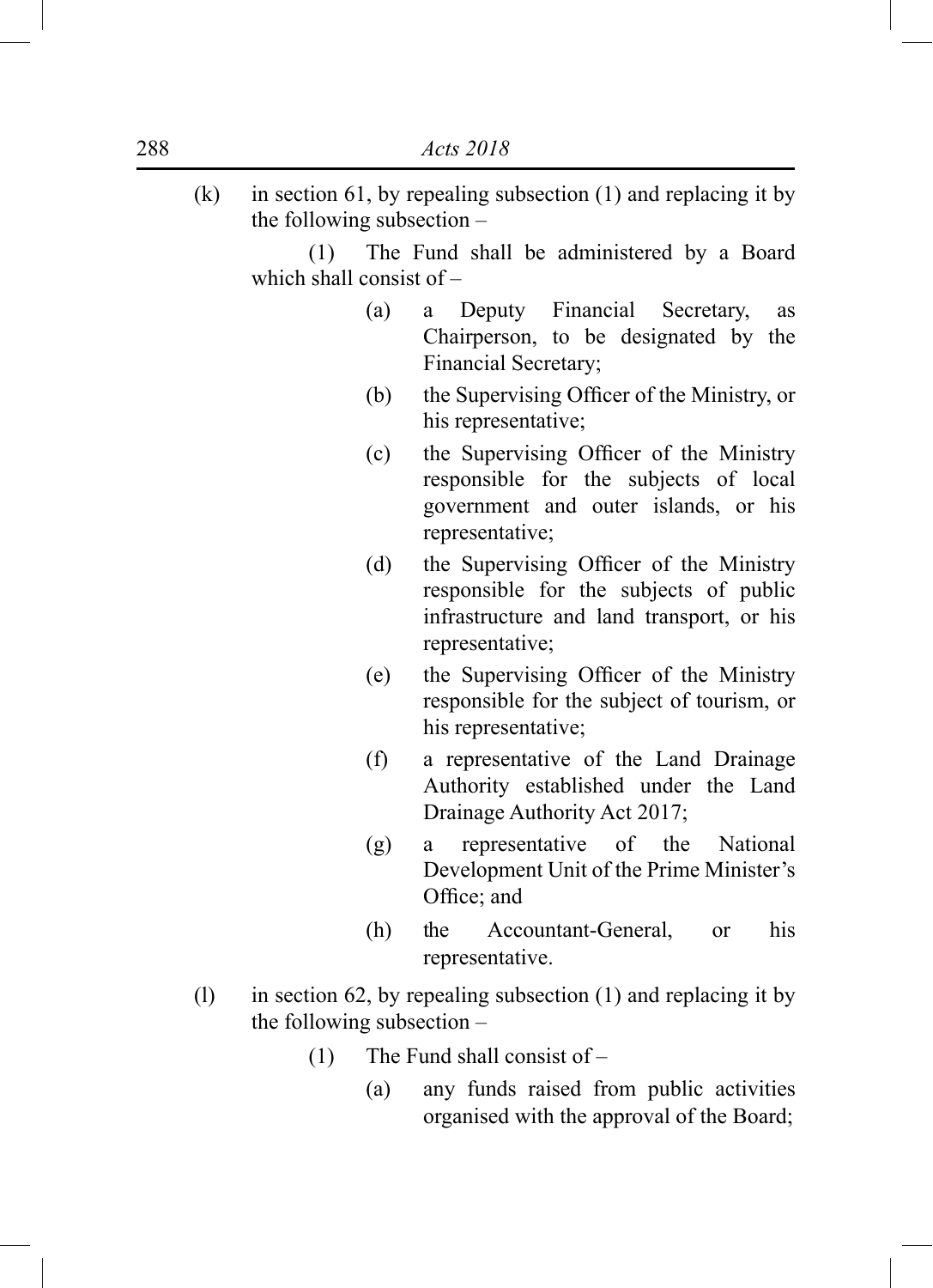|     |      |                                                                                                                                     | Acts 2018  |                                                                                                                                                              |           |       |           | 289             |
|-----|------|-------------------------------------------------------------------------------------------------------------------------------------|------------|--------------------------------------------------------------------------------------------------------------------------------------------------------------|-----------|-------|-----------|-----------------|
|     |      | (b)                                                                                                                                 | sector;    | any contribution made by the private                                                                                                                         |           |       |           |                 |
|     |      | (c)                                                                                                                                 |            | any donation, grant and other receipt from<br>international organisations;                                                                                   |           |       |           |                 |
|     |      | (d)                                                                                                                                 | Fund;      | any money received from the Consolidated                                                                                                                     |           |       |           |                 |
|     |      | (e)                                                                                                                                 |            | any advance recycling fee collected by the<br>Director-General under section 69C for<br>the purpose of the operation of an e-waste<br>management system; and |           |       |           |                 |
|     |      | (f)                                                                                                                                 | the Fund.  | such other sum as may lawfully accrue to                                                                                                                     |           |       |           |                 |
| (m) |      | in section $65 -$                                                                                                                   |            |                                                                                                                                                              |           |       |           |                 |
|     | (i)  | in the definition of "designated establishment", by<br>inserting, after the words "specified in", the words<br>"Part 1 of":         |            |                                                                                                                                                              |           |       |           |                 |
|     | (ii) | in the definition of "manager", in paragraph (a), by<br>inserting, after the word "responsible", the words<br>"for its management"; |            |                                                                                                                                                              |           |       |           |                 |
| (n) |      | in section $66 -$                                                                                                                   |            |                                                                                                                                                              |           |       |           |                 |
|     | (i)  | by repealing subsection (1) and replacing it by the<br>following subsection $-$                                                     |            |                                                                                                                                                              |           |       |           |                 |
|     |      | (1)                                                                                                                                 | $levied -$ | Subject to this section, there shall be                                                                                                                      |           |       |           |                 |
|     |      |                                                                                                                                     | (a)        | on every designated establishment; or                                                                                                                        |           |       |           |                 |
|     |      |                                                                                                                                     | (b)        | the<br>on<br>imported<br>οf<br>consumption specified in Part II of<br>the Eighth Schedule, at the time of<br>importation,                                    | importer, | goods | in<br>for | respect<br>home |
|     |      | a fee to be known as the environment protection fee.                                                                                |            |                                                                                                                                                              |           |       |           |                 |

ı

I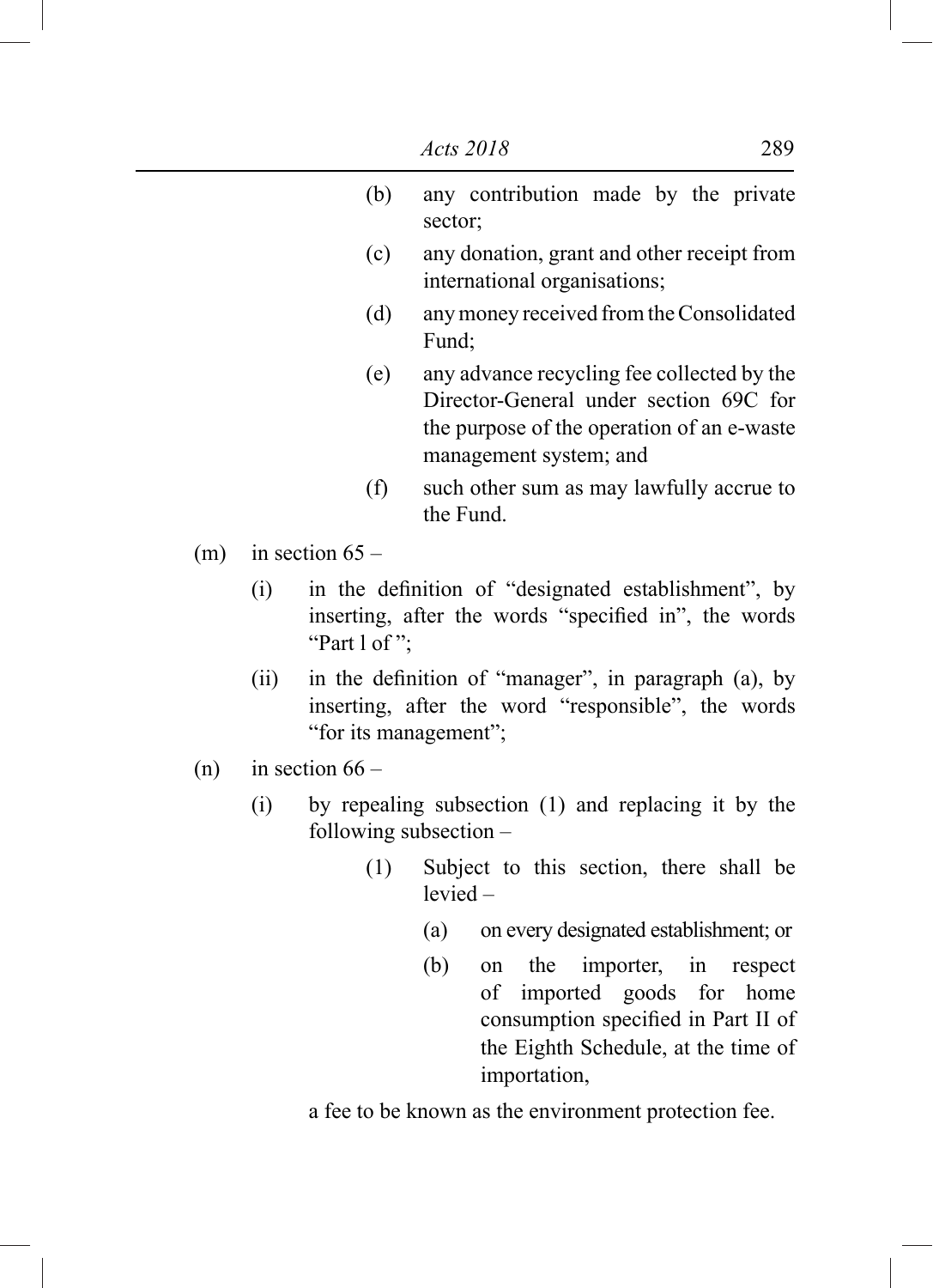|  | (ii) |  | in subsection $(2)$ |  |  |
|--|------|--|---------------------|--|--|
|--|------|--|---------------------|--|--|

- $(A)$  by lettering the existing provision as paragraph (a);
- (B) in the newly lettered paragraph (a), by inserting, after the words "Column 1 of ", the words "Part I of ";
- (C) by adding the following new paragraph –

 (b) The fee on imported goods for home consumption specified in Part ll of the Eighth Schedule shall be payable to the Director-General in accordance with section 9A of the Customs Act.

- (iii) in subsection (4), by deleting the word "manager" and replacing it by the word "person";
- (o) in the Fifth Schedule
	- $(i)$  in PART A, by deleting item 18;
	- (ii) in PART B, in item 34, by deleting sub-item (b) and replacing it by the following sub-item –
		- (b) where land clearing, road infrastructure and utility services are involved in environmentally sensitive areas referred to in Development Management Maps of Outline Schemes or as the Ministry may determine.
- (p) by repealing the Eighth Schedule and replacing it by the Eighth Schedule set out in the Second Schedule to this Act.

## **24. Excise Act amended**

The Excise Act is amended –

- (a) in section  $2 -$ 
	- $(i)$  in the definition of "beer", in paragraph (a), by inserting, after the word "malt", the words ", any other agricultural product or its derivatives";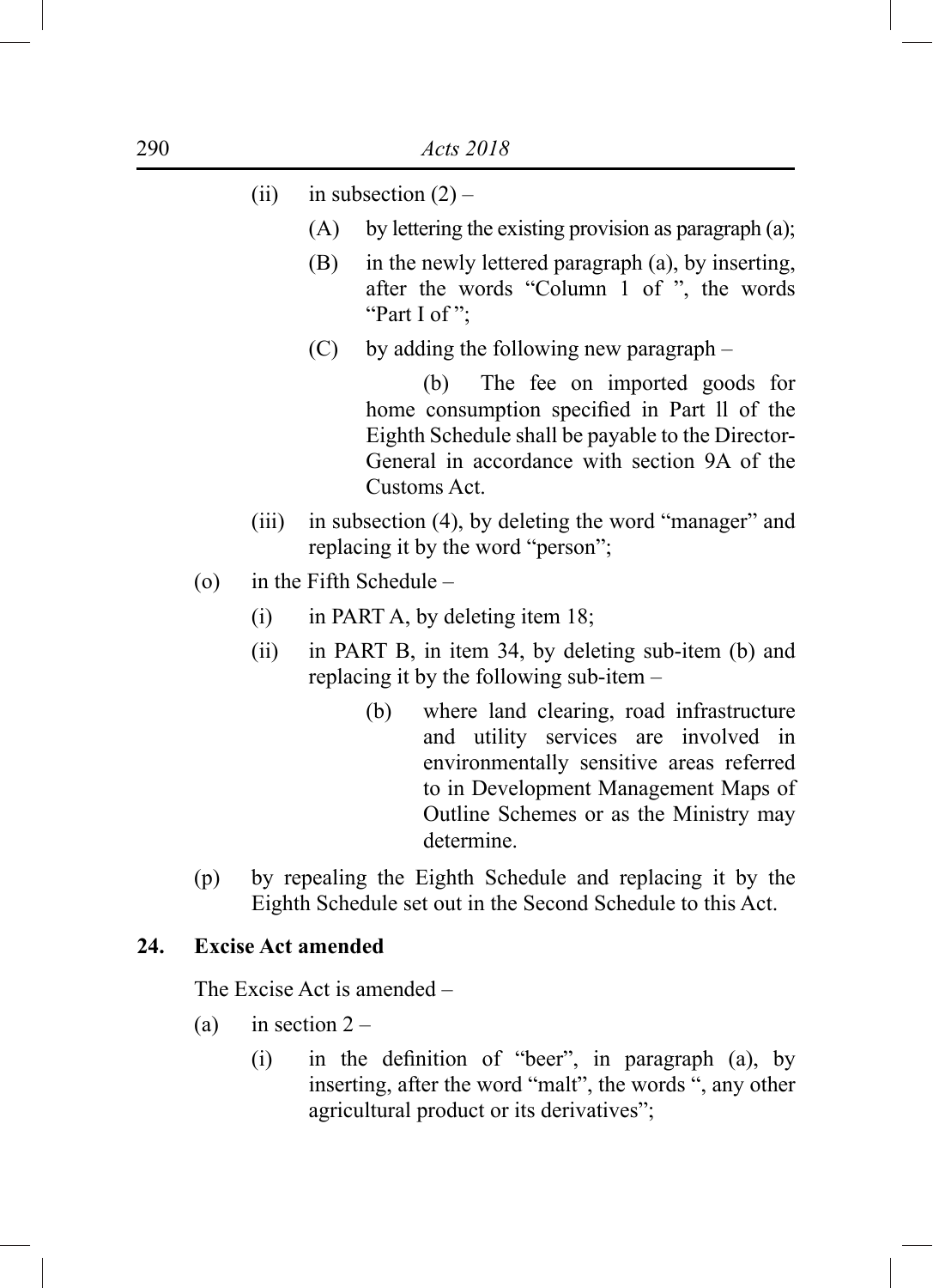(ii) by inserting, in the appropriate alphabetical order, the following new definitions –

"new motor vehicle" means a motor vehicle –

- (a) which is manufactured by a manufacturer or which is sold by a manufacturer to a distributor or an importer under a valid distribution or importation contract; and
- (b) in respect of which no document witnessing ownership has been registered in any country;

"second-hand motor vehicle" has the same meaning as in the Consumer Protection (Importation and Sale of Second-hand Motor Vehicles) Regulations 2004;

- (b) in section  $52A -$ 
	- (i) by deleting the heading and replacing it by the following heading –

**52A. Claim on waste PET bottles or PET flakes exported or waste PET bottles recycled into reusable goods**

- (ii) by repealing subsection (1) and replacing it by the following subsection –
	- (1) Subject to this section, any person who
		- (a) exports waste PET bottles or PET flakes; or
		- (b) recycles waste PET bottles into reusable goods,

may make a claim to the Director-General for an amount to be paid to him in accordance with the formula referred to in the Fourth Schedule.

(c) in the First Schedule, in Part I, by inserting, in the appropriate numerical order, the new Heading and H.S. Codes and their corresponding entries specified in the Third Schedule to this Act;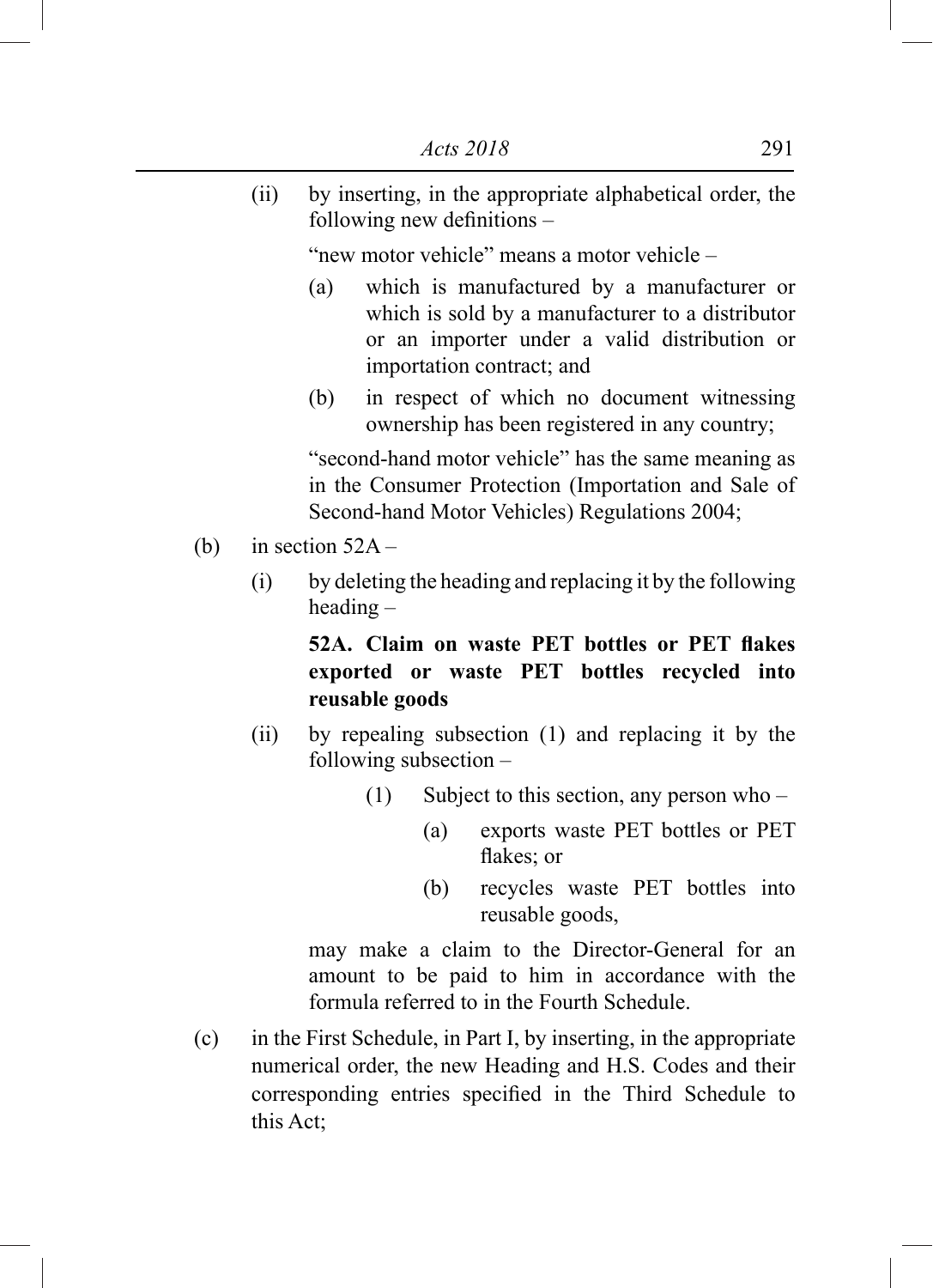(d) in the Second Schedule, in Part I, by adding the following new item and its corresponding entries –

| Importer or manufacturer    | 500 | To import, manufacture      |
|-----------------------------|-----|-----------------------------|
| of non-biodegradable        |     | and sell non-biodegradable  |
| plastic containers, plates, |     | plastic containers, plates, |
| bowls, cups and trays       |     | bowls, cups and trays       |

(e) in the Fourth Schedule, by deleting the words "is the rate of refund of Rs 5 per kg;" and replacing them by the following words –

"is the rate of refund of –

- Rs 5 per kg for waste PET bottles or PET flakes exported; or
- Rs 15 per kg for waste PET bottles recycled into reusable goods,

as the case may be;".

# **25. Finance and Audit Act amended**

The Finance and Audit Act is amended, in section 4B, by adding the following new subsection, the existing provision being numbered as subsection  $(1)$  –

(2) A report under subsection (1) shall contain a statement showing an implementation plan for remedial action and for preventing the recurrence of the shortcomings, including wastage of public funds referred to in the report of the Director of Audit.

# **26. Finance (Miscellaneous Provisions) Act 2017 amended**

The Finance (Miscellaneous Provisions) Act 2017 is amended by repealing sections 26 (w), 28 and 57 (l).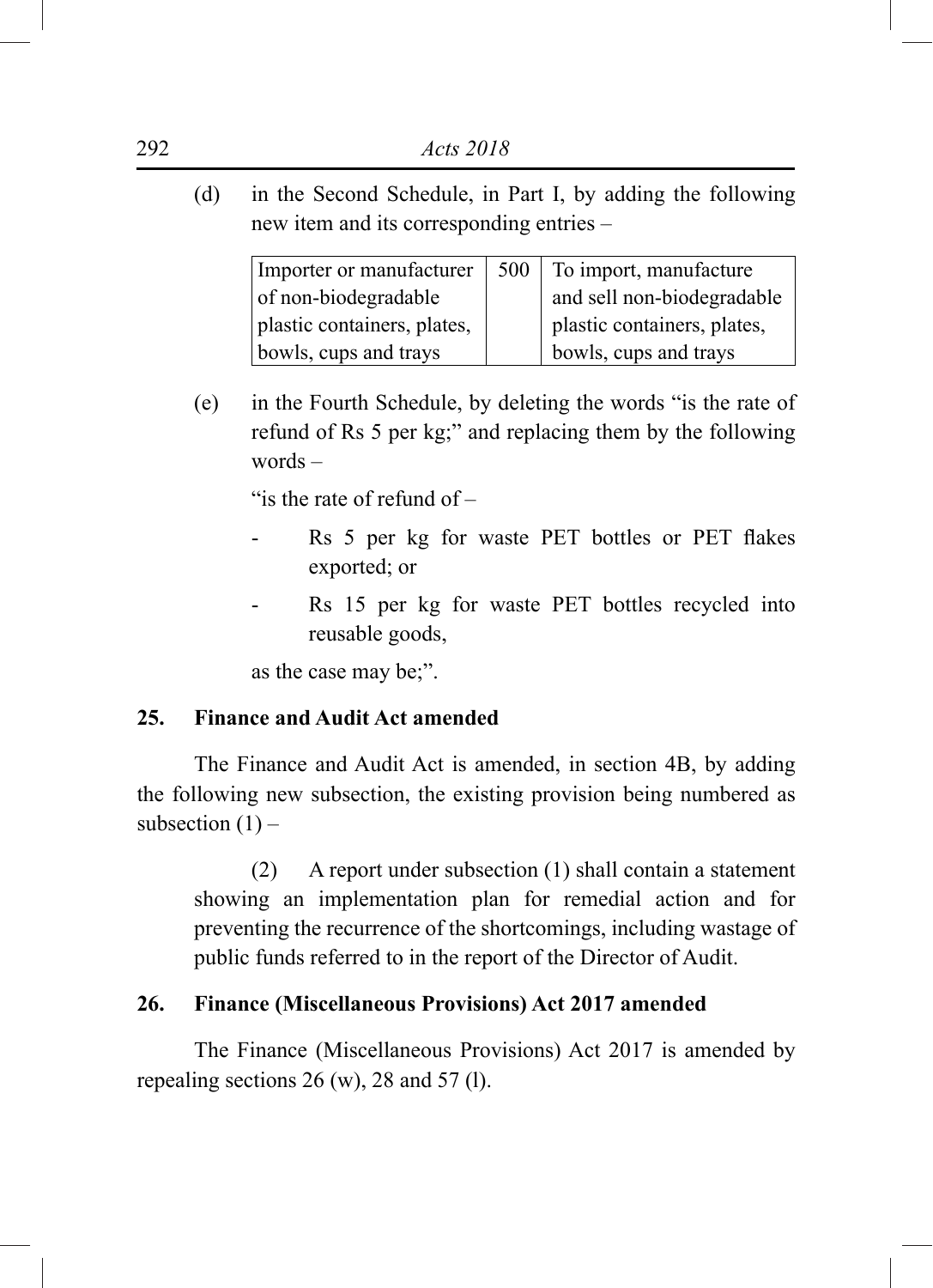# **27. Financial Intelligence and Anti-Money Laundering Act amended**

The Financial Intelligence and Anti-Money Laundering Act is amended –

- (a) in section  $2 -$ 
	- (i) by inserting, in the appropriate alphabetical order, the following new definitions –

 "CDD" means customer due diligence;

"proliferation offence" means an offence under sections 5 and 7 of the Biological and Toxin Weapons Convention Act, section 16 (1)(e) of the Chemical Weapons Convention Act and section 12A of the Convention on Prohibitions or Restrictions on the Use of Certain Conventional Weapons Which May Be Deemed To Be Excessively Injurious or to Have Indiscriminate Effects Act 2018";

 "reporting person" means a bank, financial institution, cash dealer or member of a relevant profession or occupation;

- (ii) in the definition of "transaction", in paragraph  $(b)$ , by adding the words " or an attempted transaction";
- (b) in section 14, by inserting, after subsection  $(1A)$ , the following new subsection –

 (1B) A report under subsection (1) shall be of a general nature and shall not be construed to be a substitute for the reporting person's own internal screening mechanisms.

(c) by inserting, after section 14, the following new sections –

## **14A. Cash transaction reports**

 Every reporting person shall, within the prescribed time, report to FIU the prescribed particulars of any transaction in excess of the prescribed amount.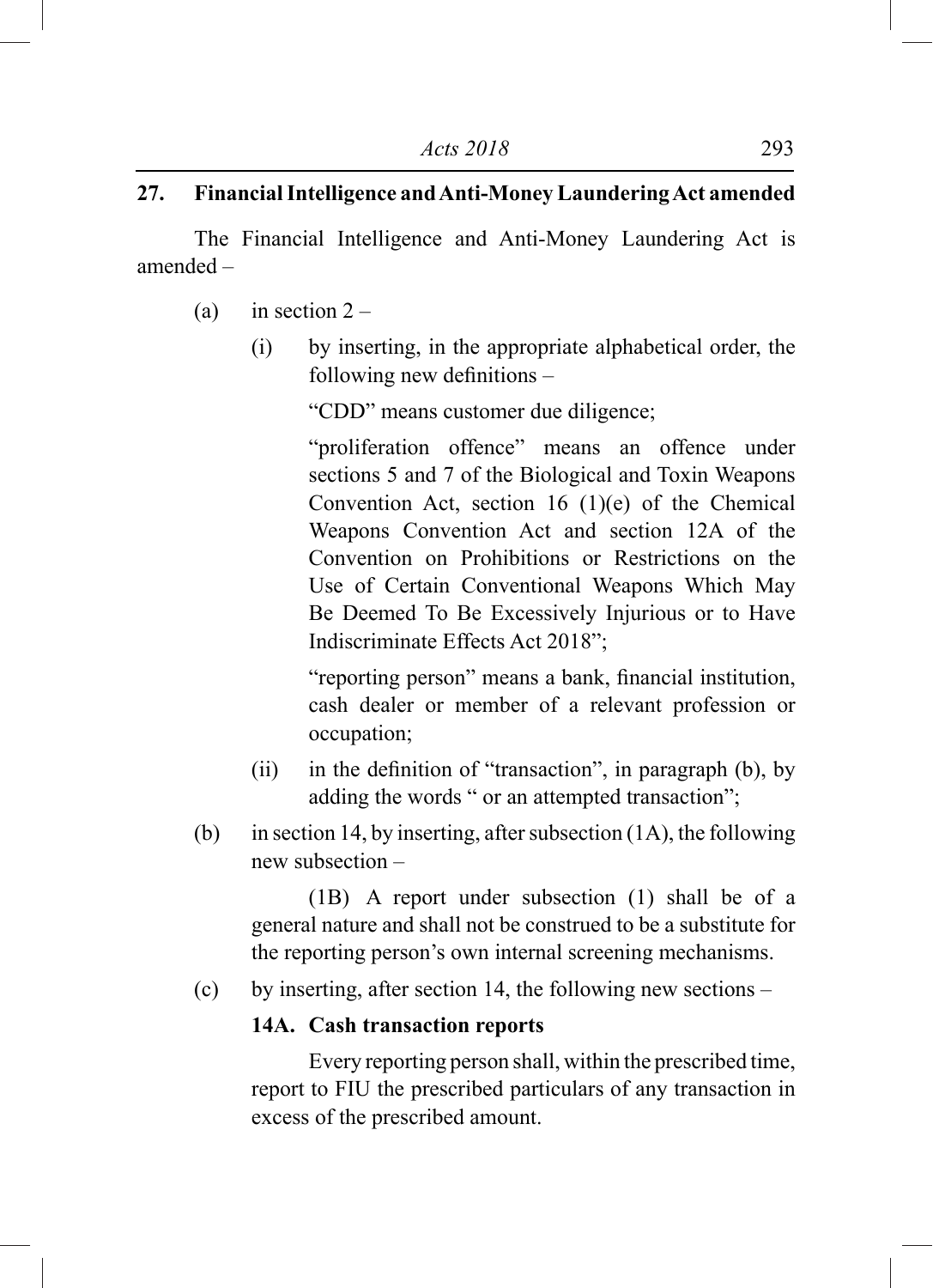# **14B. Electronic transfer of money to or from Mauritius**

 Where a reporting person sends money through electronic transfer in excess of the prescribed amount out of Mauritius or he receives money in excess of the prescribed amount from outside Mauritius on behalf, or on the instruction of, another person, he shall, within the prescribed period after the money was transferred, report the transfer, together with the prescribed particulars, to FIU.

(d) by repealing section 17 and replacing it by the following section –

## **17. Risk assessment**

 (1) Every reporting person shall identify, assess and monitor that person's money laundering and terrorism financing risks.

- (2) The risk assessment shall take into account
	- (a) all relevant risk factors including
		- (i) the nature, scale and complexity of the reporting person's activities;
		- (ii) the products and services provided by the reporting person;
		- (iii) the persons to whom and the manner in which the products and services are provided;
		- (iv) the nature, scale, complexity and location of the customer's activities:
		- (v) reliance on third parties for elements of the customer due diligence process; and
		- (vi) technological developments; and
	- (b) the outcome of any risk assessment carried out at a national level and any guidance issued.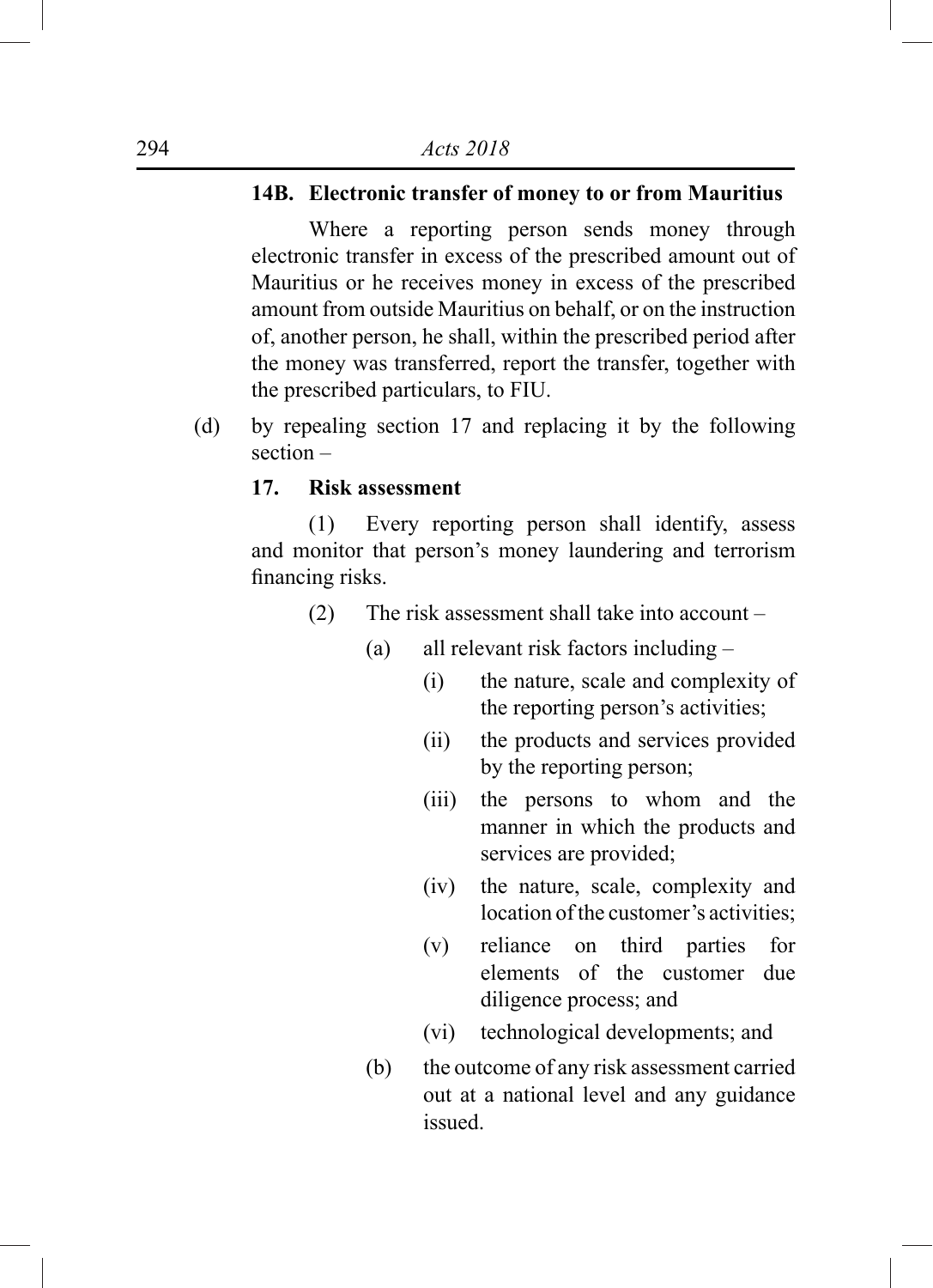(3) Prior to the launch of a new product or business practice or the use of a new or developing technology, a reporting person shall identify and assess the money laundering or terrorism financing risks that may arise in relation to such new products or business practices, or new or developing technologies for both new and pre-existing products, and take appropriate measures to manage and mitigate these risks.

 (4) Every reporting person shall document the risk assessments in writing, keep it up to date and, on request, make it available to relevant competent authorities without delay.

(e) by inserting, after section 17, the following new sections –

## **17A. Policies, controls and procedures**

- (1) Every reporting person shall
	- (a) establish policies, controls and procedures to mitigate and manage effectively the risks of money laundering and terrorism financing identified in any risk assessment undertaken by the reporting person under section 17;
	- (b) regularly review and update the policies, controls and procedures established under paragraph (a);
	- (c) maintain a record in writing of
		- (i) the policies, controls and procedures established under paragraph (a);
		- (ii) any changes to those policies, controls and procedures made as a result of the review and update required under paragraph (b); and
		- (iii) the steps taken to communicate those policies, controls and procedures, or any changes to them, internally.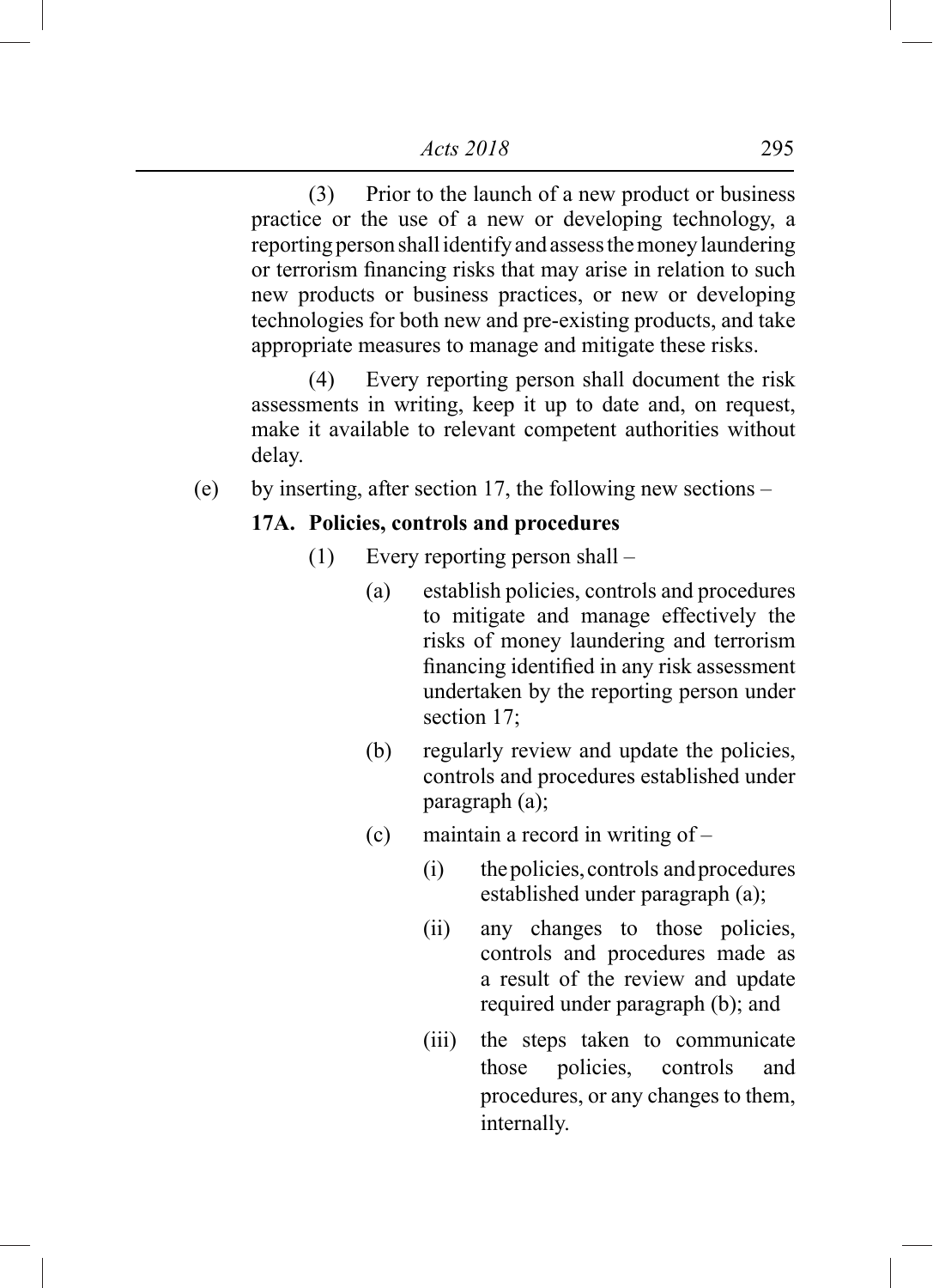(2) The policies, controls and procedures adopted under paragraph (1) shall be proportionate to the size and nature of the business of a reporting person, as the case may be, and approved by its senior management.

## **17B. Fictitious and anonymous accounts**

 A reporting person shall not establish or maintain an anonymous account or an account in a fictitious name.

## **17C. Customer due diligence requirements**

 (1) A reporting person shall undertake CDD measures by means of such reliable and independent source documents or information as may be prescribed, and in the following circumstances –

- (a) when opening an account for, or otherwise establishing a business relationship with, a customer;
- (b) where a customer who is neither an account holder nor in an established business relationship with the reporting person wishes to carry out –
	- (i) a transaction in an amount equal to or above 500, 000 rupees or an equivalent amount in foreign currency or such amount as may be prescribed, whether conducted as a single transaction or several transactions that appear to be linked; or
	- (ii) a wire transfer in an amount equal to or above 500, 000 rupees or an equivalent amount in foreign currency;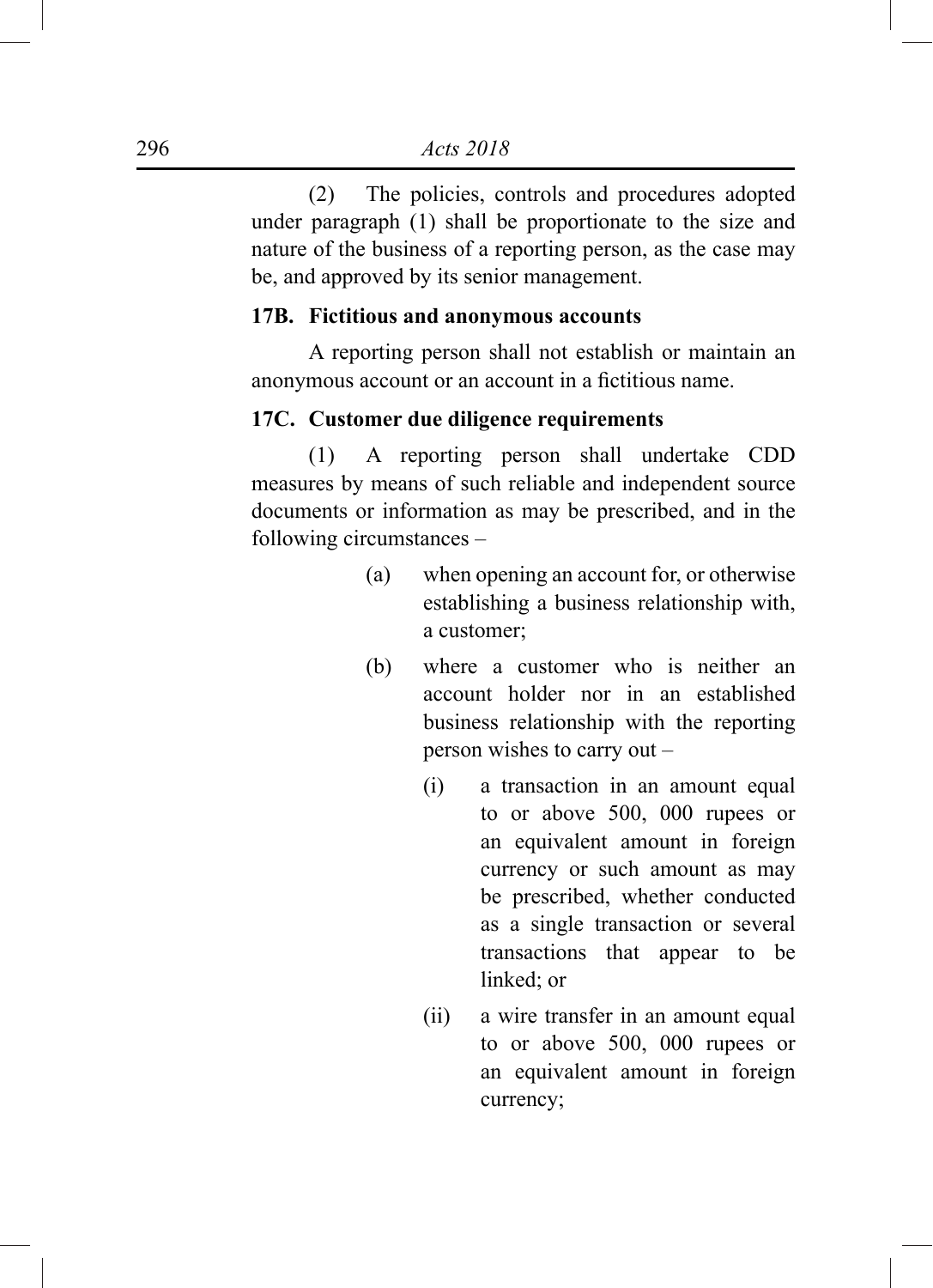- (c) whenever doubts exist about the veracity or adequacy of previously obtained customer identification information;
- (d) whenever there is a suspicion of money laundering or terrorism financing involving the customer or the customer's account.

 (2) A reporting person shall, with respect to each customer and business relationship, when applying CDD measures take into account the outcome of the risk assessment required to be carried out under section 19D.

 (3) Where the risks are higher, a reporting person shall conduct enhanced due diligence measures consistent with the risks identified.

 (4) Where the risks are lower, a reporting person may conduct simplified due diligence measures, unless there is a suspicion of money laundering or terrorism financing in which case enhanced CDD measures shall be undertaken.

 (5) In all cases, a reporting person shall apply such CDD measures as may be prescribed or specified by a supervisory authority.

 (6) Any person who knowingly provides any false or misleading information to a reporting person in connection with CDD requirements under this Act or any guidelines issued under this Act shall commit an offence and shall, on conviction, be liable to a fine not exceeding 500, 000 rupees and to imprisonment for a term not exceeding 5 years.

#### **17D. Third party reliance**

 (1) Subject to subsection (2), a reporting person may rely on third parties to perform CDD measures to comply with the requirements of section 17C, subject to such terms and conditions as may be prescribed.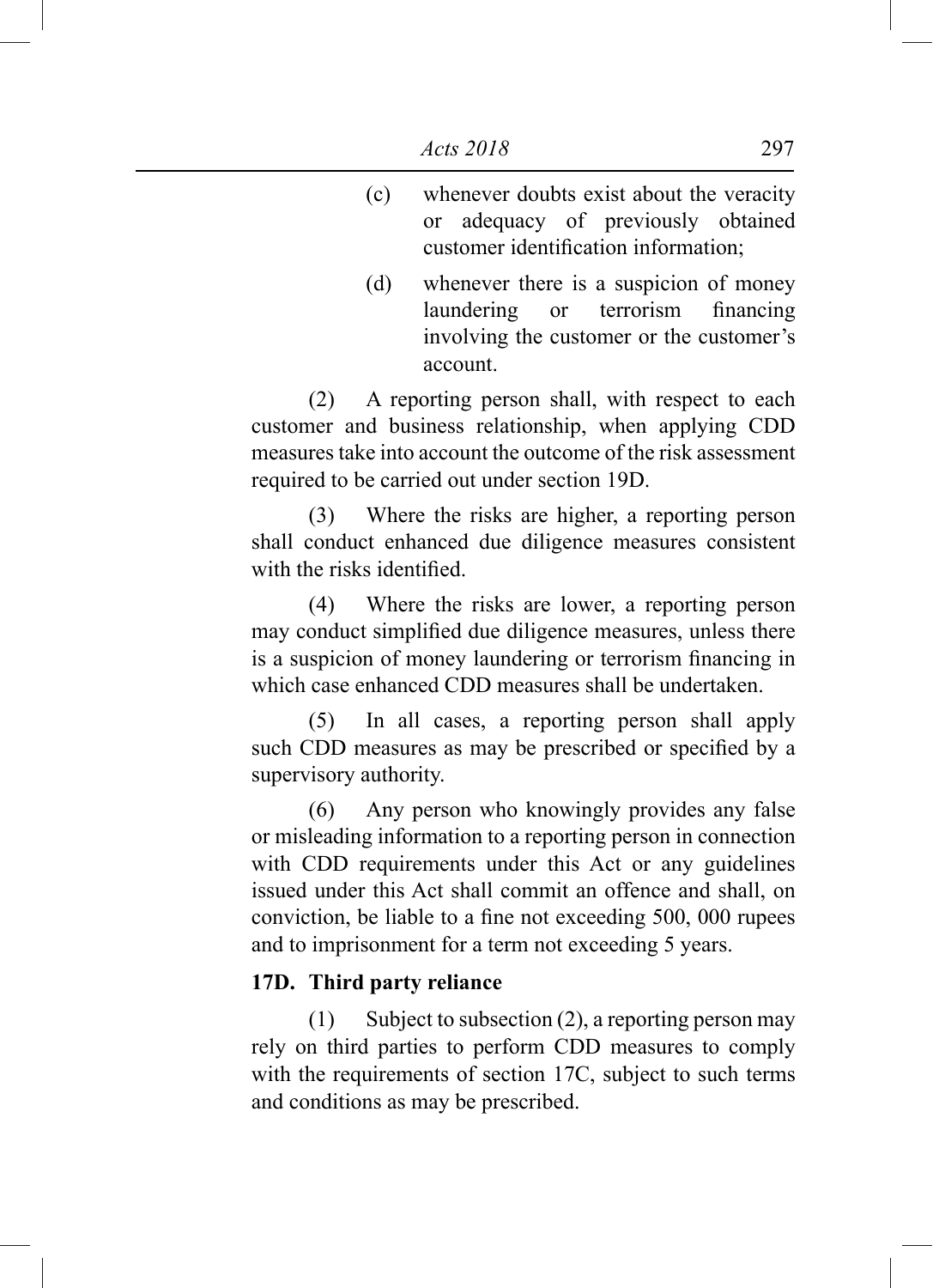(2) Notwithstanding any other provision of this Act, a reporting person relying on a third party shall remain responsible for compliance with the requirements under this Act.

## **17E. Existing customers**

 (1) A reporting person shall apply the CDD requirements to customers and beneficial owners with which it had a business relationship on the commencement of this section.

 (2) The CDD requirements shall be applied at appropriate times and on the basis of materiality and risk, depending on the type and nature of the customer, the business relationship, products or transactions and taking into account whether and when CDD measures have previously been applied and the adequacy of the data obtained, or as may be specified in any guidelines issued under this Act.

(3) In subsection  $(1)$  –

"beneficial owner" –

- (a) means the natural person
	- (i) who ultimately owns or controls a customer;
	- (ii) on whose behalf a transaction is being conducted; and
- (b) includes those natural persons who exercise ultimate control over a legal person or arrangement and such other persons as may be prescribed.

## **17F. Record keeping**

 (1) A reporting person shall maintain all books and records with respect to his customers and transactions in accordance with subsection (2) and shall ensure that such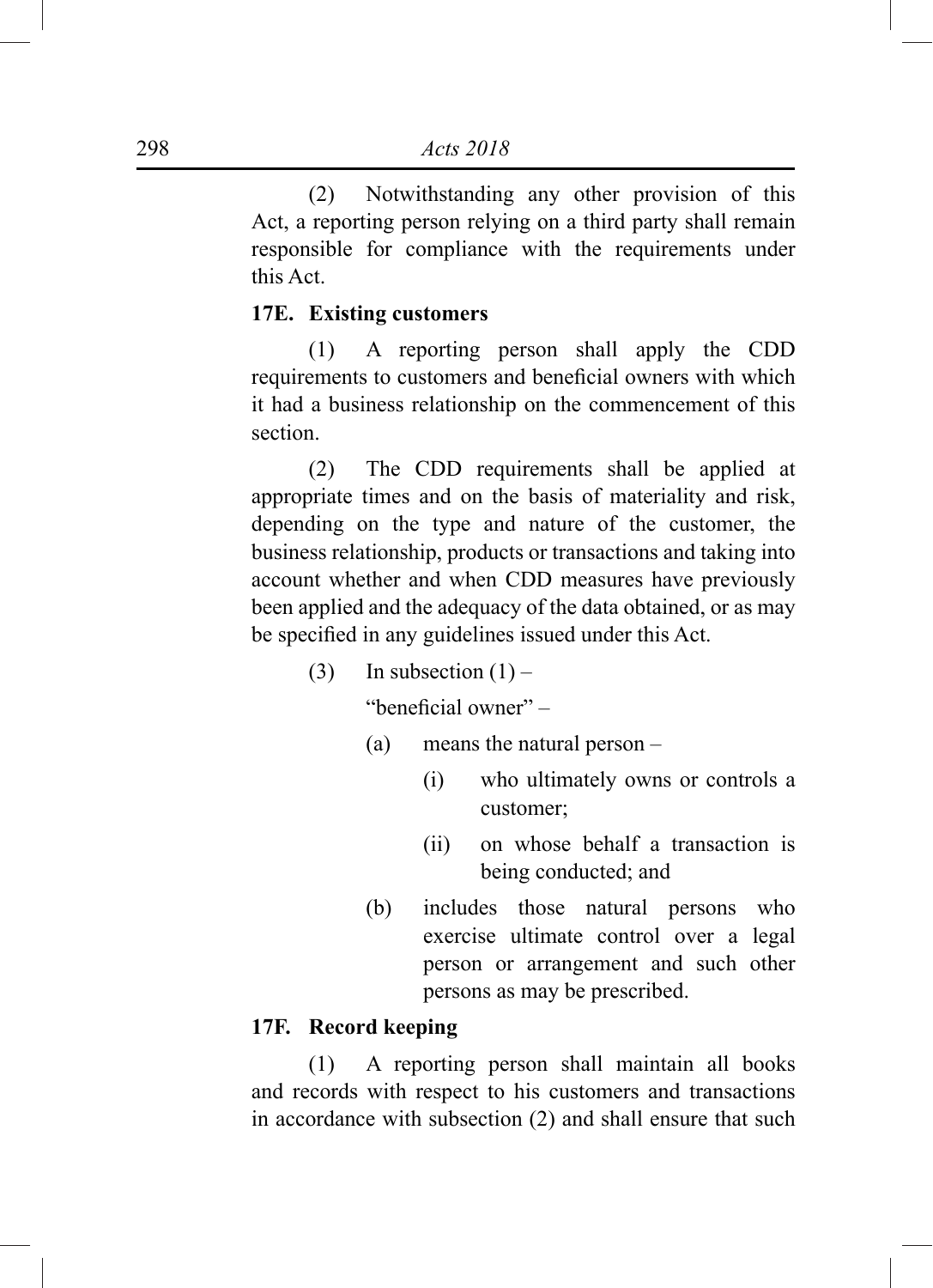records and books are kept for such time as specified in, and in accordance with, subsection (2).

 (2) The books and records referred to in subsection (1) shall include –

- (a) all records obtained through CDD measures, including account files, business correspondence and copies of all documents evidencing the identity of customers and beneficial owners, and records and the results of any analysis undertaken in accordance with this Act, all of which shall be maintained for a period of not less than 7 years after the business relationship has ended;
- (b) records on transactions, both domestic and international, that are sufficient to permit reconstruction of each individual transaction for both account holders and non-account holders, which shall be maintained for a period of 7 years after the completion of the transaction; and
- (c) copies of all suspicious transaction reports made pursuant to section 14 or other reports made to FIU in accordance with this Act, including any accompanying documentation, which shall be maintained for a period of at least 7 years from the date the report was made.

#### **17G. Obligation to report currency transactions**

 A reporting person shall, within the prescribed time limit, submit a report to FIU in the prescribed manner of any currency transaction in an amount equal to or above the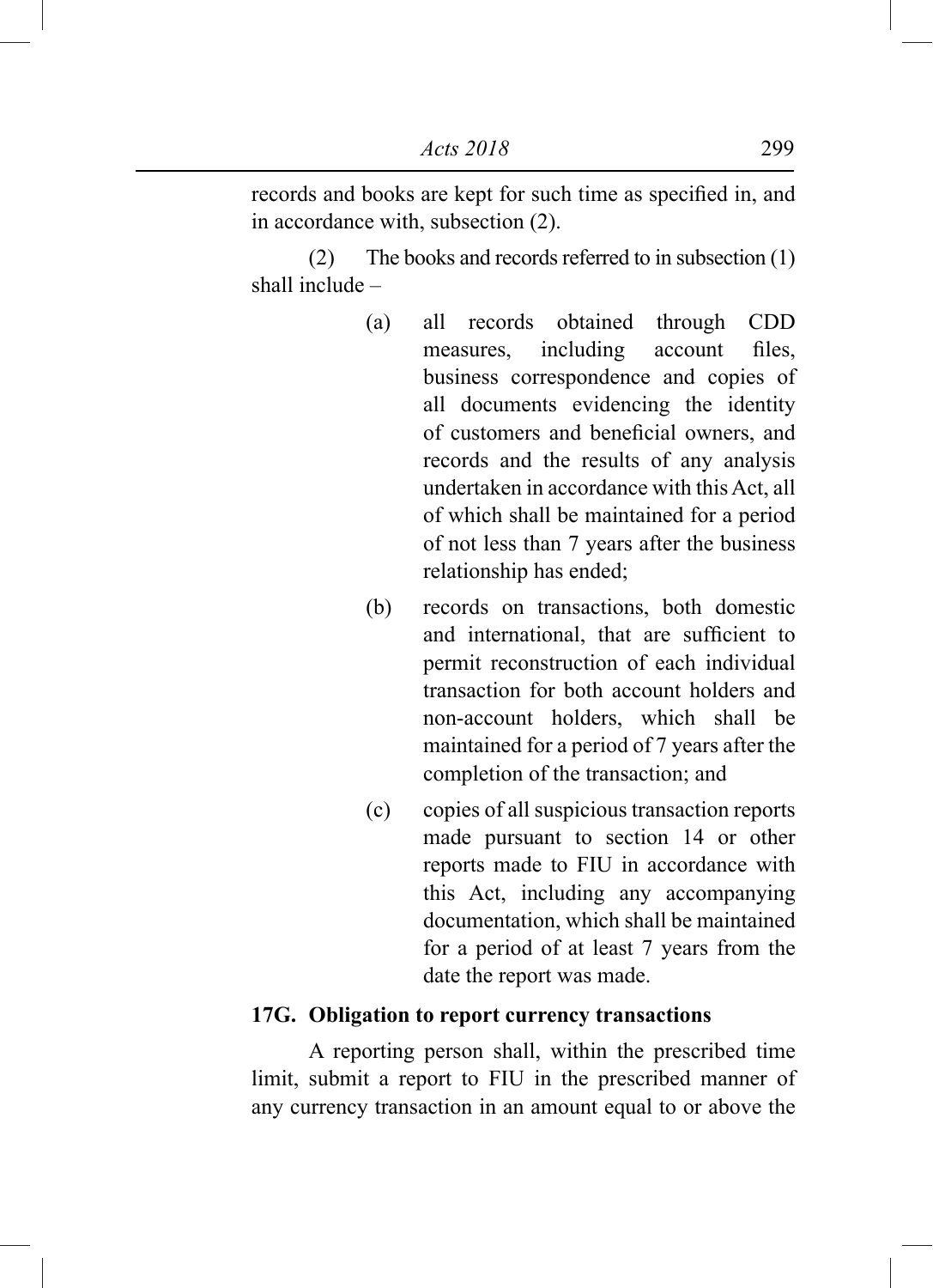prescribed amount, whether conducted as a single transaction or several transactions that appear to be linked.

(f) in section 18, by repealing subsection (2) and replacing it by the following subsection –

 (2) (a) Where it appears to the Bank of Mauritius that a bank or cash dealer subject to its supervision has failed to comply with any requirement imposed under this Act, any regulation made under this Act or any code or guideline issued by it under subsection  $(1)(a)$ , and that the failure is caused by a negligent act or an omission or by a serious defect in the implementation of any such requirement, the Bank of Mauritius, in the absence of any reasonable excuse, may –

- (i) in the case of a bank, proceed against it under sections 11 and 17 of the Banking Act on the ground that it is carrying on business in a manner which is contrary to the interest of the public; or
- (ii) in the case of a cash dealer, proceed against it under section 17 of the Banking Act on the ground that it is carrying on business in a manner which is contrary to the interest of the public.

 (b) Notwithstanding paragraph (a), where a bank or cash dealer has failed to comply with any requirement imposed under a code or guideline issued by the Bank of Mauritius under subsection  $(1)(a)$ , the Bank of Mauritius may impose an administrative penalty on that bank or cash dealer which may be recovered by deduction from any balance of the bank or cash dealer with, or as money owing to, the Bank of Mauritius, as if it were a civil debt.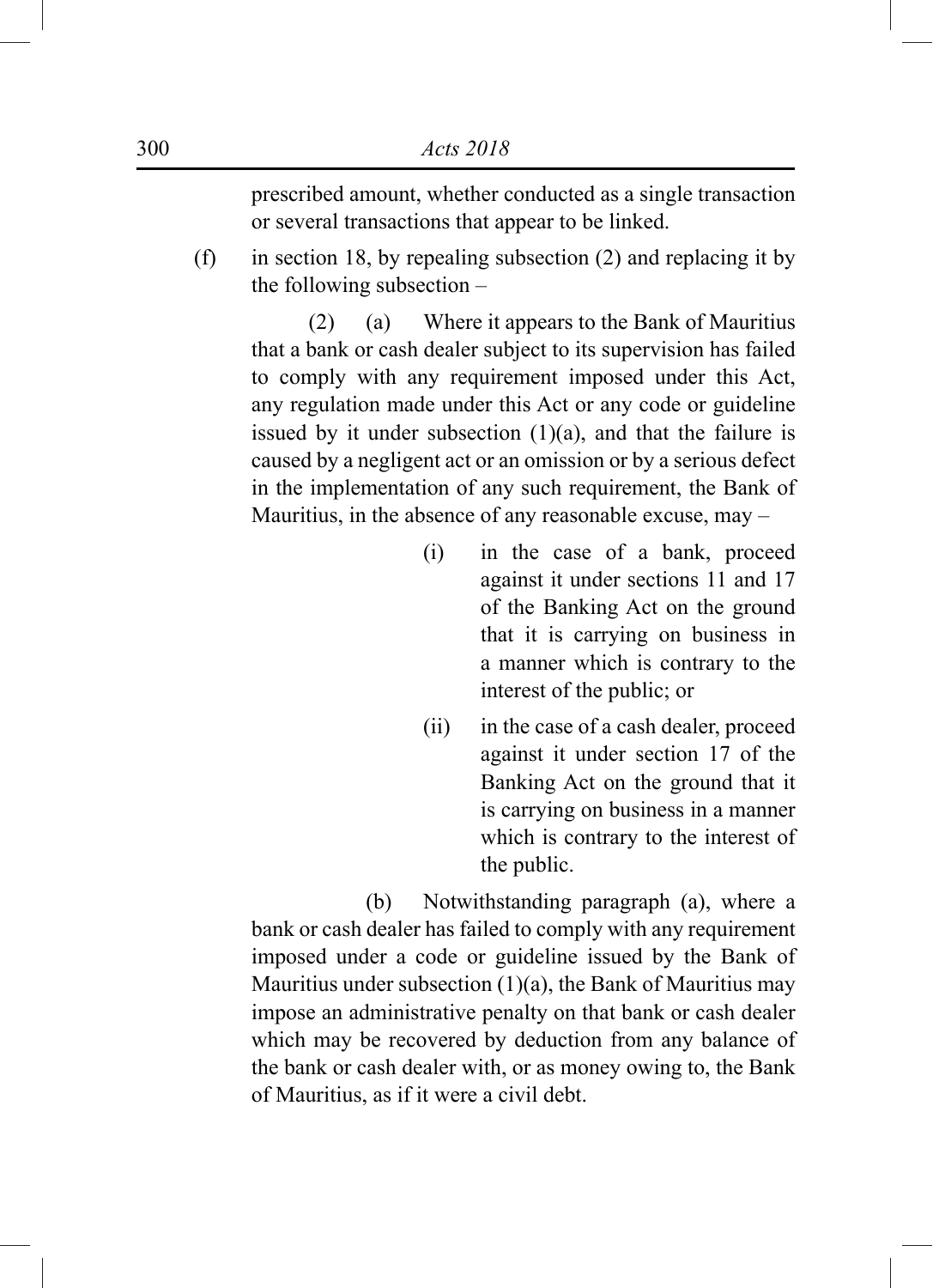(c) When determining the quantum of the administrative penalty to be imposed under paragraph (b), the Bank of Mauritius shall consider the seriousness of the breach committed by the bank or cash dealer and the length of time during which the breach has been committed.

(g) in section 19 (1)(a), by repealing subparagraph (iii) and replacing it by the following subparagraph –

 (iii) Any person who fails to comply with sections 17 to 17G shall commit an offence and shall, on conviction, be liable to a fine not exceeding 10 million rupees and to imprisonment for a term not exceeding 5 years.

- (h) in section 19A (2), by inserting, after paragraph (g), the following new paragraph –
	- (ga) the Director of the Integrity Reporting Services Agency established under the Good Governance and Integrity Reporting Act, or his representative;
- (i) by repealing section 19B and replacing it by the following section –

#### **19B. Functions of National Committee**

The National Committee shall –

- (a) coordinate the development, regular review and implementation of national policies and activities to combat money laundering and the financing of terrorism and proliferation offences;
- (b) collect and analyse statistics and other information from competent authorities to assess the effectiveness of policies and measures to combat money laundering and the financing of terrorism and proliferation offences;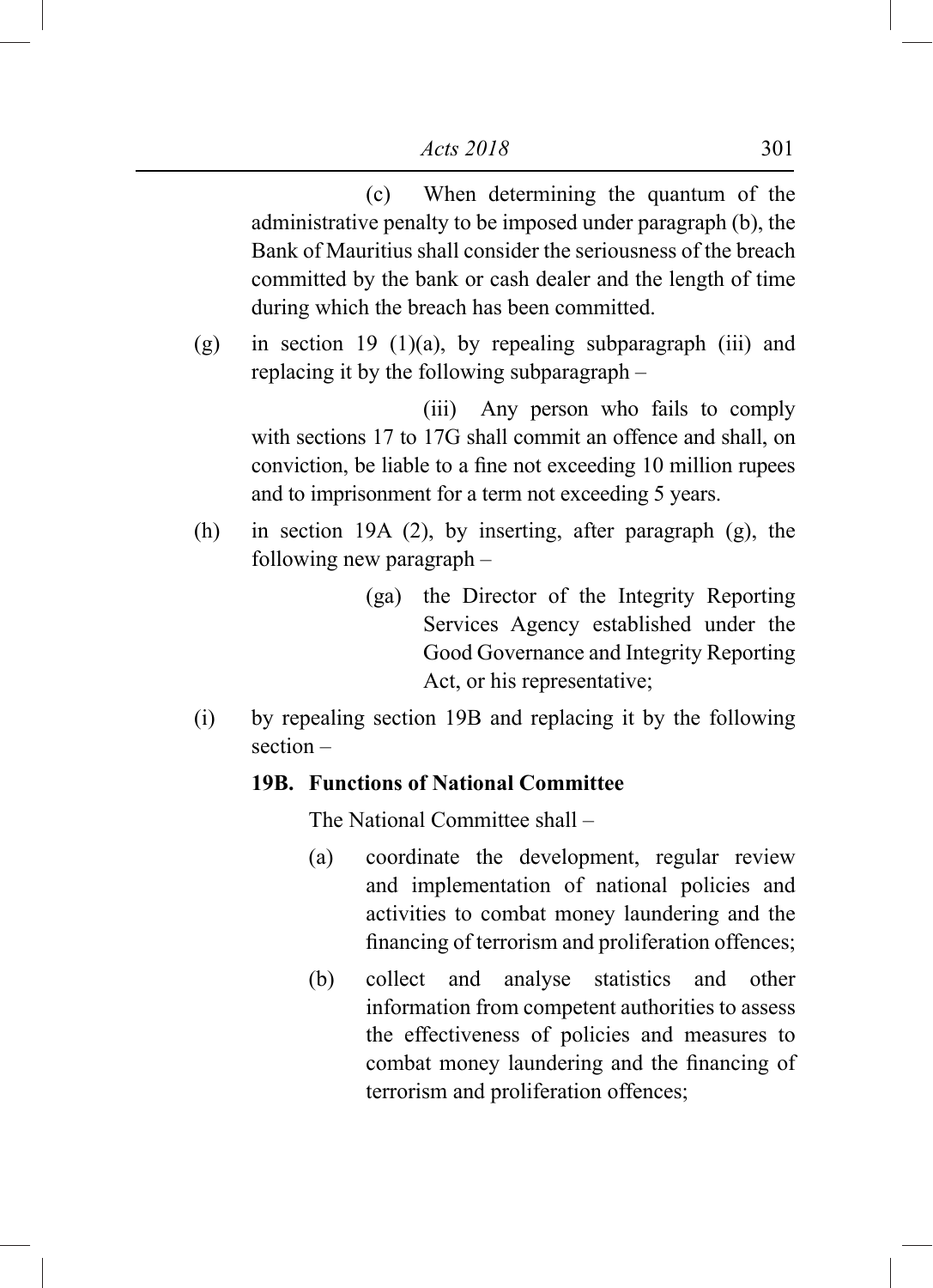- (c) make recommendations to the Minister for legislative, regulatory and policy reforms for the purposes of combating money laundering and the financing of terrorism and proliferation offences;
- (d) promote co-ordination among the public sector authorities with a view to improving the effectiveness of existing policies to combat money laundering and the financing of terrorism and proliferation offences;
- (e) formulate policies to protect the international repute of Mauritius; and
- (f) generally advise the Minister in relation to such matters relating to combating money laundering and the financing of terrorism and proliferation offences, as the Minister may refer to the National Committee.
- (j) by inserting, after section 19C, the following new sections –

# **19D. National risk assessment**

 (1) The Ministry shall coordinate and undertake measures to identify, assess and understand the national money laundering and terrorism financing risks and review such risk assessments at least every 3 years.

 (2) For the purposes of subsection (1), the Ministry shall conduct an assessment of the risks of money laundering and terrorist financing affecting the domestic market and relating to cross border activities and shall in particular, identify –

- (a) the areas of the domestic market that are of greatest risk;
- (b) the risk associated with each segment of the financial services sector and the sector relating to members of a relevant profession or occupation;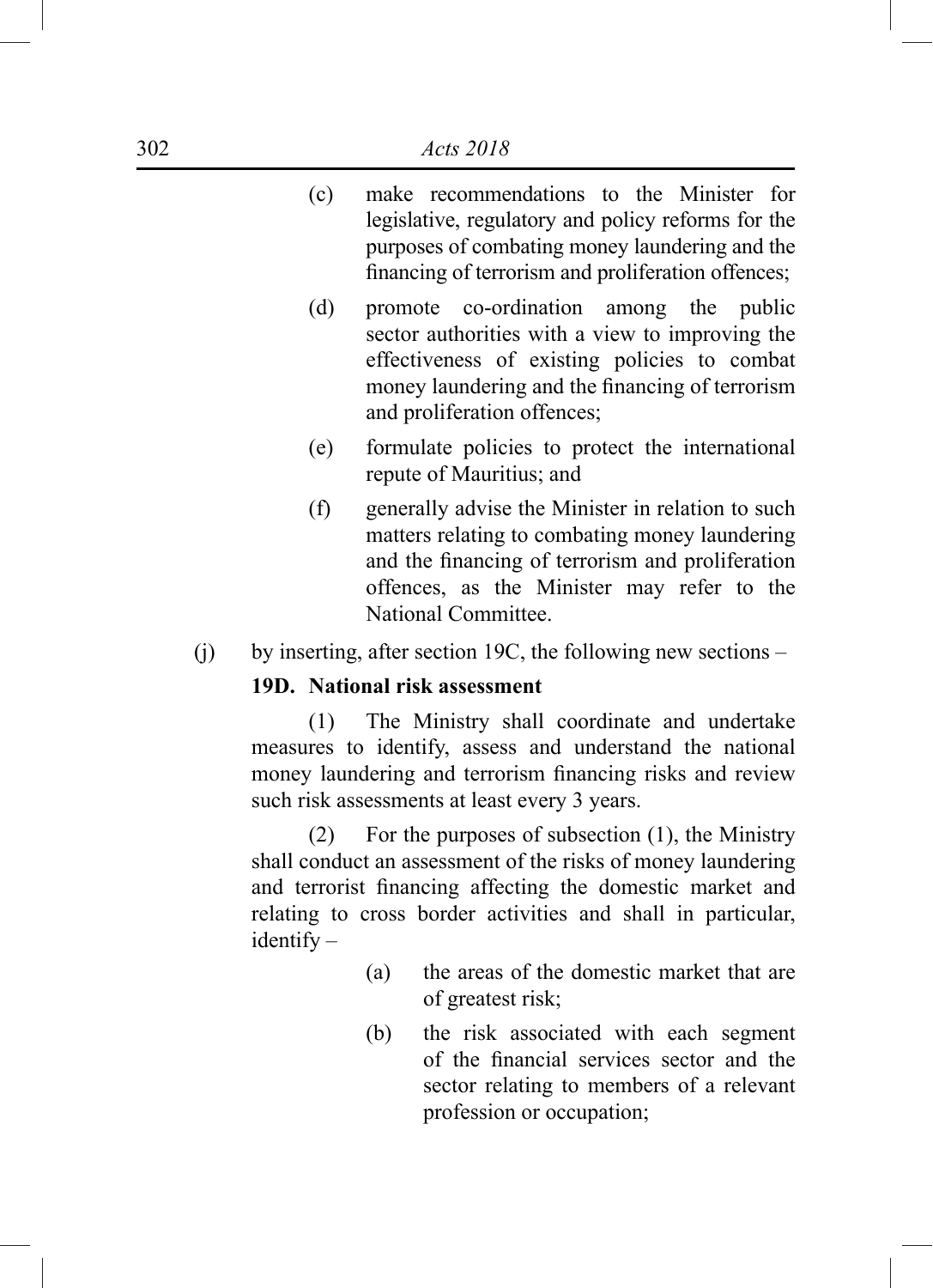- (c) the most widespread means used by criminals to launder illicit proceeds;
- (d) the features and types of non-profit organisations which are likely to be at risk for terrorism financing abuse.

 (3) The Ministry shall, to the extent possible, make available its findings in a report in order to assist reporting institutions to identify, understand, manage and mitigate the risk of money laundering and terrorism financing.

 (4) Every supervisory and investigatory authority shall use the findings of the risk assessment to –

- (a) assist in the allocation and prioritisation of resources to combat money laundering and terrorism financing;
- (b) ensure that appropriate measures are put into place in relevant sectors to mitigate the risks of money laundering and terrorism financing.

 (5) Any person involved in conducting a risk assessment, shall sign a confidentiality undertaking in the form set out in the Fourth Schedule and shall not disclose, or make use of, during and after the completion of the risk assessment exercise any confidential information relating to the risk assessment which comes to his knowledge.

 (6) Any person who contravenes subsection (5) shall commit an offence and shall, on conviction, be liable to a fine not exceeding one million rupees and to imprisonment for a term not exceeding 5 years.

## **19E. Duty to provide information**

 (1) For the purpose of risk assessment, a supervisory authority, an investigatory authority or such other prescribed Government agency shall collect and maintain such statistical and other information in the form and manner and for such duration as may be prescribed.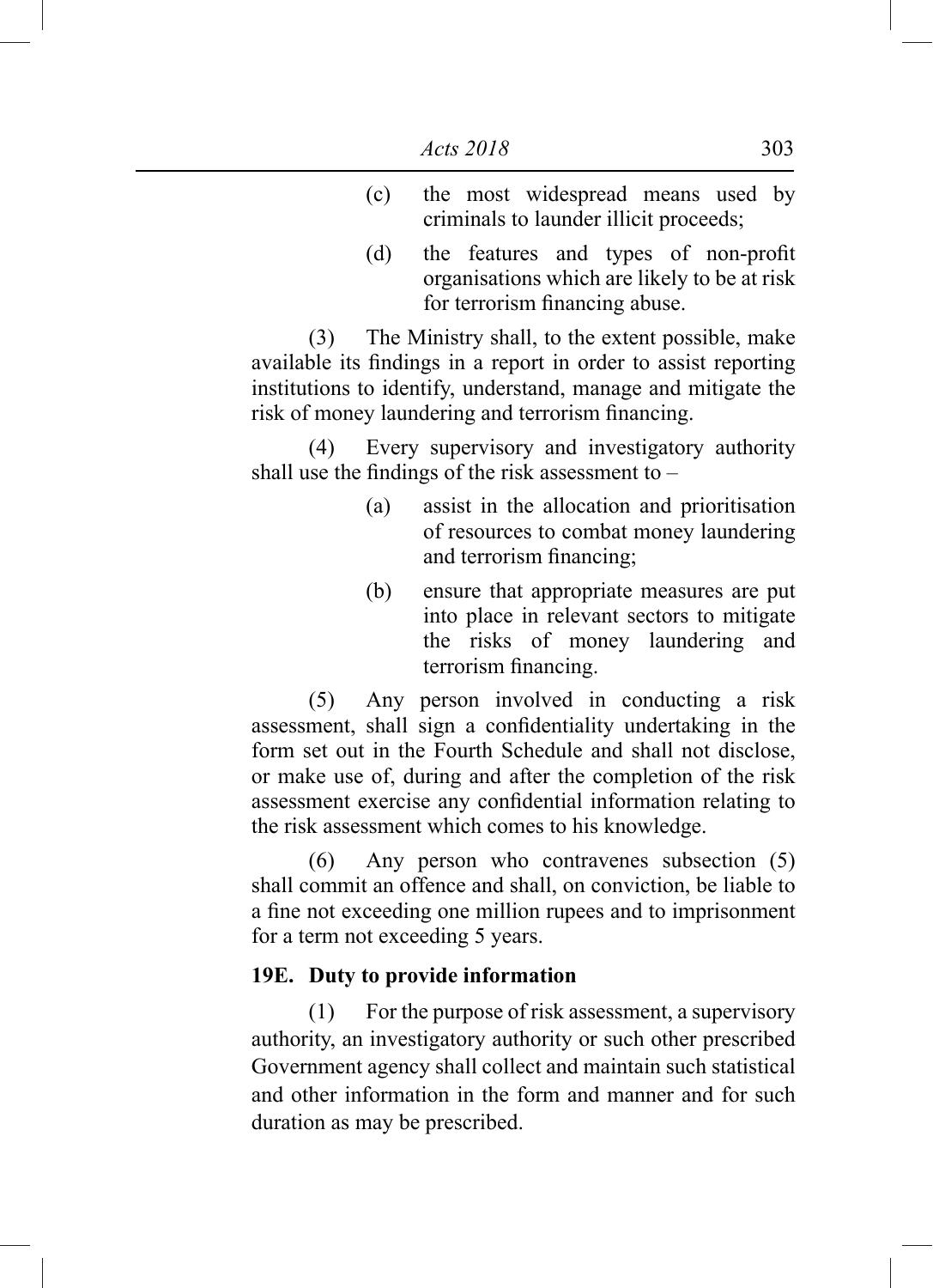(2) For the purpose of conducting a risk assessment, the Ministry may require any –

- (a) supervisory authority, investigatory authority or Government agency to produce such information;
- (b) reporting person to furnish such statistical or other relevant information relating to his business or to the business administered or managed by him for his clients,

within such time as the Ministry may determine.

 (3) Any information provided to the Ministry shall be used exclusively for the purpose of risk assessment and may be given subject to conditions specified by the person providing the information, including conditions to restrict the use and disclosure of the information imparted.

 (4) Any person who fails to comply with a request made under subsection (2)(b) shall commit an offence and shall, on conviction, be liable to a fine not exceeding one million rupees and to imprisonment for a term not exceeding 5 years.

(k) in section 30, by inserting, after subsection  $(2)$ , the following new subsection –

 (2A) (a) Notwithstanding subsection (2), any information disclosed by FIU shall only be disclosed according to the terms and conditions specified in the disclosure.

> (b) Where a person who receives the information disclosed under paragraph (a) fails to comply with those terms and conditions, he shall commit an offence.

(l) by inserting, after section 32, the following new section –

## **32A. Offence in respect of contravention of Act**

 Any person who contravenes this Act shall commit an offence and shall, on conviction, be liable, where no specific penalty is provided, to a fine not exceeding one million rupees and to imprisonment for a term not exceeding 5 years.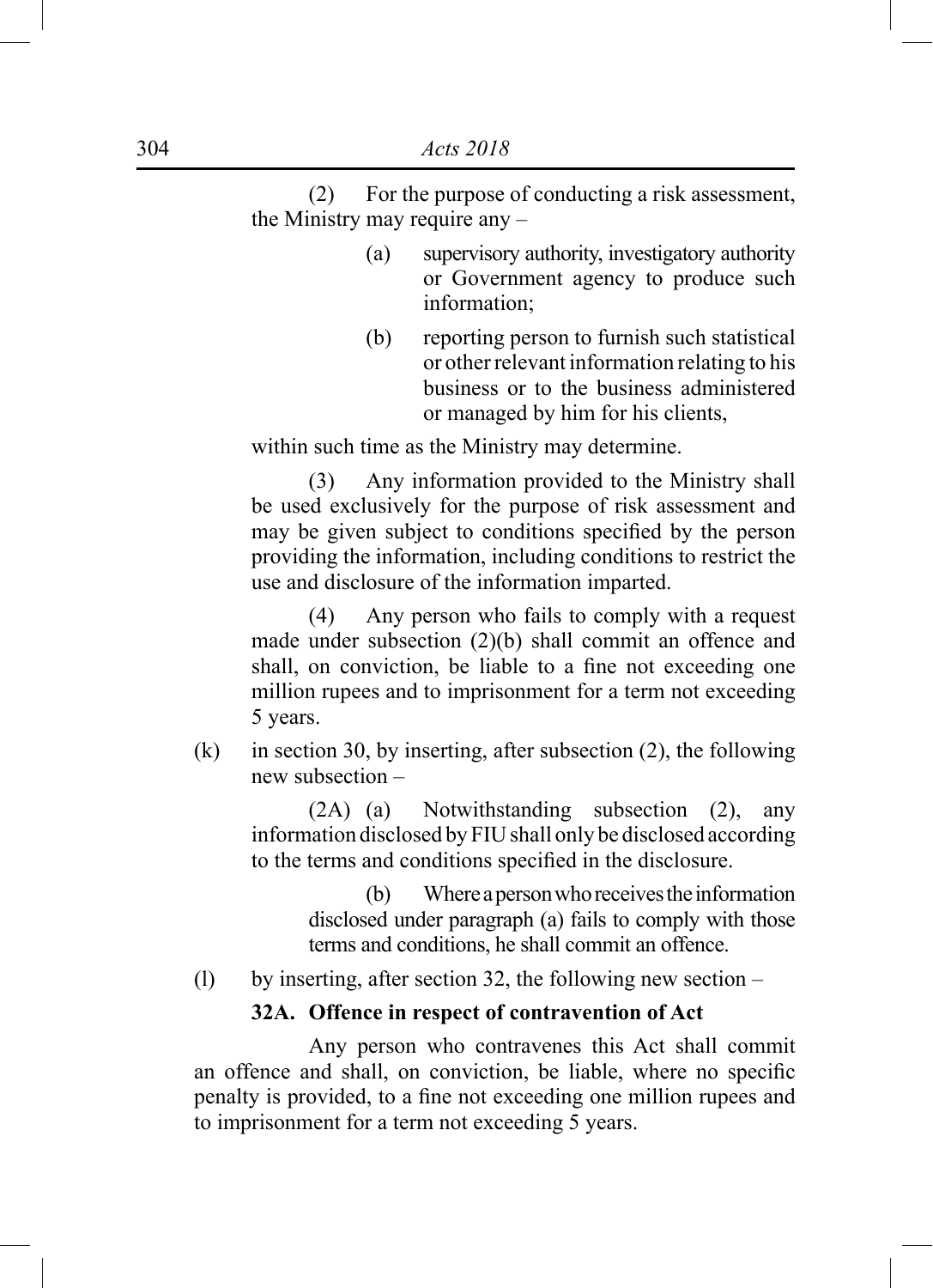- (m) in section  $35 -$ 
	- (i) in subsection (2), by adding the words ", or terrorism financing and proliferation offences";
	- (ii) by repealing subsection (3) and replacing it by the following subsection –

 (3) Regulations made under this section may provide that any person who contravenes them shall commit an offence and shall, on conviction, be liable to a fine not exceeding one million rupees and to imprisonment for a term not exceeding 5 years.

(n) by adding the Fourth Schedule set out in the Fourth Schedule to this Act.

## **28. Financial Reporting Act amended**

The Financial Reporting Act is amended –

- (a) in section  $2 -$ 
	- (i) in the definition of "public interest entity", in paragraph  $(b)$ , by inserting, after the word "Licence", the words "or Global Business Licence";
	- (ii) by inserting, in the appropriate alphabetical order, the following new definition –

"limited liability partnership" has the same meaning as in the Limited Liability Partnership Act 2016;

- (b) in section  $21 -$ 
	- (i) in subsection (1), by inserting, after the words "Panel shall", the words ", as soon as practicable,";
	- (ii) by repealing subsection (2) and replacing it by the following subsection –

 (2) Where the Enforcement Panel makes a determination under subsection (1), it shall inform the Council thereof.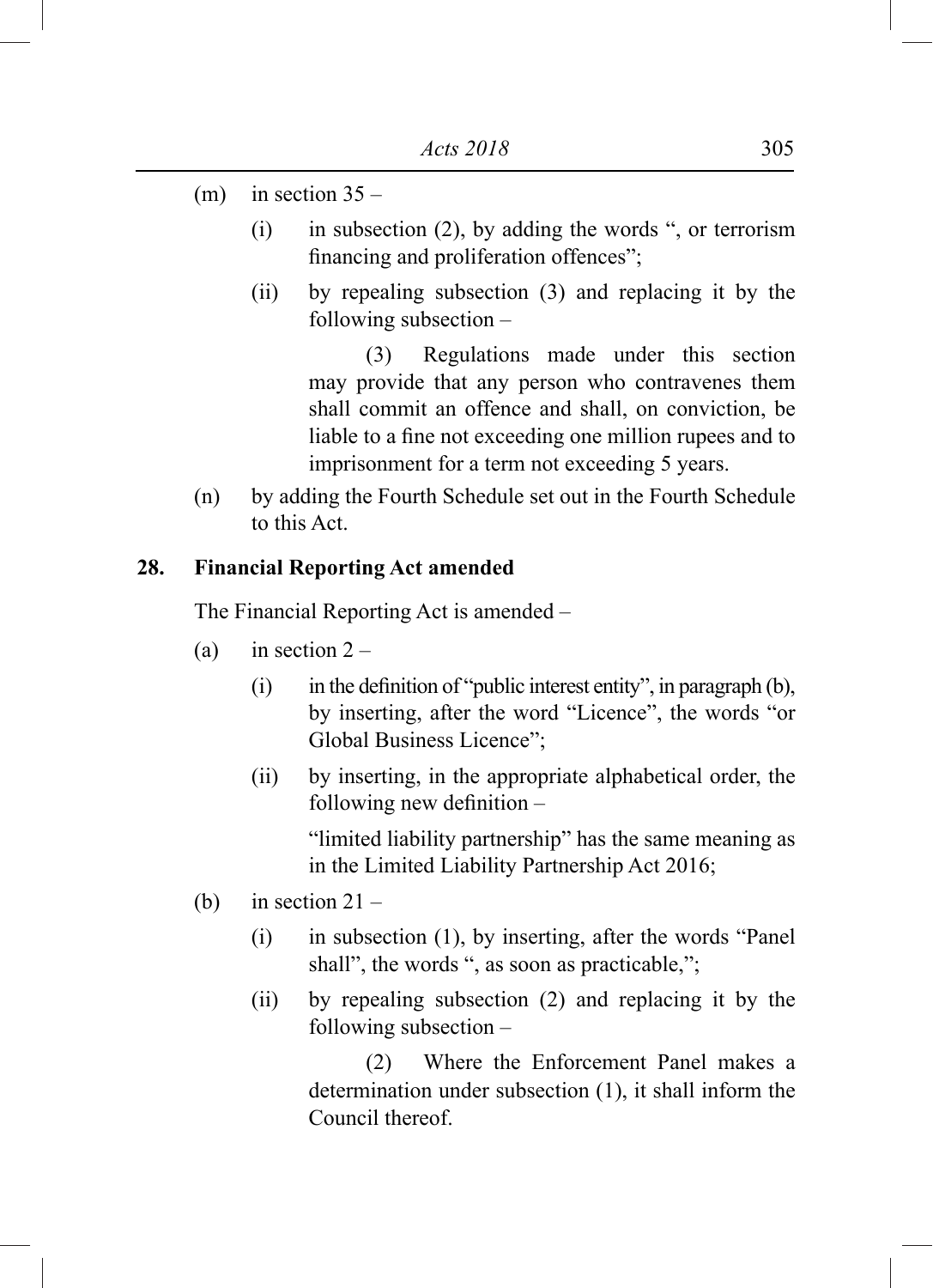(iii) by adding the following new subsection –

 (3) The Council shall, within 30 days of receipt of the determination under subsection (2), ratify, vary or make such other decision as it considers appropriate and it shall give written notice to the public interest entity, licensed auditor or audit firm, as the case may be, of its final decision.

- (c) in section  $22 -$ 
	- (i) in the heading, by deleting the words "**Enforcement Panel**" and replacing them by the word "**Council**";
	- (ii) by deleting the words "Enforcement Panel" and replacing them by the words "Council pursuant to section  $21 (3)$ ";
- (d) in section 33 (1B), by deleting the words "Category 1";
- (e) in section  $35 -$ 
	- (i) by repealing subsection (1) and replacing it by the following subsection –

 (1) No licensed auditor shall, on behalf of a firm, provide audit services –

- (a) on his own account;
- (b) in partnership with other persons; or
- (c) in a limited liability partnership,

 unless that firm is registered as an audit firm by the Council under this Act.

(ii) by repealing subsection (2) and replacing it by the following subsection –

> (2) An application for a firm to be registered as an audit firm shall be made to the Council in such form and manner as the Council may determine.

(iii) by repealing subsection (4) and replacing it by the following subsection –

> (4) The Council may, on such terms and conditions as it may determine, register an audit firm.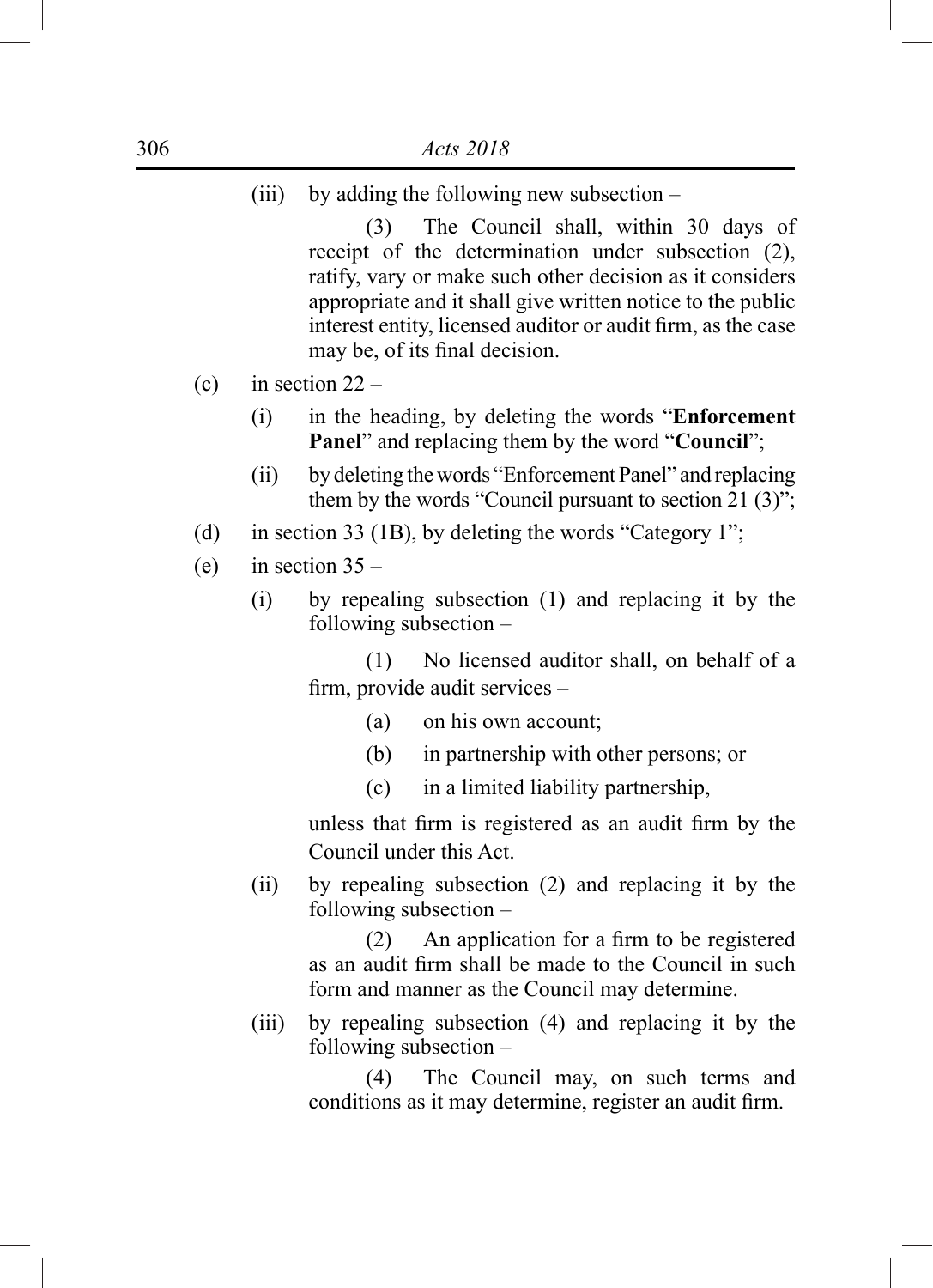- (iv) in subsection (5), by deleting the words "Where a licensed auditor provides auditing services in partnership with other persons in a firm, the" and replacing them by the words "Every audit";
- (v) in subsection  $(6)$ , by deleting the words "a firm" and replacing them by the words "an audit firm";
- (vi) by adding the following new subsection –

 (7) Where, before the commencement of this subsection, the name of a firm has been approved, the licensed auditor practising in the name of the firm may, for a period not exceeding 2 years from the commencement of this subsection, continue, subject to complying with this Act, to practise as an auditor, on his own account, or in partnership with other persons, in the name of that firm.

- (f) in section  $37$  (b), by deleting the word "practise" and replacing it by the words "subject to section 35, practise";
- (g) in section  $39(3)$ 
	- (i) by deleting the words "extent of";
	- (ii) by deleting the words "and on whether the disclosure is consistent with the requirements of the Code" and replacing them by the words "in such manner as may be specified in rules made under section 80";
- (h) in section  $43 -$ 
	- (i) by repealing subsection (1) and replacing it by the following subsection –

 (1) The Council may cancel or suspend a licence issued under section 33 or 35 where –

- (a) the licence was obtained by fraud or misrepresentation;
- (b) the requirements under section 33 or 35 are no longer satisfied; or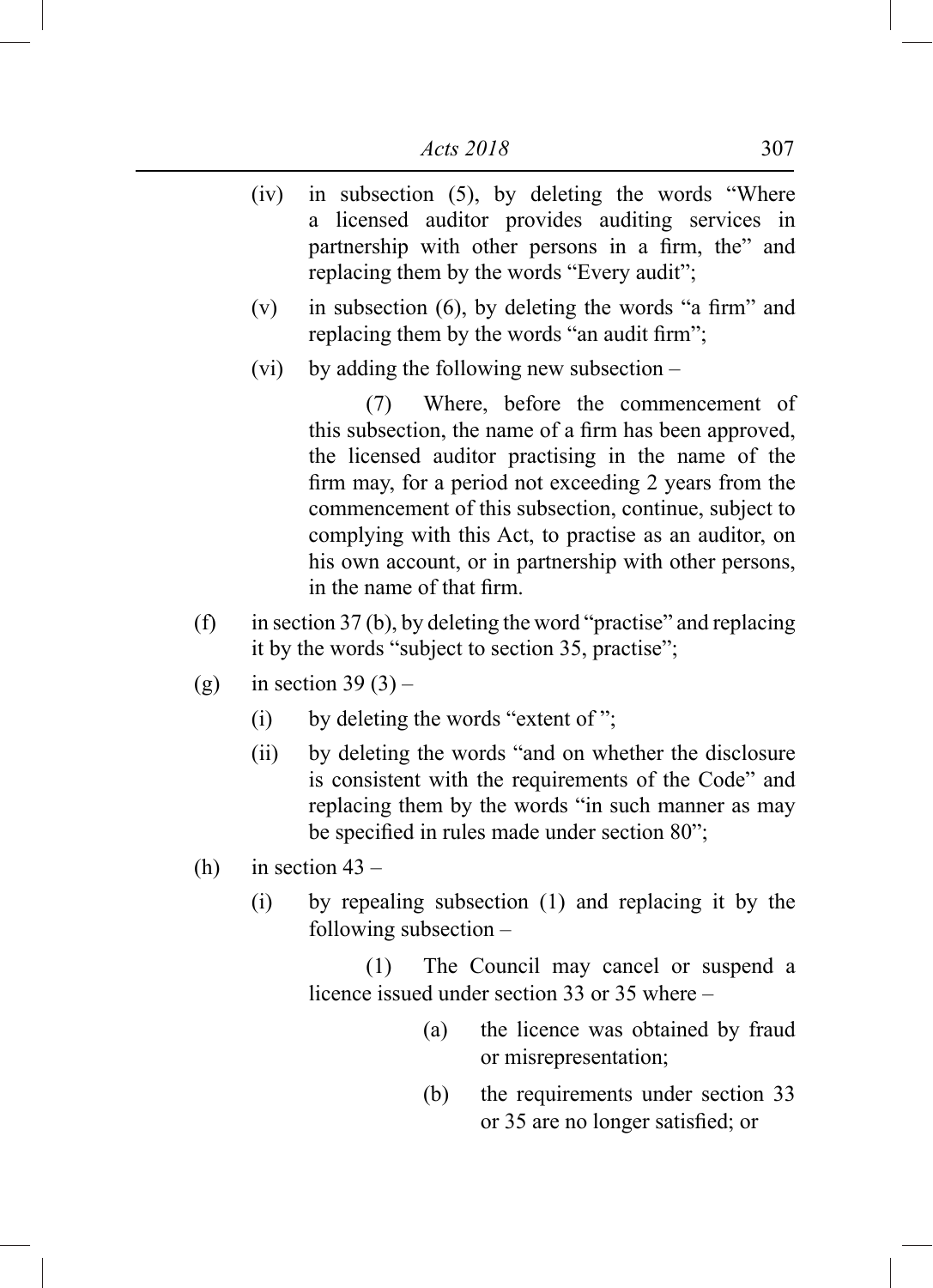- (c) the licensed auditor or audit firm to whom the licence was issued has acted in breach of this Act or any rules, codes, guidelines and standards relating to auditing issued by the Council.
- (ii) in subsection  $(2)$ 
	- (A) by inserting, after the words "a licensed auditor", the words "or an audit firm";
	- (B) by inserting, after the words "the licensed auditor", the words "or audit firm";
- (iii) in subsection (3), by inserting, after the words "licensed auditor", the words "or an audit firm";
- (iv) by adding the following new subsection –

 (4) Any licensed auditor or audit firm who or which does not comply with the requirements of this Act or any rules, codes, guidelines and standards relating to auditing issued by the Council shall be liable to pay such penalty as may be prescribed.

#### **29. Financial Services Act amended**

The Financial Services Act is amended –

- (a) in section  $2 -$ 
	- (i) by deleting the definitions of "Category 1 Global Business Licence" and "Category 2 Global Business Licence":
	- (ii) by deleting the definitions of "global business" and "Global Business Licence" and replacing them by the following definitions, respectively –

"global business" means the business to which Part X applies;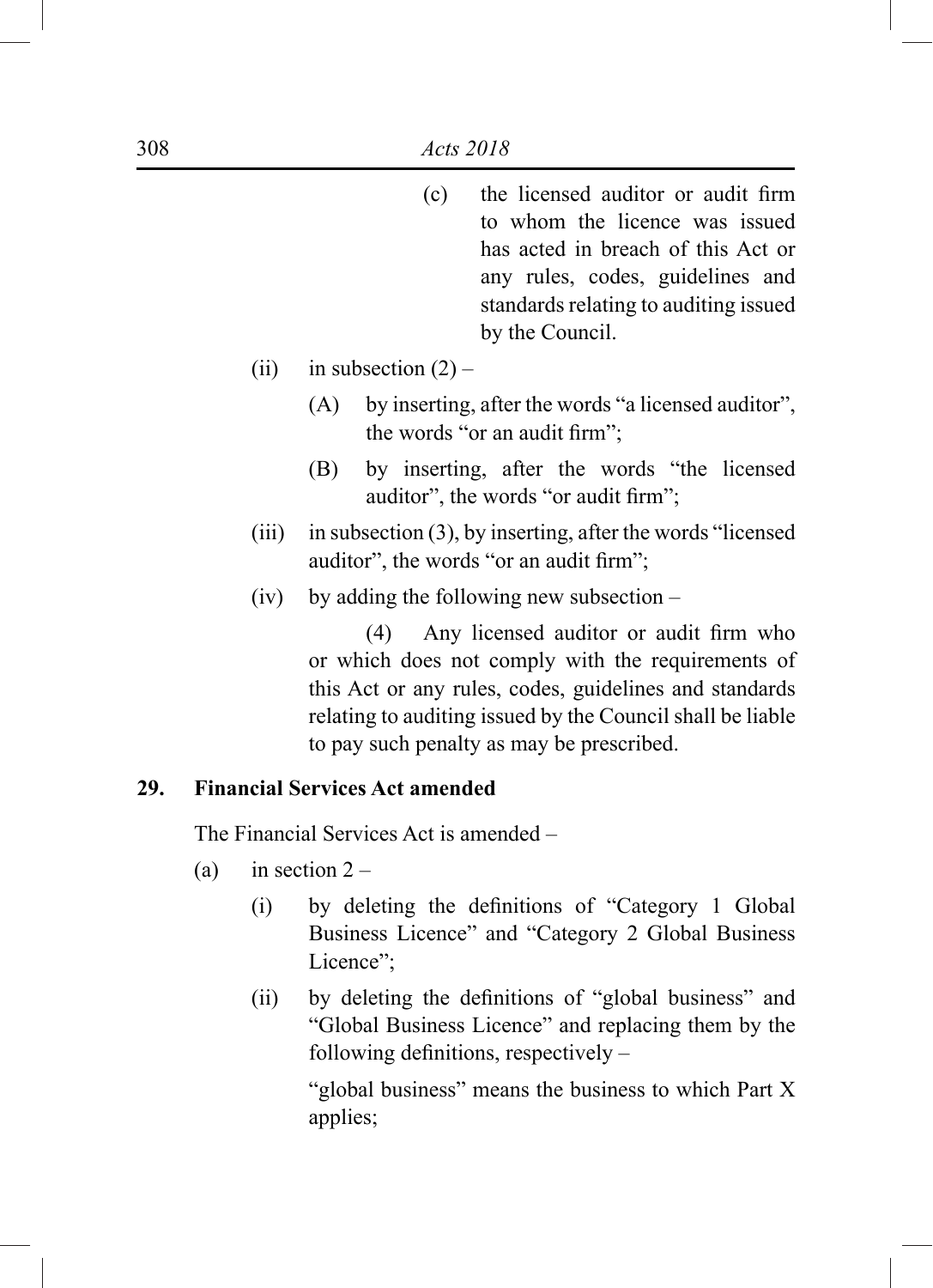"Global Business Licence" –

- (a) means a licence issued under section  $72(6)$ ; and
- (b) includes a licence issued to an external insurer;
- (iii) in the definition of "licence", in paragraph  $(b)$ 
	- (a) by repealing subparagraph (i) and replacing it by the following subparagraph –
		- (i) a Global Business Licence; or
	- (b) by repealing subparagraph (ii);
- (iv) by inserting, in the appropriate alphabetical order, the following new definitions –

"Authorised Company" means a company issued with an authorisation under section 71A;

"Global Business Corporation" means a corporation holding a Global Business Licence issued under section 71;

- (b) in section 7 (1)(b), by deleting the words "or guideline" and replacing them by the words ", guideline or any licensing conditions";
- (c) in section  $15 -$ 
	- (i) in subsection (3), by adding the following new paragraph, the full stop at the end of paragraph (d) being deleted and replaced by the words "; or" and the word "or" at the end of paragraph (c) being deleted –

(e) an authorisation under section 71A.

- (ii) in subsection (4), by deleting the words "unless the corporation" and replacing them by the words "or an Authorised Company unless the corporation or the company, as the case may be,";
- (d) in section 16 (1)(b), by inserting, after the word "particulars", the words "and information relating to customer due diligence verification";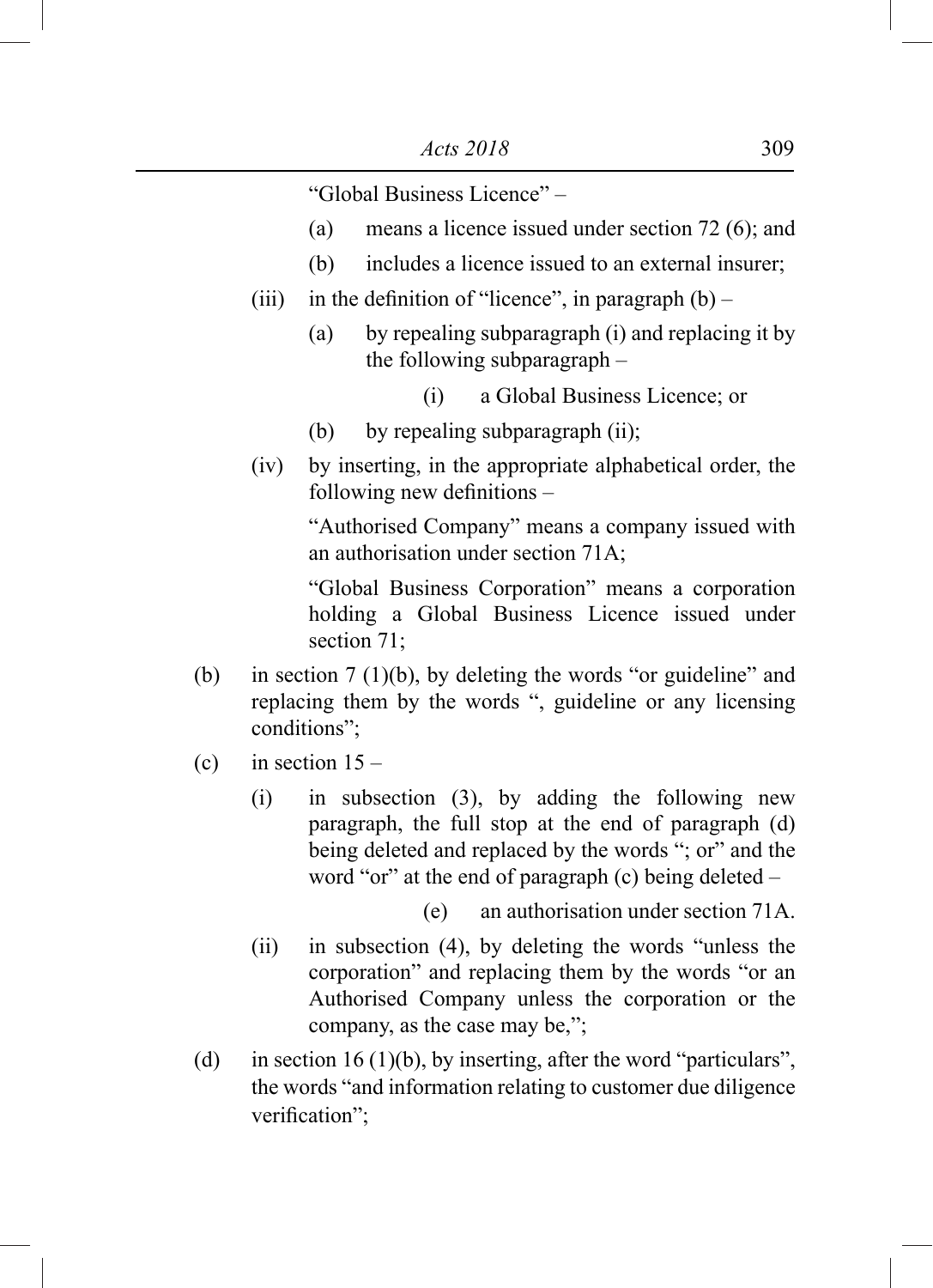- (e) in section 17 (1), by inserting, after the word "Licence", the words "or an authorisation under section 71A";
- (f) in section 18, by adding the following new subsection –

 (3) A person issued with a licence under subsection (1) shall, at all times, continue to satisfy the requirements specified in subsection (2), after the grant of the **licence** 

- (g) in section 19 (1), by inserting, after the words "Global Business" Licence", the words ", an authorisation under section 71A or any information submitted in respect of a valid licence";
- (h) in section 25 (3), by adding the words "or an Authorised Company";
- (i) in section  $29 -$ 
	- (i) in subsection  $(1)(b)$ , by inserting, after the word "makes", the words ", or any analysis undertaken";
	- (ii) in subsection (3), by deleting the words "unless the holder of the Global Business Licence" and replacing them by the words "or an Authorised Company, unless the holder of the Global Business Licence or the Authorised Company, as the case may be,";
	- (iii) by adding the following new subsections –

 (4) Every licensee shall keep and maintain, at all times, a register of the beneficial owners of each of its customers and record such information as the Commission may determine.

 (5) (a) Every qualified trustee shall keep and maintain, at all times, a register of any trust under its administration or trusteeship and record such information as the Commission may determine.

(b) In this subsection –

 "qualified trustee" has the same meaning as in the Trusts Act.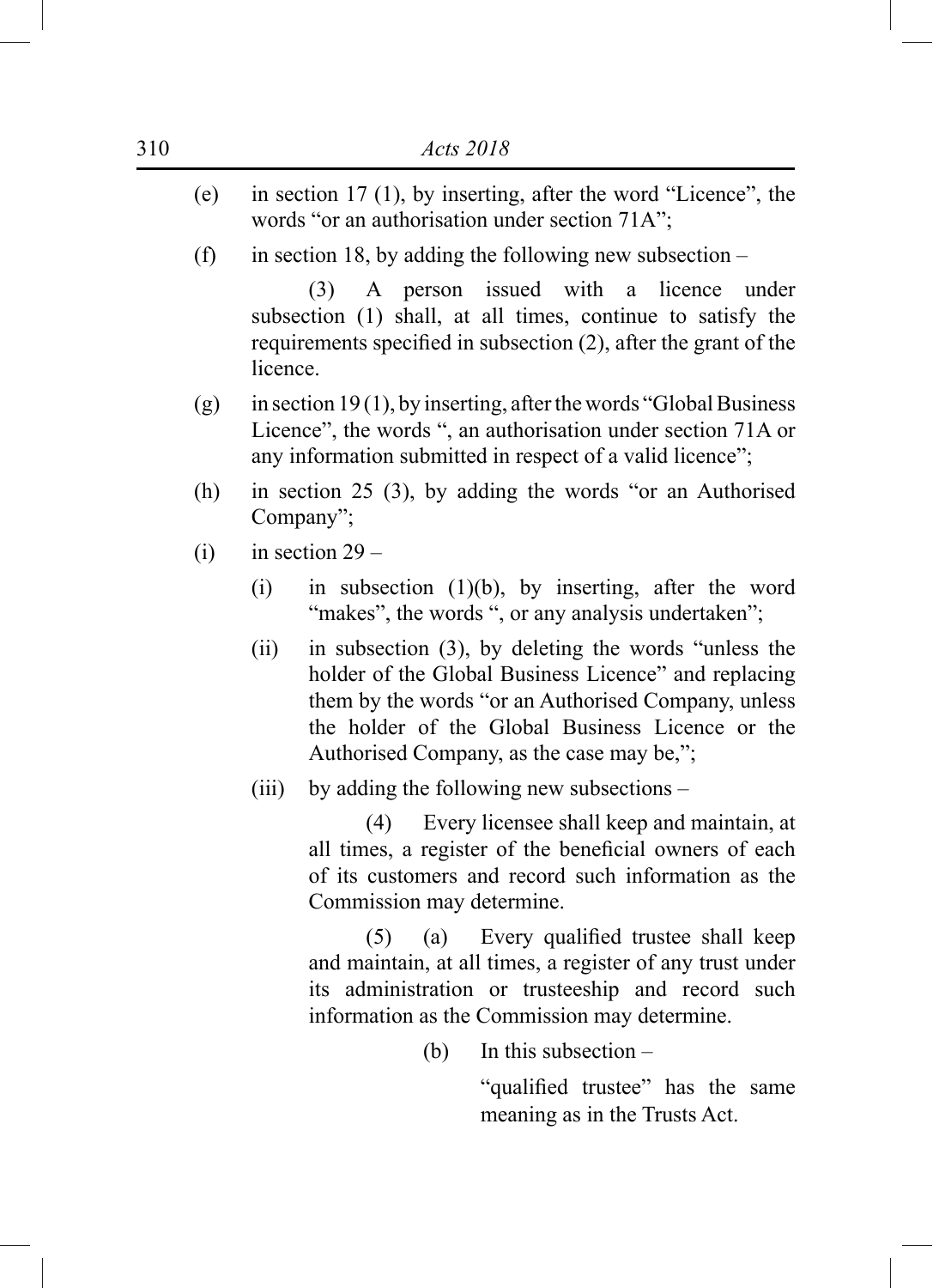(6) For the avoidance of doubt, the requirements under subsections (4) and (5) shall apply to both existing and new customers or trusts, as the case may be.

- (i) in section  $30 -$ 
	- (i) by repealing subsection  $(2)$ ;
	- (ii) in subsection (4), by deleting the words "Category 1";
	- (iii) in subsection  $(5)$ 
		- (A) in paragraph (a), by deleting the words "Category 1";
		- (B) by repealing paragraph (b);
	- (iv) by adding the following new subsection –

 (6) This section shall not apply to an Authorised Company.

- (k) in section  $42 -$ 
	- (i) in subsection (2), by repealing paragraph (b) and replacing it by the following paragraph –

 (b) Subsection (1) applies to information, records or documents –

- (i) required in connection with the discharge by the Commission of its functions under a relevant Act or any other enactment, including the Financial Intelligence and Anti-Money Laundering Act and the Prevention of Terrorism Act; and
- (ii) relating to due diligence verification on beneficial owners of any person acting on behalf of the customers of the licensees.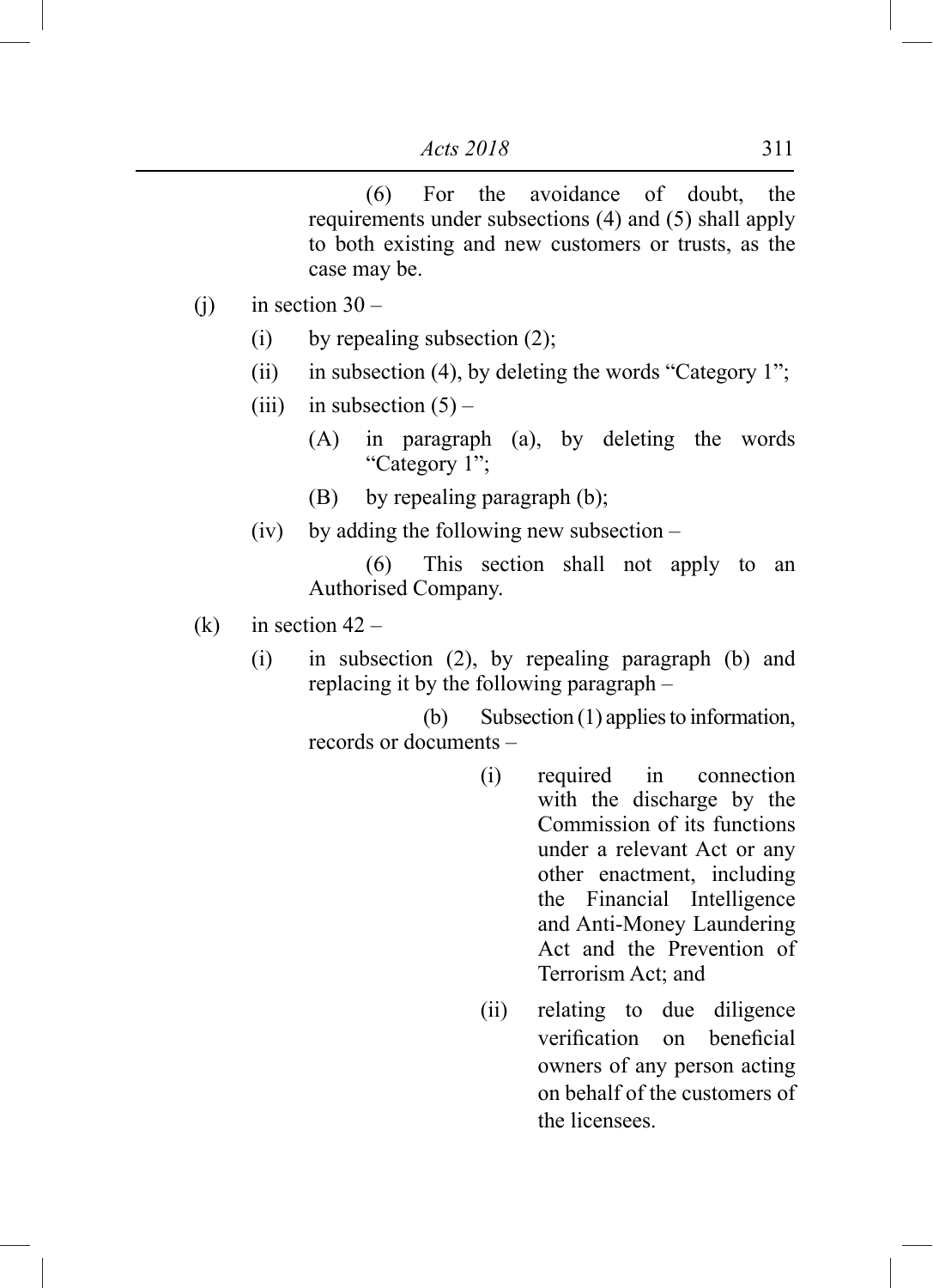|         | (ii)                                                                                                                                                                |        |                |                     | by adding the following new subsection –                                                                                                                                                                                      |
|---------|---------------------------------------------------------------------------------------------------------------------------------------------------------------------|--------|----------------|---------------------|-------------------------------------------------------------------------------------------------------------------------------------------------------------------------------------------------------------------------------|
|         |                                                                                                                                                                     |        | (4)            |                     | In this section $-$                                                                                                                                                                                                           |
|         |                                                                                                                                                                     |        |                |                     | "information"-                                                                                                                                                                                                                |
|         |                                                                                                                                                                     |        |                | (a)                 | means any type of information; and                                                                                                                                                                                            |
|         |                                                                                                                                                                     |        |                | (b)                 | includes information relating to<br>due diligence verification on the<br>identification<br>of the<br>beneficial<br>owners and persons acting on behalf<br>of the customers of the licensees,<br>referred to in paragraph (b). |
| (1)     | in section 45, by deleting the words "an on-site inspection or<br>investigation under a relevant Act" and replacing them by the<br>words "the Commission";          |        |                |                     |                                                                                                                                                                                                                               |
| (m)     | in section 46 $(1)(a)$ , by deleting the words "relevant Act" and<br>replacing them by the words "relevant Act, section 52 or 52A<br>of the Bank of Mauritius Act"; |        |                |                     |                                                                                                                                                                                                                               |
| (n)     | in section 48, by adding the following new subsection $-$                                                                                                           |        |                |                     |                                                                                                                                                                                                                               |
|         |                                                                                                                                                                     | (10)   |                | In this section $-$ |                                                                                                                                                                                                                               |
|         |                                                                                                                                                                     |        |                |                     | "licence" includes any authorisation issued<br>under the relevant Acts.                                                                                                                                                       |
| $\circ$ | in section 53 $(4)$ –                                                                                                                                               |        |                |                     |                                                                                                                                                                                                                               |
|         | (i)                                                                                                                                                                 |        | Secretary of"; |                     | in paragraph (a), by deleting the words "forward, by<br>registered post, an application to" and replacing them<br>by the words "lodge, in such form and manner as the<br>Commission may approve, an application with the      |
|         | (ii)                                                                                                                                                                | with"; |                |                     | in paragraph (b), by deleting the words "forward a<br>copy of his application by registered post to" and<br>replacing them by the words "file, in such manner as<br>the Commission may approve, a copy of his application     |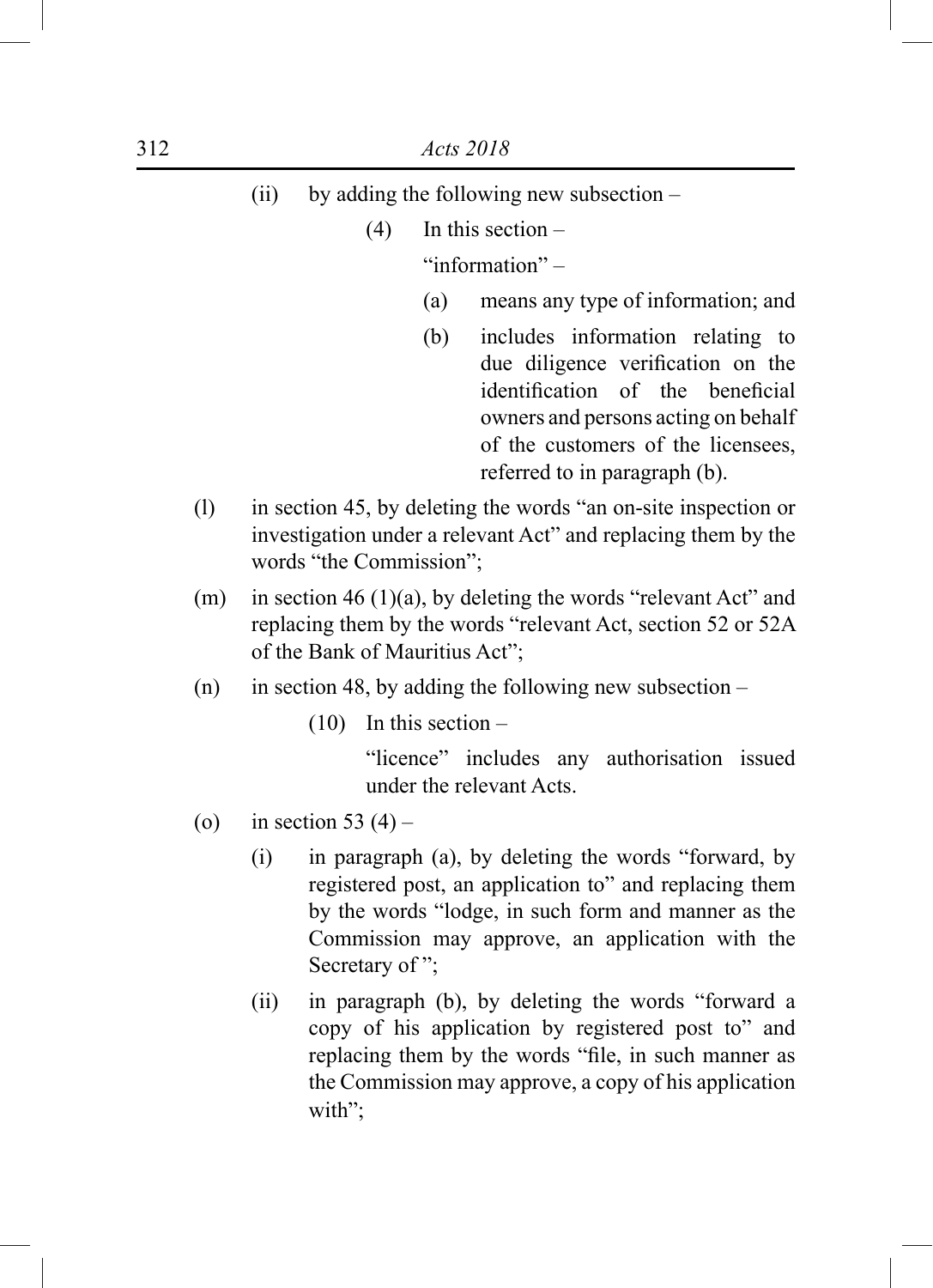- (p) in section 66 (7), by deleting the words "the names of the parties and";
- (q) by repealing section 71 and replacing it by the following section –

## **71. Global Business Corporation**

 (1) Subject to this section and to section 71A, where the majority of shares or voting rights or the legal or beneficial interest in a resident corporation, other than a bank licensed by the Bank of Mauritius and such other corporation as may be specified in FSC Rules, are held or controlled, as the case may be, by a person who is not a citizen of Mauritius and such corporation proposes to conduct or conducts business principally outside Mauritius or with such category of persons as may be specified in FSC Rules, it shall apply to the Commission for a Global Business Licence.

 (2) Where an applicant referred to in subsection (1) proposes to conduct any business for which a licence, an authorisation, a registration or an approval, as the case may be, is required under any relevant Act or other enactment, it shall apply for such licence, authorisation, registration or approval before commencing business.

 (3) (a) A holder of a Global Business Licence shall, at all times –

- (i) carry out its core income generating activities in, or from, Mauritius by –
	- (A) employing, either directly or indirectly, a reasonable number of suitably qualified persons to carry out the core activities; and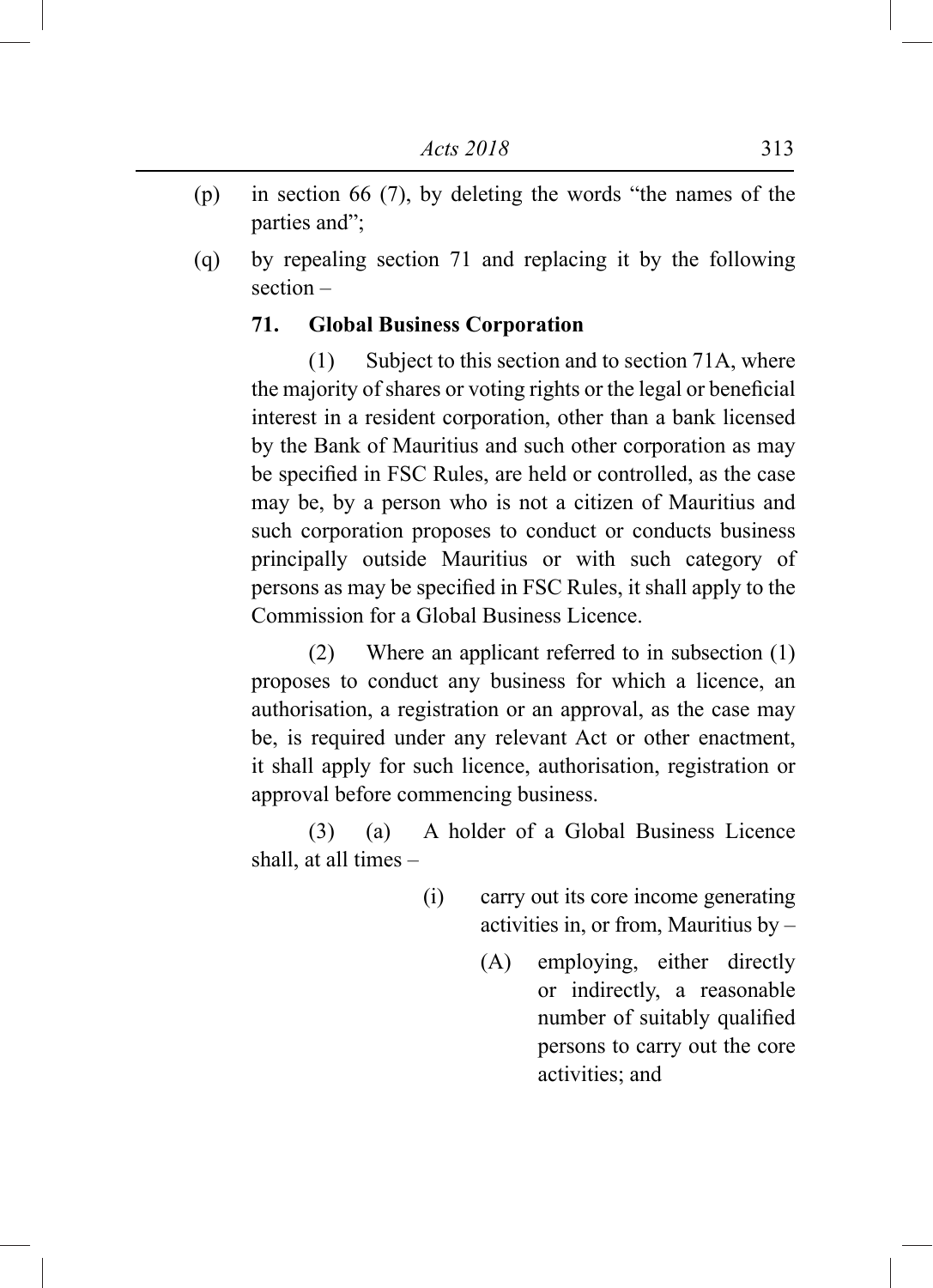- (B) having a minimum level of expenditure, which is proportionate to its level of activities;
- (ii) be managed and controlled from Mauritius; and
- (iii) be administered by a management company.

 (b) In determining whether a holder of a Global Business Licence is managed and controlled from Mauritius, the Commission shall have regard to such matters as it deems necessary in the circumstances and in particular but without limitation to whether that corporation –

- (i) has at least 2 directors, resident in Mauritius, of sufficient calibre to exercise independence of mind and judgement;
- (ii) maintains, at all times, its principal bank account in Mauritius;
- (iii) keeps and maintains, at all times, its accounting records at its registered office in Mauritius;
- (iv) prepares its statutory financial statements and causes such financial statements to be audited in Mauritius; and
- (v) provides for meetings of directors to include at least 2 directors from **Mauritius**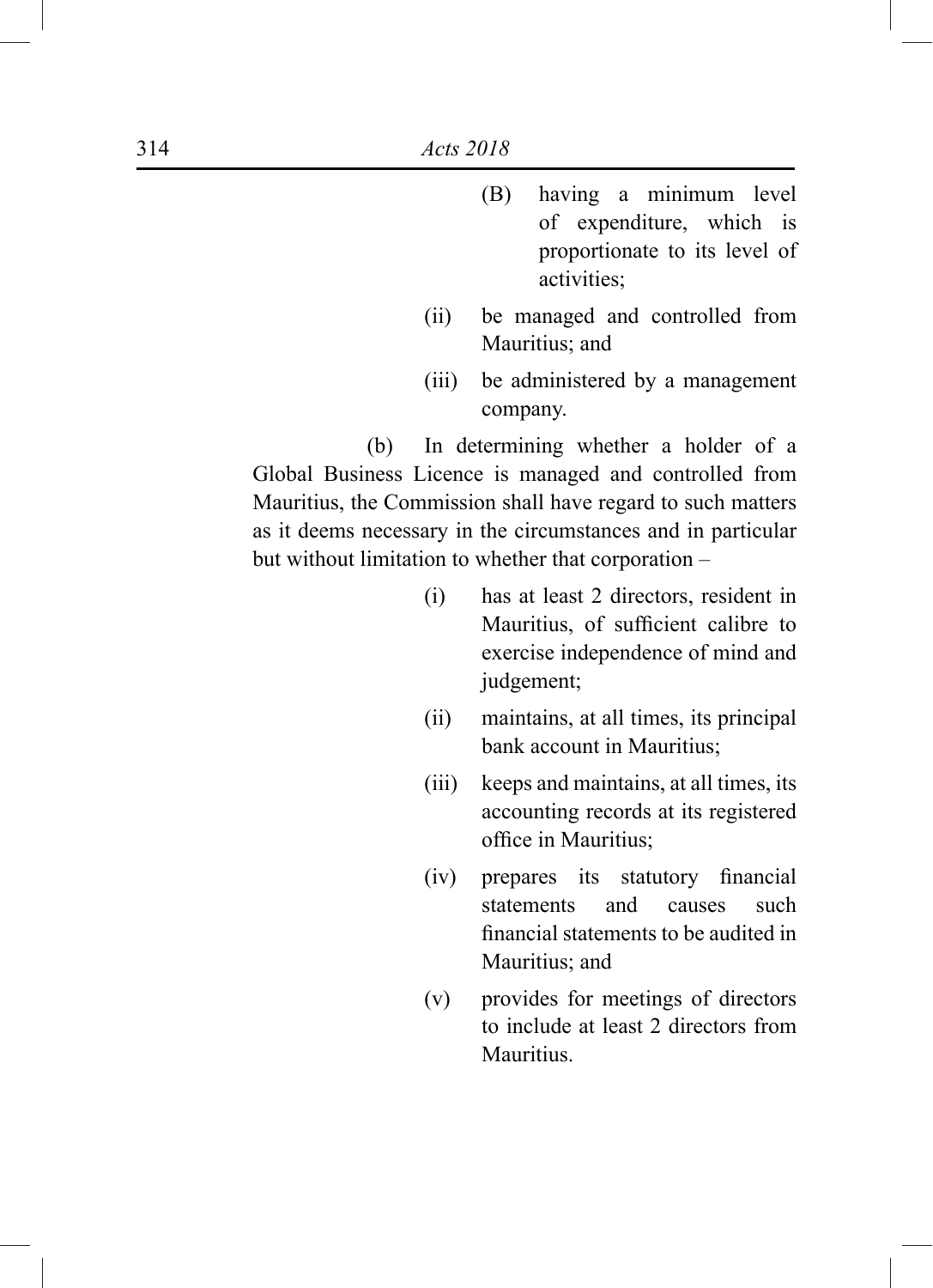(4) Where a holder of a Global Business Licence fails to comply with any Rules or guidelines issued by the Commission, the Commission may direct it to –

- (a) cease part or all of its business; or
- (b) take such remedial action as it may determine.

 (5) A corporation which conducts business pursuant to subsection (1) without being the holder of a Global Business Licence shall commit an offence and shall, on conviction, be liable to a fine not exceeding one million rupees.

(6) In this section –

"resident corporation" means a company incorporated or registered under the Companies Act, a *société* or partnership registered in Mauritius, a trust or any other body of persons established under the laws of Mauritius.

 $(r)$  by inserting, after section 71, the following new section –

## **71A. Authorised Company**

 (1) Where the majority of shares or voting rights or the legal or beneficial interest in a company, other than a bank, licensed by the Bank of Mauritius, and incorporated under the Companies Act are held or controlled, as the case may be, by a person who is not a citizen of Mauritius and such company –

> (a) proposes to conduct or conducts business principally outside Mauritius or with such category of persons as may be specified in FSC Rules; and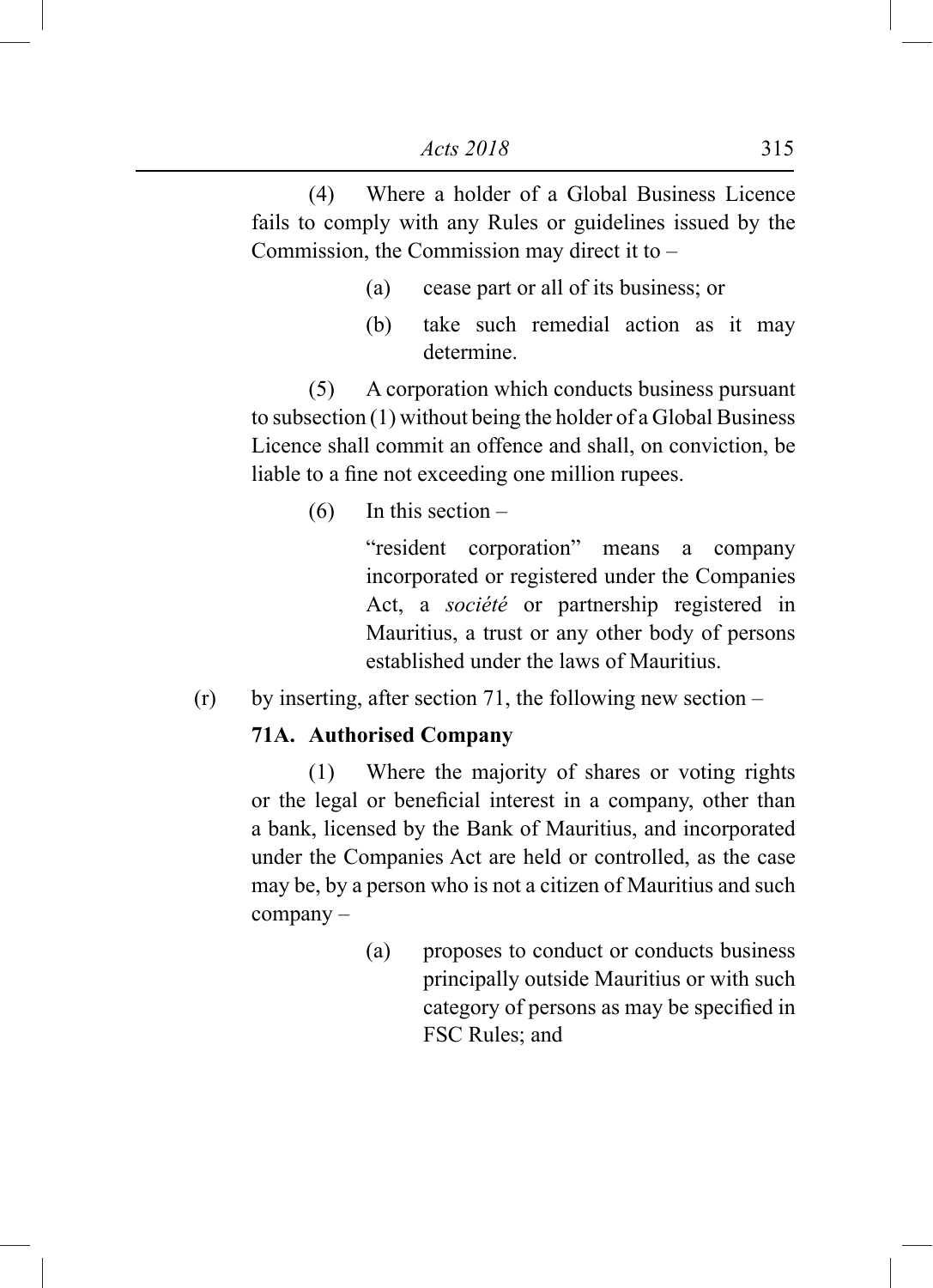(b) has its place of effective management outside Mauritius,

it shall apply to the Commission for an authorisation.

 (2) An application for an authorisation under subsection  $(1)$  shall –

- (a) be made through a management company in such form and manner as the Commission may determine; and
- (b) be accompanied by such information, documents or application fees as may be specified in FSC Rules.

 (3) The Chief Executive may, where the requirements specified in this Act or FSC Rules are complied with and on payment of such fees as may be specified in FSC Rules, issue on such terms and conditions as he may determine, an authorisation on behalf of the Commission to an applicant.

 (4) Except where otherwise specified in FSC Rules, an Authorised Company shall not conduct a business activity specified in the Fourth Schedule.

 (5) Notwithstanding subsection (4), the Commission may, by FSC Rules, impose such restrictions and prohibitions on the type of activities that an Authorised Company may conduct.

 (6) Sections 44(6), 74 and 75 shall apply to an Authorised Company in the same way as they apply to the holder of a Global Business Licence, as if a reference to a holder of a Global Business Licence is a reference to an Authorised Company and a reference to Global Business Licence is a reference to an authorisation issued under section 71A.

 (7) An Authorised Company shall, at all times, have a registered agent in Mauritius which shall be a management company.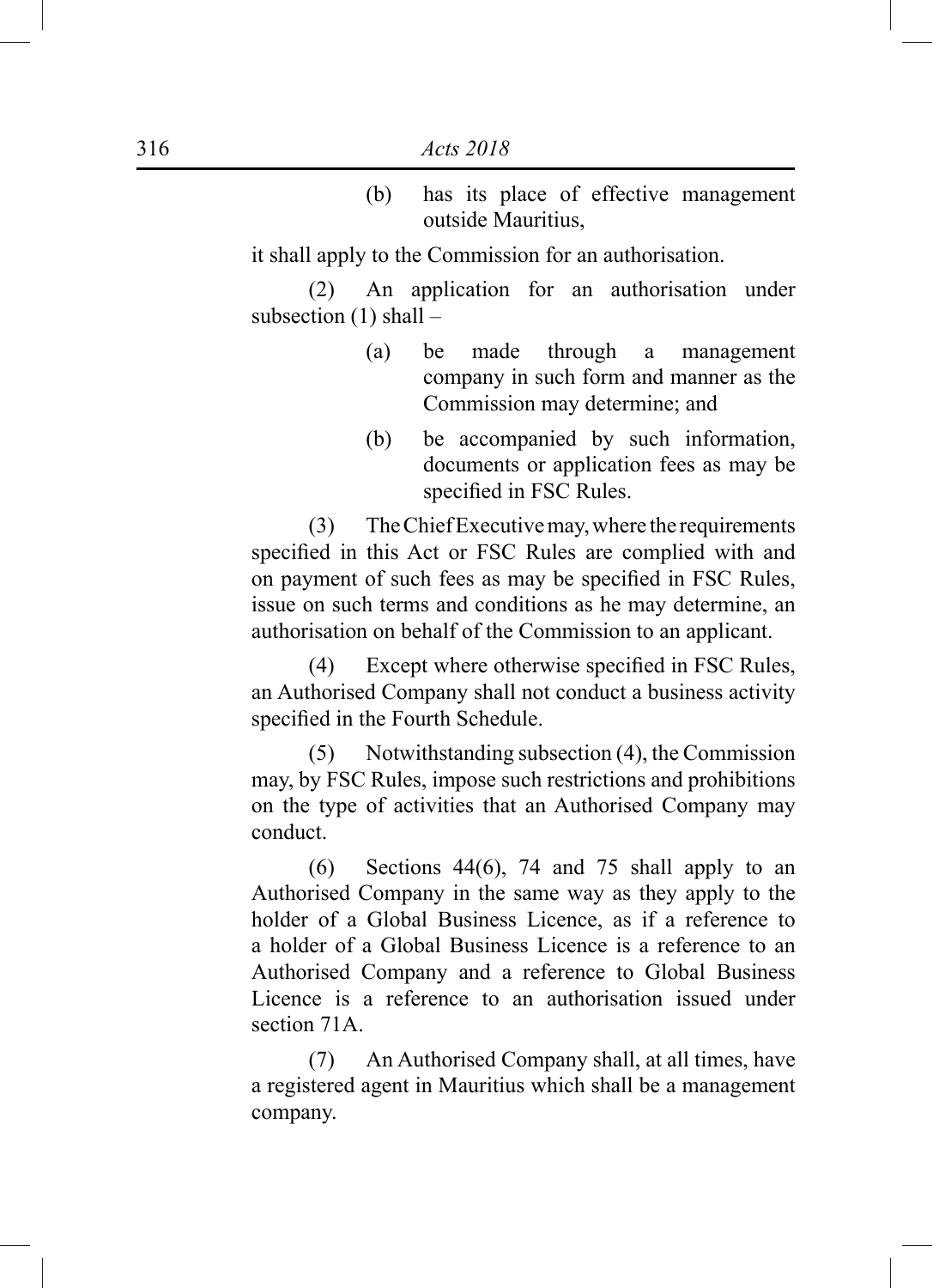(8) The registered agent shall be responsible for providing such services as the company may require in Mauritius, including –

- (a) filing of any return or document required under this Act, the Income Tax Act or the Companies Act;
- (b) receiving and forwarding of any communication from and to the Commission, the Mauritius Revenue Authority or the Registrar;
- (c) undertaking measures on combating money laundering and the financing of terrorism and related offences as required by any enactment or guidelines issued by the Commission;
- (d) keeping of records, including board minutes and resolutions transaction records and such other documents as the Commission may require; and
- (e) such other services as the Commission may require.

 (9) The registered agent shall be subject to such obligations, as may be prescribed, in relation to appointment, change of registered address or registered agent and such other matters for the purpose of subsection (8).

 (10) An Authorised Company shall file with the Commission, once in every year, a financial summary in the form set out in the Ninth Schedule to the Companies Act or such other types of accounts, financial statements or returns as may be specified in FSC Rules.

 (11) The Commission may, by FSC Rules, impose such requirements or obligations as it may deem necessary on an Authorised Company.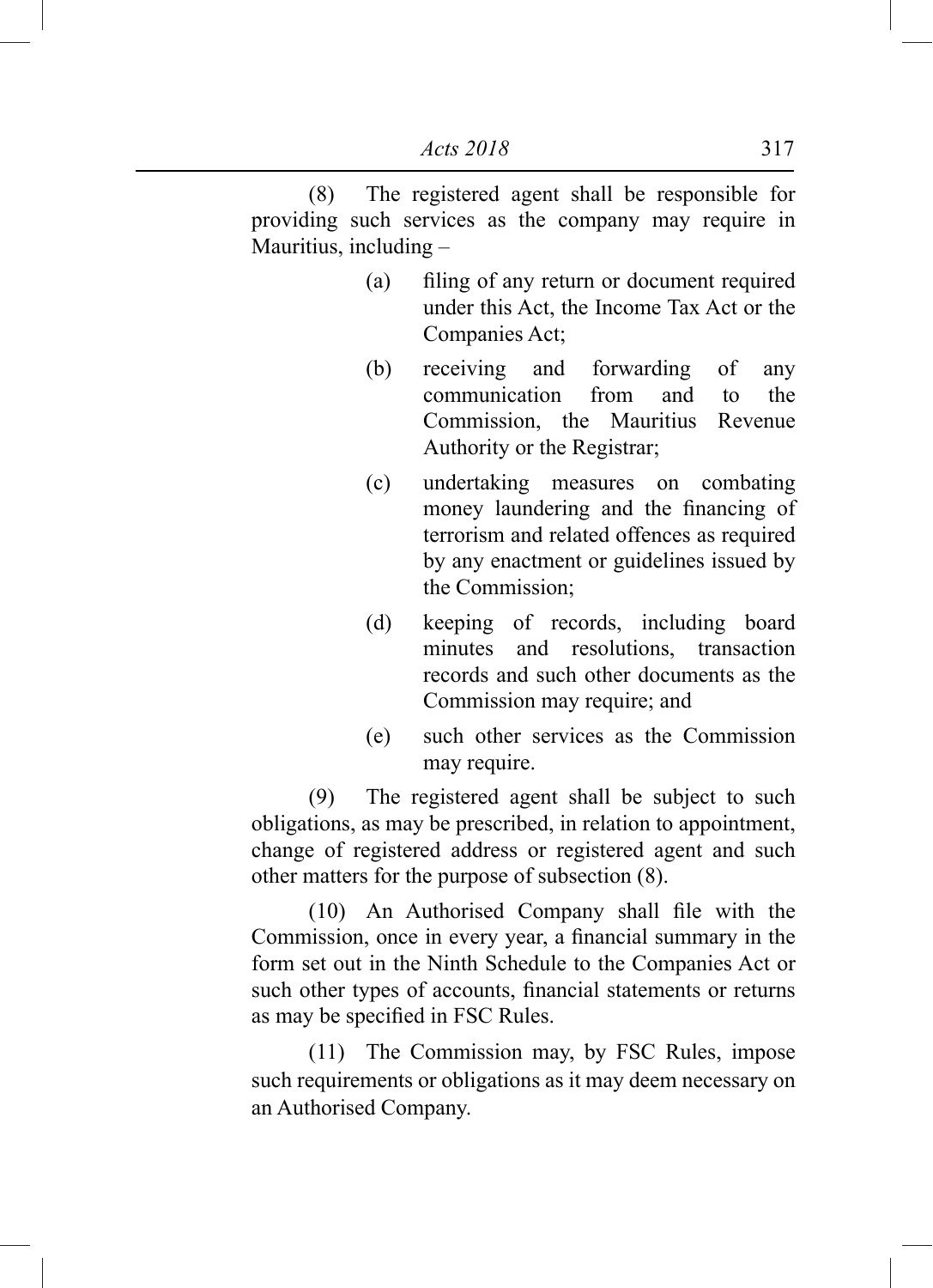(12) A company which conducts business pursuant to subsection (1) without being an Authorised Company shall commit an offence and shall, on conviction, be liable to a fine not exceeding one million rupees.

 (13) An Authorised Company shall be held to be conducting business outside Mauritius notwithstanding that it engages in any dealings and transactions under section 73 (1)(c), (d), (e) and (f).

- (s) in section  $72 -$ 
	- (i) by deleting the heading and replacing it by the following heading –

#### **72. Application for Global Business Licence**

- (ii) in subsection (1), by deleting the words "Category 1" and "or a Category 2 Global Business Licence";
- (iii) in subsection (6), by deleting the words "Category 1" and "or a Category 2 Global Business Licence, as the case may be,";
- (iv) in subsection (7), by deleting the words "Category 1" and "or a Category 2 Global Business Licence, as appropriate,";
- (t) in section  $73(1)$ 
	- (i) in subsection (1), by deleting the words "Category 1" and "in accordance with section 71";
	- (ii) by repealing subsections  $(2)$  and  $(3)$ ;
- (u) in section  $74 -$ 
	- (i) by deleting the heading and replacing it by the following heading –

## **Validity of Global Business Licence and effect of its revocation**

(ii) in subsection (4)(b), by deleting the words "Category 1" and "or Category 2 Global Business Licence, as the case may be,";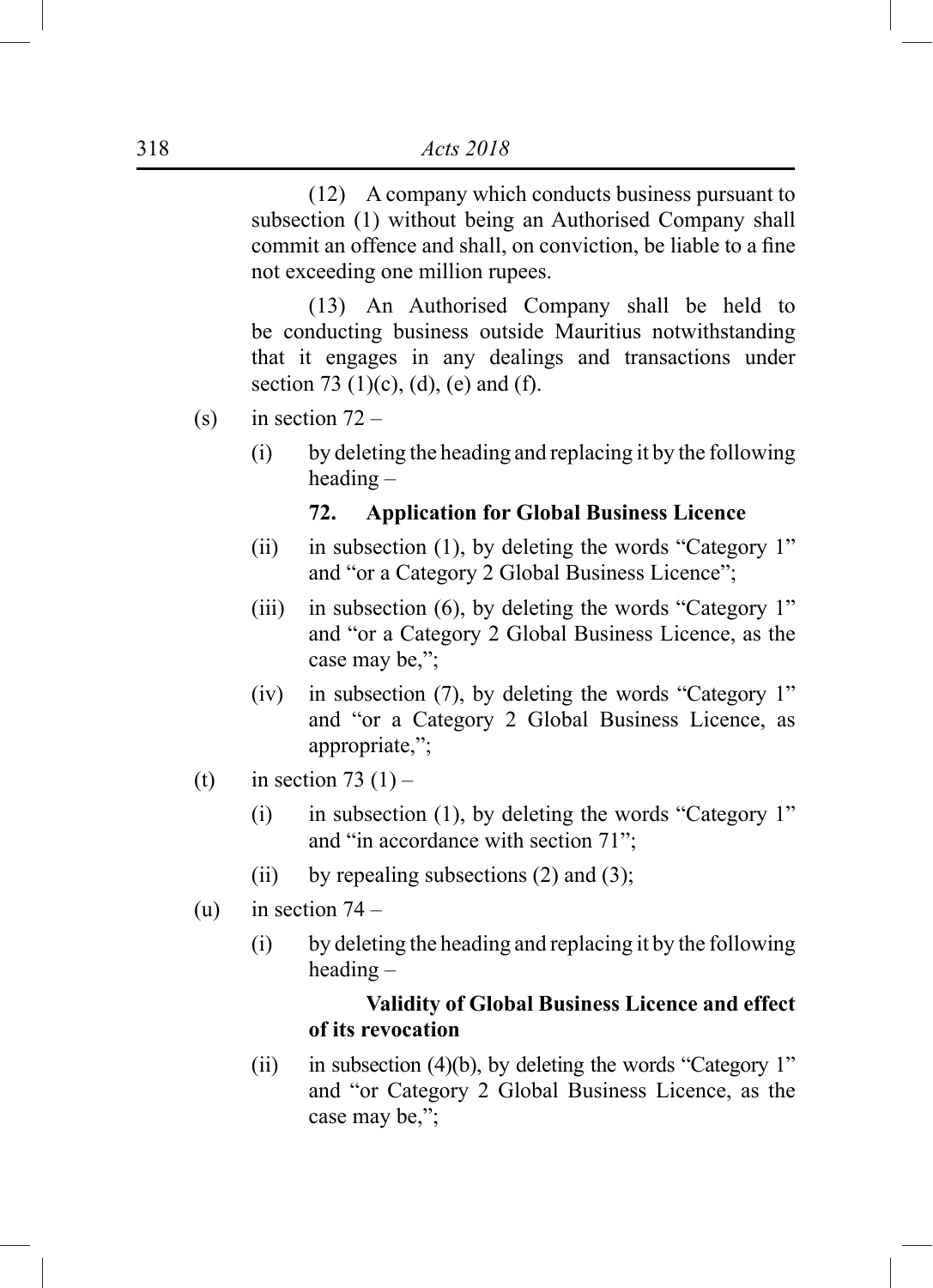- (v) by repealing section 76;
- (w) in section 77 (1)(a), by inserting, after subparagraph (i), the following new subparagraph, the word "and" being deleted at the end of subparagraph  $(i)$  –
	- (ia) an applicant under section 71A or an Authorised Company; and
- $(x)$  in section 79
	- (i) in the heading, by deleting the words "**Global Business**" and replacing them by the words "**a Global Business Corporation or an Authorised Company**";
	- (ii) in subsection  $(1)$ , by inserting, after the word "Licence", the words "or an authorisation under section 71A";
	- (iii) by repealing subsection (2) and replacing it by the following subsection –

 (2) The Commission may, by FSC Rules, provide for exceptions, limitations or restrictions to any requirement under this Part with regard to –

- (a) an applicant for any corporation holding a Global Business Licence or any class of applicant for, or corporation holding, a Global Business Licence; or
- (b) an Authorised Company or any class of applicant for an authorisation under section 71A or an Authorised Company.
- (y) in section  $83 -$ 
	- (i) in subsection  $(4)$ 
		- (A) by deleting the words "Category 1" and "or a Category 2 Global Business Licence,";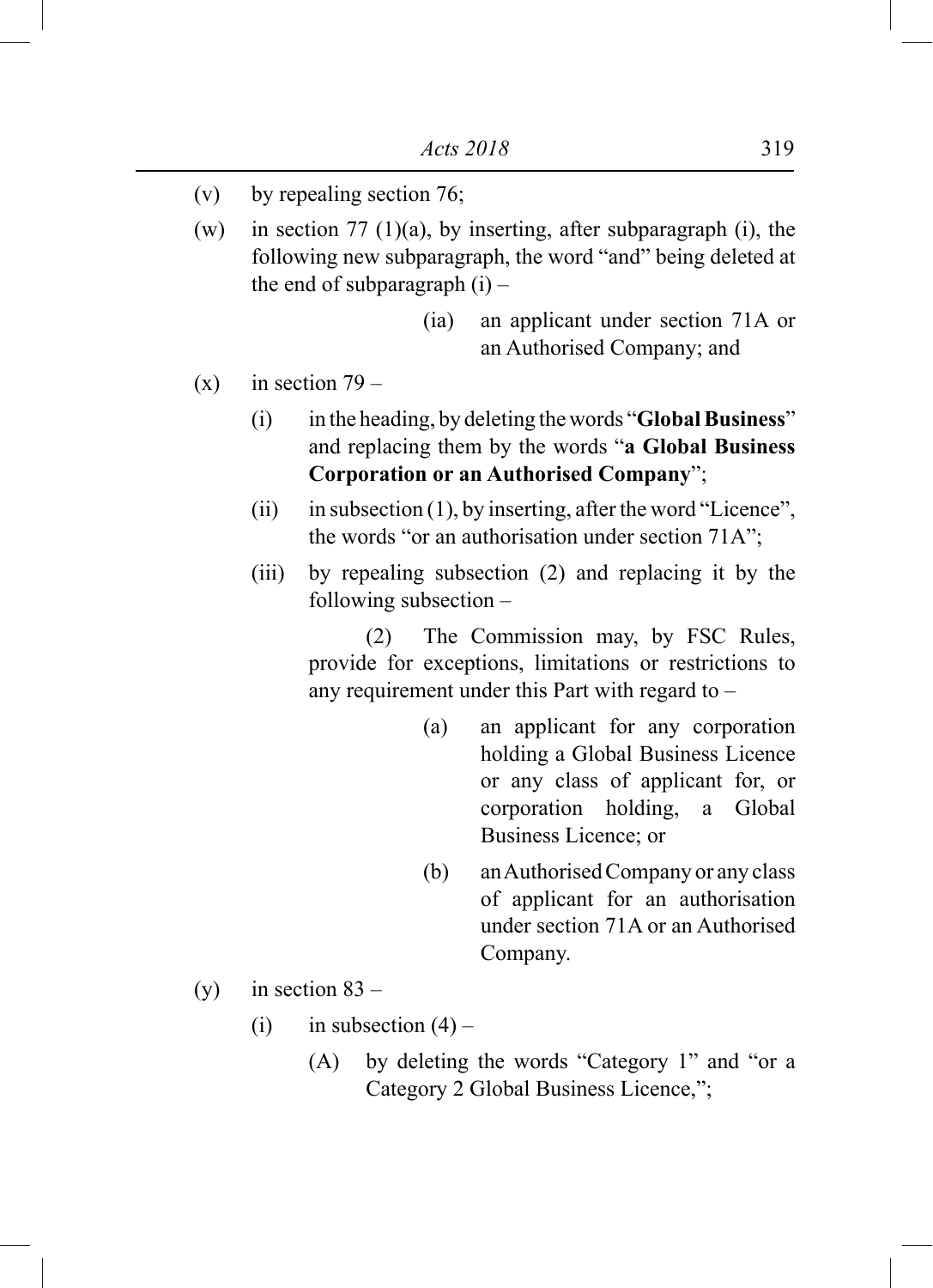- (B) by deleting the words "secret and";
- (ii) in subsection (5), by deleting the words "Category 1" and "or a Category 2 Global Business Licence,";
- (iii) in subsection  $(6)$ 
	- (A) by deleting the words "Category 1 Global Business Licence or a Category 2 Global Business Licence," and replacing them by the words "Global Business Licence";
	- (B) by inserting, after the words "relating to", the words "a serious offence including but not limited to":
- (iv) in subsection  $(7)(c)$ , by deleting the words "Category 1" and "or a Category 2 Global Business Licence";
- (v) by inserting, after subsection (7), the following new subsection –

 (7A) Subsections (4), (5) and (6) shall apply to an Authorised Company in the same manner as they apply to a holder of a Global Business Licence.

- (vi) in subsection 8, by inserting, after the words "Global Business Licence", the words "or an Authorised Company";
- (z) in section 94 (2), by adding the following new paragraphs, the full stop at the end of paragraph (e) being deleted and replaced by a semicolon –
	- (f) for the exemption of any class of Authorised Company from compliance with any provisions of the relevant Acts and for such requirements, conditions, restrictions or such other terms as are applicable to that class of Authorised Company;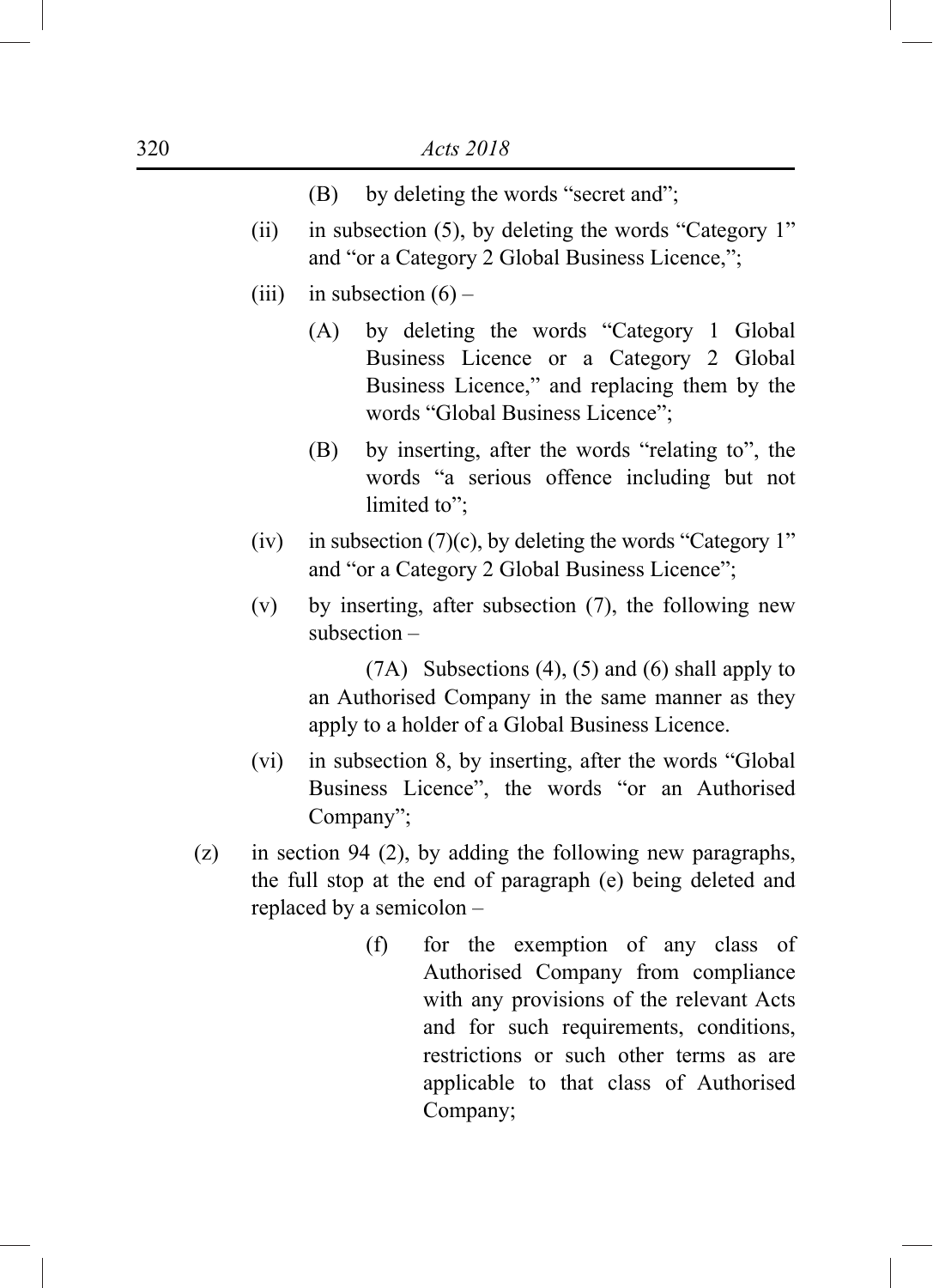- (g) for the authorisation of  $-$ 
	- (i) compliance services; and
	- (ii) global shared services.
- (aa) by inserting, after section 96, the following new section –

# **96A. Saving and transitional provisions – Category 1 and Category 2 Global Business Licences**

 (1) (a) A valid Category 1 Global Business Licence or Category 2 Global Business Licence issued on or before 16 October 2017 shall continue to be governed by the provisions of this Act up to 30 June 2021 as if the provisions of this Act have not been amended on the commencement of this section.

 (b) A Category 1 Global Business Licence referred to in paragraph (a) which is valid on 30 June 2021 shall, after 30 June 2021, be deemed to be a Global Business Licence.

 (c) (i) A Category 2 Global Business Licence referred to in paragraph (a) shall lapse on 30 June 2021.

 (ii) Notwithstanding that a Category 2 Global Business Licence has lapsed under subparagraph (i), the holder of the Category 2 Global Business Licence shall, after 30 June 2021, continue to –

- (A) comply with such terms<br>and conditions as the conditions as the Commission may determine;
- (B) remain subject to the obligations of a licensee; and
- (C) comply with the directions of the Commission for the orderly dissolution of its business and the discharge of its liabilities.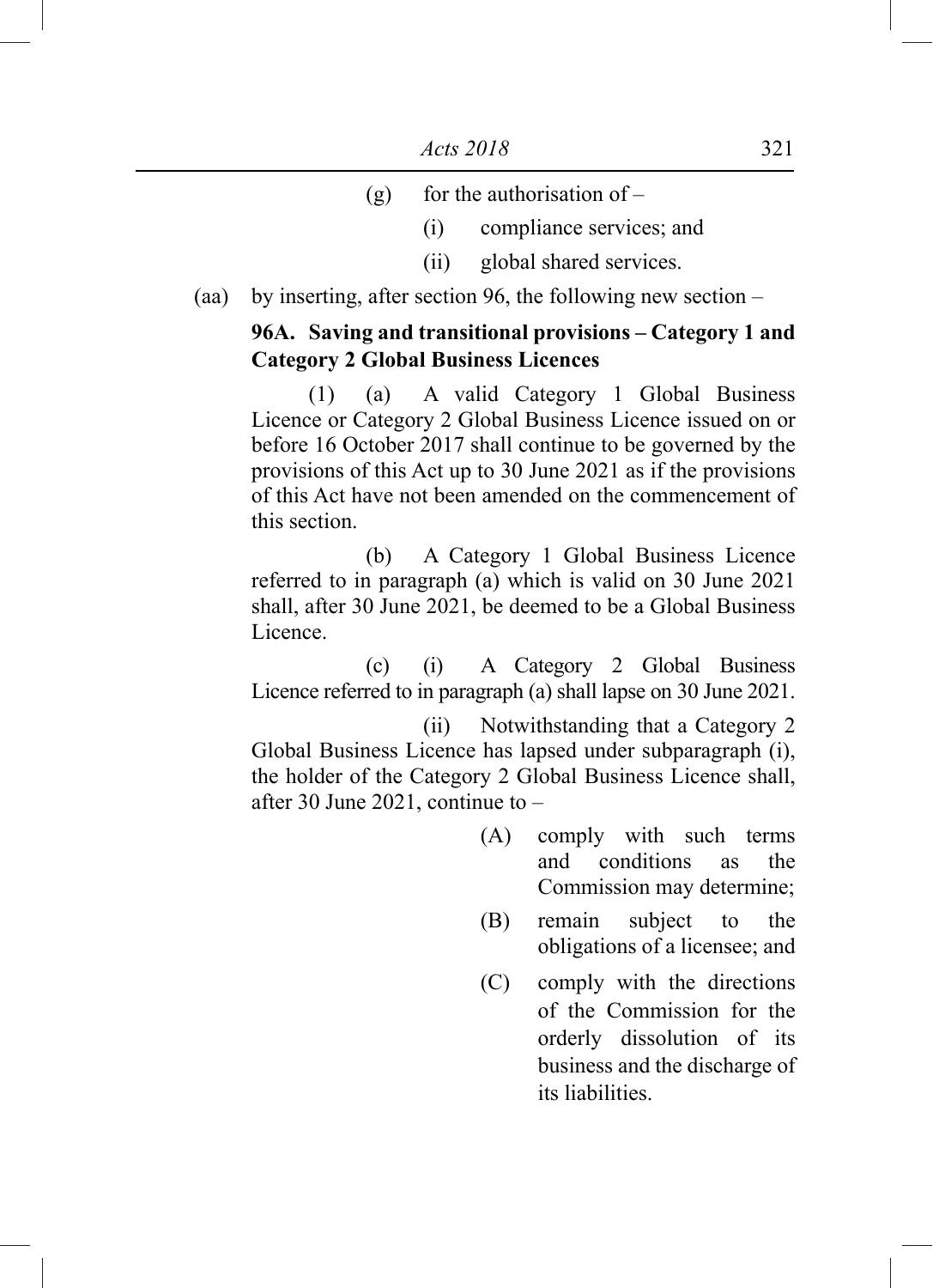(2) (a) A valid Category 1 Global Business Licence or Category 2 Global Business Licence, issued after 16 October 2017, shall continue to be governed by the provisions of this Act up to 31 December 2018 as if the provisions of this Act have not been amended on the commencement of this section.

 (b) A Category 1 Global Business Licence referred to in paragraph (a) which is valid on 31 December 2018 shall, after 31 December 2018, be deemed to be a Global Business Licence.

 (c) (i) A Category 2 Global Business Licence referred to in paragraph (a) shall lapse on 31 December 2018.

 (ii) Notwithstanding that a Category 2 Global Business Licence has lapsed under subparagraph (i), the holder of the Category 2 Global Business Licence shall, after 31 December 2018, continue to –

- (A) comply with such terms and conditions as the Commission may determine;
- (B) remain subject to the obligations of a licensee; and
- (C) comply with the directions of the Commission for the orderly dissolution of his business and the discharge of his liabilities.
- (ab) in the Second Schedule, in Part I, by inserting, in the appropriate alphabetical order, the following new items –

Custodian services (digital asset)

Digital asset marketplace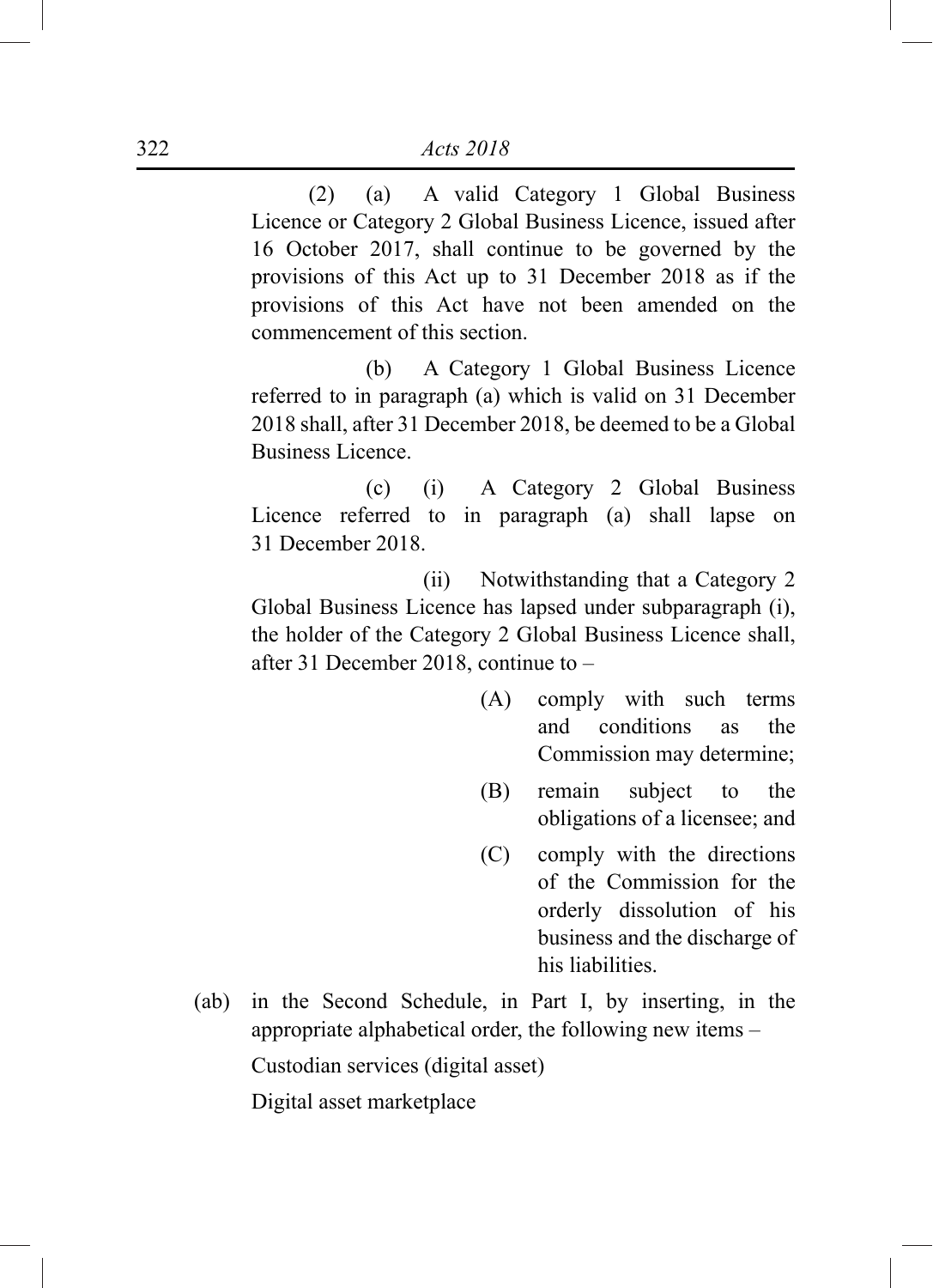## **30. Foundations Act amended**

The Foundations Act is amended –

- (a) in section  $36 -$ 
	- (i) in subsection (1), by adding the following new paragraphs, the full stop at the end of paragraph (c) being deleted and replaced by a semicolon and the word "and" at the end of paragraph (b) being deleted –
		- (d) the name of the beneficial owner, if any; and
		- (e) where the beneficiary is a nominee, the name of the beneficial owner or ultimate beneficial owner.
	- (ii) by adding the following new subsections –

 (3) A Foundation shall, within 14 days from the date of any amendment or alteration of its charter, lodge the information referred to in subsection  $(1)(d)$ and (e) with the Registrar.

- $(4)$  Unless
	- (a) required by the beneficial owner or ultimate beneficial owner;
	- (b) required for the purpose of an investigation, an enquiry or any other similar matter; or
	- (c) ordered by the Court or the Judge in Chambers,

the Registrar shall not disclose to any person the information referred to in subsection (3).

> (5) Any record required to be kept by a management company shall be kept for a period of at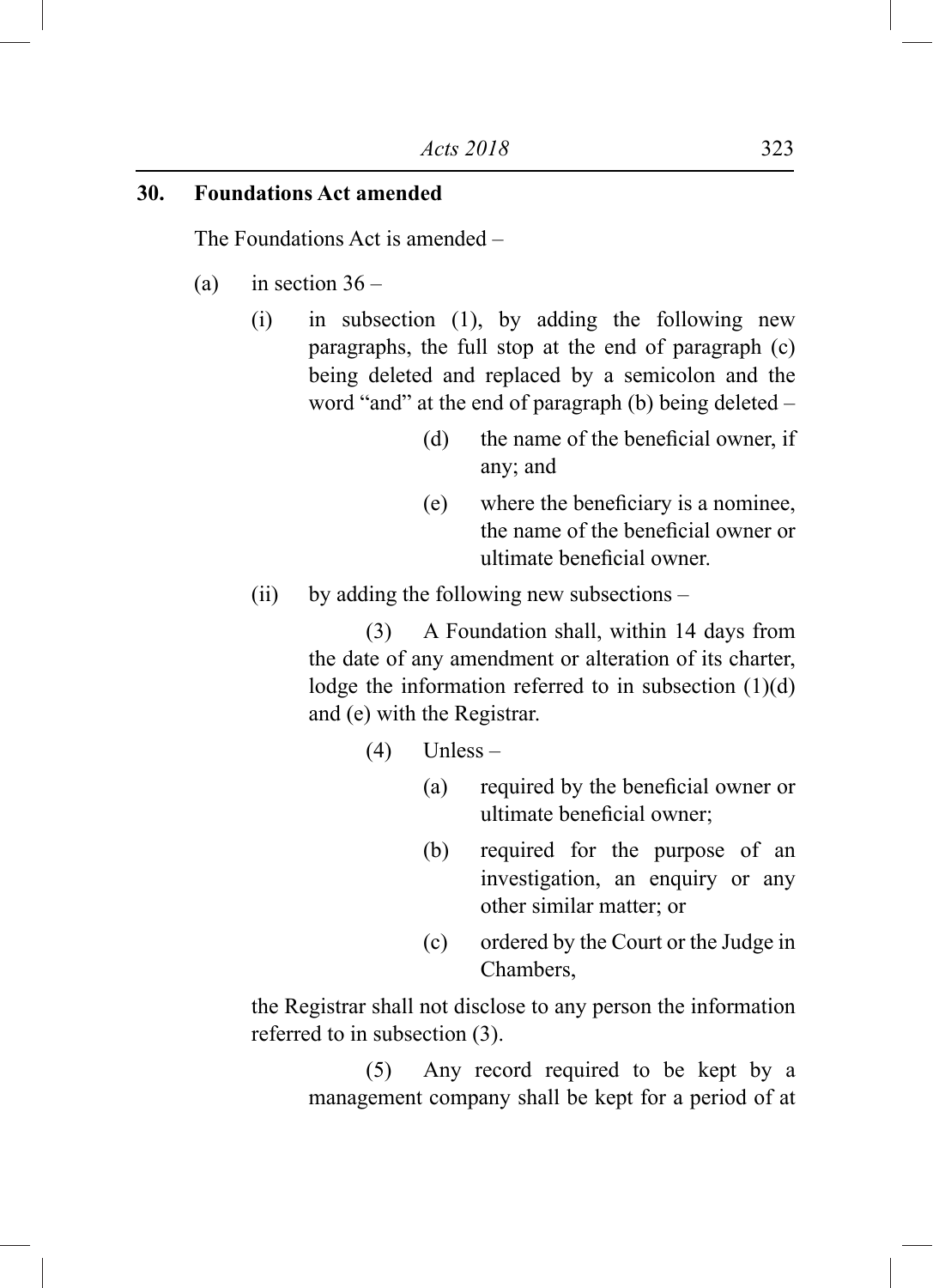least 5 years from the completion of the transaction, act or operation to which it relates, even though the Foundation is removed from the register.

 $(6)$  In this section –

 "beneficial owner" or "ultimate beneficial owner" has the same meaning as in section 91 (8) of the Companies Act with such modifications and adaptations as may be necessary;

"nominee" has the same meaning as in the Companies Act with such modifications and adaptations as may be necessary.

(b) by inserting, after section 39, the following new section –

## **39A. Request for removal from register**

 $(1)$  (a) A founder or beneficiary may, in such form as the Registrar may approve, request the Registrar to remove the Foundation from the register.

 (b) A request under paragraph (a) shall be accompanied by a written statement from the Director-General and the Chief Executive to the effect that there is no objection to the Foundation being removed from the register.

 (2) Where the Registrar receives a request under subsection (1) and the written statement from the Director-General and the Chief Executive, he shall remove the Foundation from the register.

 (3) (a) A Foundation which has been removed from the register under this section shall remain liable for all claims, debts, liabilities and obligations of the Foundation.

 (b) The removal of a Foundation from the register shall not affect the liability of a member of the Council or an officer.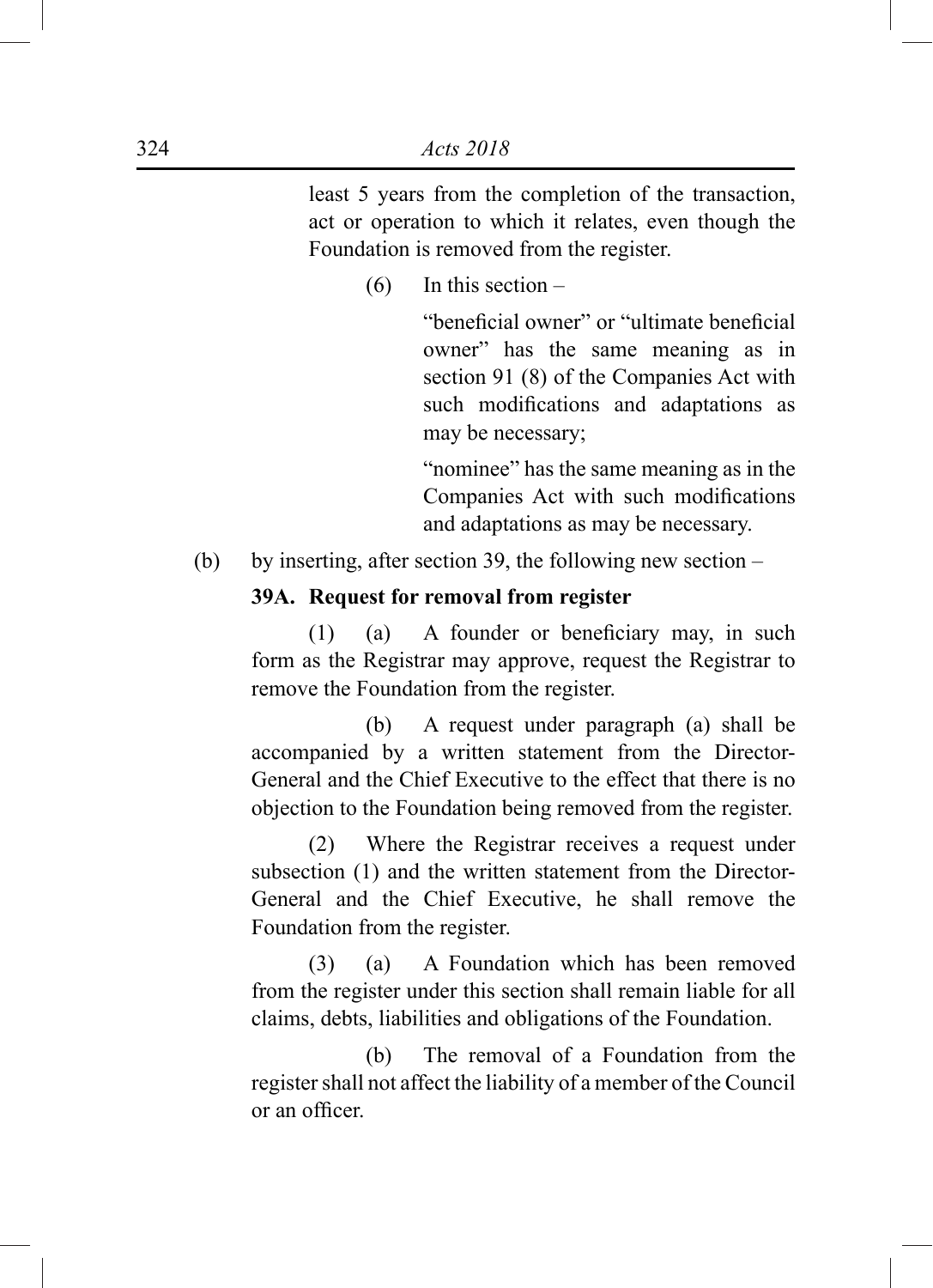- $(4)$  In this section "Chief Executive" has the same meaning as in the Financial Services Act; "Director-General" has the same meaning as in the Mauritius Revenue Authority Act.
- (c) in section 41 (3), by inserting, after the words "section 39 (4)", the words "or 39A".

# **31. Freeport Act amended**

The Freeport Act is amended –

- (a) in section  $7 -$ 
	- (i) by repealing subsection  $(2)(a)$ ;
	- (ii) in subsection  $(3)$ 
		- (A) in paragraph (a), by repealing subparagraph (iii), the word "and" being added at the end of subparagraph (ii);
		- (B) by inserting, after paragraph (a), the following new paragraphs –

 (aa) Any goods referred to in paragraph (a)(i) shall be stored for a maximum period of –

- (i) 42 months where the goods are entered on or before 30 September 2018;
- (ii) 24 months where the goods are entered on or after 1 October 2018.

 (ab) Section 77 of the Customs Act shall apply with such modifications, adaptations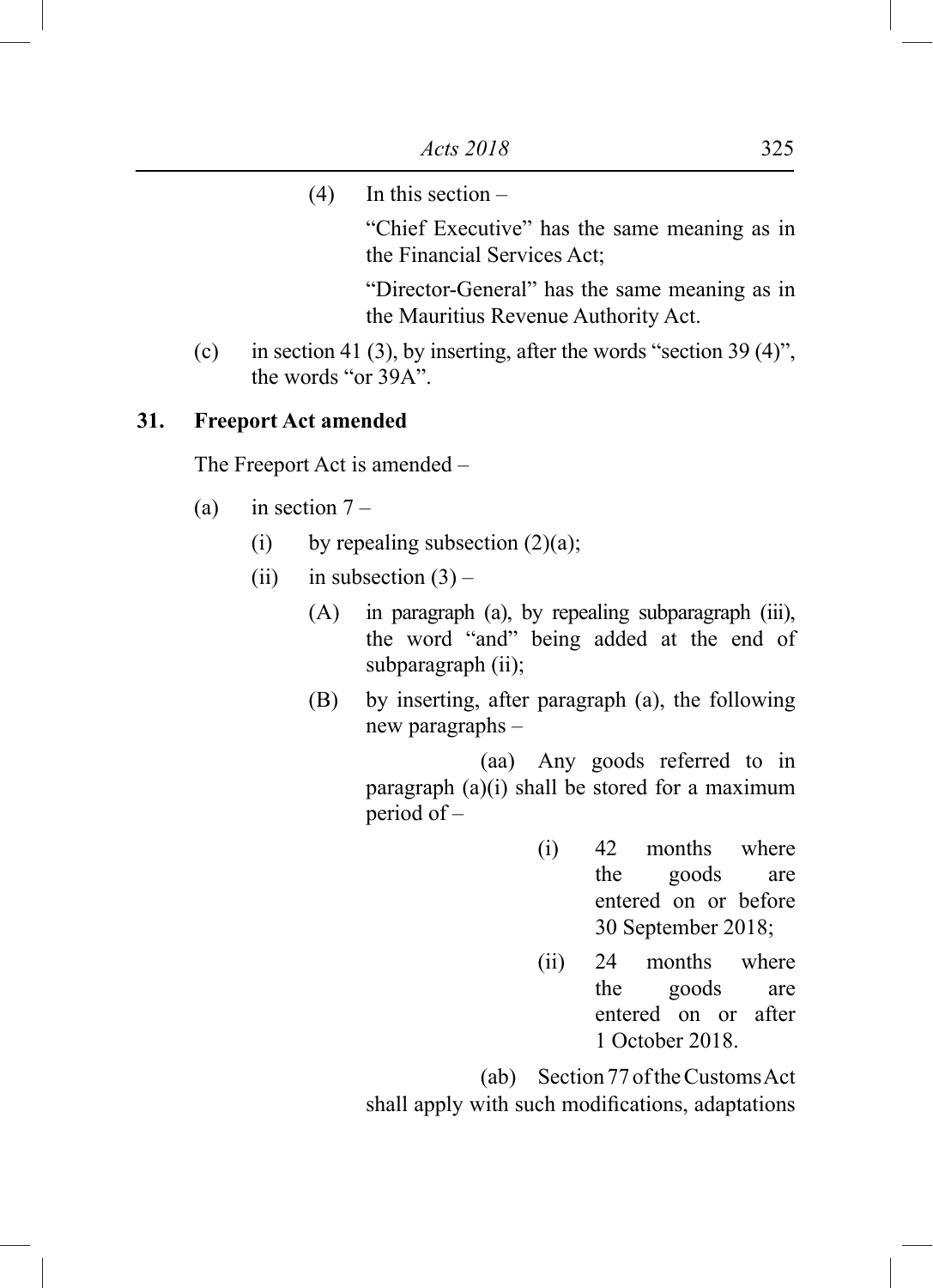and exceptions as may be necessary in relation to the failure to clear any goods referred to in paragraph (aa).

- (iii) in subsection (4), by deleting the words "Subject to subsection (5), the" and replacing them by the word "The":
- (iv) by repealing subsections  $(5)$  and  $(6)$ ;
- (v) in subsection (7), by deleting the words "Subsections (4) and (5)" and replacing them by the words "Subsection (4)";
- (b) by inserting, after section 24, the following new section –

## **24A. Savings**

 (1) Notwithstanding the deletion of items 3 (9), (12), (13) and (16) of the Second Schedule, a freeport certificate issued –

- (a) before 16 October 2017 shall, insofar as it relates to the carrying out of the supply of freight forwarding services, global trading, freeport related services outside Mauritius for advisory, marketing, engineering, project management, technical support and related services, remain valid until 30 June 2021;
- (b) before 14 June 2018, in relation to the carrying out of a manufacturing activity, shall remain valid provided the company continues to carry out the same manufacturing activity,

 subject to the payment of the appropriate annual fee specified in the Third Schedule and such terms and conditions as may be imposed by the Economic Development Board.

 (2) A freeport certificate issued on or after 16 October 2017 and before the deletion of items 3 (9), (13) and (16) of the Second Schedule, authorising the carrying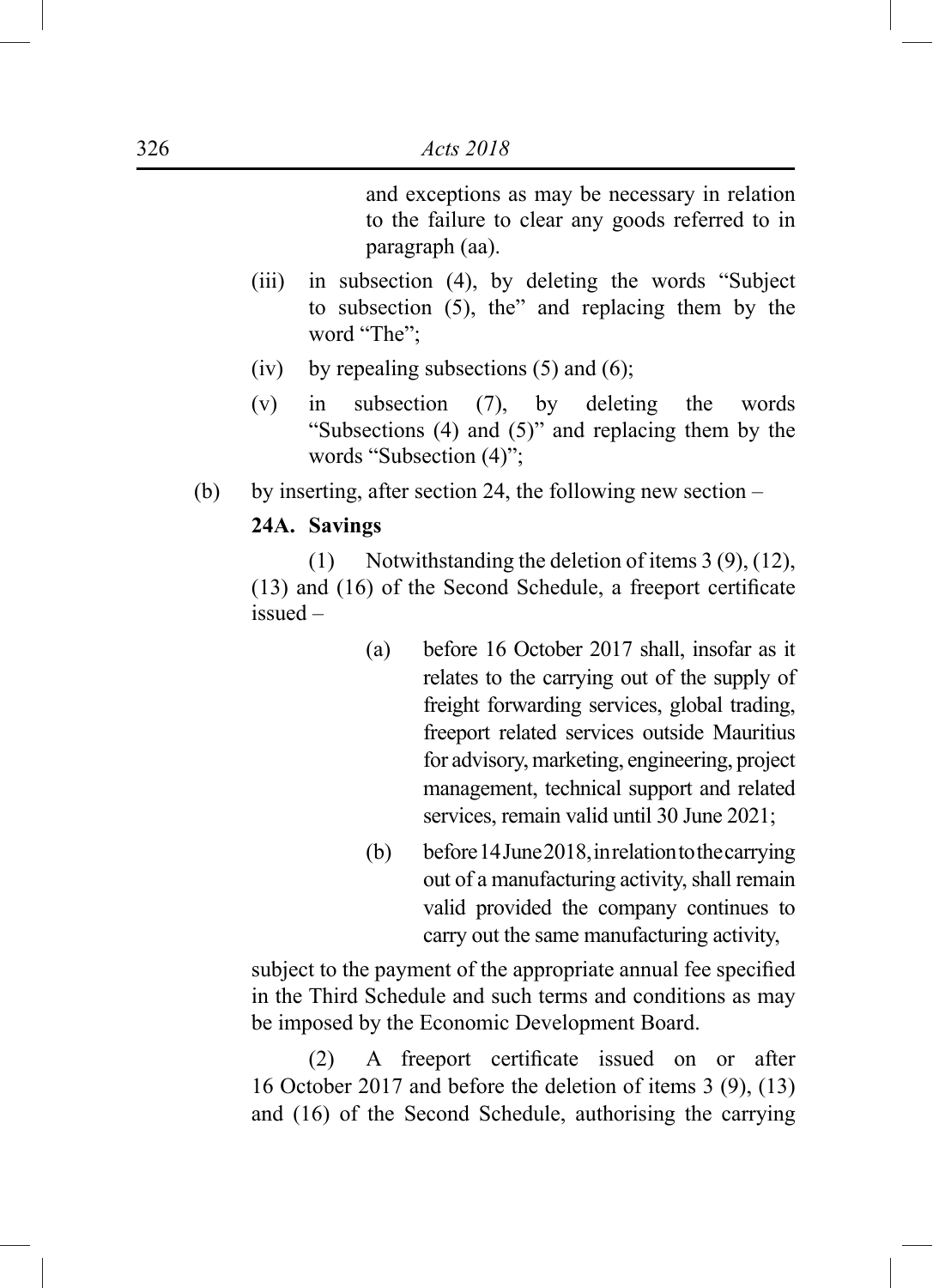out of the supply of freight forwarding services, global trading, freeport related services outside Mauritius for advisory, marketing, engineering, project management, technical support and related services shall no longer be valid, insofar as it relates to the carrying out of the supply of freight forwarding services, global trading, freeport related services outside Mauritius for advisory, marketing, engineering, project management, technical support and related services on the commencement of this subsection and the deletion of items 3 (9), (13) and (16) of the Second Schedule.

- (c) in the Second Schedule, in item 3
	- (i) in sub-item (7), by deleting the words "and aircrafts" and replacing them by the words ", aircrafts and heavy-duty equipment";
	- (ii) by deleting sub-items  $(9)$ ,  $(12)$  and  $(13)$ ;
	- (iii) in sub-item (14), by deleting the words "services in respect of " and replacing them by the word "for keeping";
	- (iv) by deleting sub-item (15) and replacing it by the following sub-item –
		- (15) Security, courier, assaying or exhibition area, as the case may be, used wholly and exclusively for the items referred to in sub-item (14):
	- (v) by deleting sub-item  $(16)$ .

# **32. Gambling Regulatory Authority Act amended**

The Gambling Regulatory Authority Act is amended –

- (a) in section  $2 -$ 
	- (i) in the definition of "limited payout machine", in paragraph (b), by deleting the words "3,000 rupees" and replacing them by the words "5,000 rupees";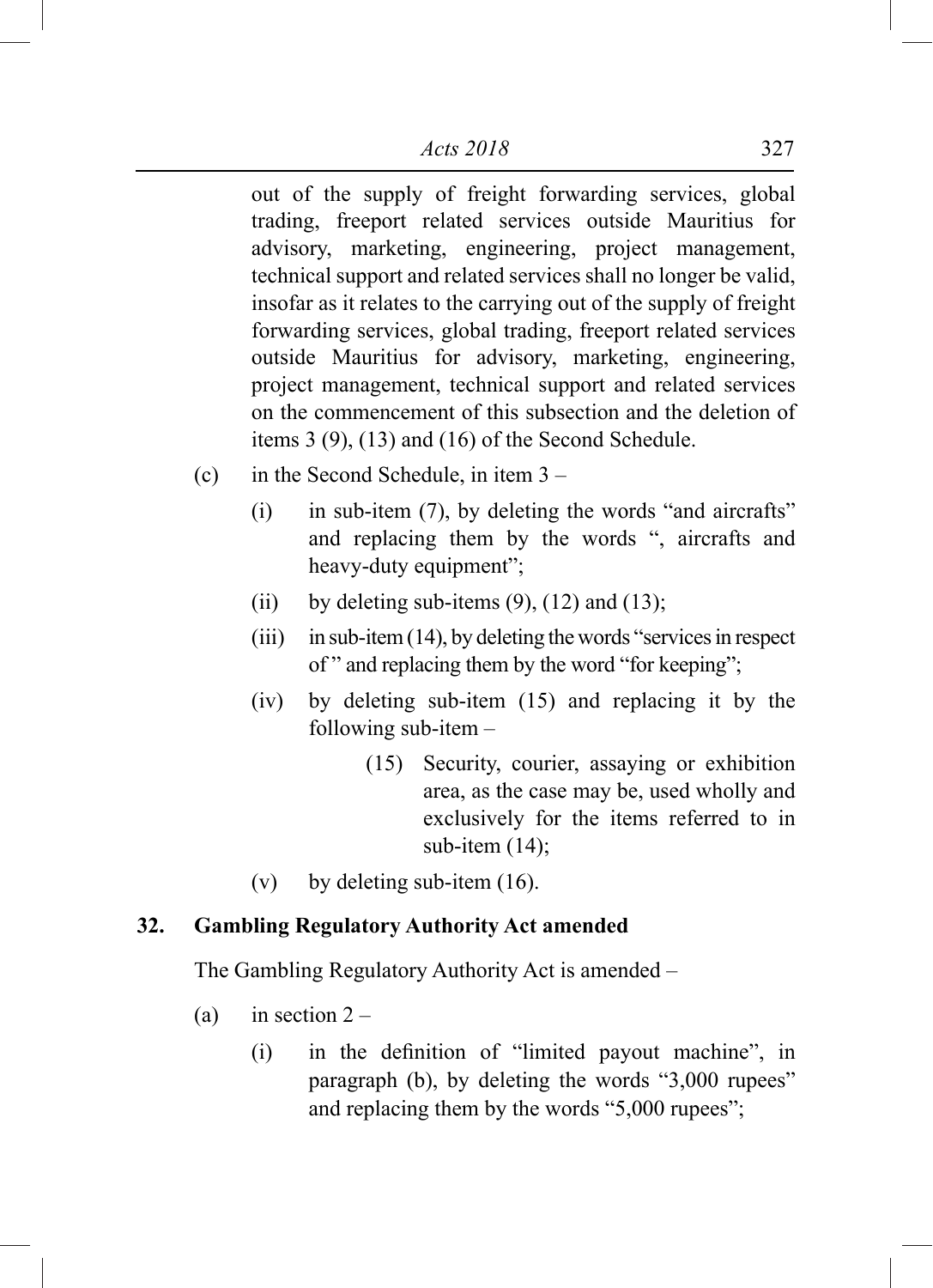| (ii)  | in the definition of "lottery", in paragraph (c), by deleting<br>the words "Government lotteries, sweepstakes," and<br>replacing them by the word "sweepstakes";        |  |  |  |  |
|-------|-------------------------------------------------------------------------------------------------------------------------------------------------------------------------|--|--|--|--|
| (iii) | by deleting the definition of "Lottery Committee";                                                                                                                      |  |  |  |  |
| (iv)  | in the definition of "tax", in paragraph (a), by deleting<br>the words " $114(1)$ , (2) and 3 (b)" and replacing them by<br>the words "114(1), (1A), (2), (3) and (8)"; |  |  |  |  |
| (v)   | by inserting, in the appropriate alphabetical order, the<br>following new definitions -                                                                                 |  |  |  |  |
|       | "hotel" has the same meaning as in the Tourism<br>Authority Act;                                                                                                        |  |  |  |  |
|       | "hotel casino" means a hotel holding a licence to<br>operate casino games;                                                                                              |  |  |  |  |
|       | "hotel casino game" means -                                                                                                                                             |  |  |  |  |
|       | a game specified in Part I or II of the First<br>(a)<br>Schedule;                                                                                                       |  |  |  |  |
|       | such games as the Board may approve; or<br>(b)                                                                                                                          |  |  |  |  |
|       | a game played on a hotel casino gaming machine;<br>(c)                                                                                                                  |  |  |  |  |
|       | "hotel casino gaming machine" means a gaming<br>machine operated exclusively in a hotel casino;                                                                         |  |  |  |  |
|       | "hotel casino operator" means a person holding a<br>licence to operate hotel casino games within a hotel<br>casino;                                                     |  |  |  |  |
|       | "licensed equipment" means an equipment or a machine<br>in respect of which a licence is issued under this Act;                                                         |  |  |  |  |
|       | "sweepstake retailer" means a person who holds a<br>registration certificate granted under section 52B;                                                                 |  |  |  |  |
|       |                                                                                                                                                                         |  |  |  |  |

- (b) in section  $6 -$ 
	- (i) in paragraph (b), by deleting the words ", lotteries and Government lotteries" and replacing them by the words "and lotteries";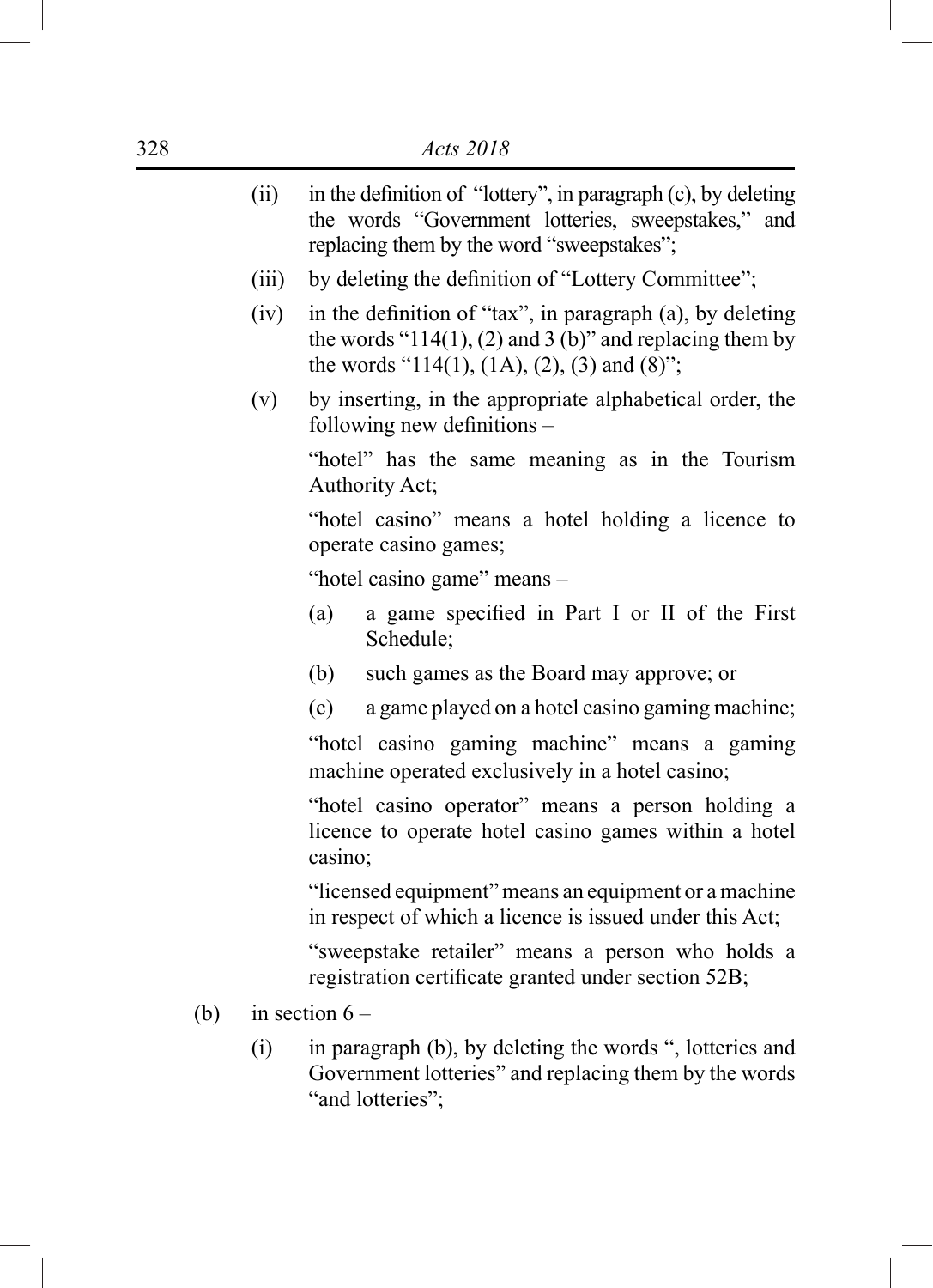- (ii) in paragraph (d), by deleting the words ", lotteries or Government lotteries" and replacing them by the words "or lotteries";
- (iii) in paragraph (e), by deleting the words ", lotteries, or Government lotteries" and replacing them by the words "or lotteries";
- (c) in section 22, in the heading, by adding the words "**at casino**";
- (d) by inserting, after Part IV, the following new Part –

## **Part IVA – HOTEL CASINOS**

#### **22A. Licensing of hotel casinos**

 (1) No hotel shall operate a hotel casino unless it holds a hotel casino licence.

 (2) No hotel casino licence shall be issued unless the hotel pays the appropriate licence fee specified in the Third Schedule to the Authority.

 (3) No person shall use the word "hotel casino" as a name or as part of the name of any trade or business premises unless the premises are licensed as a hotel casino.

 (4) A hotel casino shall be operated in a specifically designated confined space approved by the Board.

 (5) No game, other than a hotel casino game, shall be played in a hotel casino.

# **22B. Licensing of hotel casino operators**

 (1) No person shall operate hotel casino games within a hotel casino unless he holds a hotel casino operator licence.

 (2) No hotel casino operator licence shall be issued unless the person pays the appropriate licence fee specified in the Third Schedule to the Authority.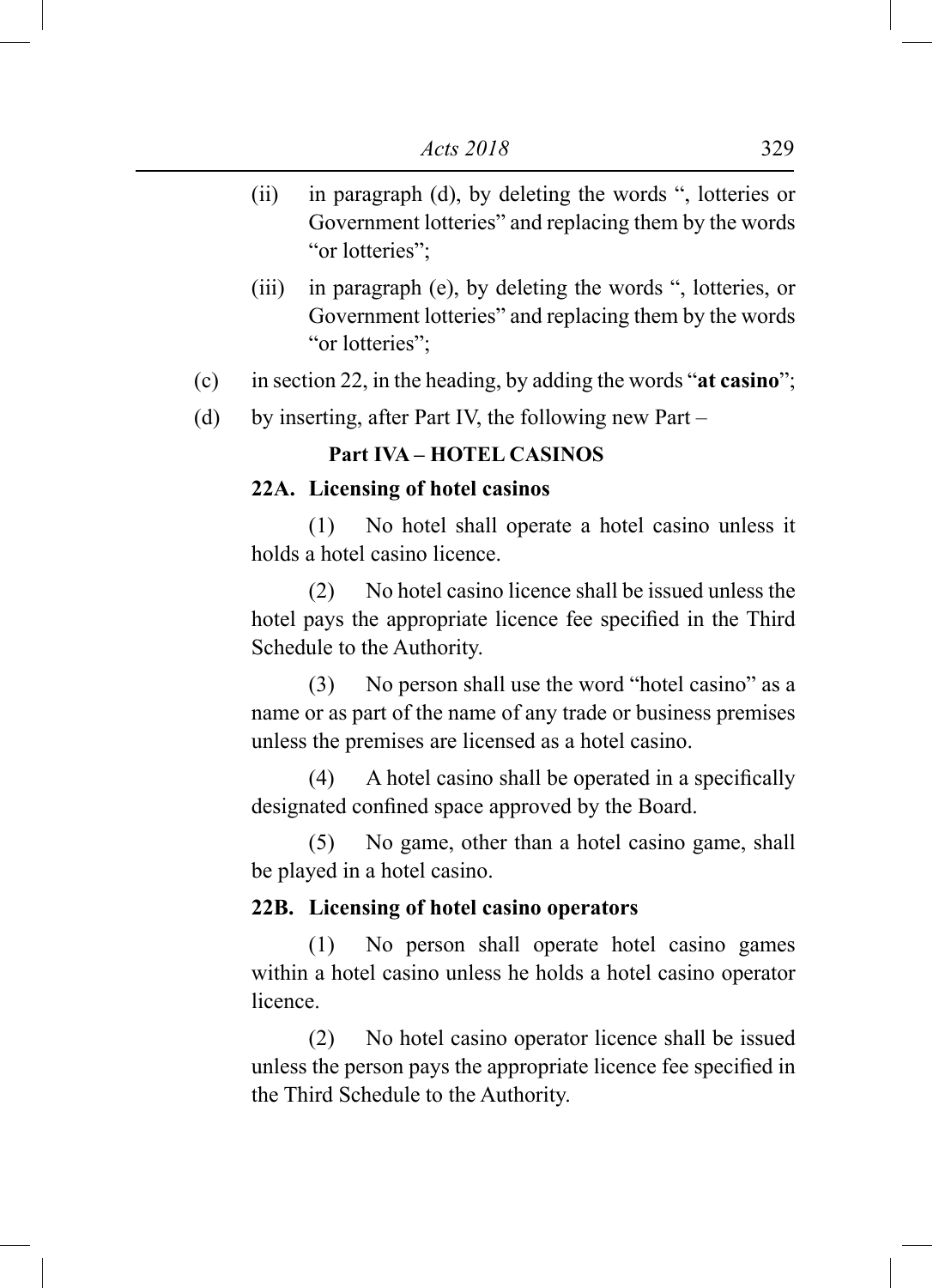# **22C. Licensing of hotel casino gaming machines**

 (1) No hotel casino operator shall operate a hotel casino gaming machine unless he holds a gaming machine licence in respect of that hotel casino gaming machine.

 (2) No hotel casino gaming machine licence shall be issued unless the hotel casino operator pays the appropriate licence fee specified in the Third Schedule to the Authority.

- (3) A hotel casino gaming machine
	- (a) may be installed only at such place as the Board may approve and it shall not be transferred to any other place without the prior approval of the Board;
	- (b) shall not be replaced without the prior approval of the Board.

# **22D. Identification plate affixed to hotel casino gaming machine**

 (1) No hotel casino gaming machine shall be operated unless there is an identification plate which is permanently affixed by the manufacturer of the machine to the front or side of its exterior cabinet.

(2) An identification plate referred to in subsection  $(1)$ shall –

- (a) be made of metal or any equally resilient material; and
- (b) contain the following information in respect of the hotel casino gaming machine –
	- (i) the name of its manufacturer;
	- (ii) its serial number;
	- (iii) its model number; and
	- (iv) its date of manufacture.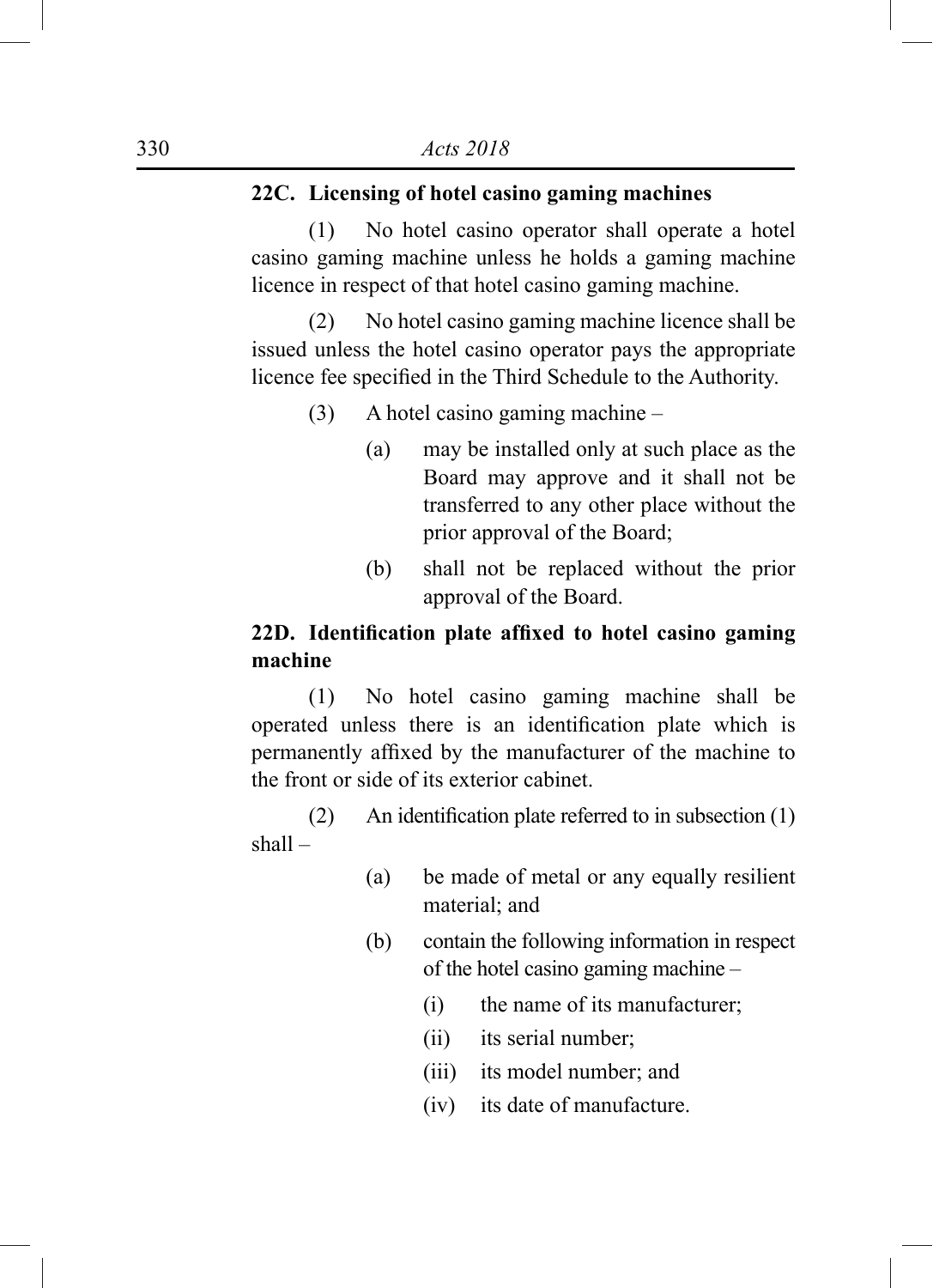# **22E. Technical standards for hotel casino gaming machines**

 Every hotel casino operator shall ensure that the hotel casino gaming machines installed at the hotel casino comply with such technical standards as, the Board may approve and, published in the Gazette*.*

#### **22F. Rules of hotel casino games**

 (1) Every hotel casino operator shall submit to the Board a certified copy of the list of hotel casino games available to be played at the hotel casino, the maximum stakes permitted for each hotel casino game and a certified copy of the rules of the hotel casino games, for approval.

 (2) Where a hotel casino operator proposes to amend the rules of a hotel casino game referred to in subsection (1), he shall submit to the Board a copy of the proposed amendment for approval.

#### **22G. Display of licence and rules**

 Every hotel casino operator shall, at all times, when the hotel casino is open for the playing of hotel casino games, display in a conspicuous place in the hotel casino—

- (a) his licence and the conditions of the licence;
- (b) the list of hotel casino games approved by the Board;
- (c) the maximum stakes permitted and approved by the Board; and
- (d) the rules of hotel casino games approved by the Board.

## **22H. Recovery of gambling debts at hotel casinos**

 Notwithstanding article 1965 of the Code Civil Mauricien, an action shall lie for the recovery of any gambling debt incurred by any person at a hotel casino in respect of gambling at the hotel casino.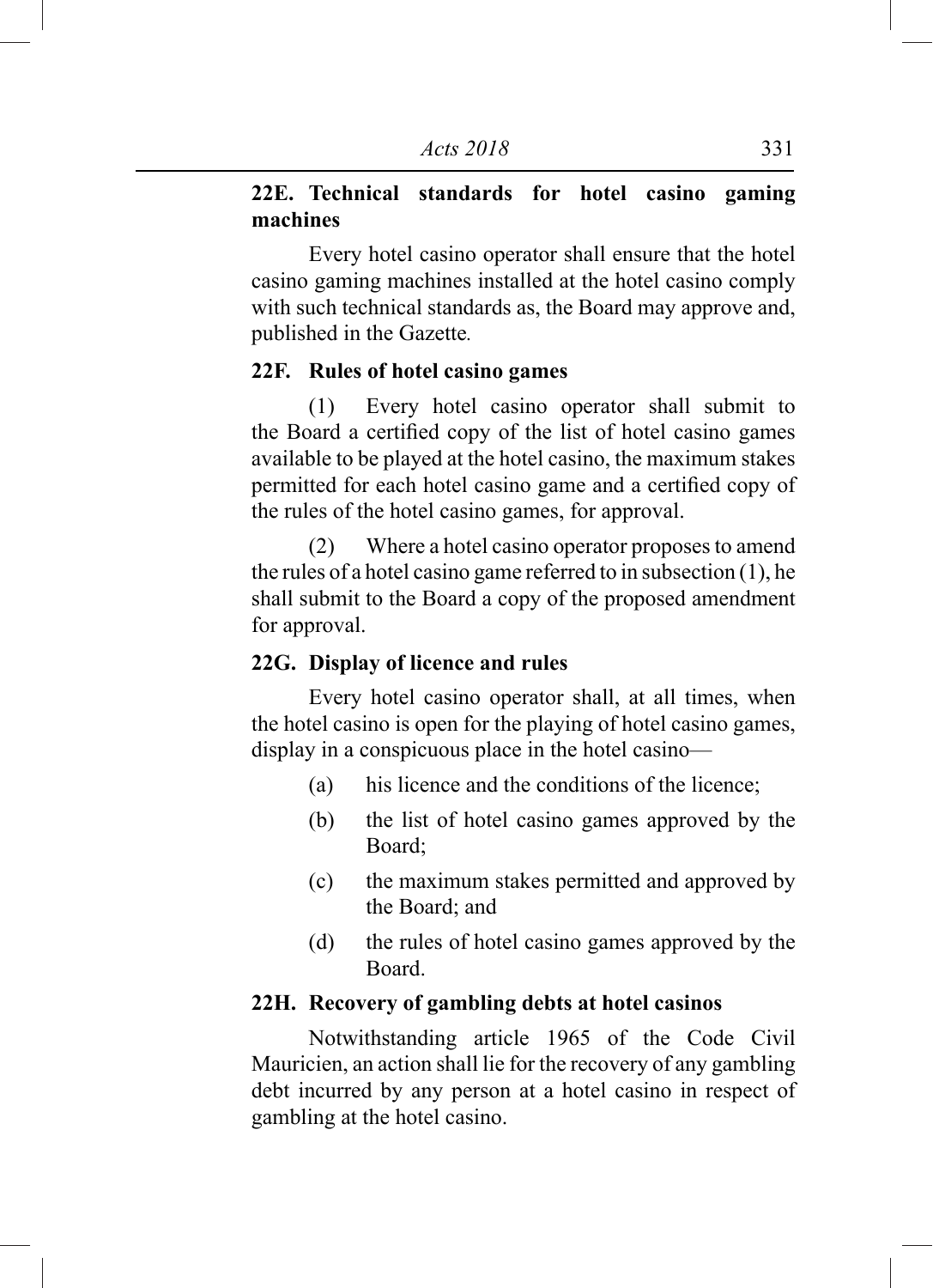(e) by inserting, after section 28A, the following new section –

# **28B. Technical standards for gaming machines**

 Every gaming machine operator shall ensure that every gaming machine on its premises complies with such technical standards as, the Board may approve and, published in the Gazette.

- (f) in section 29A (4), by adding the words "where the payout per game exceeds such amount as the Board may determine";
- (g) in section 29H, by adding the following new subsection –

 (4) Every amusement machine operator shall ensure that his amusement machines comply with such technical standards as, the Board may approve and, published in the Gazette.

(h) by inserting, after section 52, the following new sections –

# **52A. Registration of sweepstake retailers**

 (1) Where a sweepstake organiser appoints a person as a sweepstake retailer, it shall apply to the Board for the registration of that person.

 (2) An application under subsection (1) shall be made in such form as the Board may approve and shall be accompanied by –

- (a) evidence of the appointment of the person by a sweepstake organiser as sweepstake retailer and the terms and conditions of the appointment;
- (b) evidence that the person is a fit and proper person to obtain a registration certificate under this Act; and
- (c) a location plan and address of the premises where the person intends to carry on the business of sweepstake retailer.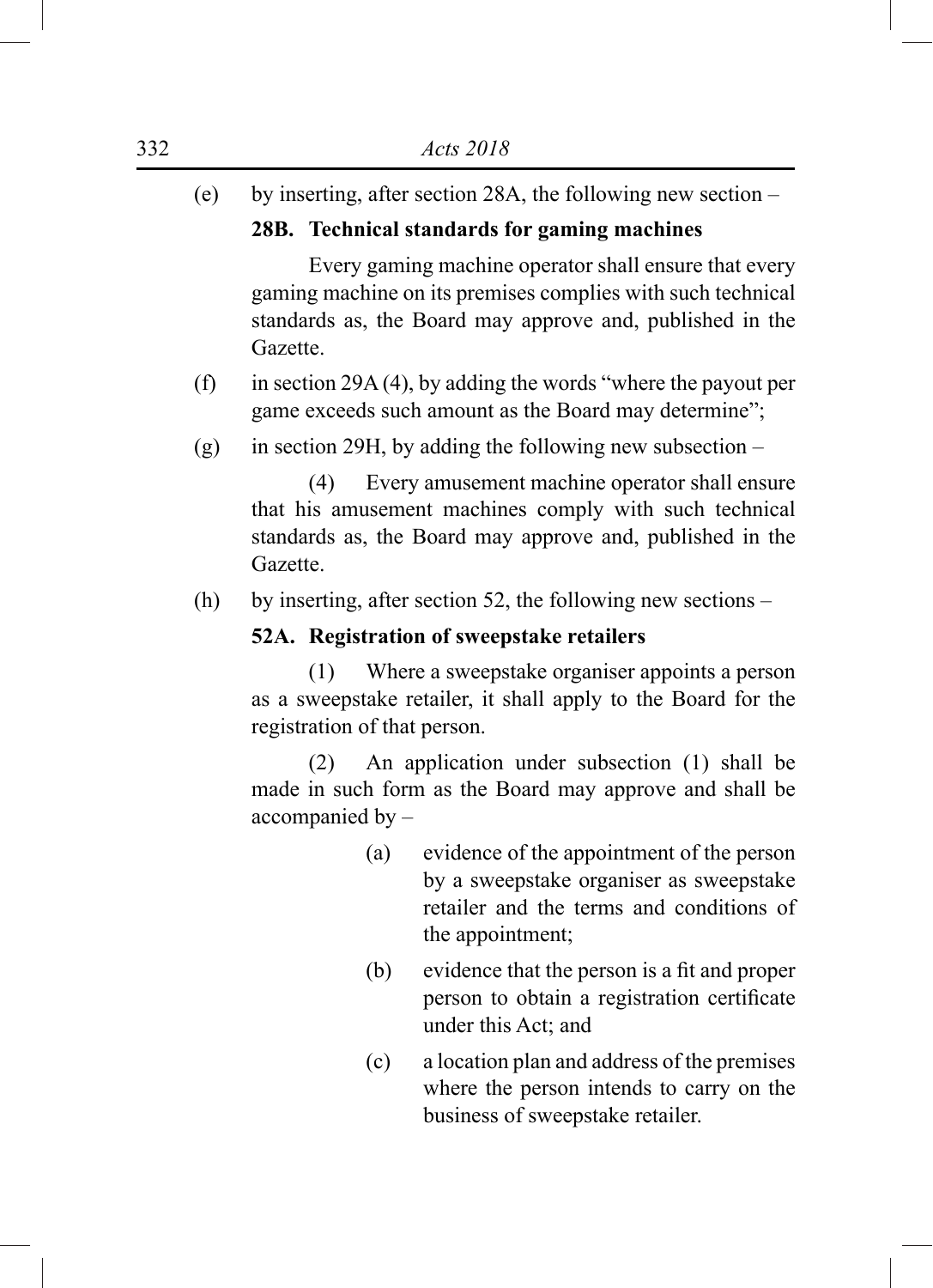(3) The Board may require the sweepstake organiser to furnish such information as may be reasonably necessary in order to enable the Board to properly consider the application.

## **52B. Grant or refusal of registration certificate**

 (1) The Board may grant a registration certificate subject to such terms and conditions as it may determine.

 (2) No registration certificate shall be granted unless the Board is satisfied that the person is a fit and proper person to sell sweepstakes.

 (3) No registration certificate shall be granted to a person –

- (a) who is under the age of  $21$ ;
- (b) who has, within the 10 years preceding the date of application, been convicted of any offence involving fraud or dishonesty, or is a body corporate of which any director, manager or officer has been so convicted; or
- (c) who was the holder of a registration certificate which has been cancelled.

## **52C. Display of registration certificate**

 Every sweepstake retailer shall display in a conspicuous place at his business premises his registration certificate.

## **52D. Prohibition to transfer registration certificate**

 No sweepstake retailer shall assign or transfer his registration certificate.

## **52E. Cancellation of registration certificate**

 (1) Where a sweepstake organiser terminates the appointment of a sweepstake retailer, it shall forthwith notify the Board of the termination.

 (2) Where a notice is given under subsection (1), the Board shall cancel the registration certificate of the sweepstake retailer.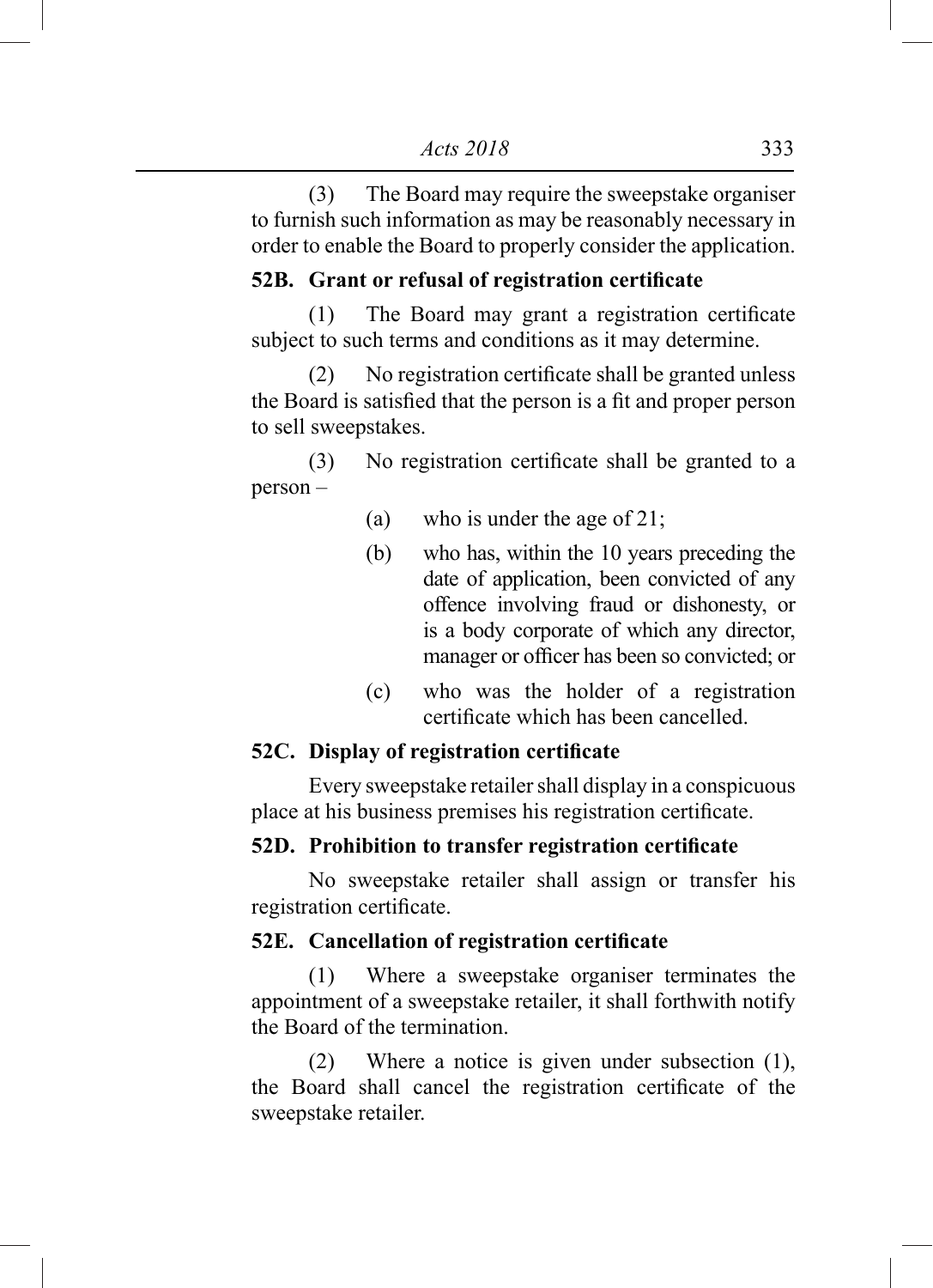(3) Subject to subsections (4) and (5), the Board may cancel a registration certificate where it is satisfied that –

- (a) the information given to the Board for the registration of the sweepstake retailer is false or misleading in a material particular;
- (b) the sweepstake retailer has contravened this Act;
- (c) the sweepstake retailer is not, or is no longer, a fit and proper person to be a sweepstake retailer; or
- (d) the sweepstake retailer has been convicted under this Act, the Financial Intelligence and Anti-Money Laundering Act or under any other enactment of an offence involving fraud or dishonesty.

 (4) Where the Board is of the opinion that a registration certificate should be cancelled, it shall give notice of its intention, in writing, to the sweepstake retailer and the sweepstake organiser together with its grounds.

 (5) The Board shall, in the notice under subsection (4), require the sweepstake retailer to show cause in writing, within such time as may be specified in the notice, why the registration certificate should not be cancelled.

 (6) The Board shall, after considering the explanations of the sweepstake retailer, inform him in writing of its decision and the reasons for its decision.

## **52F. Suspension of registration certificate**

 Without prejudice to its powers under section 52E, the Board may suspend the registration certificate of a sweepstake retailer for a period not exceeding 3 months on any ground on which it would have been entitled to cancel the registration certificate under that section.

(i) by repealing Part XVI;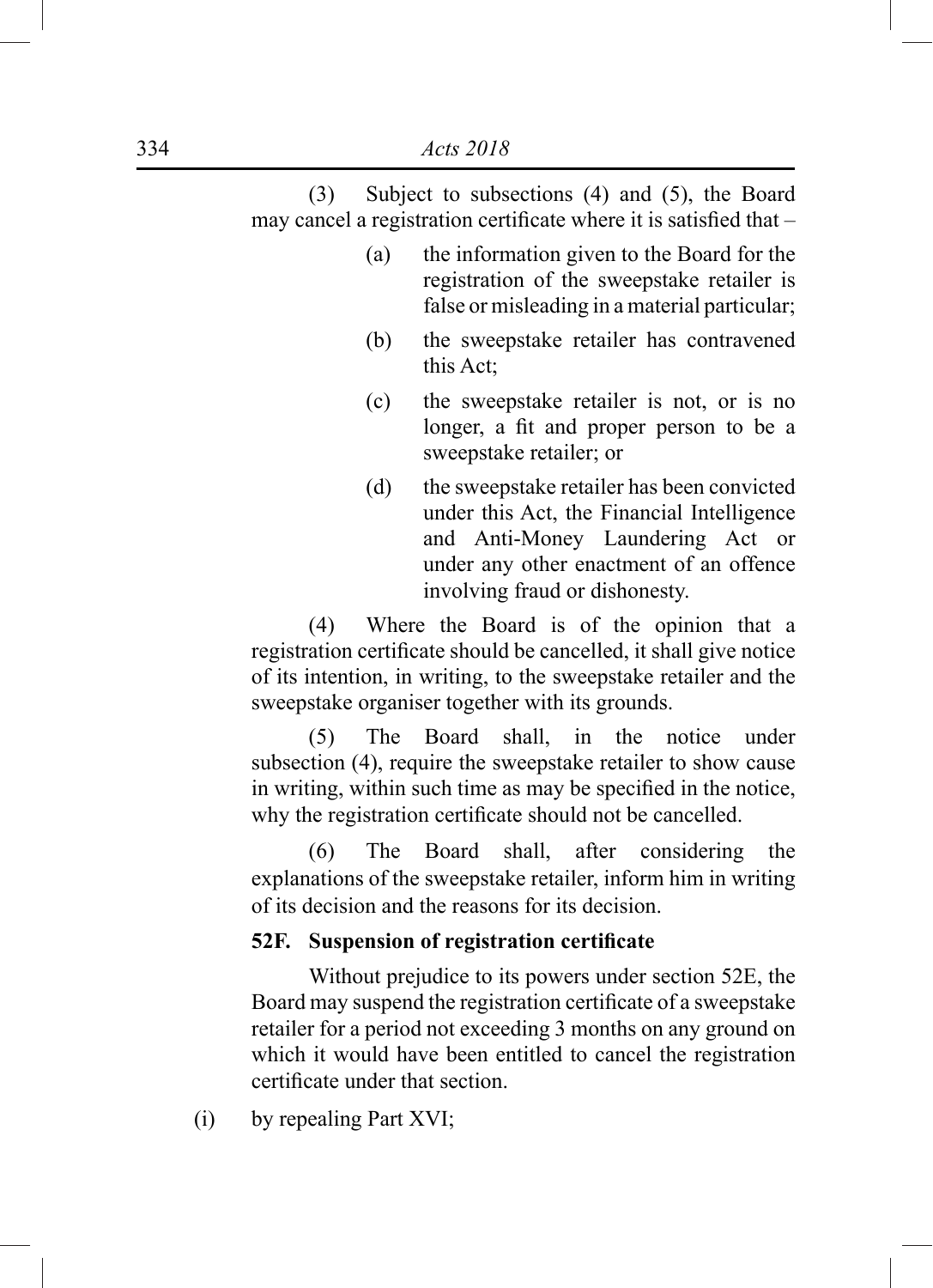- (i) in section 90 (3)(a), by deleting the words "1, 000 rupees" and replacing them by the words "3, 000 rupees";
- (k) in section 93B, by adding the following new subsection
	- (3) In this section –

 "officer", insofar as it relates to a horse racing organiser, means such other officer as may be prescribed.

- (l) in section 109(2), by inserting, after the words "limited payout machine operator,", the words "hotel casino operator, agent of foreign pool promoter, sweepstakes operator,";
- (m) in section  $111(1)(e)$ , by deleting the word "seize" and replacing it by the words "seal or seize";
- (n) in section 113 (2), by deleting the word "seize" and replacing it by the words "seal or seize, as applicable";
- (o) by inserting, after PART XXII, the following new Part –

## **PART XXIIA – ANTI-MONEY LAUNDERING**

### **113A.Transaction exceeding 10, 000 rupees**

 (1) No stable owner, stable manager, stable trainer, horse owner or jockey shall enter into a cash transaction exceeding 10,000 rupees with one another.

 (2) Notwithstanding section 21(2) of the Employment Rights Act, a transaction under subsection (1) includes payment of remuneration.

- (p) in section  $114 -$ 
	- (i) by inserting, after subsection (1), the following new subsection –

 (1A) Every hotel casino operator shall, after the end of every month, pay –

> (a) a gaming tax on his gross takings at the rate specified in Part I of the Fifth Schedule; and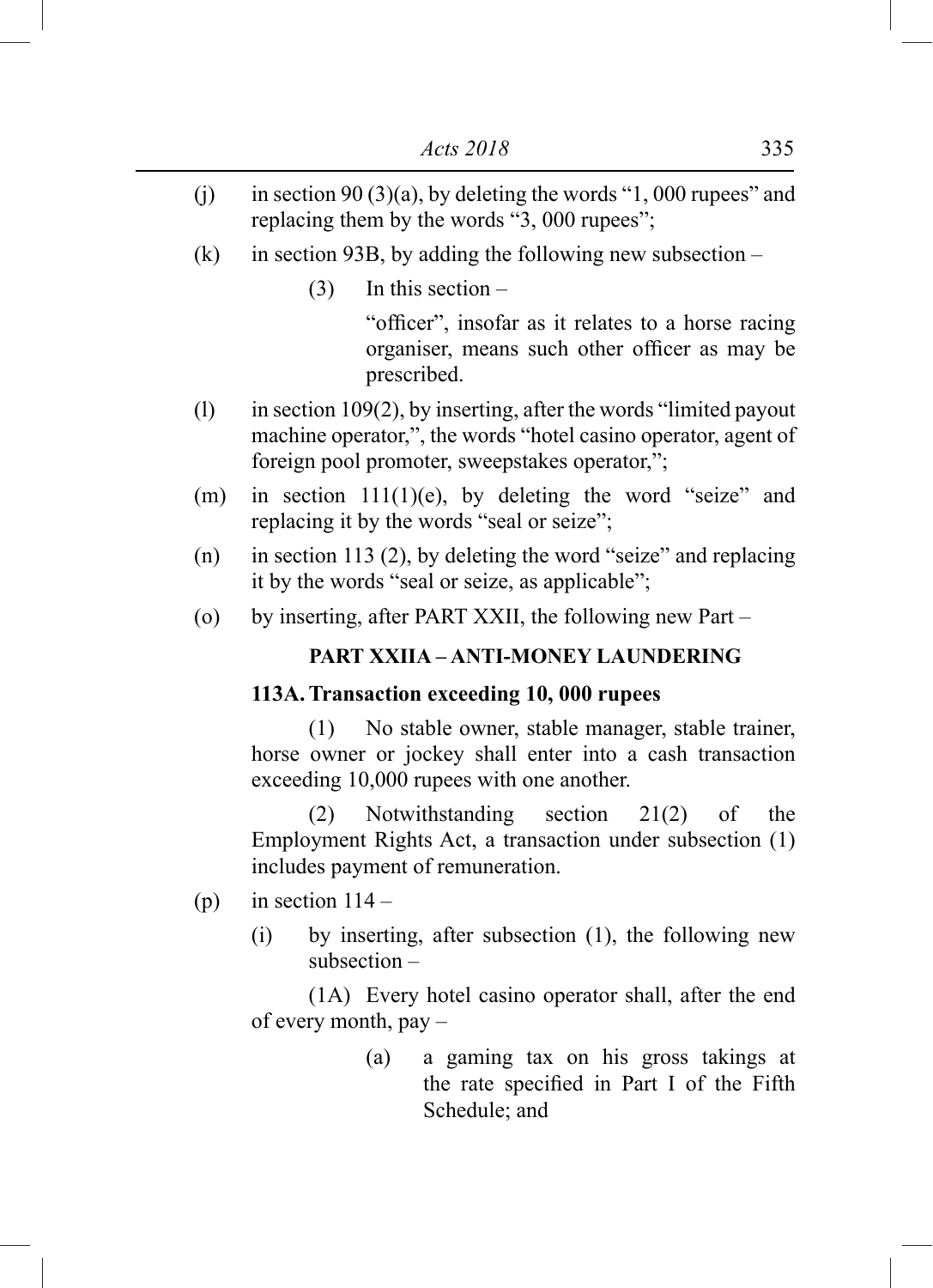- (b) the levy specified in Part II of the Fifth Schedule.
- (ii) by adding the following new subsection –

 (8) Every amusement machine operator shall, not later than 20 days after the end of every month, pay a gaming tax at the rate specified in Part I of the Fifth Schedule.

- (q) in section 115 (2)(a), by inserting, after the word "duty", the words ", levy";
- $(r)$  by inserting, after section 119(1), the following new subsection –

 (1A) For the purpose of an assessment on a person, other than a licensee under subsection (1), the Director-General shall apply the rate of duty, tax or levy applicable to a licensee who carries out the same business or activity as the person assessed.

(s) in section 120, by repealing subsections  $(1)$ ,  $(2)$  and  $(3)$  and replacing them by the following subsections –

 (1) Where an assessment is made under section 119, the amount of duty, levy and tax claimed, excluding any penalty under sections 116, 117 and 124 and any interest under section 125, shall carry a penalty not exceeding 50 per cent and such penalty shall be part of the duty, levy and tax claimed.

 (2) This section shall, subject to section 60 (1B), not apply to an assessment of any sum due under section 60 (1A).

(t) by inserting, after section 120, the following new section  $-$ 

#### **120A.Additional assessment**

 (1) Where, in respect of a period, the Director-General has made an assessment under section 119 and it is subsequently found that duty, levy or tax due has been underclaimed, he may make an additional assessment of the duty, levy or tax which in his opinion ought to have been claimed.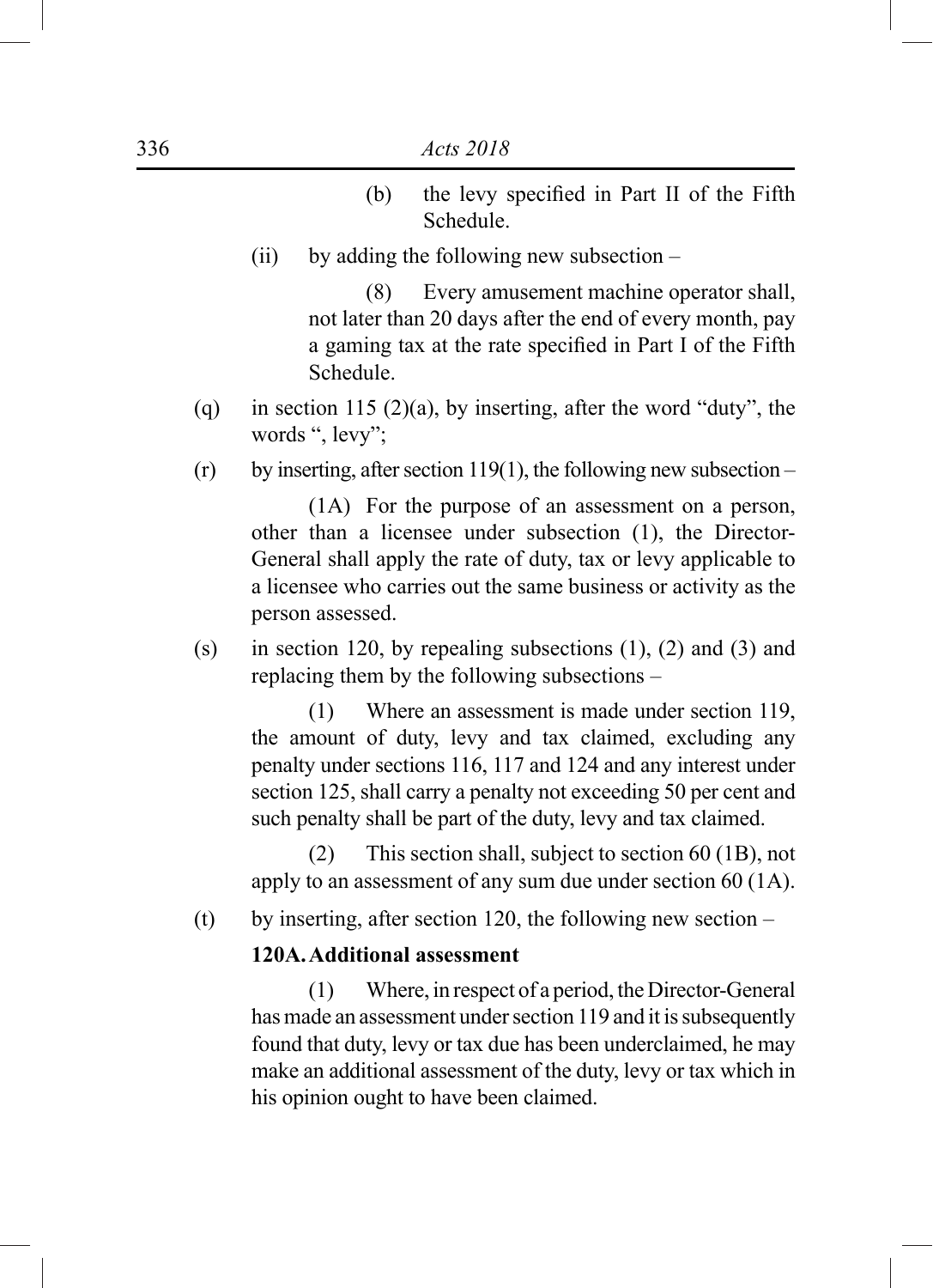(2) Except as otherwise provided, an additional assessment under subsection (1) shall be deemed to be an assessment under section 119 for the purposes of this Act.

(u) by repealing section 128 and replacing it by the following section –

# **128. Recovery of unpaid duty, tax, levy, penalty and interest**

 Part IVC of the Mauritius Revenue Authority Act shall apply to the collection of any unpaid duty, tax, levy, penalty and interest under this Act with such modifications, adaptations and exceptions as may be necessary.

- (v) by repealing sections 129 to 133;
- (w) by inserting, after section 134A, the following new section –

# **134B. Using a licensed equipment for a purpose other than the purpose specified in the licence**

 (1) Any person who uses a licensed equipment for a purpose other than the purpose specified in the licence shall commit an offence and shall, on conviction, be liable to a fine not exceeding 5 million rupees and to imprisonment for a term not exceeding 5 years.

 (2) Any person who causes, allows or permits a licensed equipment to be used for a purpose other than the purpose specified in the licence shall commit an offence and shall, on conviction, be liable to a fine not exceeding 5 million rupees and to imprisonment for a term not exceeding 5 years.

 $(x)$  in section  $159 -$ 

- $(i)$  in subsection  $(1)$ , by deleting the words ", any member of, or person employed by, the Lottery Committee,", wherever they appear;
- (ii) in subsection (2), by deleting the words "or every member of, or person by, the Lottery Committee,";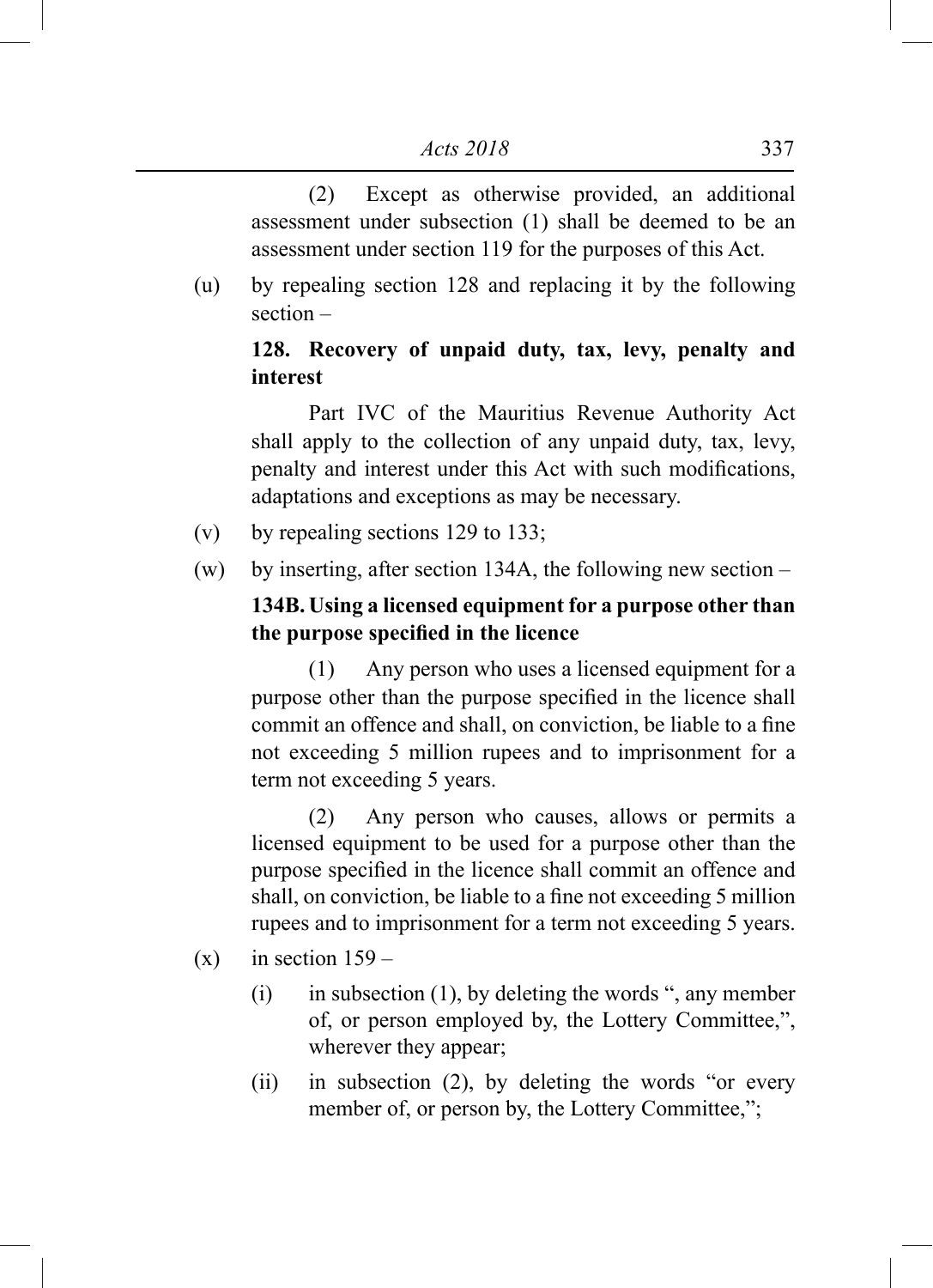- (y) in section 164, by repealing subsection  $(3)$ ;
- (z) by inserting, after section 164, the following new section  $-$

## **164A.Saving**

 Notwithstanding the repeal of Part XVI of this Act, section 159 shall continue to apply to a former employee or member of, or person employed by, the Lottery Committee set up under the repealed Part XVI of this Act, in the discharge in good faith of his functions under this Act.

- (aa) in section 165, by adding the following new subsection
	- $(17)$  (a) On the appointed date
		- (i) the assets of the Lottery Committee set up under the repealed Part XVI of this Act shall vest in the State;
		- (ii) notwithstanding section 17 of the Statutory Bodies Pension Funds Act, the Pension Fund of the Lottery Committee set up under section 3 of the Statutory Bodies Pension Funds Act shall continue to exist in favour of its beneficiaries and any present and future liability relating to their pension benefits and arising from an actuarial investigation under section 5 of the Statutory Bodies Pension Funds Act shall vest in the State;
		- (iii) the mark "**GOVERNMENT LOTTERIES (Lotterie Vert Nou Lotterie) (and logo)**" registered at the Industrial Property Office shall vest in the company incorporated and registered by the name of Lottotech Ltd under the Companies Act;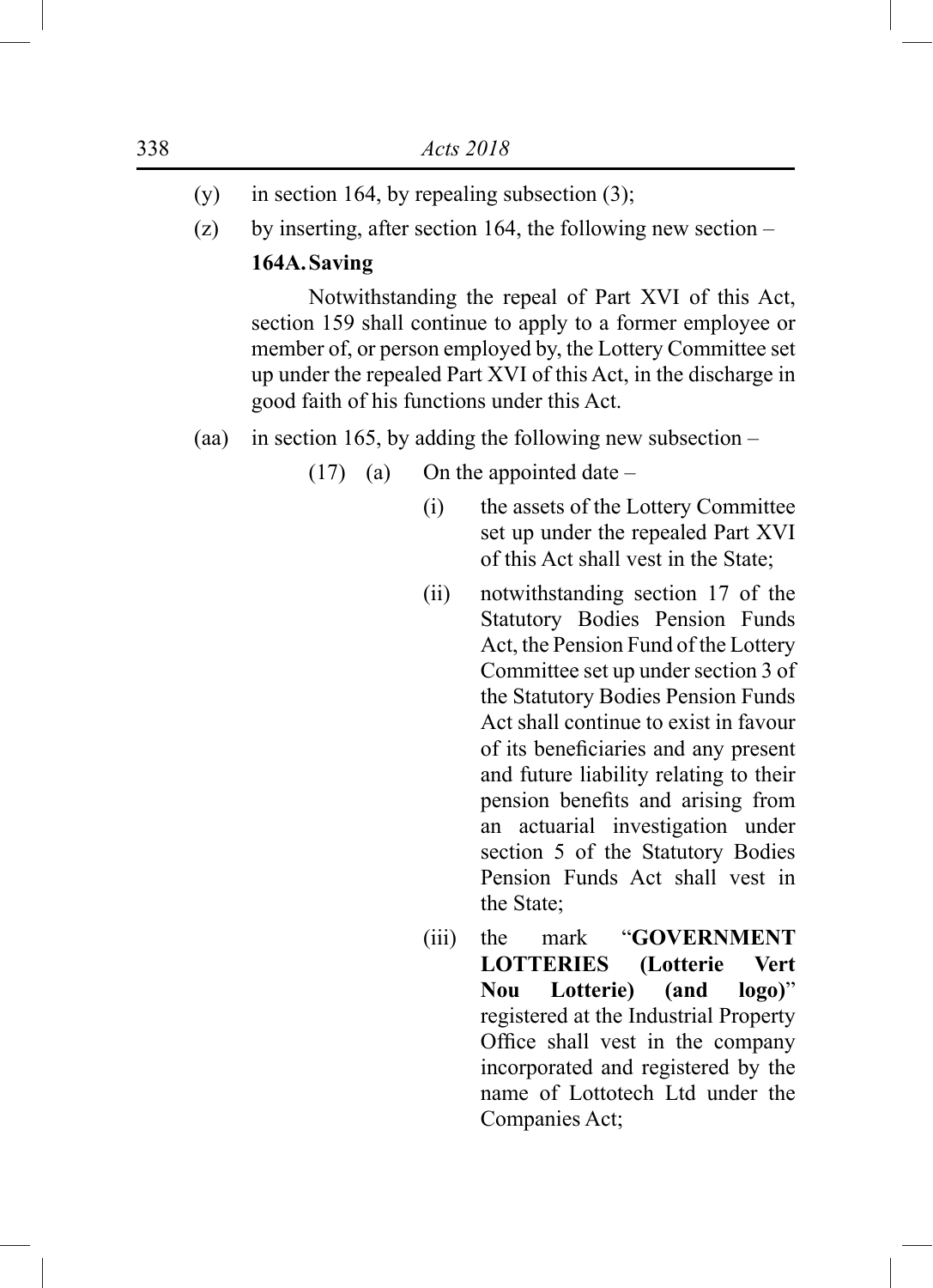(b) Notwithstanding any other enactment or anything contained in any contract or agreement –

- (i) any right or obligation existing in favour of or against the Lottery Committee set up under the repealed Part XVI before the appointed date, shall, after the appointed date, be a right or obligation enforceable in favour of or against the State;
- (ii) any prize attributed to a winning ticket in respect of Government lotteries may, subject to any condition attached to the payment of that prize by the Lottery Committee set up under the repealed Part XVI, be claimed from the State within 9 months from the appointed date.

 (c) All proceedings, judicial or otherwise, commenced before and pending immediately before the appointed date by or against the Lottery Committee set up under the repealed Part XVI shall be deemed to have been commenced, and may be continued, by or against the State.

 (d) Where this subsection does not make provision for any transition in respect of the Lottery Committee set up under the repealed Part XVI of this Act, the Minister may make such regulations as may be necessary for such transition.

 (e) For the purpose of this subsection, the appointed date shall be the date on which the repeal of Part XVI comes into operation.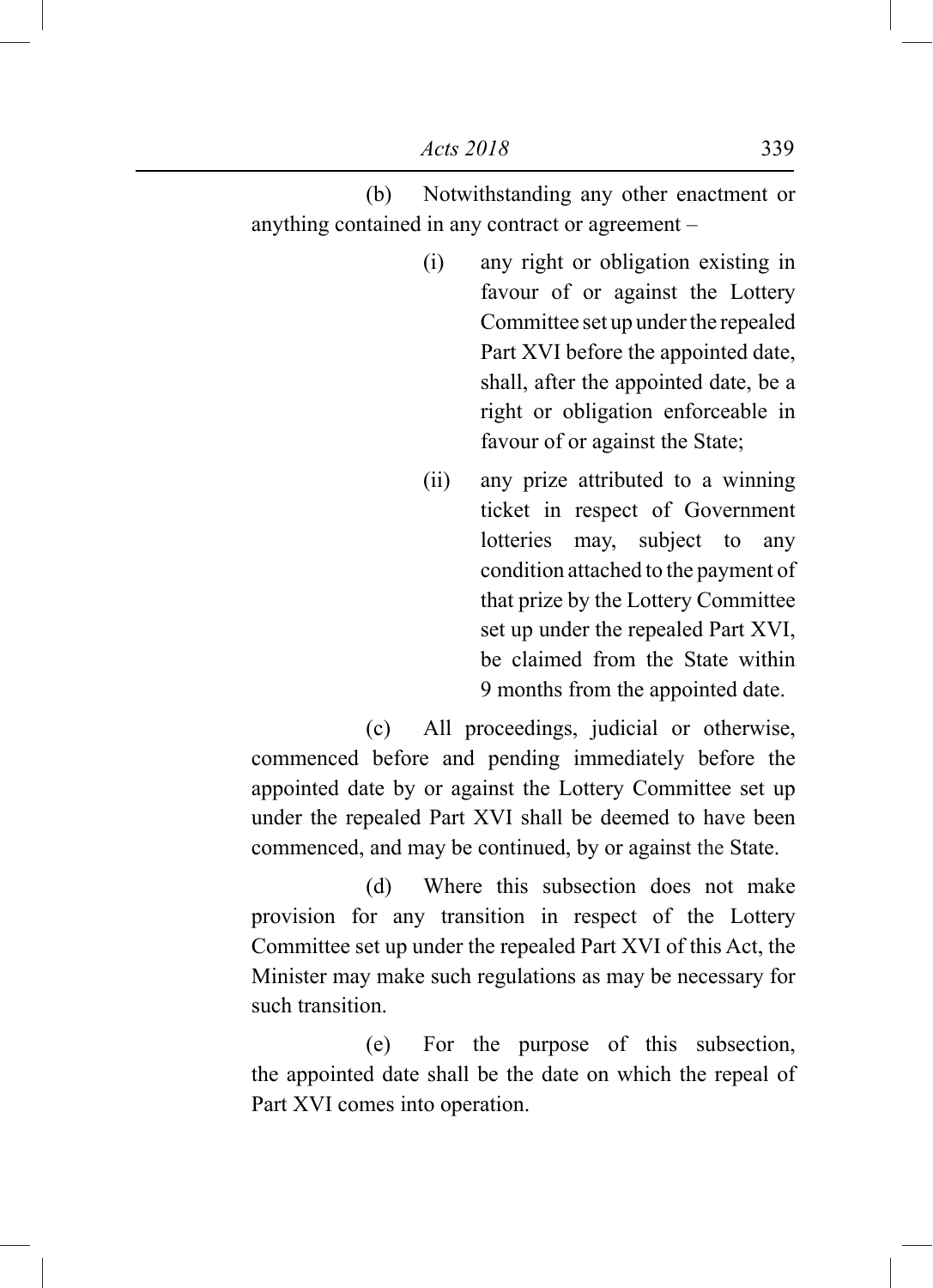| (ab)                             |     | in the Third Schedule -                                                                                                                              |           |
|----------------------------------|-----|------------------------------------------------------------------------------------------------------------------------------------------------------|-----------|
| (i)                              |     | by inserting, after CATEGORY 1, the following new<br>CATEGORY and its corresponding entries -                                                        |           |
| CATEGORY 1A-                     |     |                                                                                                                                                      |           |
| Hotel casino                     |     |                                                                                                                                                      |           |
| Hotel casino<br>licence          | (a) | 55,000 for the period 1 July 2018<br>to 30 June 2021;                                                                                                | 12 months |
|                                  | (b) | 75,000 thereafter, payable<br>in 4 equal instalments, each<br>instalment being payable on<br>or before the first day of every<br>period of 3 months  |           |
| Hotel casino<br>operator licence | (a) | $250,000$ for the period 1 July<br>2018 to 30 June 2021;                                                                                             | 12 months |
| (per licensed<br>premise)        | (b) | 300,000 thereafter, payable<br>in 4 equal instalments, each<br>instalment being payable on<br>or before the first day of every<br>period of 3 months |           |
| Hotel casino<br>gaming machine   | (a) | 50,000 for the period 1 July 2018<br>to 30 June 2021;                                                                                                | 12 months |
| licence                          | (b) | 75,000 thereafter, payable<br>in 4 equal instalments, each<br>instalment being payable on<br>or before the first day of every<br>period of 3 months  |           |

(ii) in CATEGORY 6, in items (j) and (k), in the second column, by adding the words ", payable in 4 equal instalments, each instalment being payable on or before the first day of every period of 3 months";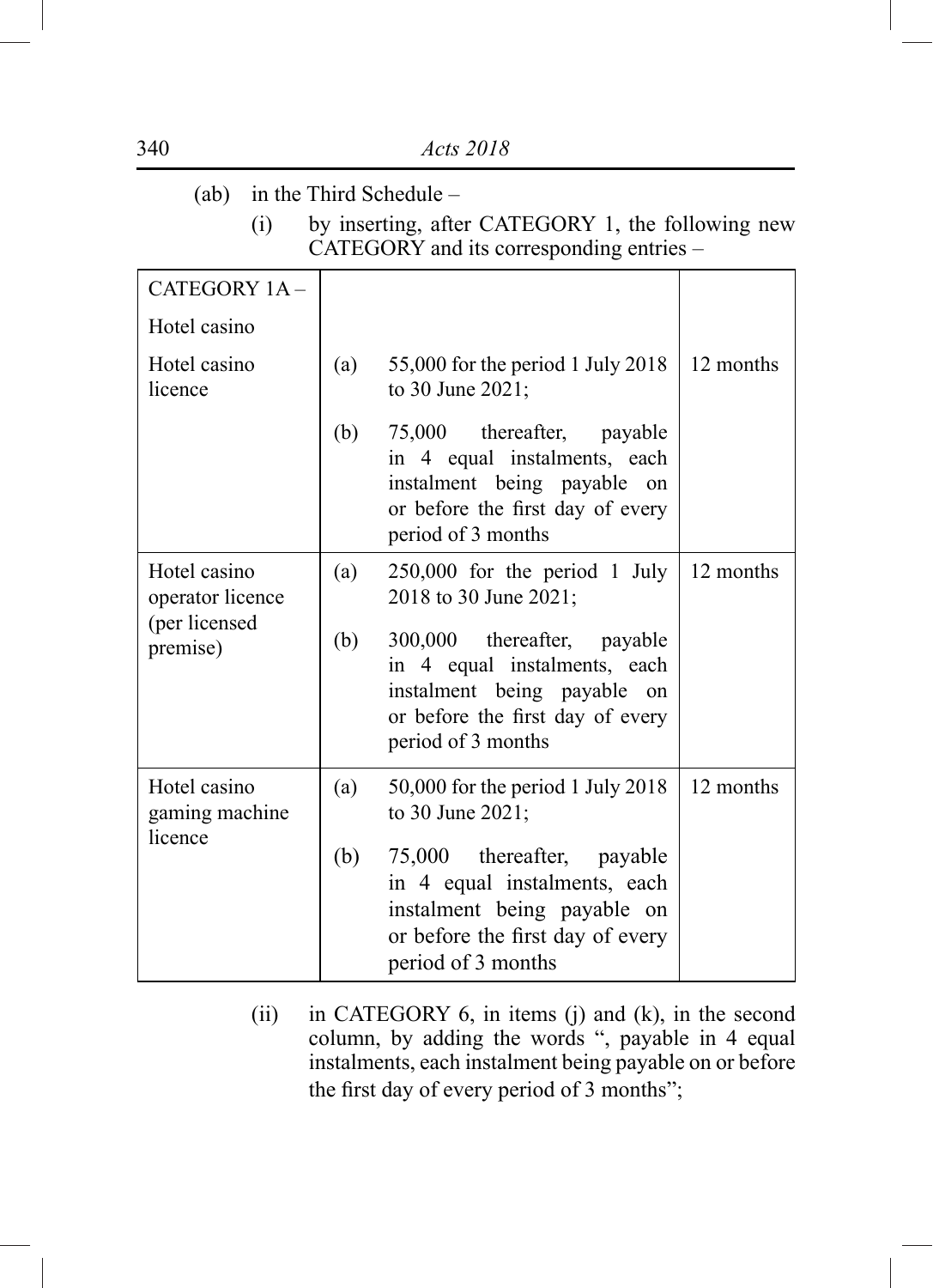- (ac) in the Fifth Schedule
	- $(i)$  in Part I
		- (A) by inserting, after CATEGORY 1, the following new CATEGORY and its corresponding entries –

| <b>CATEGORY 1A</b><br>Hotel casino |     |                                                                                                                                                        |                                                                       |
|------------------------------------|-----|--------------------------------------------------------------------------------------------------------------------------------------------------------|-----------------------------------------------------------------------|
| Hotel casino<br>operator           | (a) | for the period 1 July 2018 to<br>30 June 2021, 15% of gross<br>takings (amount staked by<br>players less winnings) in<br>respect of hotel casino games | Not<br>later<br>than 20 days<br>after the end<br>of<br>every<br>month |
|                                    | (b) | thereafter, 20% of gross<br>takings (amount staked by<br>players less winnings) in<br>respect of hotel casino games                                    |                                                                       |

- (B) in CATEGORY 3
	- $(I)$  in item 1, by deleting sub-item  $(c)$  and its corresponding entries; and
	- (II) by inserting, after item 1, the following new item and its corresponding entries –

| 1A.           |          | Bookmaker   10 per cent of   Friday immediately following                              |  |
|---------------|----------|----------------------------------------------------------------------------------------|--|
|               |          | conducting fixed odds $\vert$ gross stakes and $\vert$ the week, starting from $\vert$ |  |
|               |          | bet through remote $\vert$ 24,000 rupees $\vert$ Monday to Sunday, in which $\vert$    |  |
| communication | per week | the bet is accepted                                                                    |  |

- (C) in CATEGORY 5, in the second column, by deleting the figure "46.16" and replacing it by the figure "47. $16$ ";
- (D) in CATEGORY 6, in item 3 "Agent of a foreign pool promoter", in the third column, by deleting the words "day of the football matches" and replacing them by the words "week, starting from Monday to Sunday, in which the bet is accepted";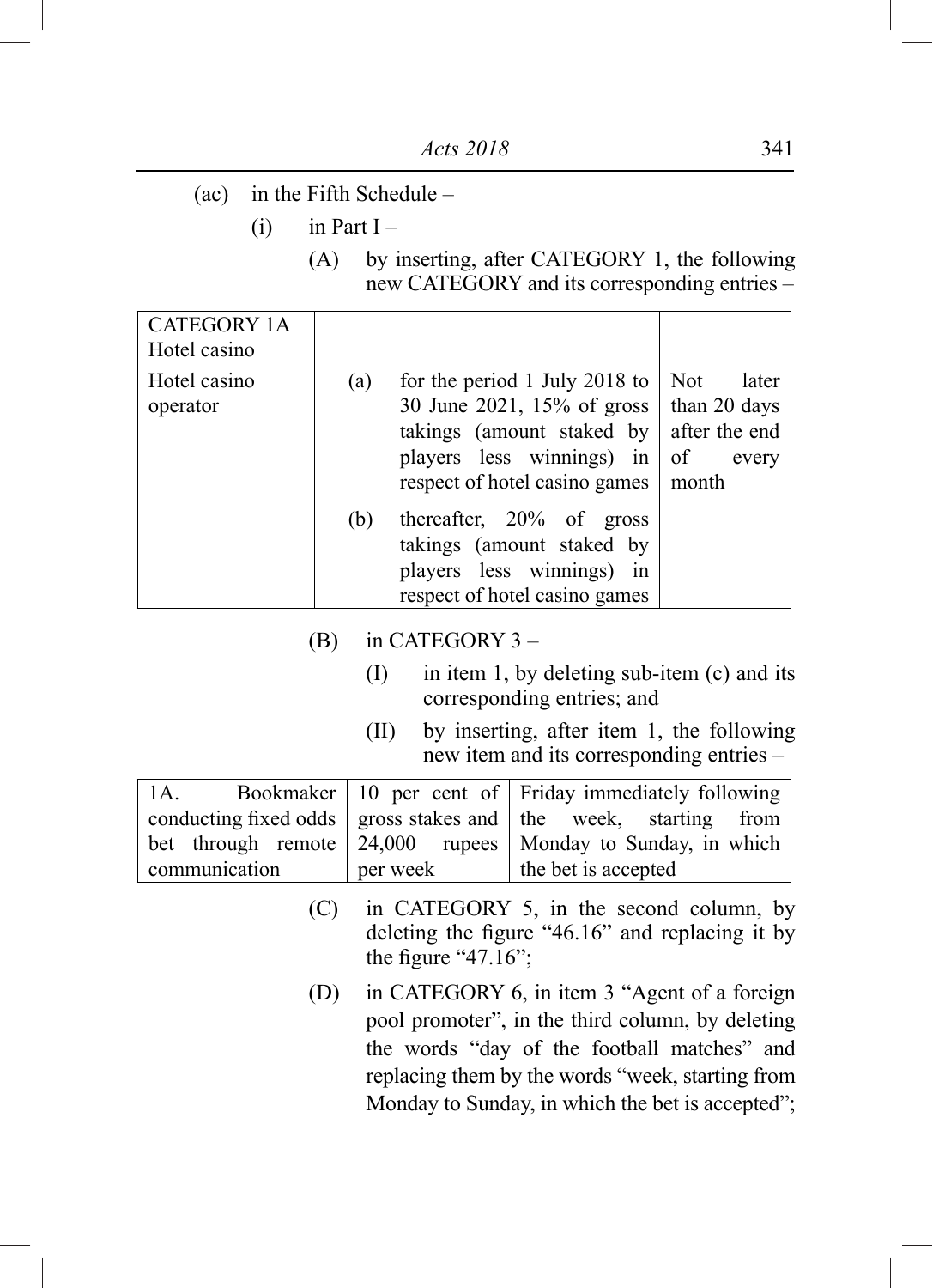- (ii) in Part II
	- (A) by inserting, after CATEGORY 1, the following new CATEGORY and its corresponding entries –

| CATEGORY<br>1 A       |                                                                                                                                  |  |
|-----------------------|----------------------------------------------------------------------------------------------------------------------------------|--|
| Hotel casino          |                                                                                                                                  |  |
| Hotel casino operator | Total amount staked by players 20 days after the<br>less winnings in respect of $\vert$ end of every month<br>hotel casino games |  |

(B) in CATEGORY 3, by deleting item 1 and replacing it by the following items and their corresponding entries –

| Bookmaker<br>$\mathfrak{t}$ .<br>conducting<br>fixed odds betting on local race -<br>at the race course $-$<br>(a) |                                                                                        |                                                                                                                       |
|--------------------------------------------------------------------------------------------------------------------|----------------------------------------------------------------------------------------|-----------------------------------------------------------------------------------------------------------------------|
| (i) where the bookmaker<br>operates inside the<br>stand                                                            | Total amount staked<br>by punters exclusive<br>of betting tax less<br>winnings payable | Friday immediately<br>following the race<br>meeting                                                                   |
| (ii) where the bookmaker<br>outside<br>the<br>operates<br>stand                                                    | Total amount staked<br>by punters exclusive<br>of betting tax less<br>winnings payable | Friday immediately<br>following the race<br>meeting                                                                   |
| (b) outside the race course                                                                                        | Total amount staked<br>by punters exclusive<br>of betting tax less<br>winnings payable | Friday immediately<br>following the race<br>meeting                                                                   |
| 1A.<br>Bookmaker conducting<br>odds<br>betting<br>through<br>fixed<br>remote communication                         | Total amount staked<br>by punters exclusive<br>of betting tax less<br>winnings payable | Friday immediately<br>following<br>the<br>week, starting from<br>Monday to Sunday,<br>in which the bet is<br>accepted |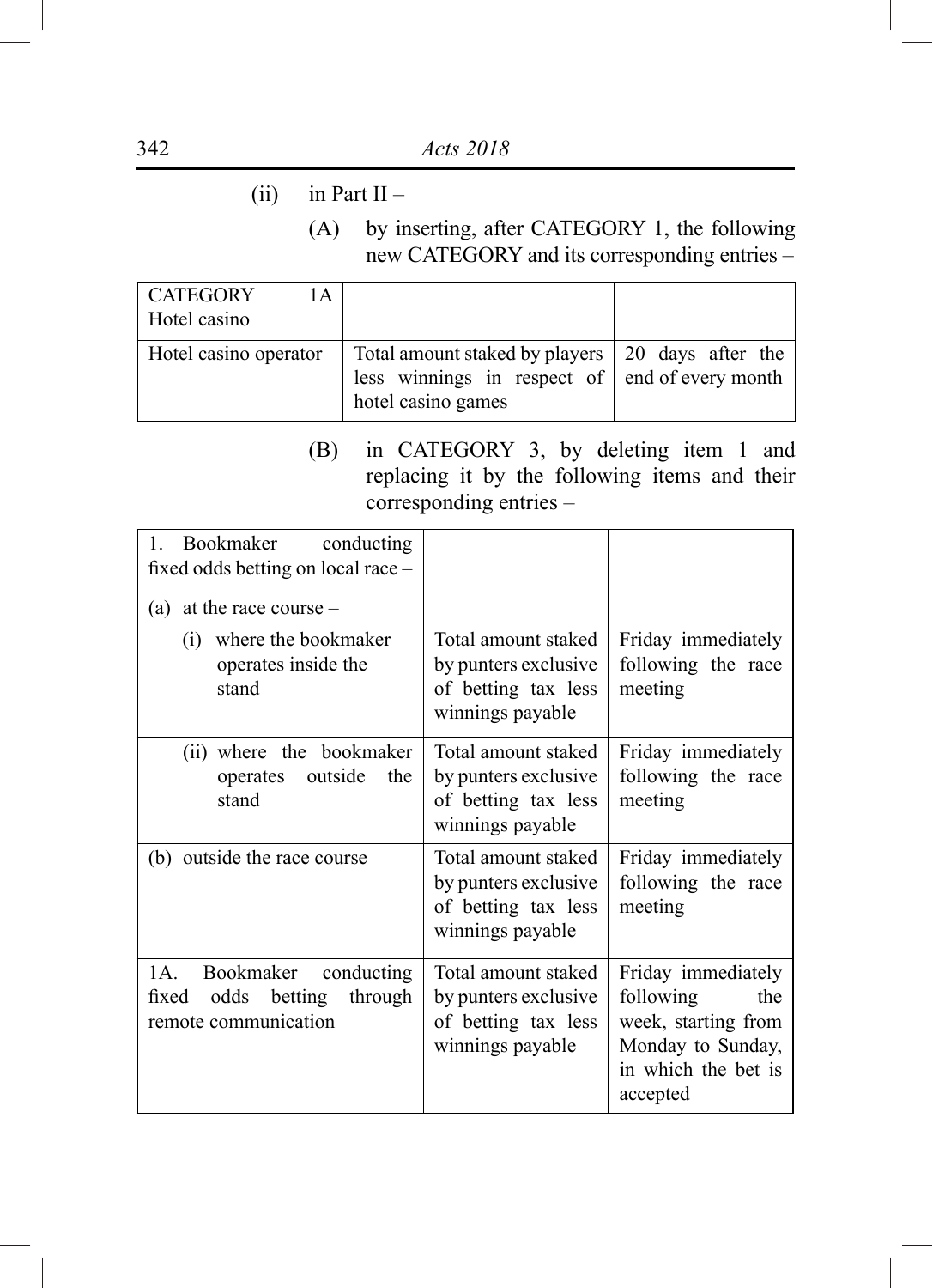(C) in CATEGORY 6, in item 3, in the third column, by deleting the words "day of the football matches" and replacing them by the words "week, starting from Monday to Sunday, in which the bet is accepted".

## **33. Human Resource Development Act amended**

The Human Resource Development Act is amended –

(a) in section 2, by deleting the definition of "Minister" and replacing it by the following definition –

"Minister" means the Prime Minister;

- (b) in section  $7(1)$ 
	- (i) in paragraphs (a) and (f), by deleting the words "Mauritius Employers' Federation" and replacing them by the words "Business Mauritius";
	- (ii) by repealing paragraph (c) and replacing it by the following paragraph –
		- (c) a representative of the Ministry responsible for the subject of education;
	- (iii) by repealing paragraph (e) and replacing it by the following paragraph –
		- (e) the Chief Executive Officer of the Economic Development Board established under the Economic Development Board Act 2017, or his representative;
	- (iv) by inserting, after paragraph (e), the following new paragraph –
		- (ea) a representative of the Prime Minister's Office;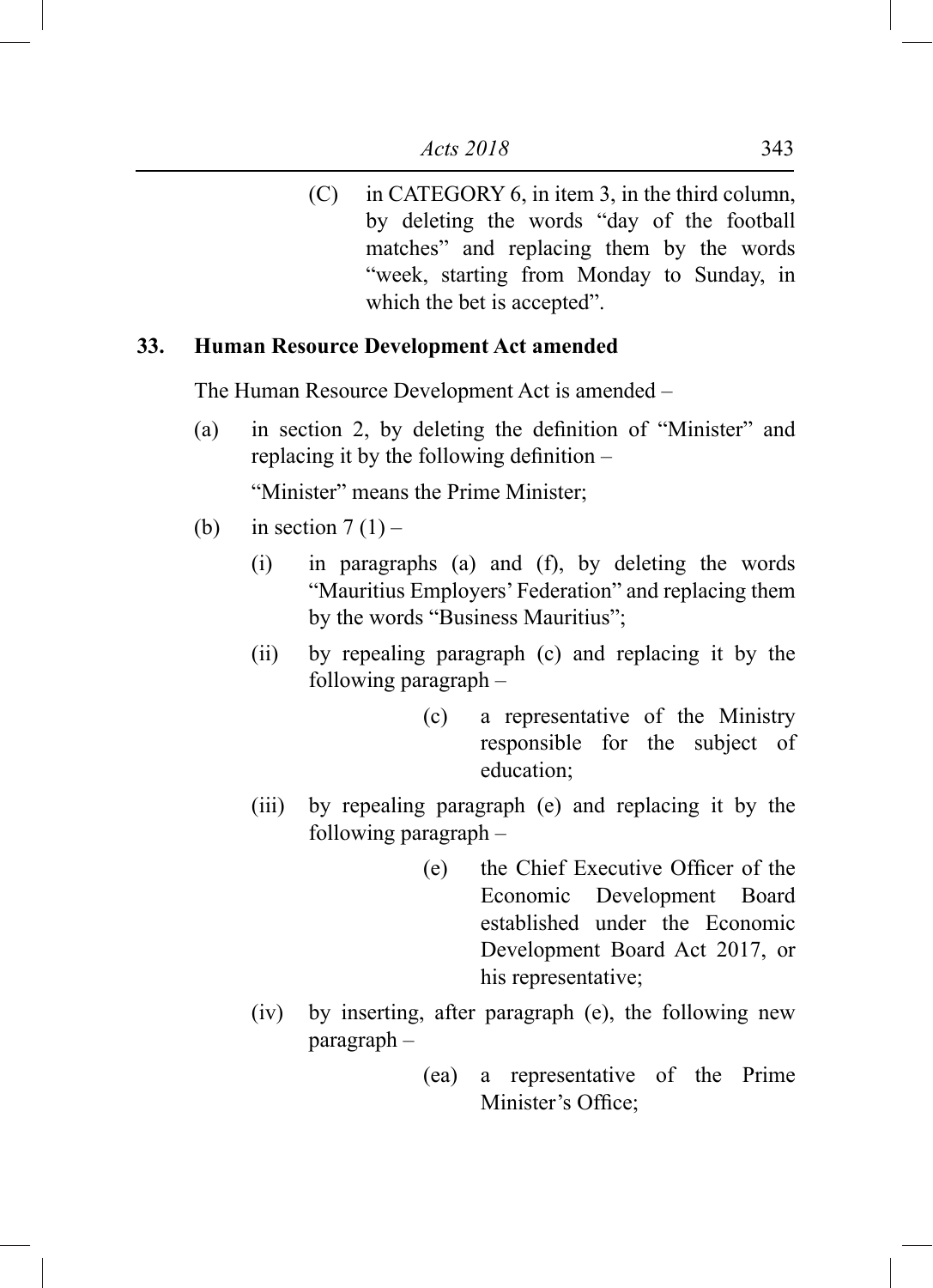(c) in section 22 (1)(b), by deleting the words "income tax is recoverable under Part XI of the Income Tax Act" and replacing them by the words "tax is recoverable under Part IVC of the Mauritius Revenue Authority Act".

## **34. Immigration Act amended**

The Immigration Act is amended –

- (a) in section 5A (1)(aa), by inserting, after the words "an activity", the words "in a field";
- (b) in section 9A
	- (i) in subsection  $(1A)$ 
		- (A) by deleting the words "Board of Investment" wherever they appear and replacing them by the words "Economic Development Board";
		- (B) by deleting the words "item 1F of Part I of the Schedule to the Investment Promotion Act" and replacing them by the words "item 1 of Part I of the First Schedule to the Economic Development Board Act 2017";
	- (ii) in subsection (2), by repealing paragraph (c) and replacing it by the following paragraph –
		- (c) shall be accompanied, in the case of a professional, by a written undertaking from the employer that he will meet any expense or charge likely to be incurred for the maintenance, support or repatriation of the holder of the occupation permit.
	- (iii) in subsection  $(4)(a)$ , by inserting, after the word "issue", the words ", on payment of the prescribed fee by the applicant,";
	- (iv) by repealing subsection  $(5)$ ;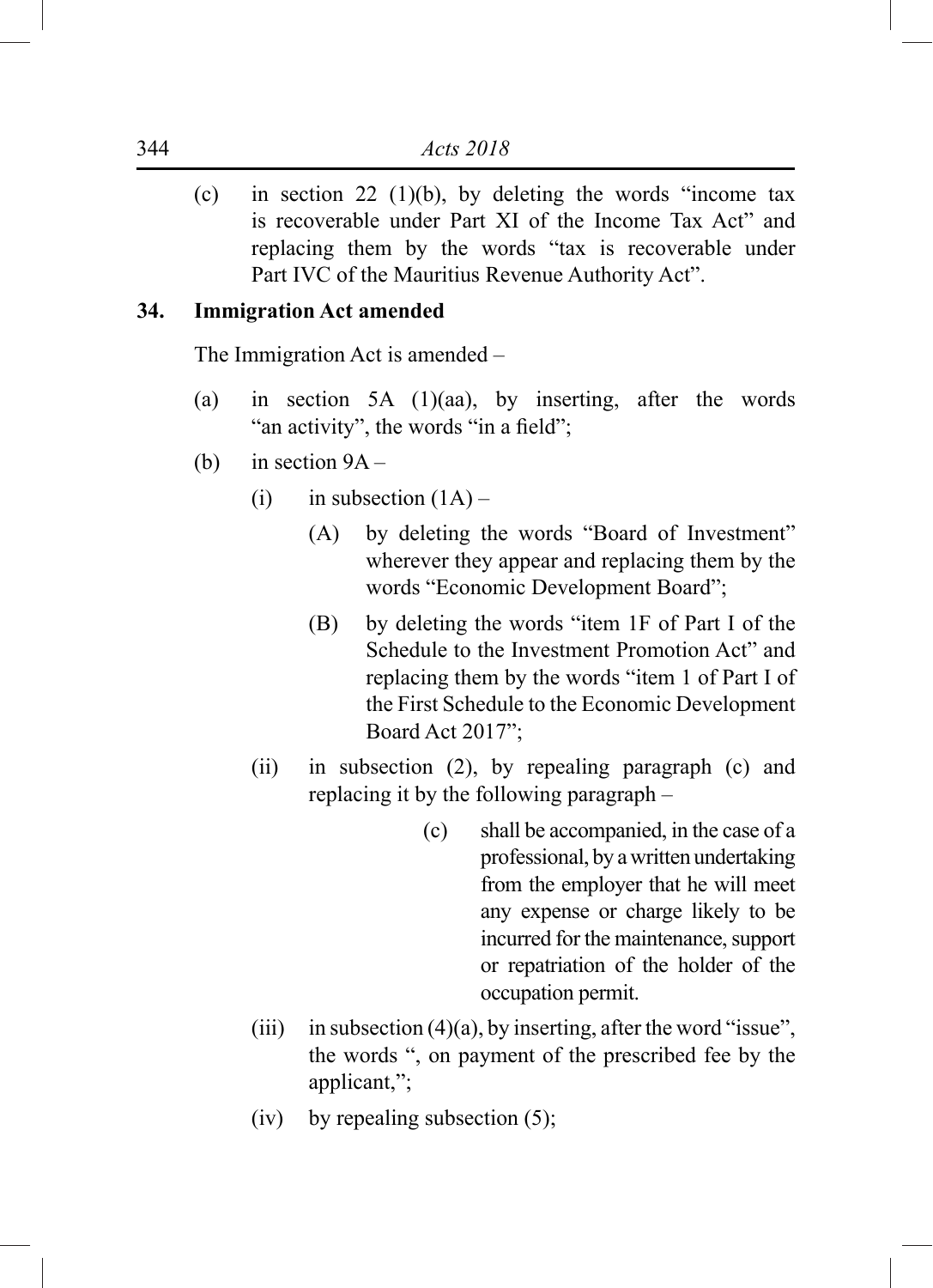- (c) in section  $9F -$ 
	- (i) in subsection (1)(a), by deleting the words "and address" and replacing them by the words ", allocated identification number referred to in section 9D (1)(a)(ii) or (2), as the case may be, address";
	- (ii) in subsection (2), by inserting, after the word "agency", the words ", except the Financial Intelligence Unit established under the Financial Intelligence and Anti-Money Laundering Act,";
- (d) in section 21, by inserting, after paragraph (a), the following new paragraph –

(aa) amending the Schedule;

(e) by repealing the Schedule and replacing it by the following Schedule –

### **SCHEDULE**

[Section 5A]

## **ACTIVITY**

## **PART I**

Agro-based industry Audio-visual, cinema and communication Construction Education Environment-friendly and green energy products Financial Services Fisheries and marine resources Freeport Health care Information technology Infrastructure Initial public offering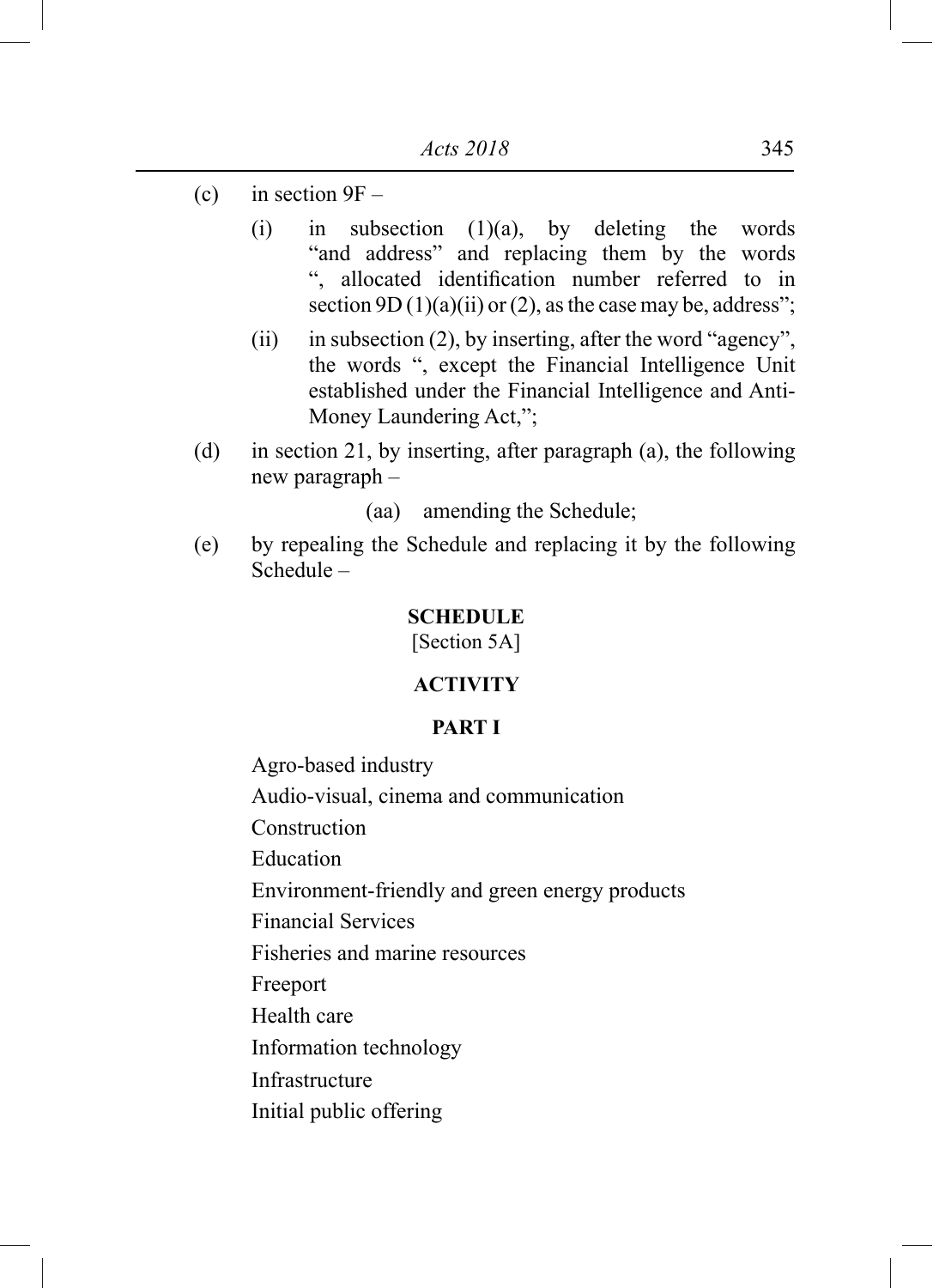Manufacturing

Marina development

Tourism and leisure

Warehousing

## **PART II**

Artificial intelligence Biotechnology Fintech Robotics

## **35. Income Tax Act amended**

The Income Tax Act is amended –

- (a) in section  $2 -$ 
	- (i) by deleting the definition of "foreign source income" and replacing it by the following definition –

"foreign source income" means income which is not derived from Mauritius;

(ii) by inserting, in the appropriate alphabetical order, the following new definitions –

> "export of goods" includes international buying and selling of goods by an entity in its own name, whereby the shipment of such goods is made directly by the shipper in the original exporting country to the final importer in the importing country, without the goods being physically landed in Mauritius;

"rainwater harvesting system" –

- (a) means a system to capture, filter and store rainwater; and
- (b) includes consultancy, design works, excavation works, gutters and specialised water tanks in relation to the setting up of a rainwater harvesting system;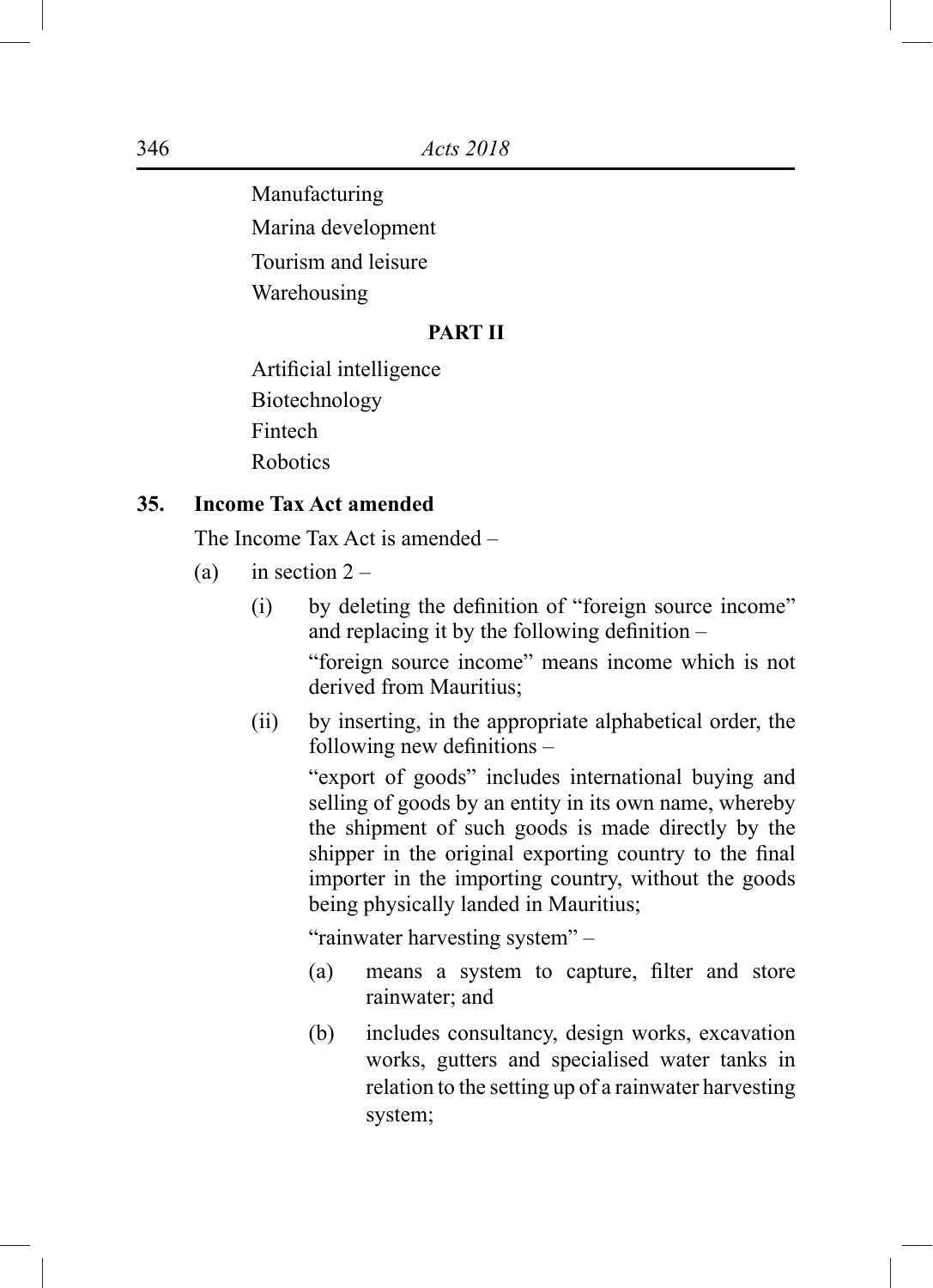- (b) in section  $4 -$ 
	- (i) by numbering the existing provision as subsection  $(1)$ ;
	- (ii) in the newly numbered subsection (1), by repealing paragraph (b) and replacing it by the following paragraph –
		- (b) be calculated on the chargeable income of the person, other than a person referred to in sections 44B and 44C, at the rate specified in Part I or Part IV of the First Schedule, as the case may be;
	- (iii) by adding the following new subsection –

 (2) Where a non-resident individual derives income from Mauritius falling under section 10 (1)(c), he shall pay income tax on the chargeable income attributable to that income at the rate specified in Part IV of the First Schedule.

- (c) in section 6 (4)(a) and (5), by deleting the words "Category 1";
- (d) in section 18 (5), by deleting the words "Category 1", " or by a bank holding a banking licence under the Banking Act," and "or the bank, as the case may be,";
- (e) by inserting, after section 18, the following new section –

#### **18A. Expenditure incurred by artists**

 (1) Where a person is a member of the Mauritius Society of Authors established under the Copyright Act, he may, instead of claiming a deduction for expenditure incurred in the production of gross income under section 18, opt to claim by way of deduction, an amount equivalent to 50 percent of the gross income generated from his artistic work other than a literary work.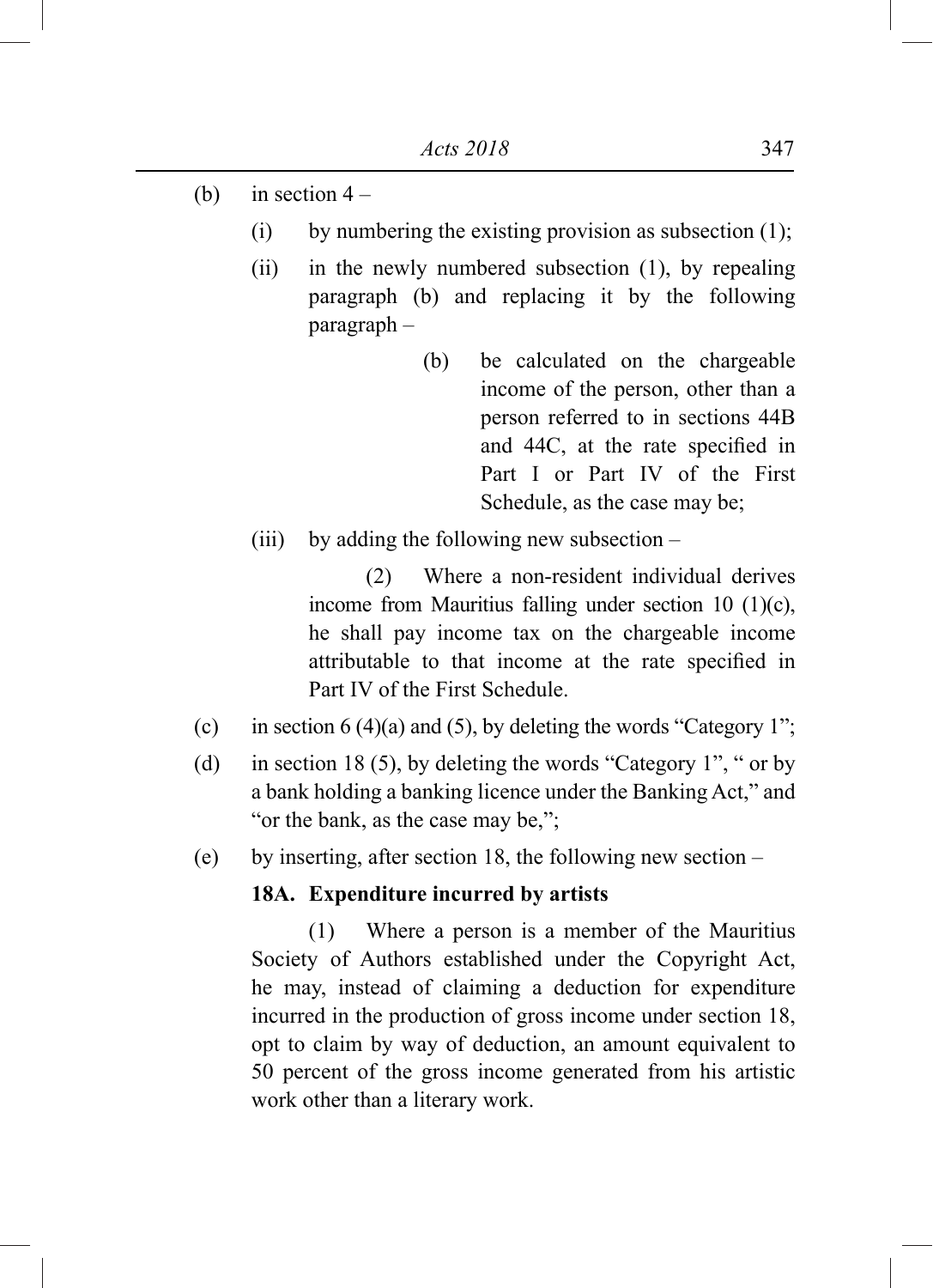(2) Subsection (1) shall not apply where the gross income generated from the artistic work referred to in subsection  $(1)$  –

- (i) constitutes emoluments under section  $10(1)(a)(i)$ ; or
- (ii) exceeds 500, 000 rupees.

(f) in section 20, by adding the following new subsections –

 (4) Where loss available for set-off or carry forward has been determined under subsection (3) and it is subsequently found that the loss determined has been overstated, the Director-General may make another determination of the quantum of loss and shall give notice of his determination to the person referred to in subsection (3).

 (5) Where any person is dissatisfied with a determination by the Director-General under subsection (3) or (4), he may object to the determination in the manner provided in section 131C.

 (6) Any loss incurred by a person who qualifies for an exemption under items 11, 11A, 13, 26 to 32 or 34 to 38 of Sub-part C of Part II of the Second Schedule, during the period of exemption specified in the respective items, shall be available for carry forward and deduction under section 20 or 59, as the case may be.

(g) in section 27, by inserting, after subsection (6), the following new subsection –

 (6A) Where, in an income year, a person is entitled to income exemption threshold under Category B, C, D, E or G and one of the dependents is a child pursuing a nonsponsored full-time undergraduate course at a recognised tertiary educational institution, he may claim an additional exemption under item 2 of Part I of the Third Schedule per dependent up to a maximum of 3 dependents.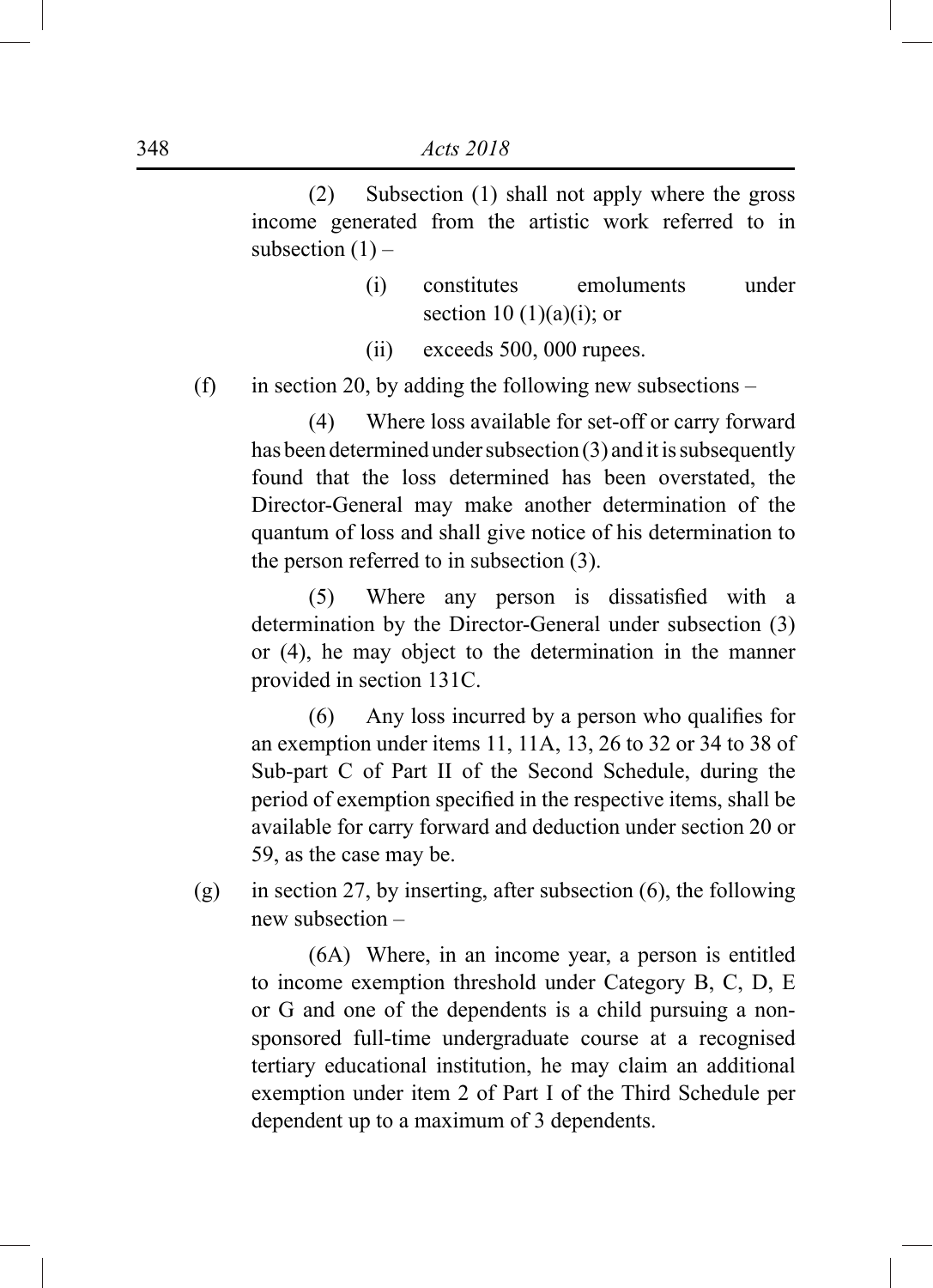- (h) in Part III, in Sub-part E, in the heading, by deleting the words "**Relief for Medical or Health Insurance Premium**" and replacing them by the words "**Other Reliefs and Allowances**";
- (i) in section 27C (1), by deleting the words "and 27B" and replacing them by the words ", 27B and 27D";
- (j) by inserting, after section 27D, the following new section –

### **27E. Rainwater harvesting system investment allowance**

 (1) Subject to this section, where an individual has in an income year invested in a rainwater harvesting system, he shall be entitled to relief, by way of deduction from his net income, after deducting any amount under sections 27, 27A, 27B, 27C and 27D of the amount invested in that income year.

 (2) In the case of a couple, where neither spouse is a dependent spouse, the relief may, at the spouses' option, be taken by one spouse or divided equally for each spouse.

 (3) Any unrelieved amount under subsection (1) in an income year may be carried forward and deducted against the net income of succeeding years.

- (k) in section  $44 -$ 
	- (i) by inserting, after the words "section 44B", the words "and 44C":
	- (ii) by deleting the words "Part I" and replacing them by the words "Part IV";

(l) by inserting, after section 44B, the following new section –

## **44C. Companies engaged in banking activities**

 (1) Subject to subsections (2) and (3), every bank shall be liable to income tax on its chargeable income at the rate specified in Sub-part A of Part III of the First Schedule.

 (2) Where, in an income year, a bank has a chargeable income exceeding 1.5 billion rupees and –

> (a) its chargeable income of the base year exceeds 1.5 billion rupees;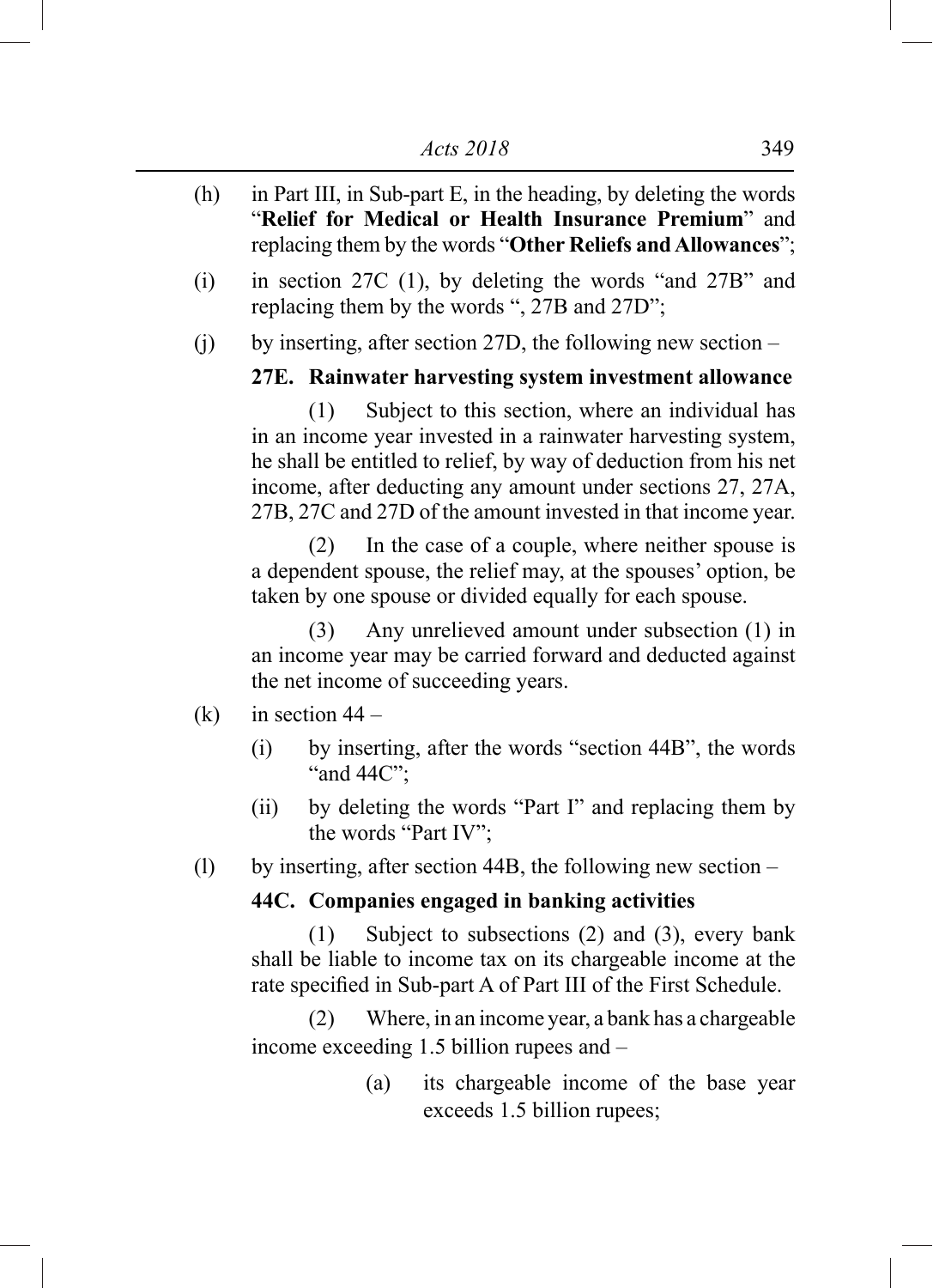- (b) its chargeable income exceeds that of its base year; and
- $(c)$  the bank satisfies the prescribed conditions,

it shall be liable to income tax on its chargeable income at the rate specified in Sub-part B of Part III of the First Schedule.

 (3) Where, in an income year, a bank has a chargeable income exceeding 1.5 billion rupees and –

- (a) its chargeable income of the base year does not exceed 1.5 billion rupees;
- (b) its chargeable income exceeds that of its base year; and
- $(c)$  the bank satisfies the prescribed conditions,

it shall be liable to income tax on its chargeable income at the rate specified in Sub-part C of Part III of the First Schedule.

(4) In this section –

"bank"  $-$ 

- (a) has the same meaning as in the Banking Act; but
- (b) does not include the Development Bank of Mauritius Ltd;

"base year" means –

- (a) for a bank in operation as at 30 June 2018, the year of assessment 2017-2018;
- (b) for a bank starting operation after 1 July 2018, the first year of assessment corresponding to a period of 12 months.
- (m) in sections 45 (1) and 45A (2), by deleting the words "Part I" and replacing them by the words "Part IV";
- $(n)$  in section  $46 -$ 
	- (i) in subsection (1), by deleting the words "Part I" and replacing them by the words "Part IV";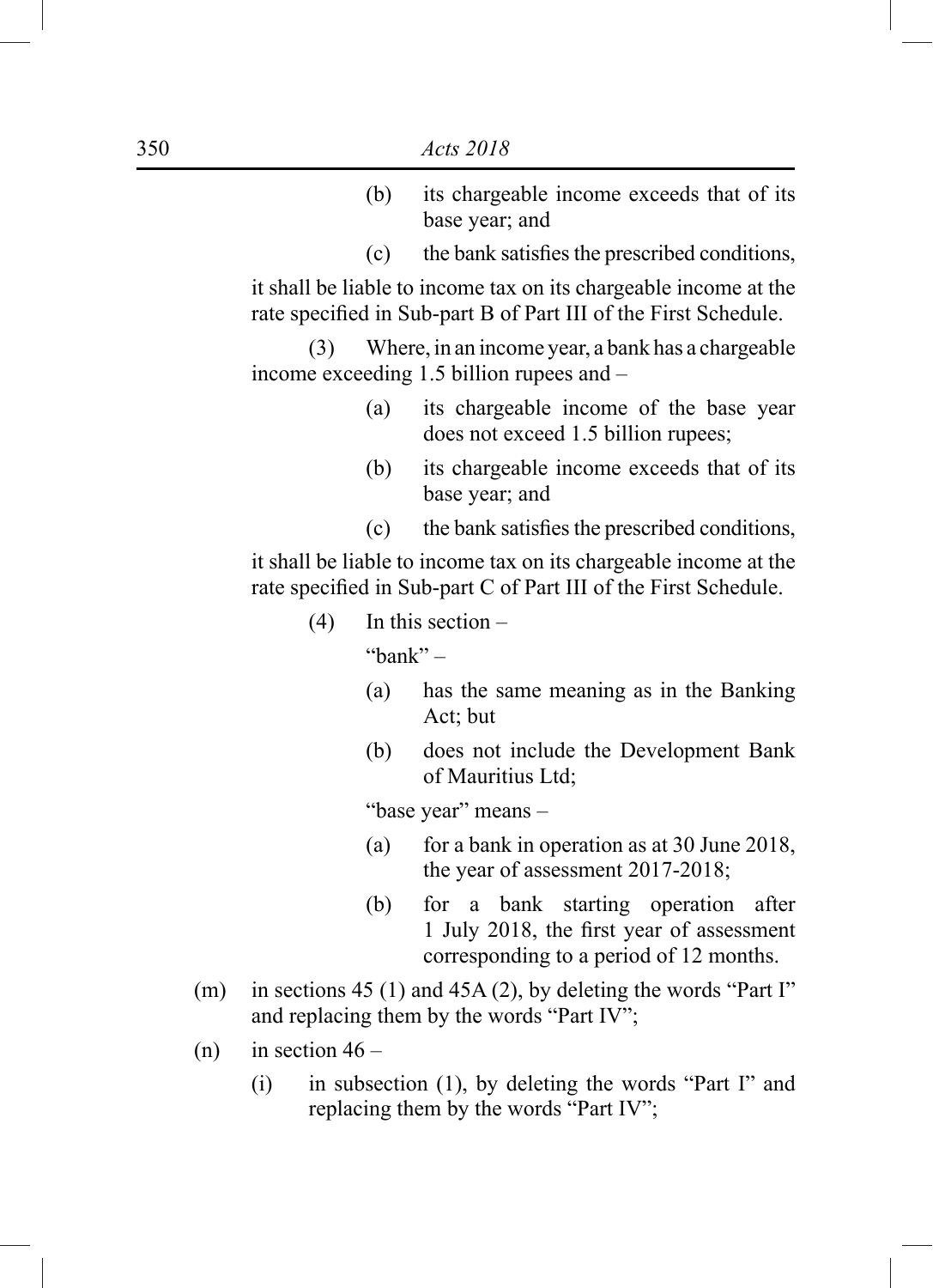- (ii) in subsection  $(2)$ 
	- (A) by deleting the words "Category 1" and "or a Category 2 Global Business Licence", respectively, wherever they appear;
	- (B) by deleting the words "Part I" and replacing them by the words "Part IV";
- (o) in section  $47 -$ 
	- (i) in subsection (5), by deleting the words "Category 1";
	- (ii) in subsection  $(7)(b)$ , by deleting the words "Part I" and replacing them by the words "Part IV";
- (p) by repealing section 49;
- (a) in section  $49A -$ 
	- (i) in subsection (1), by deleting the words "Part I" and replacing them by the words "Part IV";
	- (ii) in subsection  $(2)(a)$  and (b), by deleting the words "Category 1";
- $(r)$  in section  $50A -$ 
	- (i) in subsection  $(1)$ 
		- (A) by inserting, after the words "non-resident *sociétés*", the words ", any company falling under section 73A";
		- (B) by deleting the words "Category 1";
	- (ii) in subsection (2), by deleting the words "Category 1";
- (s) in section 50D (1), by deleting the words "Part I" and replacing them by the words "Part IV";
- (t) in section 50H $(2)$ 
	- (i) in paragraph (e), by deleting the words "and 1 July 2017" and replacing them by the words ", 1 July 2017 and 1 July  $2018$ ";
	- (ii) by repealing paragraph (f), the semicolon at the end of paragraph (e)(ii) being deleted and replaced by a full stop;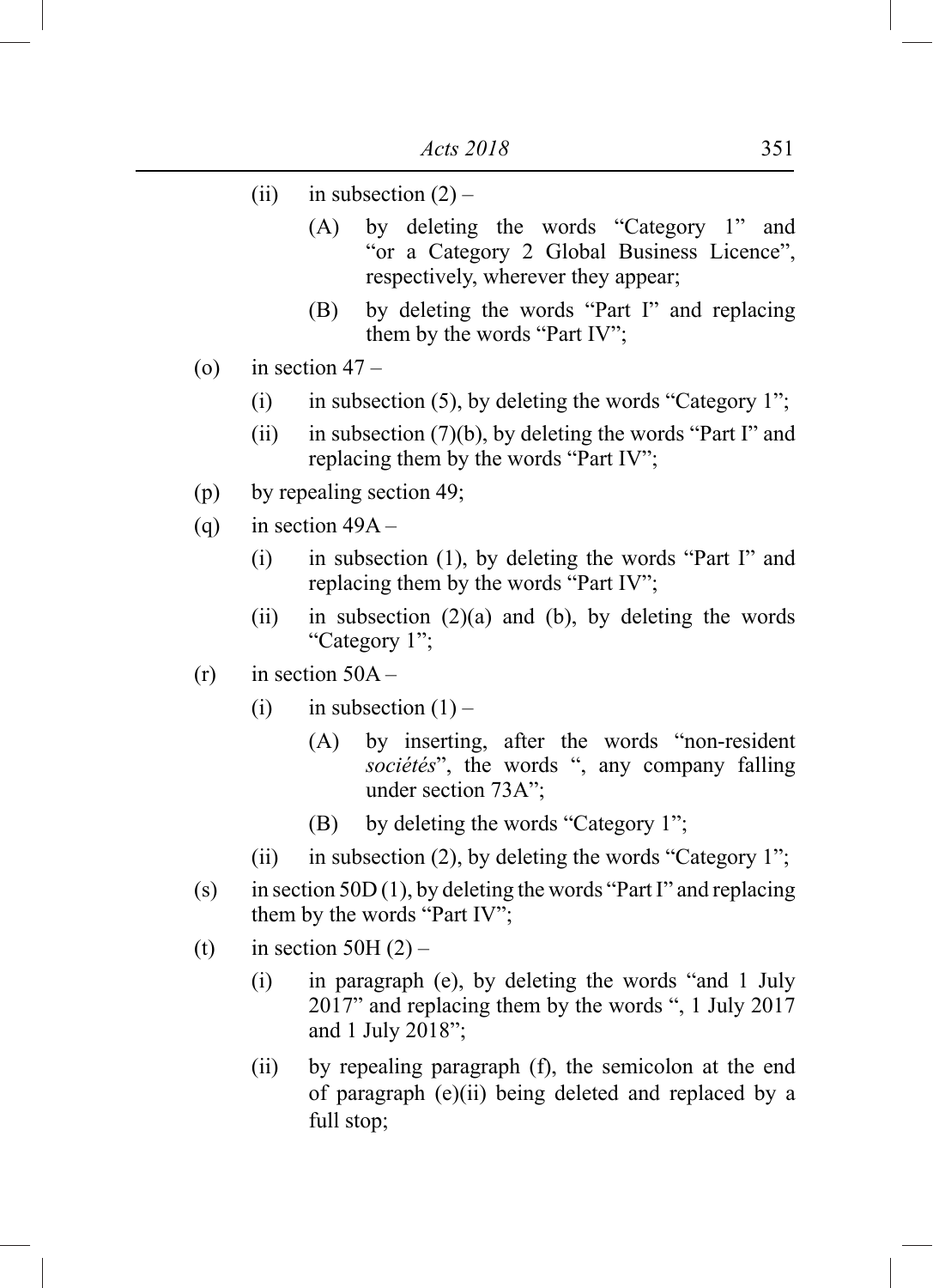- (u) in section  $50J -$ 
	- (i) in subsection (2), by deleting the words "1 July 2016 and 1 July 2017" and replacing them by the words "1 July 2016, 1 July 2017, 1 July 2018 and 1 July 2019";
	- (ii) by repealing subsection (4) and replacing it by the following subsection –

 (4) No levy shall be paid in a year, where, in the year immediately preceding that year, the operator has incurred a loss.

- (v) in section 50K, in the definition of "company"
	- (i) in paragraph (a), by deleting the words "Category 1";
	- (ii) by adding the following new paragraph, the word "and" being added at the end of paragraph (d) and the word "and" being deleted at the end of paragraph (c) –
		- (e) a company issued with a certificate as a freeport operator or private freeport developer under the Freeport Act;
- (w) in section 50L, by adding the following new subsections –

 (10) Subject to subsection (11), the amount to be remitted to the Director-General under subsection (2) may be reduced by an amount not exceeding 25 per cent of the CSR Fund set up on or after 1 January 2019 where the company intends to use such an amount to finance a CSR programme which has started before 1 January 2019 and which is in accordance with the guidelines set by the National CSR Foundation.

 (11) The amount to be remitted to the Director– General shall only be reduced where the company receives the prior written approval of the National CSR Foundation.

 (12) Notwithstanding any other provisions of this Act, any amount of CSR payable under this Sub-part shall not be reduced by any credit which may be available under this Act.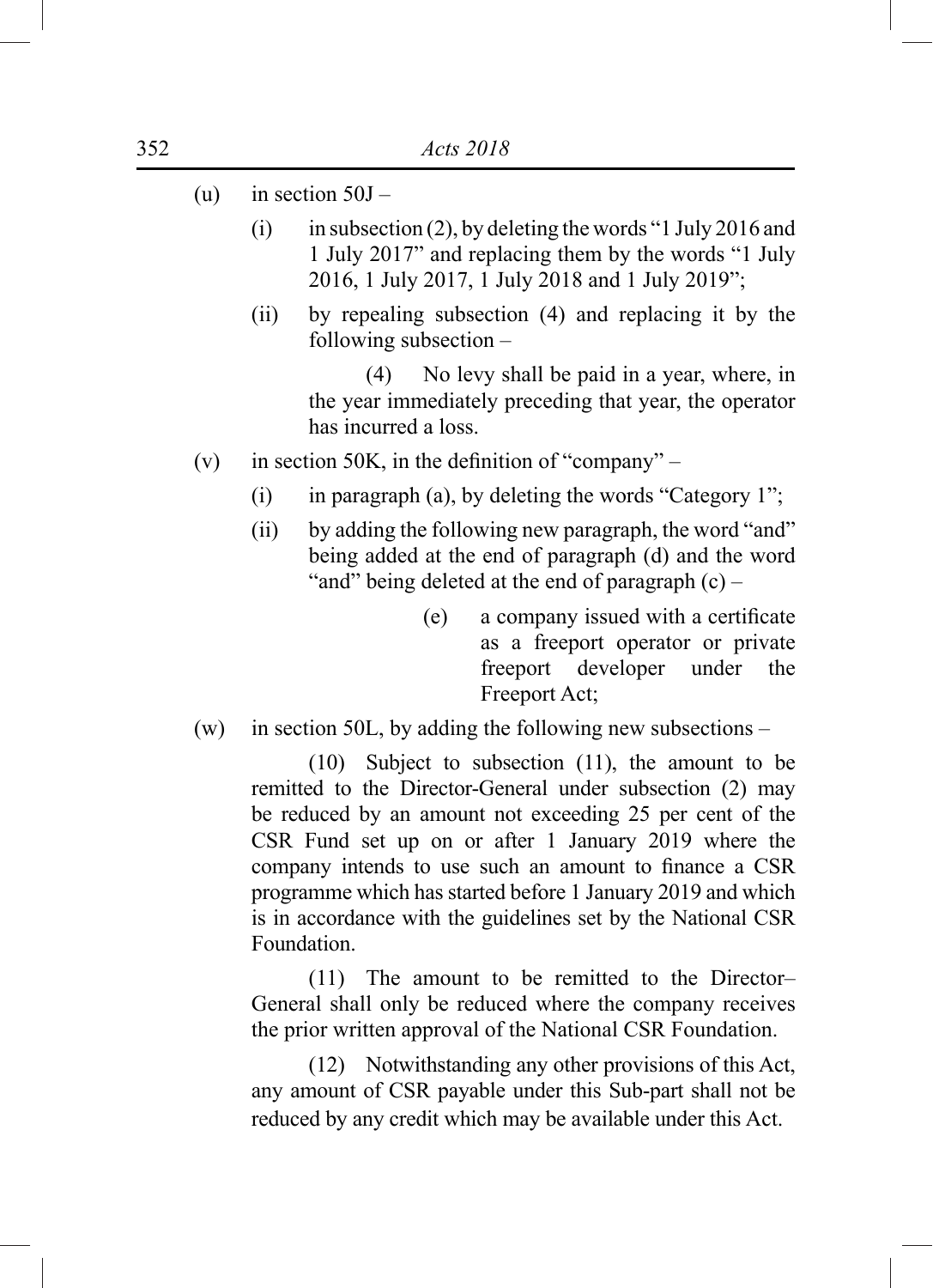(13) Notwithstanding the other provisions of this Act, this Sub-part shall also apply to a company which is exempt under items 11, 11A, 13, 26, 28 to 32 and 34 to 38 of Part II of Sub-part C of the Second Schedule and its net income shall be deemed to be its chargeable income for the purpose of this Sub-part.

 $(x)$  by inserting, after section 50L, the following new section –

## **50LA. Contributions to Film Promotion Fund**

 (1) The Director-General shall, as soon as practicable, remit into the Film Promotion Fund –

- (a) the tax paid yearly under this Act by film production and film studio companies and their employees;
- (b) the tax withheld periodically under this Act by film production companies; and
- (c) such percentage of the total income tax paid yearly to the Director-General, as may be prescribed.
- $(2)$  In this section –

"Film Promotion Fund" means the Film Promotion Fund established under section 28A of the Economic Development Board Act 2017.

- (y) by repealing section 50M;
- (z) in section 59, by adding the following new subsections –

 (5) Where loss available for set-off or carry forward has been determined under subsection (4) and it is subsequently found that the loss determined has been overstated, the Director-General may make another determination of the quantum of loss and give notice of his determination to the person referred to in subsection (4).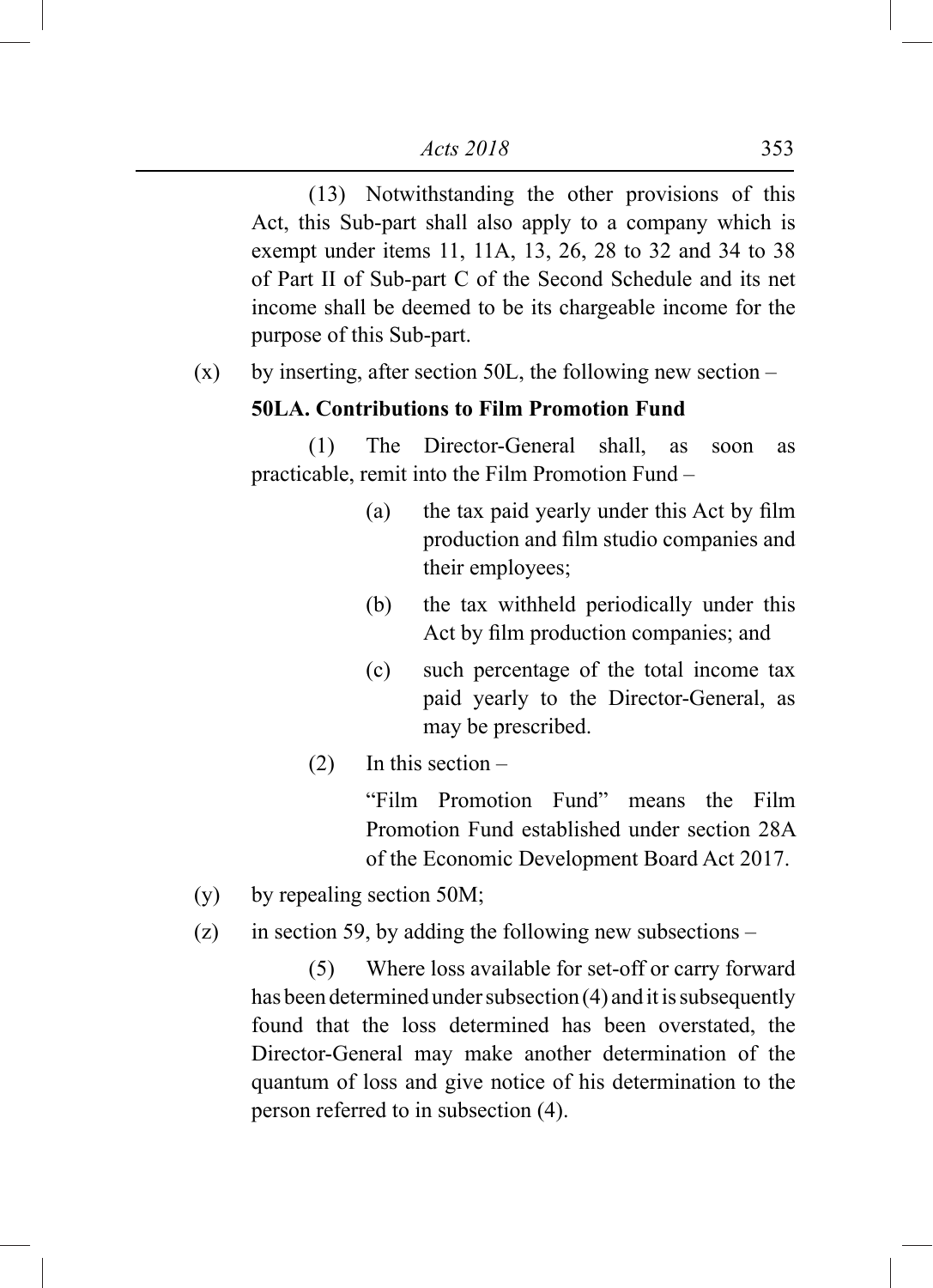(6) Where any person is dissatisfied with a determination by the Director-General under subsection (4) or (5), he may object to the determination in the manner provided in section 131C.

(aa) by inserting, after section 65, the following new section –

### **65A. Expenditure incurred on artwork**

 (1) Notwithstanding section 57 but subject to this section, where a company which is not a dealer in artwork incurs in an income year expenditure on the acquisition of an artwork for display in a conspicuous place on its business premises, it shall be allowed, in that income year, a deduction from its gross income in respect of the expenditure incurred.

 (2) Subsection (1) shall apply where the artwork is acquired from an artist who is a member of the Mauritius Society of Authors established under the Copyright Act.

 (3) The deduction under subsection (1) shall not, in the aggregate, exceed 500,000 rupees over a period of 3 consecutive income years.

 (4) Where the artwork in respect of which a deduction is allowed under subsection (1) is not displayed during or sold within a period of 3 years from the date of acquisition, the expenditure allowed shall be deemed to be the gross income in the year in which it is sold or ceases to be displayed, as the case may be.

(ab) by inserting, after section 66, the following new section –

## **67. Investment in** *crèches*

 (1) (a) Notwithstanding section 57, where, in an income year, a company incurs capital expenditure on a *crèche* for the benefit of its employees, it may be allowed a deduction from its gross income of twice the amount of such expenditure in that income year.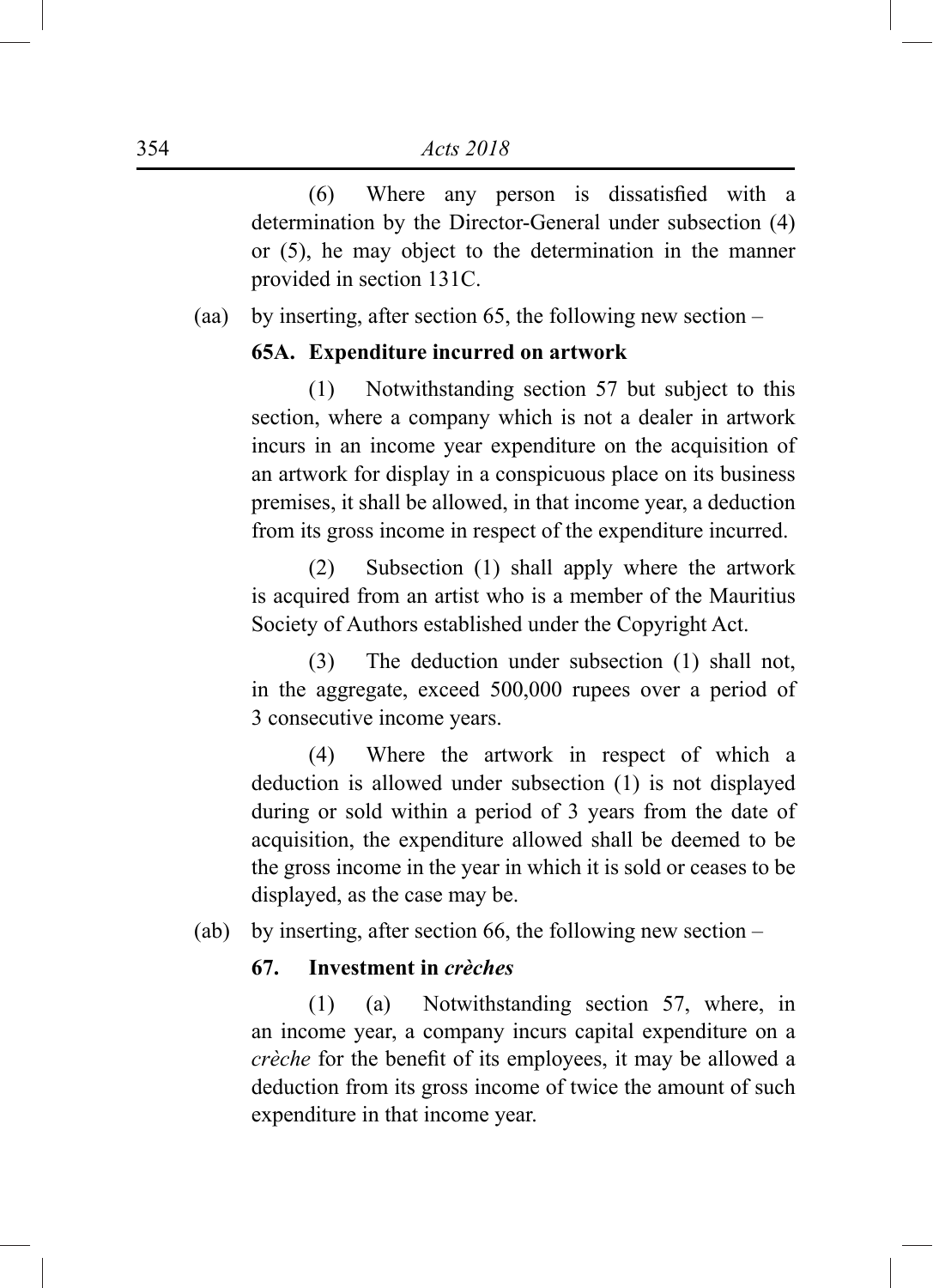(b) Where a company claims a deduction in respect of a *crèche* under this section, it shall not be entitled to annual allowance in respect of that *crèche* under section 63.

(ac) by repealing section 73A and replacing it by the following new section –

### **73A. Companies treated as non-resident in Mauritius**

 (1) Notwithstanding section 73, a company which is incorporated in Mauritius shall be treated as non-resident if its place of effective management is situated outside Mauritius.

 (2) A company referred to in subsection (1) shall submit a return of income as required under section 116.

(ad) in section 77, by adding the following new subsection –

 (4) No credit shall be allowed under this section in respect of foreign source income where –

- (a) the person has claimed a partial exemption in respect of that income under Part II of the Second Schedule;
- (b) the foreign source income is subject to tax at the rate of 5 per cent under section 44C.
- (ae) in section  $95 -$ 
	- (i) by repealing subsection (1) and replacing it by the following subsection –

 (1) Subject to subsection (2), every employee who, in respect of an income year, is entitled to –

- (a) the income exemption threshold under section 27;
- (b) reliefs and deductions under Sub-part D or Sub-part E of Part III,

in respect of that income year and who wishes to have the income exemption threshold and the reliefs and deductions under Sub-part D or Sub-part E of Part III taken into account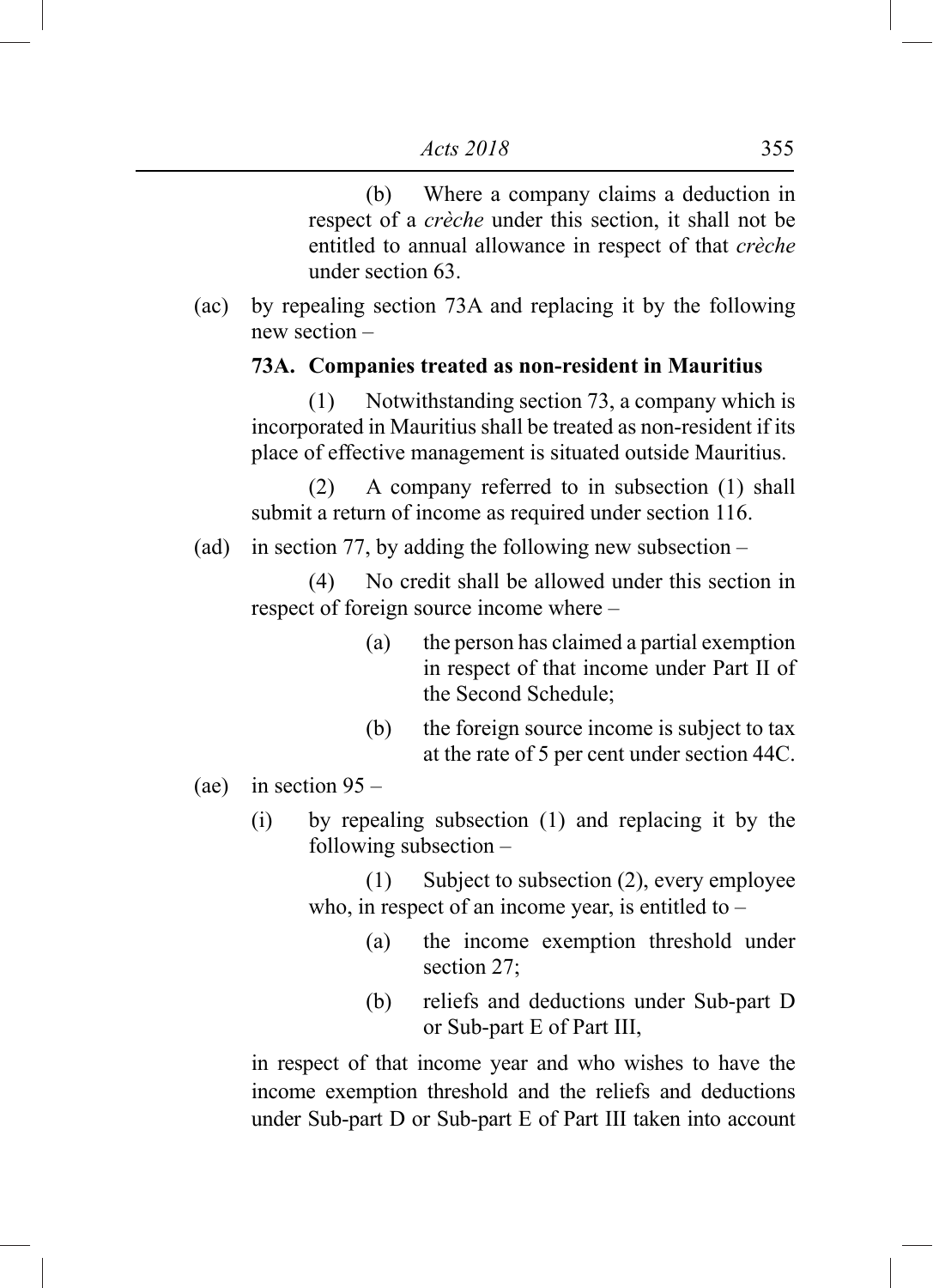#### 356 *Acts 2018*

for the purpose of determining his chargeable income and the amount of income tax, if any, to be withheld from his emoluments under section 93 during that income year, shall submit to his employer an Employee Declaration Form in such manner and on such conditions as may be prescribed.

(ii) by repealing subsection (3) and replacing it by the following subsection –

> (3) Where an employee has, in his Employee Declaration Form, claimed in respect of an income year, income exemption threshold under Sub-part C or reliefs and deductions under Sub-part D or Subpart E of Part III, as the case may be, an additional exemption under item 2 of the Third Schedule or reliefs and deductions under Sub-part D or Sub-part E of Part III, and the claim is thereafter found to be unjustified or in excess of the amount to which he is entitled by 10 per cent or more, he shall be liable, in addition to the amount of income tax underpaid, to a penalty not exceeding 25 per cent of the underpaid amount.

- (af) in section 108, by deleting the words "Part I" and replacing them by the words "Part IV";
- (ag) in section  $111A(1)$ , by inserting, in the appropriate alphabetical order, the following new definition –

"commission" includes any sum paid or payable to an agent in relation to a commercial transaction;

- (ah) in section  $111B -$ 
	- (i) in paragraph (b), by deleting the words "Category 1";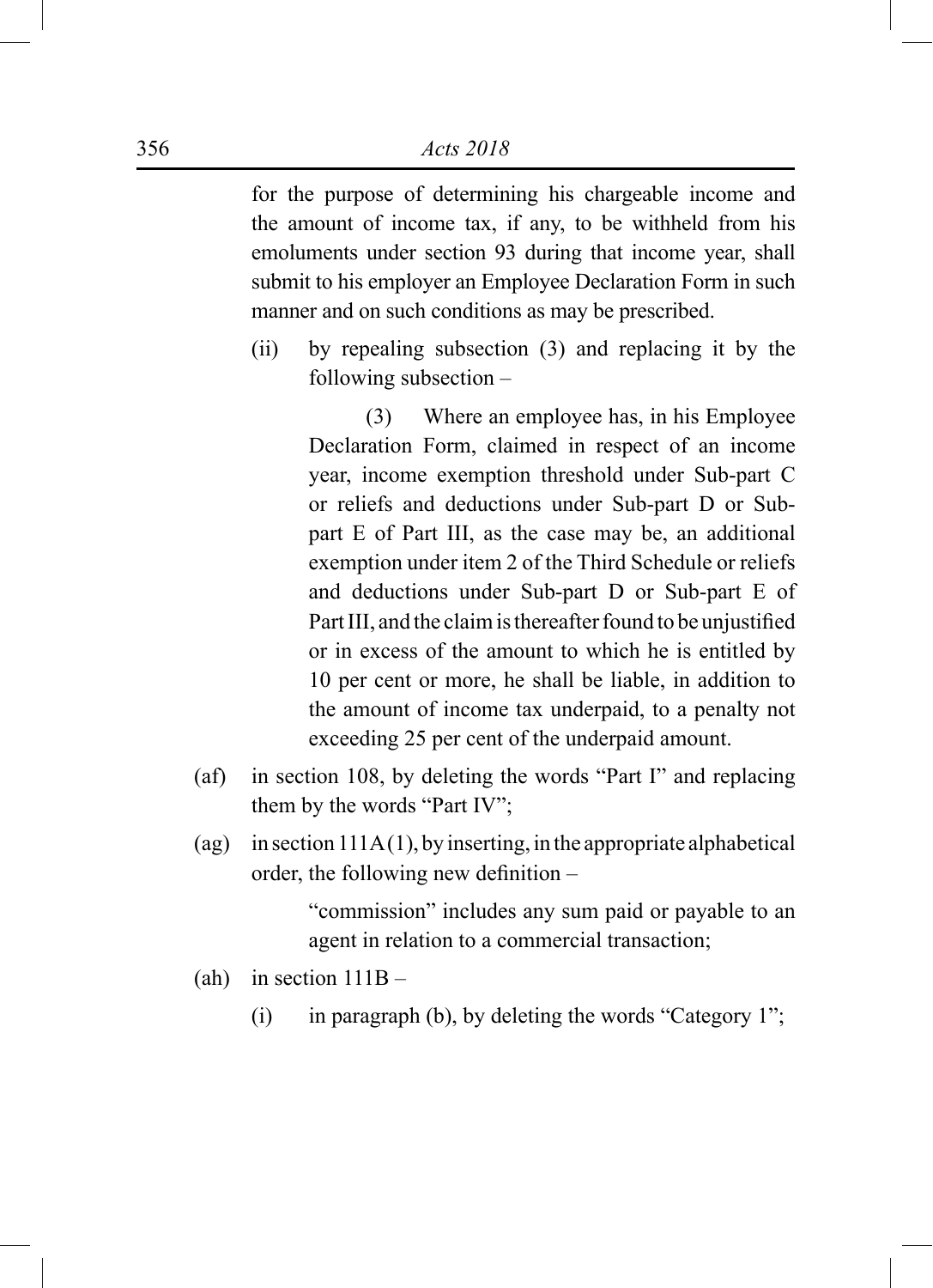- (ii) by repealing paragraph (k) and replacing it by the following paragraph –
	- (k) commissions payable by any person other than an individual.
- (ai) in section  $111C -$ 
	- (i) in subsection (4), by inserting, after the words "111B (b)", the words, "or rent referred to in section  $111B(c)$ ";
	- $(iii)$  in subsection  $(5)$ , by inserting, after the word "sportsperson,", the words "or from rent";
- (aj) by inserting, after Sub-part BB of Part VIII, the following new Sub-part –

## **Sub-Part BC - Tax on Winnings**

## **111O. Interpretation**

In this Sub-part –

"operator" means the Mauritius National Lottery Operator, a casino operator, a hotel casino operator or a gaming house operator licensed under the Gambling Regulatory Authority Act;

"winner" means a person to whom an amount payable as winnings is paid;

"winnings" means any amount paid out in money.

#### **111P. Operator to deduct tax on winnings**

 (1) Subject to the other provisions of this Sub-part, every operator shall, at the time any amount is payable as winnings, deduct tax from that amount at the rate of 10 per cent and remit it to the Director-General.

 (2) No tax shall be deducted under this Sub-part where the amount payable as winnings does not exceed 100,000 rupees.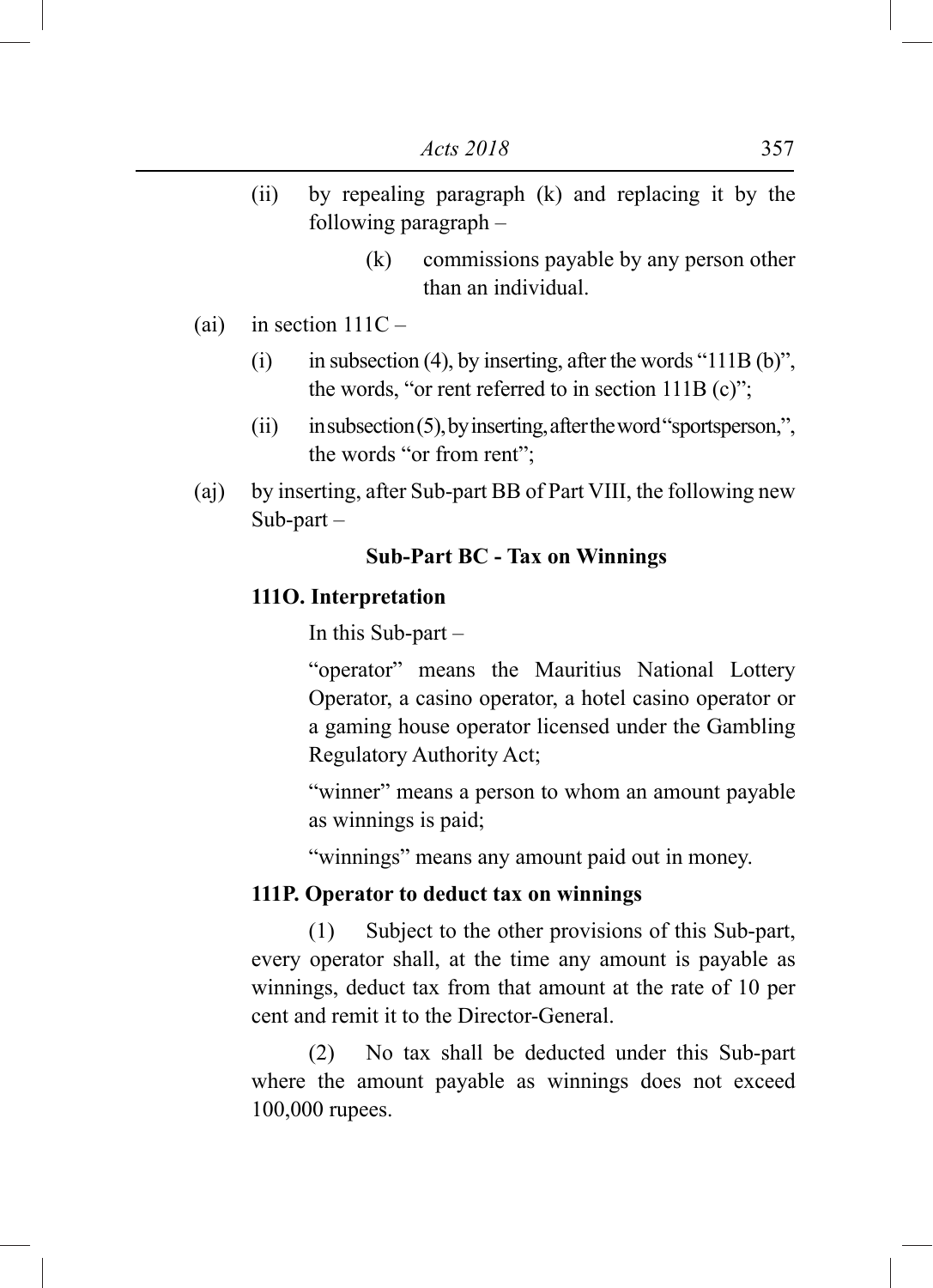### **111Q. Remittance of tax on winnings**

 (1) Every operator who deducts tax under section 111P shall remit electronically to the Director-General the tax so deducted not later than 20 days from the end of the month in which the tax was deducted and, at the same time, submit a return in such form as the Director-General may approve.

 (2) Where an operator has, during a month, not paid any winnings on which tax is deductible, he shall submit a nil return to the Director-General.

#### **111R. Penalty for late submission**

 Where an operator fails to submit a return under section 111Q, he shall be liable to pay to the Director-General a penalty representing 2, 000 rupees per month or part of the month, until the time the return is submitted, provided that the total penalty payable shall not exceed 20, 000 rupees.

## **111S. Penalty and interest for late payment**

 The provisions of sections 122 (1) and 122D shall apply in all respects to an operator who fails to remit any tax on winnings due on or before the last day on which it has to be remitted in accordance with section 111Q.

### **111T. Assessment and recovery of tax on winnings**

 The provisions of Parts IX, X and XI and sections 153, 155, 156 and 160 of this Act shall apply to the tax on winnings with such modifications, adaptations and exceptions as may be necessary.

- (ak) in section 116C (2)(a), by deleting the words "Category 1";
- (al) in section 121 (1A), by adding the following new paragraph, the existing provision being lettered as paragraph  $(a)$  –
	- (b) This subsection shall not apply to
		- (i) a company holding a Global Business Licence under the Financial Services Act; and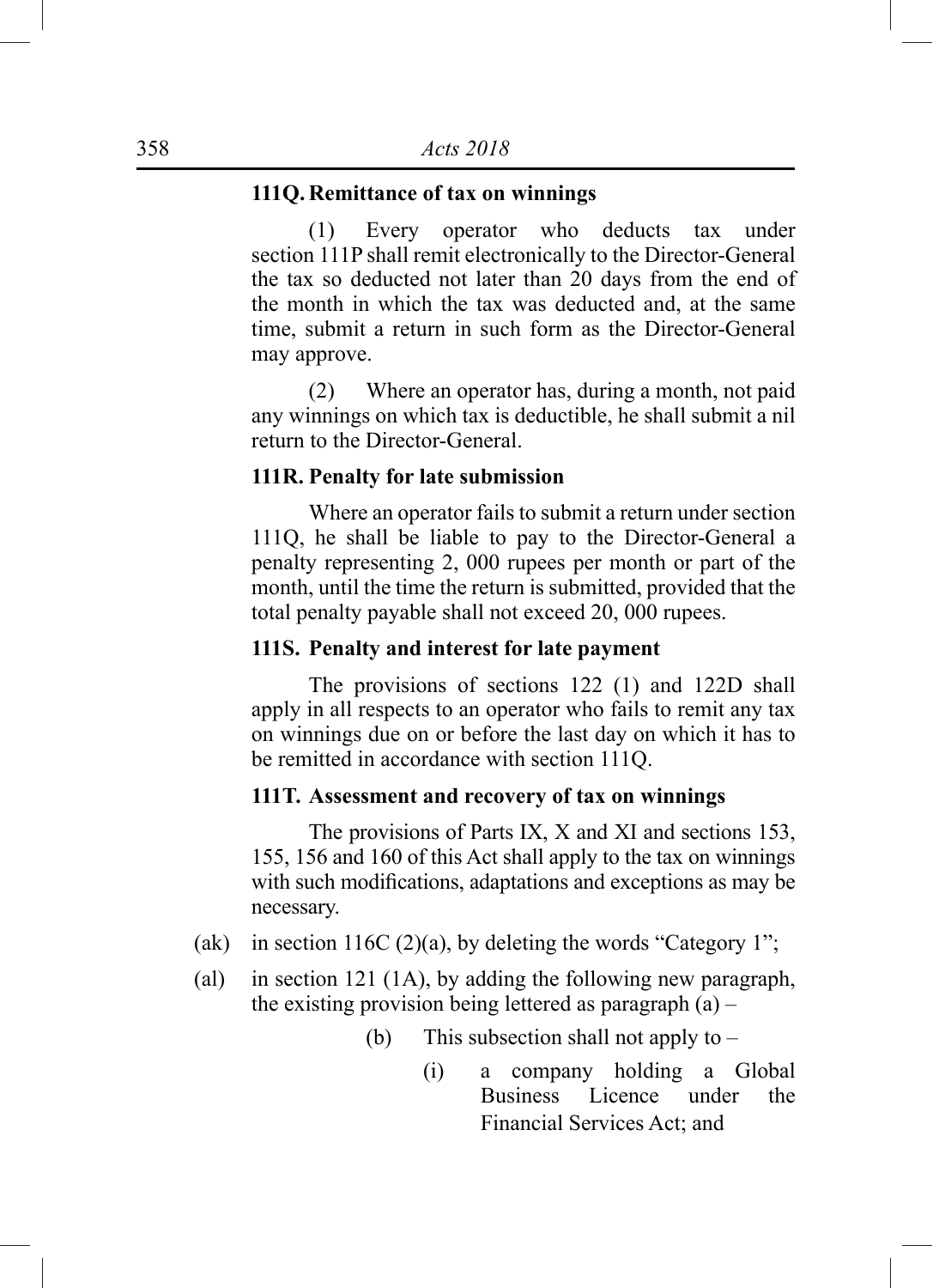#### (ii) a non-resident *société*.

- (am) in section 122 (1A), by adding the following new paragraph, the existing provision being lettered as paragraph  $(a)$  –
	- (b) This subsection shall not apply to
		- (i) a company holding a Global Business Licence under the Financial Services Act; and
		- (ii) a non-resident *société*.
- (an) in section 122E (4)(b)(i), by deleting the words "Category 1";
- (ao) in section 123C, by adding the following new subsections –

 (4) A person shall not, in respect of an income year, be required to submit a statement of assets and liabilities with his return of income under subsection (1) where he has submitted a return of income for each of the 5 income years immediately preceding that income year.

 (5) Notwithstanding any other enactment, this section shall be deemed to have come into operation on 1 July 2018.

- (ap) in section 123D  $(1)(c)(ii)$  and  $(2)(a)$ , by deleting the words "Category 1 or a Category 2";
- (aq) by inserting, after section 123D, the following new section –

### **123E. Statement of winnings**

 (1) Subject to this section, a licensed operator shall submit to the Director-General a statement of the amount of winnings exceeding 100,000 rupees paid to any person.

 (2) The statement under paragraph (1) shall be submitted electronically to the Director-General, together with the return submitted under section 115 of the Gambling Regulatory Authority Act, and shall contain the following information in relation to the winner –

(a) his full name;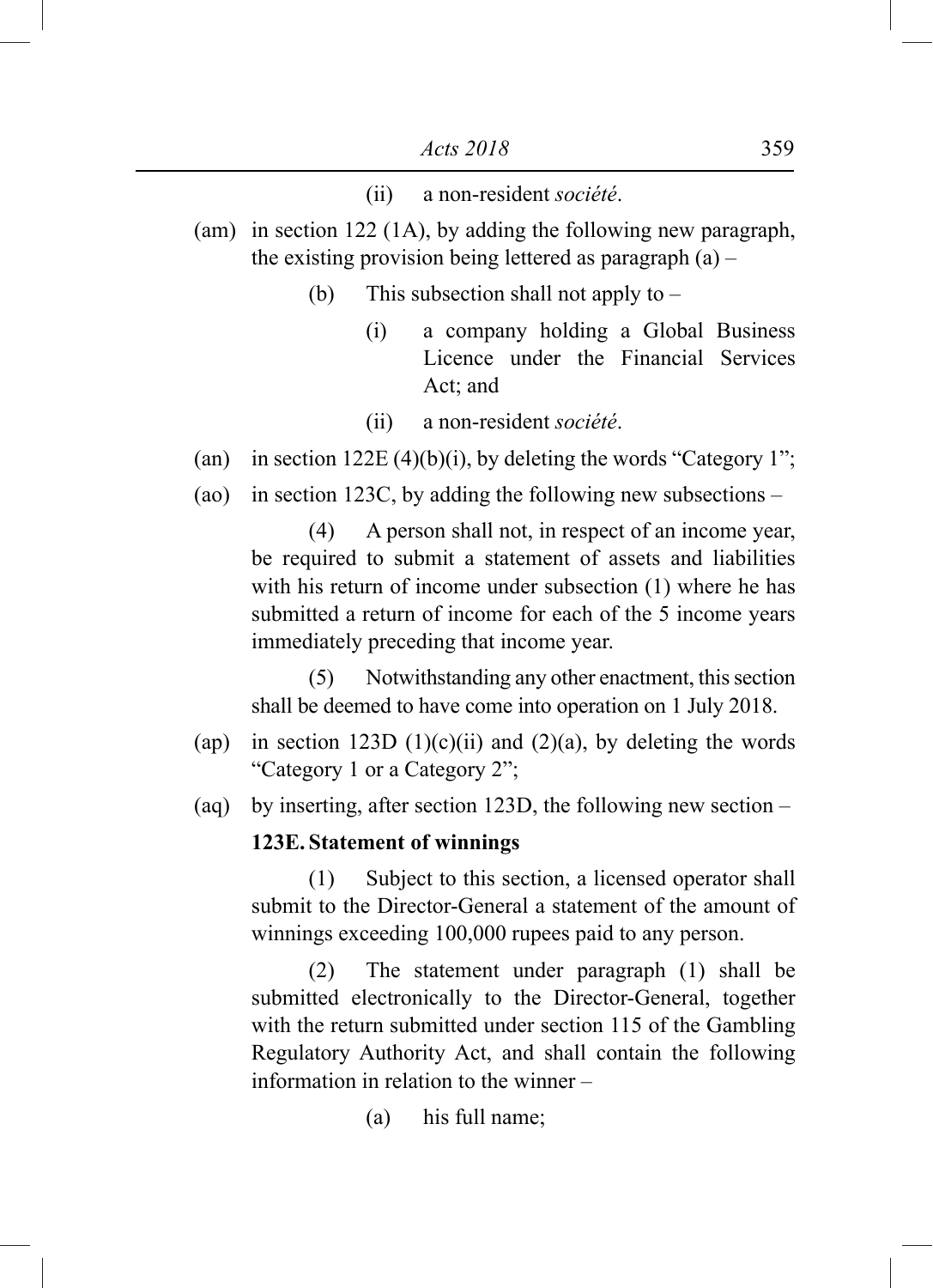- (b) in the case of a citizen, his NIC number or, in the case of a non-citizen, his passport number or non-citizen ID issued by the Passport Officer; and
- (c) the amount of winnings.
- $(3)$  In this section –

"operator" means a casino operator, hotel casino operator, gaming house operator, bookmaker, totalisator, operator of Mauritius National Lottery and an agent of a foreign pool operator licensed under the Gambling Regulatory Authority Act.

- (ar) in section 124 (3), by repealing paragraph (a) and replacing it by the following paragraph –
	- (a) The Minister may make such regulations as he thinks fit to provide for –
		- (i) the giving of information by any person to the Director-General under this section;
		- (ii) non-compliance by any person with any request for information by the Director-General for the purpose of enabling the Director-General to comply with a request for the exchange of information under an arrangement made pursuant to section 76.
- (as) in section 129 (1A), by deleting the word "additional" wherever it appears;
- (at) by repealing section 132 and replacing it by the following section –

### **132. Additional assessment**

 (1) Subject to subsection (3), where in respect of a year of assessment, the Director-General has made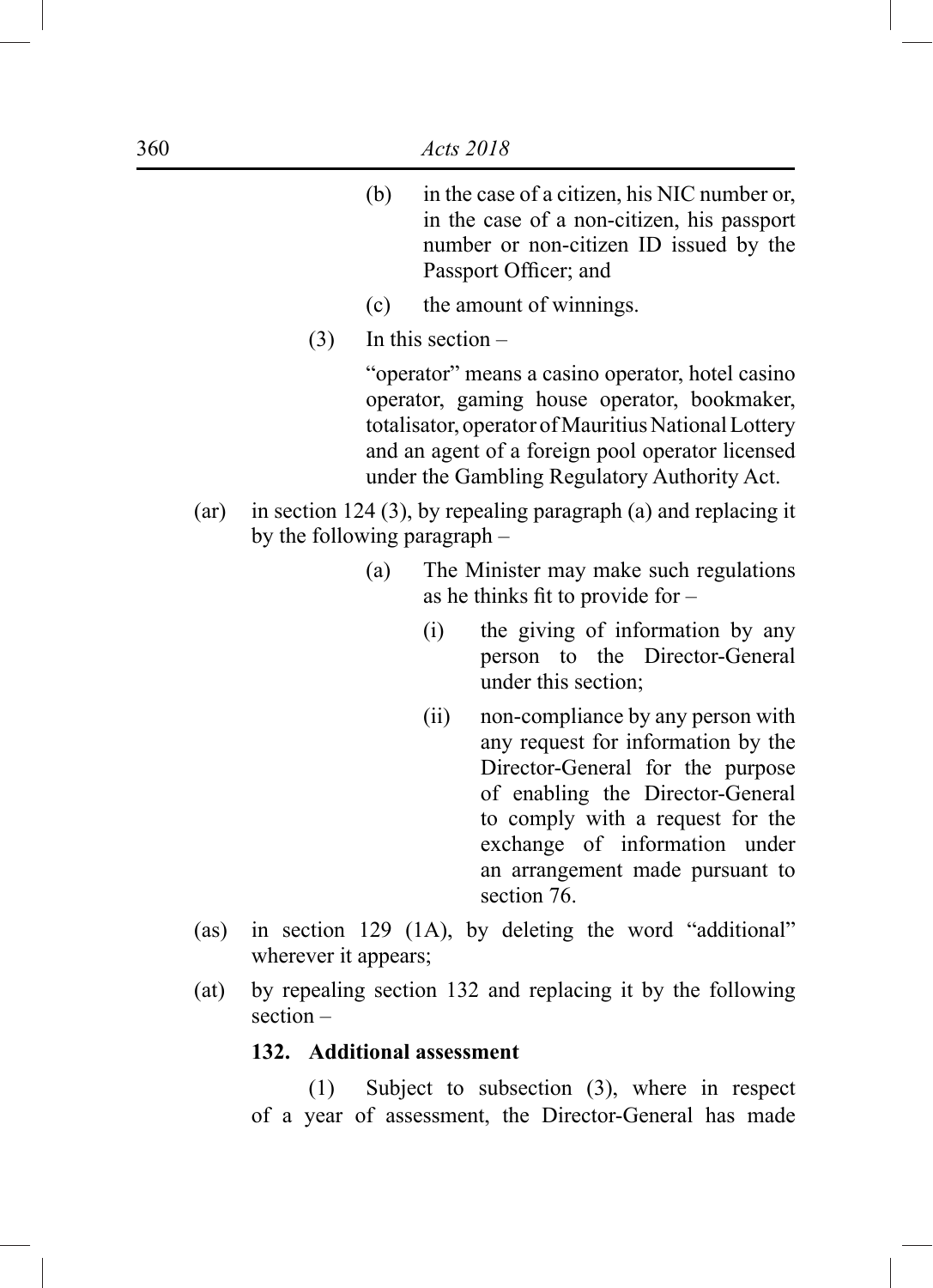an assessment under section 129, 129A or 131 and he subsequently finds that tax has been underclaimed, he may make an additional assessment of the amount of chargeable income and income tax which, in his opinion, ought to have been charged.

 (2) An additional assessment under subsection (1) shall be deemed to be an assessment under section 129, 129A or 131, as the case may be, for the purpose of this Act and the person on whom an additional assessment is made may object or appeal against the additional assessment in the manner provided under Part X of this Act.

 (3) The Director-General shall not make an additional assessment under this section after 3 years from the year of assessment to which the additional assessment relates.

(au) by repealing section 136 and replacing it by the following section –

# **136. Application of Part IVC of Mauritius Revenue Authority Act**

 The provisions of Part IVC of the Mauritius Revenue Authority Act shall apply to any tax which has remained unpaid under this Act.

- (av) by repealing sections 137 to 144;
- (aw) by inserting, after section 146A, the following new section –

### **146B. Offences relating to tax on winnings**

Any person who –

- (a) fails to pay the amount of tax required to be deducted under section 111P;
- (b) fails to submit
	- (i) the return of tax deduction as required under section 111Q;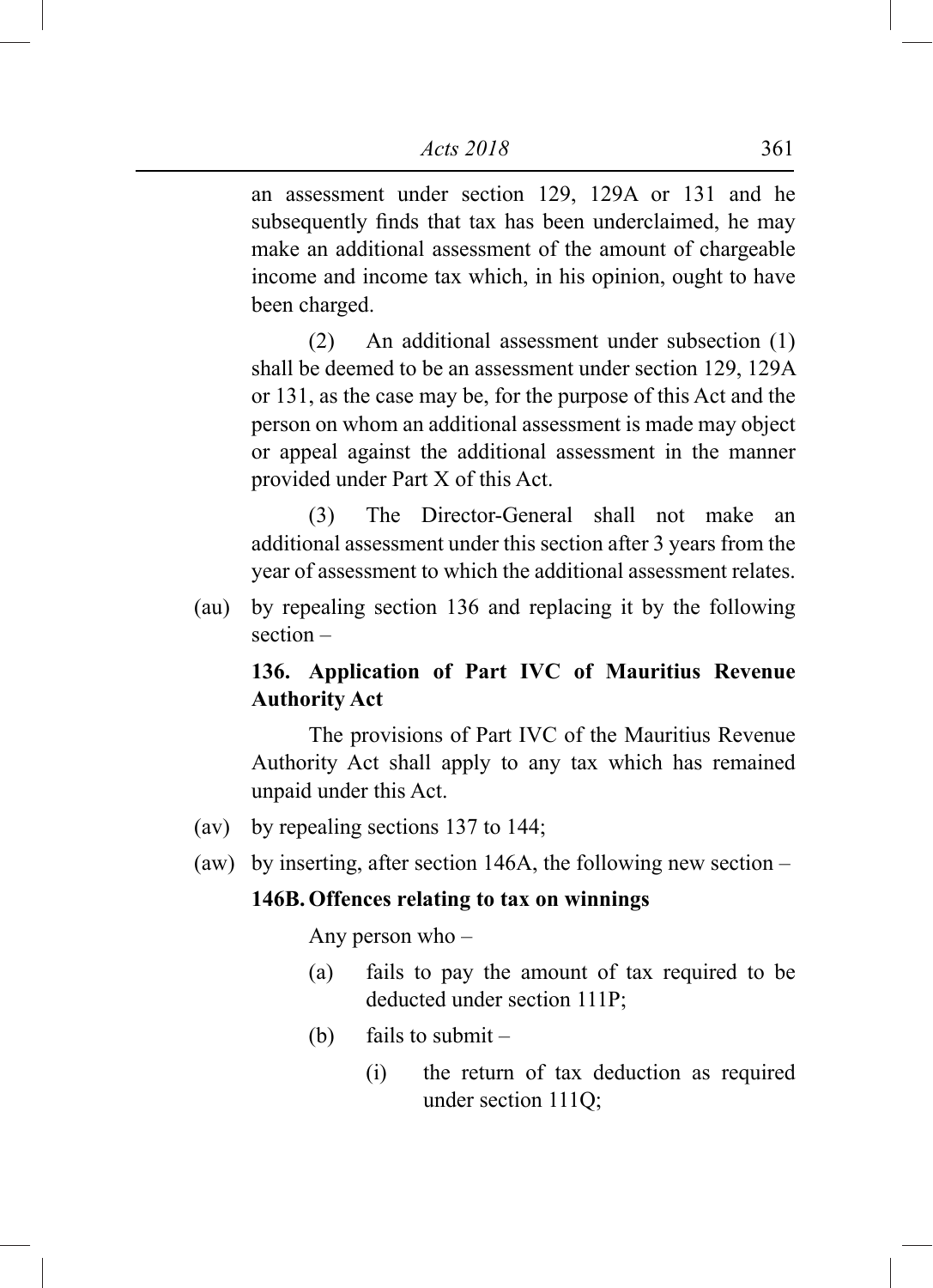- (ii) the statement of winnings as required under section 123E;
- (c) submits a return or statement referred to in paragraph (b) which is false or misleading in any material particular;
- (d) otherwise contravenes any provision of Sub-part BC of Part VIII,

shall commit an offence and shall, on conviction, be liable to a fine not exceeding one million rupees and to imprisonment for a term not exceeding 8 years.

- (ax) in section  $150A -$ 
	- (i) by repealing subsections  $(1)$ ,  $(2)$  and  $(3)$  and replacing them by the following subsections –

 (1) Subject to this section, the Director-General shall pay to every individual who derives a monthly basic salary specified in the first column of the Eleventh Schedule, the corresponding Negative Income Tax allowance specified in the second column of that Schedule.

 (2) No Negative Income Tax allowance shall be payable under subsection (1) unless –

- (a) the individual is a citizen of Mauritius;
- (b) the individual works for a minimum of 24 hours during at least 3 days in a week;
- (c) the total monthly earnings of the individual does not exceed 20, 000 rupees;
- (d) the net income of the individual or his spouse, excluding any dividend and interest, in the current year, does not exceed 390, 000 rupees; and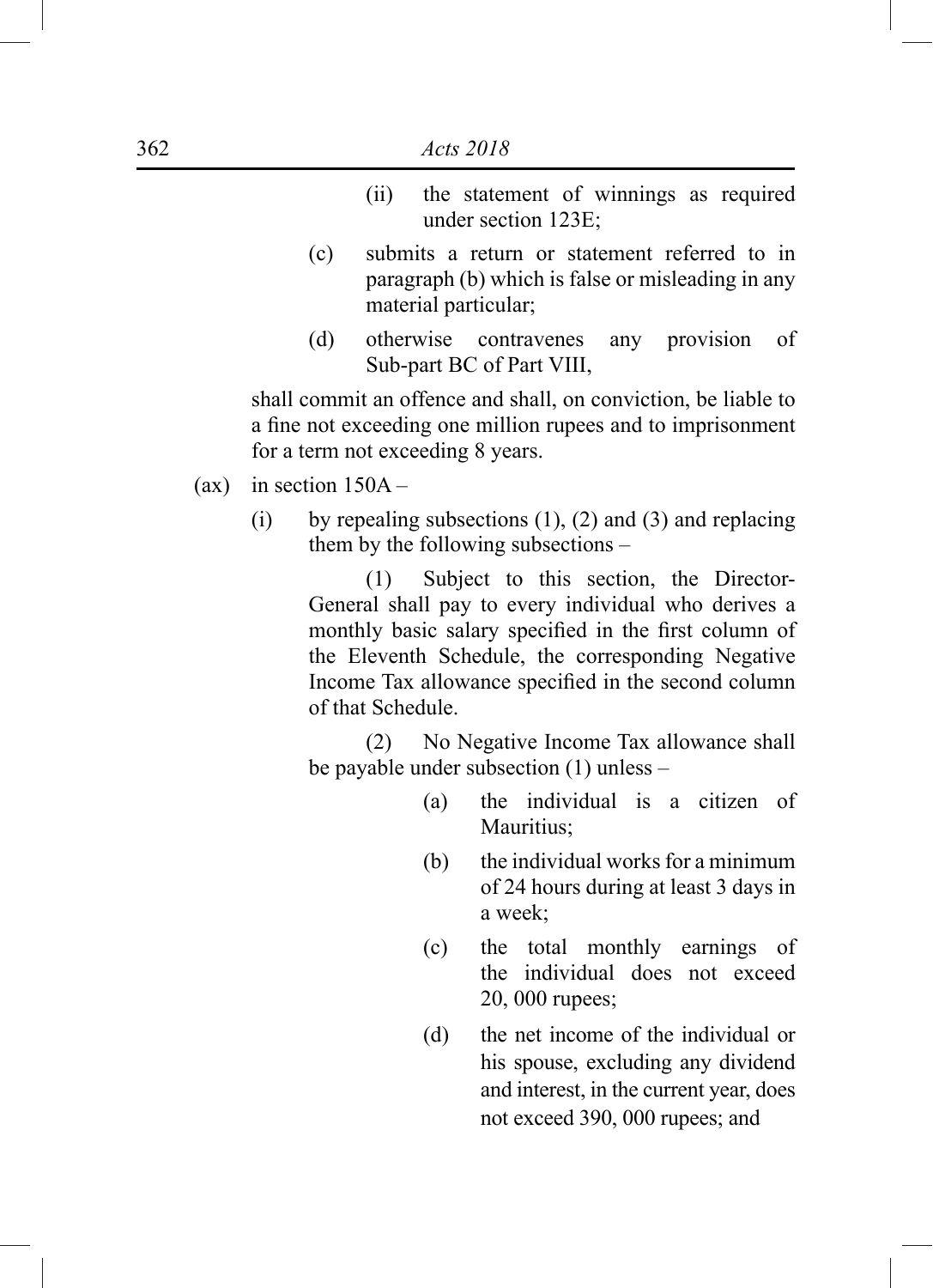(e) the individual and the person by whom he is employed are both compliant with their contributions to the National Pensions Fund and the National Savings Fund as from the month in which the allowance is being claimed.

 (3) Where an individual satisfies the requirements of subsections (1) and (2), he shall be paid the Negative Income Tax allowance on the basis of the information furnished by his employer in the return submitted to the Director-General under section 17 of the National Pensions Act.

(ii) by inserting, after subsection (3), the following new subsection –

> (3A) (a) Where an individual satisfies the requirements of subsections (1) and (2) but is not paid the allowance, he may make an application to the Director-General, within 9 months after the month in respect of which the Negative Income Tax allowance is claimed.

> (b) An application under paragraph (a) shall be made in such manner as the Director-General may determine.

- (iii) by repealing subsection (6) and replacing it by the following subsection –
	- $(6)$  In this section –

"basic salary" includes any additional remuneration;

"earnings" –

(a) means all salary and wages before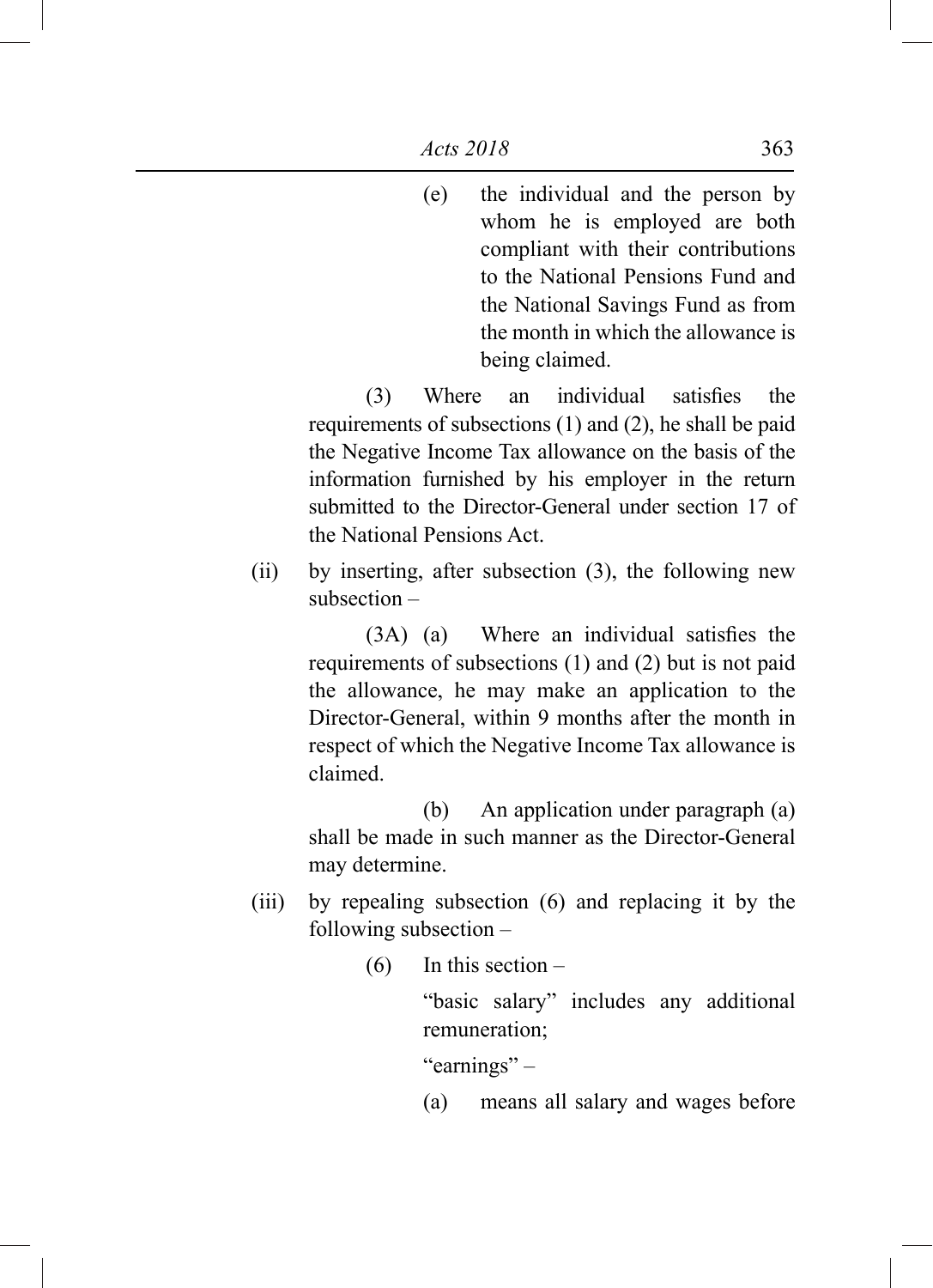any deduction for unpaid leaves and absences, overtime pay, leave pay and other allowances in money or money's worth, other than travelling and end-of-year bonus derived from employment; and

- (b) includes any annuity, pension and basic retirement pension.
- (ay) in section 151A (1), by inserting, after the words "19,", the words "27A,";
- (az) in section 154 (2), by adding the following new paragraph, the comma at the end of paragraph (g) being deleted and replaced by the words "; or" and the word "or" at the end of paragraph (f) being deleted–
	- (h) the Financial Intelligence and Anti-Money Laundering Act,
- (ba) in section  $161A -$ 
	- (i) by inserting, after subsection (13), the following new subsection –

 (13A) Notwithstanding the repeal of section 49, the provisions of that section shall continue to apply until 30 June 2021 to any company issued with a freeport certificate on or before 14 June 2018, except that the rate of tax shall be as specified in Part IV of the First Schedule.

(ii) by adding the following new subsections –

 *Definition of foreign source income*

 (56) Notwithstanding the amendment brought to the definition of "foreign source income" in section 2, the following provisions shall continue to apply –

> (a) in the case of a corporation issued with a Category 1 Global Business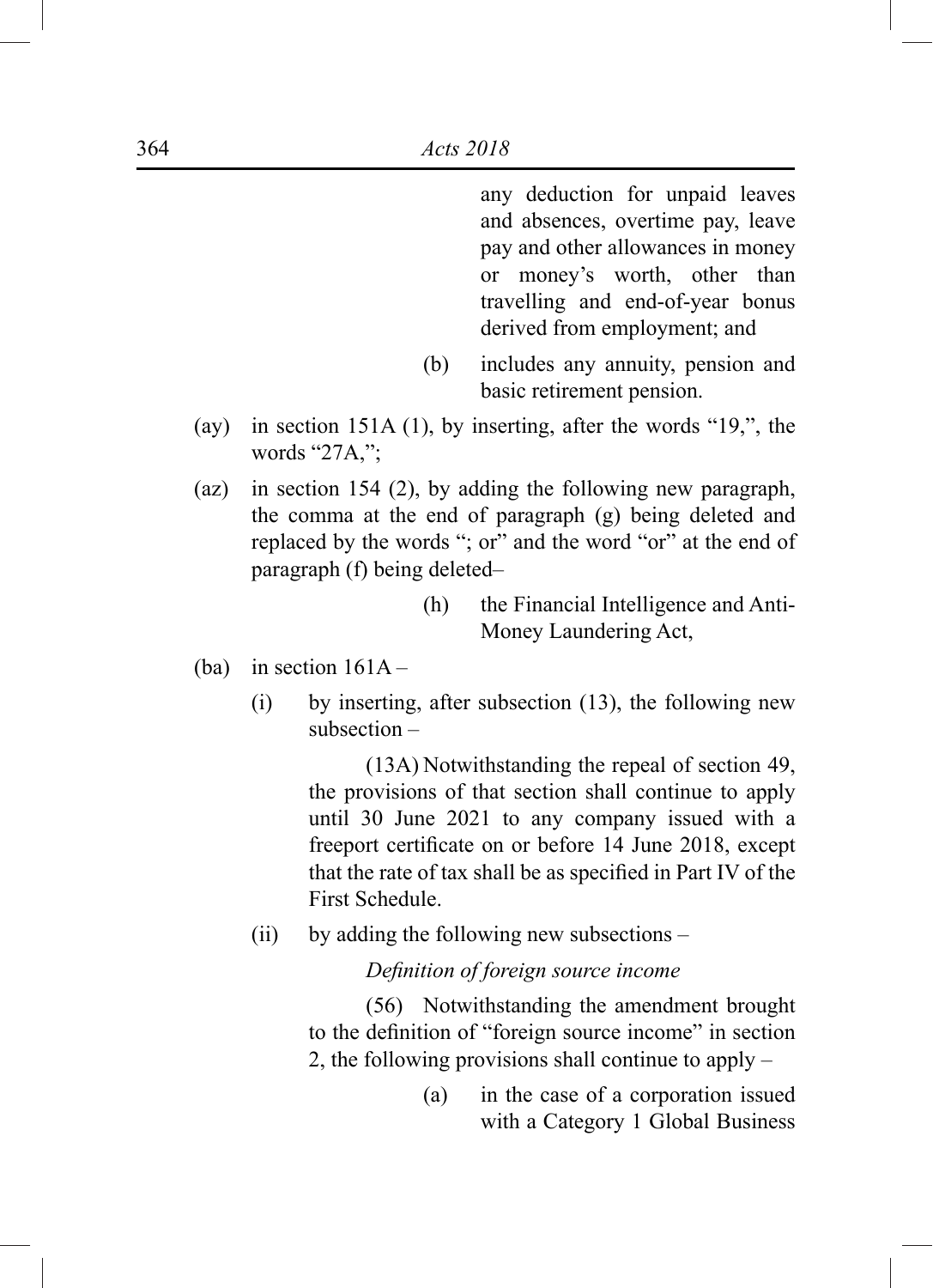Licence under the Financial Services Act on or before 16 October 2017, the foreign source income shall, up to 30 June 2021, include income derived from its transactions with non-residents or corporations holding a Global Business Licence under the Financial Services Act;

- (b) in the case of a bank holding a banking licence under the Banking Act, the foreign source income shall, up to the year of assessment commencing on 1 July 2019, include income derived from its banking transactions with –
	- (i) non-residents; or
	- (ii) corporations holding a Global Business Licence under the Financial Services Act.

## *Category 2 Global Business Companies*

 (57) (a) Notwithstanding the deletion of the item "A company holding a Category 2 Global Business Licence under the Financial Services Act" from Part I of the Second Schedule, the exemption provided under that item shall continue to apply until 30 June 2021 to any company issued with a Category 2 Global Business Licence under the Financial Services Act on or before 16 October 2017.

- (b) Subsection (a) shall not apply to  $-$ 
	- (i) such intellectual property assets acquired from a related party after 16 October 2017;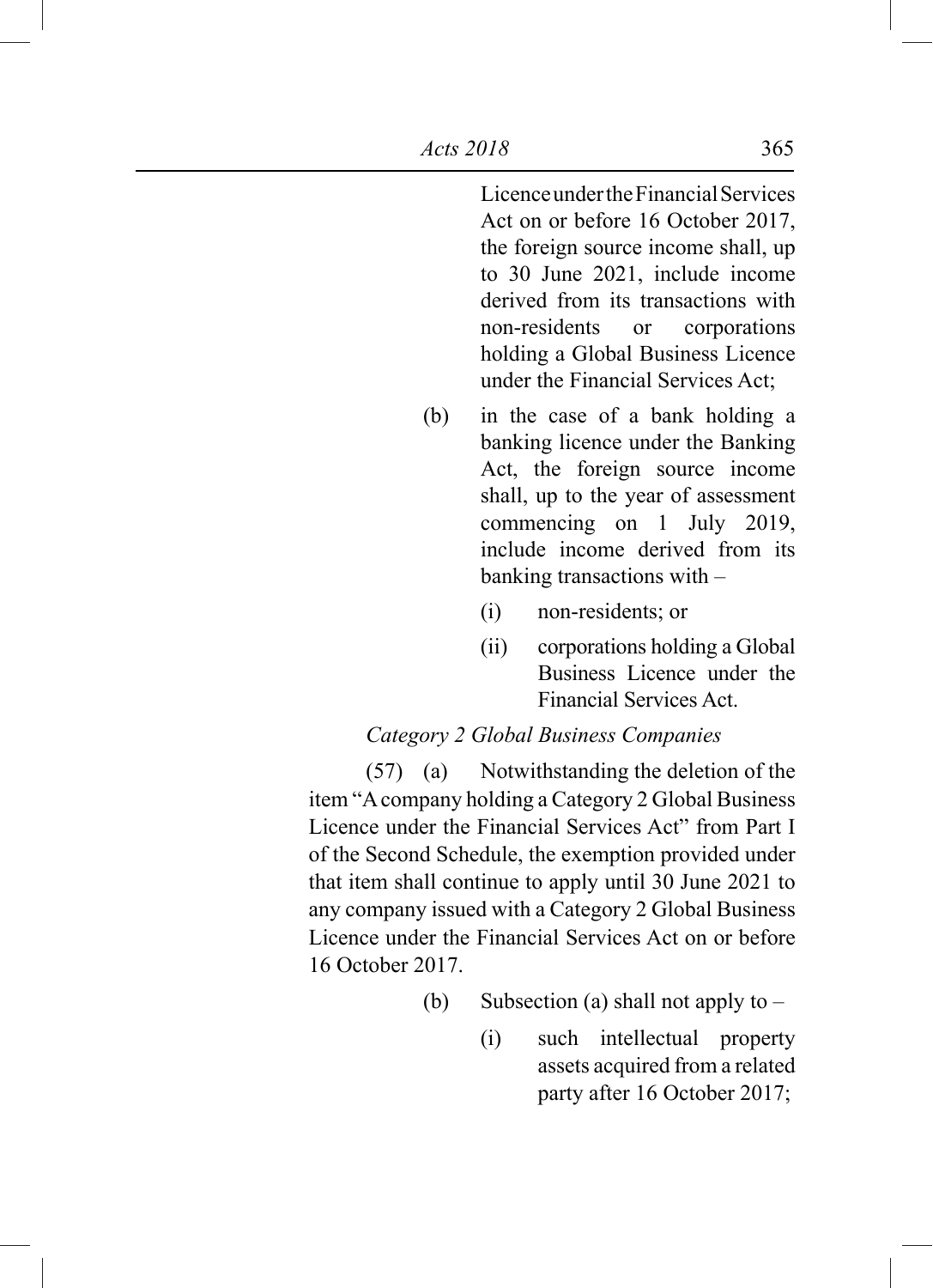- (ii) such intellectual property assets acquired from an unrelated party, or such newly created intellectual property assets, after 30 June 2018;
- (iii) income derived from such specific assets acquired or projects started after 31 December 2018,

as may be prescribed.

*Tax credit in respect of expenditure on new plant and machinery*

 (58) (a) Subject to the other provisions of this subsection, where, during the period 1 July 2018 to 30 June 2020, a company engaged in the importation of goods in semi knocked-down form incurs capital expenditure in new plant and machinery, it shall be allowed, in the year of acquisition and in each of the two subsequent income years, a tax credit of an amount equal to 5 per cent of the cost of the new plant and machinery.

 (b) No credit shall be allowed where the local value addition incorporated in the goods referred to in paragraph (a) is less than 20 per cent.

(c) In this subsection –

"plant and machinery" does not include motor cars.

*Deduction in respect of emoluments payable to homeworkers*

 (59) (a) Notwithstanding section 18, but subject to paragraph (b), where during the period 1 July 2018 to 30 June 2020, a person employs a full-time homeworker, he shall be allowed to deduct from his gross income, other than gross income specified in section 10  $(1)(a)$ , an amount equal to 200 per cent of the emoluments payable to the homeworker.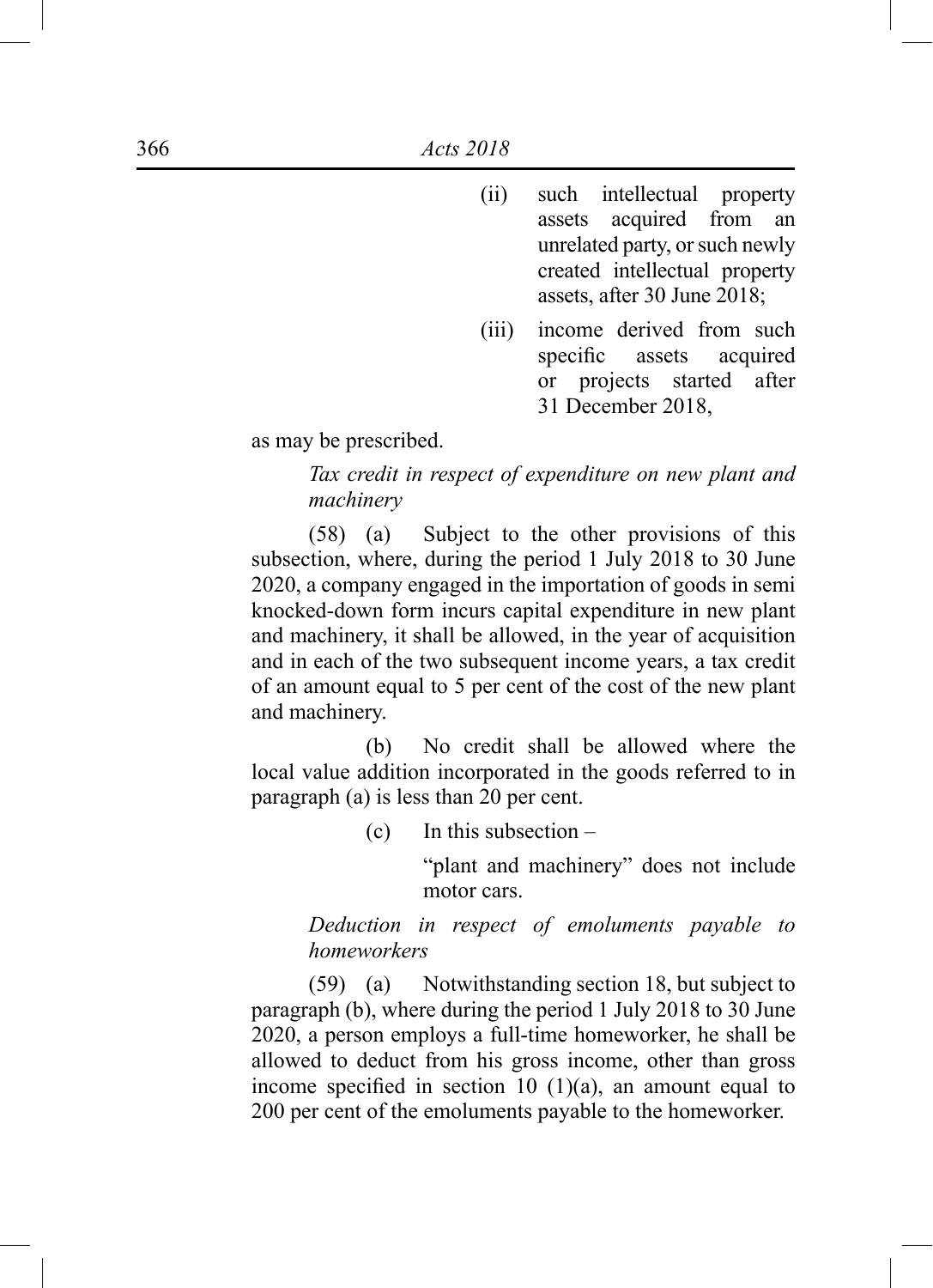(b) Paragraph (a) shall apply where the person satisfies the following conditions –

- (i) he has acquired the necessary information technology system to enable the homeworker to work from home;
- (ii) he employs more than 5 homeworkers at any time during the year;
- (iii) the monthly emoluments, excluding the end of year bonus under the End of the Year Gratuity Act, payable to the homeworker do not exceed 100,000 rupees; and
- (iv) the Director-General is satisfied that the homeworker has started to work from home on or after 1 July 2018.

 (c) The deduction under paragraph (a) shall be allowed in respect of emoluments payable to a homeworker during a period not exceeding 24 consecutive months starting from 1 July 2018 or the month in which the homeworker starts working from home, as the case may be.

(d) In this subsection –

"homeworker" has the same meaning as in the Employment Rights Act.

# *Tax credit in respect of expenditure on information technology system*

 (60) Notwithstanding this Act where, during the period 1 July 2018 to 30 June 2020, a person incurs capital expenditure on information technology systems for the purpose of employing homeworkers referred to in subsection (59), he shall be allowed, in the year of acquisition and in each of the two subsequent income years, a tax credit of an amount equal to 5 per cent of the cost of the information technology system.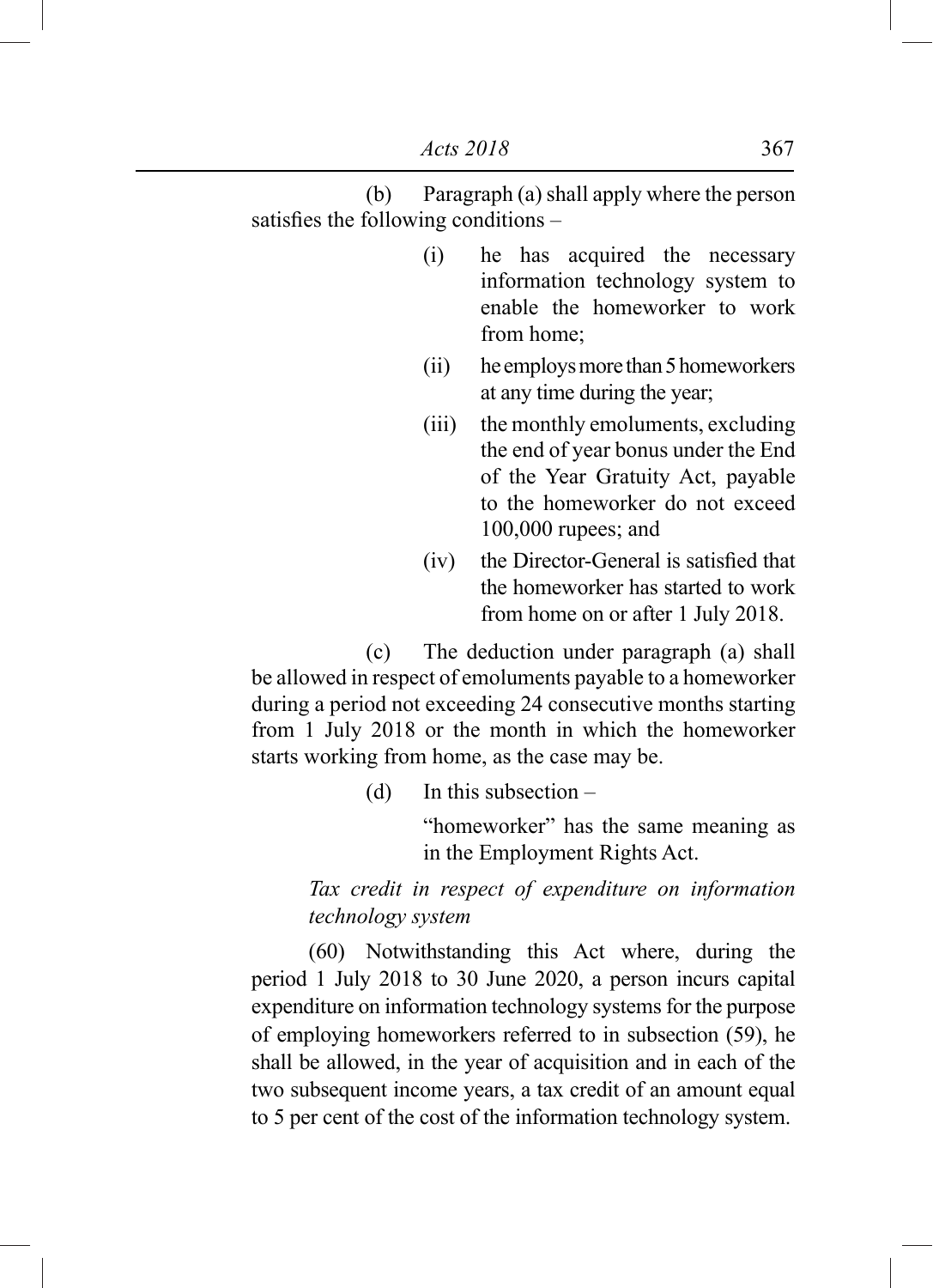### *Investment banking licence*

(61) Notwithstanding the deletion of item 30 (1)(c) of Sub-part C of Part II of the Second Schedule, the provisions of that section shall continue to apply to any corporation issued with an investment banking licence on or after 1 September 2016 for a period of 5 income years as from the income year in which the corporation was granted its licence.

# *Imposition of tax on banks*

 (62) Notwithstanding sections 4 (1)(b) and 44C, companies engaged in banking activities shall be liable to income tax at the rate specified in Part IV of the First Schedule up to and including the year of assessment commencing on 1 July 2019.

(bb) in the First Schedule –

(i) by repealing Part I and replacing it by the following Part –

## **PART I**

|     |                                             | Rate of<br>income tax |
|-----|---------------------------------------------|-----------------------|
|     | An individual having an annual net income – |                       |
| (a) | not exceeding 650, 000 rupees               | 10 per cent           |
| (b) | exceeding 650, 000 rupees                   | 15 per cent           |

(ii) by adding the following new Parts –

### **PART III**

### **Sub-Part A**

| $ Changeable $ income $-$ |                          | Rate of income tax |
|---------------------------|--------------------------|--------------------|
| (a)                       | first 1.5 billion rupees | 5 per cent         |
| (b)                       | remainder                | 15 per cent        |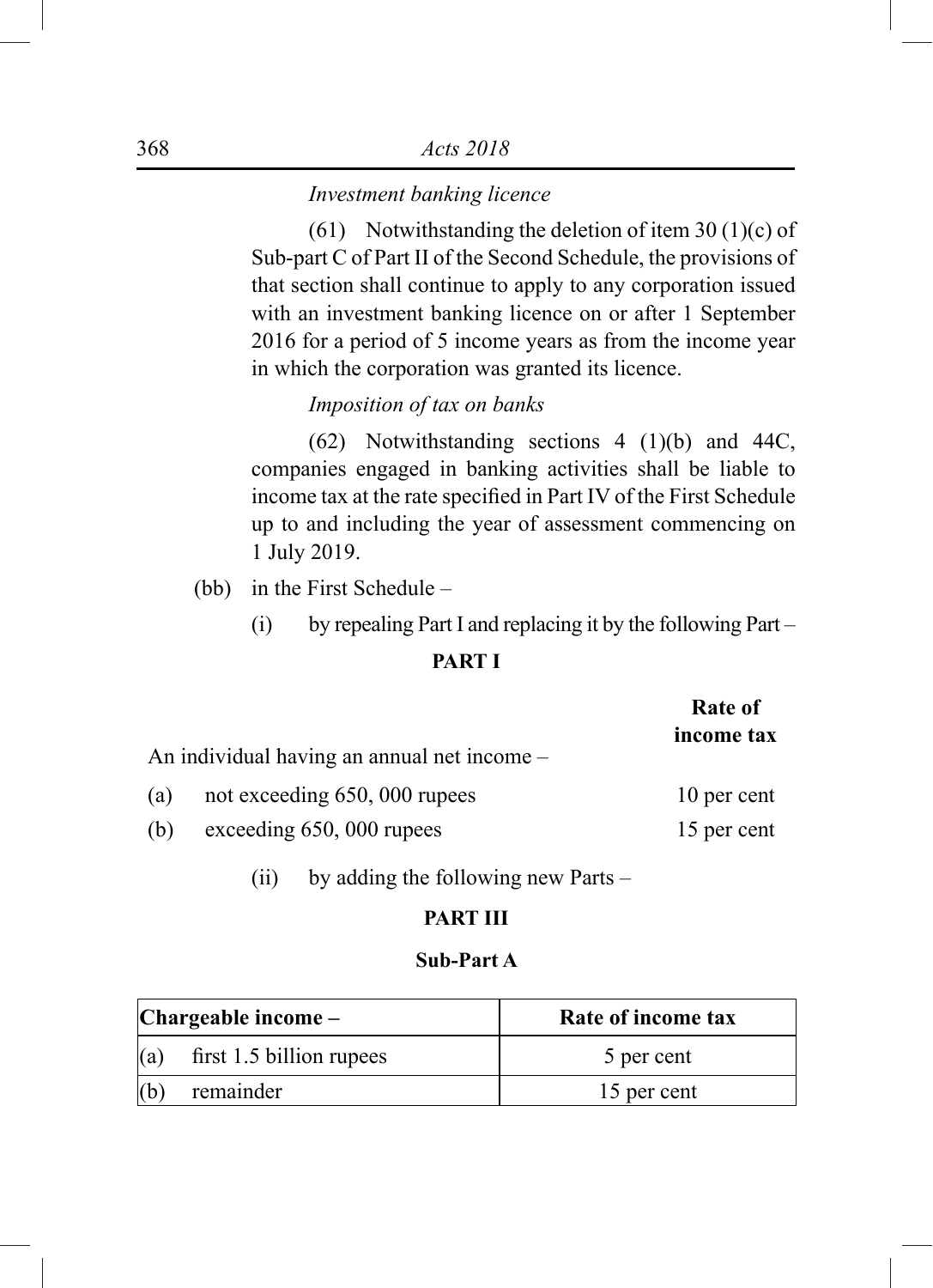#### **Sub-Part B**

| $ Changeable $ income – | <b>Rate of</b>                                                                                                    |            |
|-------------------------|-------------------------------------------------------------------------------------------------------------------|------------|
|                         | income tax                                                                                                        |            |
| (a)                     | first 1.5 billion rupees                                                                                          | 5 per cent |
| (b)                     | exceeding 1.5 billion rupees up to the amount 15 per cent<br>equivalent to the chargeable income of the base year |            |
| (c)                     | remainder                                                                                                         | 5 per cent |

#### **Sub-Part C**

| Rate of income tax | r cent<br>ner |
|--------------------|---------------|
|                    |               |

### **PART IV**

| Rate of income tax | per cent |
|--------------------|----------|
|                    |          |

- (bc) in the Second Schedule
	- $(i)$  in Part I
		- (A) by deleting the item "A company holding a Category 2 Global Business Licence under the Financial Services Act";
		- (B) by inserting, in the appropriate alphabetical order, the following new item –

The Insurance Industry Compensation Fund

- (ii) in Part  $II -$ 
	- $(A)$  in Sub-part A, in item 6, by deleting the figure "2" and replacing it by the figure "2.5";
	- (B) in Sub-part  $B -$ 
		- $(I)$  in item  $3 -$ 
			- (AA) in sub-item (b), by deleting the words "Category 1";
			- (AB) in sub-item (d), by inserting, after the word "debentures", the words "and sukuks";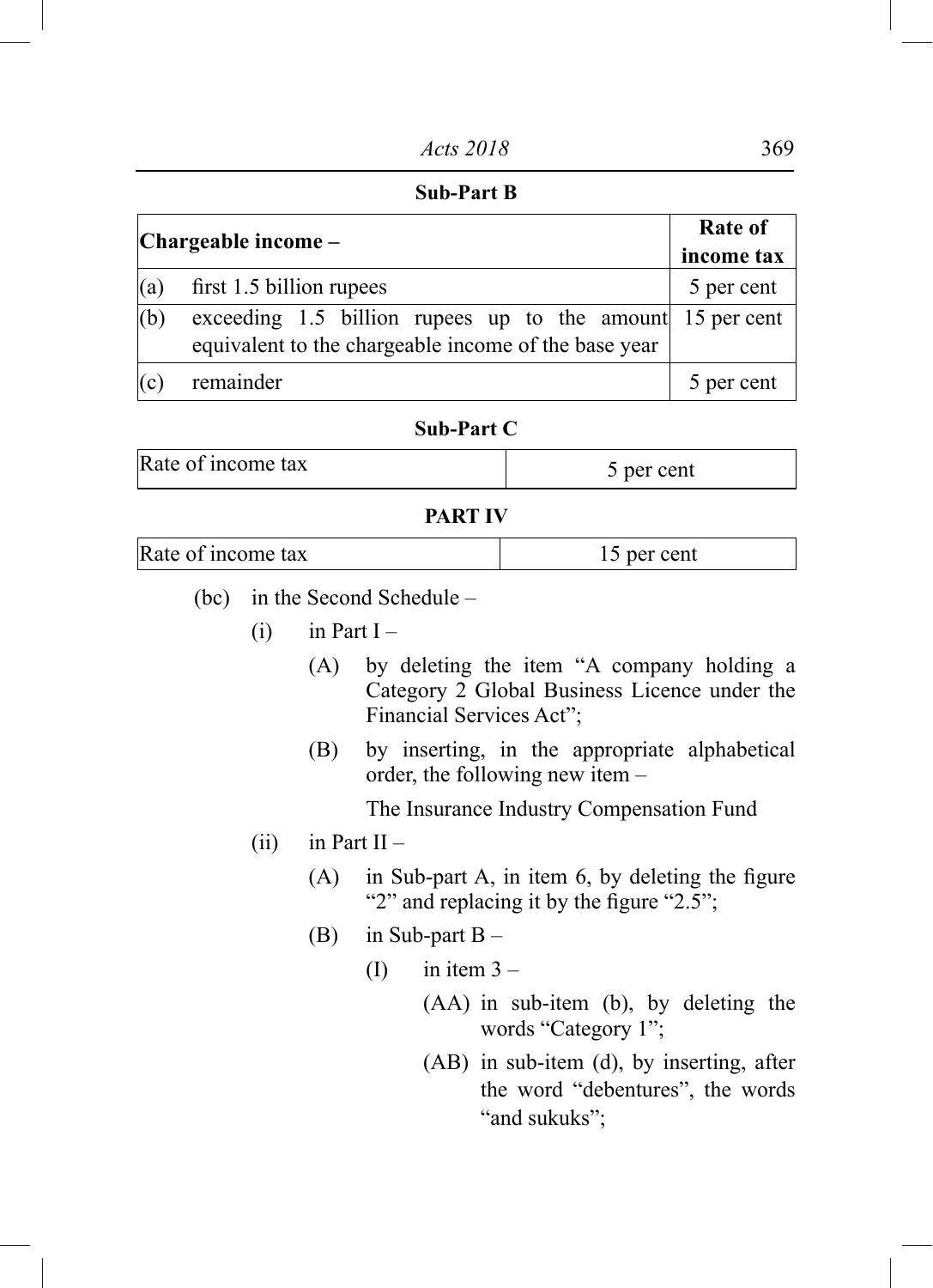|       |                  | (AC) in sub-item (e), by inserting, after<br>the word "bonds", the words<br>"and sukuks";                                       |
|-------|------------------|---------------------------------------------------------------------------------------------------------------------------------|
| (II)  |                  | in item 3A, by deleting the words<br>"or bonds" and replacing them by the<br>words ", bonds or sukuks";                         |
| (III) | "Category 1";    | in item $4(a)$ , by deleting the words                                                                                          |
| (IV)  | "Category 1";    | in item $5(a)$ , by deleting the words                                                                                          |
| (V)   |                  | by adding the following new items –                                                                                             |
|       | 6.<br>(a)<br>(b) | Subject to sub-item (b),<br>80 per cent of foreign source<br>dividend derived by a<br>company.<br>The exemption under sub-      |
|       |                  | item (a) shall be granted<br>provided -                                                                                         |
|       |                  | the dividend<br>(i)<br>has<br>not been allowed as<br>a deduction in the<br>country of source;                                   |
|       |                  | (ii)<br>the company satisfies<br>the conditions relating<br>the<br>substance<br>to<br>of its activities<br>as<br>prescribed.    |
|       | 7.<br>(a)        | Subject to sub-item (b),<br>80 per cent of interest<br>derived by a company other<br>than a bank referred to in<br>section 44C. |

I

I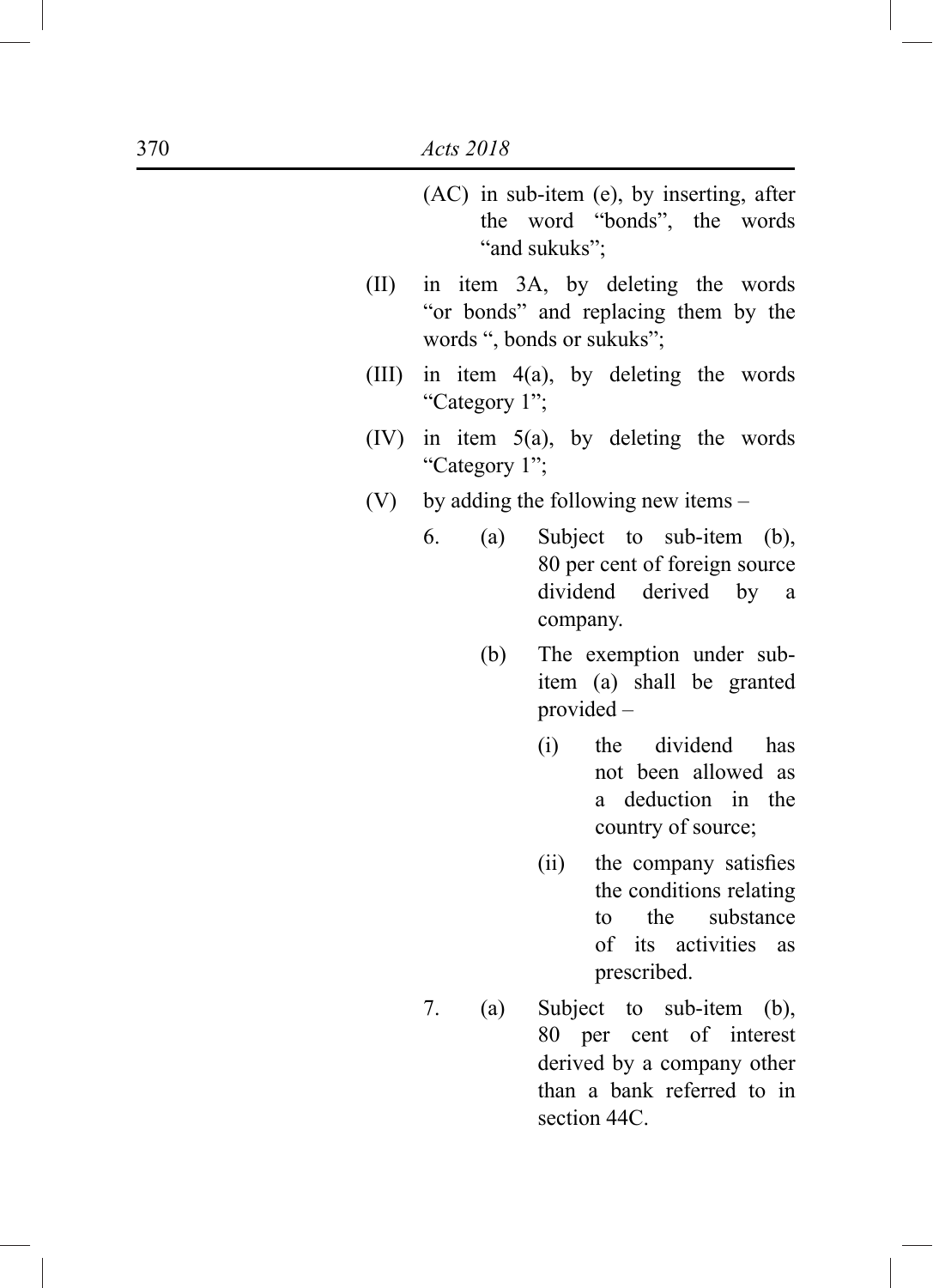- (b) The exemption under subitem (a) in respect of interest derived from overseas shall be granted provided the company satisfies the conditions relating to the substance of its activities as prescribed.
- (C) in Sub-part  $C -$ 
	- (I) in item 6, by deleting the words "a company holding a Category 2 Global Business Licence";
	- (II) in items 7, 7A and 7B, by deleting the words "Category 1";
	- (III) in item 8, by deleting the words "Category 1 Global Business Licence or Category 2";
	- (IV) by deleting items 11 (b),  $11A(b)$  and  $13(c)$ ;
	- (V) in item 28, by adding the following new sub-item, the existing provision being lettered as sub-item (a) –
		- (b) The exemption under sub-item (a) shall be subject to the person satisfying such conditions relating to the substance of its activities as the Financial Services Commission established under the Financial Services Act may impose.
	- (VI) in item 30 (1), by deleting sub-item (c);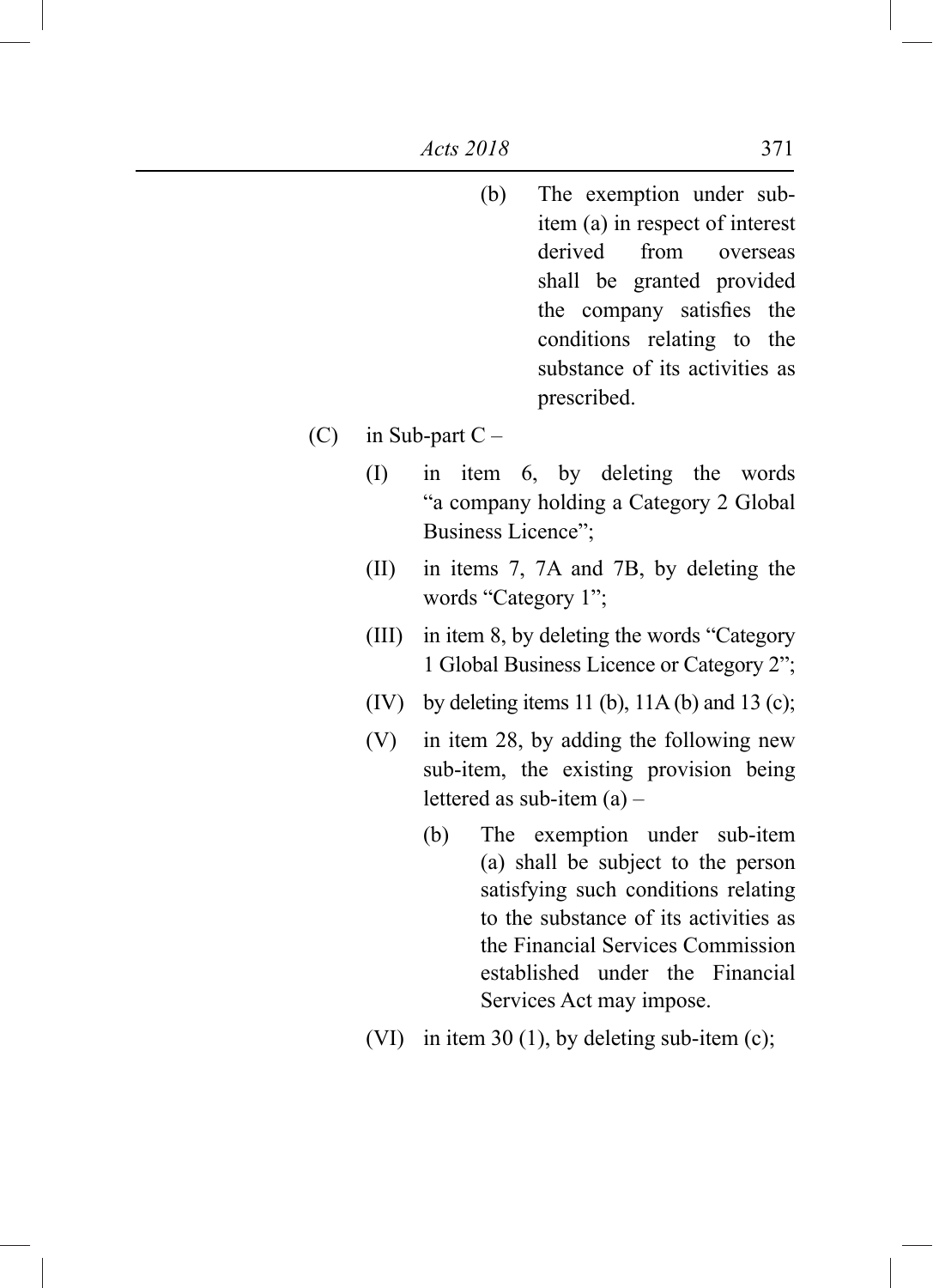(VII) by adding the following new items –

38. (a) Subject to sub-item (b), income derived by a company from activities carried out as a project developer or project financing institution in collaboration with the Mauritius Africa Fund for the purpose of developing infrastructure in the Special Economic Zones.

 (b) The exemption under sub-item (a) shall be for a period of 5 succeeding income years as from the income year in which the activities referred to in sub-item (a) started.

(c) In this item  $-$ 

"Special Economic Zone" means a part of the territory of a foreign country where business activity may be conducted under preferential terms and which is being developed, managed or promoted by the Mauritius-Africa Fund Limited, or any of its subsidiaries or affiliates.

39. Income derived by a person from any activity under the sheltered farming scheme, set up by the Food and Agricultural Research and Extension Institute, during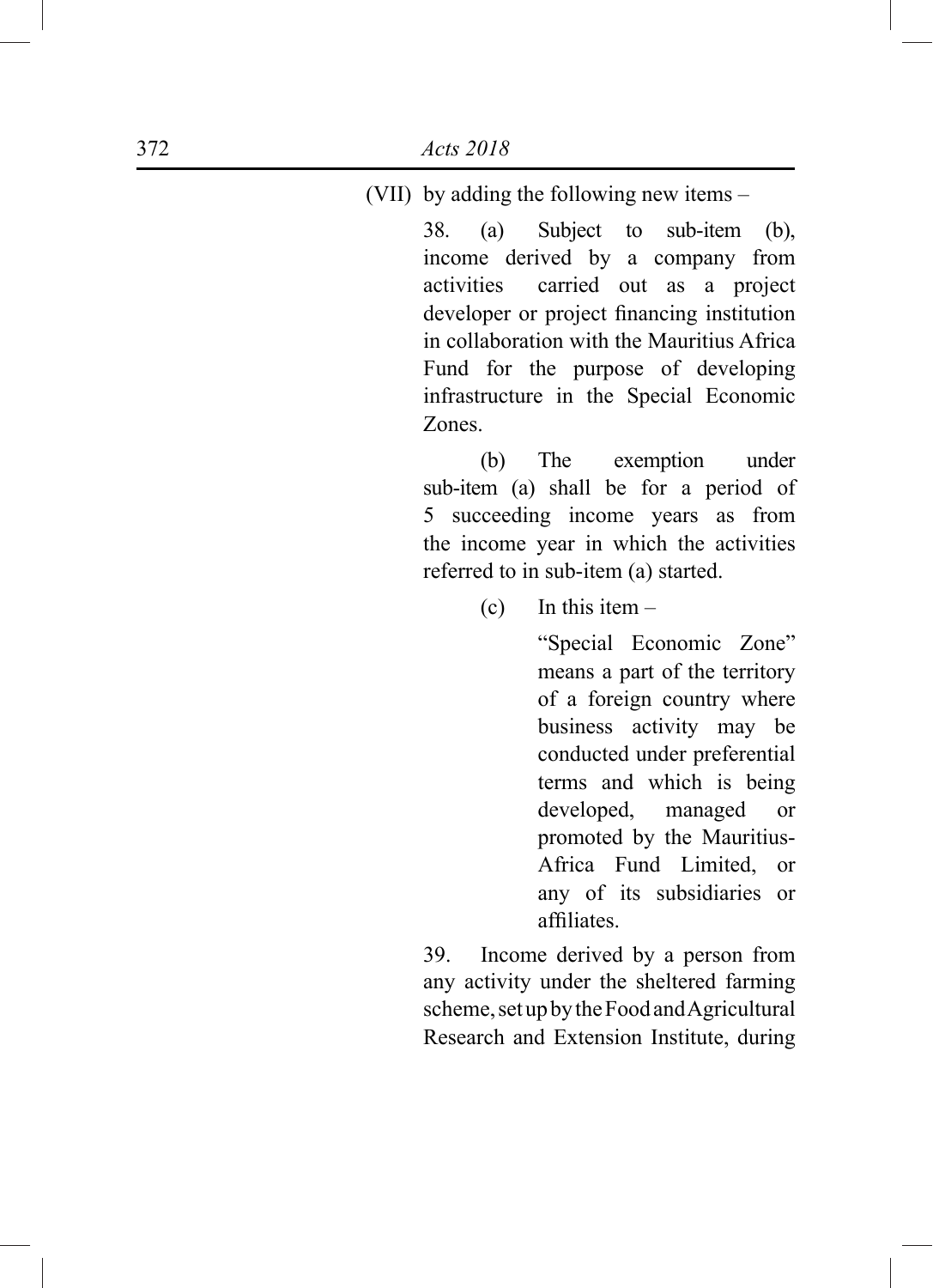8 successive income years as from the income year in which the person starts the activity.

 40. 80 per cent of profit attributable to a permanent establishment which a resident company has in a foreign country.

41. (a) Subject to sub-item (b), 80 per cent of income derived by a collective investment scheme (CIS), closed end fund, CIS manager, CIS administrator, investment adviser or asset manager,as the case may be, licensed or approved by the Financial Services Commission established under the Financial Services Act.

 (b) The exemption under subitem (a) shall be granted in respect of income derived from overseas by a collective investment scheme, closed end fund, CIS manager, CIS administrator, investment adviser or asset manager, as the casemay be, provided the company satisfies the conditions relating to the substance of its activities, as required by the Financial Services Commission established under the Financial Services Act.

42. (a) Subject to sub-item (b), 80 per cent of income derived by companies engaged in ship and aircraft leasing.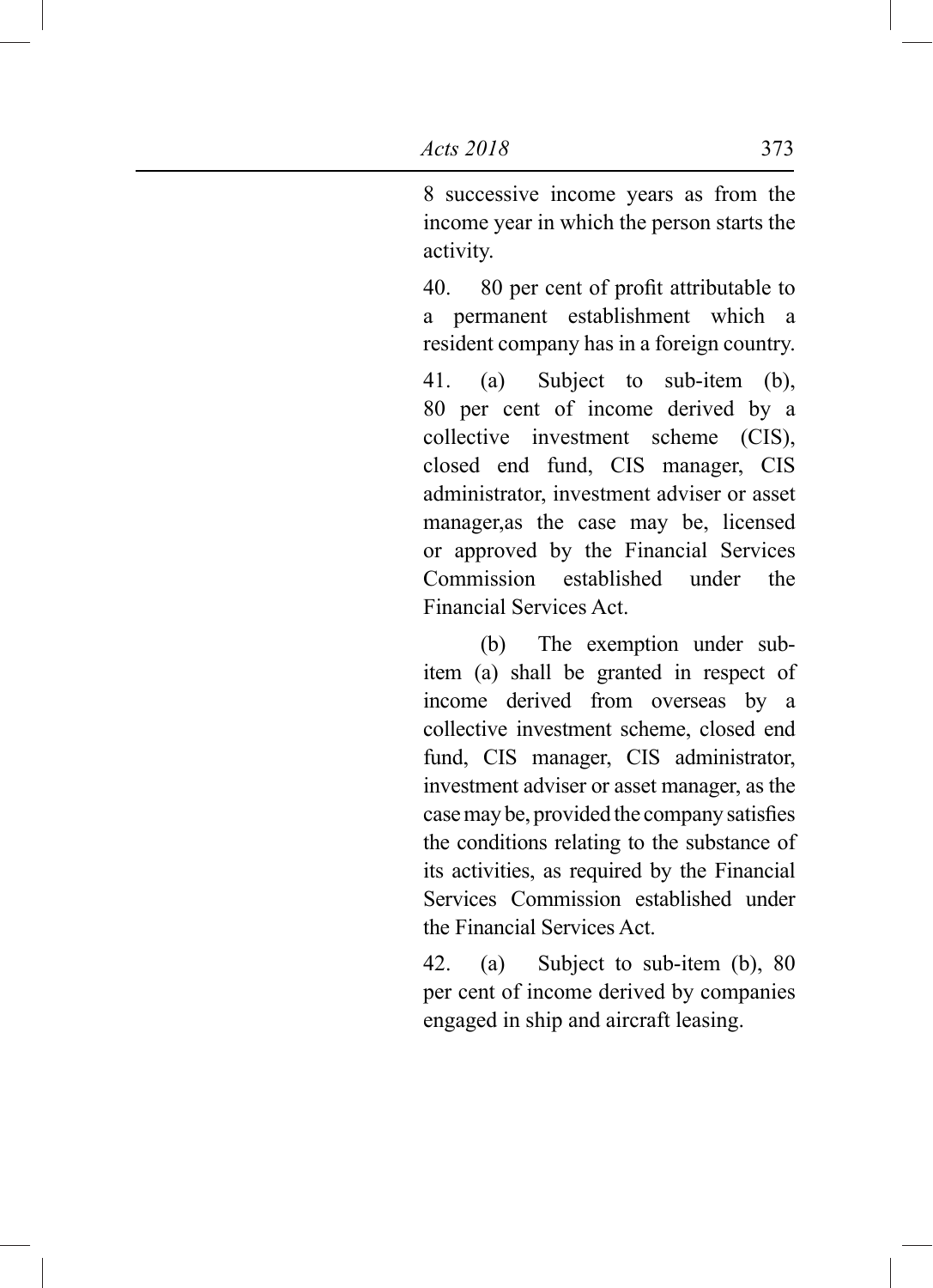(b) The exemption under subitem (a) in respect of income derived from overseas by a company engaged in ship and aircraft leasing shall be granted provided the company satisfies such conditions as may be prescribed relating to the substance of its activities.

43. Income derived by a company registered with the Economic Development Board and engaged in the manufacturing of automotive parts during 8 successive income years as from the income year in which the company starts the activity.

- (bd) in the Third Schedule, in Part I
	- (i) by repealing the table and replacing it by the following table –

| <b>Individual</b> | (Rs)    |
|-------------------|---------|
| Category A        | 305,000 |
| Category B        | 415,000 |
| Category C        | 480,000 |
| Category D        | 525,000 |
| Category E        | 555,000 |
| Category F        | 355,000 |
| Category G        | 465,000 |
|                   |         |

(ii) in item1 (i), by inserting, after the word " emoluments", the words "exceeding 50, 000 rupees";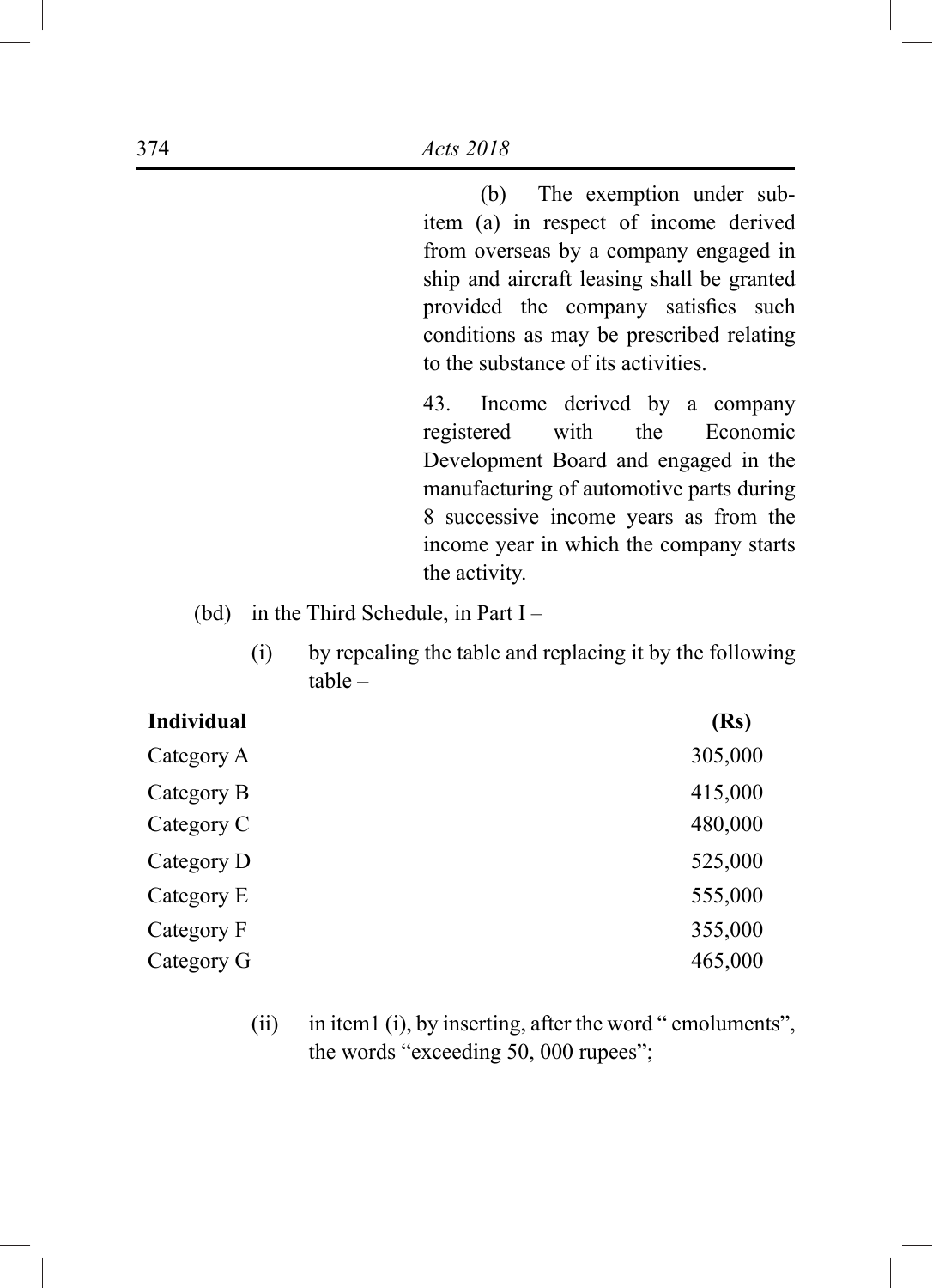(iii) by deleting item 2 and replacing it by the following item –

> **2.** Where a dependent under Category B, C, D, E or G is a child pursuing a non-sponsored fulltime undergraduate course at a recognised tertiary educational institution, the person shall, in addition to the income exemption threshold he is entitled to, be eligible to an additional exemption of –

- (a) 135, 000 rupees or the amount of tuition fees paid up to a maximum of 175, 000 rupees in respect of each dependent studying in Mauritius at an institution recognised by the Tertiary Education<br>Commission established under the Commission established under the Tertiary Education Commission Act; or
- (b) 200, 000 rupees in respect of each dependent pursuing undergraduate course outside Mauritius at a recognised institution.
- (be) in the Sixth Schedule
	- (i) by deleting item 3 and its corresponding entries and replacing it by the following item and its corresponding entries –

| J. | Rent payable to $-$   |  |
|----|-----------------------|--|
|    | a resident<br>(a)     |  |
|    | a non-resident<br>(b) |  |

(ii) by adding the following new item and its corresponding entries –

| $\sim$ 10<br>лиші әзі он |  |
|--------------------------|--|
|                          |  |

(bf) in the Eleventh Schedule, in the heading, by deleting the word "**earnings**" and replacing it by the words "**basic salary**".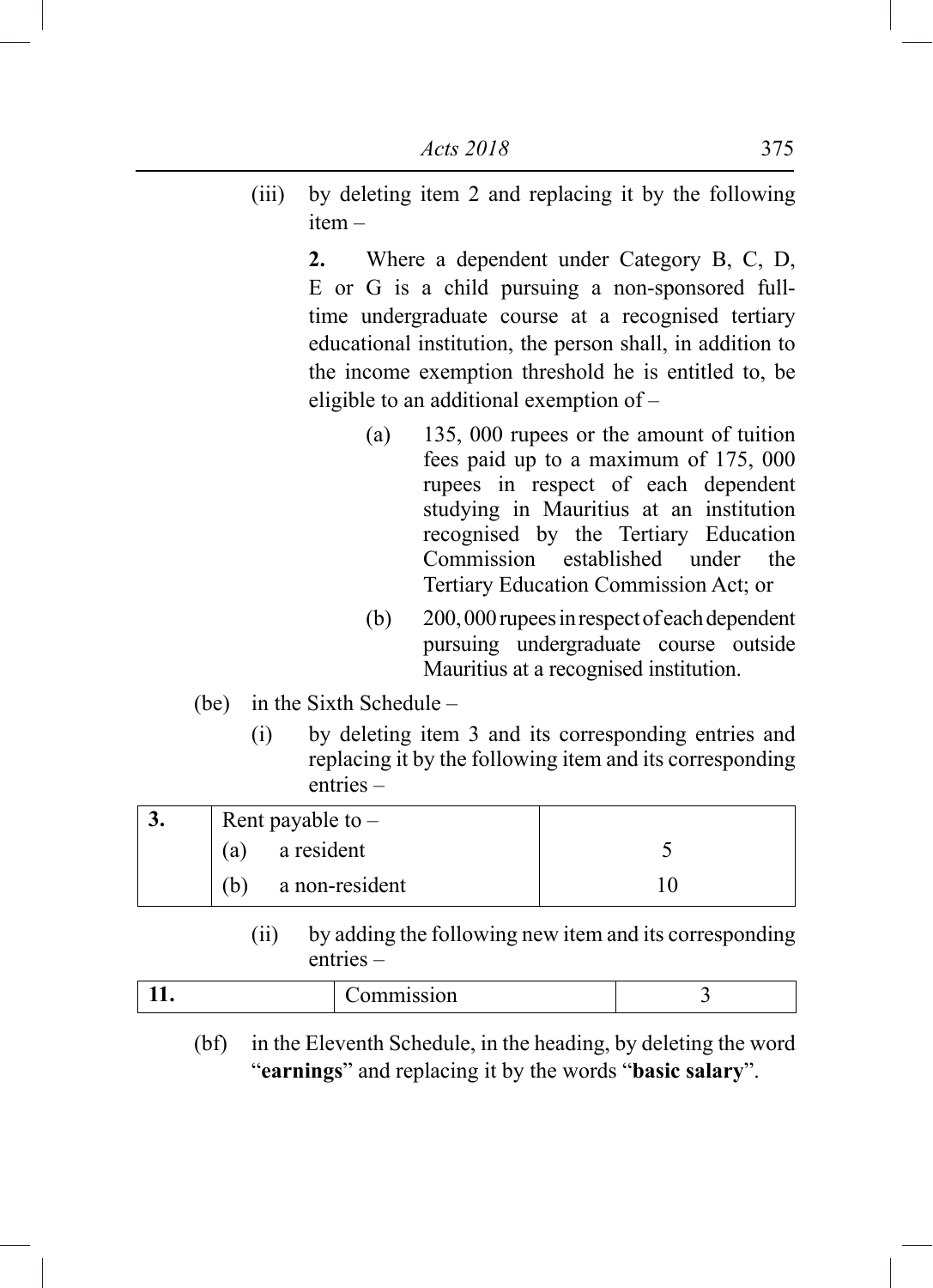## **36. Insolvency Act amended**

The Insolvency Act is amended –

- (a) in section  $102(2)(g)$ , by inserting, after the word "licensee", the words "or a past licensee";
- (b) in section 123, by inserting, after subsection (4), the following new subsection –

 (4A) (a) A committee of inspection, or any creditor where no committee of inspection is appointed, may request the liquidator to furnish any financial information in relation to the company at any time during the winding up.

(b) The liquidator shall furnish the financial information required under paragraph (a) to the committee of inspection or the creditor, as the case may be, within a period of 7 days from the date of receipt of the request.

- (c) in section  $136 -$ 
	- (i) in the heading, by inserting, after the word "supply", the words "**essential goods and**";
	- $(ii)$  in subsection  $(1)$ , by deleting the definition of "essential" service" and replacing it by the following definition –

"essential service" –

- (a) means
	- (i) electricity;
	- (ii) water; or
	- (iii) telecommunications services; and
- (b) includes the continuation of existing contracts for the supply of essential goods and services required for the carrying out of a business by a company in liquidation;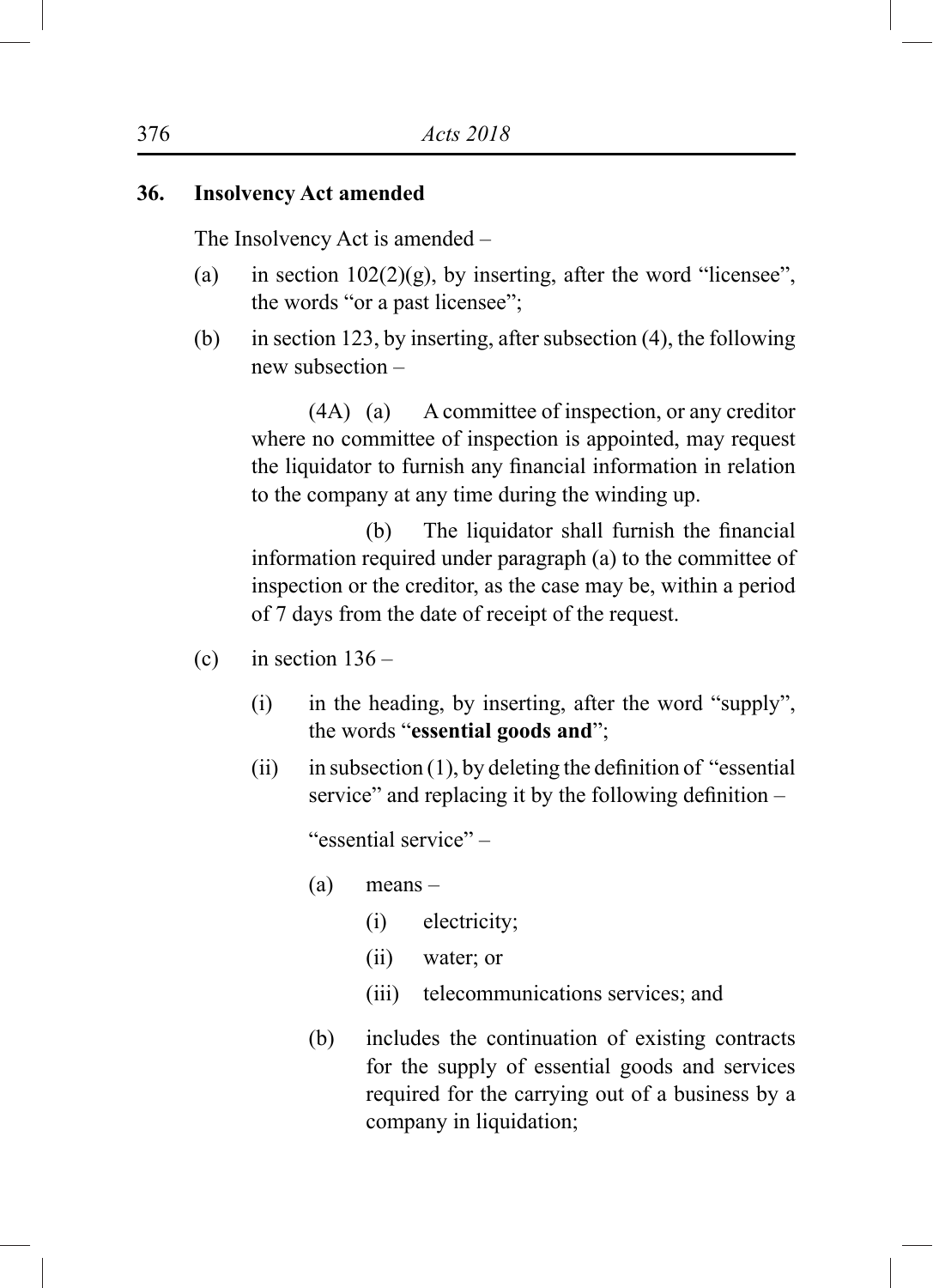- (iii) in subsection (3), by deleting the words "(a)" and replacing them by the words " $(g)$ ";
- (d) in section  $139(3)$ 
	- (i) by repealing paragraph (b), the word "or" at the end of paragraph (a) being deleted and replaced by the word "and";
	- (ii) in paragraph (c), by deleting the words "before the date on which the notices of the meeting at which the resolution for the winding up of the company is to be proposed are sent out";
- (e) in section 144, by inserting, after subsection (3), the following new subsection –

 (3A) (a) A committee of inspection, or any creditor where no committee of inspection is appointed, may request the liquidator to furnish any financial information in relation to the company at any time during the winding up.

(b) The liquidator shall furnish the financial information required under paragraph (a) to the committee of inspection or the creditor, as the case may be, within a period of 7 days from the date of receipt of the request.

- (f) in section  $162(3)(b)$ , by deleting the figure "3" and replacing it by the figure "5";
- (g) in section  $212 -$ 
	- (i) in the heading, by inserting, after the word "provide", the words "**essential goods and**";
	- $(ii)$  in subsection  $(1)$ , by deleting the definition of "essential" service" and replacing it by the following definition –

"essential service" –

- (a) means
	- (i) electricity;
	- (ii) water; or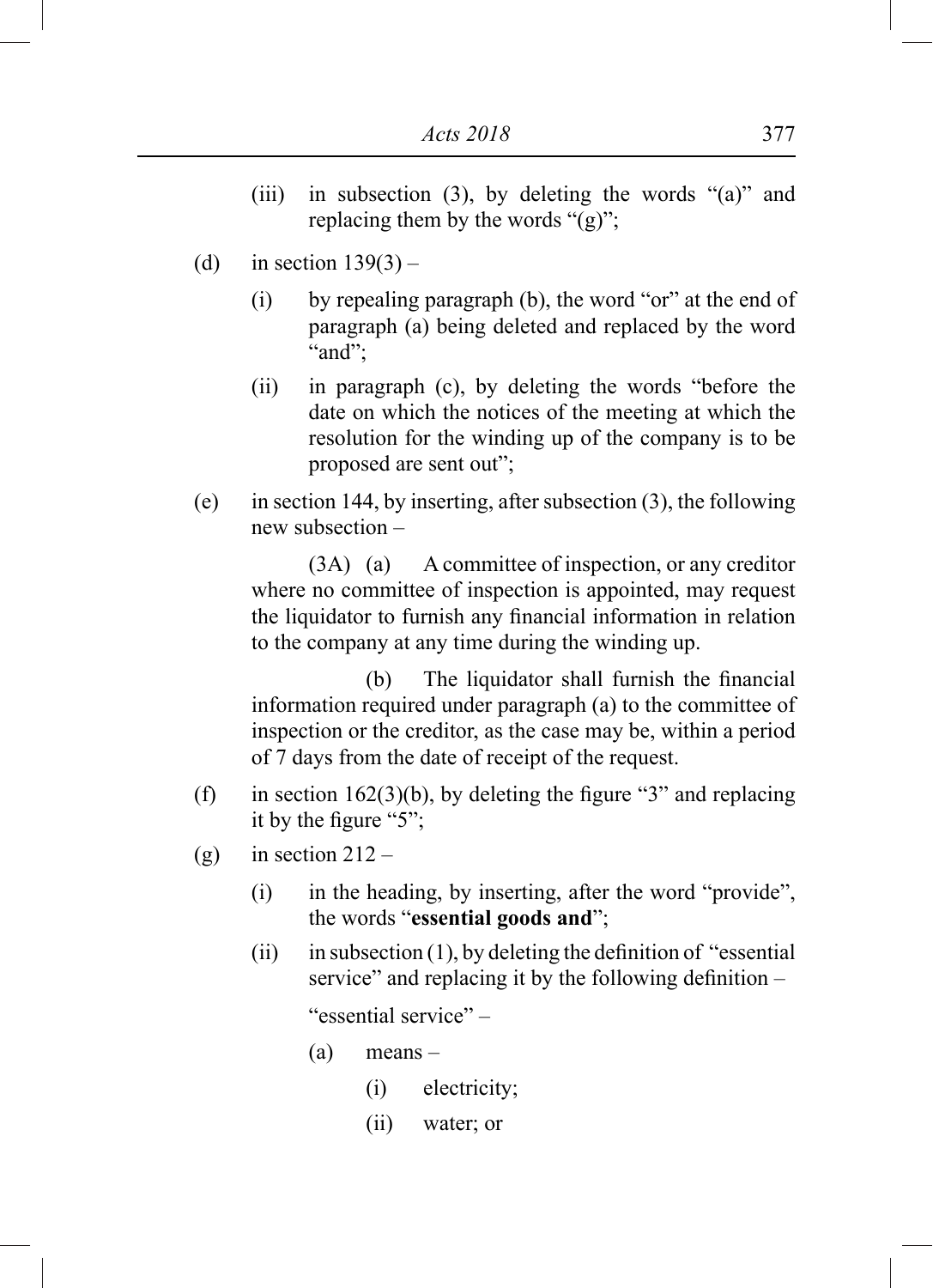- (iii) telecommunications services; and
- (b) includes the continuation of existing contracts for the supply of essential goods and services required for the carrying out of a business by a company in receivership;
- (h) in section  $328 -$ 
	- (i) in subsection (1), by deleting the words ", subject to subsection  $(1A)$ ,";
	- (ii) by repealing subsection (1A);
- $(i)$  in the Fourth Schedule, in item  $1 -$ 
	- (i) in sub-item  $(1)$ 
		- (A) by inserting, after sub sub-item (d), the following new sub sub-item –
			- (da) any creditor for any funds provided to an insolvent company after the commencement of insolvency proceedings to finance the on-going operations of the insolvent company during the insolvency proceedings, such funds having been used by the liquidator in carrying out his duties and in the exercise of his powers;
		- (B) in sub sub-item (g), by inserting, after the word "for", the words "essential goods and";
	- (ii) in sub-item  $(2)$ 
		- (A) by inserting, after sub sub-item (c), the following new sub sub-items –
			- (ca) income tax withheld under the Pay As You Earn (PAYE) System under, and tax deducted under section 111C of, the Income Tax Act;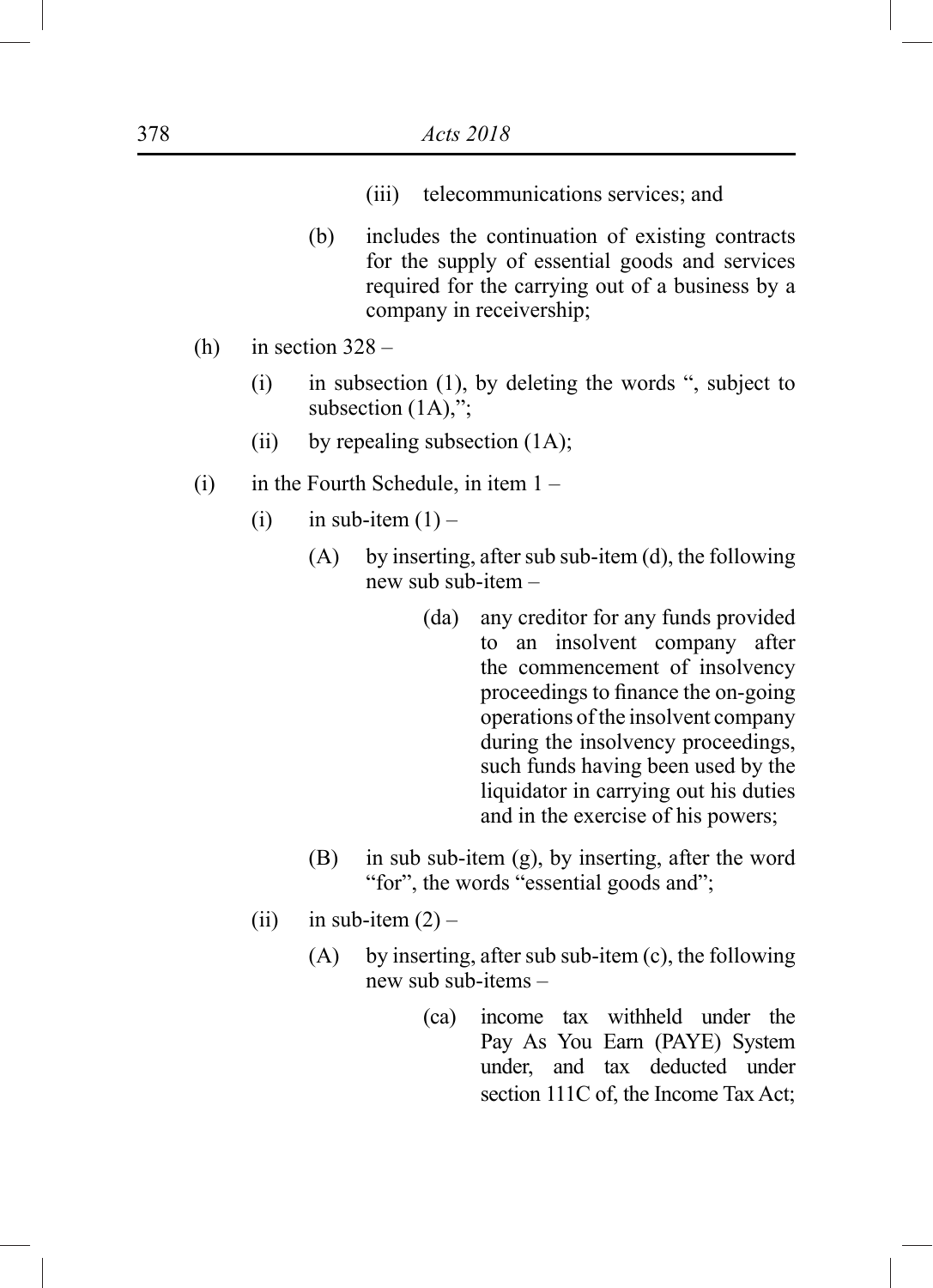- (cb) value added tax payable under the Value Added Tax Act;
- (B) by deleting sub sub-item (c) and replacing it by the following sub sub-item –
	- (c) income tax under the Income Tax Act;

## **37. Insurance Act amended**

The Insurance Act is amended –

- (a) in section  $2 -$ 
	- (i) in the definition of "insurance manager", by deleting the words "originating from outside Mauritius or from a" and replacing them by the word "or";
	- (ii) by inserting, in the appropriate alphabetical order, the following new definition –

 "Global Business Licence" has the same meaning as in the Financial Services Act;

- (b) in section  $131 -$ 
	- (i) in subsection  $(1)$ 
		- (A) by deleting the definition of "Category 1 Global Business Licence" and replacing it by the following definition –

"Category 1 Global Business Licence" means a Category 1 Global Business Licence issued or deemed to be issued under the repealed Financial Services Development Act 2001;

(B) in the definition of "existing insurance manager", by deleting the words "issued under the Financial Services Act";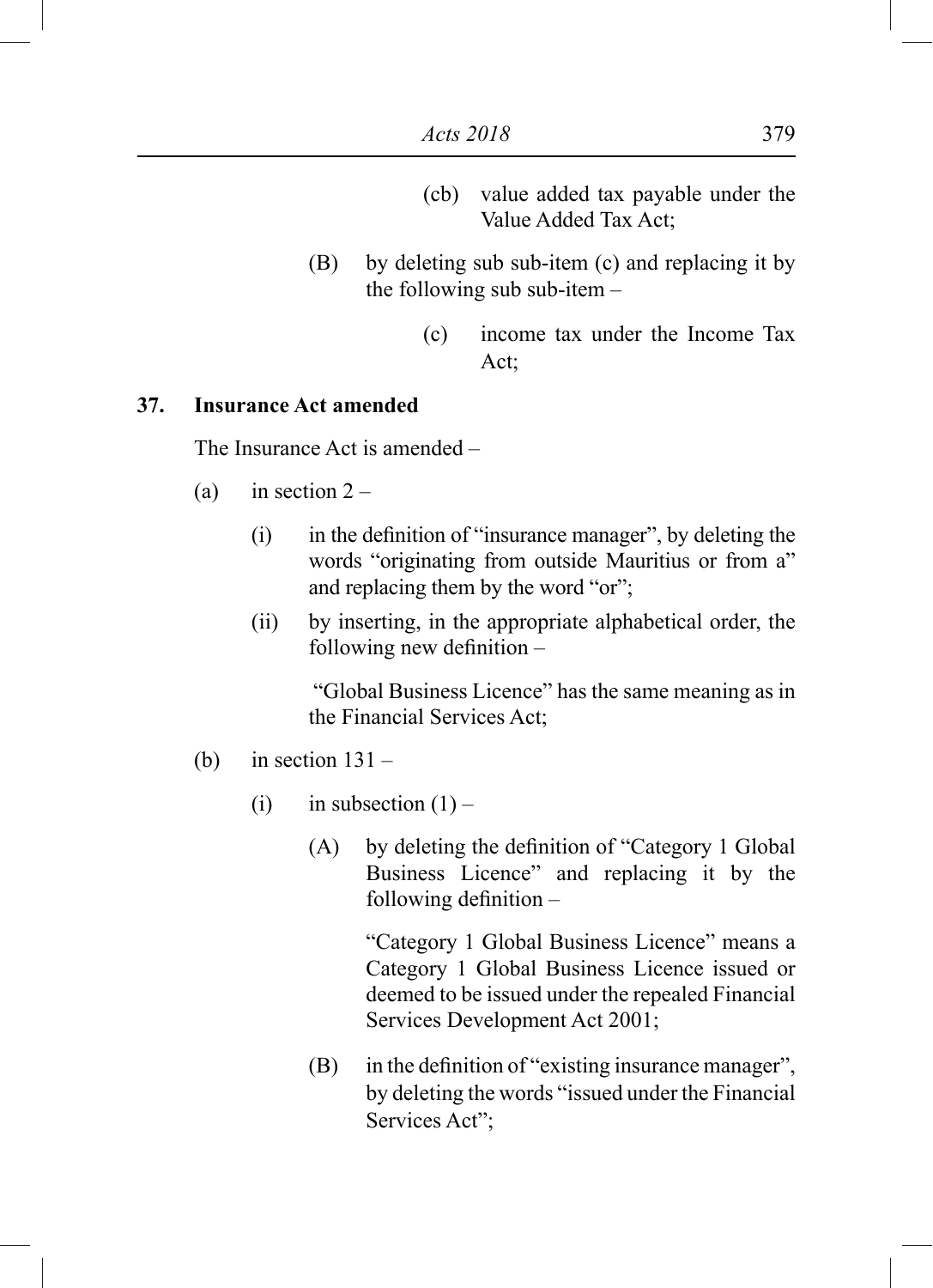- (ii) in subsection (3), by deleting the words "granted under the Financial Services Act" and replacing them by the word "issued";
- (c) in section 133, by adding the following new subsection –

(4) The provisions of this Act shall continue to apply up to 30 June 2021 to the holder of a valid Category 1 Global Business Licence, issued or deemed to be issued under the Financial Services Act on or before 16 October 2017, as if the provisions of this Act have not been amended on the commencement of this subsection.

(d) in the Fourth Schedule, by deleting the words "Category 1" wherever they appear.

## **38. Land (Duties and Taxes) Act amended**

The Land (Duties and Taxes) Act is amended –

- (a) in section  $28 -$ 
	- (i) in subsection (4), by adding the following new paragraphs, the existing provision being numbered as paragraph  $(a)$  –

(b) Where a person lodges written representations under paragraph (a), he shall, at the same time, pay to the Registrar-General 5 per cent of the amount of duty or tax claimed in the notice under subsection  $(2)(b)$ .

(c) Where a person fails to pay 5 per cent of the amount of duty or tax referred to in paragraph (b) and the Chairperson is satisfied that such failure is due to a just or reasonable cause, the Chairperson shall accept the representations.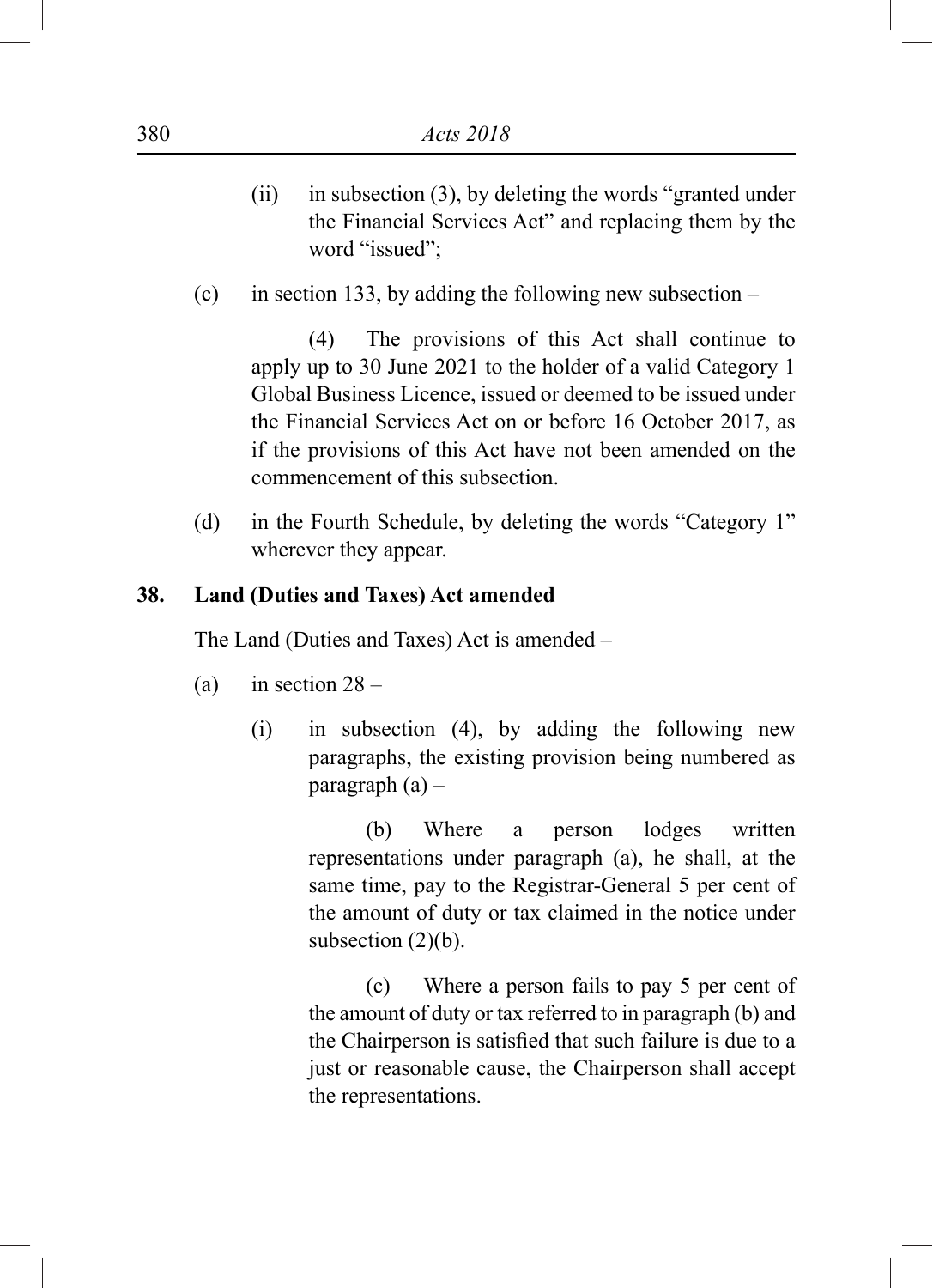(ii) by inserting, after subsection (4B), the following new subsection –

> (4BA) (a) Any person who fails to pay any duty or tax pursuant to this section shall be liable to pay in addition to the duty or tax, interest at the rate of 0.5 per cent per month or part of the month during which the duty or tax remains unpaid up to a maximum of 50 per cent of the amount of duty or tax remaining unpaid.

> (b) The interest under paragraph (a) shall accrue and become payable 6 months after the date of a decision under subsection (3F) or a decision of the Committee or determination of an appeal to the Supreme Court or the Judicial Committee of the Privy Council, as the case may be.

- (iii) in subsection (4C), by inserting, after the words "Supreme Court", the words "or the Judicial Committee of the Privy Council";
- (b) in section  $35(1)$ 
	- (i) in paragraph (a), by deleting the words "20 per cent" and replacing them by the words "10 per cent";
	- (ii) in paragraph (b), by deleting the words "50 per cent of that amount" and replacing them by the words "25 per cent of that amount".

## **39. Law Officers Act amended**

The Law Officers Act is amended, in the Schedule, by repealing Part II and replacing it by Part II set out in the Fifth Schedule to this Act.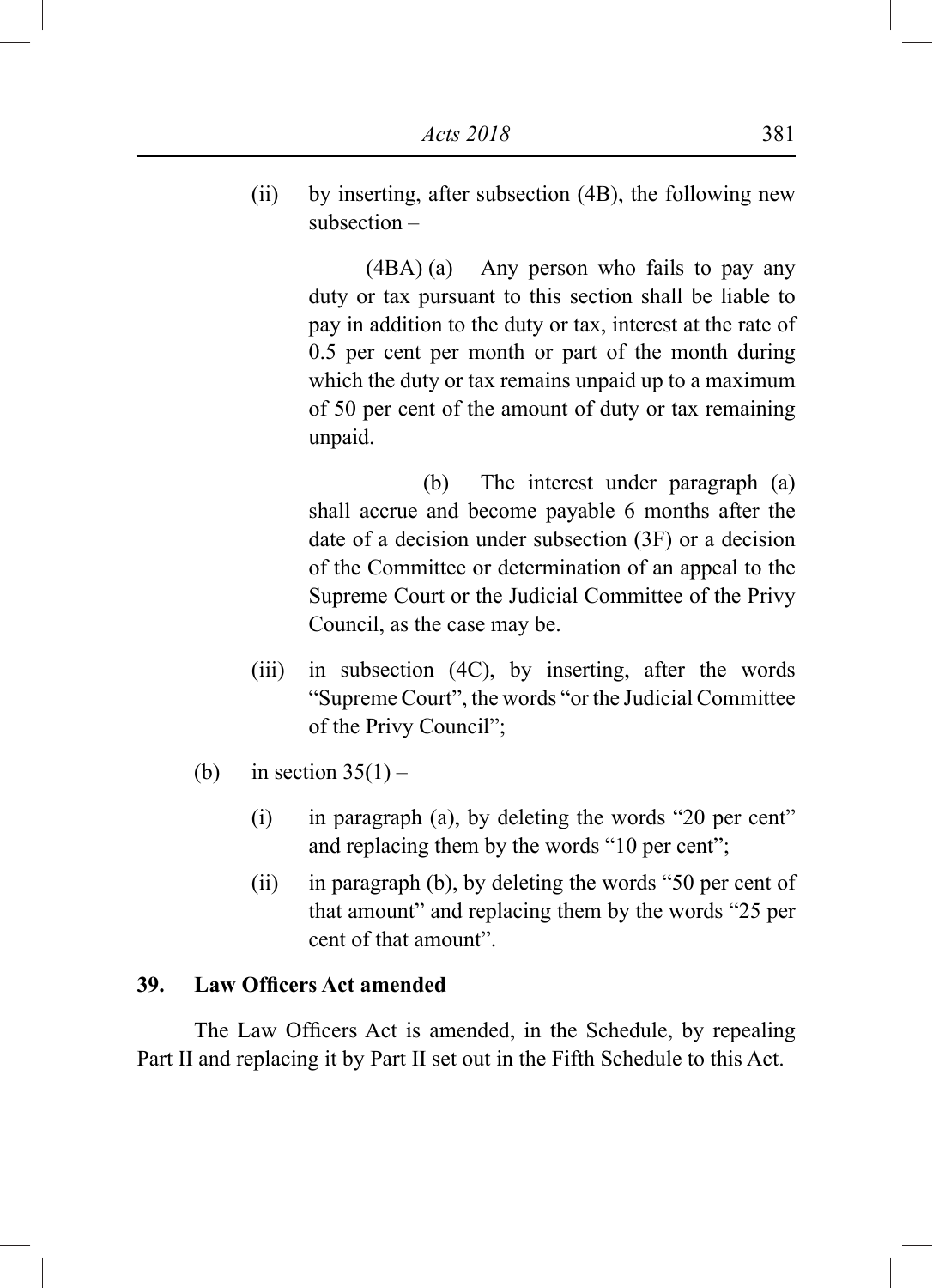## **40. Law Practitioners Act amended**

The Law Practitioners Act is amended by repealing the First Schedule and replacing it by the First Schedule set out in the Sixth Schedule to this Act.

## **41. Legal Aid and Legal Assistance Act amended**

The Legal Aid and Legal Assistance Act is amended, in section 4(b)(ii), by deleting the words "10,000 rupees" and replacing them by the words "15,000 rupees".

## **42. Limited Liability Partnerships Act 2016 amended**

The Limited Liability Partnerships Act 2016 is amended –

- (a) in section  $2 -$ 
	- (i) by deleting the definition of "Category 1 Global Business Licence";
	- (ii) by inserting, in the appropriate alphabetical order, the following new definition –

"Global Business Licence" has the same meaning as in the Financial Services Act;

- (b) by deleting the words "Category 1" wherever they appear;
- (c) in section  $41(2)$ , by inserting, after the words "limited liability" partnership shall", the words ", even if it is removed from the register or dissolved,";
- (d) by inserting, after section 41, the following new section –

## **41A. Register of partners**

(1) (a) Every limited liability partnership shall keep a register of partners at its registered office.

(b) Where a partner is a nominee, the name of his or its beneficial owner or ultimate beneficial owner shall be disclosed in the register of partners.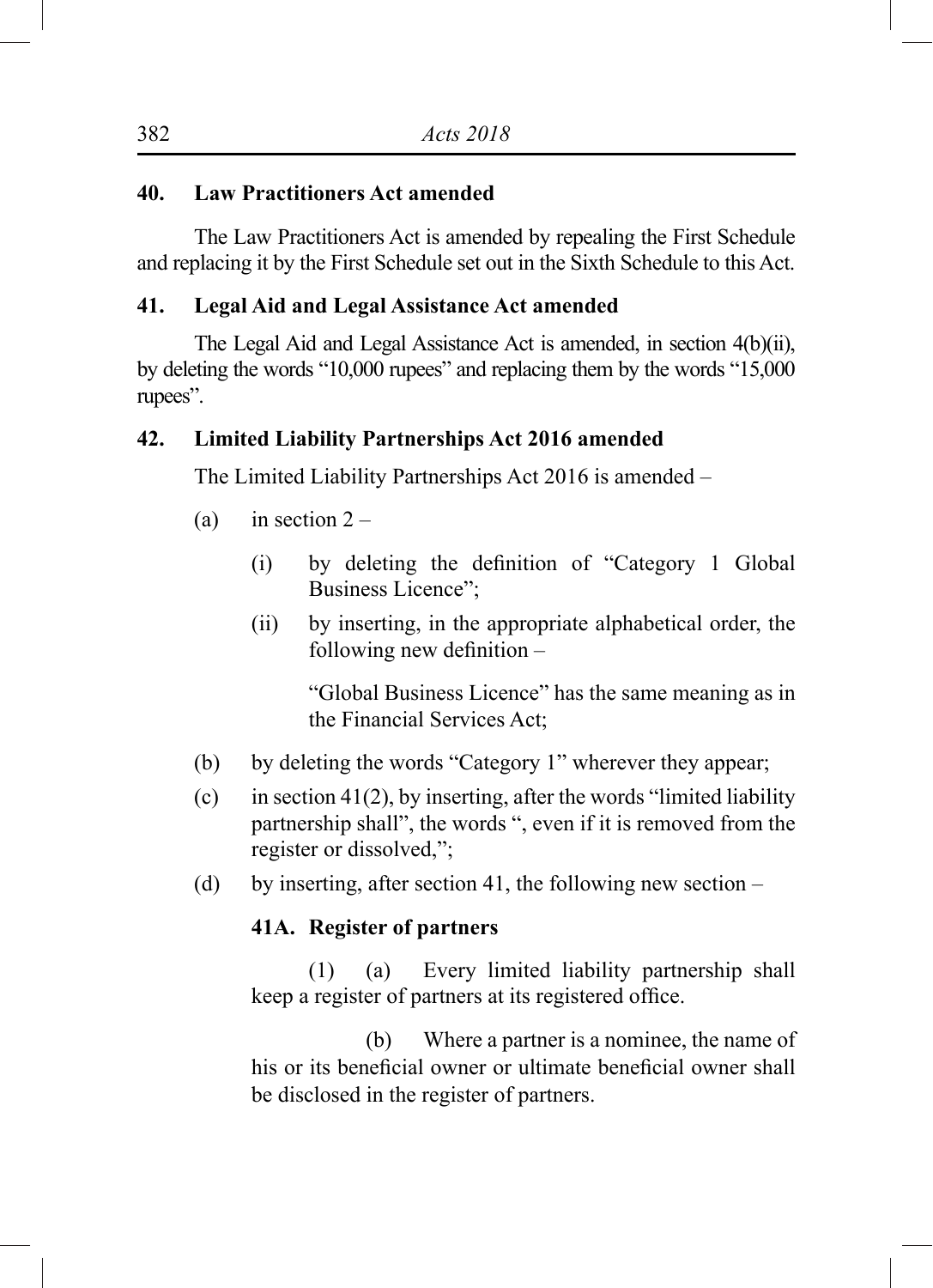(2) Every limited liability partnership shall, within 14 days from the date on which an entry or alteration is made in the register of partners, file with the Registrar such entry or alteration.

- $(3)$  Unless
	- (a) required by the beneficial owner or ultimate beneficial owner;
	- (b) required for the purpose of an investigation, enquiry or any other similar matter; or
	- (c) ordered by a Court or Judge in Chambers,

the Registrar shall not disclose to any person the information referred to in this section.

(4) In this section –

"beneficial owner" or "ultimate beneficial owner" means a natural person who holds by himself or by his nominee not less than 25 per cent of the aggregate voting power exercisable at a meeting of the partners.

(e) by inserting, after section 45, the following new section –

### **45A. Request for removal from register**

(1) (a) Any partner of a limited liability partnership may, in such form as the Registrar may approve, request the Registrar to remove the limited liability partnership from the register.

(b) A request under paragraph (a) shall be accompanied by a written statement from the Director-General and the Chief Executive to the effect that there is no objection to the limited liability partnership being removed from the register.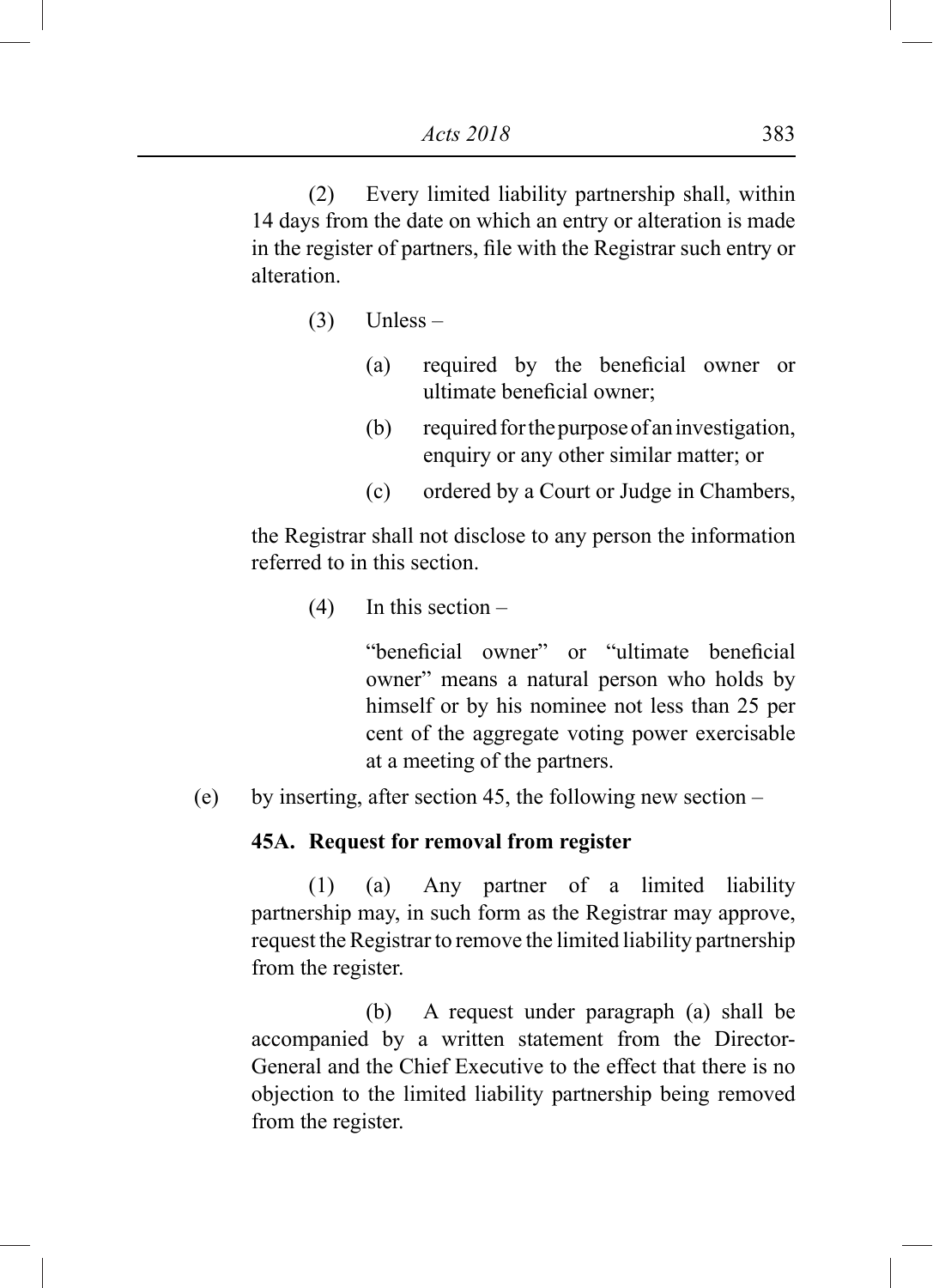(2) Where the Registrar receives a request under subsection (1) and the written statement from the Director-General and the Chief Executive, he shall remove the limited liability partnership from the register.

(3) Where the name of a limited liability partnership has been removed from the register under this section –

- (a) the limited liability partnership shall remain liable for all its claims, debts, liabilities and obligations; and
- (b) the liability of its partners or officers shall not be affected.
- (4) In this section –

"Chief Executive" has the same meaning as in the Financial Services Act;

"Director-General" has the same meaning as in the Mauritius Revenue Authority Act.

- (f) in section 47(3), by inserting, after the words "section 45(2)", the words "or 45A";
- (g) by inserting, after section 69, the following new section –

## **69A. Saving**

(1) The provisions of this Act shall continue to apply up to 30 June 2021 to the holder of a valid Category 1 Global Business Licence, issued on or before 16 October 2017, as if the provisions of this Act have not been amended on the commencement of this section.

(2) The provisions of this Act shall continue to apply up to 31 December 2018 to the holder of a valid Category 1 Global Business Licence, issued after 16 October 2017, as if the provisions of this Act have not been amended on the commencement of this section.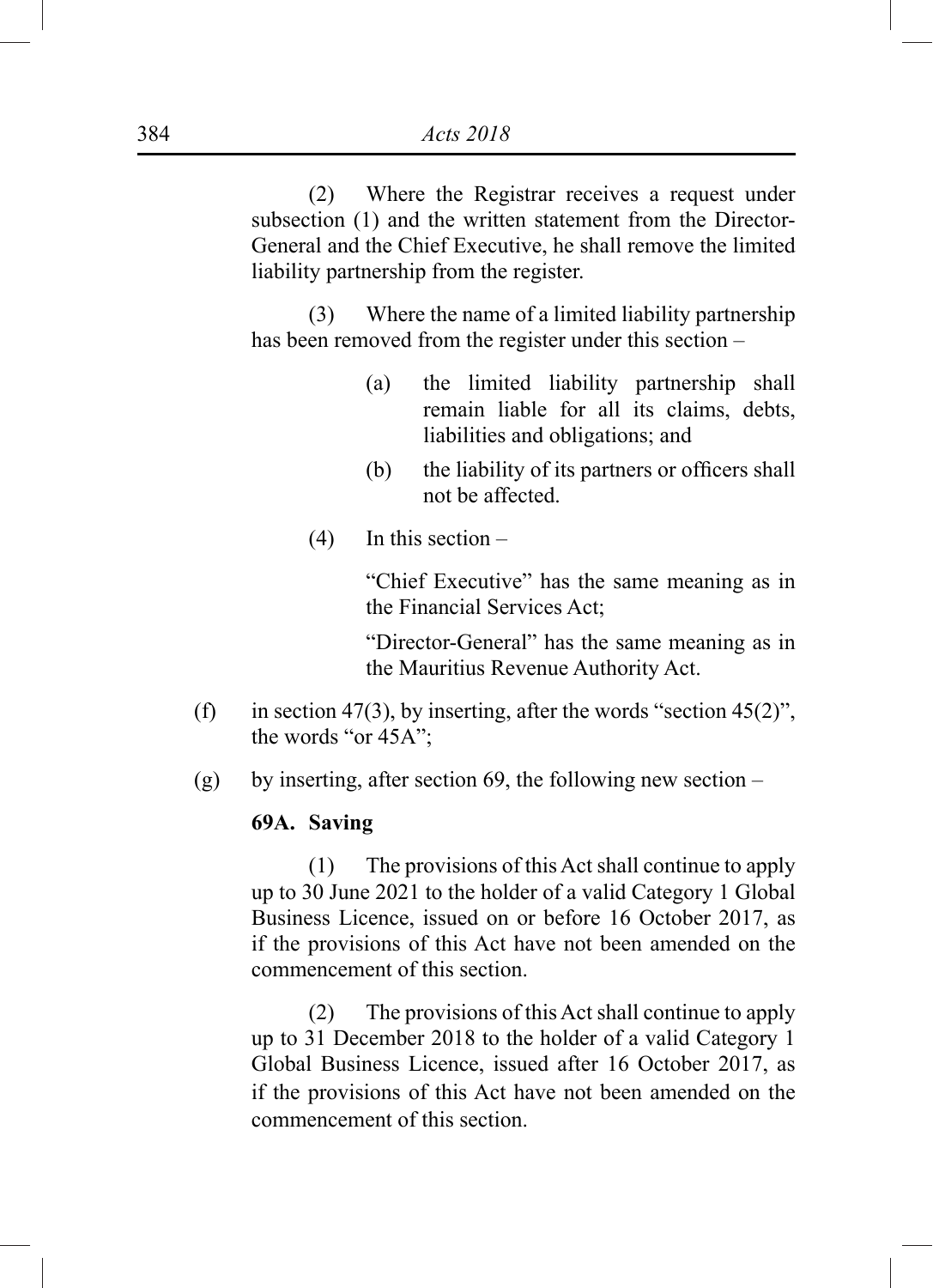## **43. Limited Partnerships Act amended**

The Limited Partnerships Act is amended –

- (a) in section  $2 -$ 
	- (i) by deleting the definition of "Global Business Licence" and replacing it by the following definition –

"Global Business Licence" has the same meaning as in the Financial Services Act;

(ii) by inserting, in the appropriate alphabetical order, the following new definition –

> "beneficial owner" or "ultimate beneficial owner" means a natural person who holds by himself or by his nominee not less than 25 per cent of the aggregate voting power exercisable at a meeting of the partners;

- (b) in section  $39 -$ 
	- (i) in subsection  $(1)(b)$ , by adding the following new subparagraph, the word "and" being added at the end of subparagraph (ii) and the word "and" at the end of subparagraph (i) being deleted –
		- (iii) showing, where the limited partner is a nominee, the name of the beneficial owner or ultimate beneficial owner;
	- (ii) by inserting, after subsection (1), the following new subsection –

(1A) Every limited partnership shall, within 14 days from the date on which an entry or alteration is made in the register of all the partners, file with the Registrar such entry or alteration.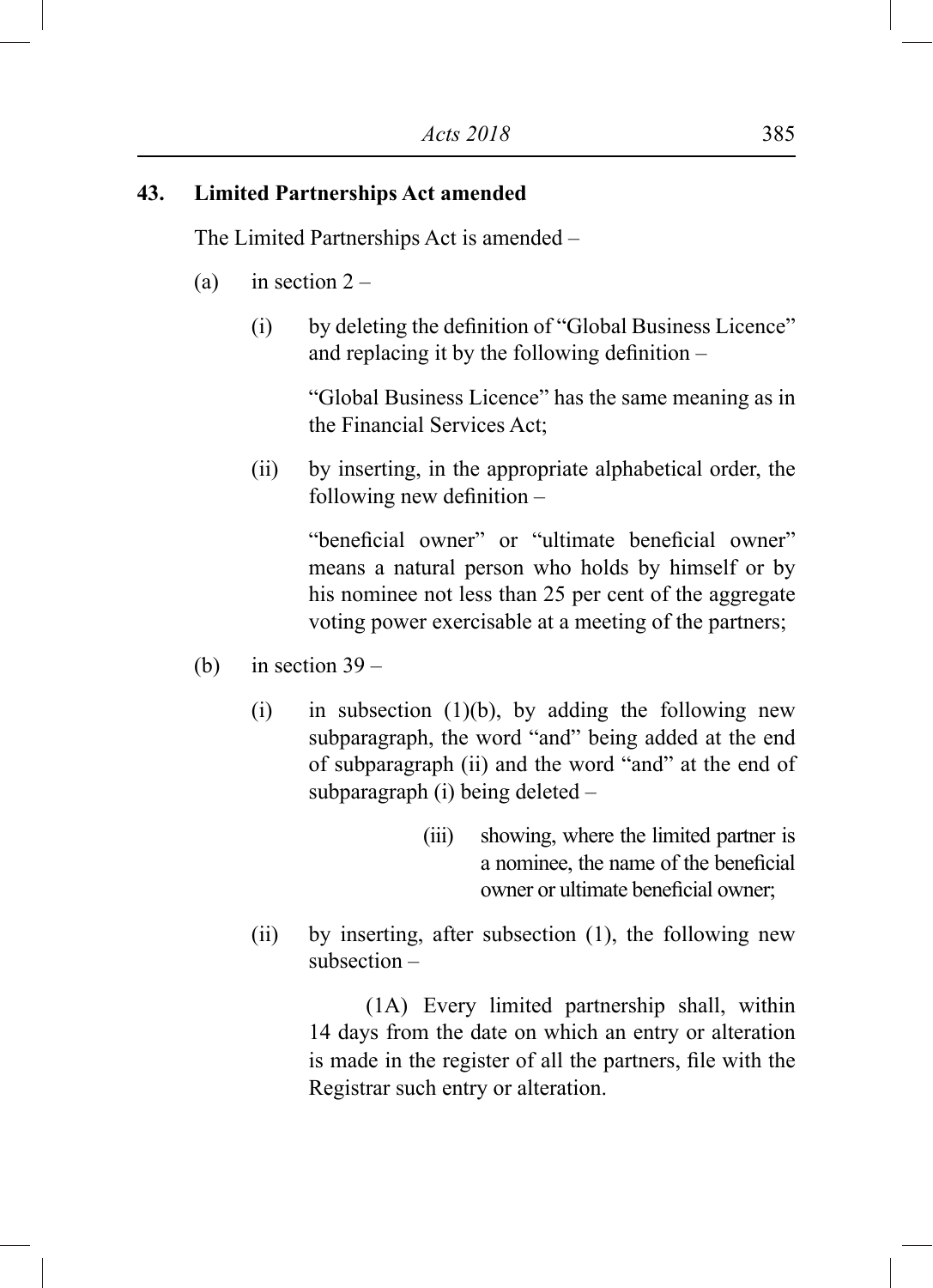| (iii)<br>in subsection $(2)$ |  |
|------------------------------|--|
|------------------------------|--|

- (A) by inserting, after the words "accounting record", the words "or other record";
- (B) by inserting, after the word "shall", the words ", even if the limited partnership is removed from the Register or dissolved,";
- (iv) by adding the following new subsection
	- $(5)$  Unless
		- (a) required by the beneficial owner or ultimate beneficial owner;
		- (b) required for the purpose of an investigation, enquiry or any other similar matter; or
		- (c) ordered by a Court or the Judge in Chambers,

the Registrar shall not disclose to any person the information referred to in subsection (1)(b)(iii).

(c) by inserting, after Part VI, the following new Part –

# **PART VIA – REMOVAL FROM AND RESTORATION TO REGISTER**

#### **54A. Removal from Register**

- (1) Where the Registrar is satisfied that
	- (a) a limited partnership has ceased to carry on business; and
	- (b) there is no other reason for the limited partnership to continue in existence,

he shall, by notice in writing, inform the limited partnership that he proposes to remove it from the Register.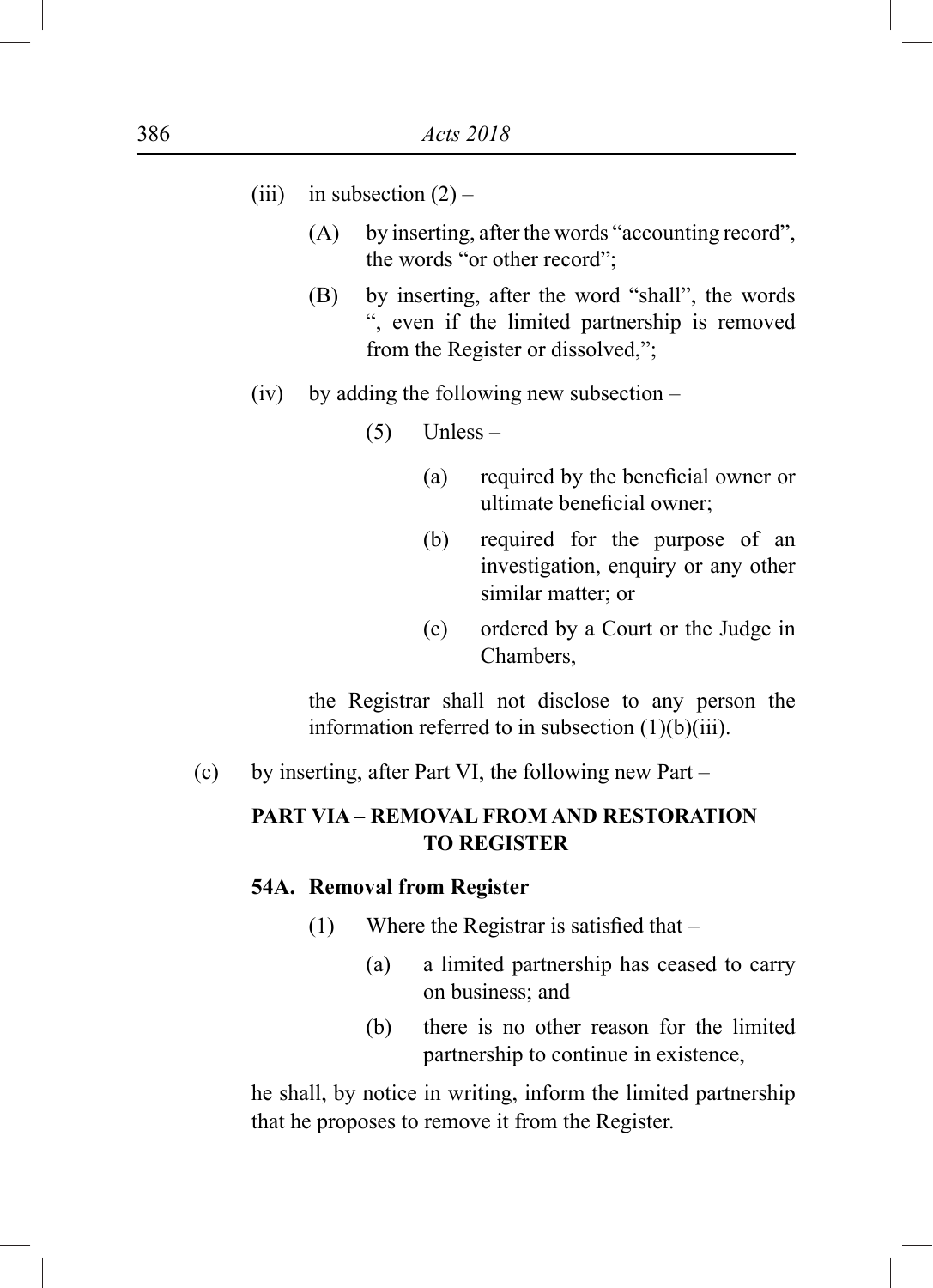(2) The Registrar shall, unless the limited partnership makes satisfactory representations within 21 days from the date of the notice referred to in subsection (1), remove the name of the limited partnership from the Register.

(3) (a) Where a limited partnership has failed to pay any fee due under this Act, the Registrar shall, by notice in writing, inform the limited partnership that its name shall be removed from the Register if it fails to pay the fee within 30 days from the date of the notice.

(b) Where a limited partnership fails to pay the fee referred to in paragraph (a) within the time specified in the notice, the Registrar shall remove the name of the limited partnership from the Register.

(4) (a) Where a limited partnership fails to file a financial statement, a financial summary in accordance with section 50 or an annual return in accordance with section 53. the Registrar shall, by notice in writing, inform the limited partnership that its name shall be removed from the Register if it fails to file the financial statement, financial summary or annual return within 30 days from the date of the notice.

(b) Where a limited partnership fails to file the financial statement, financial summary or annual return referred to in paragraph (a) within the time specified in the notice, the Registrar shall remove the name of the limited partnership from the Register.

(5) Where the name of a limited partnership which is removed from the Register under this section –

- (a) the limited partnership shall remain liable for all its claims, debts, liabilities and obligations; and
- (b) the liability of its partners or officers shall not be affected.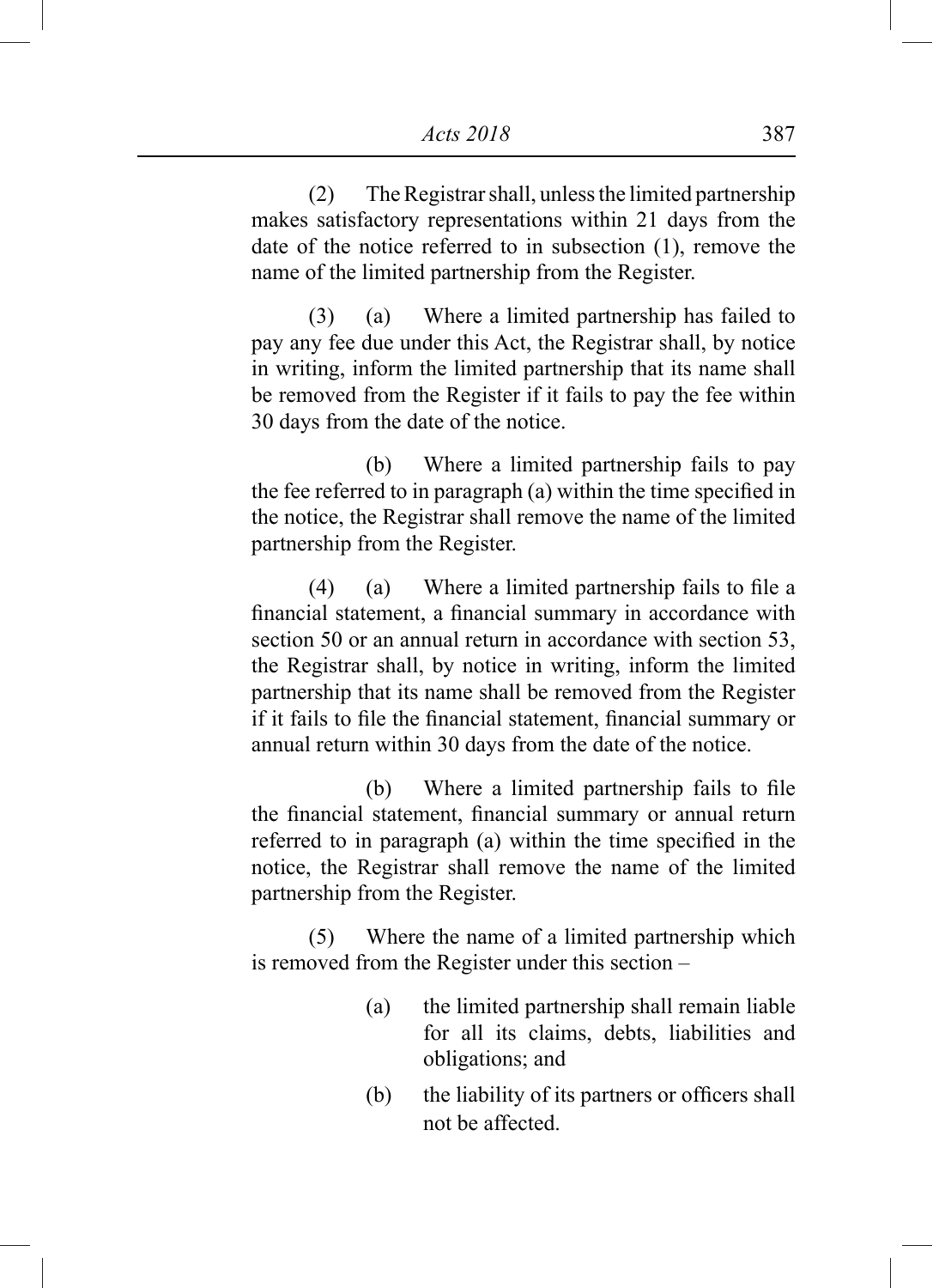## **54B. Request for removal from Register**

(1) (a) Any partner of a limited partnership may, in such form as the Registrar may approve, request the Registrar to remove the limited partnership from the Register.

(b) A request under paragraph (a) shall be accompanied by a written statement from the Director-General and the Chief Executive to the effect that there is no objection to the limited partnership being removed from the Register.

(2) Where the Registrar receives a request under subsection (1) and the written statement from the Director-General and the Chief Executive, he shall remove the limited partnership from the Register.

(3) Where the name of a limited partnership which is removed from the Register under this section –

- (a) the limited partnership shall remain liable for all its claims, debts, liabilities and obligations; and
- (b) the liability of its partners or officers shall not be affected.
- $(4)$  In this section –

"Chief Executive" has the same meaning as in the Financial Services Act;

"Director-General" has the same meaning as in the Mauritius Revenue Authority Act.

### **54C. Effect of removal from Register**

(1) Where the name of a limited partnership is removed from the Register, the limited partnership, its partners and officers shall not –

> (a) carry on any business or in any way deal with the assets of the limited partnership;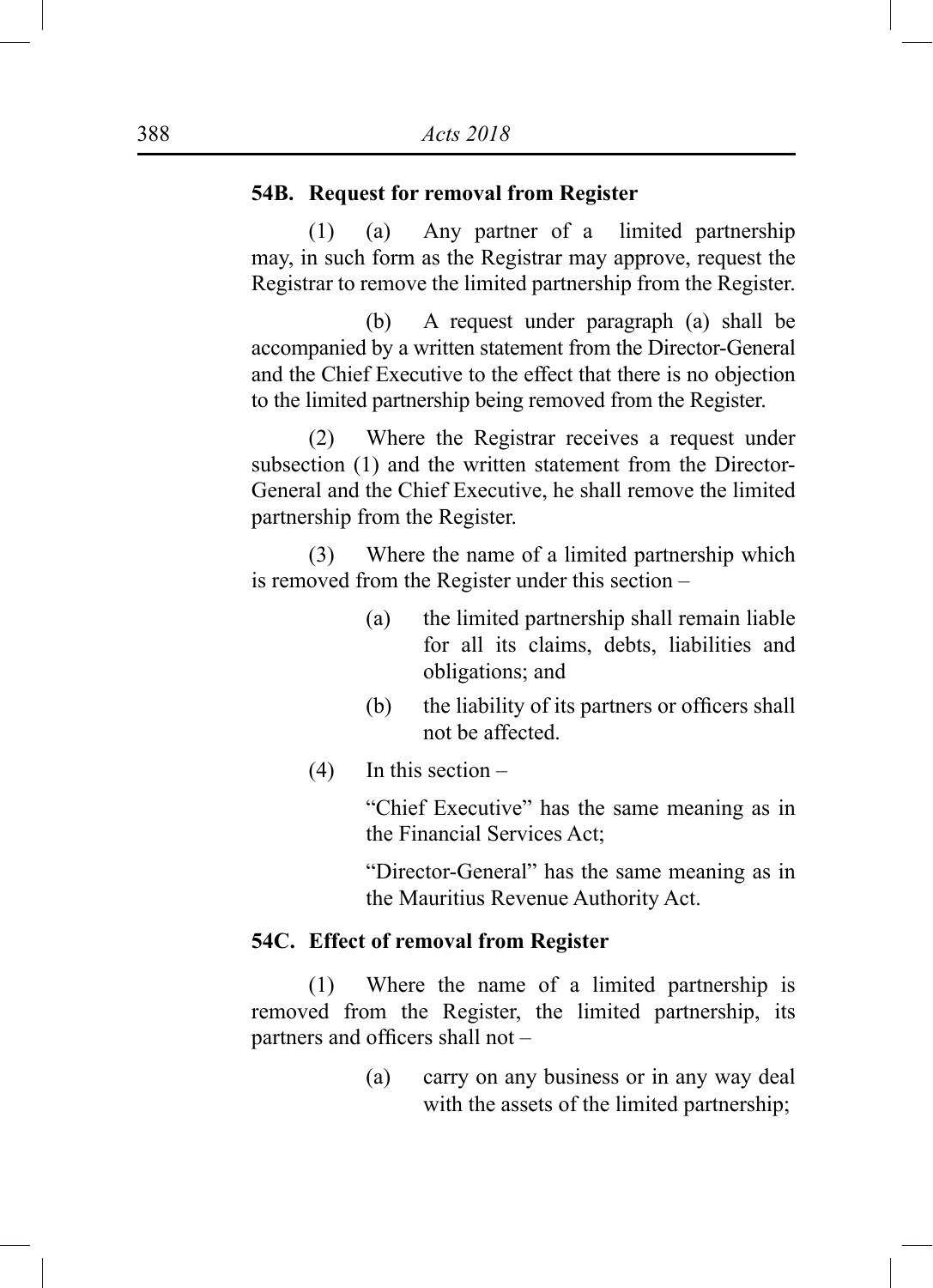- (b) commence or defend any legal proceedings in the name of the limited partnership;
- (c) make any claim or claim any right for, or in the name of, the limited partnership; or
- (d) in any way act with respect to the affairs of the limited partnership.

(2) Notwithstanding subsection (1), where the name of a limited partnership has been removed from the Register, the limited partnership, a creditor or a liquidator may –

- (a) continue to defend proceedings which were commenced against the limited partnership before the date of the removal; and
- (b) continue with any legal proceedings which were instituted on behalf of the limited partnership before the date of the removal.

(3) Notwithstanding the removal of the name of a limited partnership from the Register –

- (a) the limited partnership shall not be precluded from incurring liabilities;
- (b) a creditor shall not be precluded from making a claim against the limited partnership and pursuing the claim up to execution of judgment; and
- (c) the Court may appoint a liquidator for the limited partnership.

## **54D. Restoration of name to Register and effect of removal**

(1) Where the name of a limited partnership has been removed from the Register under section 54A, the limited partnership, a creditor or a liquidator may apply to the Court to have the name of the limited partnership restored to the Register.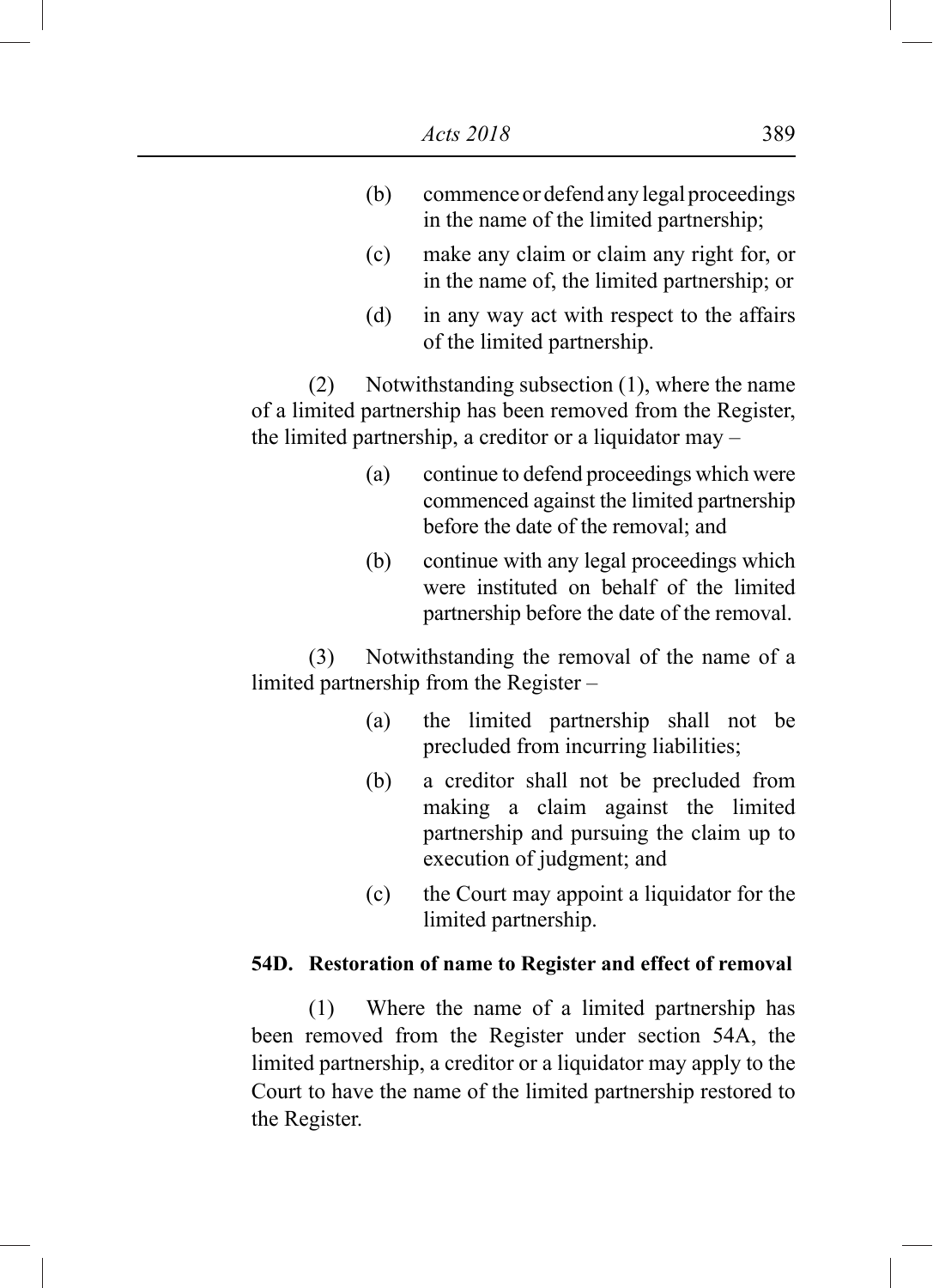(2) Where, on an application made under subsection (1), the Court is satisfied that –

- (a) at the time the name of the limited partnership was removed from the Register, the limited partnership was still carrying on business or some other reason existed for it to carry on business; and
- (b) it would be fair and reasonable for the name of the limited partnership to be restored to the Register,

the Court may order that the name of the limited partnership be restored to the Register on payment of the prescribed fee.

(3) Where the name of a limited partnership has been removed from the Register under section 54A or 54B, the limited partnership, a creditor or a liquidator may, within 5 years from the date of the removal, apply to the Registrar to have the name of the limited partnership restored to the Register.

(4) The Registrar may, on payment of any outstanding fee and the payment of such fee as may be prescribed, restore the name of the limited partnership to the Register.

(5) Where the name of a limited partnership is restored to the Register under this section, the name of the limited partnership shall be considered to have never been removed from the Register.

(d) by adding the following new section –

### **82A. Savings**

(1) The provisions of this Act shall continue to apply up to 30 June 2021 to the holder of a valid Category 1 Global Business Licence issued on or before 16 October 2017, as if the provisions of this Act have not been amended on the commencement of this section.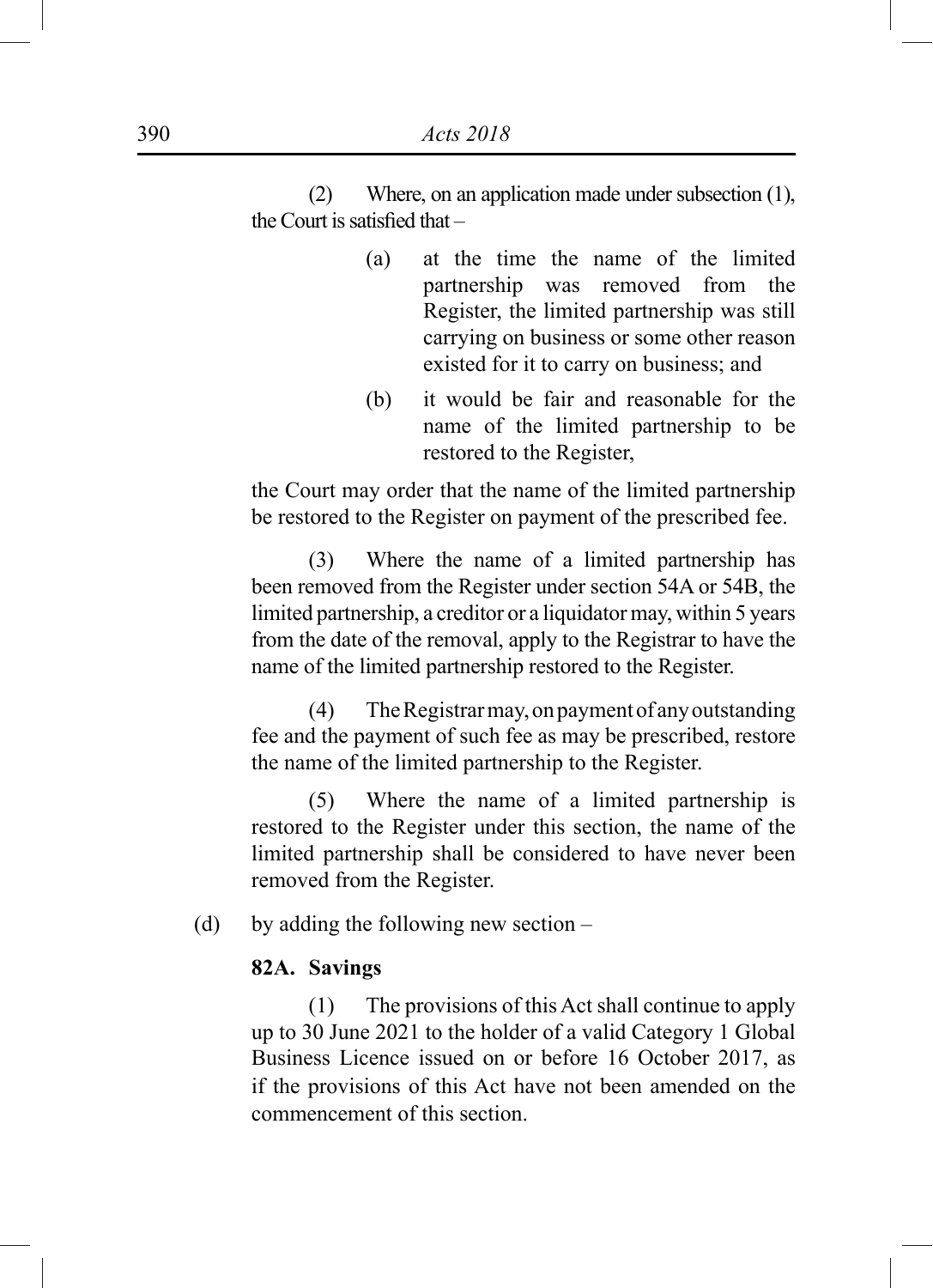(2) The provisions of this Act shall continue to apply up to 31 December 2018 to the holder of a valid Global Business Licence, issued after 16 October 2017, as if the provisions of this Act have not been amended on the commencement of this section.

## **44. Local Government Act amended**

The Local Government Act is amended, in the Twelfth Schedule, in Part I, by deleting the following items –

Agent of a foreign pool promoter

Bookmaker conducting fixed odd betting on any other event or contingency

Bookmaker conducting fixed odd betting on any other event or contingency (for each additional place at which the facilities are provided)

Bookmaker conducting fixed odd betting on football matches played outside Mauritius

Bookmaker conducting fixed odd betting on football matches played outside Mauritius (for each additional place at which the facilities are provided)

Bookmaker conducting fixed odd betting on horse-races at the racecourse

Bookmaker conducting fixed odd betting on horse-races outside racecourse

Bookmaker conducting fixed odd betting on horse-races through remote communication

Bookmaker conducting fixed odd betting on horse-races through remote communication in respect of each additional place at which facilities are provided

Casino

Coin-operated amusement machine (per machine)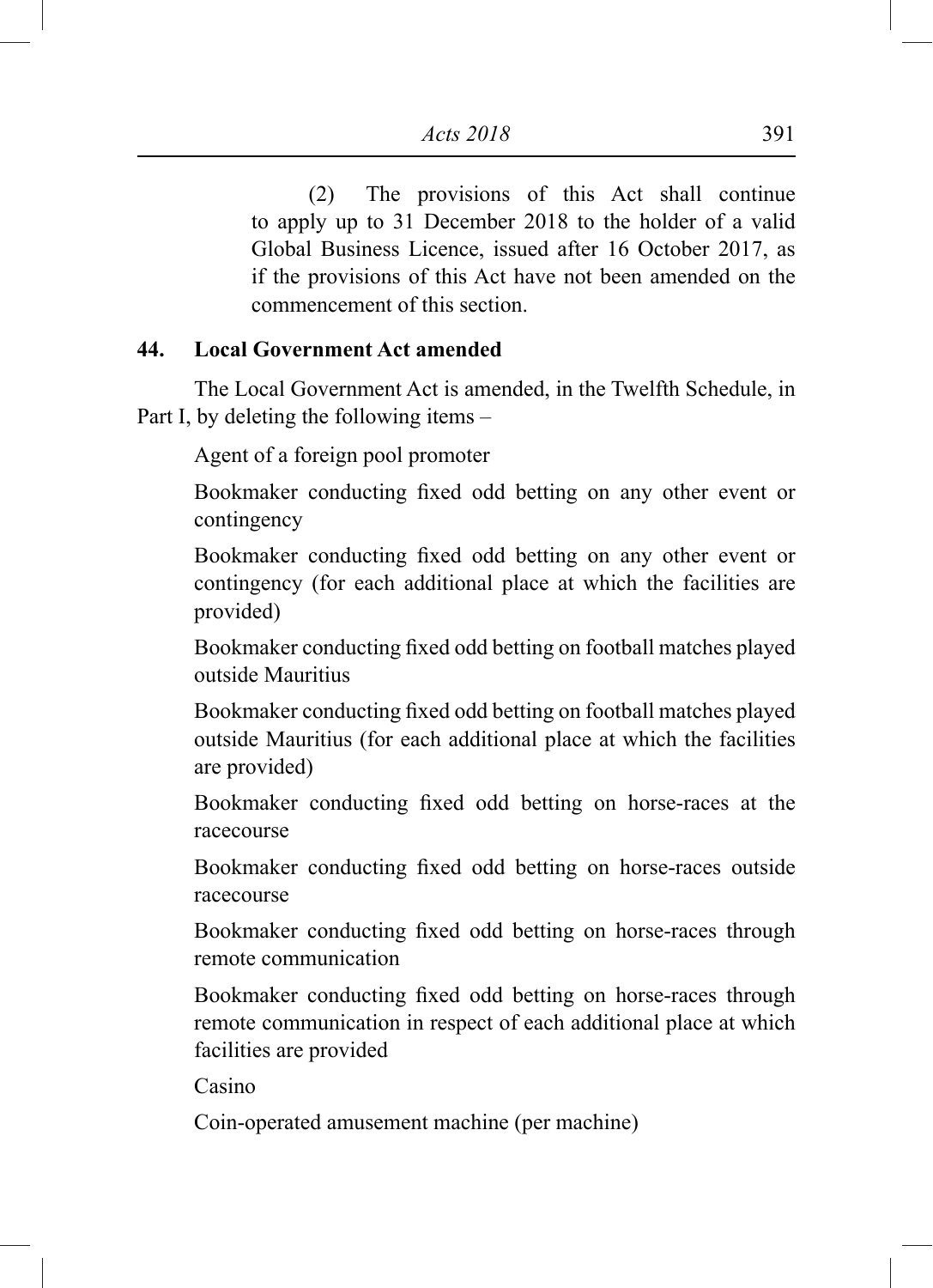Gaming house "A"

Gaming house "B"

Gaming machine (per machine)

Horse racing organiser

Local pool promoter

Operator of dart games

Operator of Mauritius National lottery

Organiser of other lotteries

Sweepstake organiser

Totalisator operator at the racecourse

Totalisator operator conducting bets through remote communication (in respect of each place of business)

Totalisator operator conducting foreign race inter-racecourse totalisator betting

Totalisator operator conducting local race inter-totalisator betting

Totalisator operator outside the racecourse (in respect of each place of business)

Totalisator operator per terminal

## **45. Mauritius Fire and Rescue Service Act amended**

The Mauritius Fire and Rescue Service Act is amended –

- (a) in section 2, in the definition of "owner", by deleting paragraph (b) and replacing it by the following paragraph –
	- (b) includes, where the premises are not occupied by the owner, the occupier;
- (b) in section  $7(5)$ 
	- $(i)$  in paragraph  $(a)(iii)$ , by deleting the words "or any guidelines" and replacing them by the words ", the Fire Code or any guidelines";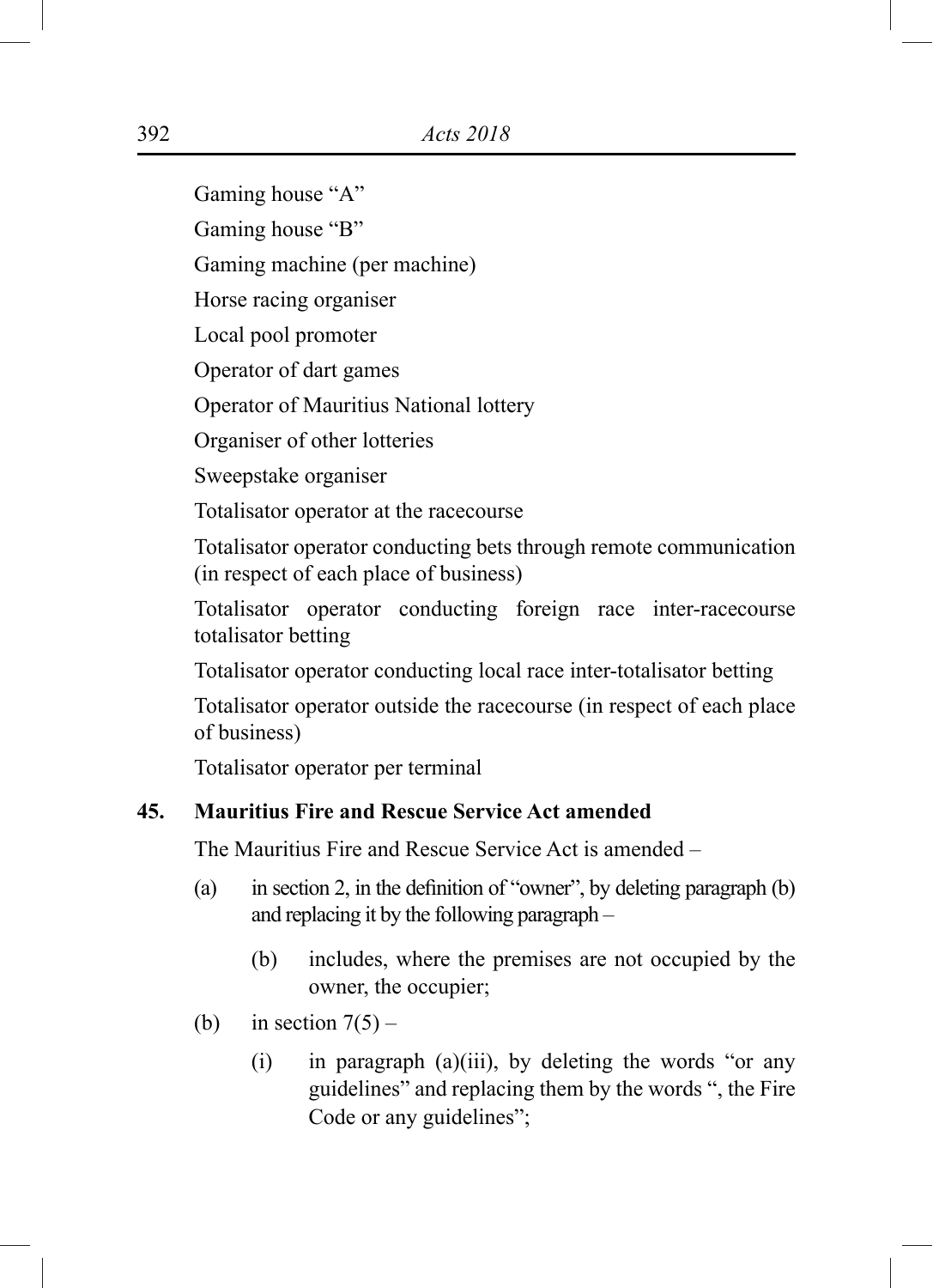- (ii) in paragraph (c), by deleting the words "or any guidelines" wherever they appear and replacing them by the words ", the Fire Code or any guidelines";
- (c) in section 16, by adding the following new subsections, the existing provision being numbered as subsection  $(1)$  –

(2) (a) Notwithstanding any other enactment, the Municipal City Council or the appropriate Municipal Town Council or District Council shall, on the recommendation of the Chief Fire Officer in case of an emergency or where a fire certificate has been revoked, cancel any authorisation to carry out a classified trade in the premises to which a fire certificate relates.

(b) A decision made under paragraph (a) shall be communicated in writing to the person to whom the cancellation applies.

(c) No person shall occupy any premises in relation to which an authorisation has been cancelled under this section.

(3) (a) Where a cancellation is made under subsection (2), representations may be made, in writing, to the Municipal City Council or the appropriate Municipal Town Council or District Council.

(b) The Municipal City Council or the appropriate Municipal Town Council or District Council shall make a determination in relation to the representation made under paragraph (a) within 10 days of the receipt of the representation.

- (d) in section  $19 -$ 
	- (i) in subsection (3), by inserting, after the word "application", the words ", the Fire Code or any guideline issued under section  $7(5)(c)$ ";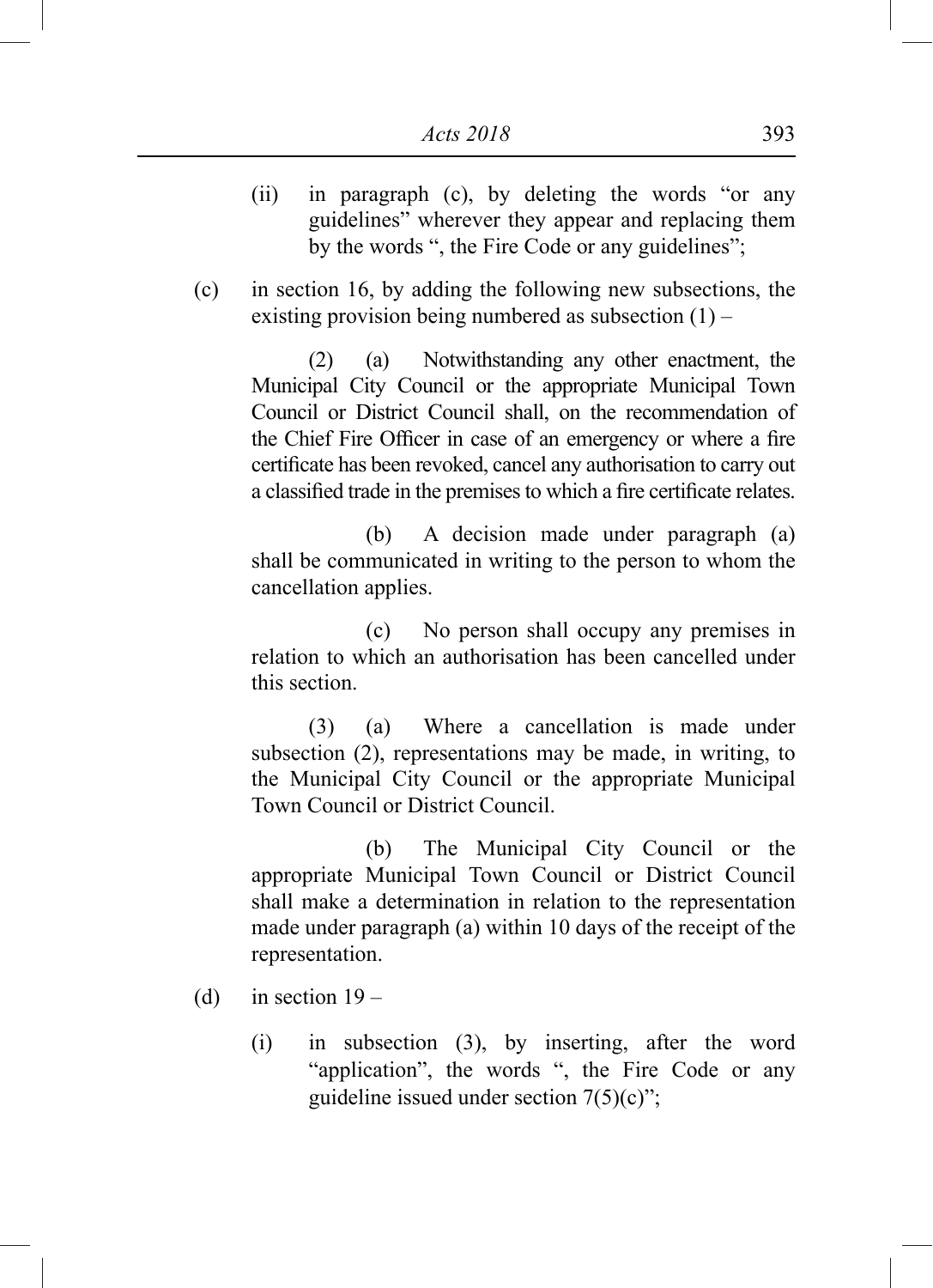(ii) by inserting, after subsection (3), the following new subsection –

> (3A) A fire certificate shall be valid for a period of not less than one year nor more than 3 years, depending on the fire risk assessment of the premises to which they relate.

(iii) by inserting, after subsection (5), the following new subsections –

> (5A) There shall always be in force, in relation to a building, a unit or lot or part of a building, under different ownership or occupation, a valid fire certificate.

> (5B) A fire certificate issued under this section may, in addition to any conditions imposed, require the person to whom the certificate is issued, to comply with such provisions of the Fire Code as the Chief Fire Officer may determine.

> (5C) An owner shall, 60 days before the expiry of the validity of a fire certificate, apply for the renewal of the certificate.

> (5D) Notwithstanding subsection (3A), where the owner intends to put premises to a use other than that in respect of which a fire certificate has been issued, that owner shall make an application for a new fire certificate.

> (5E) The owner referred to in subsection (5D) shall not put the premises to the intended use unless he obtains a new fire certificate.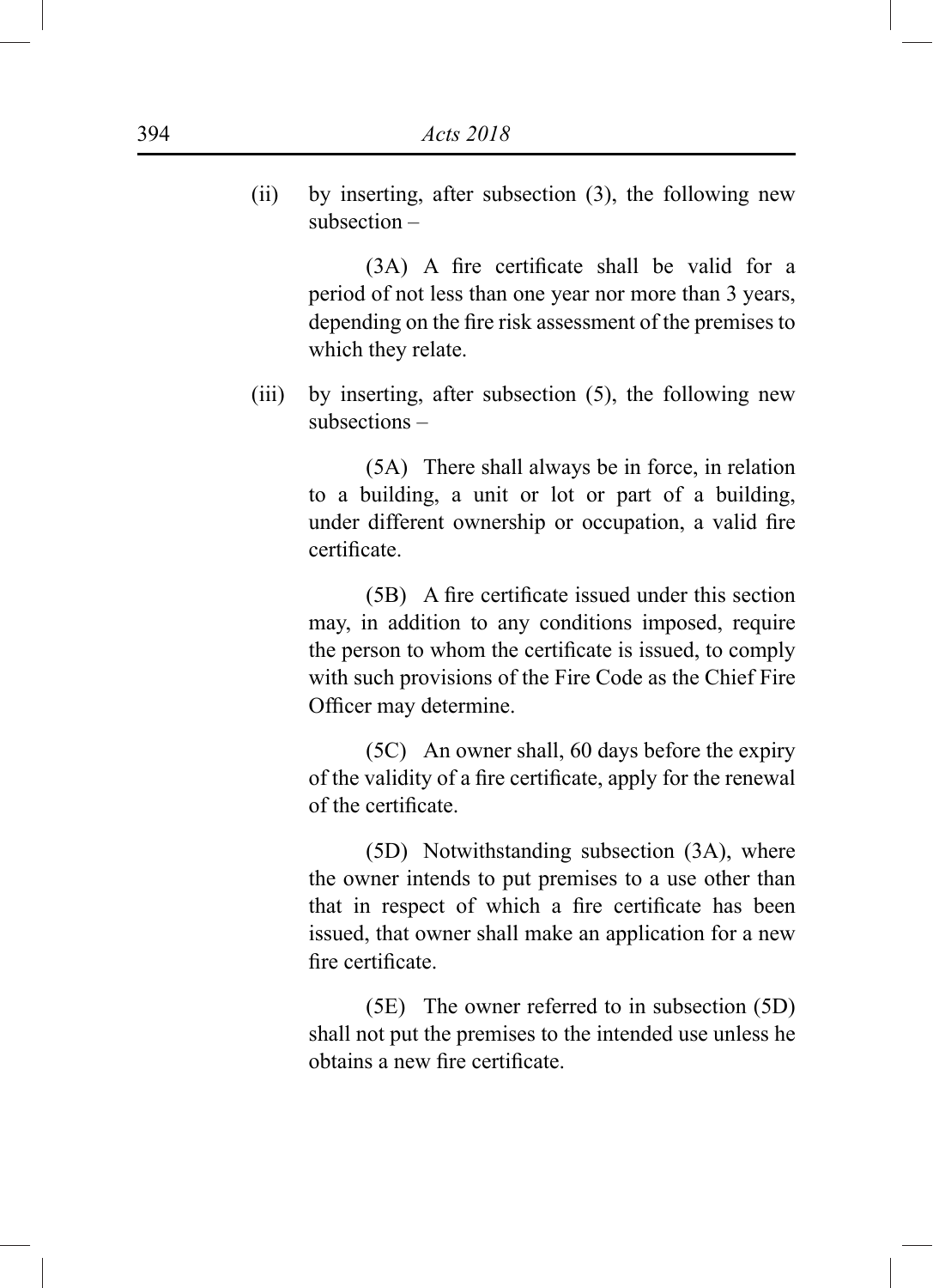(iv) by adding the following new subsection –

(10) (a) Subject to section 26, any person who fails to comply with any requirement of this section shall commit an offence, and shall, on conviction, be liable to a fine not exceeding 75,000 rupees together with imprisonment for a term not exceeding 6 months.

(b) It shall be a defence to any person prosecuted under paragraph (a) to establish that he has been prevented by another person from undertaking structural or other changes required to be made to comply with any such requirement.

(c) No prosecution shall be instituted under this section unless a prior notice of compliance has been served on the owner by the Chief Fire Officer and the notice has not been complied with within the delay imposed therein.

(e) by inserting, after section 20, the following new section –

## **20A. Removal of hazardous material**

(1) The Chief Fire Officer may, by service of a notice, request an owner to remove any hazardous material from any premises.

(2) A notice served under subsection (1) shall  $specify -$ 

- (a) the delay within which the notice shall be complied with; and
- (b) the place, approved by the Chief Fire Officer, where the hazardous material ought to be disposed of.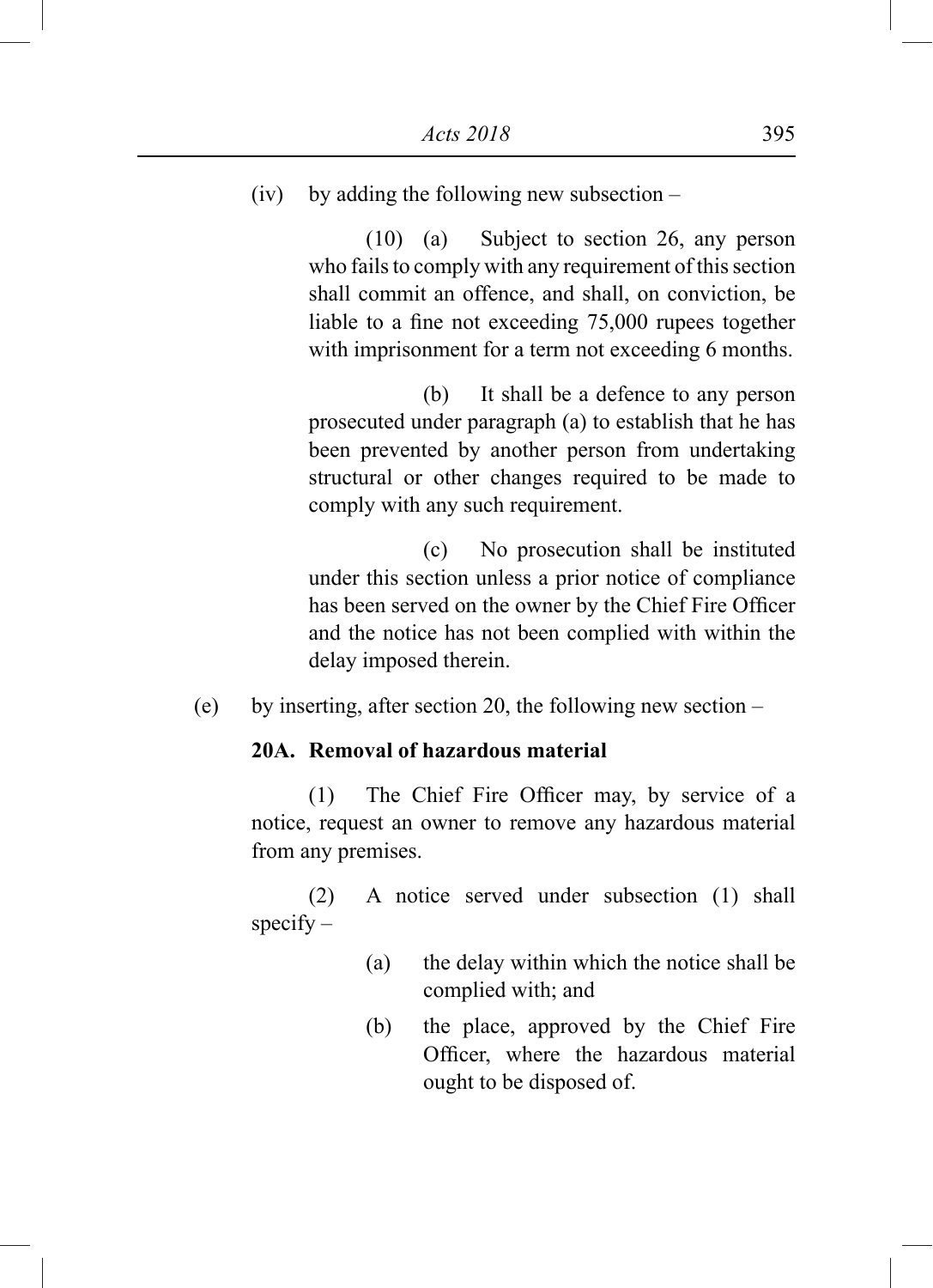(3) Where a person on whom a notice is served under subsection (1) fails to comply with the notice, the Chief Fire Officer may remove the hazardous material and cause the hazardous material to be destroyed.

(4) The costs of complying with a notice or requirement under this section shall be borne by the person on whom the notice is served.

(5) Any person who fails to comply with any notice served, or requirement made, under this section shall commit an offence.

## **46. Mauritius Revenue Authority Act amended**

The Mauritius Revenue Authority Act is amended –

- (a) in section 2, in the definition of "tax", by inserting, after the word "levy", the words ", contribution";
- (b) in section  $3(3)(a)$ , by deleting the word "Fund" and replacing it the words "Fund or any other Fund as specified in a Revenue Law":
- (c) in section  $14 -$ 
	- (i) in subsection  $(1)(b)$ , by inserting, after the word "submit", the words ", subject to subsection  $(2A)$ ,";
	- (ii) in subsection (2), by inserting, after the word "declaration", the words "of assets";
	- (iii) by inserting, after subsection (2), the following new subsections –

(2A) A declaration of assets referred to in subsection (1)(b) shall be submitted electronically and in such manner as the Director-General may determine.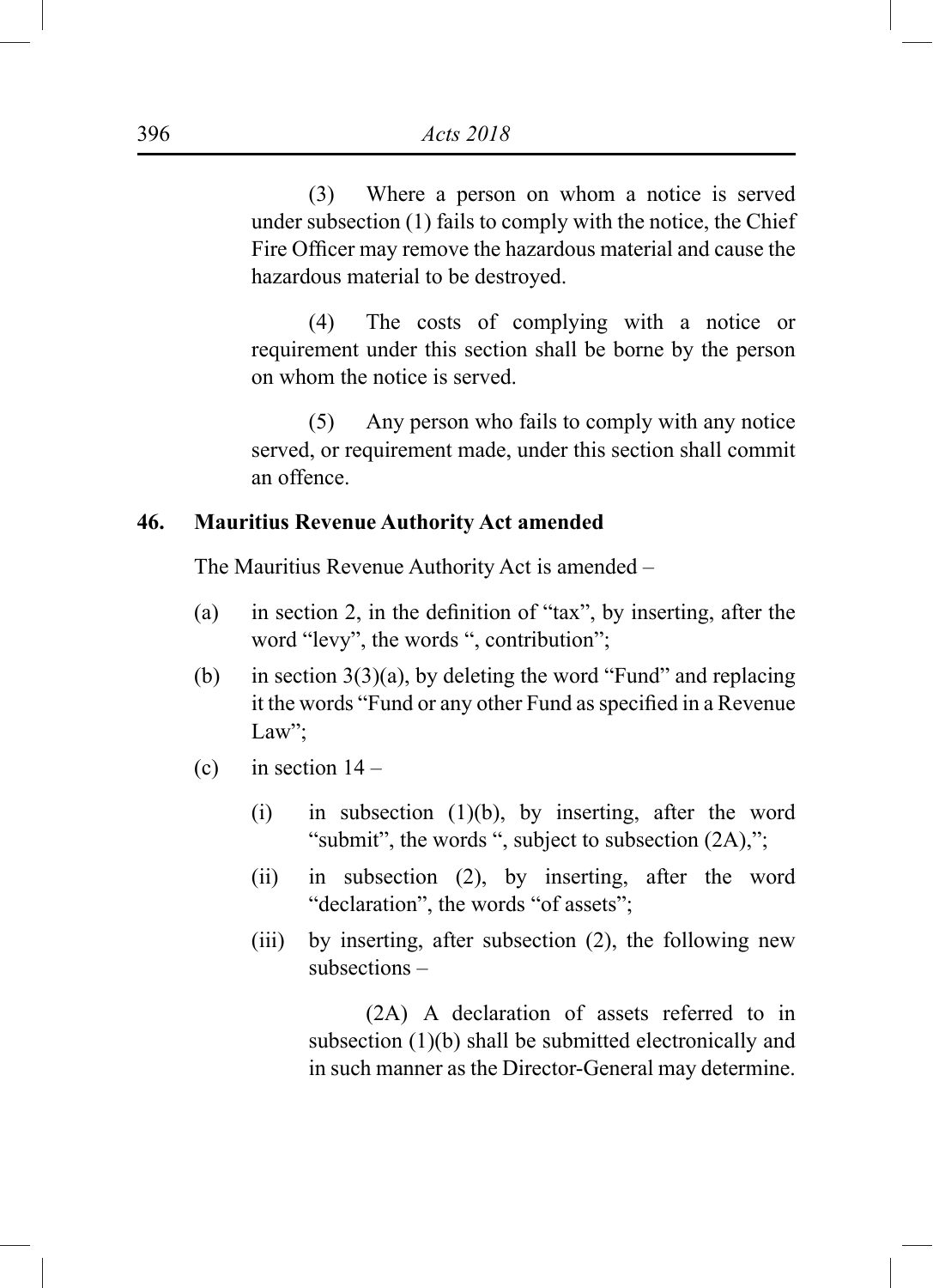(2B) Where an officer or employee submits, pursuant to subsection  $(1)(b)$ , a declaration of assets to the Director-General, that officer or employee shall keep that declaration of assets in his custody for a period of 6 years from the date the declaration of assets is submitted to the Director-General.

- (iv) in subsection  $(3)$ 
	- (A) by inserting, after the word "officer", the words "or employee"; and
	- (B) by deleting the words "by means of an affidavit or declaration, as the case may be" and replacing them by the words "in the manner specified under this section";
- $(v)$  in subsection (4), by inserting, after the word "officer", the words "or employee";
- (d) in section 16(3) and (4), by inserting, after the word "Department", the words "or such other officer designated by the Director-General";
- (e) by repealing section 17A;
- (f) in section  $19 -$ 
	- (i) by inserting, after subsection (1D), the following new subsection –

(1E) Where the written representations referred to in subsection (1) relate to a determination under section 131B(9) of the Income Tax Act, section 39(2) of the Value Added Tax Act or section 122(2) of the Gambling Regulatory Authority Act, the person lodging the representations shall pay to the Director-General, at the time of lodging his written representations, 5 per cent of the amount determined as specified in the notice of determination.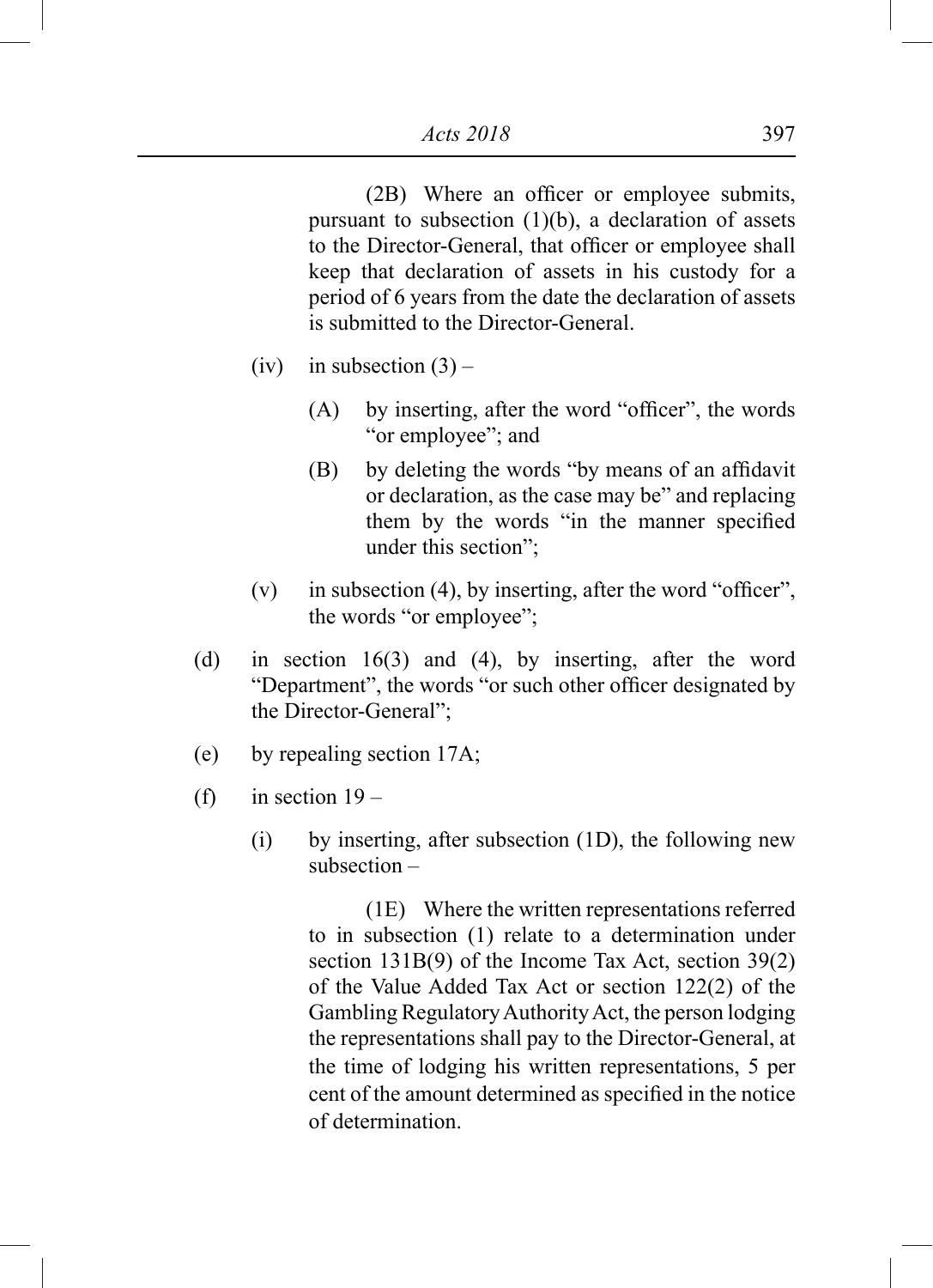(ii) by inserting, after subsection (2), the following new subsection –

> (2A) Where a person fails to pay the 5 per cent of the amount determined at the time of making written representations in accordance with subsection (1E) and the Chairperson is satisfied that failure to pay is due to a reasonable cause, the Chairperson may direct that the representations shall be accepted.

- (g) in section  $21C(10)$ 
	- (i) in paragraph (a)(ii), by deleting the words "in accordance with section 131A of the Income Tax Act or section 38 of the Value Added Tax Act" and replacing them by the words "in accordance with the relevant provisions of the Revenue Law, as applicable";
	- (ii) in paragraph (c), by deleting the words "Notwithstanding section 131B(7) of the Income Tax Act and section 39 of the Value Added Tax Act" and replacing them by the words "Notwithstanding any provision of the relevant Revenue Law";
- (h) by inserting, after Part IVB, the following new Part –

## **PART IVC – COLLECTION AND RECOVERY OF TAX**

#### **Sub-Part A – Payment of Tax**

### **21D. Set–off of taxes**

Where any tax under any Revenue Law has been paid in excess by a person and at the same time the person owes to the Authority any other tax under a Revenue Law, the Director-General may, before effecting any repayment, set-off the tax paid in excess against the tax due by that person.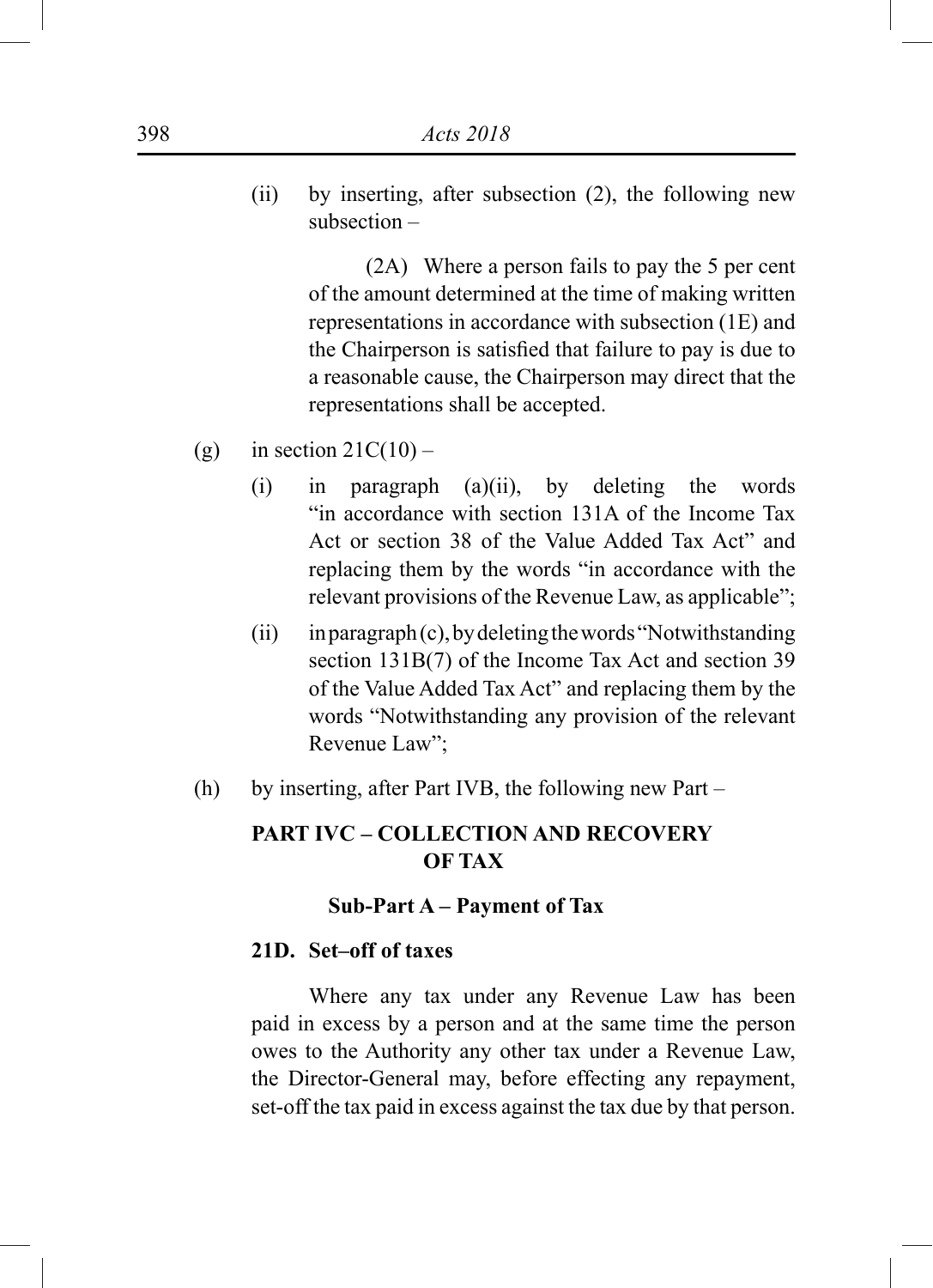#### **21E. Order of payment**

(1) Where a person is liable for penalty and late payment interest in relation to a tax and the person makes payment which is less than the total amount of tax, penalty and interest due, the amount paid shall be applied in the following order –

- (a) firstly, in payment of the tax due;
- (b) secondly, in payment of penalty due;
- (c) thirdly, the balance remaining shall be applied against late payment interest due.

(2) Where at the time a payment is made, a person has tax liability for more than one tax, subsection (1) shall apply to the earliest liability first.

#### **Sub-Part B – Recovery of Tax**

#### **21F. Application of Sub-part B**

This Sub-part applies to any tax which has not been paid by the due date.

#### **21G. Recovery of tax arrears from emoluments**

(1) The Director-General may, without prejudice to any other remedy, enforce payment against a person who is an employee by issuing a notice to the employer requiring the employer to make deductions from the emoluments of the employee on account of arrears of tax payable by him.

(2) Subject to subsection (3), an employer shall make deductions under a notice issued under subsection (1) at such times and in such amount as the Director-General may specify in the notice.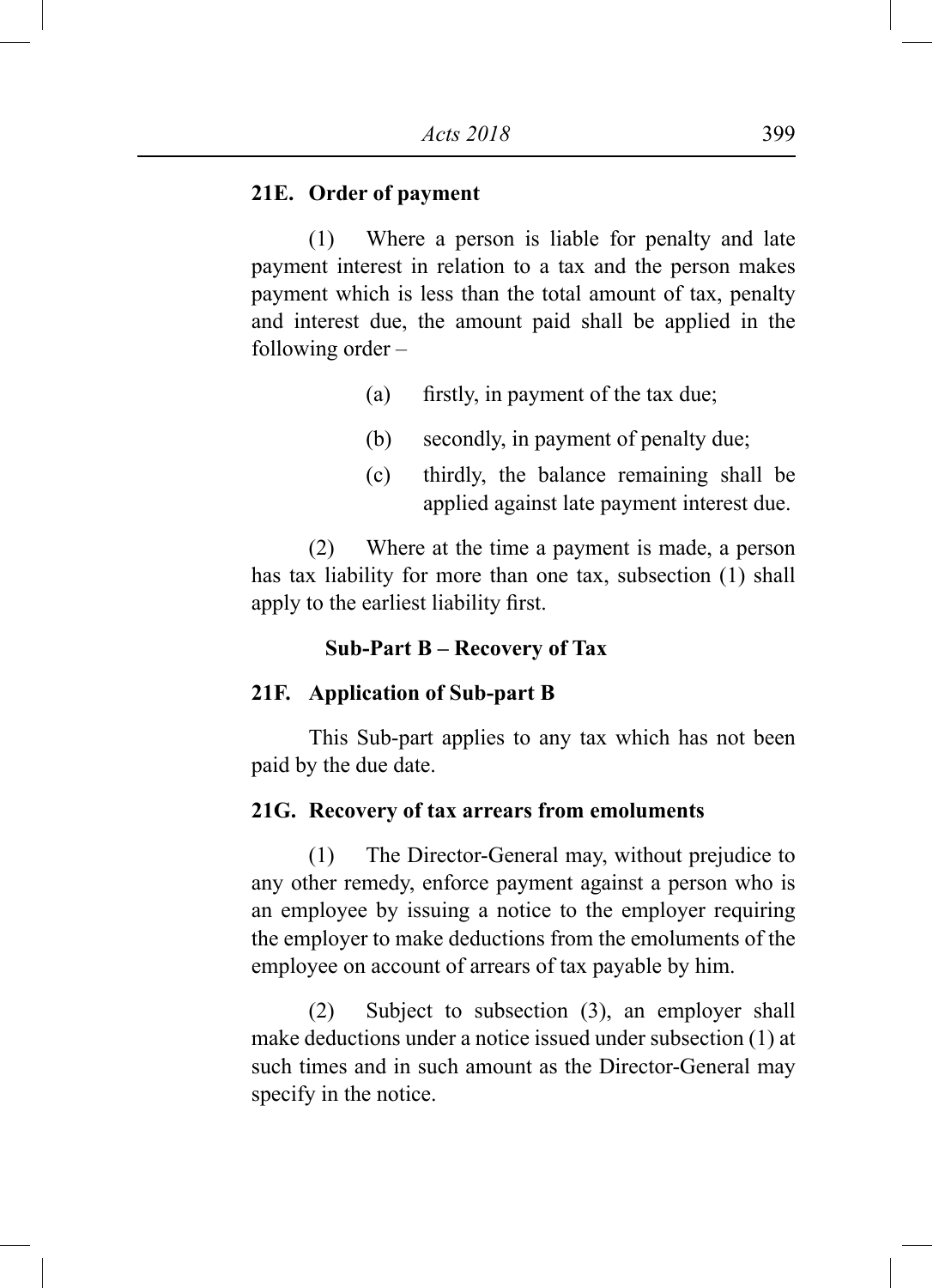(3) The aggregate amount of tax deducted under this section and tax withheld under Sub-part A of Part VIII of the Income Tax Act shall not, except at the employee's request, exceed one third of the employee's emoluments for any pay period.

(4) An employer to whom a notice under subsection (1) has been issued shall pay the tax deducted under this section to the Director-General in such manner as the Director-General may determine within 20 days from the end of the month in which the tax was deducted.

(5) An amount that an employer is required to deduct from emoluments under this section shall be treated as tax payable by the employer for the purpose of this Part.

 $(6)$  In this section –

"emoluments", "employee" and "employer" have the same meaning as in the Income Tax Act.

#### **21H. Recovery of tax by attachment**

The Director-General may, without prejudice to any other available remedy, enforce payment of tax by attachment in the manner provided in the Attachment (Rates and Taxes) Act.

## **21I. Recovery of tax by distress and sale**

(1) The Director-General may issue a warrant in the form set out in Part I of the Eighth Schedule to an Usher of the Supreme Court to recover tax due by a person by distress and sale of the goods, chattels and effects of the person charged or of the person answerable for its payment.

(2) The Director-General shall give at least 3 days' notice of a sale referred to in subsection (1) in the Gazette.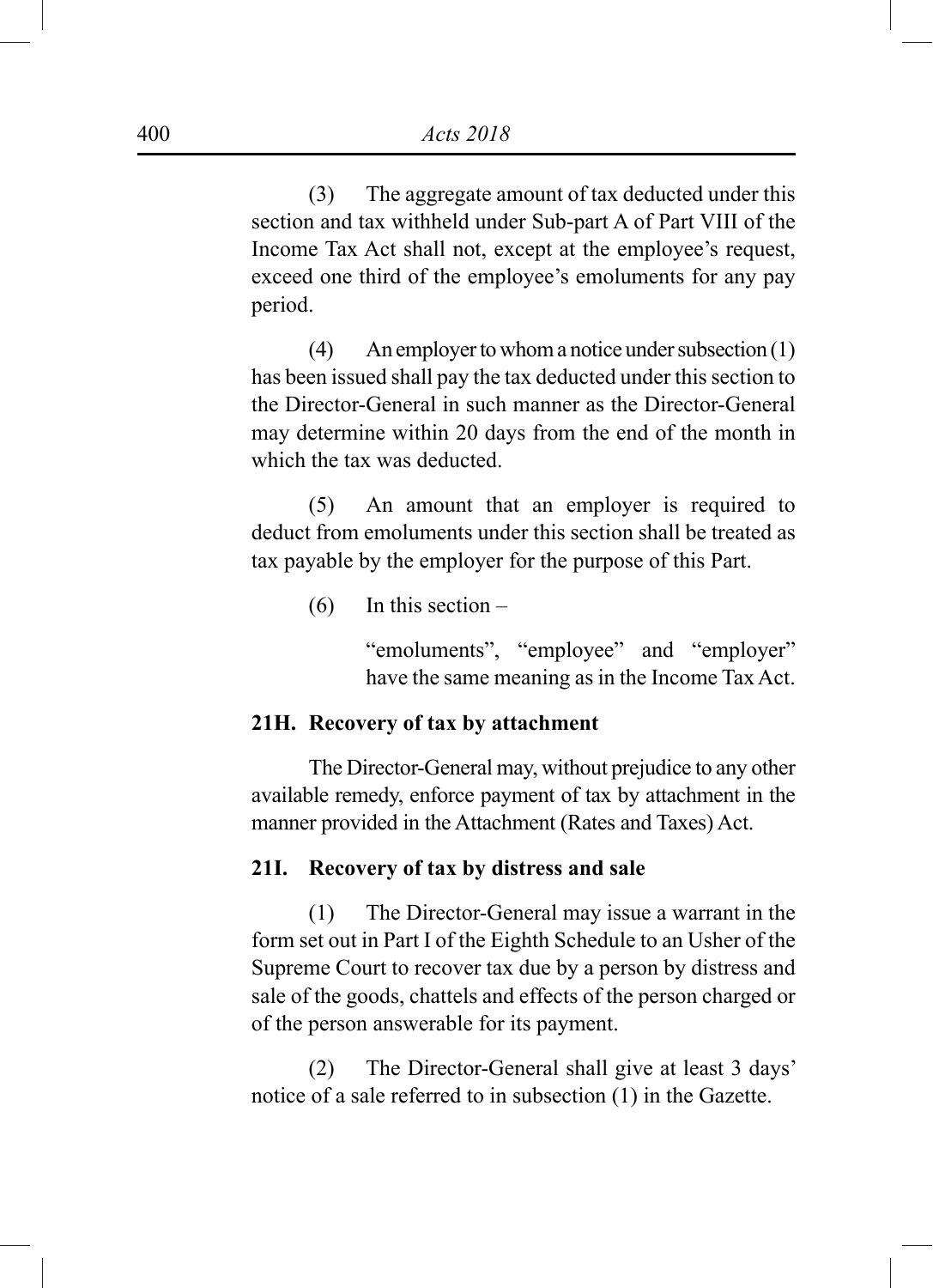## **21J.** *Contrainte*

(1) The Director-General may apply to a Judge in Chambers for an order (*Contrainte*) to issue against a debtor in respect of tax owed by him.

- (2) Any order issued under subsection (1) shall
	- (a) be served on the debtor by an Usher of Supreme Court; and
	- (b) be executory.

(3) A debtor aggrieved by an order issued under subsection (1) may, within 21 days of the date of service of the order, appeal to the Supreme Court.

(4) No costs shall be awarded against an unsuccessful party except disbursement for the following –

- (a) stamp duty under the Stamp Duty Act;
- (b) costs of service of the order;
- (c) costs of execution of the order.

# **21K. Proceedings for temporary closure of business premises**

(1) Where a person fails to pay any tax due by him, the Director-General may notify the person in writing of his intention to close down part or the whole of the business premises of the person for a temporary period not exceeding 14 days, unless the person, within a period of 7 days of the date of the notice –

- (a) pays the tax due;
- (b) gives security under a Revenue Law to the satisfaction of the Director-General for payment of the unpaid tax.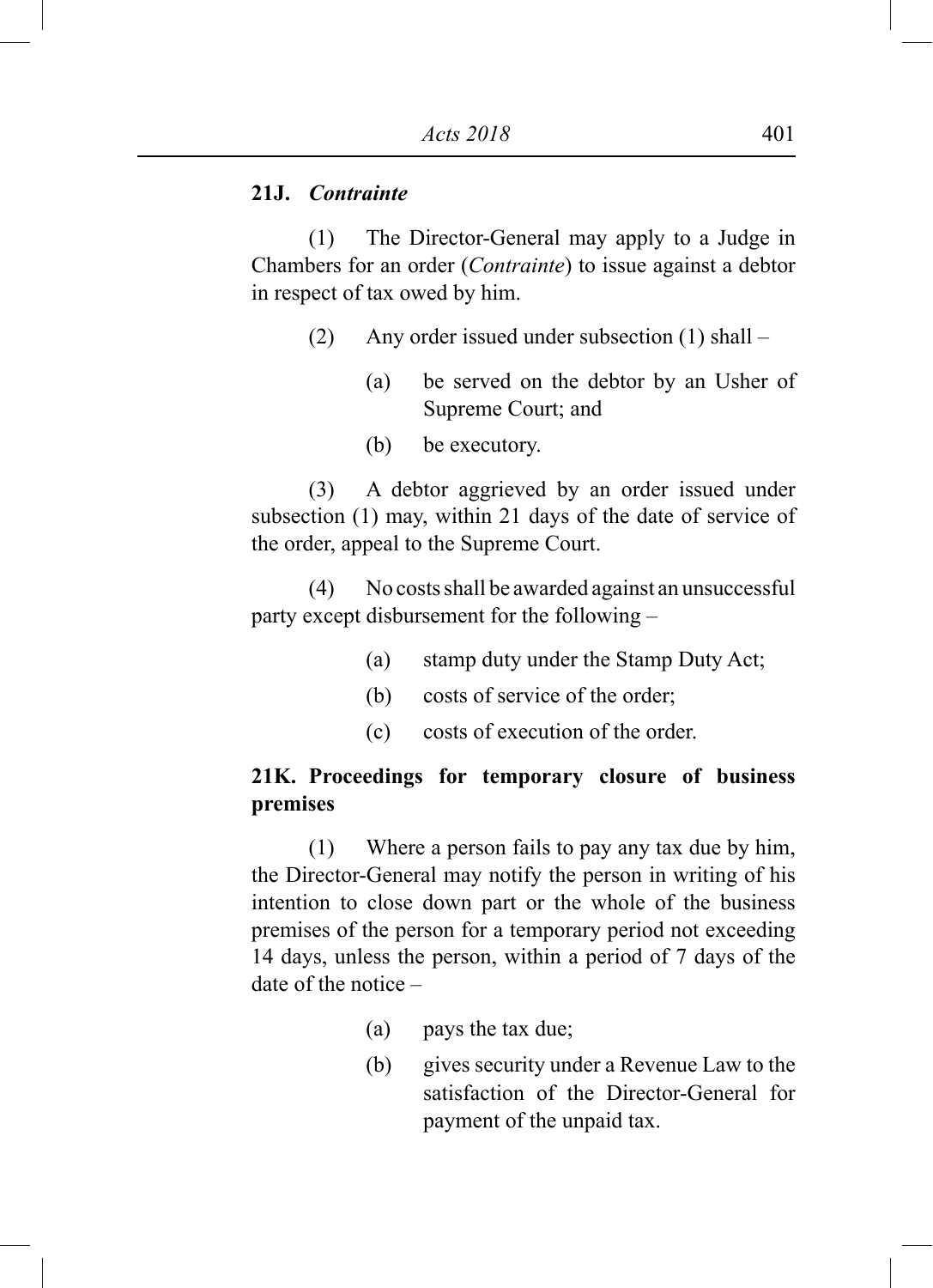(2) Where a person fails to comply with a notice issued under subsection (1), the Director-General may make an application under oath, in the form set out in the Ninth Schedule, to a District Magistrate for an order to close down part or the whole of the business premises of the person for a period not exceeding 14 days.

(3) Where an application under oath is made to a Magistrate in accordance with subsection (2), the Magistrate may grant the application and issue an order to an Usher, in the form specified in the Tenth Schedule, to close down the business premises of the person as described in the application under subsection (2).

(4) When an Usher executes an order under subsection (3), the Usher shall affix, in a conspicuous place on the business premises or part of the business premises that have been closed, a notice duly certified by the Director-General bearing the words "CLOSED DOWN TEMPORARILY FOR NOT COMPLYING WITH TAX OBLIGATIONS".

(5) An order issued under subsection (3) shall lapse and the Usher shall immediately arrange for removal of the notice referred to in subsection (4) where, during the period of closure –

- (a) the tax due is paid; or
- (b) the person gives security under a Revenue Law to the satisfaction of the Director-General for payment of the unpaid tax.

## **21L. Inscribed privilege**

(1) The Government shall have, in respect of any tax due by a person and for so long as the tax is not paid in full, a privilege on all immovable properties belonging to the person.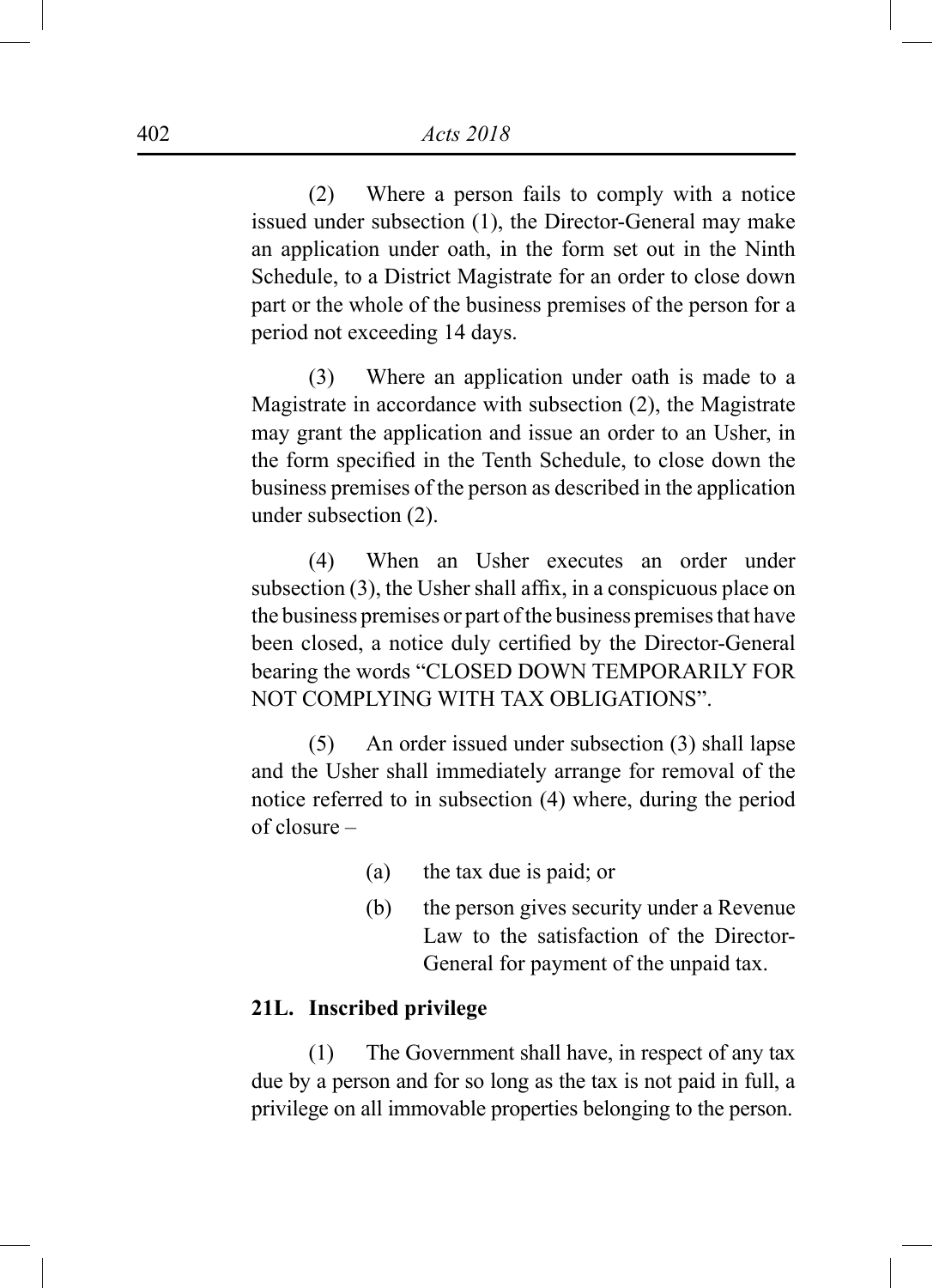(2) Where the Director-General considers that it is necessary for securing the recovery of any tax due by a person to inscribe the privilege provided for under subsection (1), the Director-General shall deposit with the Conservator of Mortgages 2 identical memoranda in the form set out in Part II of the Eighth Schedule and immediately notify the person of the deposit of the memoranda.

(3) The Conservator of Mortgages shall, upon deposit of the memoranda referred to in subsection (2), inscribe the privilege generally on all immovable properties belonging, or that may subsequently belong, to the person, and shall return one of the memoranda to the Director-General with a statement written or stamped on it to the effect that the privilege has been duly inscribed.

(4) A privilege inscribed under this section shall take effect from the date of the inscription.

(5) (a) Where any tax arrears in respect of which an inscription has been taken under this section is paid in full or the tax liability is discharged, the Director-General shall immediately send to the Conservator of Mortgages a request in the form set out in Part III of the Eighth Schedule to erase the inscription.

(b) The Director-General may send a request to the Conservator of Mortgages to erase the inscription in respect of any property belonging to the person by whom tax is payable where the Director-General is satisfied that the value of the other properties of the person is sufficient to secure payment of the amount which has remained unpaid.

(6) (a) The inscription of a privilege under this section shall be erased by the Conservator of Mortgages at the request of the Director-General.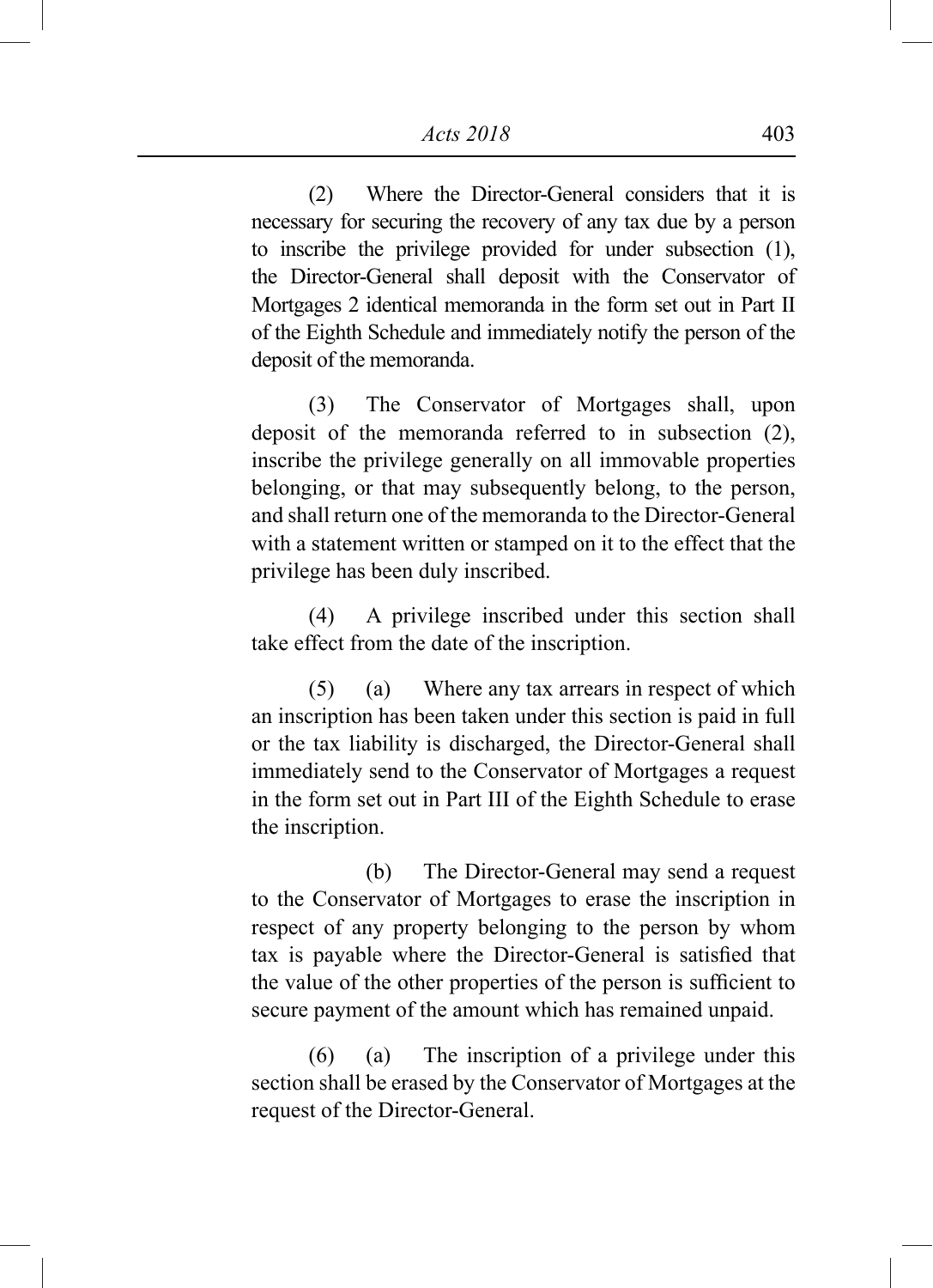(b) Where an inscription of a privilege is erased pursuant to paragraph (a), the Director-General shall, within 5 working days of the date of the notification of the erasure by the Conservator of Mortgages, give written notice of that fact to the person who owed the tax.

(7) Any inscription or erasure that is required to be taken or made under this section shall be free from stamp duty under the Stamp Duty Act or registration dues leviable under the Registration Duty Act or any other costs.

### **21M. Uninscribed privilege**

(1) Notwithstanding section 21L, but subject to subsection (2), the privilege for the recovery of tax under Articles 2148 and 2152 of the Code Civil Mauricien shall operate on account of tax payable by a person independently of and without the necessity for inscription, upon the following property of the person –

- (a) personal property wherever found;
- (b) the proceeds of the sale of immovable property; and
- (c) crops, fruits, rents and revenues.

(2) The privilege conferred under subsection (1) shall operate only in respect of tax payable for a period of 12 months, at the discretion of the Director-General, and shall rank immediately after the privilege for judicial costs.

## **21N. Security**

(1) The Director-General may, for the purpose of securing payment of any tax due, order a person to furnish security in such manner and in such amount as the Director-General may determine.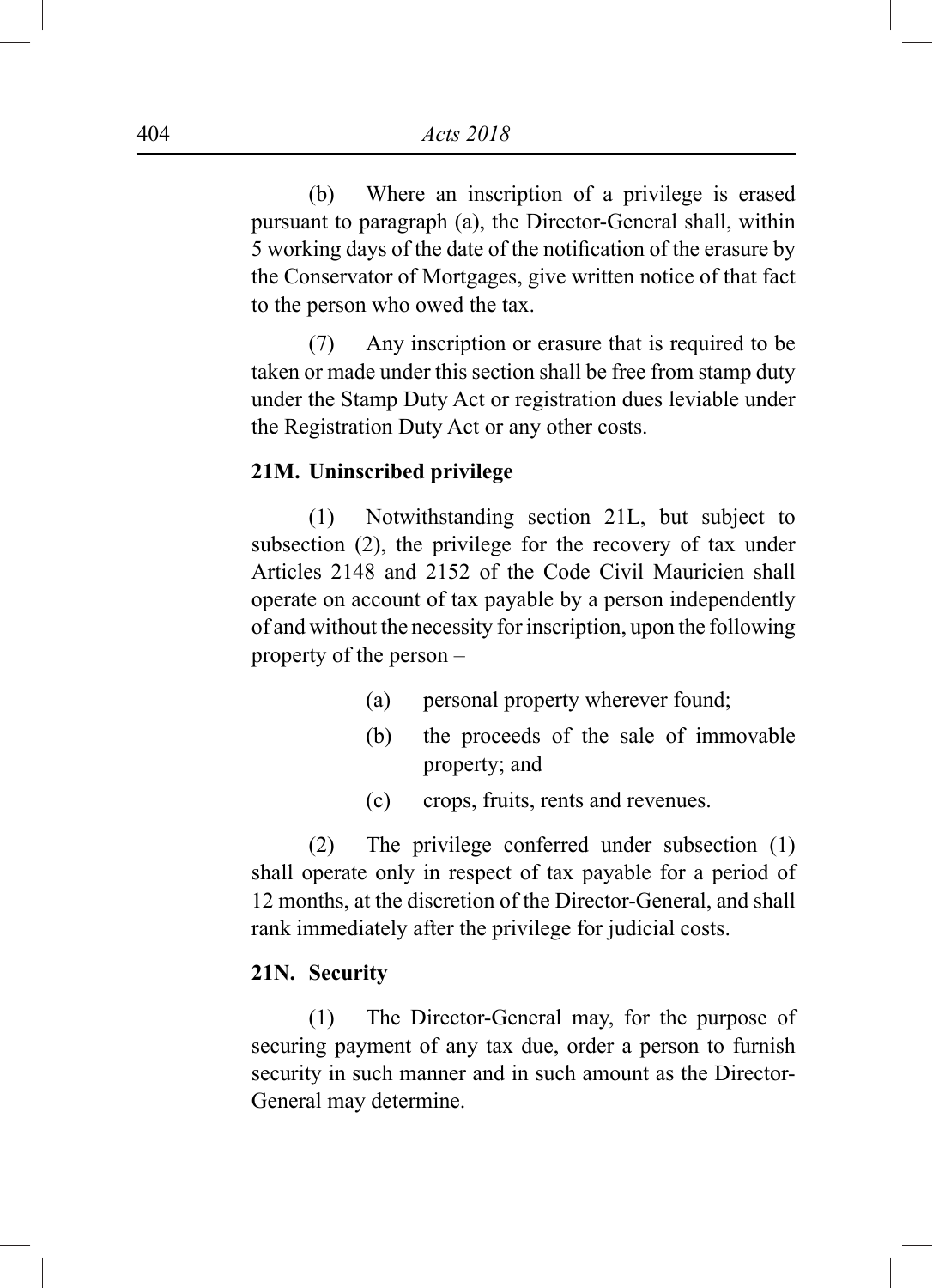(2) Subsection (1) shall not limit, in any way, a requirement to provide security as specified under any other Revenue Law.

(3) A person who fails to comply with an order under subsection (1) shall commit an offence.

## **21O. No limitation of action for recovery of tax**

No law relating to the limitation of action shall bar or affect any action or remedy for recovery of unpaid tax.

- (i) in section  $28(14)$ 
	- (i) in paragraph (a)(i), by deleting the figure "2015" and replacing it by the figure "2016";
	- (ii) in paragraph  $(f)(ii)$ , by deleting the figure "2015" and replacing it by the figure "2016";
- (j) by repealing the Second Schedule and replacing it by the Second Schedule set out in the Seventh Schedule to this Act;
- (k) in the Fifth Schedule, in the item Customs Act, by inserting, after the words "19 $(3B)$ ,", the words "19 $B(9)$ ,";
- (l) by adding the Eighth, Ninth and Tenth Schedules set out in the Eighth, Ninth and Tenth Schedules respectively to this Act.

## **47. Mauritius Standards Bureau Act amended**

The Mauritius Standards Bureau Act is amended –

- (a) in section 2, by deleting the definitions of "Director-General" and "importer";
- (b) in section 4(1), by repealing paragraph (ea);
- (c) by repealing section 21A;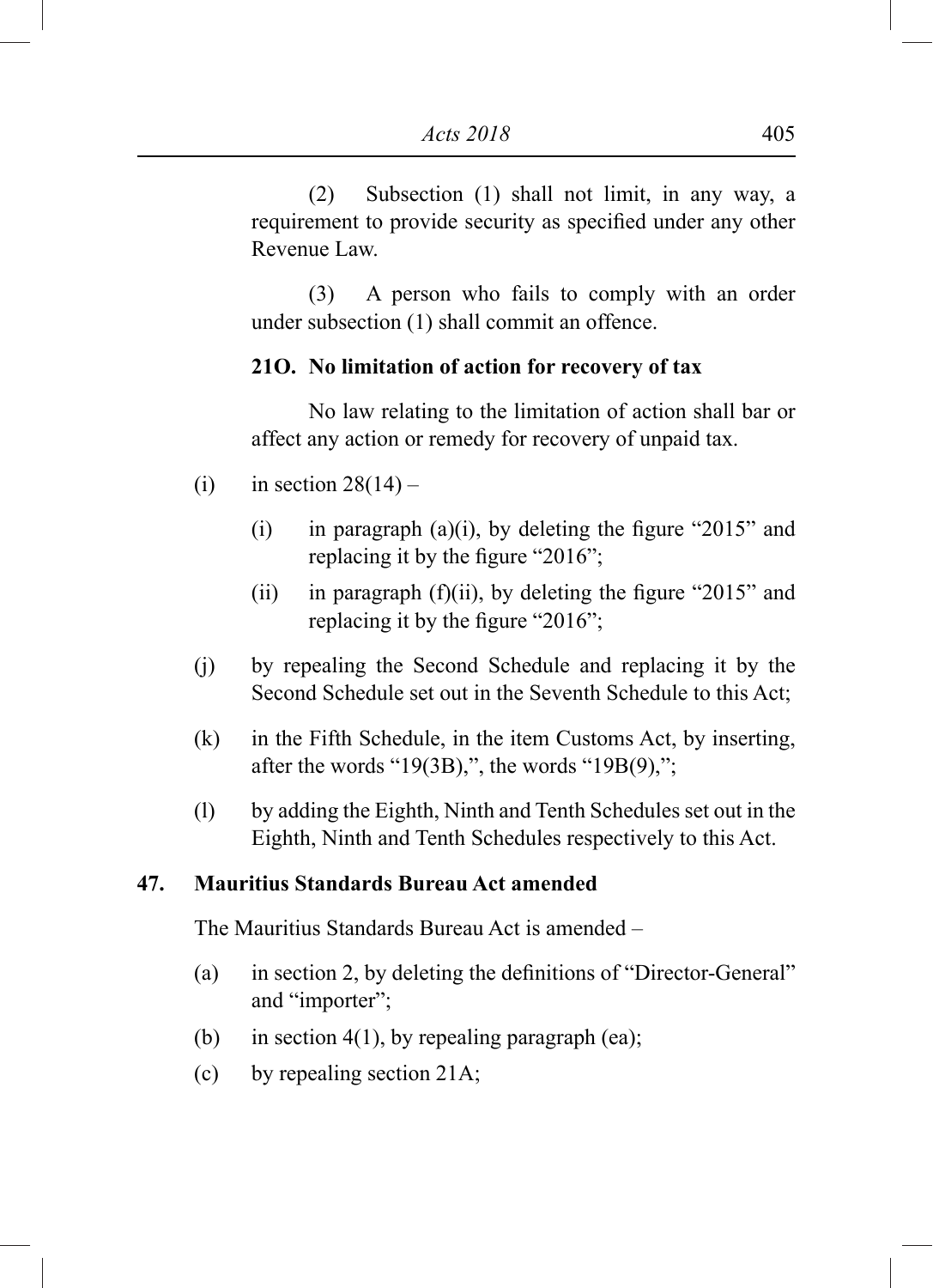(d) by adding the following new section –

## **34. Saving**

Any application made pursuant to the repealed section 21A shall, on the commencement of this section, be dealt with in accordance with that section as if that section has not been repealed.

(e) by repealing the Schedule.

## **48. Morcellement Act amended**

The Morcellement Act is amended –

- (a) in section  $2 -$ 
	- (i) by deleting the definition of "preliminary environmental report";
	- (ii) by inserting, in the appropriate alphabetical order, the following new definitions –

"Early Retirement Scheme" or "ERS" means the Early Retirement Scheme referred to in section 23A of the Sugar Industry Efficiency Act;

"land surveyor" has the same meaning as in the Professional Land Surveyors' Council Act;

"Voluntary Retirement Scheme" or "VRS" means the Voluntary Retirement Scheme referred to in section 23 of the Sugar Industry Efficiency Act.

- (b) in section  $3 -$ 
	- (i) by repealing subsection (1) and replacing it by the following subsection –

(1) Subject to subsection (2), this Act shall apply to  $-$ 

(a) every morcellement;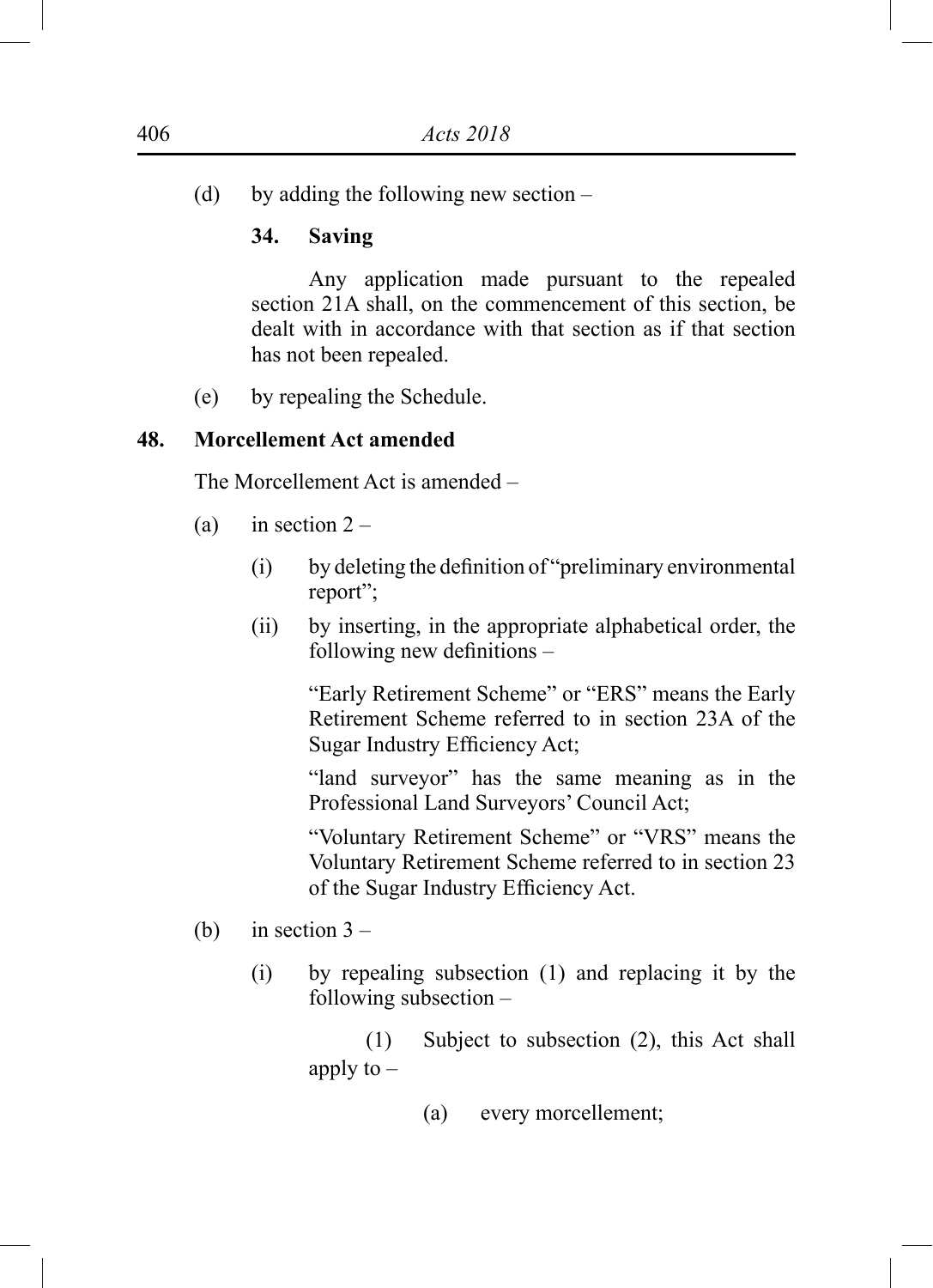- (b) a *bail à construction* on a plot of land forming part of a larger plot of land, other than State land, provided that more than one such *bail à construction* is granted.
- (ii) by adding the following new subsection –

(3) For the purpose of subsection  $(1)(b)$ , the lessor shall be deemed to be the developer.

- (c) in section  $5 -$ 
	- (i) in subsection  $(2)(c)$ , by repealing subparagraph (i) and replacing it by the following subparagraph –

(i) an EIA licence; and

(ii) in subsection (6A), by inserting, after paragraph (a), the following new paragraph –

> (aa) The Board may, within 2 weeks of receipt of the application, by written notice, require the applicant, only once, to submit any additional information within the time specified in the notice.

- (d) in section 6(1B), by deleting the words "a preliminary environmental report or" wherever they appear;
- (e) in the First Schedule, by repealing paragraph (e) and replacing it by the following paragraph –
	- (e) an excision or a morcellement under
		- (i) the Real Estate Development Scheme;
		- (ii) the Property Development Scheme; or
		- (iii) the Smart City Scheme,

prescribed under the Economic Development Board Act 2017;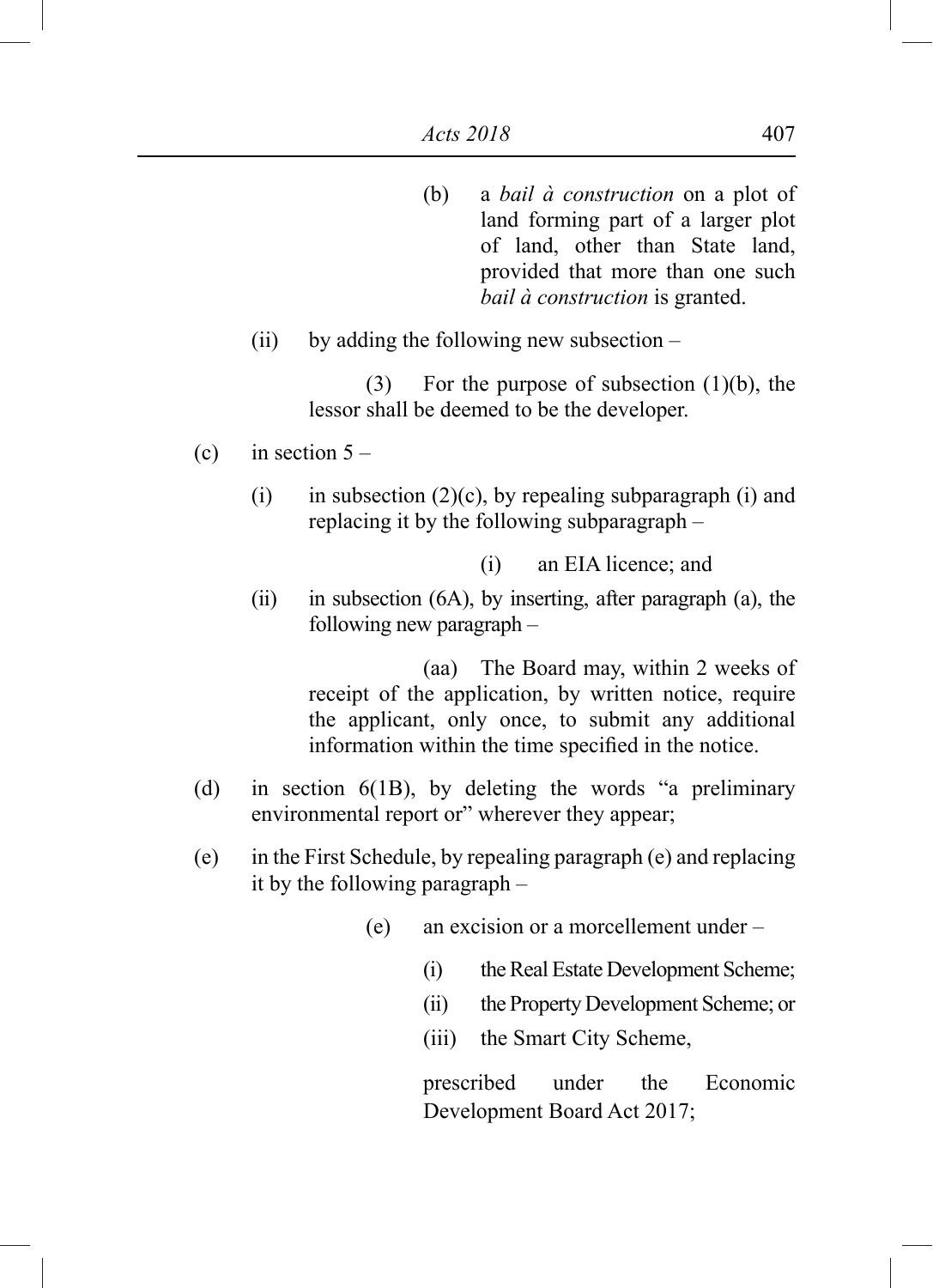## **49. National Pensions Act amended**

The National Pensions Act is amended –

- (a) in section 17D, by deleting the words "Part XI" and replacing them by the words "Part IVC of the Mauritius Revenue Authority Act";
- (b) in section 32A(b), by deleting the words "same manner as income tax is recoverable under Part XI of the Income Tax Act" and replacing them by the words "manner provided in Part IVC of the Mauritius Revenue Authority Act";
- (c) in section  $45B -$ 
	- (i) in subsection (1), by deleting the words "Part XI of the Income Tax Act 1995" and replacing them by the words "Part IVC of the Mauritius Revenue Authority Act";
	- (ii) in subsection (2), by deleting the words "137, 141 and 142 of the Income Tax Act 1995" and replacing them by the words "21G, 21L and 21M of the Mauritius Revenue Authority Act".

## **50. National Savings Fund Act amended**

The National Savings Fund Act is amended, in section 17(1)(c), by deleting the words "Part XI of the Income Tax Act" and replacing them by the words "Part IVC of the Mauritius Revenue Authority Act".

## **51. Non-Citizens (Employment Restriction) Act amended**

The Non-Citizens (Employment Restriction) Act is amended –

(a) in section 2, by inserting, in the appropriate alphabetical order, the following new definitions –

"Chief Executive Officer" means the Chief Executive Officer of the Economic Development Board;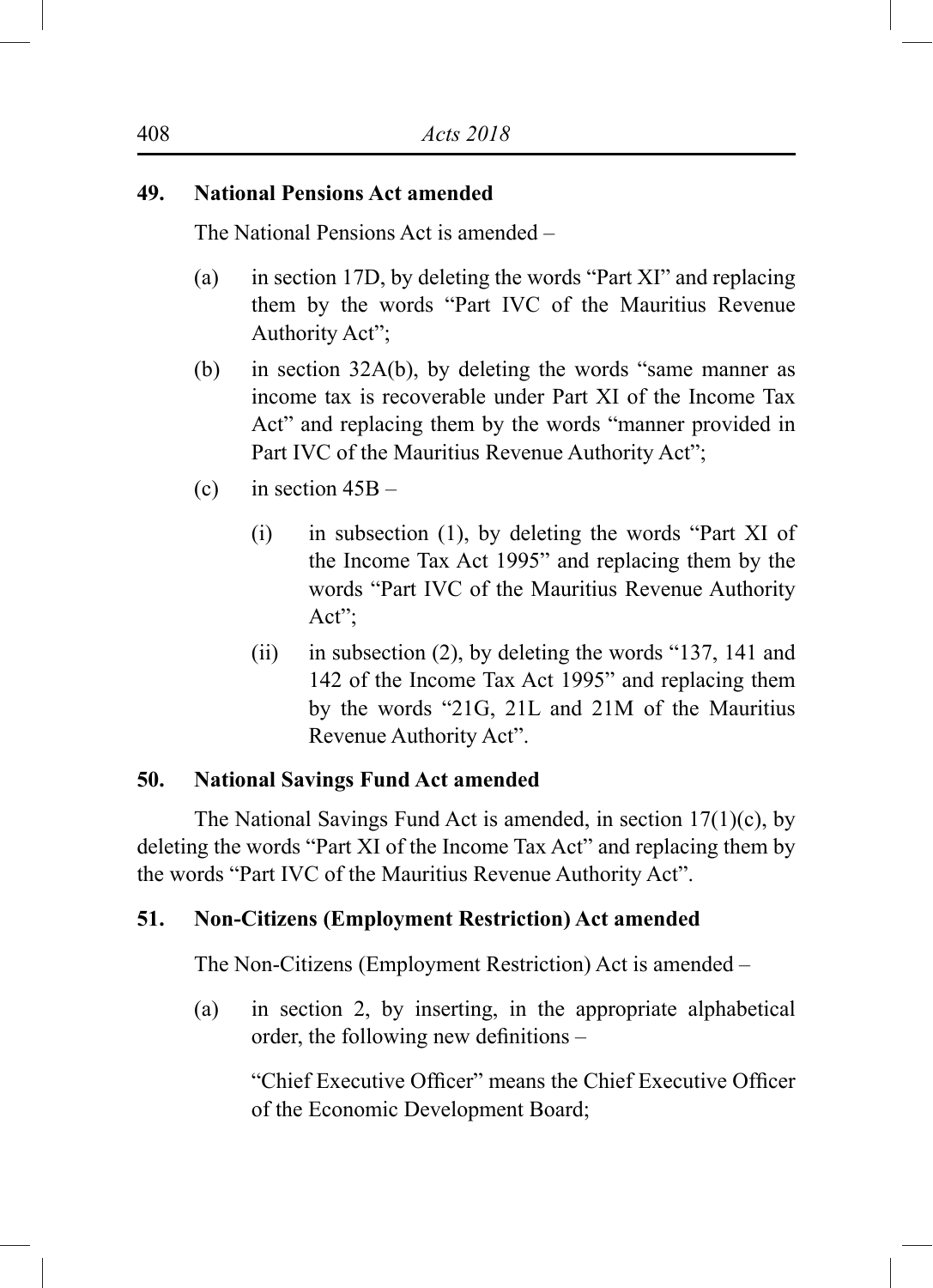"Economic Development Board" means the Economic Development Board established under the Economic Development Board Act 2017;

- (b) in section  $4 -$ 
	- (i) by inserting, after subsection  $(1A)$ , the following new subsection –

(1B) (a) Notwithstanding subsection (1), an application for –

- (i) a work permit in respect of any activity in a field specified in Part II of the Schedule to the Immigration Act; or
- (ii) a work permit by the spouse of a person who holds an occupation permit or a permanent residence permit issued under the Immigration Act,

shall be made to the Chief Executive Officer, in accordance with guidelines issued by the Economic Development Board.

(b) On receipt of an application under paragraph (a), the Chief Executive Officer shall, within a period of 5 days from the effective date of the application, refer the application to the Prime Minister together with his recommendations.

(c) Where the Prime Minister grants an application for a work permit under paragraph (a), he shall issue the permit on such terms and conditions as he may impose.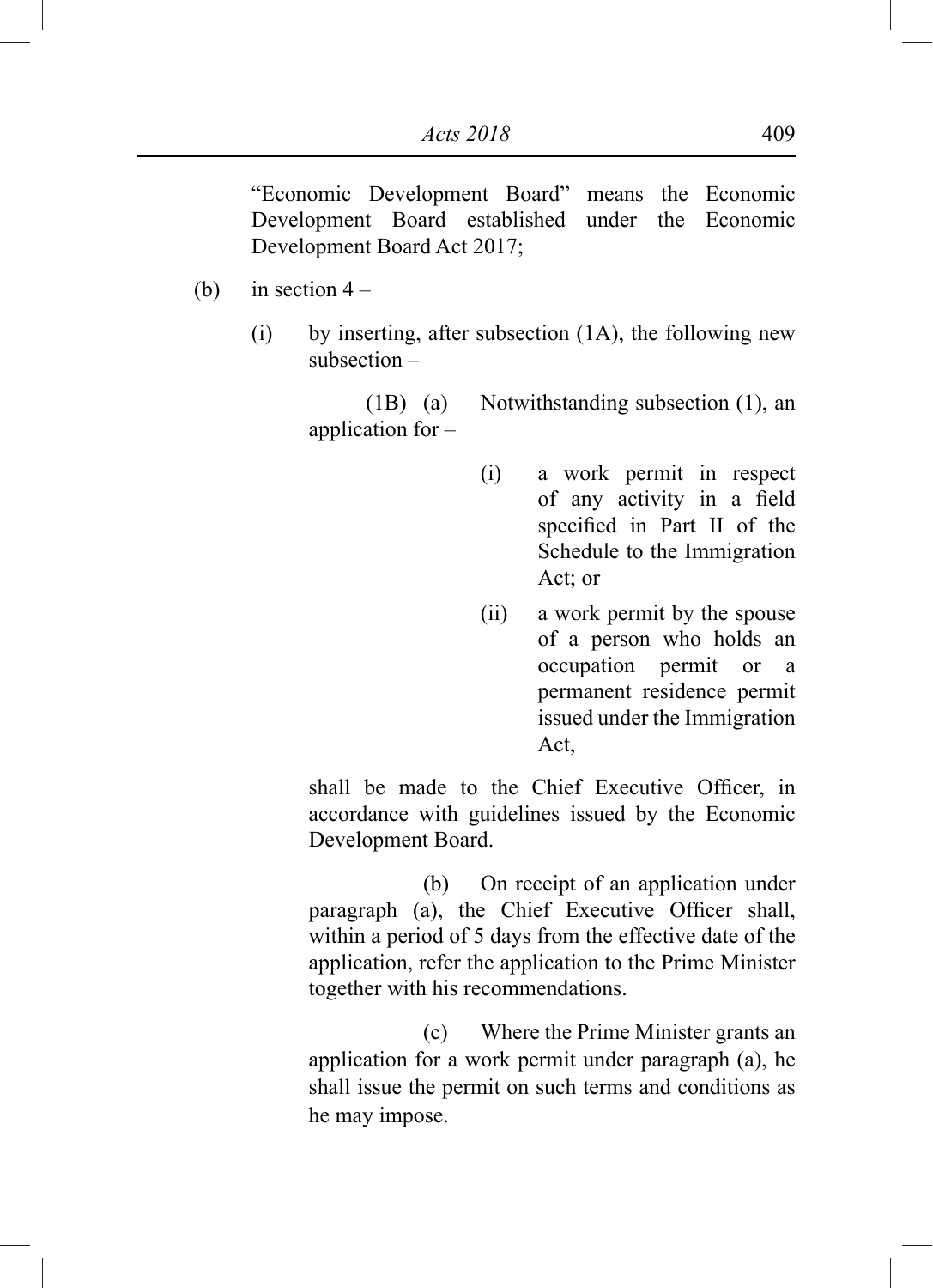(d) An application for the renewal of a work permit issued under paragraph (c) shall be made and considered in the manner specified in paragraphs (a) to (c).

(e) Where the holder of a work permit issued under paragraph (c) or his employer fails to comply with any terms and conditions imposed under that paragraph, the Economic Development Board may, after giving an opportunity to the holder of the work permit or his employer to be heard, request the Prime Minister to suspend or revoke the work permit.

(ii) in subsection  $(2)(b)$ , by deleting the words "In this subsection" and replacing them by the words "In subsection (1B) and in this subsection".

# **52. Non-Citizens (Property Restriction) Act amended**

The Non-Citizens (Property Restriction) Act is amended –

- (a) in section  $2 -$ 
	- (i) in the definitions of "business certificate" and "qualified corporation", by deleting the words "Category 1 Global Business Licence or a Category 2 Global Business Licence" and replacing them the words "Global Business Licence or with an Authorised Company";
	- (ii) by inserting, in the appropriate alphabetical order, the following new definition –

"Authorised Company" has the same meaning as in the Financial Services Act;

(b) in section 6(1), by deleting the words "Category 1 Global Business Licence or Category 2 Global Business Licence" and replacing them the words "Global Business Licence or being an Authorised Company";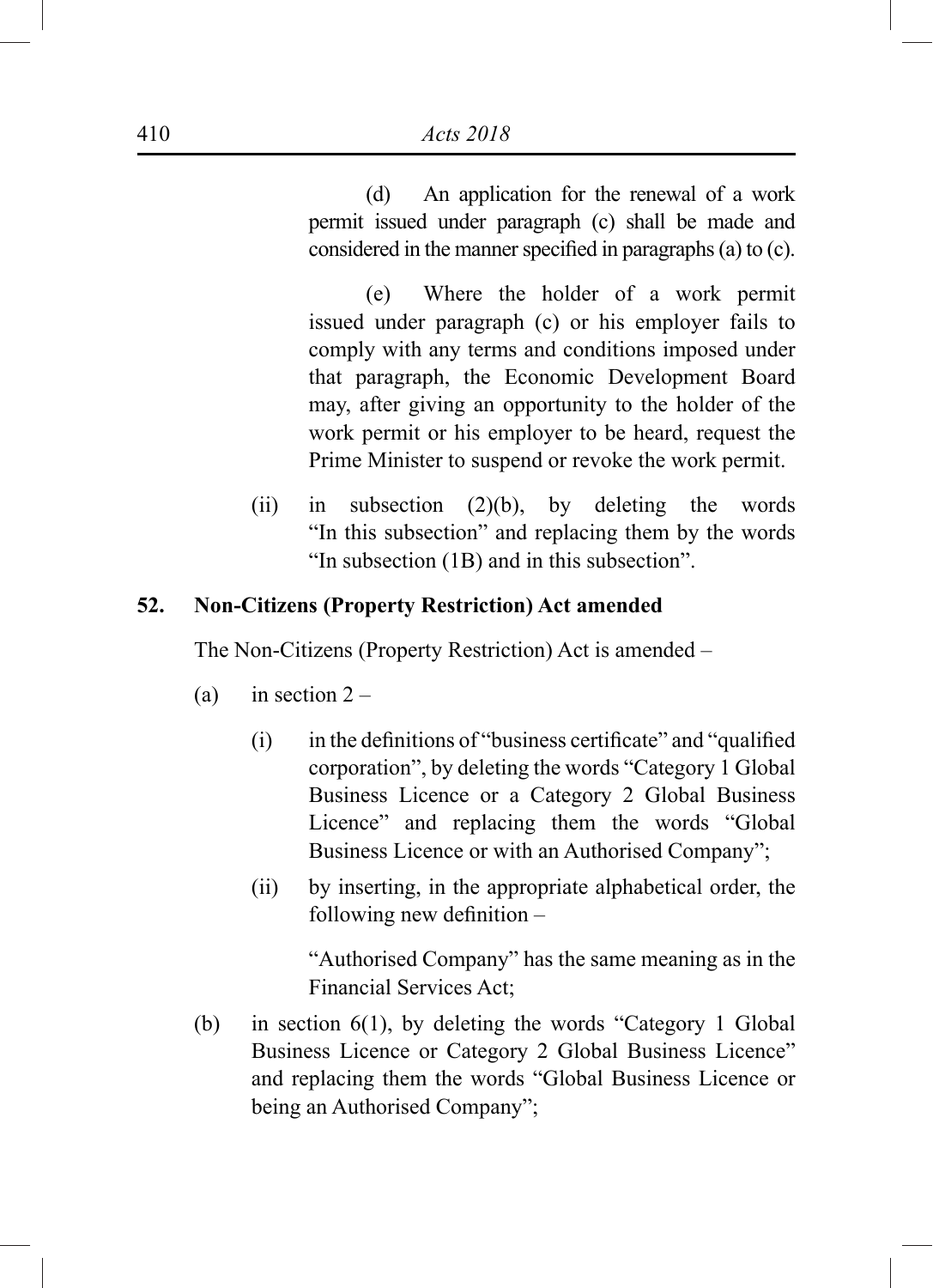(c) by adding the following new section –

# **7. Savings**

(1) The provisions of this Act shall continue to apply up to 30 June 2021 to the holder of a valid Category 1 Global Business Licence or Category 2 Global Business Licence, issued on or before 16 October 2017, as if the provisions of this Act have not been amended on the commencement of this section.

(2) The provisions of this Act shall continue to apply up to 31 December 2018 to the holder of a valid Category 1 Global Business Licence or Category 2 Global Business Licence, issued after 16 October 2017, as if the provisions of this Act have not been amended on the commencement of this section.

## **53. Nursing Council Act amended**

The Nursing Council Act is amended –

(a) in section 2, by inserting, in the appropriate alphabetical order, the following new definition –

"specialised nurse" means a registered nurse holding such appropriate qualification as may be prescribed and relevant to a special branch of nursing;

(b) in section 20(1), by inserting, after paragraph (a), the following new paragraph –

(aa) a register of specialised nurses;

(c) by inserting, after section 22, the following new section –

#### **22A. Registration as specialised nurse**

A person may register as specialised nurse if he –

(a) is a citizen of Mauritius;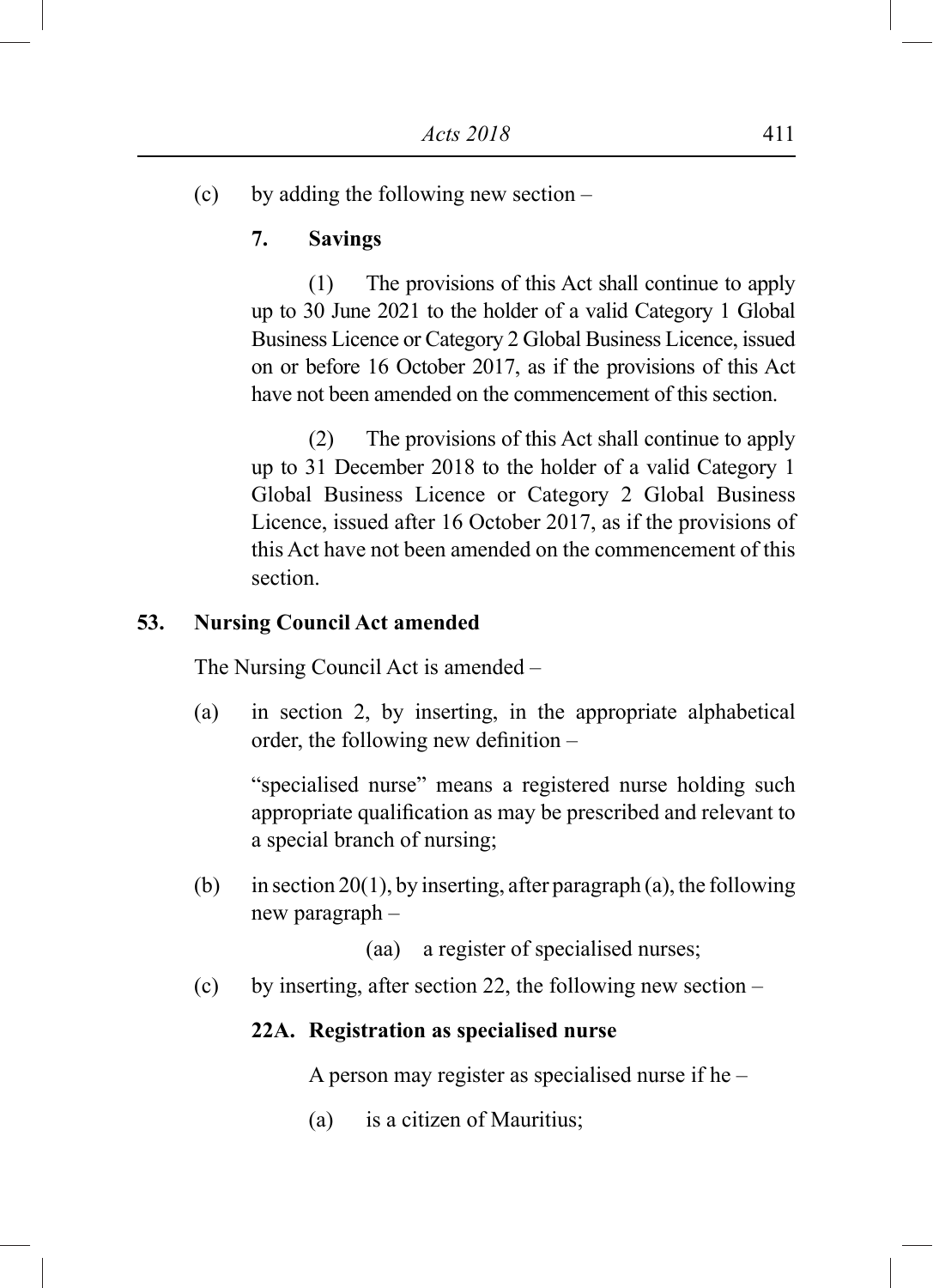- (b) is a registered nurse;
- (c) reckons at least 3 years' clinical experience as general nurse or mental health nurse;
- (d) holds a post-registration qualification in a special branch of nursing, obtained from such recognised institution as may be prescribed;
- (e) has followed a prescribed training programme, in the relevant field, of not less than one academic year and as may be prescribed; and
- (f) satisfies the requirements for registration under this Act.

### **54. Prevention of Corruption Act amended**

The Prevention of Corruption Act is amended –

(a) in section 2, by inserting, in the appropriate alphabetical order, the following new definitions –

"investigatory authorities" has the same meaning as in the Financial Intelligence and Anti-Money Laundering Act;

"supervisory authorities" has the same meaning as in the Financial Intelligence and Anti-Money Laundering Act;

- (b) in section  $20(1)(1)$ , by inserting, after the word "with", the words "national and";
- (c) in section 57(3), by adding the words "or the Financial Intelligence and Anti-Money Laundering Act";
- (d) in section  $81 -$ 
	- (i) in subsection (4), by inserting, after the words "press,", the words "or to the investigatory authorities, the FIU and the supervisory authorities,";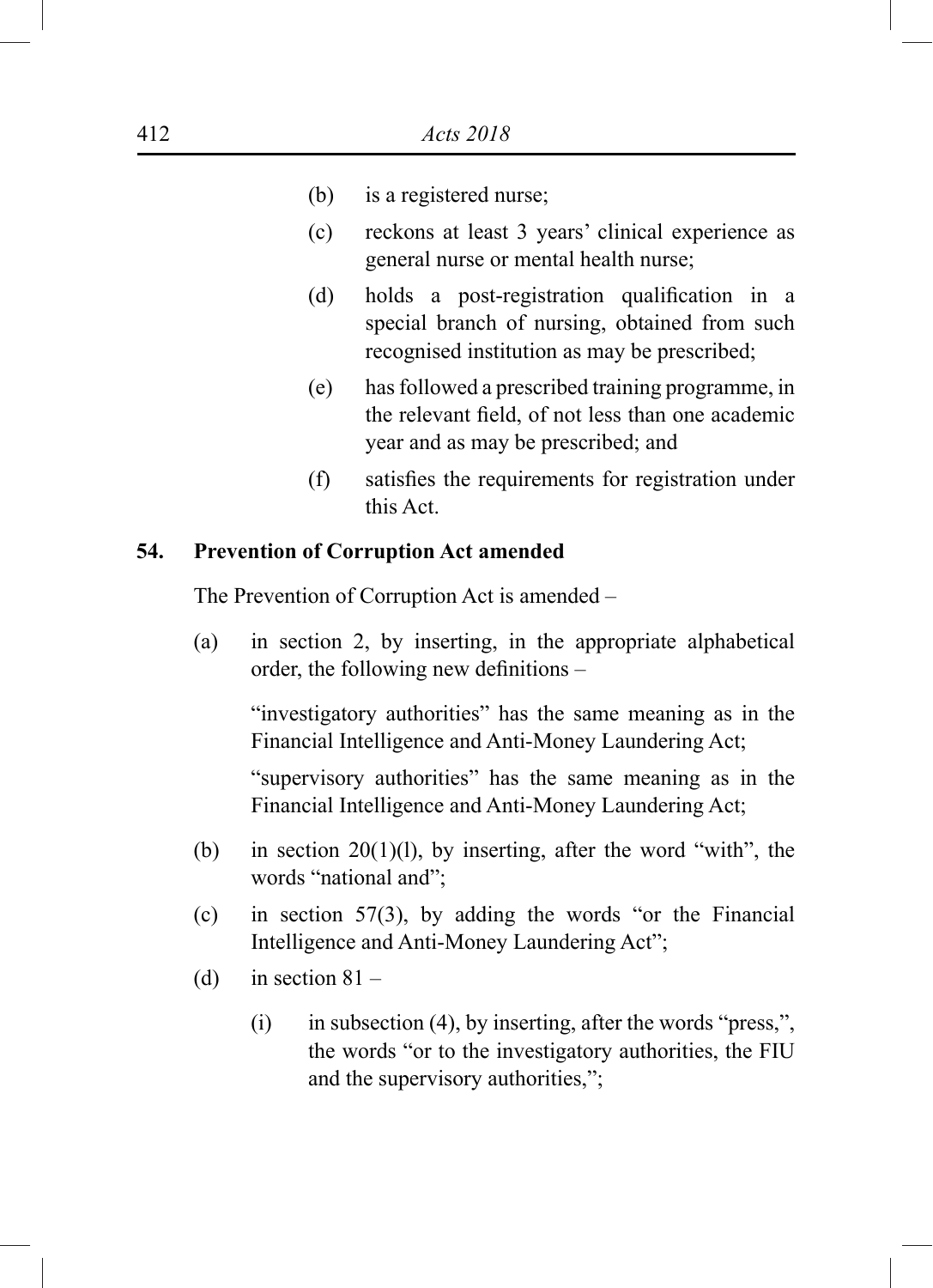(ii) by repealing subsection (5) and replacing it by the following subsection –

> (5) For the purpose of an investigation in respect of an offence committed in Mauritius or abroad under this Act and the Financial Intelligence and Anti-Money Laundering Act, the Director-General may impart to an agency in Mauritius or abroad, such information, other than the source of the information, as may appear to him to be necessary to assist the investigation.

### **55. Prevention of Terrorism Act amended**

The Prevention of Terrorism Act is amended, in section 6(1)(b), by deleting the words "proscribed organisation," and replacing them by the words "proscribed organisation or a person declared to be a suspected international terrorist under section 10(1),".

# **56. Private Pension Schemes Act amended**

The Private Pension Schemes Act is amended –

- (a) in section  $2 -$ 
	- (i) by deleting the definition of "Category 1 Global Business Licence";
	- (ii) in the definition of "external pension scheme", in paragraph (b), by deleting the words "Category 1";
- (b) in section 12(1), by deleting the words "Category 1";
- (c) in section 58, by adding the following new subsection  $-$

(7) The provisions of this Act shall continue to apply up to 30 June 2021 to the holder of a valid Category 1 Global Business Licence, issued on or before 16 October 2017, as if the provisions of this Act have not been amended on the commencement of this subsection.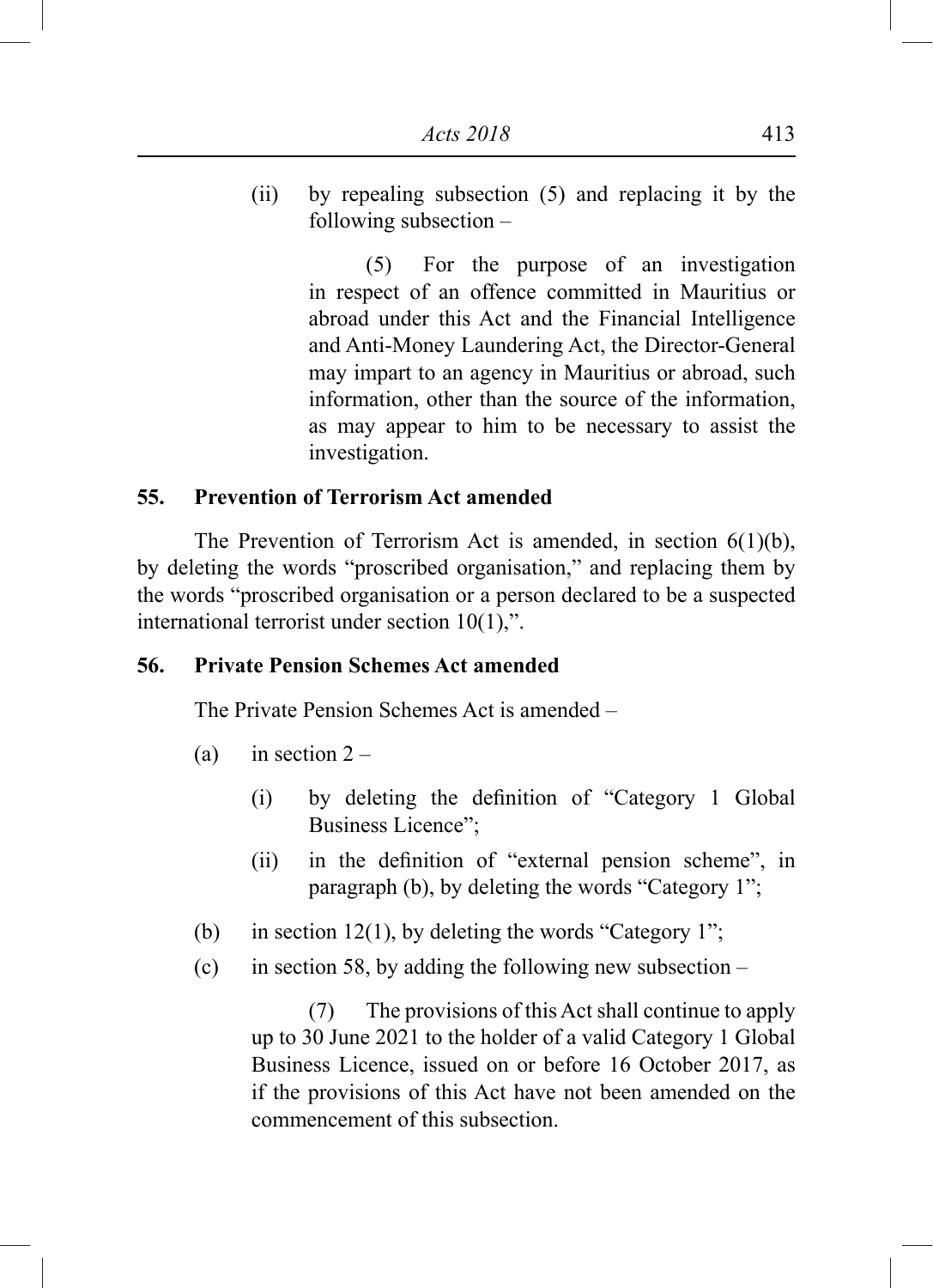(8) The provisions of this Act shall continue to apply up to 31 December 2018 to the holder of a valid Category 1 Global Business Licence, issued after 16 October 2017, as if the provisions of this Act have not been amended on the commencement of this subsection.

### **57. Protected Cell Companies Act amended**

The Protected Cell Companies Act is amended –

- (a) in section 2, by deleting the definition of "global business";
- (b) by deleting the words "Category 1" wherever they appear;
- (c) by inserting, after section 30, the following new section –

# **30A. Savings**

(1) The provisions of this Act shall continue to apply up to 30 June 2021 to the holder of a valid Category 1 Global Business Licence, issued on or before 16 October 2017, as if the provisions of this Act have not been amended on the commencement of this section.

(2) The provisions of this Act shall continue to apply up to 31 December 2018 to the holder of a valid Category 1 Global Business Licence, issued after 16 October 2017, as if the provisions of this Act have not been amended on the commencement of this section.

(d) in the Schedule, in the heading, by deleting the words "**GLOBAL BUSINESS**".

### **58. Protection of Human Rights Act amended**

The Protection of Human Rights Act is amended, in section 12, by inserting, after subsection  $(2)$ , the following new subsection –

(2A) The accounts of the Commission shall be prepared in accordance with the accrual International Public Sector Accounting Standards (IPSAS) issued by the International Federation of Accountants (IFAC).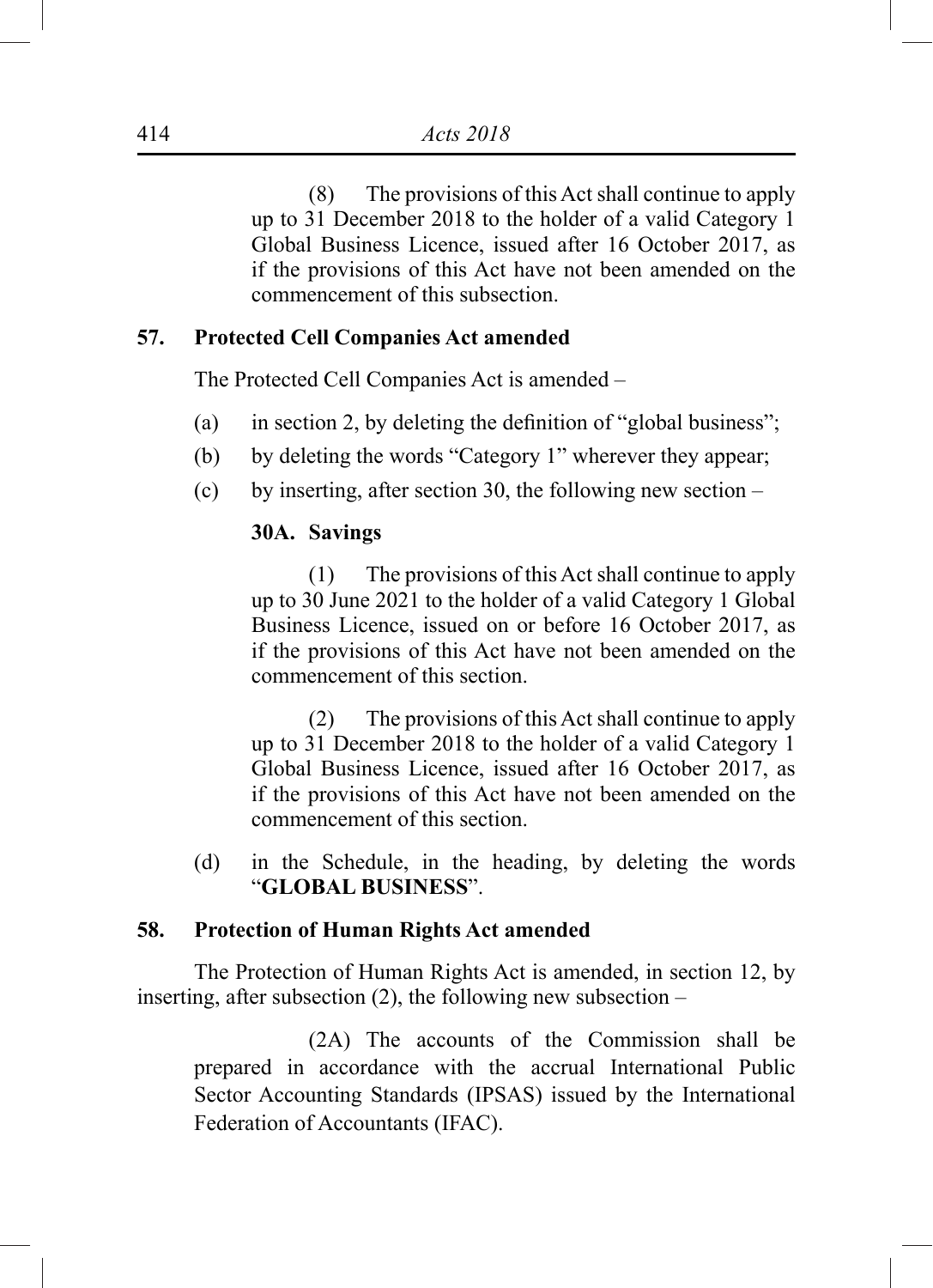# **59. Public Procurement Act amended**

The Public Procurement Act is amended –

- (a) in section 2, in the definition of "public body", in paragraph (a), by deleting the words "other agency of the Government" and replacing them by the words "Government department";
- (b) in section  $3 -$ 
	- (i) in subsection  $(1)$ 
		- (A) in paragraph (b), by adding the words ", provided that such procurement is undertaken by –
			- (i) the foreign State or by, or through, an entity designated by the foreign State;
			- (ii) the Goverrnment of Mauritius; or
			- (iii) a statutory body or entity
				- (A) specified in an enactment; or
				- (B) designated for that purpose by the Government of Mauritius;  $or''$
		- (B) by repealing paragraphs (d) to (g) and the words "; or" at the end of paragraph (c) being deleted and replaced by a full stop and the word "or" being added at the end of paragraph (b);
	- (ii) by repealing subsections (1A) and (1B) and replacing them by the following subsections –

(1A) For any procurement under subsection (1)(b) or  $(c)$  –

- (a) the relevant Ministry shall
	- (i) perform due diligence, with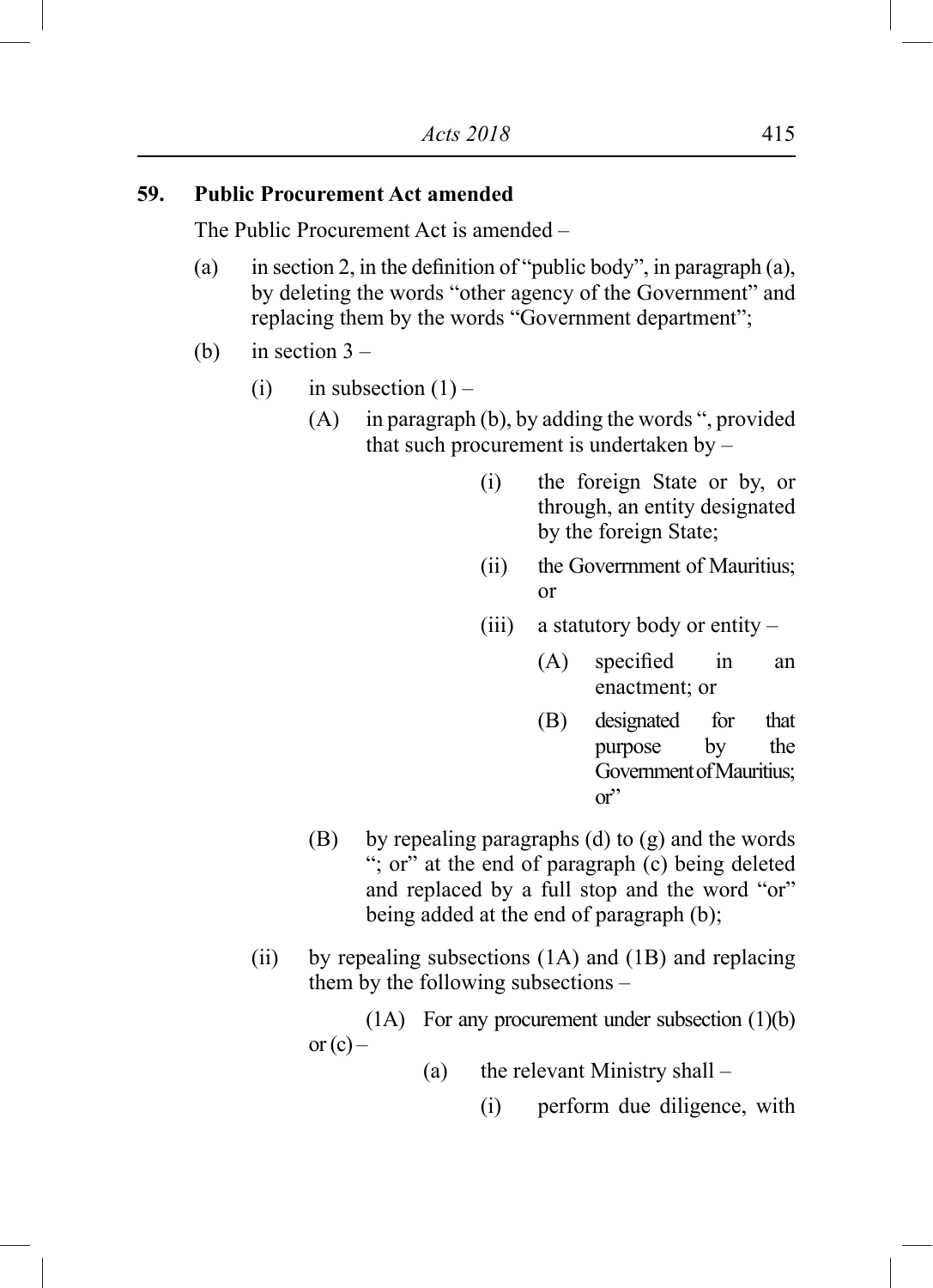such assistance as it may request from the Board, to ensure that the procurement constitutes value for money;

- (ii) submit a report on the due diligence, together with supporting documents and its recommendations, to the high-powered committee;
- (b) the high-powered committee shall, after examining the documents and recommendations referred to in subparagraph  $(a)(ii)$  –
	- (i) forward its report, including its recommendations, to Cabinet; and
	- (ii) notify the relevant Ministry of its recommendations to enable it to take a decision on the procurement.
- (1B) For the purpose of subsection  $(1A)$ 
	- (a) the Policy Office shall issue guidelines to assist the Ministry in performing due diligence;
	- (b) the high-powered committee
		- (i) shall be chaired by the Secretary to Cabinet and Head of Civil Service, or his representative;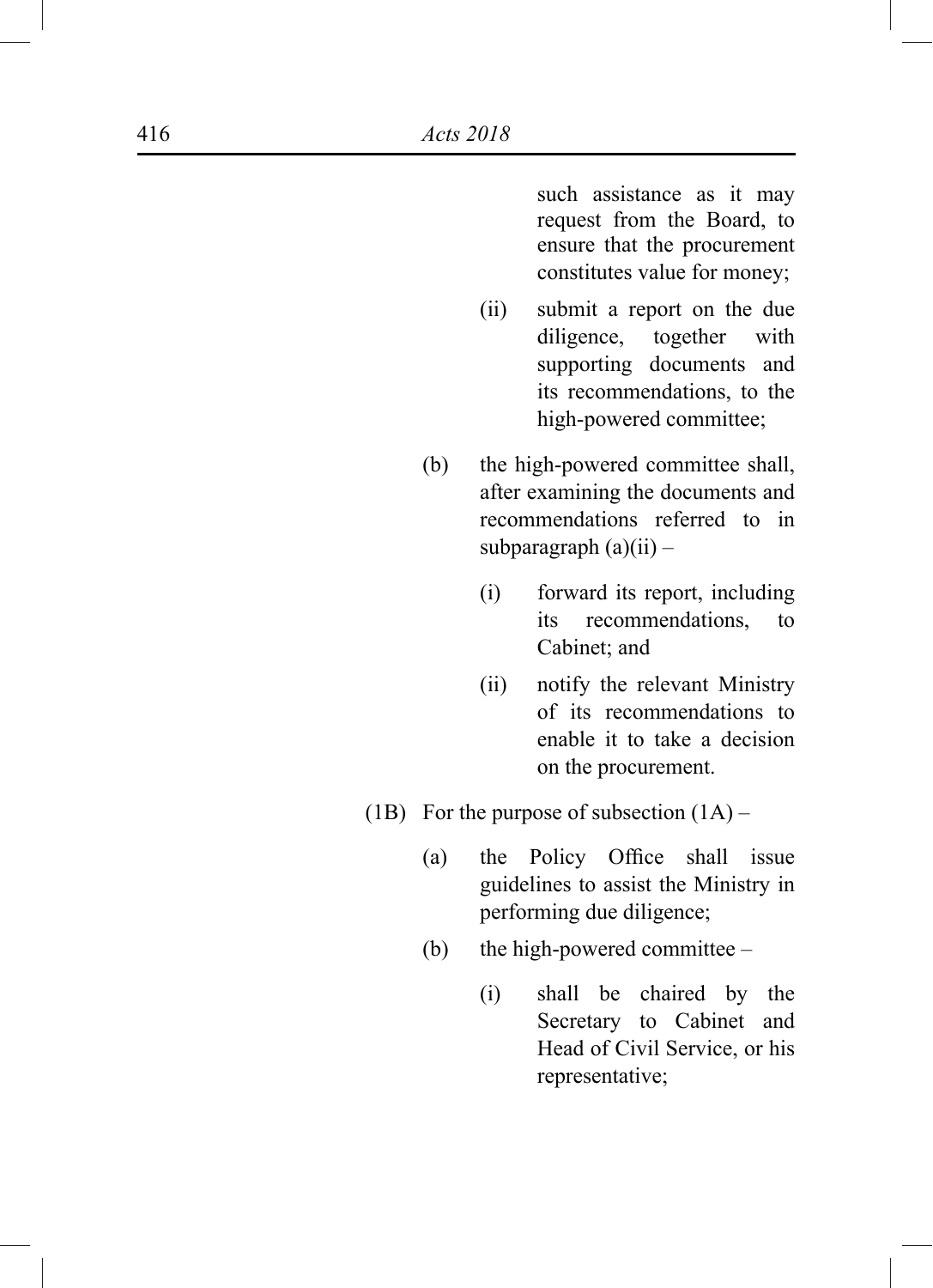- (ii) shall comprise such other senior officials as the Secretary to Cabinet and Head of Civil Service may designate;
- (iii) may co-opt such public officer as it considers appropriate.
- (iii) by repealing subsections  $(1Ba)$  and  $(1C)$ ;
- (c) by inserting, after section 3, the following new section –

## **3A. Non-application of Parts IV, V and VI**

(1) Parts IV, V and VI of this Act shall not apply to the procurement of goods, works and services specified in the Second Schedule.

(2) Any procurement of goods, works and services specified in the Second Schedule shall be undertaken on such conditions as may be prescribed.

- (d) in section 27(1), by deleting the word "shall" and replacing it by the word "may";
- (e) in section  $53 -$ 
	- (i) in the heading, by deleting the words "**and debarment**" and replacing them by the words "**, debarment and disqualification**";
	- (ii) in subsection (1), by deleting the words "or debar" and replacing them by the words ", debar or disqualify";
	- (iii) in subsection (2), by deleting the words "or debarment" and replacing them by the words ", debarment or disqualification":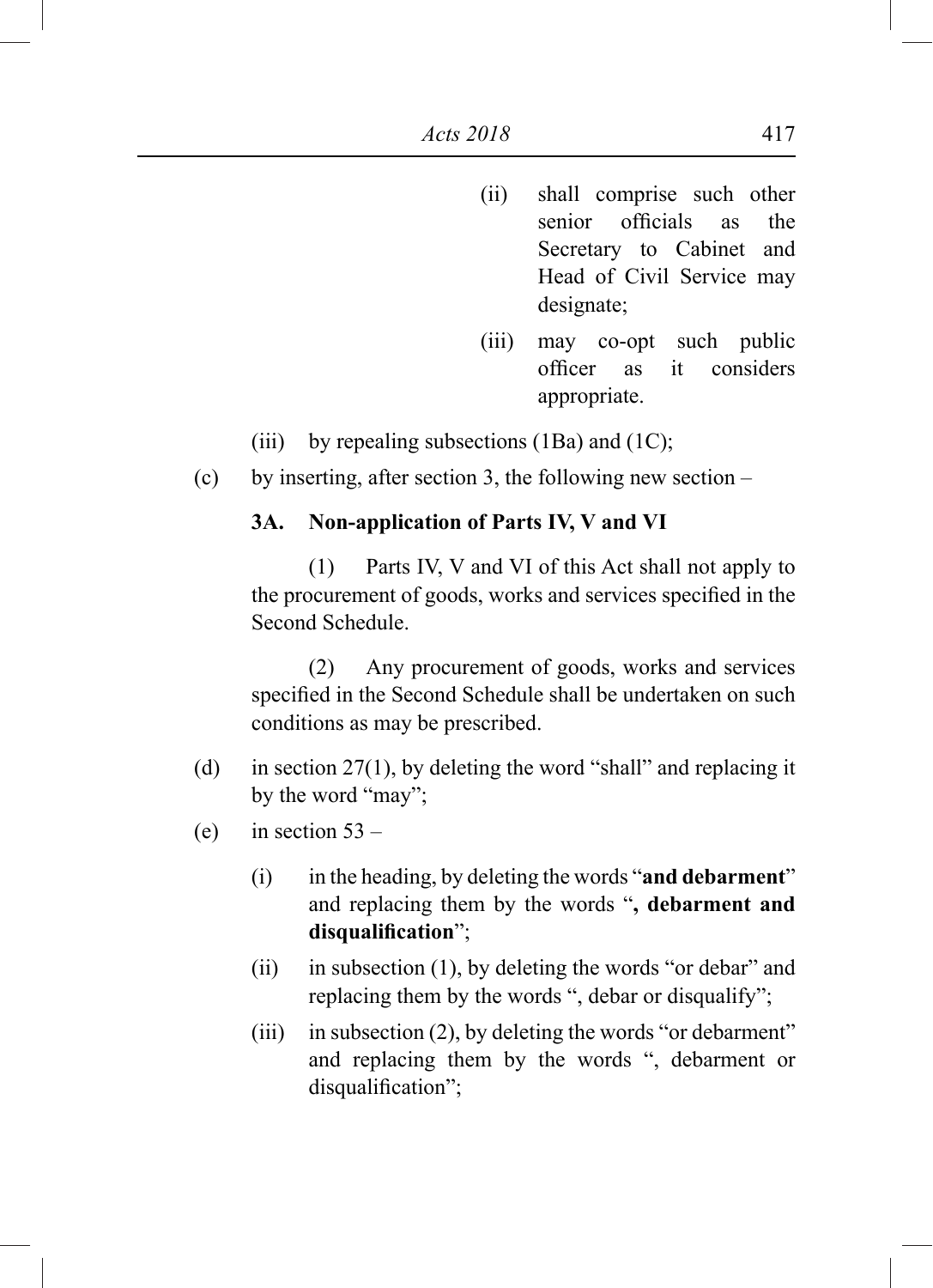- (iv) in subsection (3), by deleting the word "debarment" and replacing it by the words "suspension, debarment or disqualification";
- (f) by adding the Second Schedule set out in the Eleventh Schedule to this Act, the existing Schedule being numbered as First Schedule.

#### **60. Registration Duty Act amended**

The Registration Duty Act is amended –

(a) by inserting, after section 26, the following new section  $-$ 

# **26A. Payment of fees, duties and taxes through direct debit scheme**

(1) An authorised person may, subject to this section, pay fees, duties or taxes due under the relevant Acts, but not exceeding the amount specified in Part A of the Eighth Schedule, through the direct debit scheme operated by the Bank of Mauritius.

(2) Where an authorised person gives instructions to the Registrar-General for a payment to be effected through the direct debit scheme, the Registrar-General shall register the deed or document in respect of which instructions for payment are given as if the authorised person has sufficient funds in his bank account to honour the payment.

(3) (a) Where an authorised person uses the direct debit system to pay fees, duties or taxes but there are insufficient funds in his bank account, the Registrar-General shall issue a written notice to the authorised person claiming –

> (i) the fees, duties or taxes unpaid, as the case may be;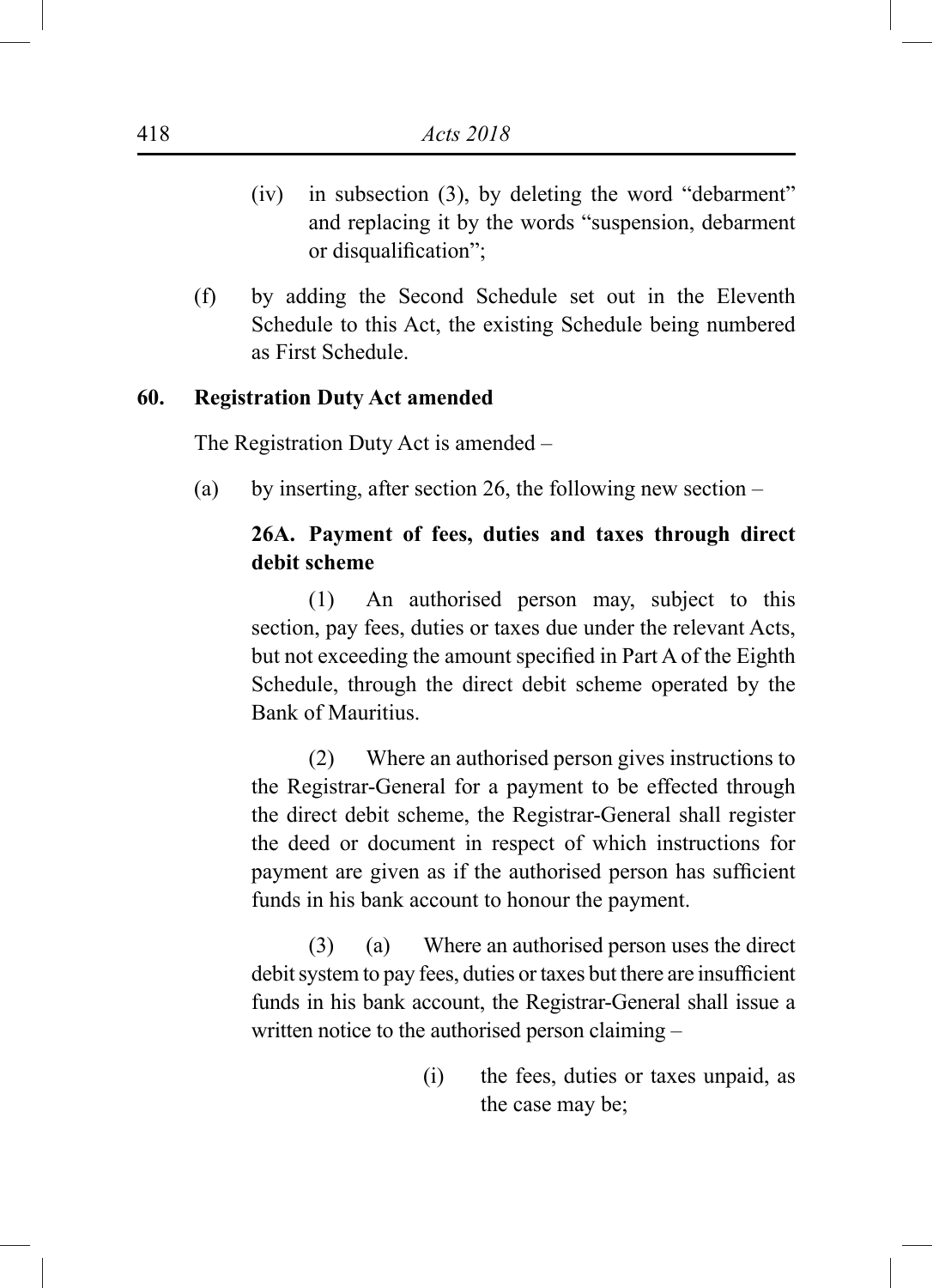- (ii) a penalty of 30 per cent of the amount of fees, duties or taxes unpaid; and
- (iii) interest at the rate of 2 per cent per month or part of the month during which the fees, duties or taxes remain unpaid.

(b) Any amount specified in a written notice issued under paragraph (a) shall be paid by the authorised person within 28 days from the date of receipt of the notice.

(c) Where an authorised person has been issued with a written notice under paragraph (a), he shall not be entitled to use the direct debit system for any subsequent payment unless –

- (i) the Registrar-General expressly authorises him to do so in writing; and
- (ii) the authorised person pays the amount of fees, duties or taxes remaining unpaid, together with the penalty and interest referred to in paragraph  $(a)(ii)$  and  $(iii)$ .

(4) Where an authorised person is dissatisfied with a claim under subsection (3), he may object to the claim in accordance with section 28(3A) of the Land (Duties and Taxes) Act.

(5) Where an authorised person gives a direct debit instruction and that instruction is not honoured by the bank because of insufficiency of funds, the authorised person shall commit an offence and shall, on conviction, be liable to a fine not exceeding 50,000 rupees and to imprisonment for a term not exceeding 3 months.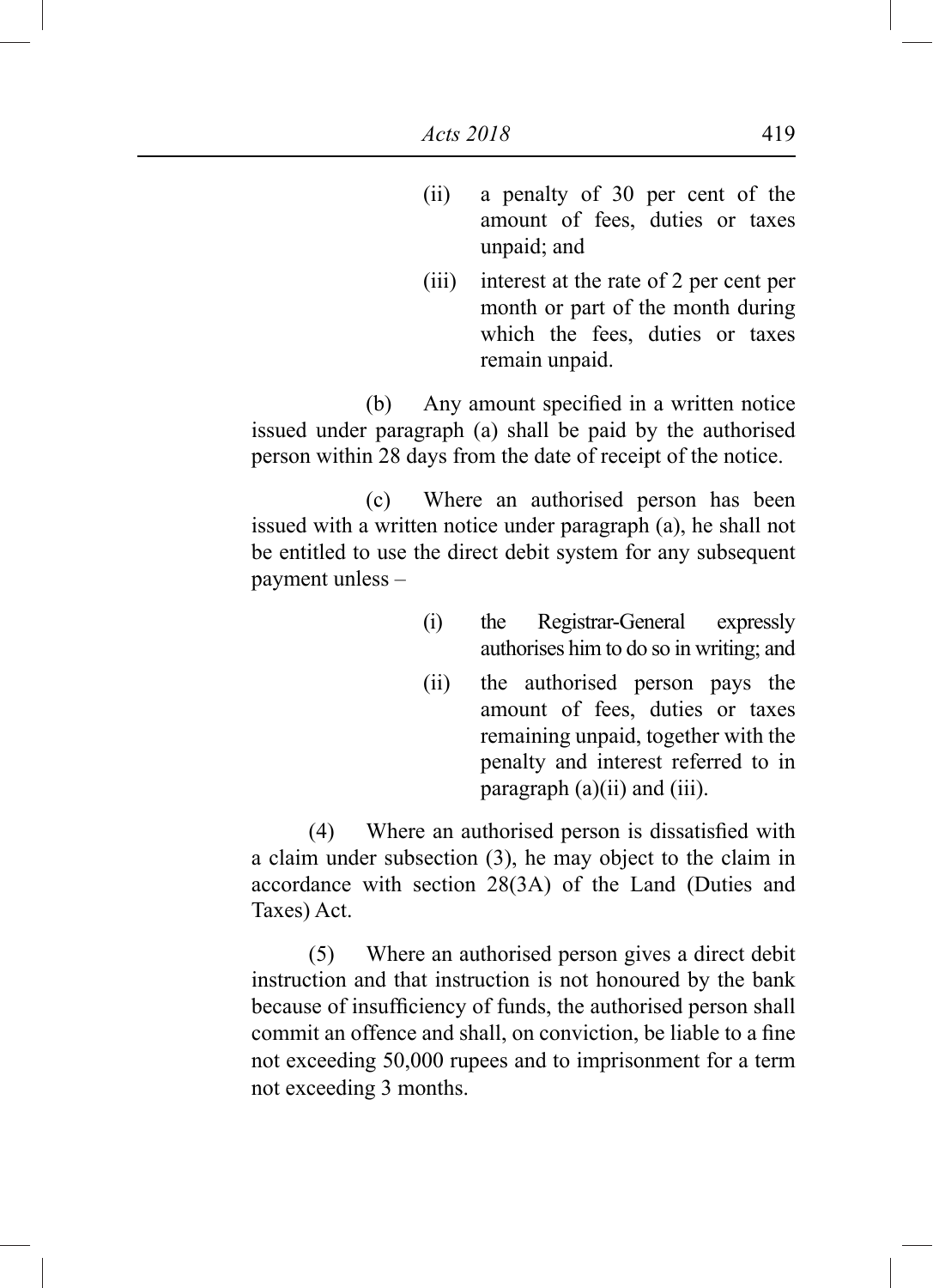(6) Where a claim is made under subsection (3) and the authorised person fails to pay the amount claimed, the Registrar-General shall apply sections 44A, 45, 45A, 45B and 45C with such modifications, adaptations and exceptions as may be necessary for the recovery of the amount unpaid.

(7) The Registrar-General may waive, in accordance with section 33A, the whole or part of the penalty and interest under subsection (3) where he is satisfied that failure to comply with this Act was attributable to a just or reasonable cause.

(8) Subsections (3) to (7) shall not apply to an authorised person which is a bank.

(9) In this section –

"authorised person" means a person specified in Part B of the Eighth Schedule;

"bank" has the same meaning as in the Banking Act;

"bank account" means a bank account in respect of which an authorised person has given a mandate to the Registrar-General for the purpose of the direct debit scheme;

"relevant Acts" means –

- (a) this Act;
- (b) the Inscription of Privileges and Mortgages Act;
- (c) the Land (Duties and Taxes) Act;
- (d) the Notaries Act;
- (e) the Stamp Duty Act; and
- (f) the Transcription and Mortgage Act.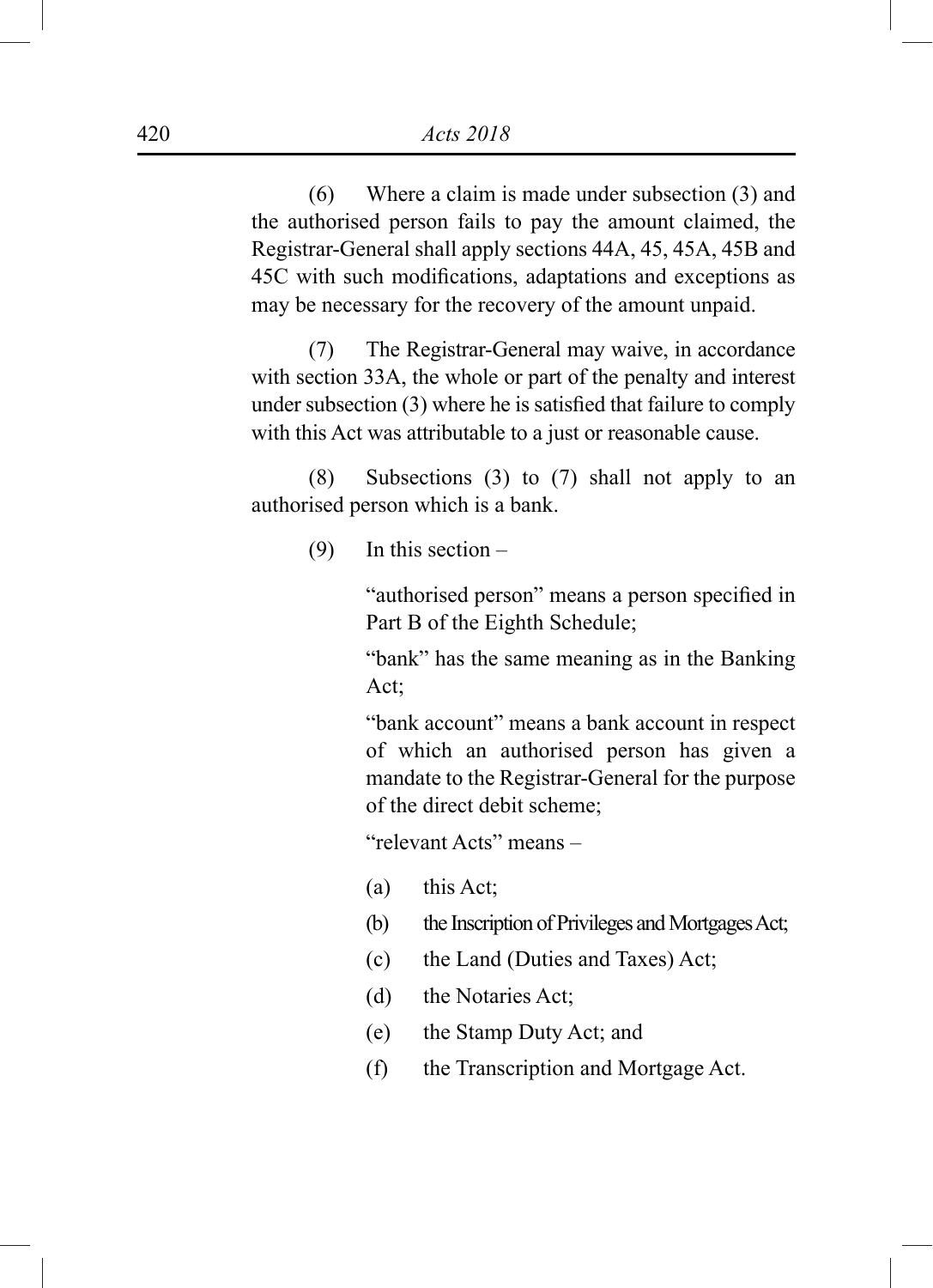- (b) in section  $36(1)(b)(i)$ , by deleting the words "except that in respect of an instrument of charge, a site plan shall not be required;" and replacing them by the words "except that no site plan shall be required –
	- (A) in respect of an instrument of charge; and
	- (B) (I) the property, subject of the deed of transfer, has for the purpose of a previous transfer, been assigned a PIN and that there is no change to the extent and boundaries of the said property from the date the PIN is assigned to the date of signature of the deed of transfer; and
		- (II) the notary shall annex to the deed, the site plan and PIN assigned for the previous transfer and shall insert a clause to that effect in the deed";
- (c) by adding the Ninth Schedule set out in the Twelfth Schedule to this Act.

# **61. Registration of Associations Act amended**

The Registration of Associations Act is amended –

(a) in section 2, by inserting, in the appropriate alphabetical order, the following new definition –

"FIU" has the same meaning as in the Financial Intelligence and Anti-Money Laundering Act;

(b) in section 6, by inserting, after subsection (3), the following new subsection –

(3A) The Bank of Mauritius or the Financial Services Commission may provide to the Registrar such technical support and assistance as he may require in the registration of associations.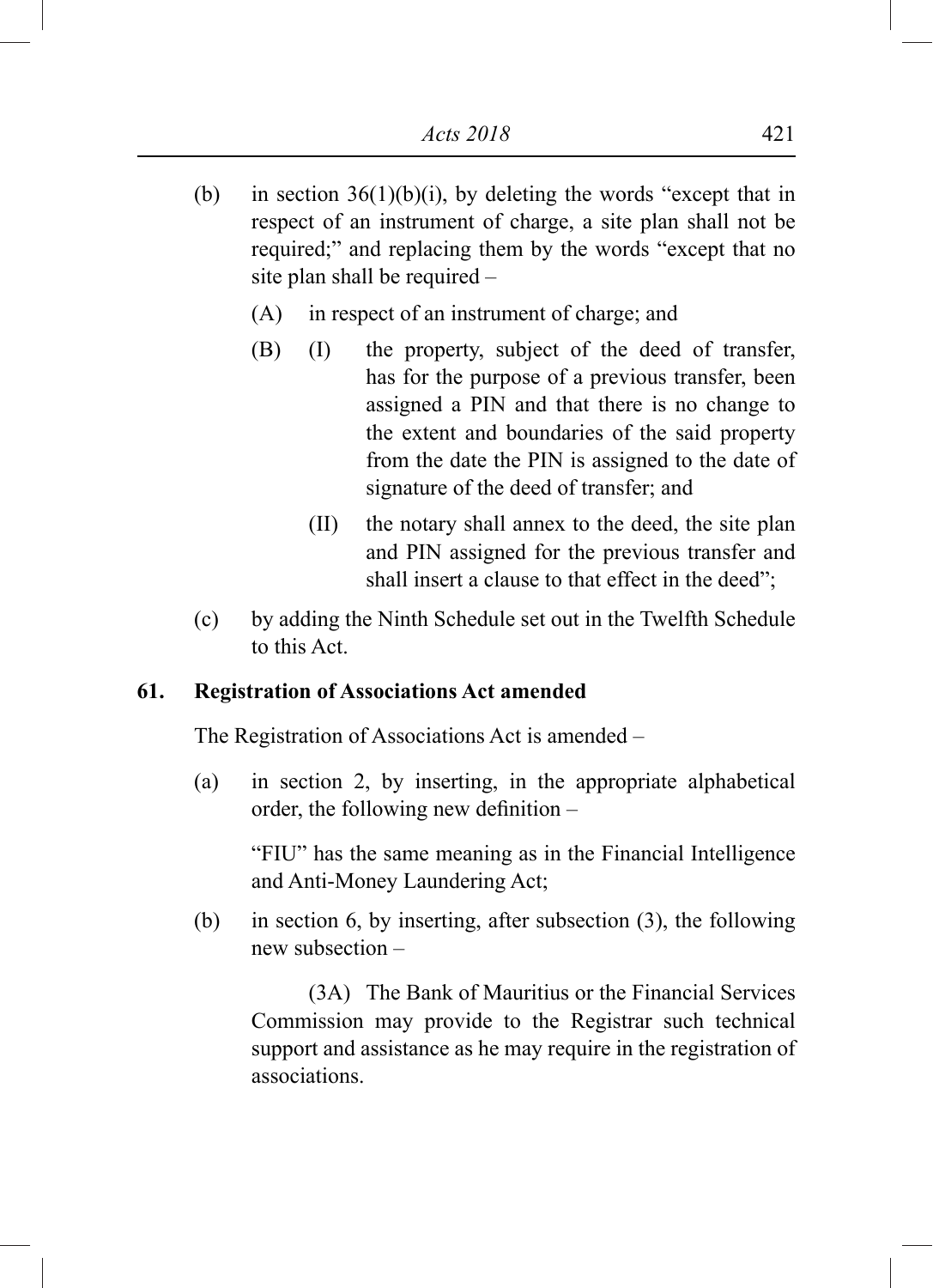(c) in section 20, by adding the following new subsection  $-$ 

(5) Every registered association shall keep a record containing full details of the source and destination of funds received and disposed of, where the amount of such funds exceeds such amount as may be prescribed in an accounting period.

(d) by inserting, after section 21, the following new section –

# **21A. Anti-money laundering and combating financing of terrorism**

- (1) Every auditor of an association shall
	- (a) as soon as practicable but not later than 15 working days from the date on which he becomes aware of a transaction which he has reason to believe may be a suspicious transaction, make a report of such transaction to the FIU;
	- (b) comply with such guidelines as the FIU may issue.
- (2) In this section –

"suspicious transaction" has the same meaning as in the Financial Intelligence and Anti-Money Laundering Act.

- (e) in section 24(2), by deleting the words "3 years" wherever they appear and replacing them by the words "5 years";
- (f) by inserting, after section 25, the following new section –

### **25A. Duties of officers**

(1) Every officer, other than the auditor, of a registered association shall –

> (a) ensure that the association complies with this Act and any other enactment;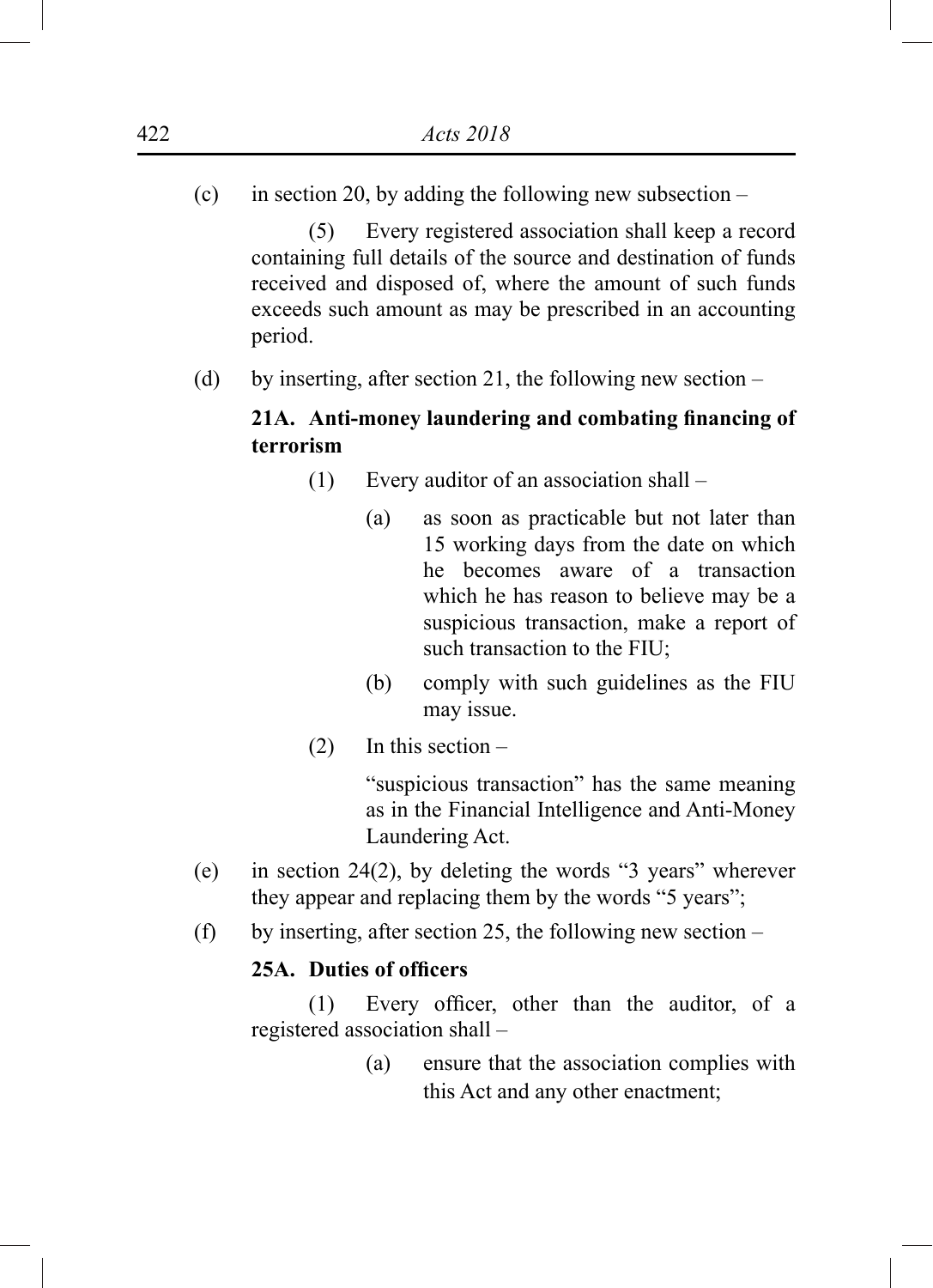- (b) perform his functions with the degree of care, diligence and skill that a reasonably prudent person would exercise in comparable circumstances;
- (c) act in the best interests of the association;
- (d) exercise loyalty to the association;
- (e) avoid any actual or potential conflict between his personal or business interests and the interests of the association; and
- (f) disclose, in writing to the association, any direct or indirect potential personal or business interest that might be adverse to the interests of the association as soon as he becomes aware of such interest.

(2) No officer shall, during and after his relationship with a registered association, disclose directly or indirectly to any person any information received in confidentiality during the performance of his duties or exercise of his functions.

(g) in section 31, by adding the following new subsections –

(3) The Registrar shall, in collaboration with the FIU and other relevant public sector agencies, undertake outreach and educational programmes to raise and deepen awareness among all associations as well as the donor community on the potential vulnerabilities of the sector to terrorism financing abuse and terrorism financing risks and the measures that associations can take to protect themselves against such abuse.

(4) The Registrar may share with law enforcement agencies and institutions involved in the prevention of money laundering and combating of terrorism financing and proliferation financing, in Mauritius or abroad, information which he obtains pursuant to this Act.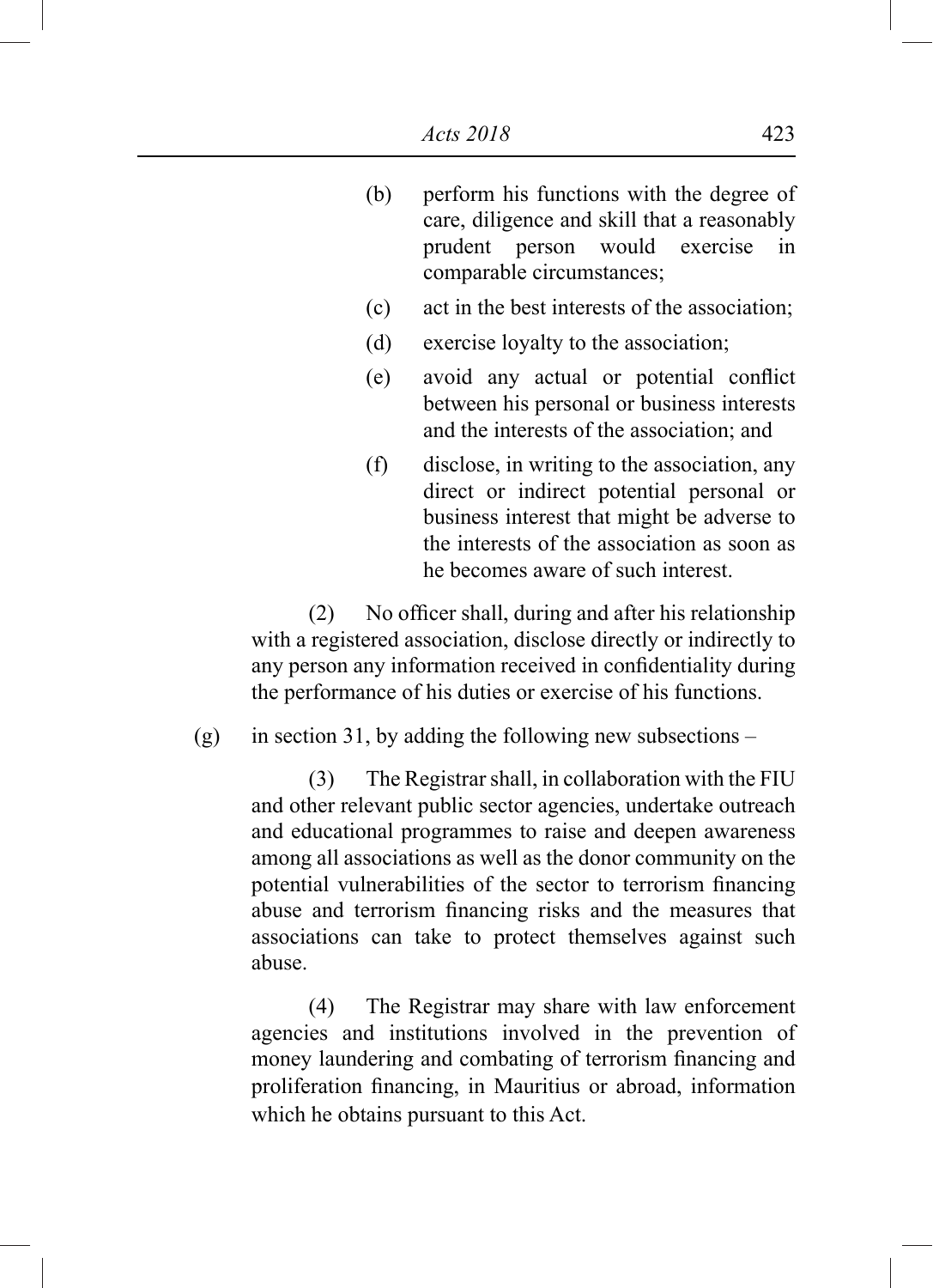(h) in section 37, by deleting the words "500 rupees" and replacing them by the words "50,000 rupees".

## **62. Road Traffic Act amended**

The Road Traffic Act is amended –

(a) in section 2, by deleting the definition of "old registration mark" and replacing it by the following definition –

"old registration mark" –

- (a) means a registration mark assigned prior to 10 April 1992 by the Commissioner; and
- (b) includes any combination of 2 letters from FN to ZZ followed by a number between 1 and 1000, subject to such exception as the Commissioner may determine;
- (b) in the First Schedule, in item 3
	- (i) in paragraph (a), by inserting, after the words "planter,", the words "tea grower";
	- (ii) by adding the following new paragraph, the full stop at the end of paragraph (c) being deleted and replaced by a semicolon –
		- (d) A food crop grower engaged in hydroponic aquiculture or sheltered farming 1,200 2,200 4,000 700 1,100 2,000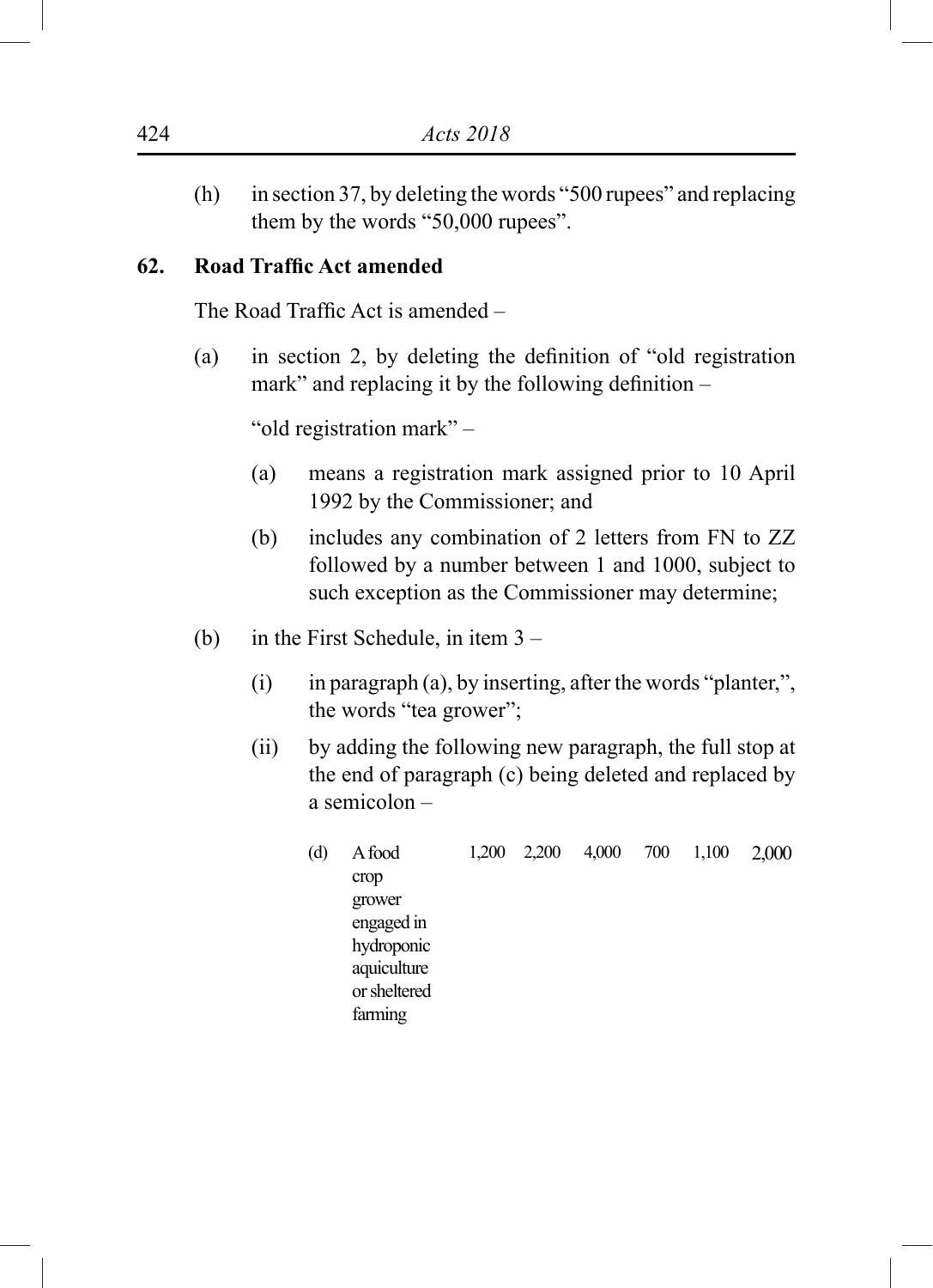### **63. Securities Act amended**

The Securities Act is amended –

- (a) in section  $2 -$ 
	- (i) by deleting the definition of "Category 1 Global Business Licence";
	- (ii) by inserting, in the appropriate alphabetical order, the following new definition –

"Global Business Licence" has the same meaning as in the Financial Services Act;

- (b) in section 70(1)(j), by deleting the words "Category 1";
- (c) in section 155(2), by inserting, after paragraph (xc), the following new paragraph, the word "and" at the end of paragraph (xc) being deleted –

(xd) any new market participants in securities; and

(d) in section 157, by adding the following new subsections –

(3) The provisions of this Act shall continue to apply up to 30 June 2021 to the holder of a valid Category 1 Global Business Licence or Category 2 Global Business Licence, issued on or before 16 October 2017, as if the provisions of this Act have not been amended on the commencement of this subsection.

(4) The provisions of this Act shall continue to apply up to 31 December 2018 to the holder of a valid Category 1 Global Business Licence or Category 2 Global Business Licence, issued after 16 October 2017, as if the provisions of this Act have not been amended on the commencement of this subsection.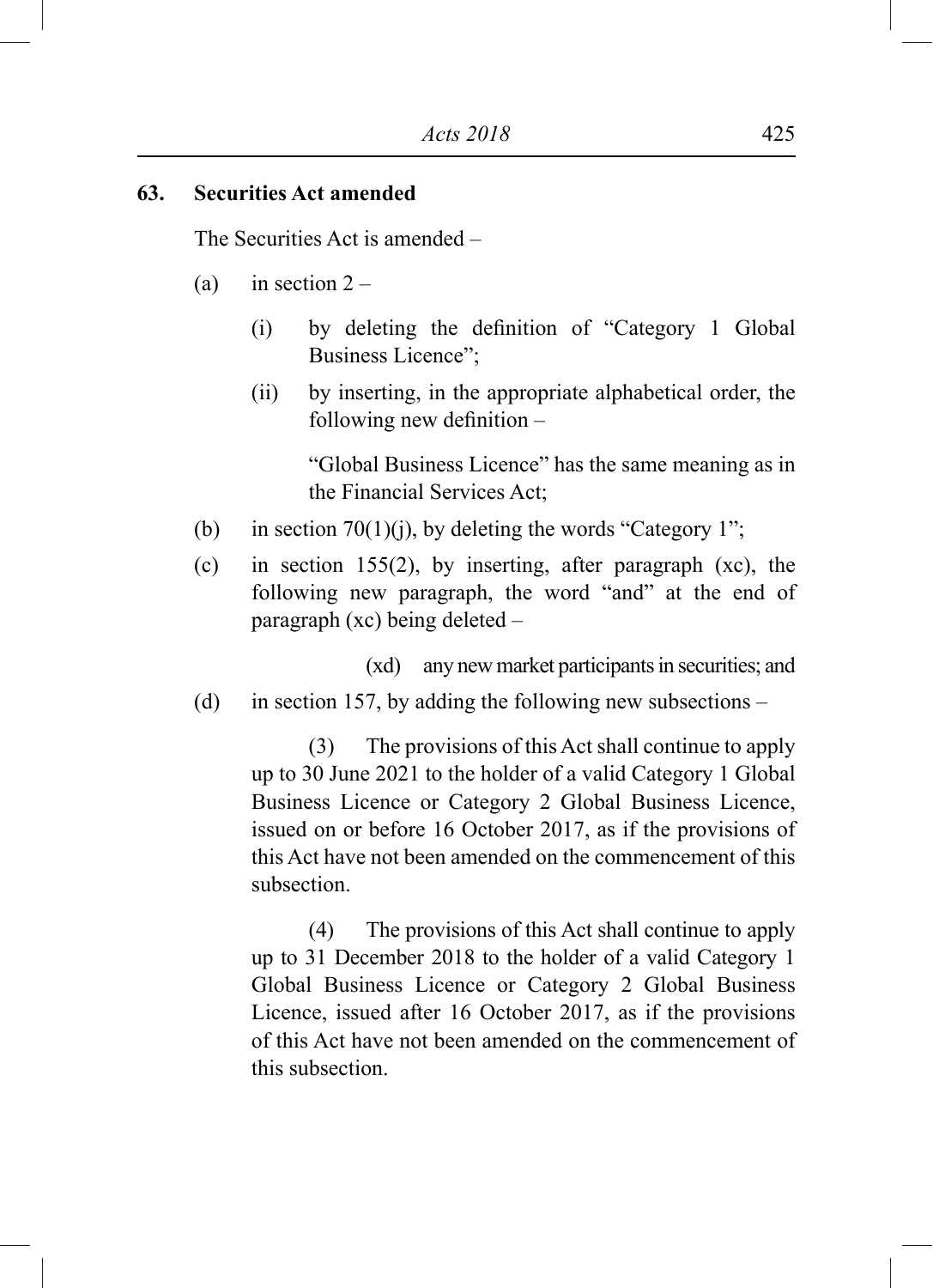### **64. State Lands Act amended**

The State Lands Act is amended, in the Second Schedule, in Part II, in paragraph 8(b), by deleting the words "30 June 2018" and replacing them by the words "30 June 2020".

### **65. State Trading Corporation Act amended**

The State Trading Corporation Act is amended, in section 18 –

- (a) in subsection (1), by deleting the words "subsection (2)" and replacing them by the words "subsections (2) and (3)";
- (b) by adding the following new subsection –

(3) There shall be paid into the Reserve Fund the contributions referred to in section 3A of the Consumer Protection (Price and Supplies Control) Act and these contributions shall, at the rates specified in the Fourth Schedule to the Consumer Protection (Price and Supplies Control) Act, be applied in the following manner –

- (a) in relation to the Contribution to Road Development Authority, be paid, in such amount as may be prescribed –
	- (i) to the Road Development Authority; and
	- (ii) through the Accountant General, to the National Transport Authority;
- (b) in relation to the Contribution to Rodrigues Transportation and Storage, be paid, through the Accountant General, into the Rodrigues Subsidy Account; and
- (c) in relation to the Contribution to the Construction of Storage Facilities for Petroleum Products and the Contribution to Subsidy on Liquefied Petroleum Gas (LPG), Flour and Rice, be retained by the State Trading Corporation.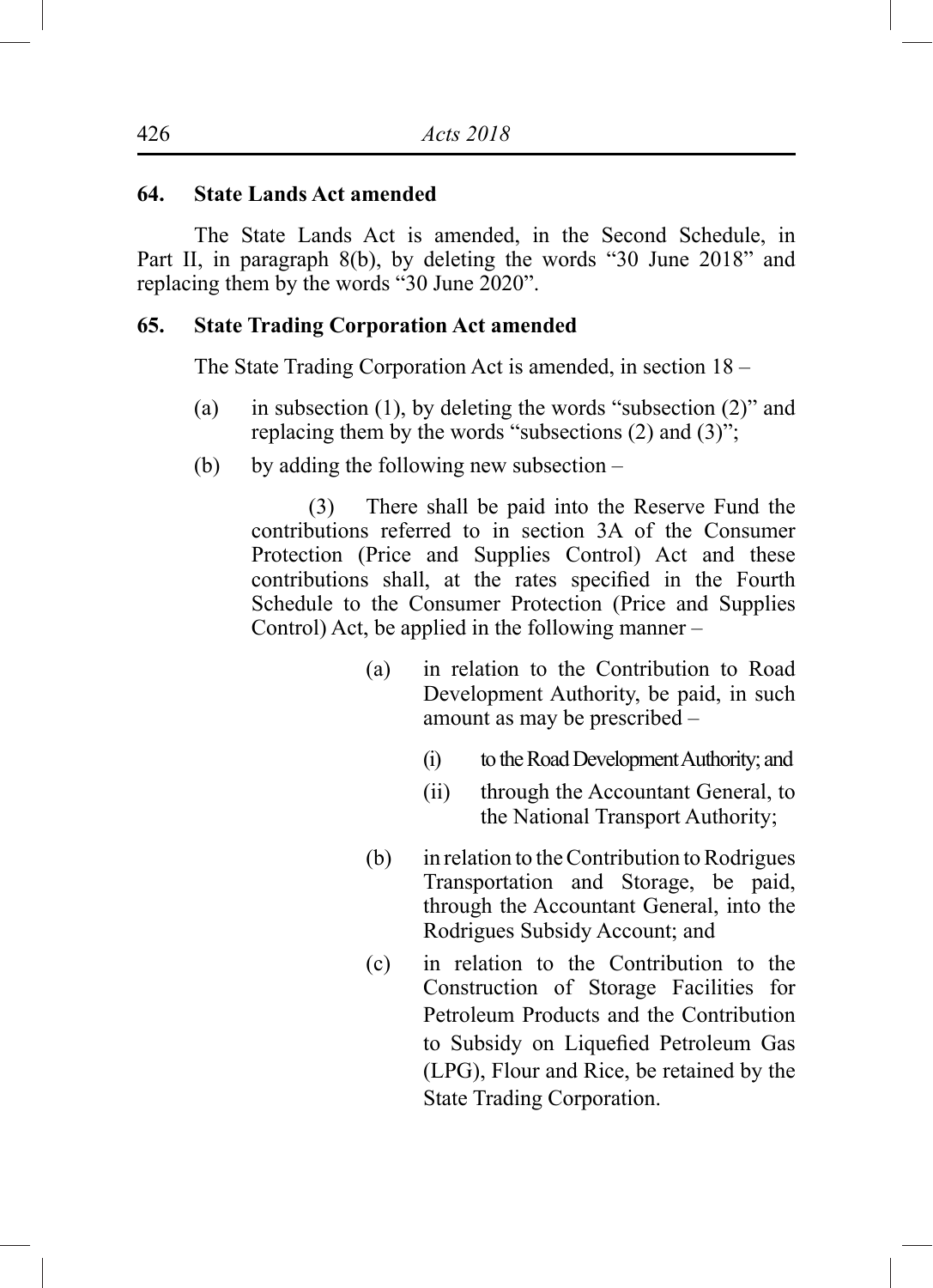### **66. Statutory Bodies (Accounts and Audit) Act amended**

The Statutory Bodies (Accounts and Audit) Act is amended by repealing section 7B.

### **67. Sugar Insurance Fund Act amended**

The Sugar Insurance Fund Act is amended –

- (a) in section  $2 -$ 
	- (i) by deleting the definition of "first loss";
	- (ii) by inserting, in the appropriate alphabetical order, the following new definitions –

"growing unit" means a grouping of planters, other than large planters, and *métayers* cultivating cane in any prescribed area;

"large planter" means a planter who cultivates cane, whether in one or more factory areas, on an extent under cane of not less than 300 hectares;

- (iii) in the definitions of "insurable sugar" and "normal years", by deleting the words "planter or *métayer*" and replacing them by the words "large planter or growing unit";
- (iv) in the definition of "shortfall", by deleting the words "less the first loss of the insured in that year";
- (v) by deleting the definition of "total insurable sugar for a prescribed area" and replacing it by the following definition –

"total insurable sugar for a prescribed area", in relation to large planters or a growing unit, means the total insurable sugar of all large planters or the growing unit within a prescribed area";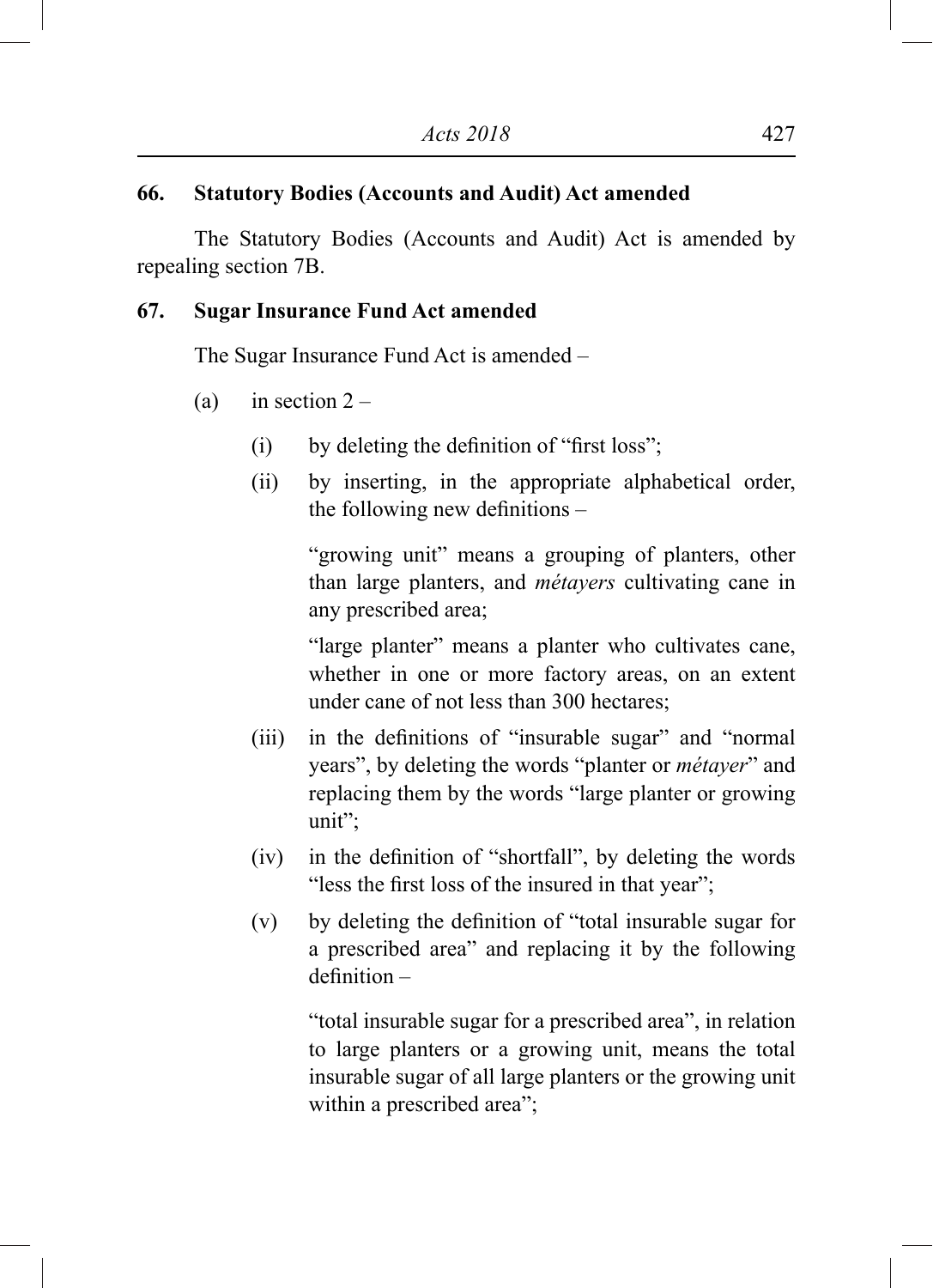(vi) by deleting the definition of "total sugar accrued for a prescribed area" and replacing it by the following definition –

> "total sugar accrued for a prescribed area", in relation to large planters or a growing unit, means the total sugar accrued of all large planters or the growing unit within a prescribed area";

(b) by inserting, after section 18, the following new section –

#### **18A. Loans granted by Board**

(1) The Board may, on the recommendation of the Committee, grant loans to the Syndicate in such sum and on such terms and conditions as the Board may approve.

(2) Any sum granted and not reimbursed immediately before the commencement of subsection (1) shall be deemed to have been approved by the Board.

- (c) in section  $21 -$ 
	- (i) in subsection (3), by deleting the words "planter or *métayer*" and replacing them by the words "large planter or growing unit";
	- (ii) in subsection  $(4)(a)$ , by deleting the words ", the first loss percentage and the value percentage set out in the second, third and fourth columns" and replacing them by the words "and the value percentage set out in the second and third columns";
	- (iii) by repealing subsection (5) and replacing it by the following subsection –

(5) Notwithstanding subsection (4), the Board shall assign a ranking of 15 to any insured in respect of crop year beginning on 1 June 2017 and ending on 31 May 2018.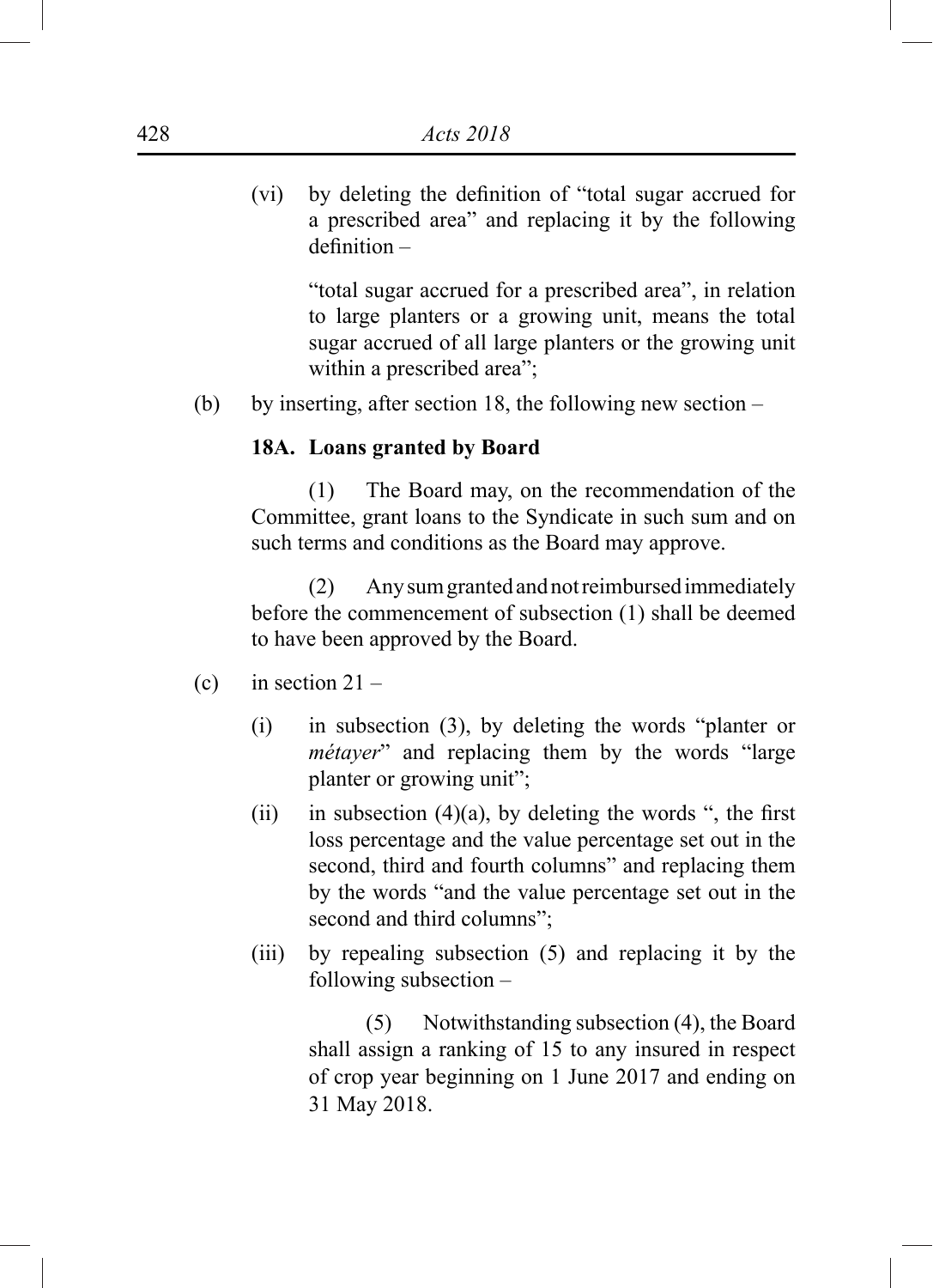- (d) in section  $22 -$ 
	- (i) in the heading, by deleting the words "**planter or**  *métayer*" and replacing them by the words "**large planter or growing unit**";
	- (ii) in subsection (1), by deleting the words "planter or *métayer*" and replacing them by the words "large planter or growing unit";
	- (iii) in subsection  $(2)(a)$ , by deleting the words "planter" or a *métayer*" and replacing them by the words "large planter or growing unit";
	- (iv) in subsection  $(2A)$ 
		- (A) by deleting the words "planter or *métayer*" wherever they appear and replacing them by the words "large planter";
		- (B) by deleting the words "planters or *métayers*" and replacing them by the words "large planters".
- (e) in section 24(6), by adding the following new paragraph  $-$

(d) The general insurance premium payable shall be shared, in respect of cane plantations of a growing unit among the planters and *métayers* in the growing unit in the proportion of their respective area harvested.

(f) by inserting, after section 25, the following new section –

# **25A. Prescribed area and prescribed percentage of total insurable sugar**

For the purpose of section  $25(1)$  of the Act –

- (a) the area prescribed for computing the total sugar accrued shall be –
	- (i) subject to section 22(2A), the extents under cane of all large planters in any enlarged factory area; or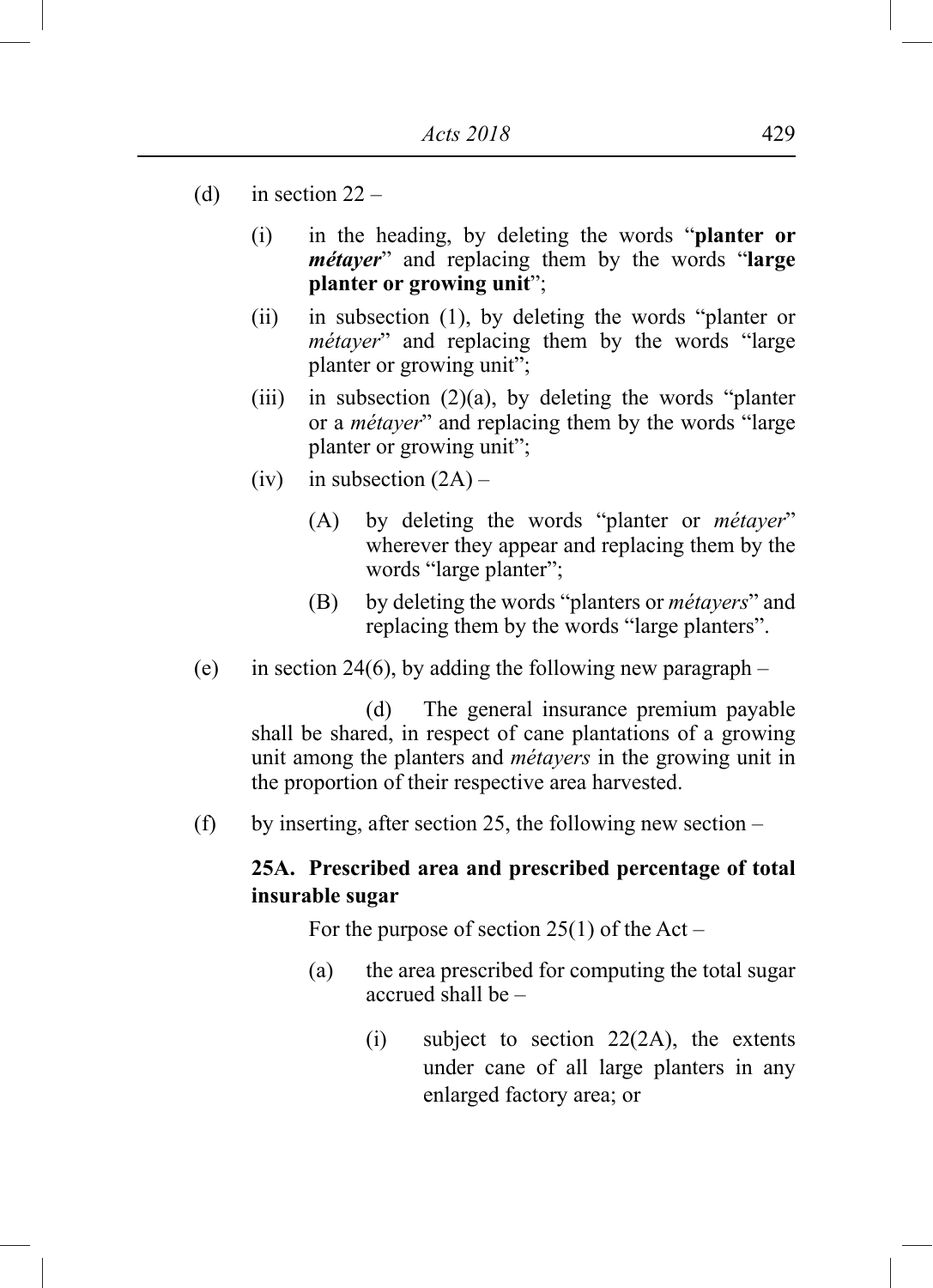- (ii) the extents under cane of the growing unit in any enlarged factory area; and
- (b) the prescribed percentage of the total insurable sugar shall be 80 per cent.
- (g) in section 26, by adding the following new subsections –

(7) Notwithstanding subsections (1) and (2) and subject to subsection  $(8)$ , where a cane plantation has been partly or totally destroyed by any cyclone, drought or excessive rainfall, compensation net of premium on the extent destroyed shall be payable in respect of –

- (a) such prescribed area as the Board may determine; and
- (b) each tonne of insurable sugar short produced at such rate as the Board may determine and as the Minister may approve.

(8) For the purpose of subsection (7), the insurable sugar short produced shall be determined by reference to section 22 and shall not be aggregated with the total insurable sugar determined under section 23.

(9) Where the destroyed plantation is under the system of *métayage*, the compensation payable under subsection (7) shall be apportioned between the *métayer* and the owner of the land in the proportion of their respective shares of sugar.

(10) The compensation net of premium on the extent destroyed shall be shared, in respect of cane plantations of a growing unit, among the planters and *métayers* in the growing unit in the proportion of their respective extent destroyed.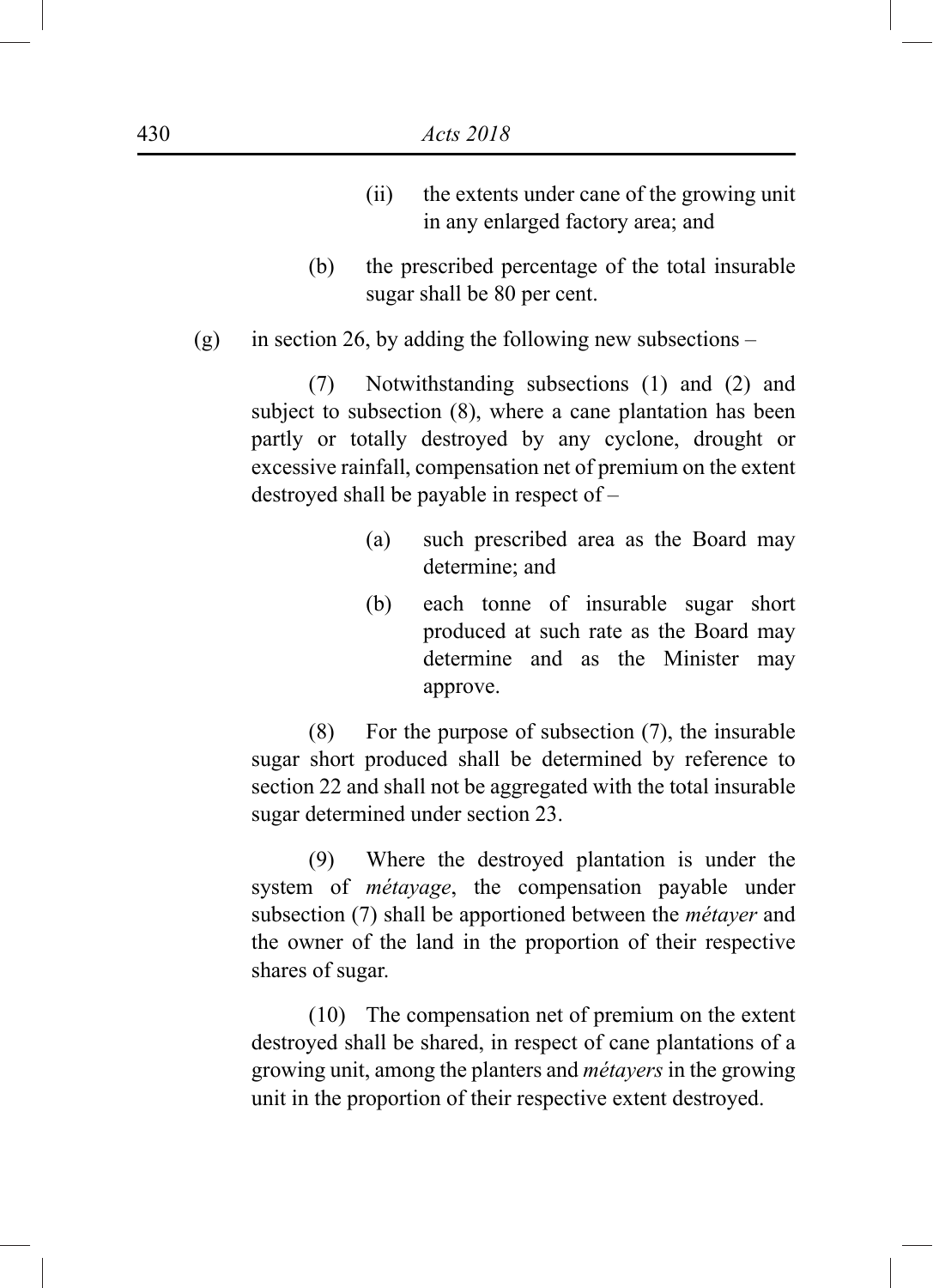(h) in section 28, by adding the following new subsection –

(7) The compensation payable shall be shared, in respect of cane plantations of a growing unit, among the planters and *métayers* in the growing unit in the proportion of their respective area harvested.

- (i) in section 34(1), by deleting the words "at the rate set out in" and replacing them by the words "in accordance with";
- (j) in section  $37 -$ 
	- (i) in subsection (1)(b), by deleting the words "6 kilometres" to a factory" and replacing them by the words "6.4 kilometres to a factory or cane transit site, whichever is applicable,";
	- (ii) by adding the following new subsection
		- $(3)$  In this section –

"cane transit site" has the same meaning as in section 40 of the Mauritius Cane Industry Authority Act.

- (k) in section  $57 -$ 
	- (i) by repealing subsection  $(1)$ ;
	- (ii) by adding the following new subsection –

(5) Notwithstanding section 3(3)(a), the Board shall, subject to subsection (4), pay a one-off financial assistance to an insured in respect of crop year beginning on 1 June 2016 and ending on 31 May 2017 amounting to a sum of 1,250 rupees per tonne of sugar accrued or part thereof.

(l) by repealing the Second Schedule and replacing it by the Second Schedule set out in the Thirteenth Schedule to this Act;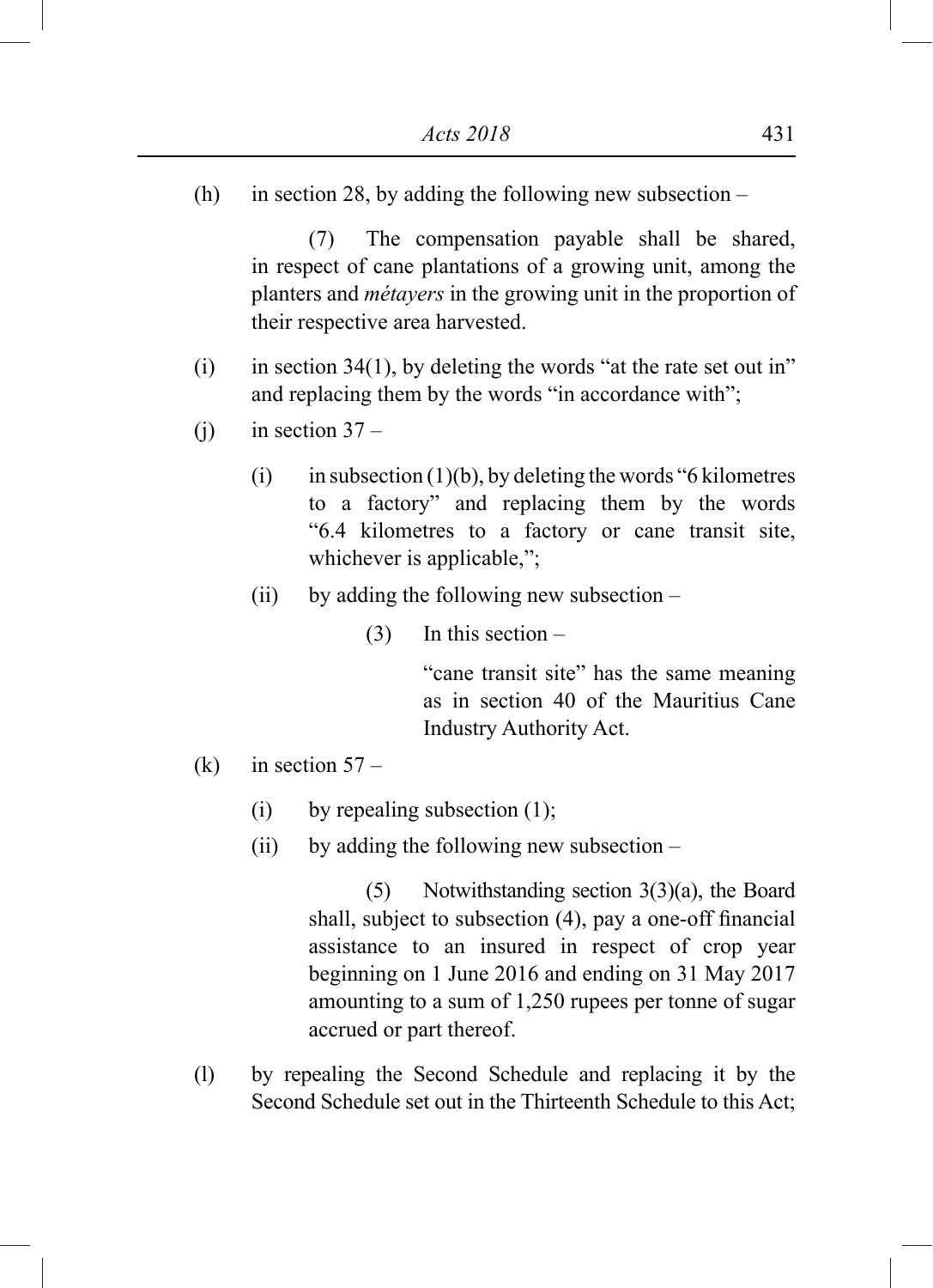- (m) in the Fifth Schedule, by deleting item 1 and replacing it by the following item –
	- **1.** (a) Premium to be contributed by every planter or *métayer* to the Fire Insurance Account under section 34(1) shall be determined according to the premium structure specified hereunder, provided that in respect of lands under *métayage*, the premium shall be shared between the *métayer* and the owner of the land in the proportion of their respective share of sugar –

| <b>Planter</b> or<br>métayer<br><b>Classification</b> | N <sub>0</sub><br><b>Claims</b><br><b>Discount</b><br><b>Level</b> | <b>Definition</b>                                                                                                                                      | Premium<br><b>Discount</b><br><b>Applicable</b> | Premium<br>to be<br>contributed<br>per tonne<br>of insurable<br>sugar |
|-------------------------------------------------------|--------------------------------------------------------------------|--------------------------------------------------------------------------------------------------------------------------------------------------------|-------------------------------------------------|-----------------------------------------------------------------------|
| Large<br>planter                                      | NCD1                                                               | Large planter<br>who was<br>paid fire<br>compensation<br>in the previous<br>crop year                                                                  | $0\%$                                           | 27.01                                                                 |
| Large<br>planter                                      | NCD <sub>2</sub>                                                   | Large planter<br>who was<br>not paid fire<br>compensation<br>in the previous<br>crop year, but<br>was paid fire<br>compensation<br>2 crop years<br>ago | 20%                                             | 21.61                                                                 |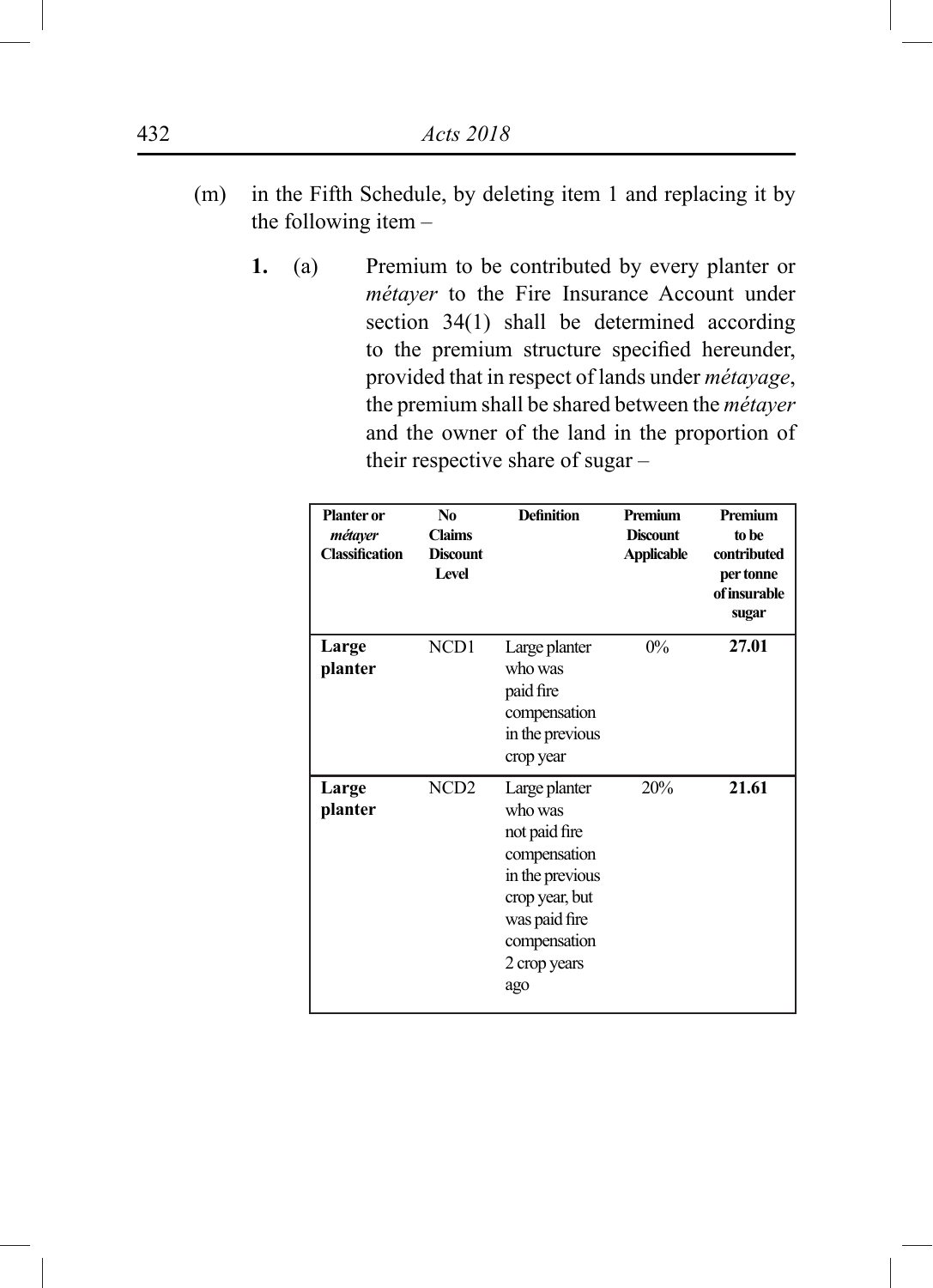*Acts 2018* 433

| Large<br>planter                                          | NCD3<br>NCD1     | Large planter<br>who was<br>not paid fire<br>compensation<br>in the last 2<br>crop years                                                                                                           | 40%<br>0% | 16.21<br>34.19 |
|-----------------------------------------------------------|------------------|----------------------------------------------------------------------------------------------------------------------------------------------------------------------------------------------------|-----------|----------------|
| Planter,<br>other<br>than large<br>planter, or<br>métayer |                  | Planter, other<br>than large<br>planter, or<br>métayer who<br>was paid fire<br>compensation<br>in the<br>previous crop<br>year                                                                     |           |                |
| Planter,<br>other<br>than large<br>planter, or<br>métayer | NCD <sub>2</sub> | Planter.<br>other than<br>large planter,<br>or métayer<br>who was<br>not paid fire<br>compensation<br>in the<br>previous<br>crop year, but<br>was paid fire<br>compensation<br>2 crop years<br>ago | 20%       | 27.35          |
| Planter,<br>other<br>than large<br>planter, or<br>métayer | NCD3             | Planter, other<br>than large<br>planter, or<br>métayer<br>who was<br>not paid fire<br>compensation<br>in the last 2<br>crop years                                                                  | 40%       | 20.52          |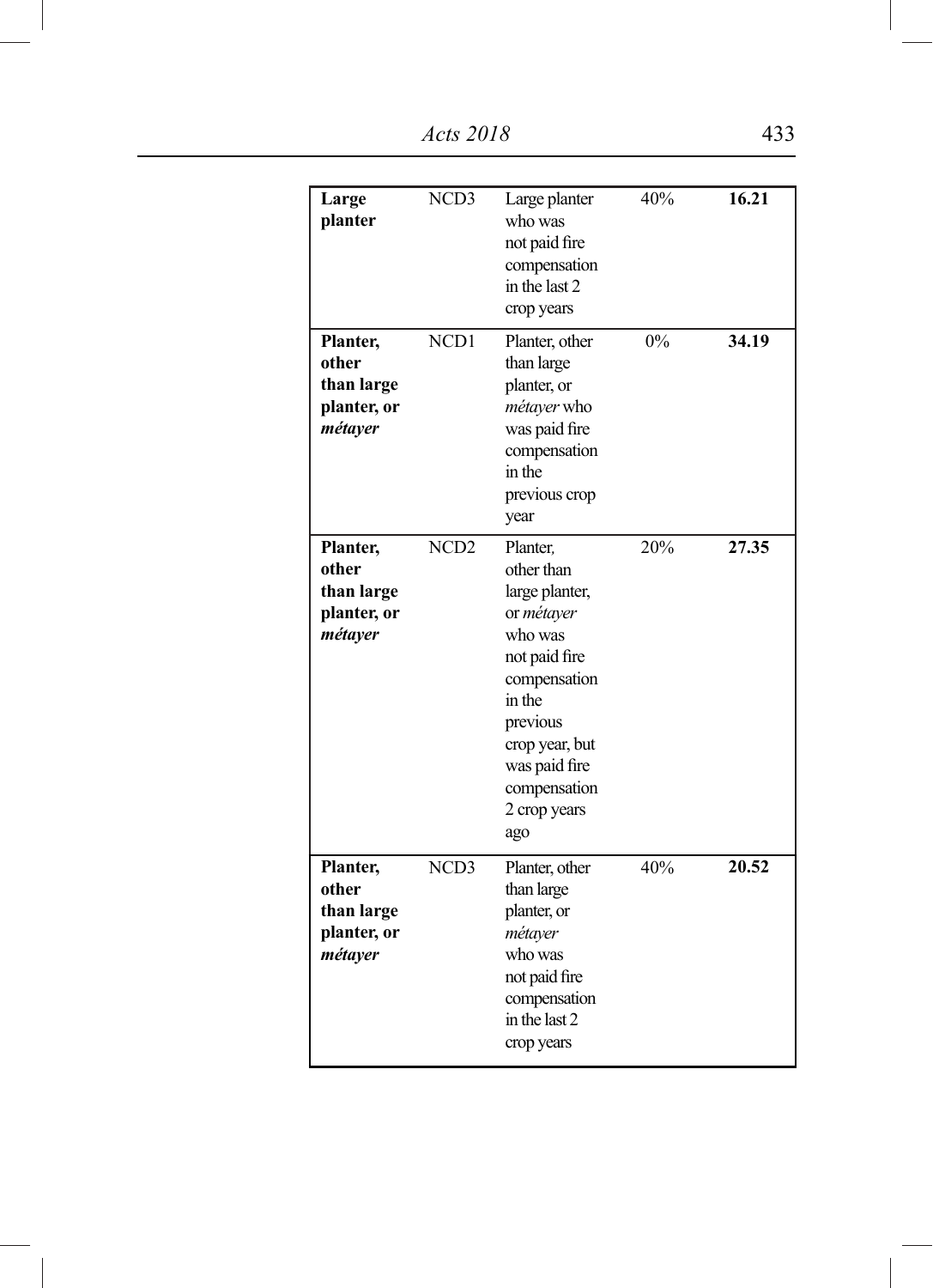(b) Premium to be contributed by every miller to the Fire Insurance Account under section 34(1) shall be in accordance with the following formula –

$$
\frac{\text{tp} \times 22\%}{78\%}
$$

where tp is the total premium of all planters and *métayers* in the enlarged factory area.

# **68. Town and Country Planning Act amended**

The Town and Country Planning Act is amended, in section 12(3), by deleting the words "3 months" and replacing them by the words "one month".

# **69. Value Added Tax Act amended**

The Value Added Tax Act is amended –

(a) by inserting, after section 9, the following new section –

### **9A. Deferred payment of VAT at importation**

(1) Notwithstanding section 9(4) and (5), the Director-General may defer payment of VAT at importation on capital goods, being plant and machinery, imported by a VAT registered person.

(2) Where payment of VAT at importation has been deferred under subsection (1) –

- (a) the VAT registered person shall, on submission of his return for the taxable period in which VAT is deferred, include the deferred VAT as output tax in his return;
- (b) the deferred VAT shall, where it is declared as output tax in accordance with paragraph (a), be deemed to have been paid.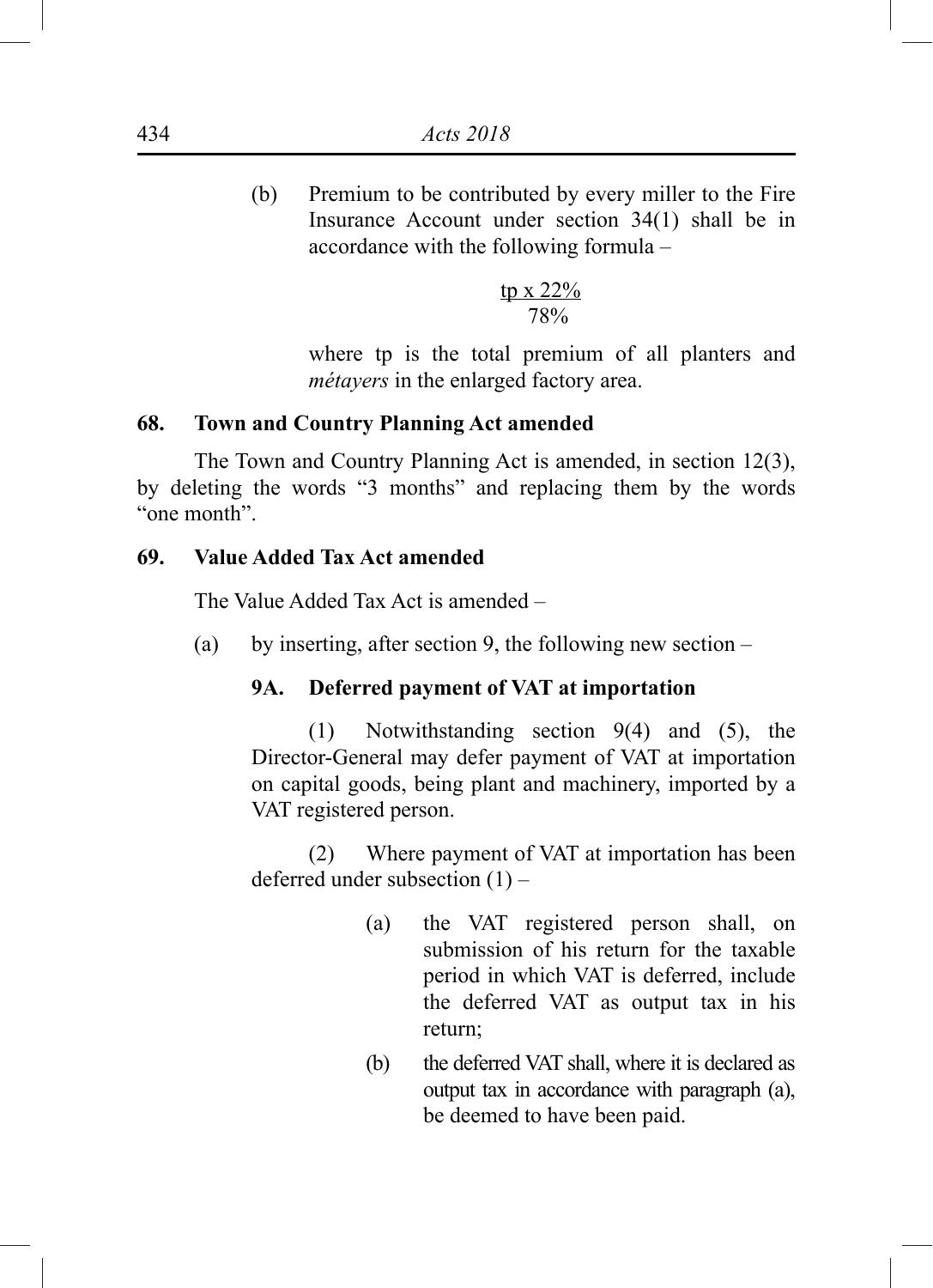(3) Where VAT deferred at importation is not declared as output tax in the taxable period in which the VAT is deferred, the deferred VAT shall become due and payable and it shall be recovered under section 24A of the Customs Act.

- (b) in section  $18(2)(b)$ , by deleting the words "specified therein;" and replacing them by the words "due, including tax on any capital goods exceeding 100,000 rupees forming part of the assets of the business, other than tax in respect of the goods specified in section  $21(2)(b)$ ; and";
- (c) by repealing section 19A;
- (d) by inserting, after Part V, the following new Part –

### **PART VA – ELECTRONIC FISCAL DEVICE**

### **20A. Use of electronic fiscal device**

(1) The Director-General may, for the purpose of this Act, require any person to use an electronic fiscal device to record any matter or transaction which may affect the liability to tax of that person.

(2) The electronic fiscal device shall be of such type, description and usage as may be prescribed.

## **20B. Penalty for failure to use electronic fiscal device**

(1) Any person who is required to use an electronic fiscal device and who fails to do so shall be liable to pay to the Director-General a penalty of 5,000 rupees for every month or part of the month where he fails to do so until he makes use of the electronic fiscal device, provided that the total penalty payable shall not exceed 50,000 rupees.

(2) Where a person fails to use an electronic fiscal device –

> (a) the Director-General shall claim from the person the penalty referred to in subsection (1); and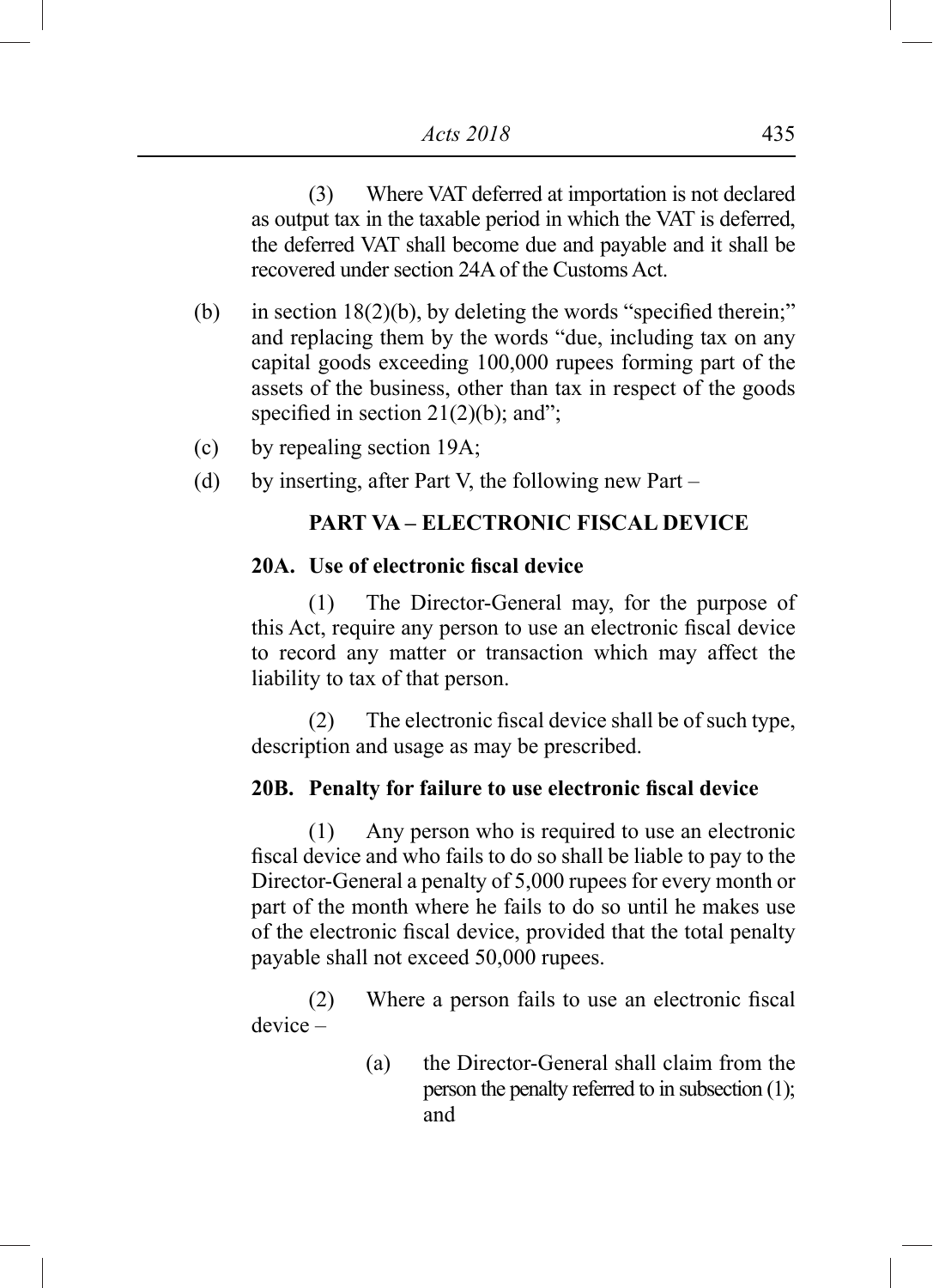(b) the penalty shall be payable within a period of 28 days from the date of receipt of the claim from the Director-General.

# **20C. Penalty for misuse of or tampering with electronic fiscal device**

- (1) (a) Any person who–
	- (i) uses an electronic fiscal device in such a manner as to mislead the Director-General; or
	- (ii) deliberately tampers with an electronic fiscal device or causes an electronic fiscal device to work improperly,

shall be liable to pay to the Director-General a penalty not exceeding 50,000 rupees.

(b) The Director-General shall claim the penalty referred to in paragraph (a) from the person and the penalty shall be payable within a period of 28 days from the date of receipt of the claim from the Director-General.

(2) Where, as a result of misuse or tampering, an electronic fiscal device has to be replaced, the person referred to in subsection (1) shall, in addition to the penalty payable to the Director-General under subsection (1), bear the cost of the replacement.

#### **20D. Objection to claim**

(1) (a) Subject to subsection (4), where a person who has been issued with a claim under section 20B or 20C is dissatisfied with the claim, he may, within 28 days from the date of receipt of the claim, object to the claim in such form as the Director-General may determine.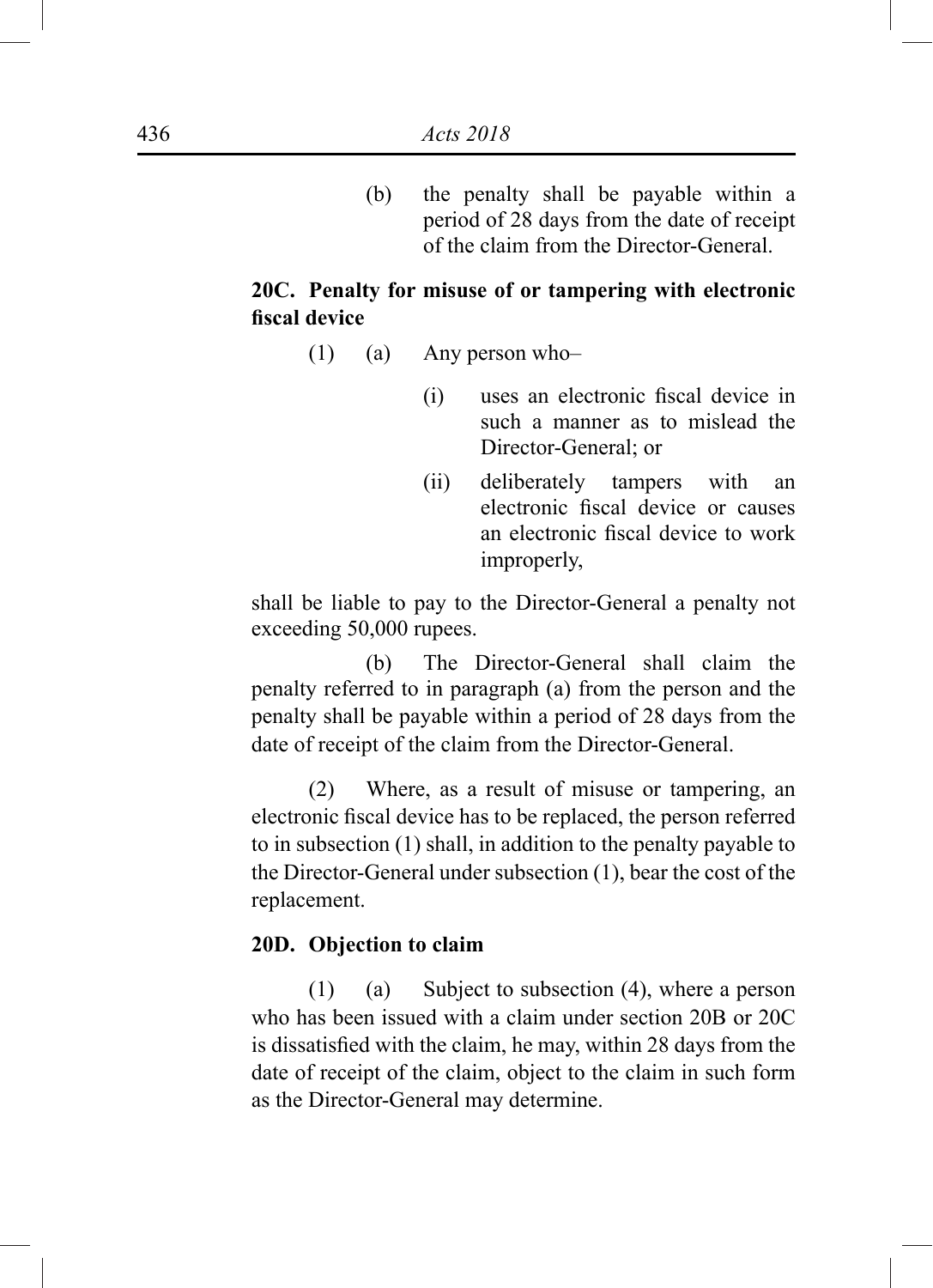(b) Any person who makes an objection under paragraph (a) shall –

- (i) send the form referred to in paragraph (a), duly filled in, by registered post or electronically, to the Director-General;
- (ii) specify the detailed grounds of his objection.

(2) Where a person fails to comply with subsection (1), the objection shall be deemed to have lapsed and the Director-General shall give written notice thereof to the person.

(3) Where it is proved to the satisfaction of the Director-General that, owing to illness or other reasonable cause, a person has been prevented from making an objection within the time specified in subsection (1), the Director-General may consider the objection on such terms and conditions as he may determine.

(4) Where the Director-General refuses to consider an objection made after the time referred to in subsection (1), he shall, within 28 days from the date of receipt of the notice of objection, give written notice of the refusal to the person.

(5) Where a notice under subsection (2) or (4) is given, the penalty specified in the notice shall be paid within 28 days from the date of receipt of the notice.

(6) Any person who is aggrieved by a decision under subsection (2) or (4) may lodge written representations with the Clerk to the Assessment Review Committee in accordance with section 19 of the Mauritius Revenue Authority Act.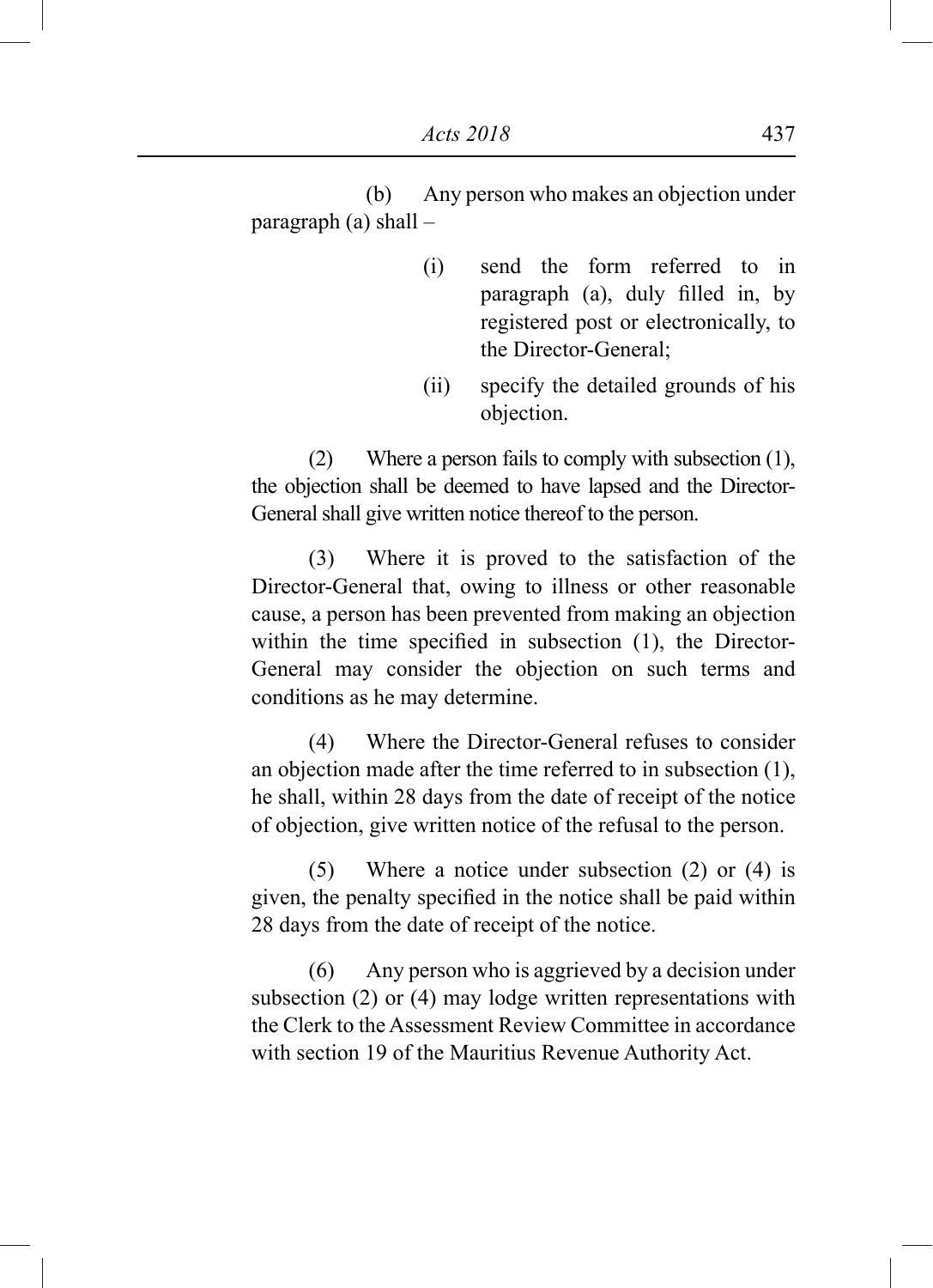(7) After considering an objection under subsection (1), the Director-General may –

- (a) allow or disallow it;
- (b) determine the objection; and

give written notice of his determination to the person within 4 months from the date the objection was lodged.

(8) Where a notice of determination is given under subsection (7), any penalty specified to be payable in the notice shall be paid within 28 days from the date of receipt of the notice.

(9) Where an objection is not determined within the time specified in subsection (7), the objection shall be deemed to have been allowed by the Director-General.

(10) Any person who is aggrieved by a determination under subsection (7) may lodge written representations with the Clerk to the Assessment Review Committee in accordance with section 19 of the Mauritius Revenue Authority Act.

(11) (a) Where an agreement is reached before, or a decision is made by, the Assessment Review Committee, the Director-General, shall, within 5 working days from the date on which the Committee is informed of the agreement or notification of the decision, as the case may be, issue a notice to the person specifying the amount of penalty payable.

(b) Where a notice is issued under paragraph (a), the person shall pay the penalty within 28 days from the date of receipt of the notice.

#### **20E. Failure to use electronic fiscal device**

Without prejudice to section 20B, any person who is required to use an electronic fiscal device and fails to do so shall commit an offence and shall, on conviction, be liable to a fine not exceeding 200,000 rupees and to imprisonment for a term not exceeding 12 months.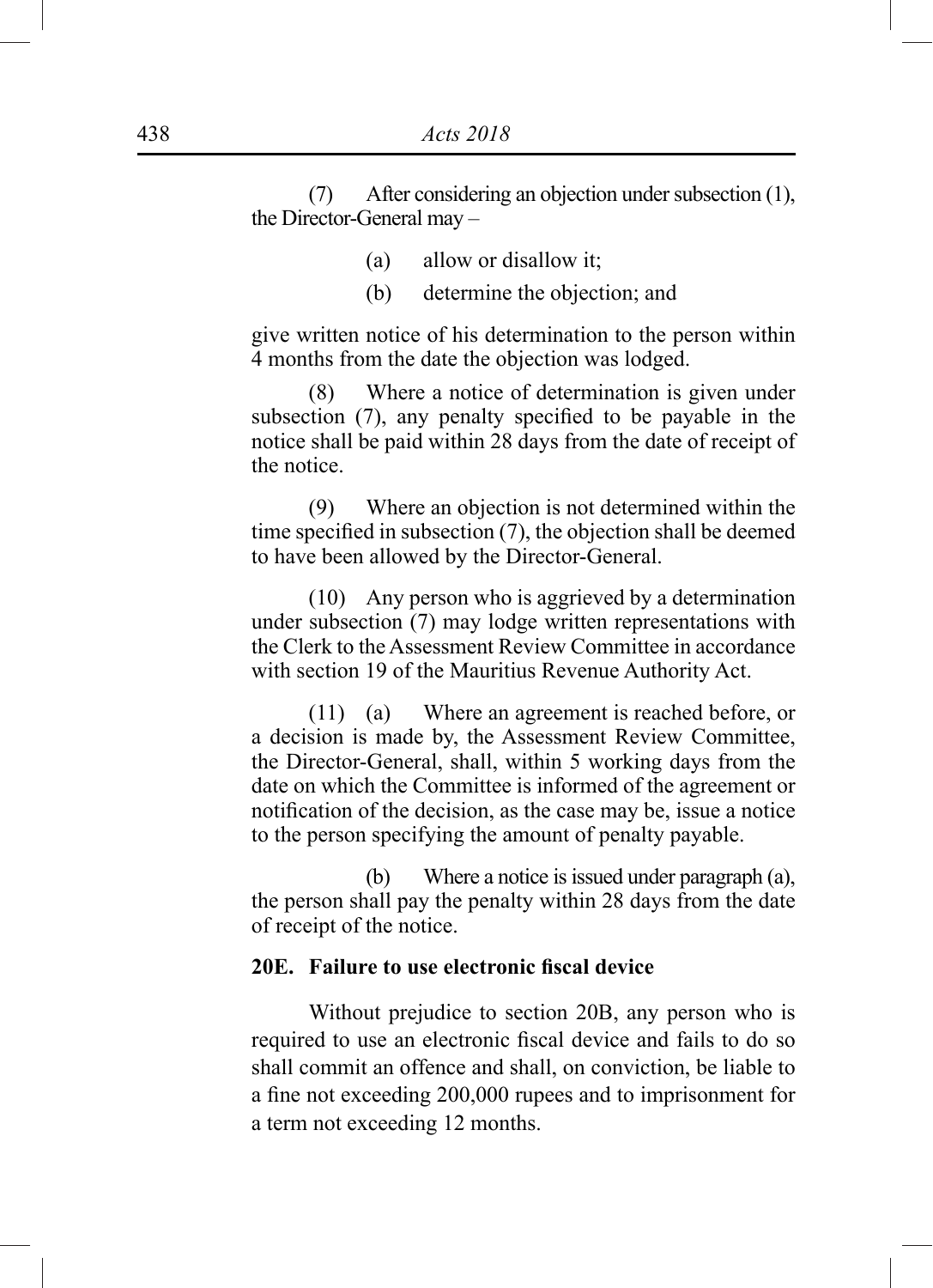## **20F. Misuse of or tampering with electronic fiscal device**

Without prejudice to section 20C, any person who –

- (a) uses an electronic fiscal device in such a manner as to mislead the Director-General; or
- (b) deliberately tampers with an electronic fiscal device or causes an electronic fiscal device to work improperly,

shall commit an offence and shall, on conviction, be liable to a fine not exceeding 200,000 rupees and to imprisonment for a term not exceeding 12 months.

- (e) in section  $21 -$ 
	- (i) in subsection  $(2)(c)$ , by adding the words ", for own use or consumption";
	- (ii) by inserting, after subsection (2), the following new subsection –

(2A) Subsection (2)(b) shall not apply to quad bikes, golf cars and similar vehicles.

(iii) by adding the following new subsection –

 $(12)$  In this section –

"for own use or consumption" means –

- (a) for the purpose of subsection  $(2)(b)$ , other than for resale or rental;
- (b) for the purpose of subsection  $(2)(c)$ , use or consumption by a person who is not in the business of supplying accommodation or lodging, catering services, receptions, entertainment,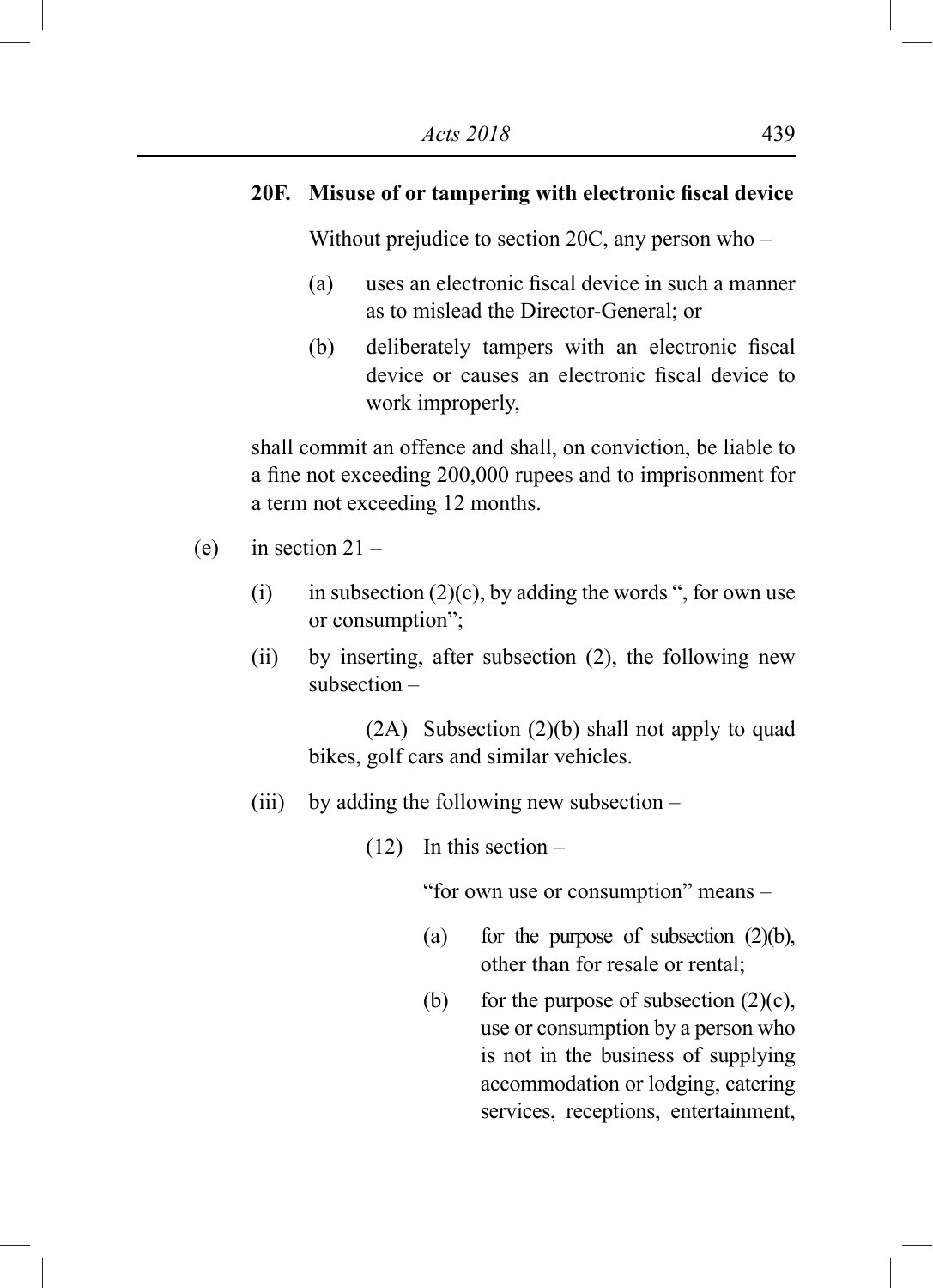or the rental or lease of motor cars and other vehicles specified in subsection (2)(b), as the case may be.

(f) in section 22, by repealing subsection  $(1C)$  and replacing it by the following subsection –

(1C) Every registered person who is required to submit a return every month shall, at the time of submitting his return, also submit electronically a list of taxable supplies made to any person, other than supplies by retail, showing the invoice number and value of supply in such format as the Director-General may determine.

- (g) in section 27A(2), by inserting, after the words "15A,", the words "20B, 20C,";
- (h) by repealing section 36;
- (i) by repealing section 37A and replacing it by the following section –

### **37A. Penalty on amount claimed in assessment**

Where an assessment is made under section 37, the amount of any tax claimed by the Director-General, excluding any penalty under sections 15A, 24(9), 26, 26A and 27 and any interest under section 27A, shall carry a penalty not exceeding 50 per cent and such penalty shall be part of the tax claimed.

(j) by inserting, after section 37B, the following new section –

## **37C. Additional assessment**

(1) Where in respect of any period, the Director-General has made an assessment under section 37 and it is subsequently found that tax has been under claimed or the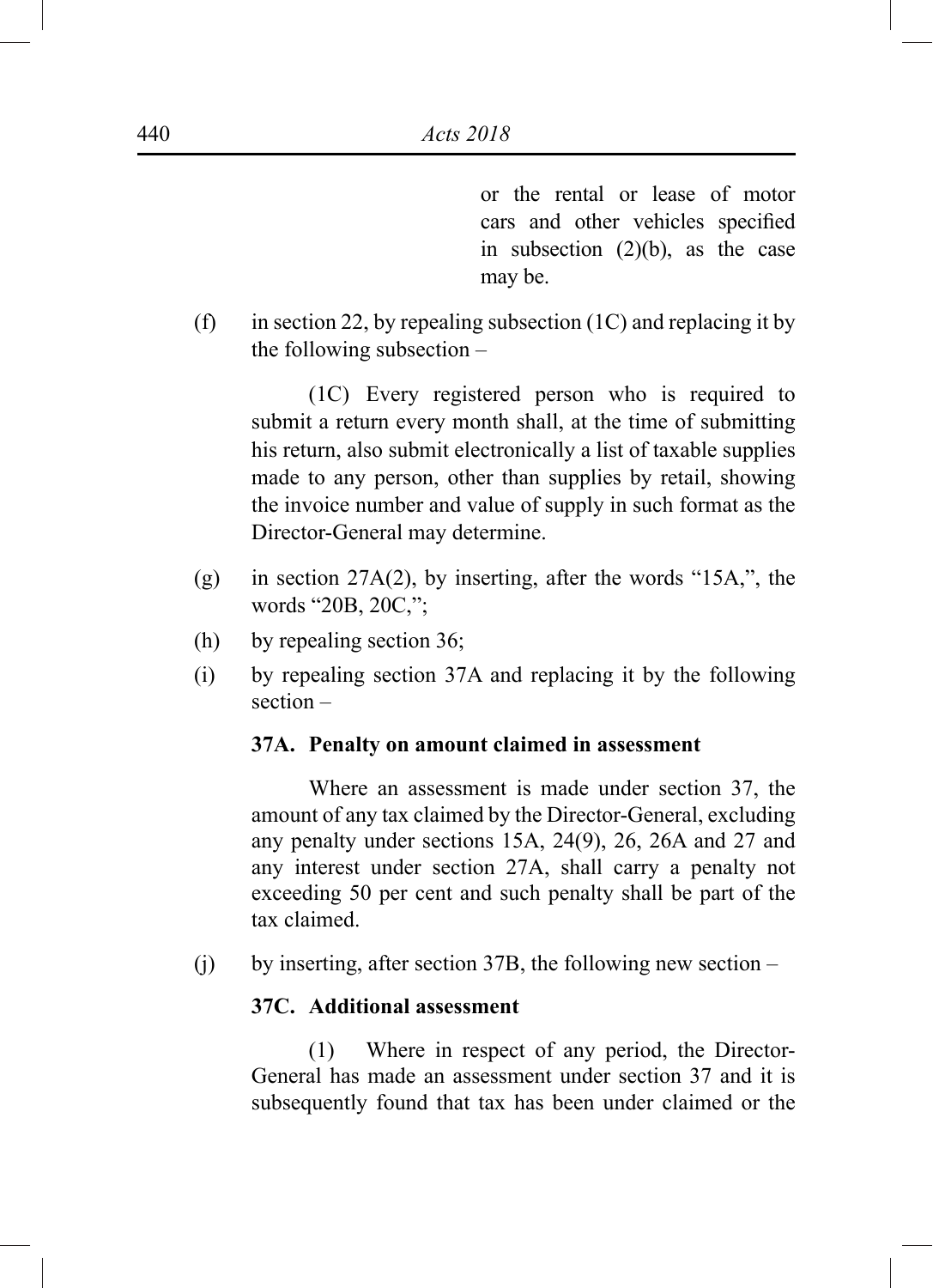excess to be carried forward has been overstated, he may make an additional assessment of –

- (a) the amount of tax which in his opinion ought to have been claimed; or
- (b) the excess to be carried forward.

(2) Except where otherwise provided, an additional assessment shall be deemed to be an assessment for the purposes of this Act.

(k) by repealing section 43 and replacing it by the following section –

## **43. Recovery of unpaid tax and special levy**

Part IVC of the Mauritius Revenue Authority Act shall apply to the recovery of any unpaid tax and special levy under this Act, with such modifications, adaptations and exceptions, as may be necessary.

- (l) by repealing sections 44 to 48;
- (m) by inserting, after Part XA, the following new Part –

# **PART XB – SPECIAL LEVY ON BANKS**

### **53I. Interpretation**

In this Part –

"accounting period" means –

- (a) in the case of a bank which has started operation, the period starting from its date of operation and ending on the date of the annual balance of the accounts of the bank;
- (b) in the case of a bank which has ceased operation, the period starting from the date of the annual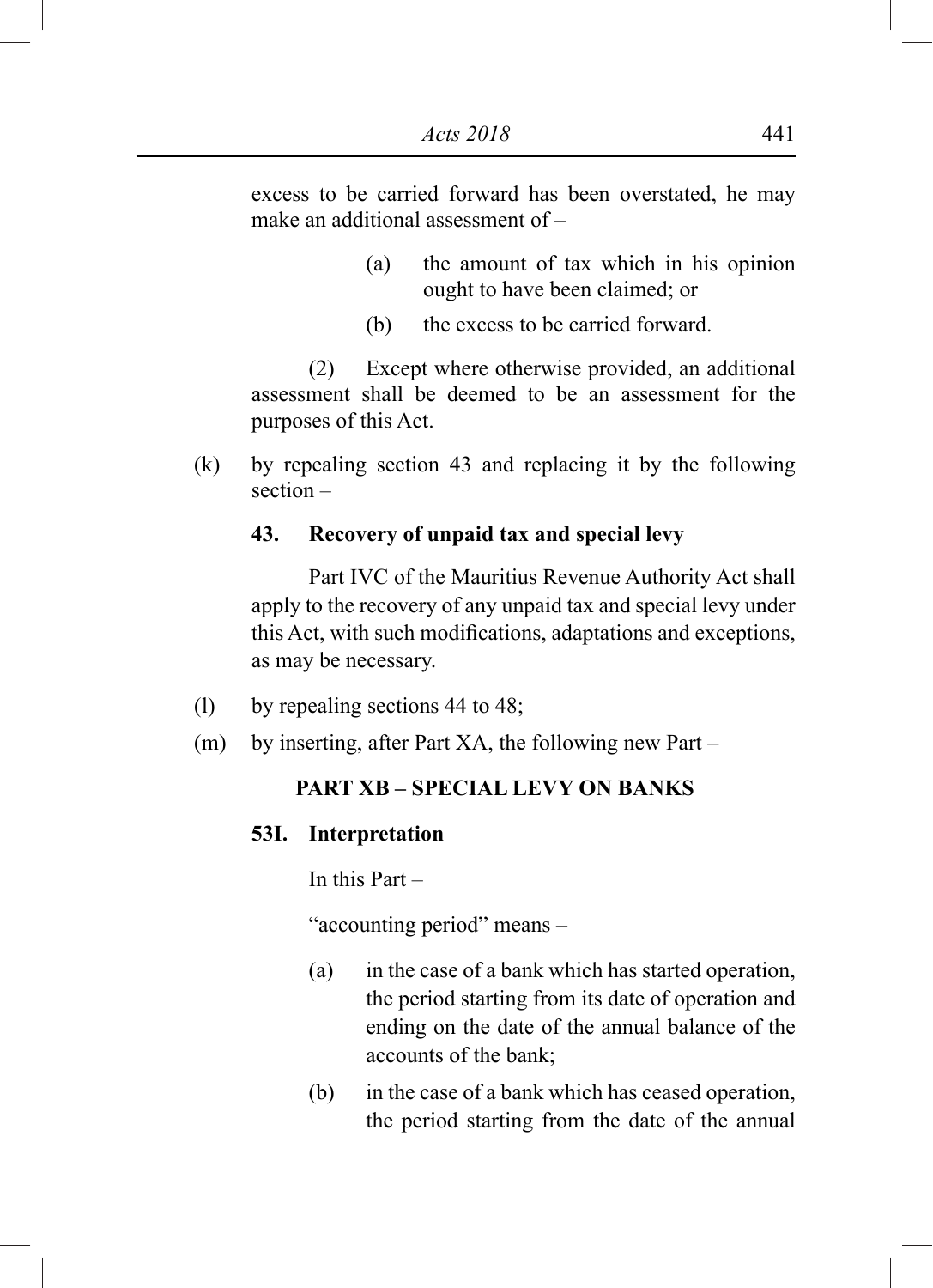balance of the accounts of the bank and ending on the date of cessation of operation;

(c) in any other case, a period of 12 months ending on the date of the annual balance of the accounts of a bank;

"bank" –

- (a) has the same meaning as in the Banking Act; but
- (b) does not include the Development Bank of Mauritius Ltd;

"leviable income" means the sum of net interest income and other income from banking transactions with residents, before deduction of expenses;

"net interest income" means interest income less interest expense;

"resident" has the same meaning as in the Income Tax Act;

"special levy" means the special levy referred to in section 53J.

#### **53J. Liability to special levy**

(1) Subject to the other provisions of this Part, every bank shall be liable to pay to the Director-General a special levy on its leviable income derived in every accounting period at the rate of –

- (a) 5.5 per cent in the case of a bank having a leviable income of not more than 1.2 billion rupees;
- (b) 4 per cent in the case of a bank having a leviable income of more than 1.2 billion rupees.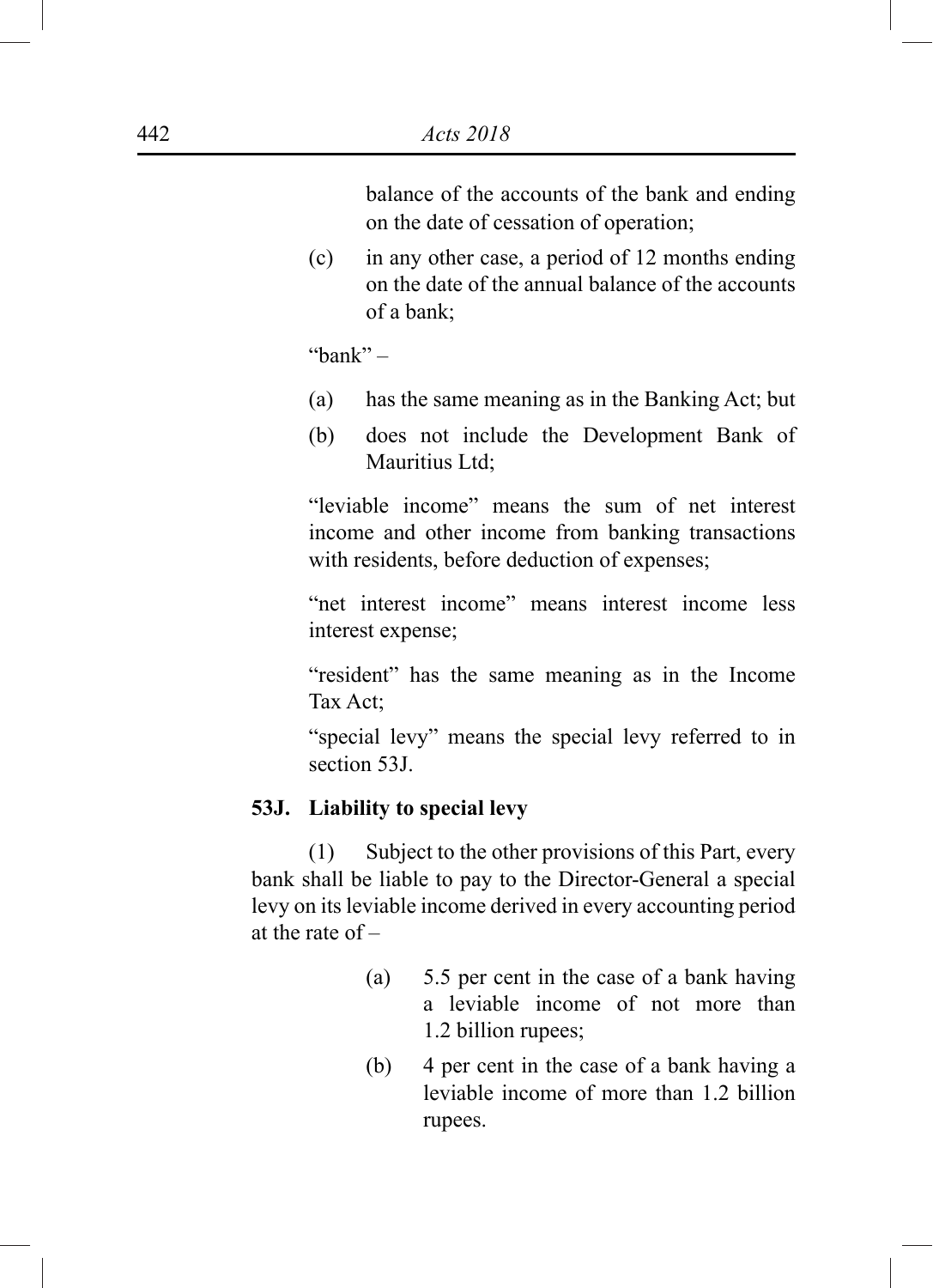(2) Every bank shall remit the special levy to the Director-General at latest 5 months from the end of the accounting period, in such form and manner as the Director-General may approve.

(3) No levy shall be paid for an accounting period where a bank incurred a loss in the accounting period.

### **53K. Late payment of special levy**

Where a bank fails to pay the special levy on or before the last day on which it is payable under section 53J(2), it shall be liable to pay to the Director-General, in addition to the  $levv -$ 

- (a) a penalty of 5 per cent of the levy; and
- (b) interest on the levy, excluding the penalty under paragraph (a), at the rate of 0.5 per cent per month or part of the month during which the levy remains unpaid.

### **53L. Assessment and recovery of special levy**

Parts VII, VIII, IX and XI and sections 68, 69, 70 and 71 shall apply to the special levy with such modifications, adaptations and exceptions as may be necessary.

- (n) by repealing sections 63A and 64;
- (o) in section  $65A -$ 
	- (i) in subsection (1), by inserting, after the word "equipment", the words "and services";
	- (ii) in subsection  $(2)$ 
		- (A) by inserting, after the word "equipment", the words "and services";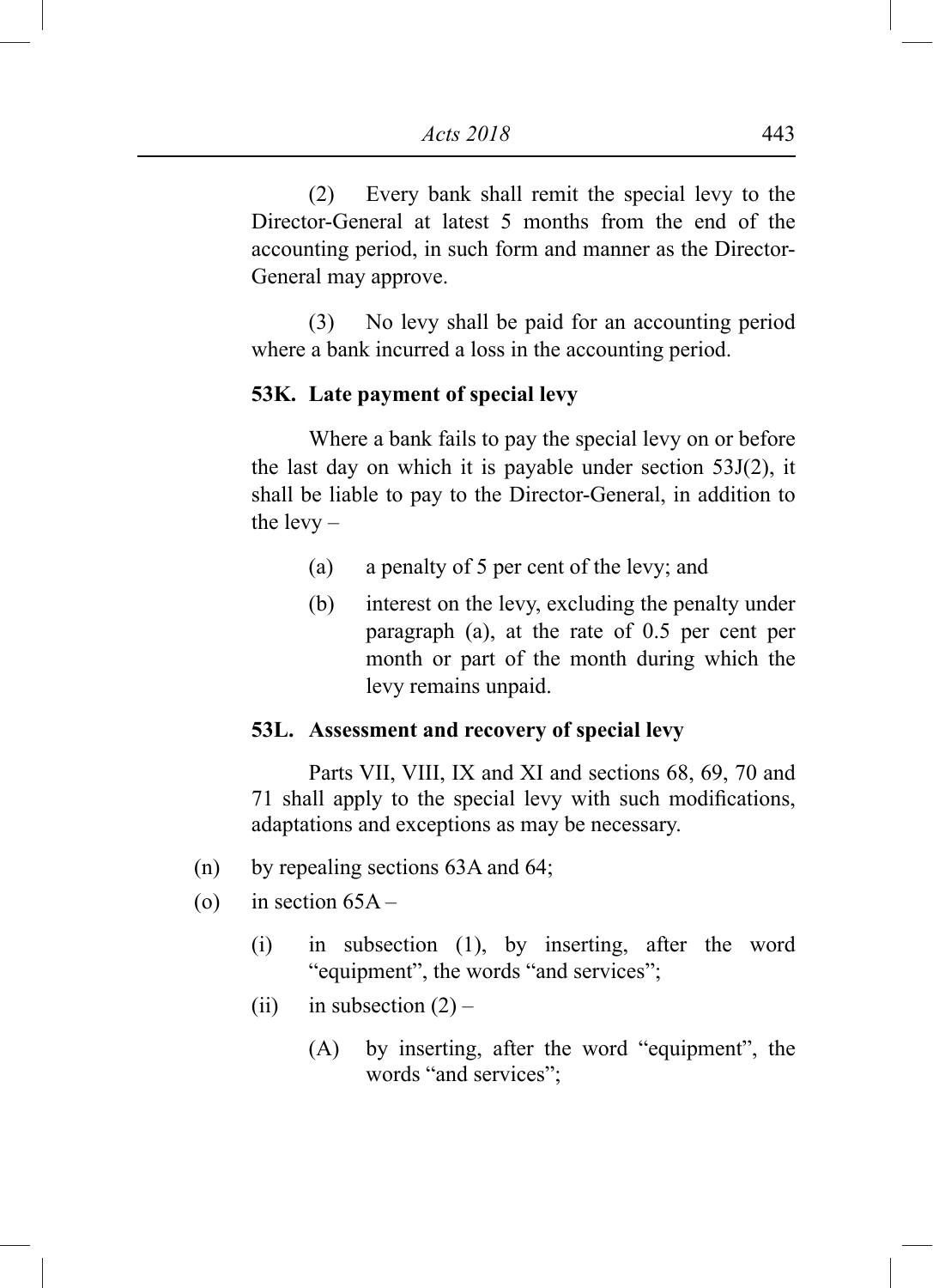- (B) by adding the following new paragraph, the full stop at the end of paragraph (g) being deleted and replaced by the words "; or" and the word "or" at the end of paragraph (f) being deleted –
	- (h) Part VIB of the Twelfth Schedule, by a member of the Mauritius Society of Authors established under the Copyright Act.
- (iii) in subsection  $(3)(a)$ , by inserting, after the word "paid", the words "on services or";
- (p) in section  $65C -$ 
	- (i) in subsection (1), by deleting the words "by a building contractor";
	- (ii) in subsection  $(4)(a)$ , by deleting the words "payment of the final amount of VAT to the building contractor or property developer, as the case may be" and replacing them by the words "the VAT invoice or receipt";
- (q) by inserting, after section 65D, the following new section –

### **65E. Contributions to Film Promotion Fund**

(1) The Director-General shall, as soon as practicable, after the end of every quarter, remit such amount, or such percentage, as may be prescribed, of net value added tax collections in every quarter, into the Film Promotion Fund.

 $(2)$  In this section –

"Film Promotion Fund" means the Film Promotion Fund established under section 28A of the Economic Development Board Act 2017.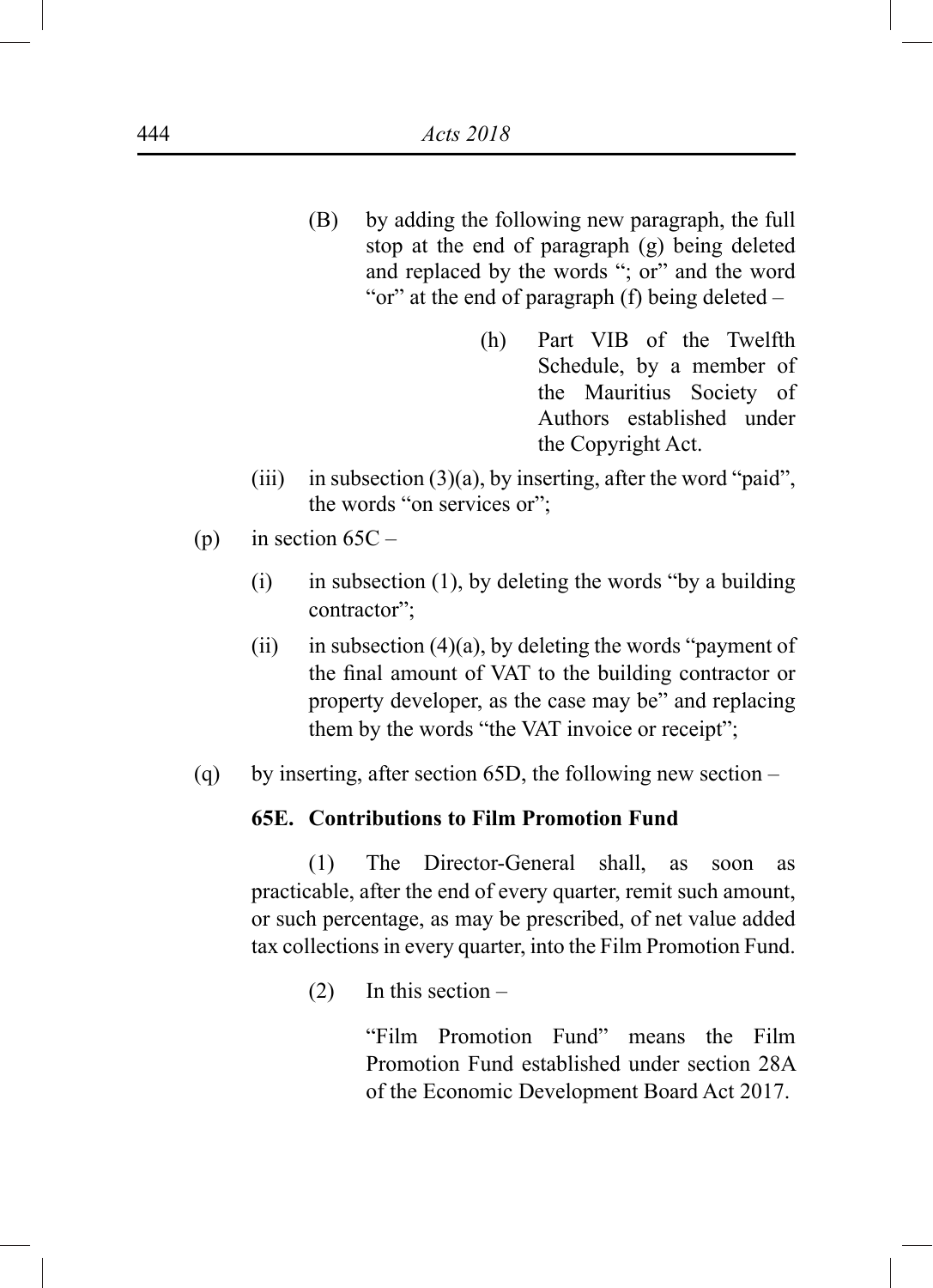- (r) in the First Schedule
	- (i) in item 60, by deleting the figure "3403.11.11" and replacing it by the figure "3403.11.00";
	- (ii) in item 66, by deleting the words "and anti-smoking patches" and replacing them by the words ", antismoking patches, anti-smoking tablets and the like";
	- (iii) by adding the following new items –

83. Manual labour supplied by an individual to a VAT registered person for the purpose of making supplies in the agricultural sector or the construction sector.

84. Payment of subscription fees to –

- (a) a trade union registered under the Employment Relations Act;
- (b) such statutory body as may be prescribed;
- (c) such association registered under the Registration of Associations Act as may be prescribed.
- (s) in the Fifth Schedule
	- $(i)$  in item 7, by deleting sub-item (aa) and replacing it by the following sub-item –
		- (aa) Photovoltaic systems including photovoltaic generators, photovoltaic panels, photovoltaic batteries and photovoltaic inverters.
	- (ii) in item 31, by deleting the figure "2018" and replacing it by the figure "2020";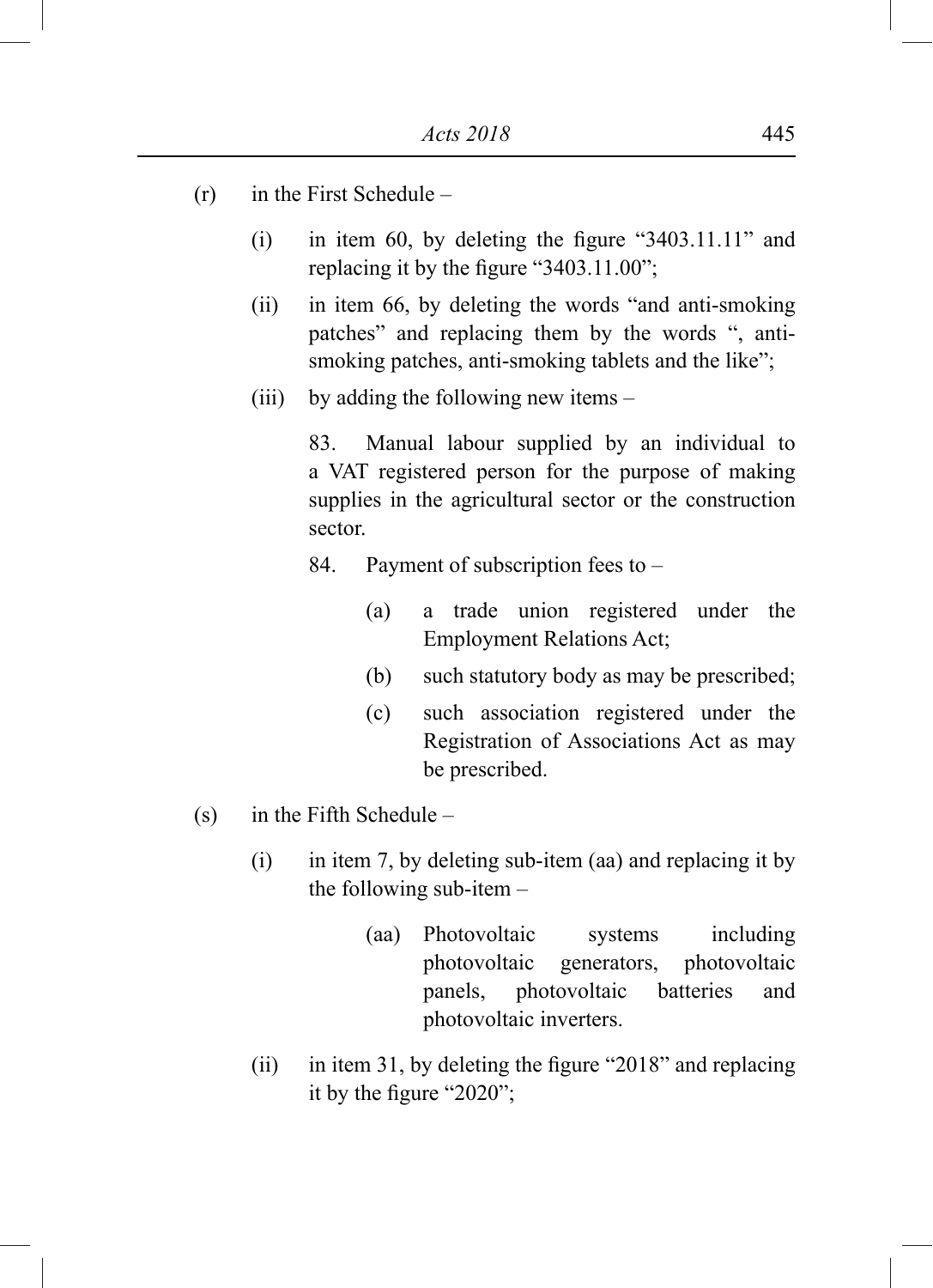- (iii) in item 33, by adding the following new sub-item, the existing provision being lettered as sub-item (a) –
	- (b) Services related to  $-$ 
		- (i) upgrading;
		- (ii) repairs and maintenance;
		- (iii) patrol and monitoring; or
		- (iv) rental,

of burglar alarm systems.

- (iv) by adding the following new items
	- 35. Menstrual cups.
	- 36. Watch straps, watch bands and watch bracelets of H.S. Codes 9113.20.00 and 9113.90.00 and parts thereof.
- (t) in the Ninth Schedule, by deleting item 12 and replacing it by the following item –

| Any holder of a road service                               | Bus<br>bodies,<br>built                                                                                                                                      |
|------------------------------------------------------------|--------------------------------------------------------------------------------------------------------------------------------------------------------------|
| licence for the transport of the<br>general public by bus. | on chassis for buses<br>imported under item 51                                                                                                               |
|                                                            | of the First Schedule,<br>used for the transport of<br>the general public under<br>a road service licence<br>granted by the National<br>Transport Authority. |

- (u) in the Twelfth Schedule
	- $(i)$  in Part I
		- (A) in the heading, by inserting, after the word "**EQUIPMENT**", the words "**AND SERVICES**";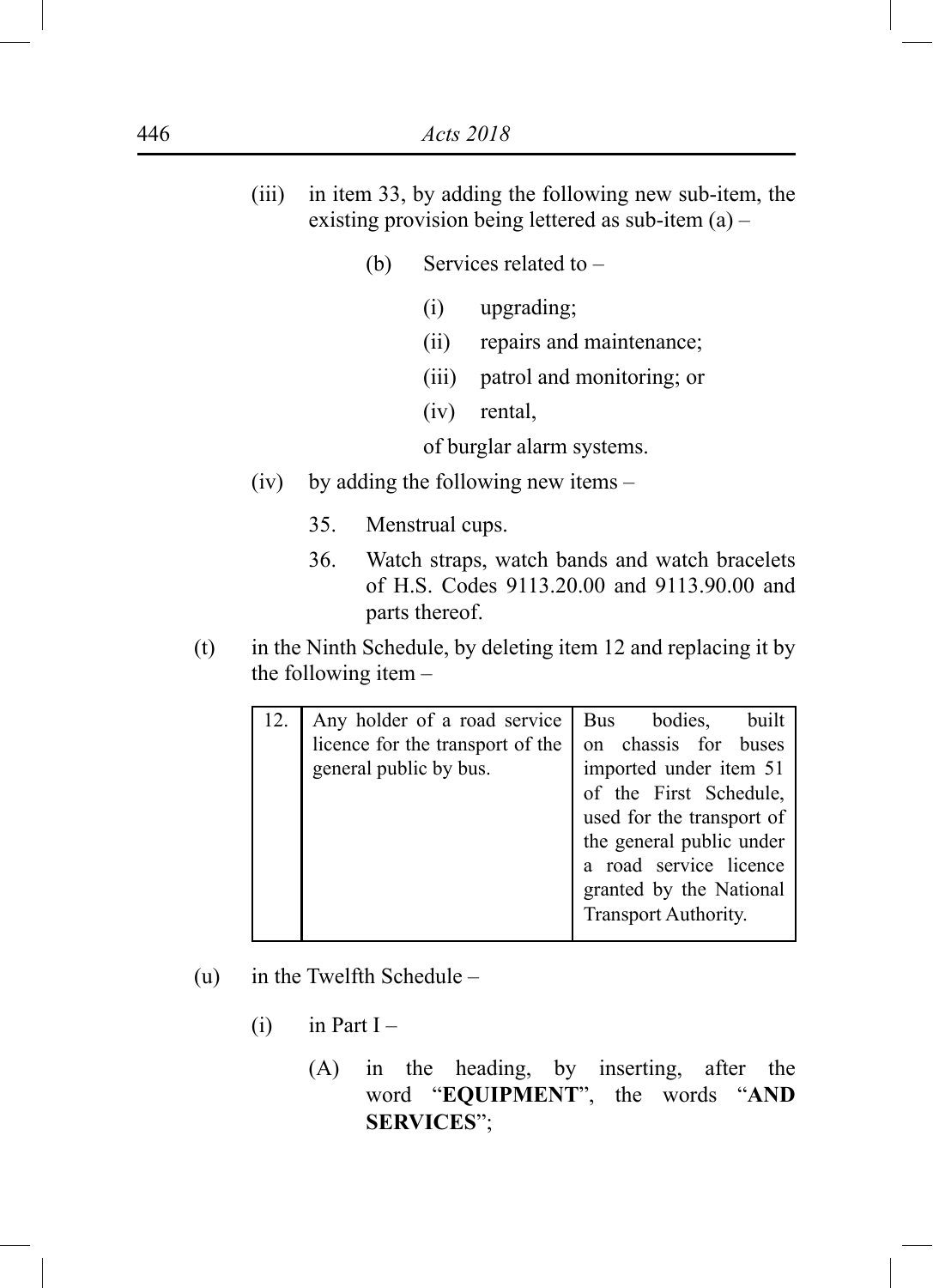(B) by inserting, in the appropriate alphabetical order, the following new items –

Branch chopper Earth auger Fogging machine Handy blower Irrigation hose Land preparation works Mini tiller, including blade Rental of land leased for agricultural purposes

(ii) by inserting, after Part VIA, the following new Part –

## **PART VIB – MUSICAL INSTRUMENTS APPLICABLE TO A MEMBER OF THE MAURITIUS SOCIETY OF AUTHORS**

Accordion Clarinet Cymbal Dhol Drum set Electric keyboard Flute Guitar Harmonica Piano Trumpet Violin

Other musical instruments under Chapter 92 of Part I of the First Schedule to the Customs Tariff Act

Parts and accessories for the abovementioned musical instruments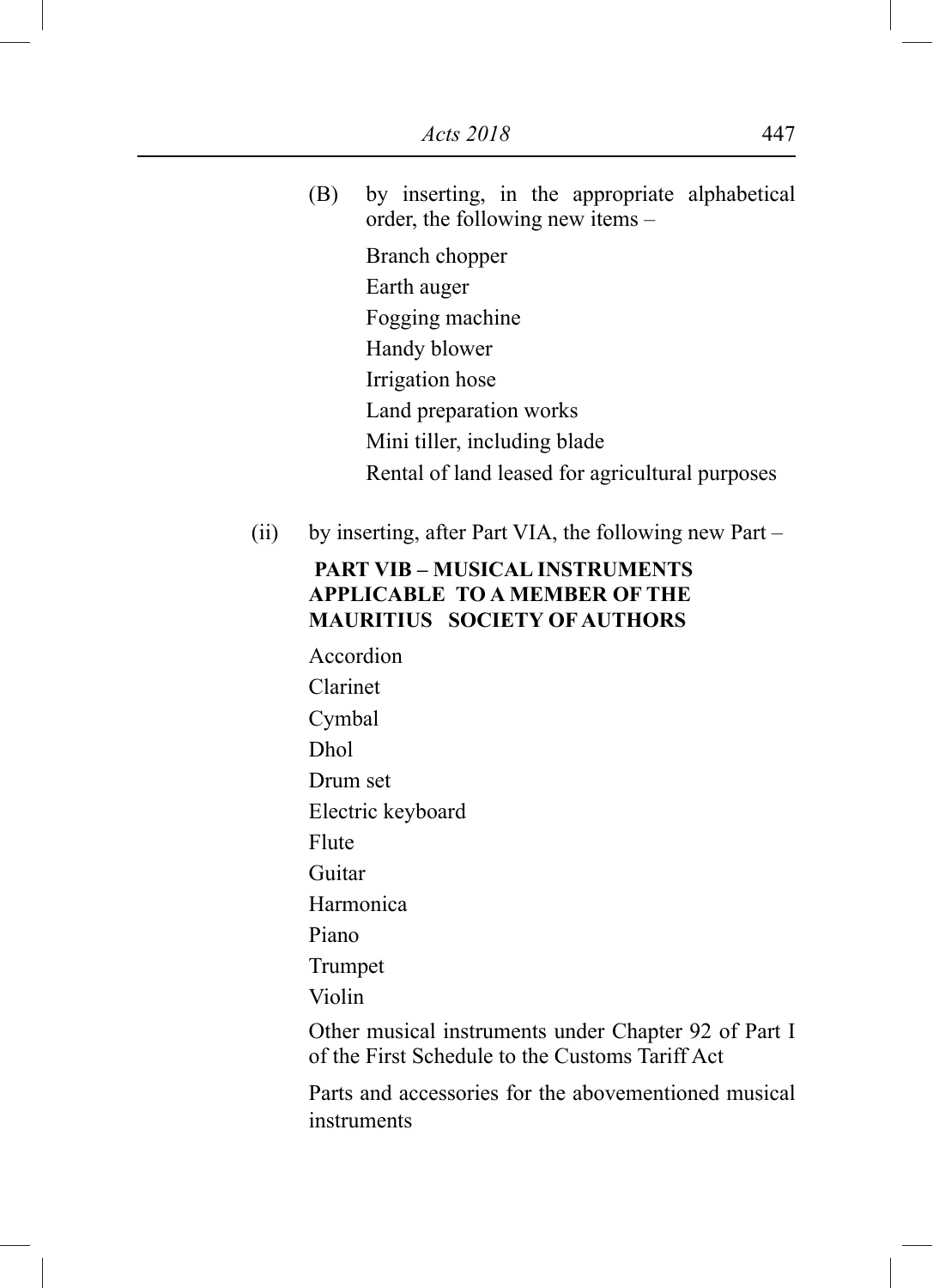#### **70. Validation of resolution**

The resolution adopted by the National Assembly on 14 June 2018 is validated.

#### **71. Commencement**

(1) Sections 2 and 24(a)(ii) insofar as it relates to the new definition of "new motor vehicle" shall come into operation on 1 November 2018.

(2) Sections 4, 5(a) to (e) and (g) to (o), 8, 17, 20, 21(c), 23(a) to (i) and (m) to (p),  $32(b)$ , (i) and (x) to (z),  $39, 40, 47, 48$  and  $51$  shall come into operation on a date to be fixed by Proclamation.

(3) Sections 5(f) and  $35(bc)(ii)(A)$  shall be deemed to have come into operation on 14 June 2018.

(4) Sections 12,  $38(a)(ii)$  and  $60(a)$  and (c) shall come into operation on 3 September 2018.

(5) Sections 13(a) to (f), (i), (i), (l), (n), (s) to (u), (v)(ii), (x) to (z), (aa) and (ab),  $18(c)$ ,  $29(a)(iv)$ , (b) to (i), (j)(iv), (k) to (p), (r), (w), (x),  $(y)(ii)$ ,  $(iii)(B)$ ,  $(iv)$ ,  $(v)$  and  $(vi)$ ,  $(z)$  and  $(ab)$ ,  $35(ac)$  and  $69(a)$  and  $(f)$  shall come into operation on 1 October 2018.

(6) Sections  $18(i)$  and (1) and  $24(c)$  and (d) shall come into operation on 1 February 2019.

(7) Sections 19 and  $69(0)$ ,  $(r)(ii)$  and  $(iii)$ ,  $(s)(i)$  to  $(iii)$  and  $(iv)$ insofar as it relates to the new item 36, (t) and (u) shall be deemed to have come into operation on 15 June 2018.

(8) Sections 21(a) and (d), 23(j) to (l), 25, 58 and 66 shall be deemed to have come into operation on 1 July 2018.

(9) Sections  $29(a)(i)$  to (iii), (j)(i) to (iii), (q), (s) to (v), (y)(i) and  $(iii)(A)$  and  $(aa)$ ,  $32(h)$ ,  $35(a)(i)$  and  $(ii)$  insofar as it relates to "export" of goods", (c),  $(n)(ii)(A)$ ,  $(o)(i)$ ,  $(q)(ii)$ ,  $(r)(i)(B)$ ,  $(r)(ii)$ ,  $(v)(i)$ ,  $(ad)$  insofar as it relates to subsection  $(4)(a)$ ,  $(ah)(i)$ ,  $(ak)$ ,  $(an)$ ,  $(ap)$ ,  $(aq)$ ,  $(bc)(i)(A)$ ,  $(bc)(ii)(B)(I)(AA)$ ,  $(bc)(ii)(B)(III)$  to  $(V)$ ,  $(bc)(ii)(C)(I)$  to  $(V)$ ,  $(bc)(ii)(C)(VII)$ insofar as it relates to new items 40, 41 and 42 and 46(c) and (j) shall come into operation on 1 January 2019.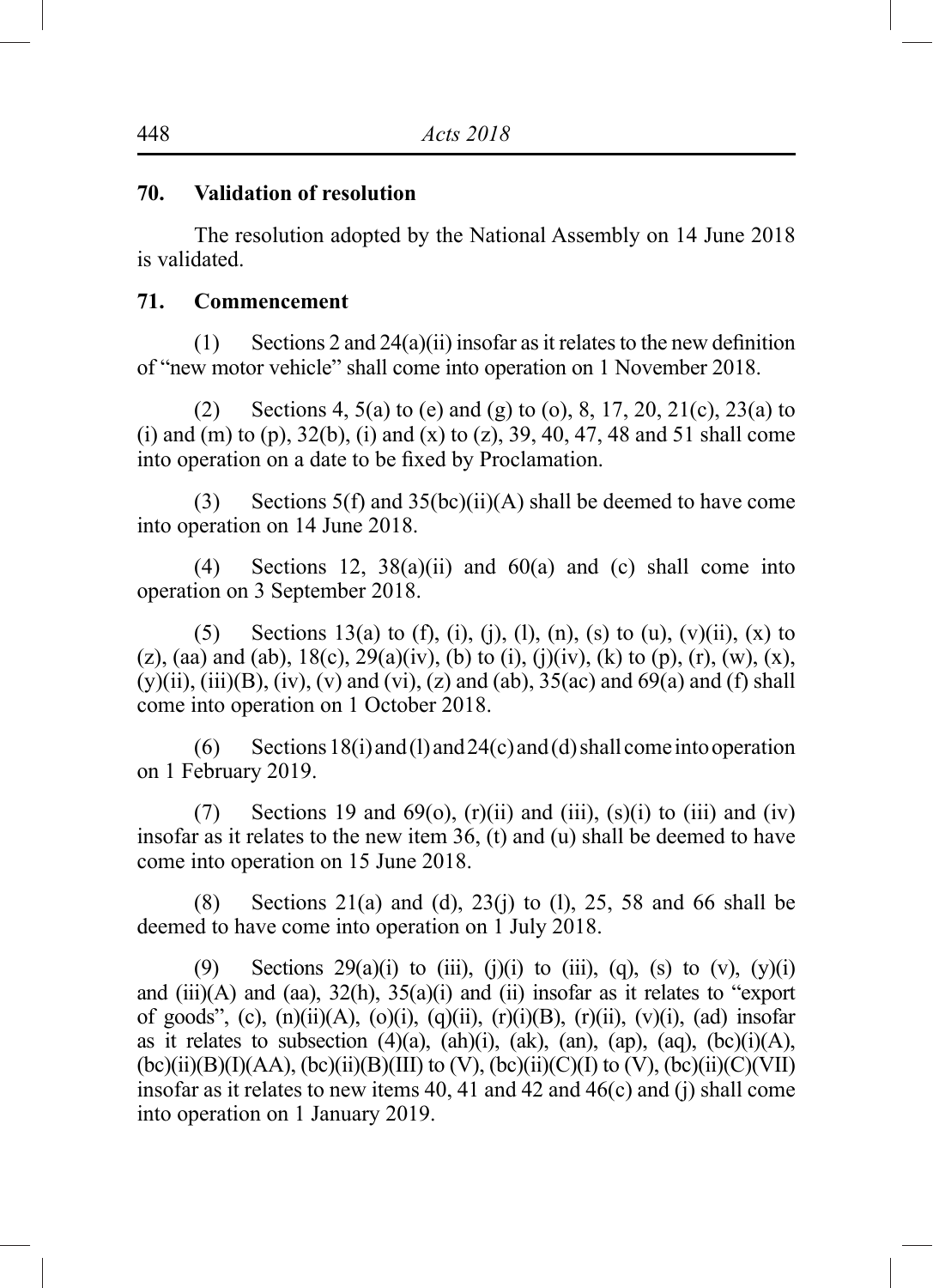(10) Section 32(a), (c), (d), (f), (j) to (o), (p)(i), (q), (r), (w), (aa) and (ab) shall come into operation on 1 August 2018.

(11) Sections 32(e) and (g) and 46(d) shall come into operation on 1 March 2019.

(12) Section 32(p)(ii) shall be deemed to have come into operation on 1 March 2018.

(13) Section 35(b)(i) and (ii), (k)(ii), (m), (n)(i) and (ii)(B), (o)(ii),  $(q)(i)$ ,  $(r)(i)(A)$ ,  $(s)$ ,  $(w)$  insofar as it relates to subsection  $(13)$  and  $(af)$  shall come into operation in respect of the year of assessment commencing on 1 July 2019 and in respect of every subsequent year of assessment.

(14) Section  $35(b)(iii)$ , (e), (j), (bb)(i) and (bd) shall be deemed to have come into operation in respect of the income year commencing on 1 July 2018 and in respect of every subsequent income year.

(15) Section  $35(d)$ , (k)(i), (l), (ad) insofar as it relates to subsection (4)(b) and (bb)(ii) insofar as it relates to Part III shall come into operation in respect of the year of assessment commencing on 1 July 2020 and in respect of every subsequent year of assessment.

(16) Sections 35(aj) and (aw) and 46(f) shall come into operation on 1 September 2018.

(17) Section 35(ax)(i) insofar as it relates to subsections (1) and (2), (ax)(iii) and (bf) shall be deemed to have come into operation on 1 July 2017.

(18) Sections 35(ax)(i) insofar as it relates to subsection (3) and 46(b) shall be deemed to have come into operation on 1 January 2018.

(19) Section 37(b) shall come into operation on 30 June 2021.

(20) Section  $67(a)$ , (c) to (i) and (k) to (m) shall be deemed to have come into operation on 1 June 2017.

(21) Section 67(j) shall be deemed to have come into operation on 11 December 2017.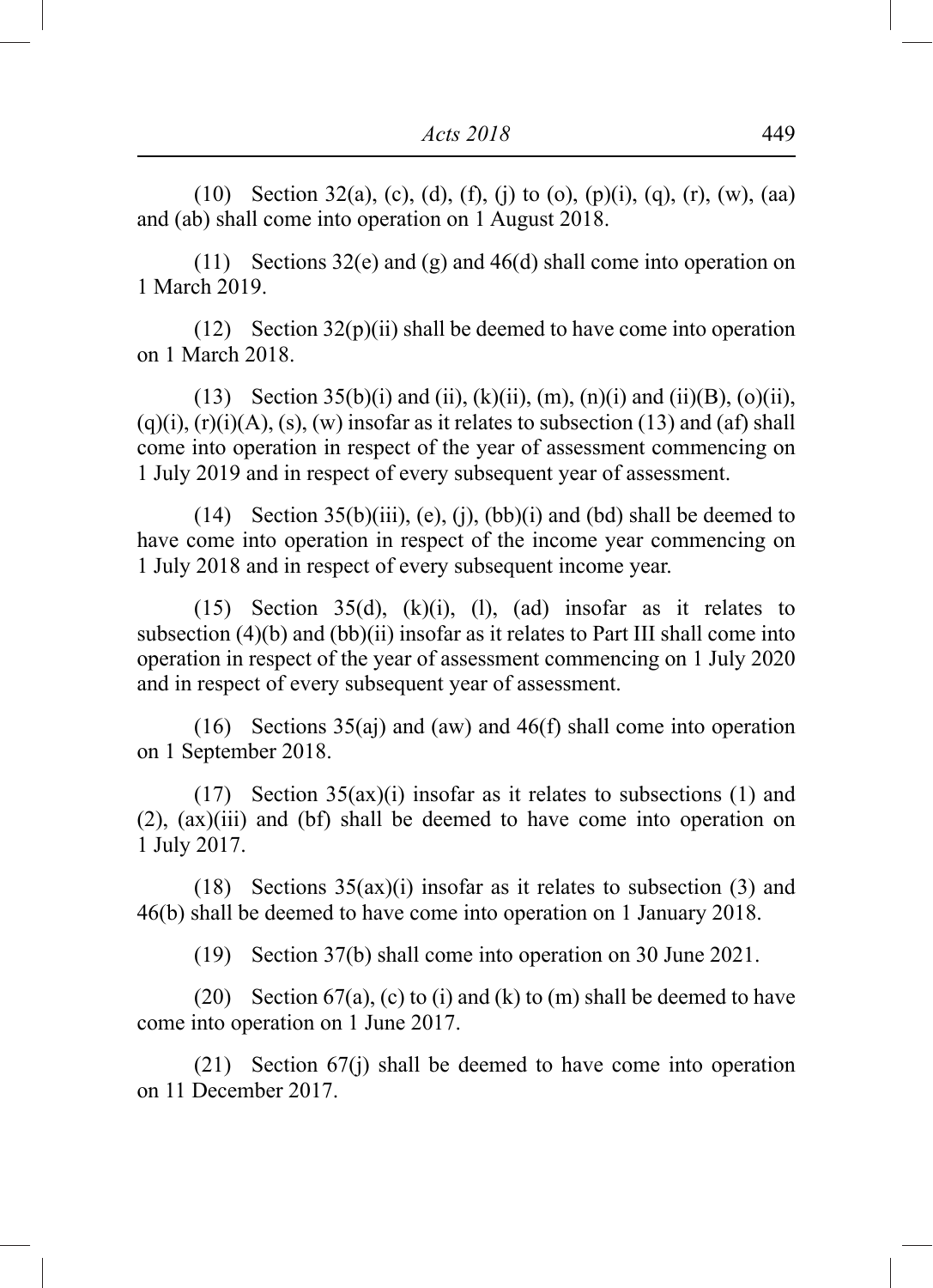(22) Section 69(m) shall come into operation in respect of accounting period ending on or after 1 January 2019 and in respect of every subsequent accounting period.

(23) Section  $69(s)(iv)$  insofar as it relates to new item 35 shall be deemed to have come into operation on 13 September 2017.

Passed by the National Assembly on the thirty first day of July two thousand and eighteen.

 $\overline{\phantom{a}}$ 

**Urmeelah Devi Ramchurn (Ms)**

*Acting Clerk of the National Assembly*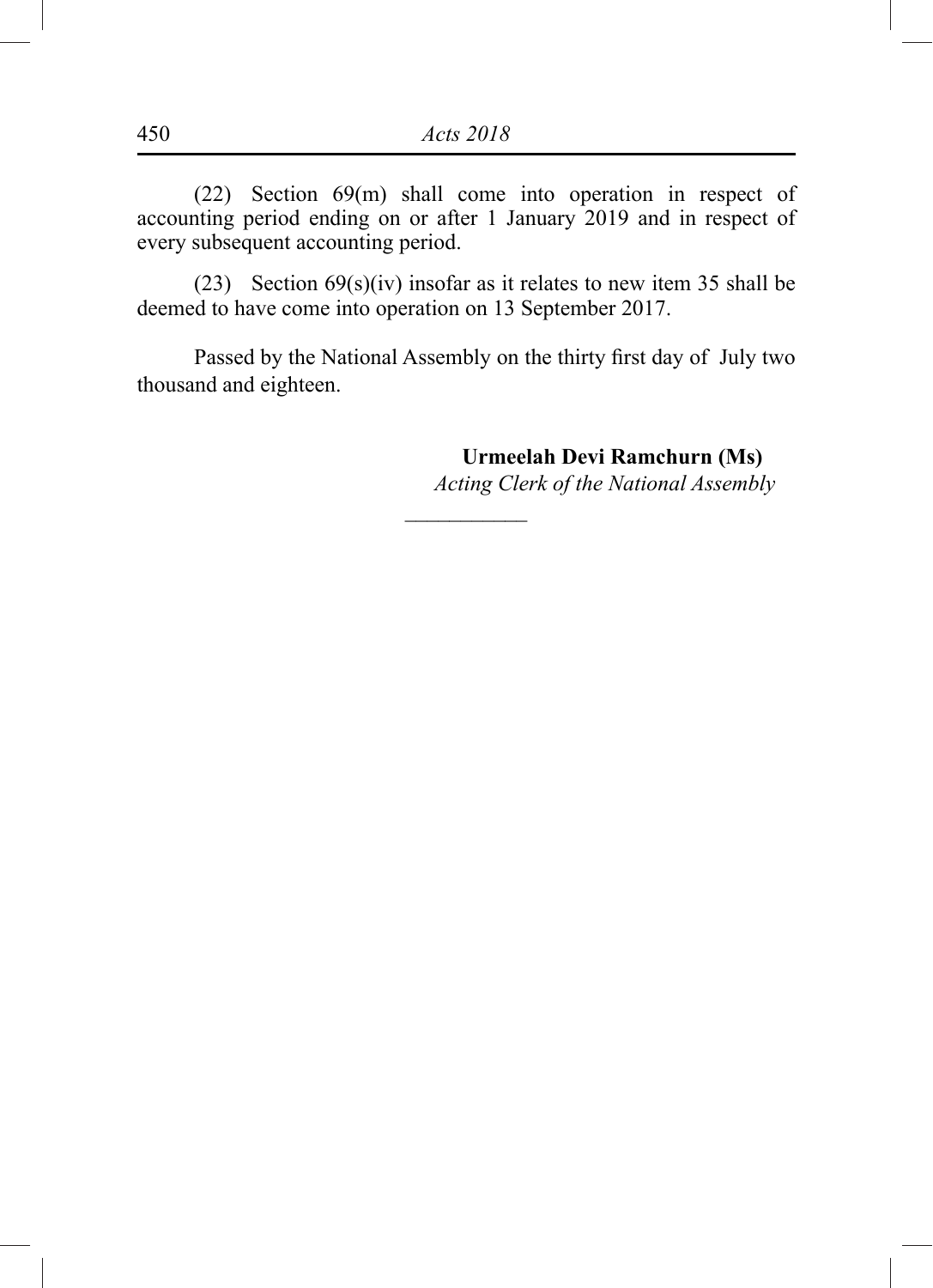|          |                                  |                              |          |                         |                      |                 |          |                           |                            |                        |                   |                     |                          |             | 117.01                                                |           |                  |          |               |          |                               |                 |                       |
|----------|----------------------------------|------------------------------|----------|-------------------------|----------------------|-----------------|----------|---------------------------|----------------------------|------------------------|-------------------|---------------------|--------------------------|-------------|-------------------------------------------------------|-----------|------------------|----------|---------------|----------|-------------------------------|-----------------|-----------------------|
|          |                                  |                              |          |                         |                      |                 |          |                           |                            |                        |                   |                     |                          |             |                                                       |           |                  |          |               |          | Heading                       |                 |                       |
|          |                                  |                              |          | 701.14.90 -- Other      |                      | 701.13.90       |          |                           |                            |                        |                   |                     |                          |             |                                                       | 517.90.90 | 1517.90.10       |          |               |          | H.S. Code                     |                 |                       |
| - Other: | Havouring or colouring<br>matter | 701.91.00 - Containing added | - Other: |                         | -- Other cane sugar: | -- Other        | Chapter: | Subheading Note 2 to this | -- Cane sugar specified in | 701.12.00 - Beet sugar | colouring matter: | added flavouring or | Raw sugar not containing | solid form. | chemically pure sucrose, in<br>Cane or beet sugar and | --- Other | --- Blended oils | - Other: |               |          | Description                   |                 |                       |
|          |                                  | $\overline{\epsilon}$        |          | ζĝ                      |                      | ξğ              |          |                           |                            | ζĝ                     |                   |                     |                          |             |                                                       | ¦ই        | 뎖                |          |               | Unit     | <b>Statistical</b>            |                 |                       |
|          |                                  | $\frac{8}{2}$                |          | $\overline{\mathbf{8}}$ |                      | $\frac{8}{2}$   |          |                           |                            | $\infty$               |                   |                     |                          |             |                                                       |           | 5                |          | $\frac{6}{6}$ |          | <b>General</b>                | [Section 19(b)] | <b>FIRST SCHEDULE</b> |
|          |                                  | $\circ$                      |          | $\circ$                 |                      | $\circ$         |          |                           |                            | $\circ$                |                   |                     |                          |             |                                                       | 0         | ⋍                |          | $\approx$     | Group I  | COMESA*   COMESA*             |                 |                       |
|          |                                  | $\infty$                     |          | $\infty$                |                      | $\infty$        |          |                           |                            | $\infty$               |                   |                     |                          |             |                                                       | ⊂         |                  |          | $\frac{6}{6}$ | Group II |                               |                 |                       |
|          |                                  | $\circ$                      |          | $\circ$                 |                      | $\circ$         |          |                           |                            | $\circ$                |                   |                     |                          |             |                                                       | 0         | 0                |          | $\frac{1}{6}$ |          |                               |                 |                       |
|          |                                  | $\mathbf{\in}$               |          | $\mathbf{\mathsf{C}}$   |                      | $\circ$         |          |                           |                            | $\mathbf{C}$           |                   |                     |                          |             |                                                       | 0         |                  |          | $\frac{6}{6}$ |          |                               |                 |                       |
|          |                                  | $\overline{08}$              |          | $\overline{08}$         |                      | $\overline{08}$ |          |                           |                            | $\overline{08}$        |                   |                     |                          |             |                                                       | $\circ$   | $\bar{ }$        |          | $\frac{5}{6}$ |          |                               |                 |                       |
|          |                                  | $\overline{08}$              |          | $_{08}$                 |                      | $\frac{8}{3}$   |          |                           |                            | $_{08}$                |                   |                     |                          |             |                                                       | 0         | Ξ                |          | $\frac{6}{6}$ |          | SADC   IOC   INDIA   PAKISTAN |                 |                       |
|          |                                  | $\overline{08}$              |          | $\overline{\ }$         |                      | $\overline{08}$ |          |                           |                            | $\infty$               |                   |                     |                          |             |                                                       | 0         | Ξ                |          | న             |          | E                             |                 |                       |
|          |                                  | $\frac{8}{2}$                |          | $\infty$                |                      | $\infty$        |          |                           |                            | $\infty$               |                   |                     |                          |             |                                                       | 0         | ರ                |          | $\frac{6}{6}$ |          | <b>TURKEY</b>                 |                 |                       |

# FIRST SCHEDULE<br>[Section 19(b)]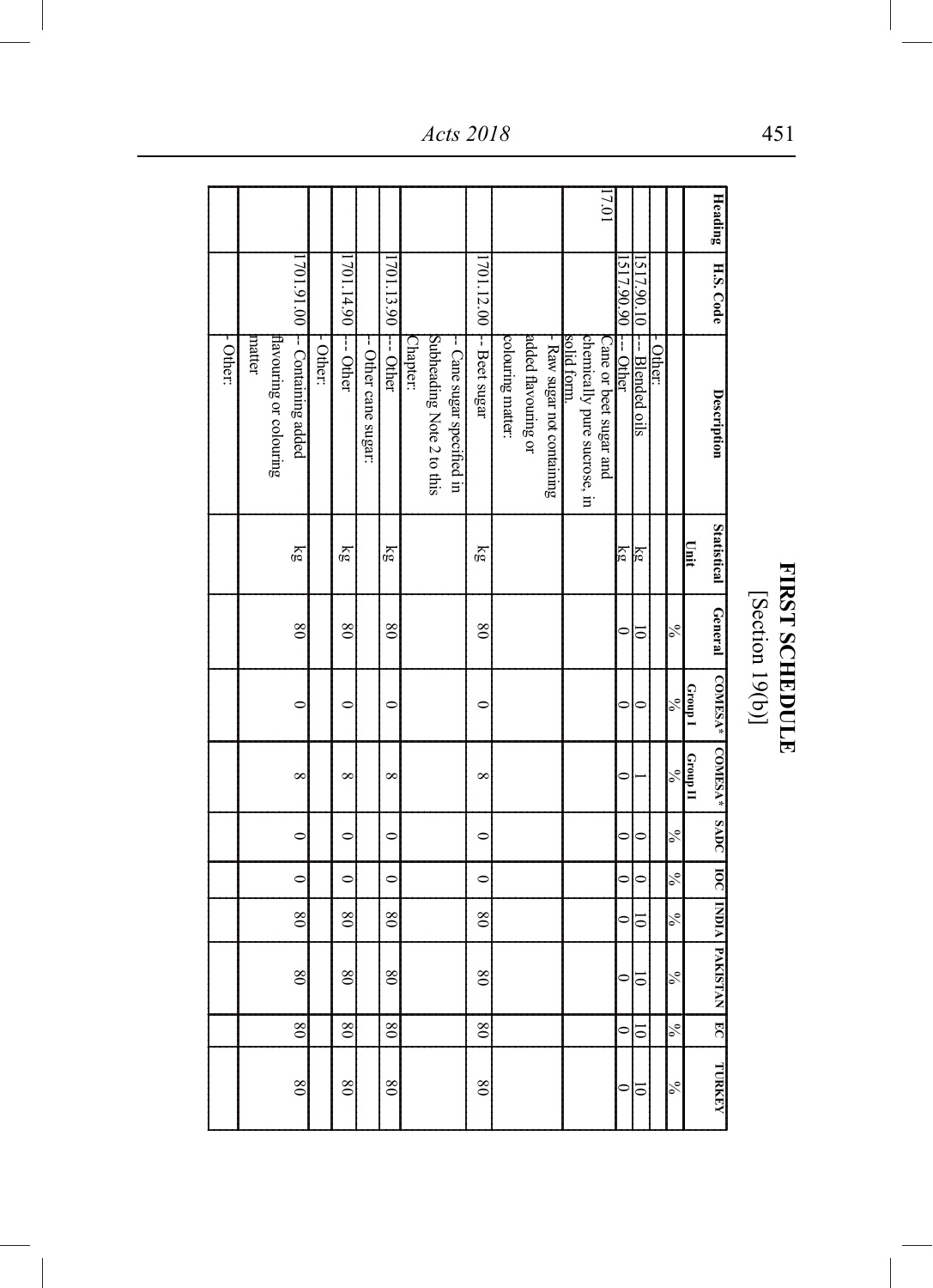| Heading | H.S. Code  | Description                             | Statistical           | General                 | <b>COMESA*</b>          | <b>COMESA*</b> | <b>SADC</b> | $\overline{\mathbf{g}}$ | <b>AIONI</b>            | PAKISTAN                | $\overline{C}$  | <b>TURKEY</b> |
|---------|------------|-----------------------------------------|-----------------------|-------------------------|-------------------------|----------------|-------------|-------------------------|-------------------------|-------------------------|-----------------|---------------|
|         |            |                                         | Linit                 |                         | I dnou <sup>5</sup>     | $G$ roup II    |             |                         |                         |                         |                 |               |
|         |            |                                         |                       | ℅                       | $\mathcal{S}_{\bullet}$ | వ్             | ℅           | ℅                       | ℅                       | $\epsilon$              | ℅               | ℅             |
|         | 701.99.10  | -- White sugar                          | $\overline{\epsilon}$ | $\overline{\mathbf{8}}$ | $\circ$                 | $\infty$       | $\circ$     | $\circ$                 | $\overline{\mathbf{8}}$ | $\overline{\mathbf{8}}$ | $\frac{8}{2}$   | $\frac{8}{2}$ |
|         | 701.99.90  | --- Other                               | ξg                    | $\frac{8}{2}$           | $\circ$                 | $\infty$       | $\circ$     | $\circ$                 | $\frac{8}{2}$           | $\infty$                | $\overline{\ }$ | $\infty$      |
| 172.13  |            | Bars and rods,                          |                       |                         |                         |                |             |                         |                         |                         |                 |               |
|         |            | hot-rolled, in                          |                       |                         |                         |                |             |                         |                         |                         |                 |               |
|         |            | irregularly wound                       |                       |                         |                         |                |             |                         |                         |                         |                 |               |
|         |            | coils, of iron or<br>non-alloy steel.   |                       |                         |                         |                |             |                         |                         |                         |                 |               |
|         |            |                                         |                       |                         |                         |                |             |                         |                         |                         |                 |               |
|         | 7213.10.20 | cross-section<br>-- Of circular         | ξğ                    | $\circ$                 | $\circ$                 | $\circ$        | $\circ$     | $\circ$                 | $\circ$                 | $\circ$                 | $\circ$         | $\circ$       |
|         |            | exceeding 6 mm in                       |                       |                         |                         |                |             |                         |                         |                         |                 |               |
| 172.14  |            | diameter                                |                       |                         |                         |                |             |                         |                         |                         |                 |               |
|         |            | rods of iron or<br>Other bars and       |                       |                         |                         |                |             |                         |                         |                         |                 |               |
|         |            | non-alloy steel,                        |                       |                         |                         |                |             |                         |                         |                         |                 |               |
|         |            | than forged, hot-<br>not further worked |                       |                         |                         |                |             |                         |                         |                         |                 |               |
|         |            | rolled, hot-drawn                       |                       |                         |                         |                |             |                         |                         |                         |                 |               |
|         |            | or hot-extruded,                        |                       |                         |                         |                |             |                         |                         |                         |                 |               |
|         |            | those twisted after<br>but including    |                       |                         |                         |                |             |                         |                         |                         |                 |               |
|         |            | rolling.                                |                       |                         |                         |                |             |                         |                         |                         |                 |               |
|         | 7214.20.20 | $\vdash$ - Of circular                  | ξg                    | $\circ$                 | $\circ$                 | $\circ$        | $\circ$     | $\circ$                 | $\circ$                 | $\circ$                 | $\circ$         | $\circ$       |
|         |            | cross-section                           |                       |                         |                         |                |             |                         |                         |                         |                 |               |
|         |            | exceeding 6 mm in                       |                       |                         |                         |                |             |                         |                         |                         |                 |               |
|         |            | diameter                                |                       |                         |                         |                |             |                         |                         |                         |                 |               |

SCHEDULE - continued SCHEDULE *- continued*

452 *Acts 2018*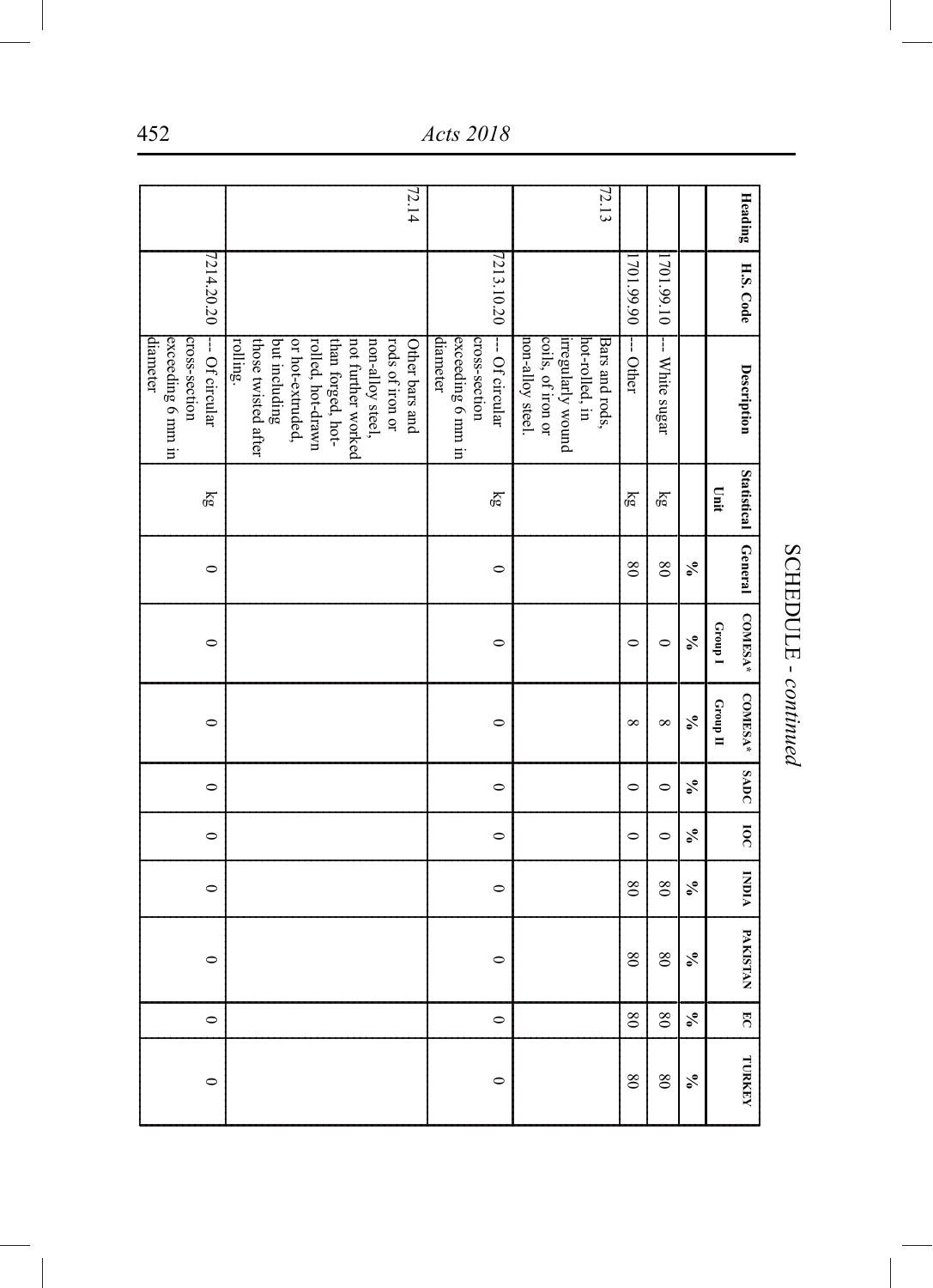# **SECOND SCHEDULE**

[Section 23(p)]

# **EIGHTH SCHEDULE**

[Sections 65 and 66]

# **PART I**

# **DESIGNATED ESTABLISHMENTS AND PAYMENT OF ENVIRONMENT PROTECTION FEE**

|                  | Column 1<br><b>Designated establishment</b>                                                                                                                                                                                                 | Column <sub>2</sub><br>Fee payable                                          | Column 3<br>Date payable                                   |
|------------------|---------------------------------------------------------------------------------------------------------------------------------------------------------------------------------------------------------------------------------------------|-----------------------------------------------------------------------------|------------------------------------------------------------|
| 1.               | Hotel                                                                                                                                                                                                                                       | of<br>0.85 per cent<br>monthly turnover                                     | Within 20 days after<br>the end of every<br>month          |
| $\overline{2}$ . | Guest house<br>tourist<br><sub>or</sub><br>residence of more than 4<br>bedrooms                                                                                                                                                             | $\overline{0.85}$ per<br>$\overline{\text{of}}$<br>cent<br>monthly turnover | Within 20 days after<br>the end of every<br>month          |
| 3.               | Premises<br>used<br>in<br>connection<br>with<br>an<br>enterprise<br>engaged<br>in<br>stone crushing or in the<br>manufacture or processing<br>of aggregates, concrete<br>blocks, pre-cast units,<br>coral sand, rock sand or<br>basalt sand | 0.75<br>of<br>cent<br>per<br>monthly turnover                               | Within 20 days after<br>the end<br>of every<br>month       |
| 4.               | Premises used in connection<br>with an enterprise engaged<br>manufacture<br>the<br>in<br>$\alpha$<br>assembly of -<br>(a) mobile phones having<br>transaction value<br>exceeding 1,000 rupees;                                              | 70 rupees per unit                                                          | Within 20 days after<br>of<br>the<br>end<br>every<br>month |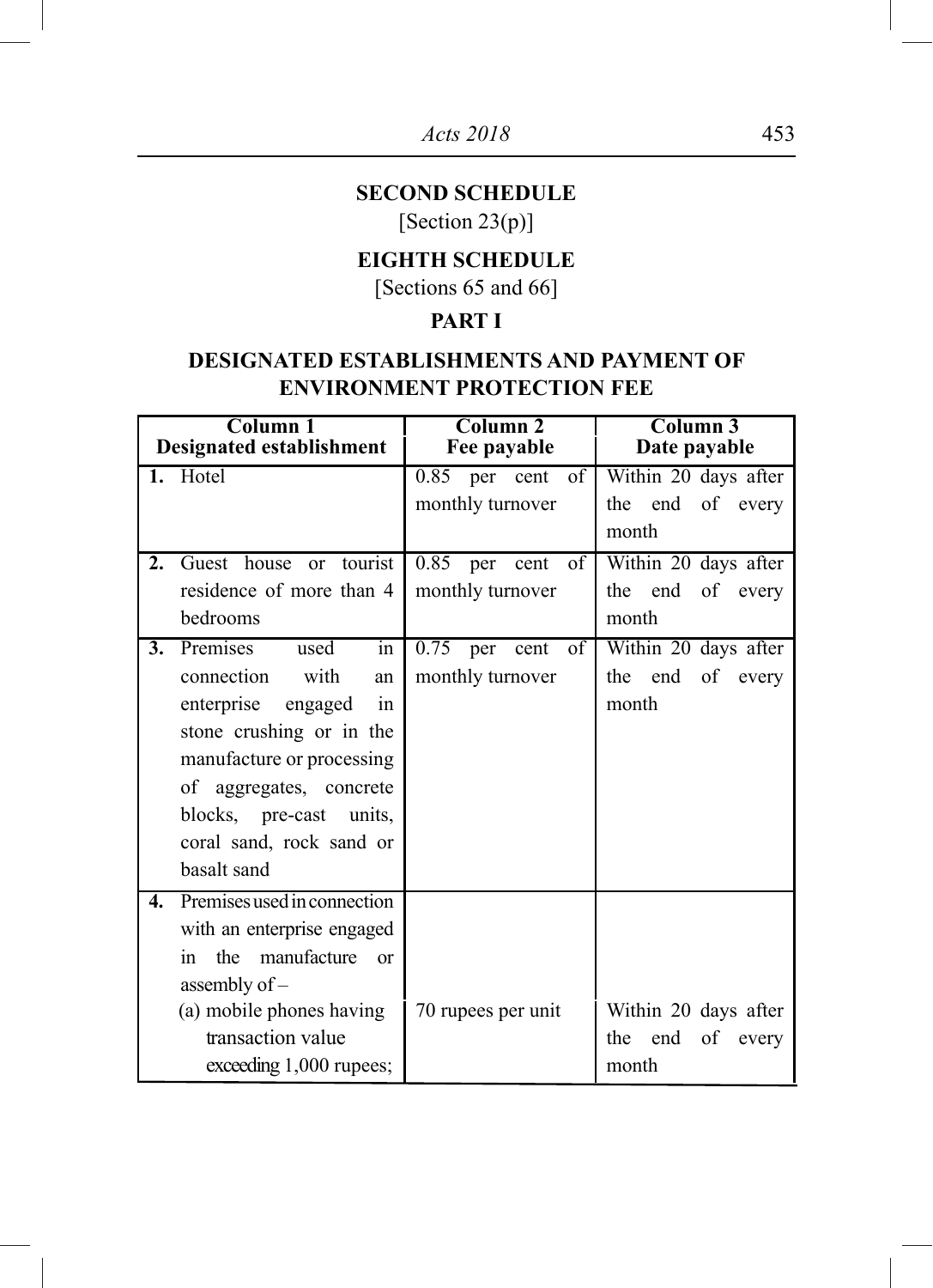| (b) batteries for vehicles | 50 rupees per unit | Within 20<br>days |
|----------------------------|--------------------|-------------------|
| other than motorcycles,    |                    | after the end of  |
| electric bicycles and      |                    | every month       |
| electric wheelchairs; or   |                    |                   |
|                            |                    |                   |
| (c) pneumatic tyres,       | 50 rupees per unit | Within 20<br>days |
| except those used for      |                    | after the end of  |
| motorcycles, bicycles      |                    | every month       |
| and wheelchairs            |                    |                   |

# **PART II**

# **IMPORTED GOODS FOR HOME CONSUMPTION ON WHICH ENVIRONMENT PROTECTION FEE IS PAYABLE UNDER SECTION 9A OF THE CUSTOMS ACT**

| Goods                                                                                        | <b>Fee payable</b><br>(Rs.) |
|----------------------------------------------------------------------------------------------|-----------------------------|
| Mobile phones having an import value<br>exceeding 1,000 rupees                               | 70 per unit                 |
| Batteries for vehicles other than motorcycles,<br>electric bicycles and electric wheelchairs | 50 per unit                 |
| Pneumatic tyres, except those used for<br>motorcycles, bicycles and wheelchairs              | 50 per unit                 |
|                                                                                              |                             |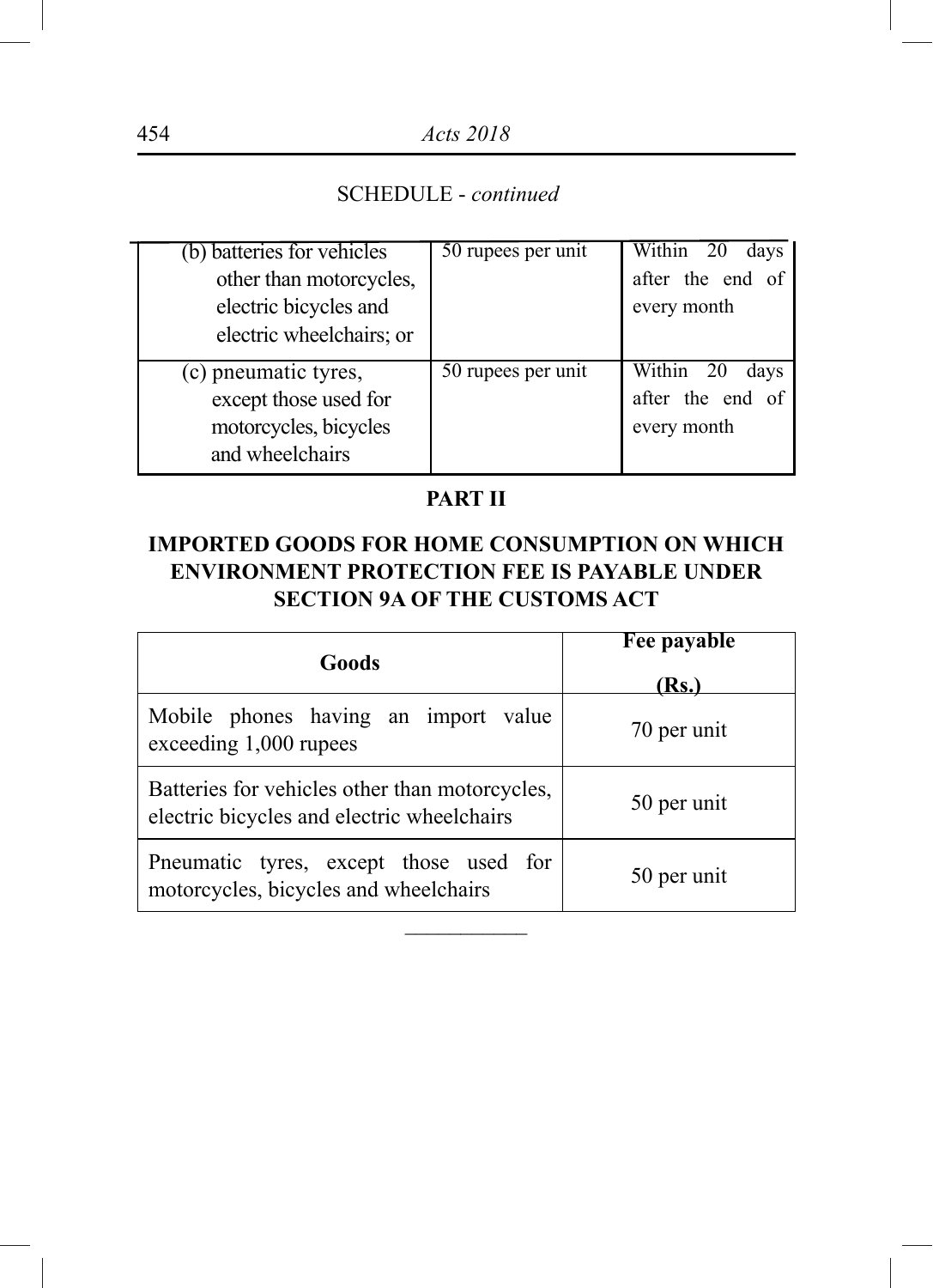# **THIRD SCHEDULE**

[Section 24(c)]

|       |            | - Boxes, cases,<br>crates and<br>similar articles:                                                               |    |                           |                  |
|-------|------------|------------------------------------------------------------------------------------------------------------------|----|---------------------------|------------------|
|       |            | --- Of non-<br>biodegradable<br>plastics:                                                                        |    |                           |                  |
|       | 3923.10.11 | ---- Boxes and<br>food containers                                                                                | Kg | Specific duty<br>per unit | Rs 2 per<br>unit |
|       | 3923.10.12 | ---- Bowls                                                                                                       | Kg | Specific duty<br>per unit | Rs 2 per<br>unit |
|       | 3923.10.13 | ---- Cups                                                                                                        | Kg | Specific duty<br>per unit | Rs 2 per<br>unit |
|       | 3923.10.14 | ---- Plates and<br>trays                                                                                         | Kg | Specific duty<br>per unit | Rs 2 per<br>unit |
| 39.24 |            | Tableware,<br>kitchenware,<br>other household<br>articles and<br>hygienic or<br>toilet articles,<br>of plastics. |    |                           |                  |
|       |            | - Tableware and<br>kitchenware:                                                                                  |    |                           |                  |
|       |            | Of<br>non-<br>biodegradable<br>plastics:                                                                         |    |                           |                  |
|       | 3924.10.11 | ---- Bowls                                                                                                       | Kg | Specific duty<br>per unit | Rs 2 per<br>unit |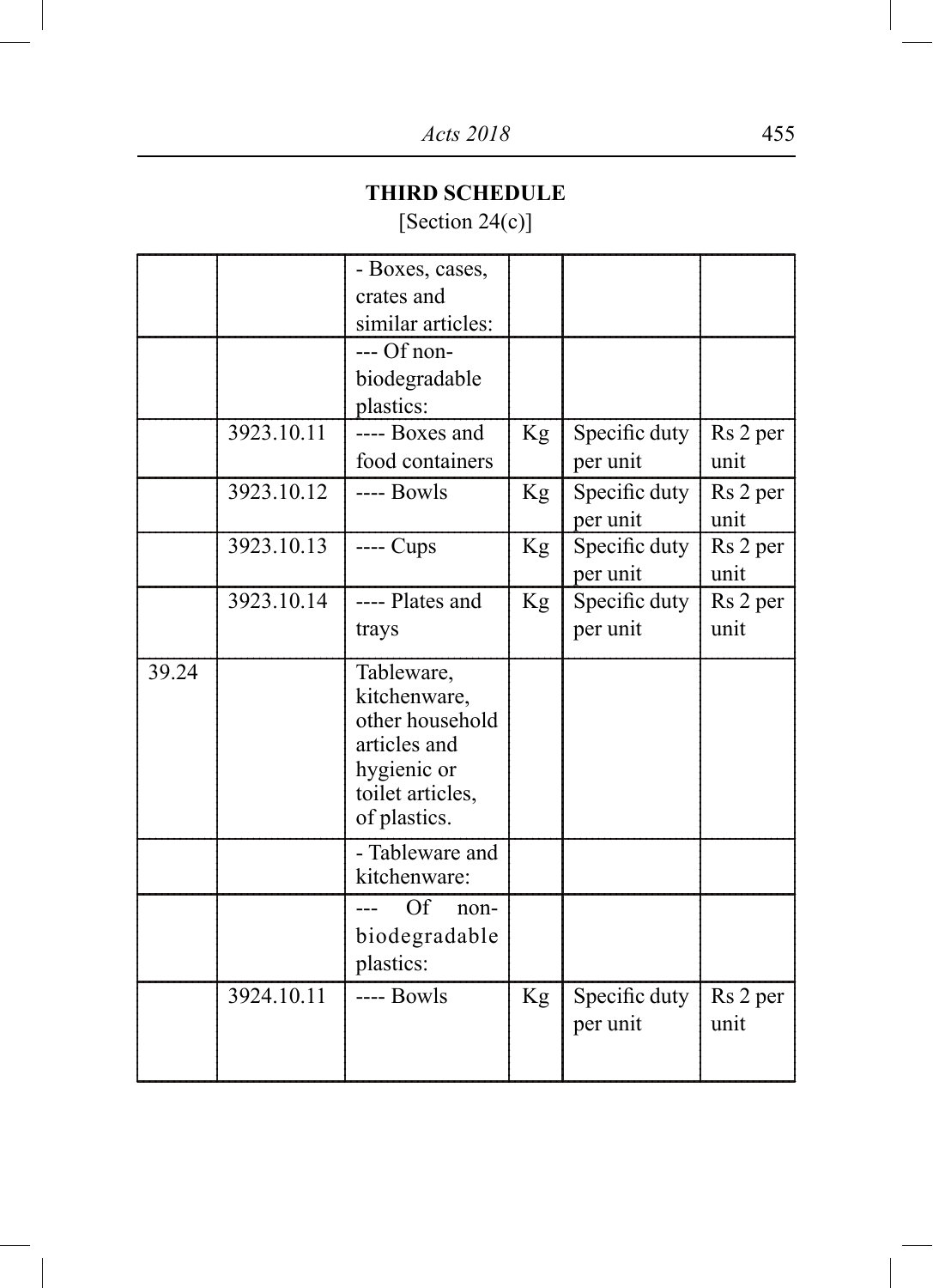| 3924.10.12 | -- Cups                                                               | Kg | Specific duty<br>per unit | Rs 2 per<br>unit |
|------------|-----------------------------------------------------------------------|----|---------------------------|------------------|
| 3924.10.13 | ---- Plates and<br>trays                                              | Kg | Specific duty<br>per unit | Rs 2 per<br>unit |
|            | Other:                                                                |    |                           |                  |
| 3924.90.91 | ---- Boxes and<br>food containers of<br>non-biodegradable<br>plastics | Kg | Specific duty<br>per unit | Rs 2 per<br>unit |

\_\_\_\_\_\_\_\_\_\_\_

SCHEDULE - *continued*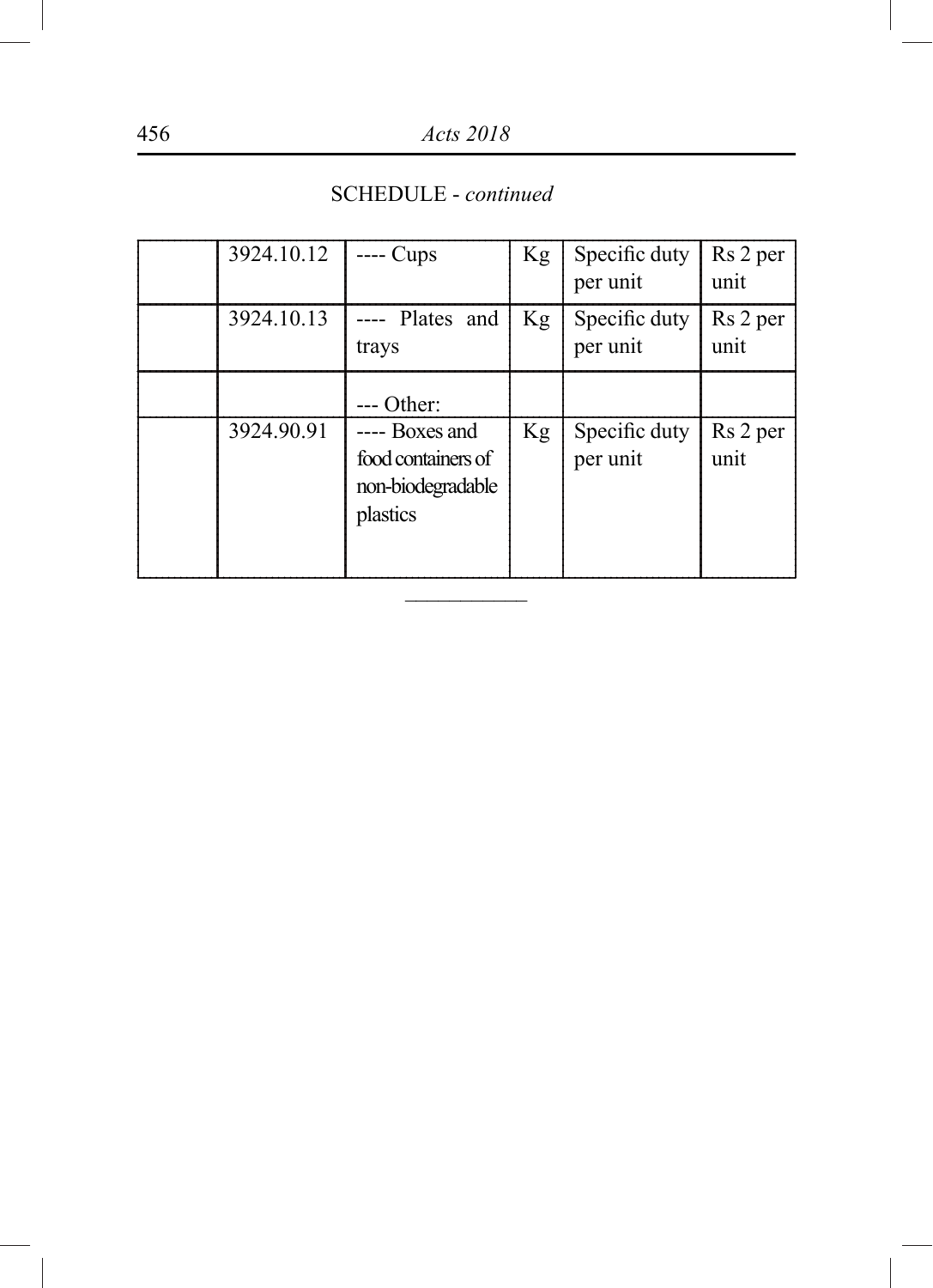# **FOURTH SCHEDULE**

[Section 27(n)]

# **FOURTH SCHEDULE**

[Section  $19D(5)$ ]

# **CONFIDENTIALITY UNDERTAKING**

| I, the undersigned, holder of National Identity Card Number/Passport            |
|---------------------------------------------------------------------------------|
|                                                                                 |
|                                                                                 |
|                                                                                 |
| exercise undertaken by the Ministry, hereby undertake to keep as                |
| confidential all information and documents of such nature imparted to me        |
| or generated in the course of this process. I further undertake not to disclose |
| to any third party or make use of any such information or document during       |
| or after the completion of the National Risk Assessment exercise.               |
|                                                                                 |
| Cianatura                                                                       |

 $\overline{\phantom{a}}$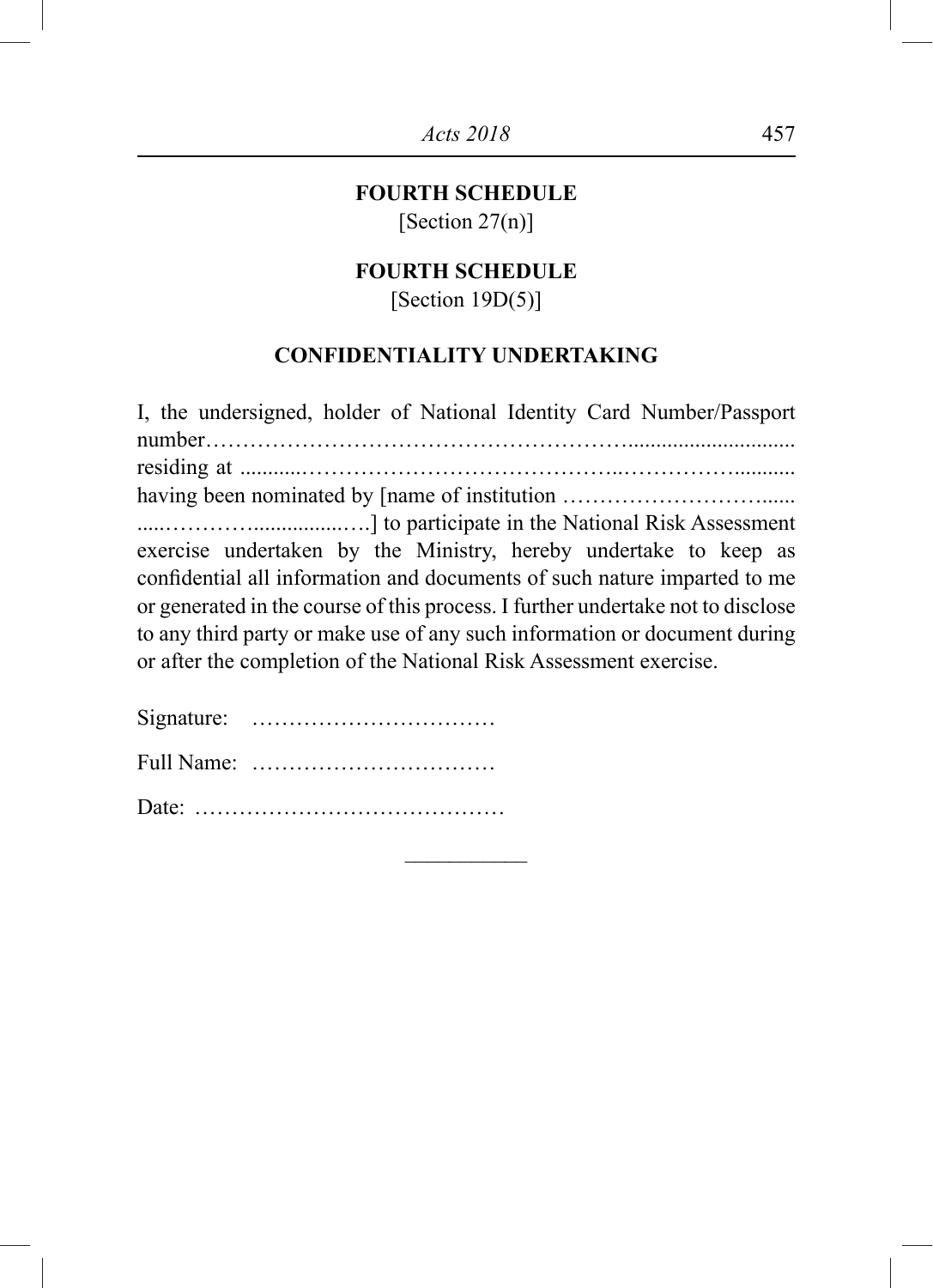#### **FIFTH SCHEDULE**

[Section 39]

#### **PART II**

Solicitor-General

Director of Public Prosecutions

Deputy Solicitor-General/Parliamentary Counsel/Deputy Director of Public Prosecutions

Assistant Solicitor-General/Chief Legislative and Litigation Counsel/ Senior Assistant Director of Public Prosecutions

Assistant Parliamentary Counsel/Deputy Chief Legislative and Litigation Counsel/Assistant Director of Public Prosecutions

 $\overline{\phantom{a}}$ 

Principal State Counsel/Principal Legislative and Litigation Counsel

Senior State Counsel/Senior Legislative and Litigation Counsel

State Counsel/Legislative and Litigation Counsel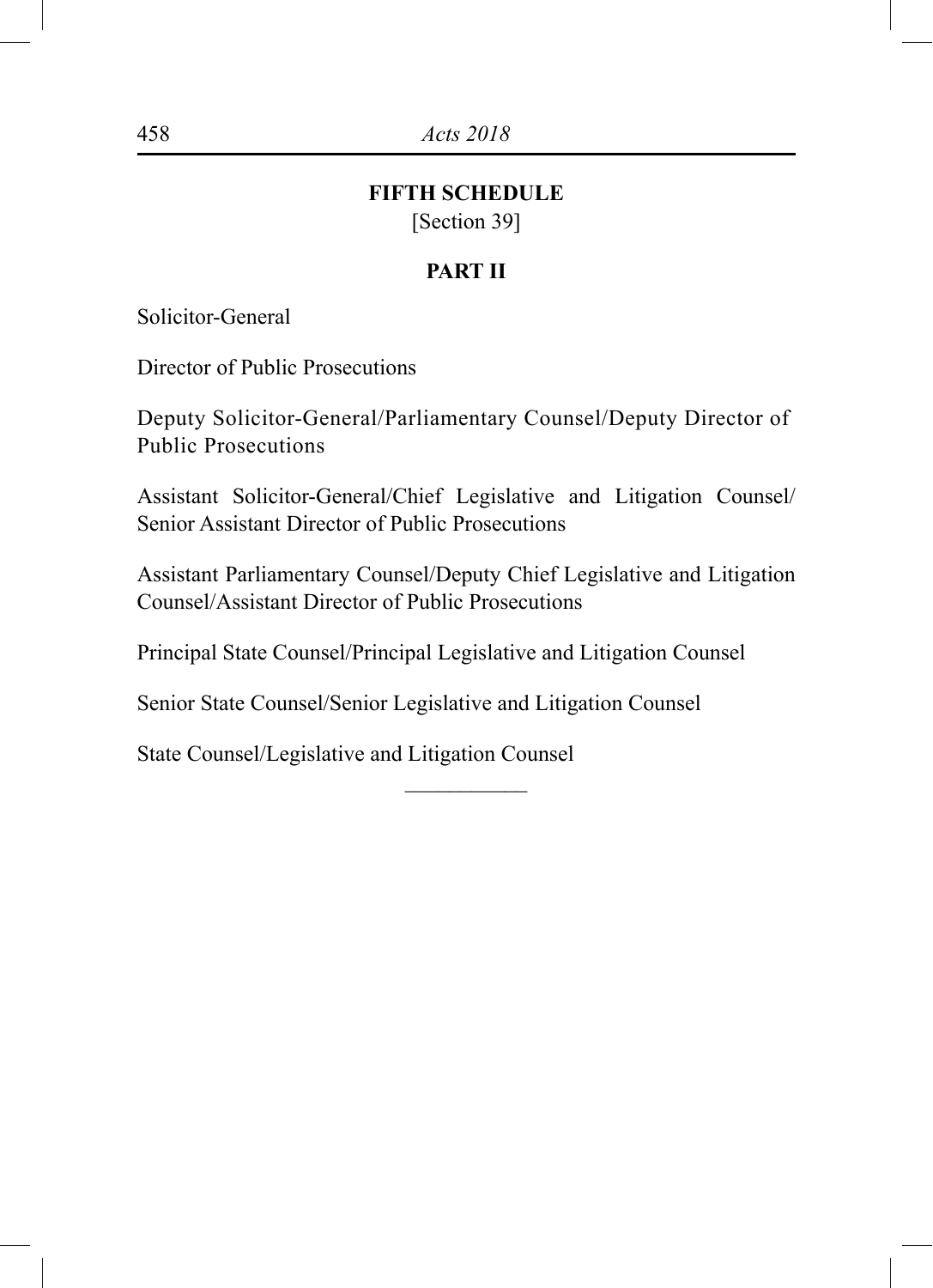# **SIXTH SCHEDULE**

[Section 40]

#### **FIRST SCHEDULE** [Section 2]

# **PART I**

Chief State Attorney

Deputy Chief State Attorney

Principal State Attorney

Senior State Attorney

State Attorney

#### **PART II**

Solicitor-General

Director of Public Prosecutions

Deputy Solicitor-General/Parliamentary Counsel/Deputy Director of Public Prosecutions

Assistant Solicitor-General/Chief Legislative and Litigation Counsel/ Senior Assistant Director of Public Prosecutions

Assistant Parliamentary Counsel/Deputy Chief Legislative and Litigation Counsel/Assistant Director of Public Prosecutions

 $\frac{1}{2}$ 

Principal State Counsel/Principal Legislative and Litigation Counsel

Senior State Counsel/Senior Legislative and Litigation Counsel

State Counsel/Legislative and Litigation Counsel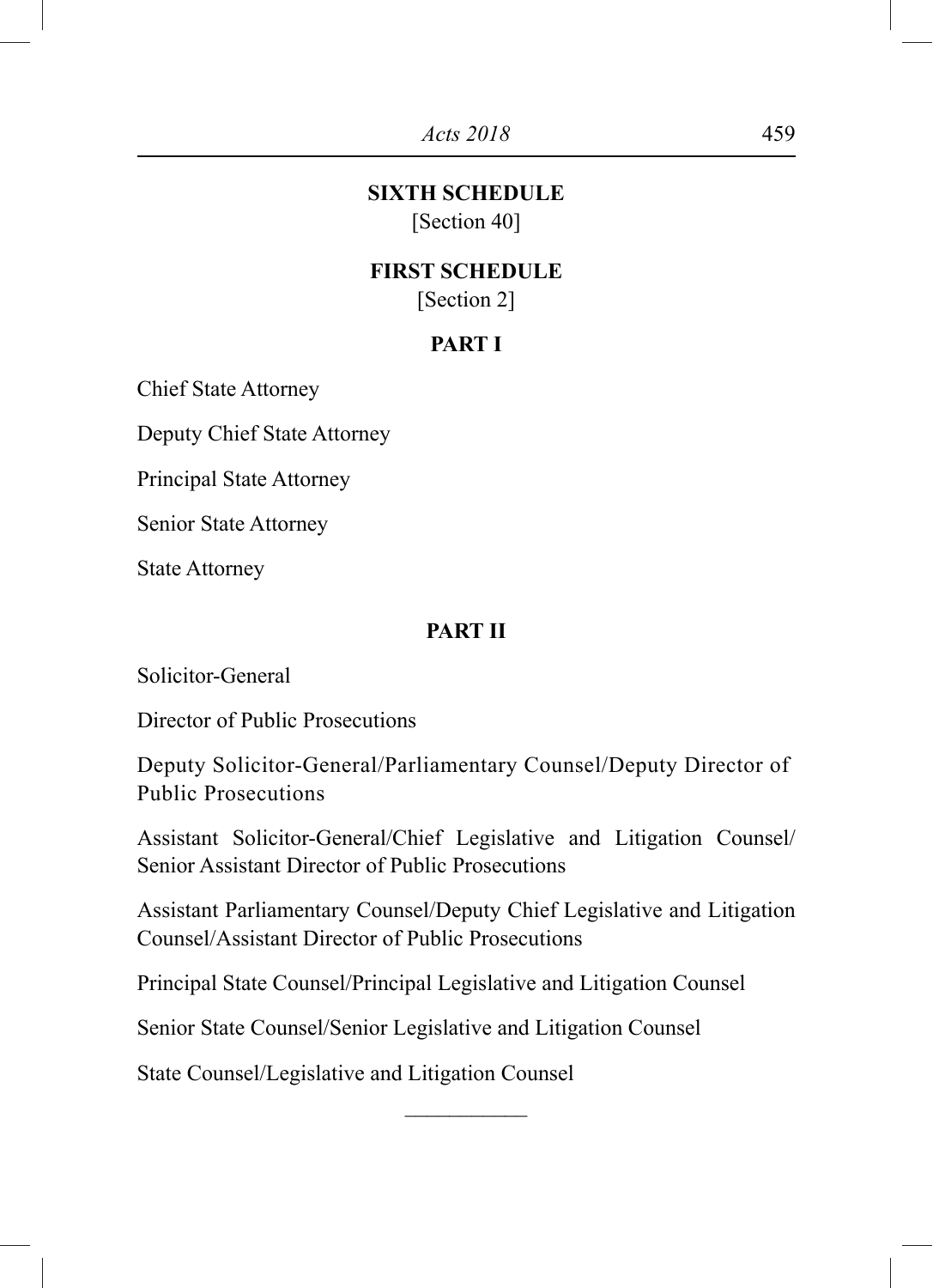#### **SEVENTH SCHEDULE** [Section  $46(j)$ ]

# **SECOND SCHEDULE**

[Section  $14(1)$ ]

## **IN THE DISTRICT COURT OF ……………………………..**

#### **DECLARATION OF ASSETS**

#### **UNDER THE MAURITIUS REVENUE AUTHORITY ACT**

I ………………………. bearing National Identity Card No. ……………….. being an officer/employee\* of the Mauritius Revenue Authority, employee no:…………, holding the post of ……………., registered under Tax Account Number ………………….. and residing at ……………………………………., make oath/ solemnly affirm/declare\*  $that -$ 

1. I am unmarried/married\* since ………… (date of marriage) to Mr/Miss ……………….. holder of Identity Card No. ………………… employed as/unemployed\*…………….. and registered under Tax Account Number………..

3. My assets and those of my spouse, minor children in Mauritius and outside Mauritius are as follows –

**Rs**

| (a) Immoveable property        |        |
|--------------------------------|--------|
|                                |        |
| Purchased Inherited            | Gifted |
| $\sqrt{T}$ Tick as appropriate |        |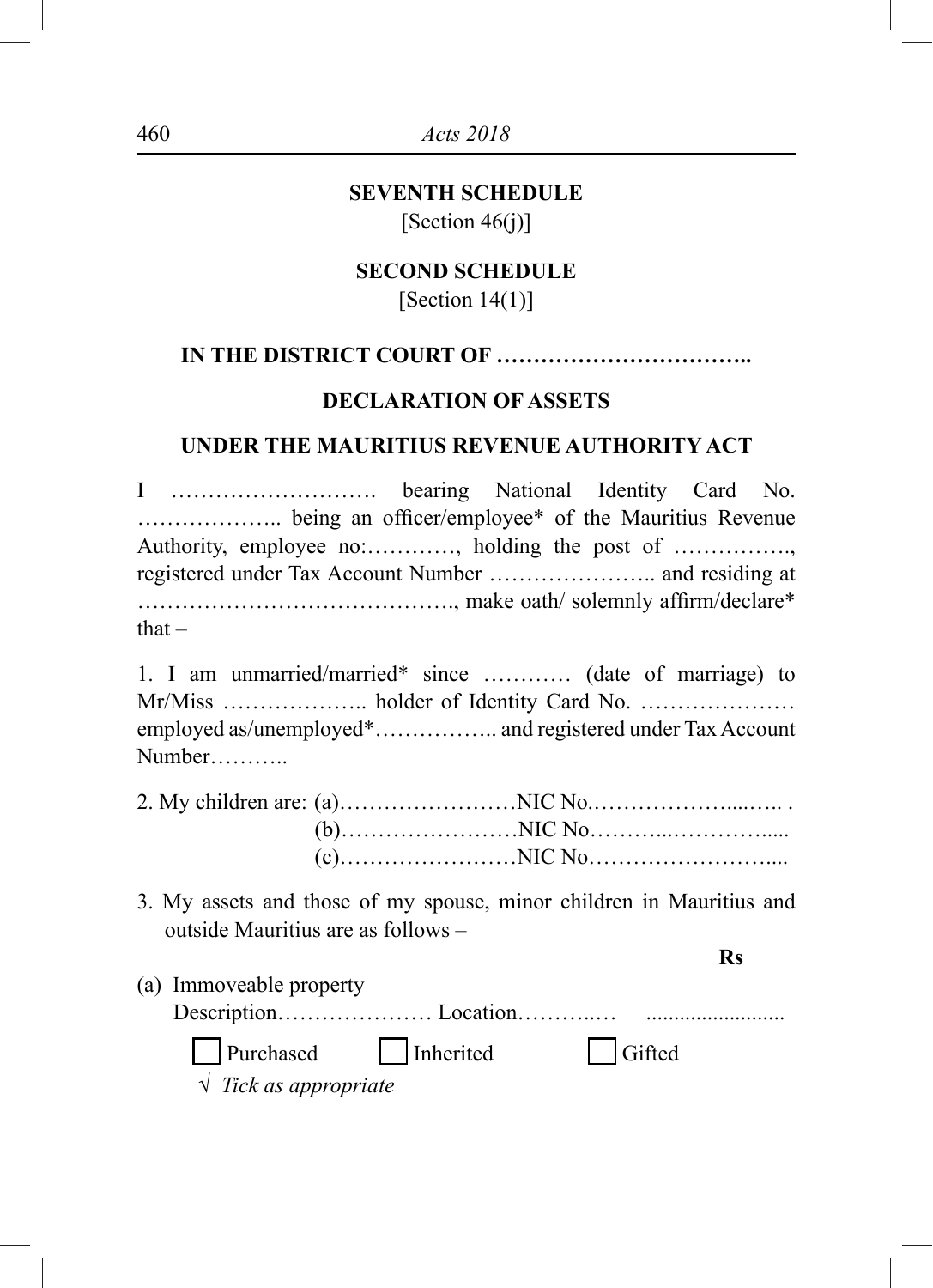|     | <b>SCHEDULE</b> - continued                                  |           |        |  |  |  |  |  |  |  |
|-----|--------------------------------------------------------------|-----------|--------|--|--|--|--|--|--|--|
|     | (b) Vehicles/Machinery<br>DescriptionReg No                  |           |        |  |  |  |  |  |  |  |
|     | Make/Model<br>Purchased<br>$\sqrt{T}$ Tick as appropriate    | Inherited | Gifted |  |  |  |  |  |  |  |
| (c) | Securities held directly or indirectly                       |           |        |  |  |  |  |  |  |  |
|     | Purchased<br>$\sqrt{Tick}$ as appropriate                    | Inherited | Gifted |  |  |  |  |  |  |  |
| (d) | <b>Business Interest</b><br>Name of Société/Succession/Trust |           |        |  |  |  |  |  |  |  |
|     | Purchased<br>$\sqrt{Tick}$ as appropriate                    | Inherited | Gifted |  |  |  |  |  |  |  |
| (e) | Household Furniture and Electrical Goods                     |           |        |  |  |  |  |  |  |  |
|     | Purchased<br>$\sqrt{T}$ Tick as appropriate                  | Inherited | Gifted |  |  |  |  |  |  |  |
| (f) | Jewellery and Precious metals                                |           |        |  |  |  |  |  |  |  |
|     | Purchased<br>$\sqrt{Tick}$ as appropriate                    | Inherited | Gifted |  |  |  |  |  |  |  |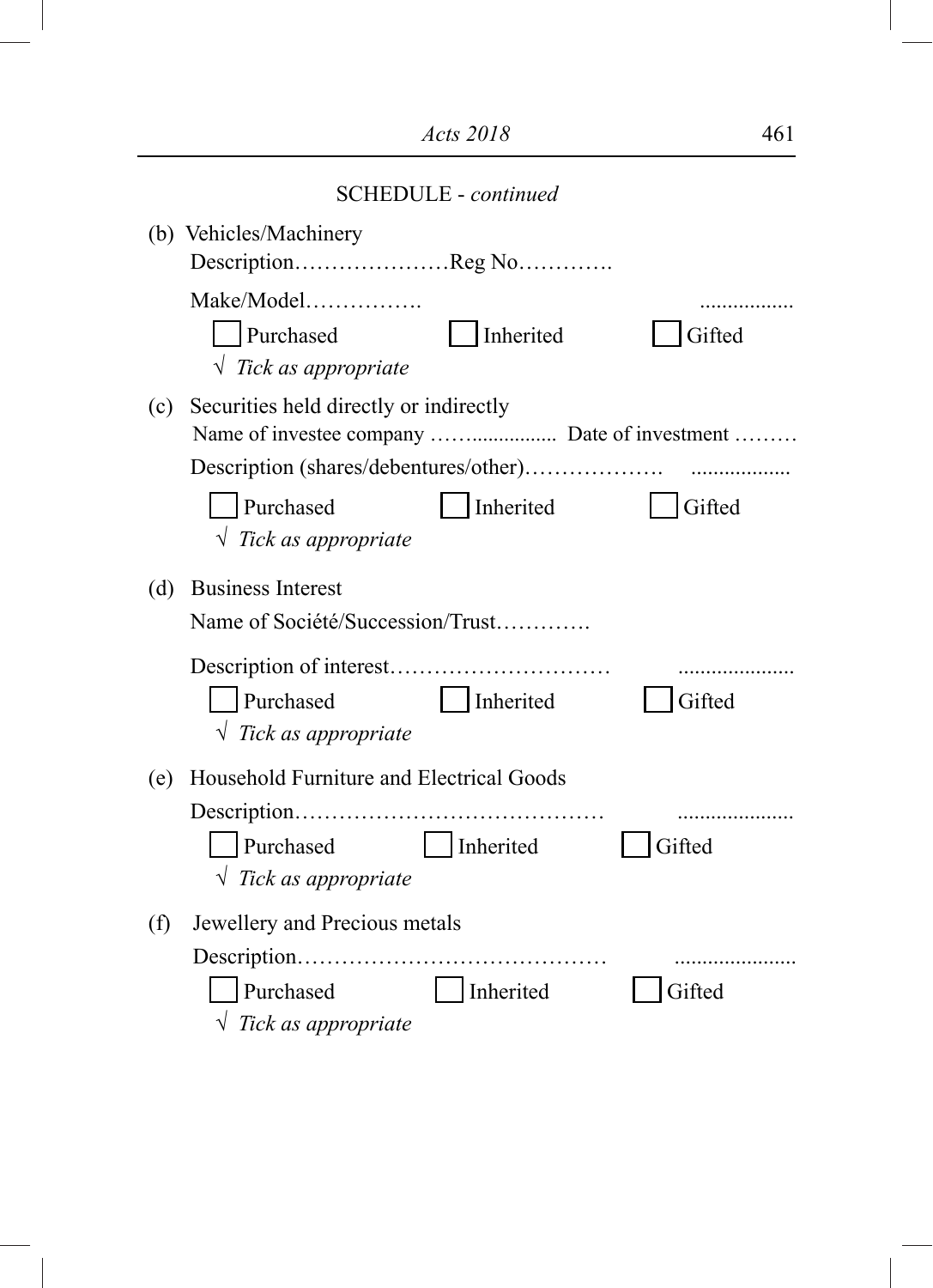|     | <b>SCHEDULE</b> - continued                                                                                                                                                                                  |        |
|-----|--------------------------------------------------------------------------------------------------------------------------------------------------------------------------------------------------------------|--------|
| (g) | Money held in bank in Mauritius and abroad: (Balance)                                                                                                                                                        |        |
|     | Name of account holder Bank Name                                                                                                                                                                             |        |
|     | Account Number                                                                                                                                                                                               |        |
|     |                                                                                                                                                                                                              |        |
| (h) | Other assets exceeding 50,000 rupees in the aggregate<br>(including cash in hand)                                                                                                                            |        |
|     |                                                                                                                                                                                                              |        |
|     | Purchased<br>Inherited                                                                                                                                                                                       | Gifted |
|     | $\sqrt{Tick}$ as appropriate                                                                                                                                                                                 |        |
|     | <b>TOTAL ASSETS</b>                                                                                                                                                                                          |        |
| 4.  | My liabilities <i>(locally or abroad)</i> and those of my spouse and minor<br>children are as follows:                                                                                                       |        |
|     |                                                                                                                                                                                                              |        |
|     | Purpose:                                                                                                                                                                                                     |        |
|     | Personal Loan   Home loan<br>Car loan                                                                                                                                                                        | Other  |
|     | $\sqrt{Tick}$ as appropriate                                                                                                                                                                                 |        |
|     | <b>TOTAL LIABILITIES</b>                                                                                                                                                                                     |        |
|     | NET ASSETS (Total Assets less Total Liabilities)                                                                                                                                                             | .      |
| 5.  | (a) Any assets sold, transferred or donated or funds above Rs 100,000<br>donated to my granchildren and children of age during the period<br>of 12 months immediately preceding the date of this declaration |        |
|     | Date Description Name of Beneficiary                                                                                                                                                                         |        |
|     | Value at transfer:                                                                                                                                                                                           |        |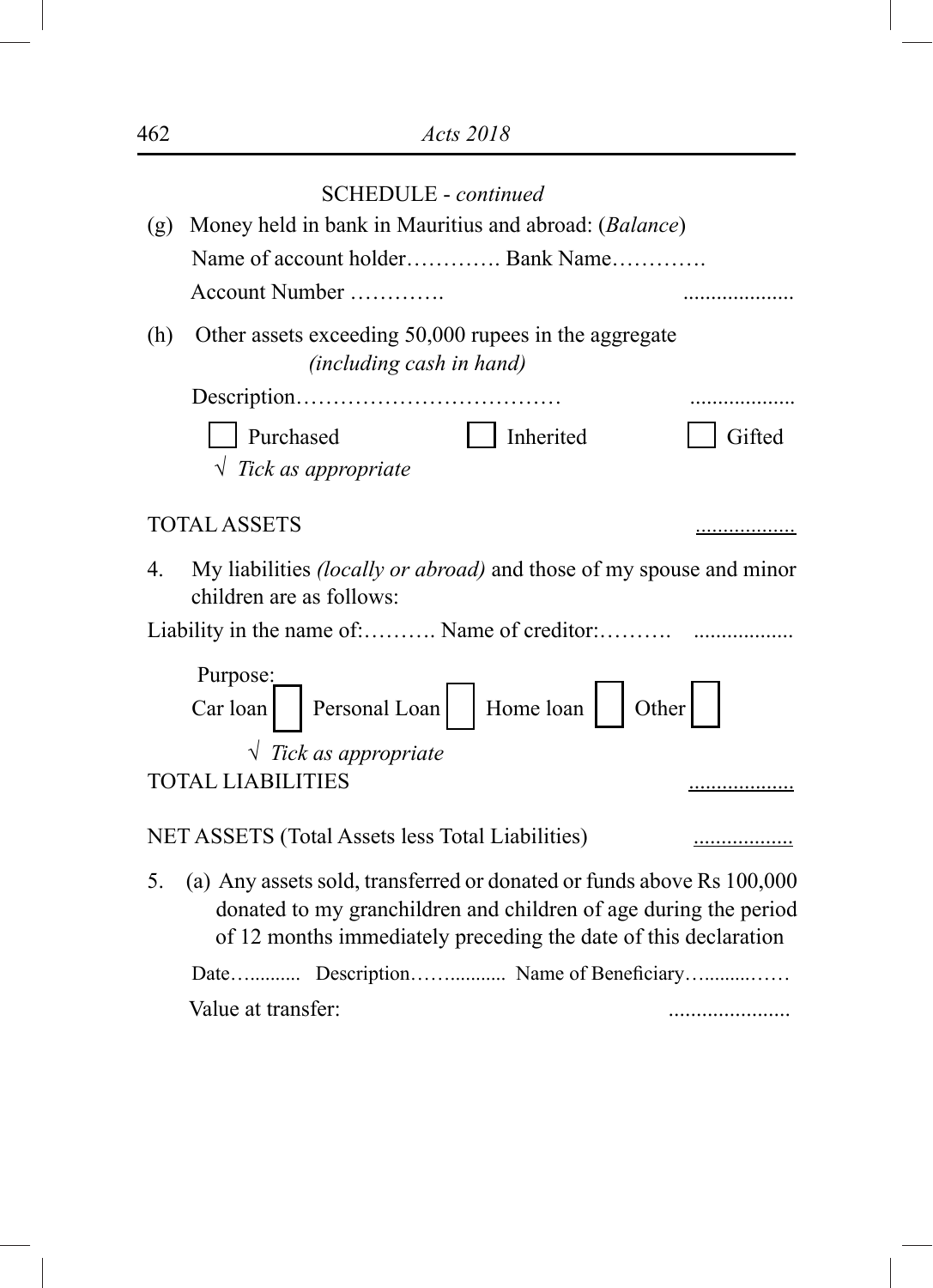| (b) Insurance Policy/Personal Pension Plan   |      |
|----------------------------------------------|------|
|                                              | Date |
| Yearly contribution:                         |      |
| Any other relevant information:              |      |
|                                              |      |
| (Insert the monetary value of any            |      |
| underlying financial transaction             |      |
| <i>involving inflow or outflow of funds)</i> |      |
|                                              |      |

*……………………………..* Signature of maker

Sworn/solemnly affirmed/declared by the above named before me at.......... .................this ................. day of......................................................

 $\frac{1}{2}$ 

Signature

District Magistrate

*\*Delete whichever is not applicable*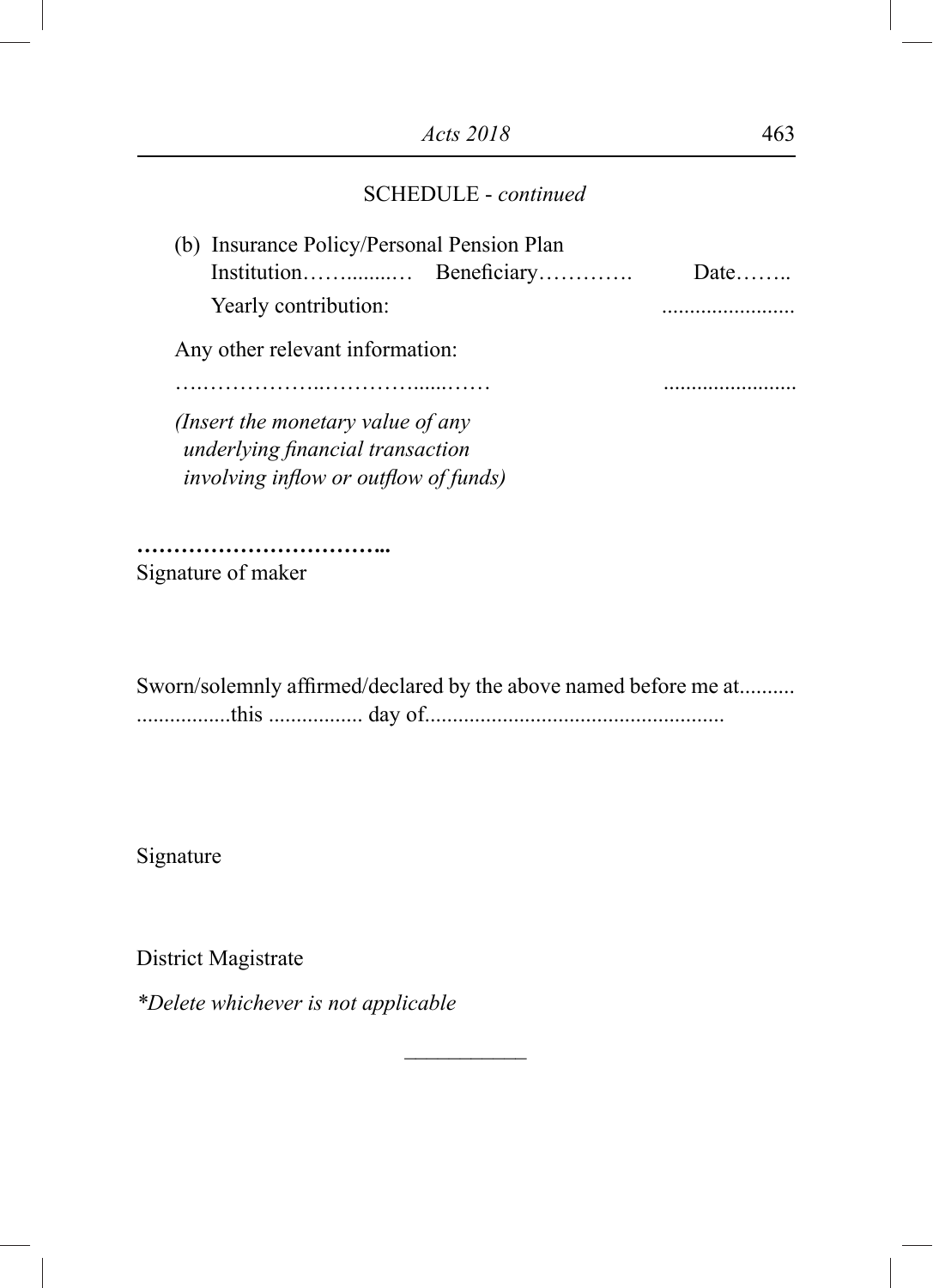# **EIGHTH SCHEDULE**

 $[Section 46(1)]$ 

#### **EIGHTH SCHEDULE**

[Sections 21I and 21L]

#### **PART I**

Office of the Director-General Mauritius Revenue Authority Port Louis

Date......................................

#### **DISTRESS WARRANT**

Under section 21I of the Mauritius Revenue Authority Act.

To Usher of the Supreme Court.................................... Whereas …................................................................................................. is indebted to the Director-General of the Mauritius Revenue Authority in the sum of ……....................................................................................being tax due and payable by the aforesaid .........................................., particulars of which are set out in the Annex.

And whereas default has been made in the payment of the aforesaid amount to the Director-General of the Mauritius Revenue Authority and the aforesaid amount is still due.

These are, therefore, to authorise and order you forthwith to make distress of the goods, chattels and effects of the said person, and if within 3 clear days next after the making of such distress the amount of the tax due and payable, including the charge of taking and keeping the distress is not paid, you shall sell the goods, chattels and effects of the said person up to the amount mentioned in the distress including the costs and that you certify to me on or before the ...... day of ............. 20..... what you shall have done by virtue of this warrant.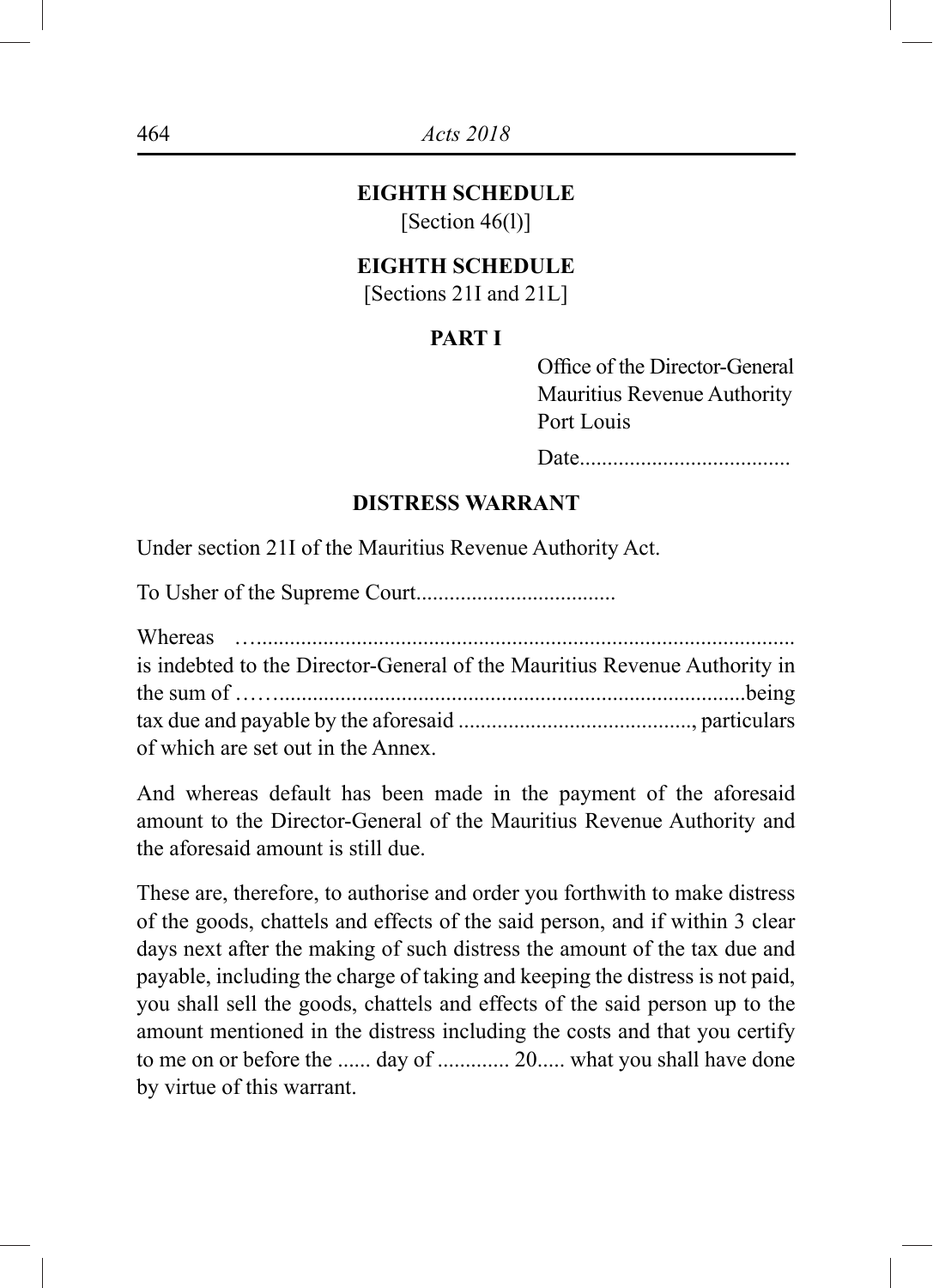Given under my hand at Port Louis, this ...... day of ........... 20....

………..................……..................

Director-General of the Mauritius Revenue Authority

#### **RETURN OF THE ABOVE WARRANT**

In execution of the above warrant, I certify that I have this day seized the goods, chattels and effects of the herein named and have made and signed an inventory of the same hereunto annexed, and have appointed ................ .............................................. as guardian of the same.

Date ......................... 20.......

......................... Usher of the Supreme Court

#### **PART II**

#### **FORM OF MEMORANDUM OF INSCRIPTION**

Privilege inscribed under section 21L of the Mauritius Revenue Authority Act by the Director-General of the Mauritius Revenue Authority electing his legal domicile in his Office in Port Louis against

..........………………………………….……………........... (names in full) of …………...............………………………………………….........

(address in full) ……………............................………...…………………

………………..............................................................................................

(occupation)

and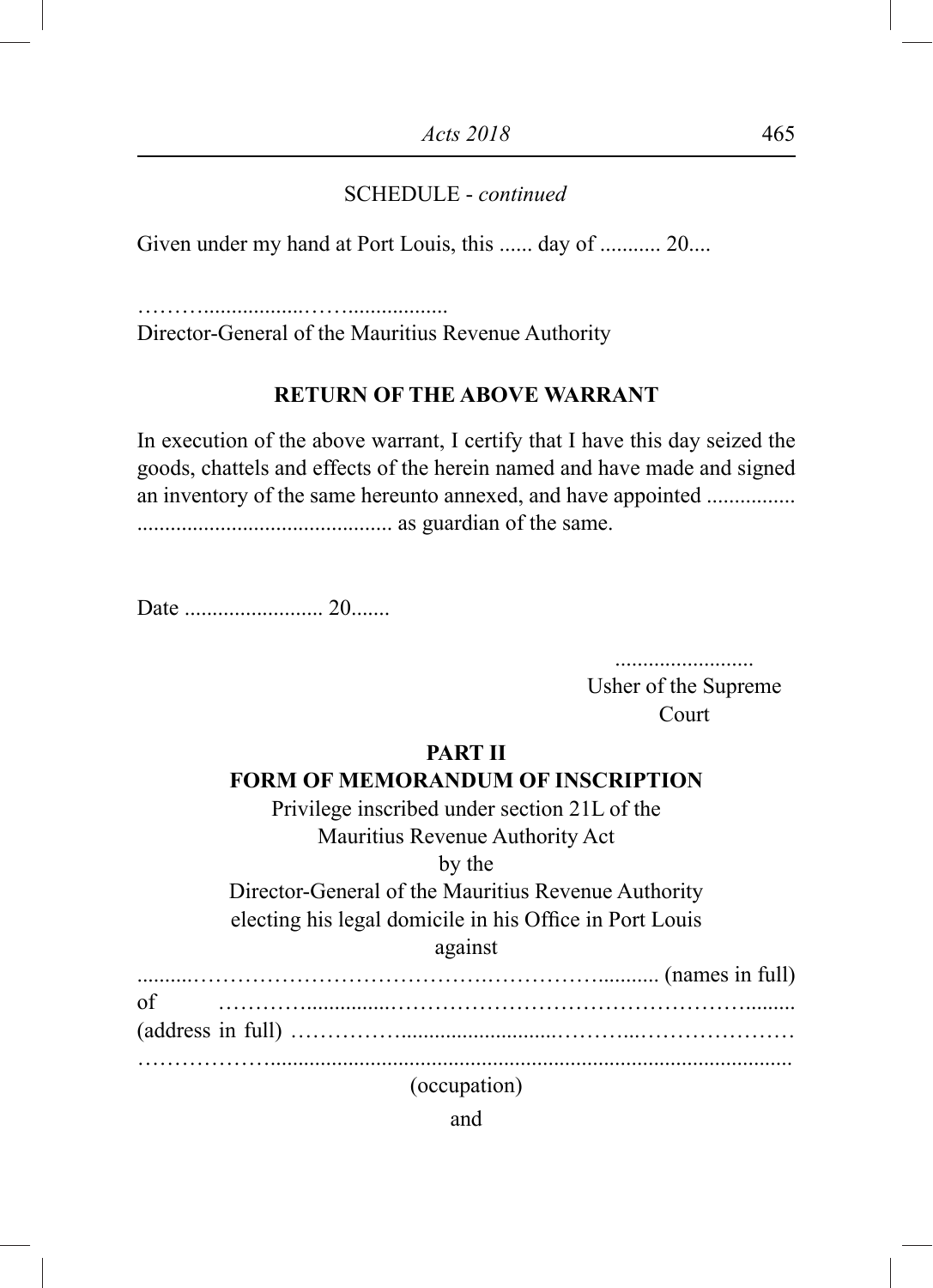|                                           | (first name and maiden names in full)                                                                                                                                                                                                 |
|-------------------------------------------|---------------------------------------------------------------------------------------------------------------------------------------------------------------------------------------------------------------------------------------|
|                                           |                                                                                                                                                                                                                                       |
| his wife, hereinafter called the debtor/s |                                                                                                                                                                                                                                       |
| including                                 | rupees (in words) upon all immovable property belonging to the debtor/s                                                                                                                                                               |
|                                           |                                                                                                                                                                                                                                       |
|                                           |                                                                                                                                                                                                                                       |
|                                           |                                                                                                                                                                                                                                       |
|                                           | $\mathbf{I}$ and $\mathbf{C}$ and the definition of the second contract of the second of the second second contribution of the second second second second second second second second second second second second second second seco |

I certify that this memorandum is an exact copy of the other original with which it has been duly collated

> ........……………………................ Director-General Mauritius Revenue Authority

#### **PART III REQUEST FOR ERASURE OF INSCRIPTION**

| The Conservator of Mortgages is hereby requested to erase in his registers<br>the privilege inscribed by the Director-General of the Mauritius Revenue |  |
|--------------------------------------------------------------------------------------------------------------------------------------------------------|--|
|                                                                                                                                                        |  |
| Vol.  No.  against:                                                                                                                                    |  |
|                                                                                                                                                        |  |
|                                                                                                                                                        |  |
| upon all immovable property which belonged to the latter, including                                                                                    |  |
|                                                                                                                                                        |  |

 $\frac{1}{2}$ 

. .......……………………......... Director-General Mauritius Revenue Authority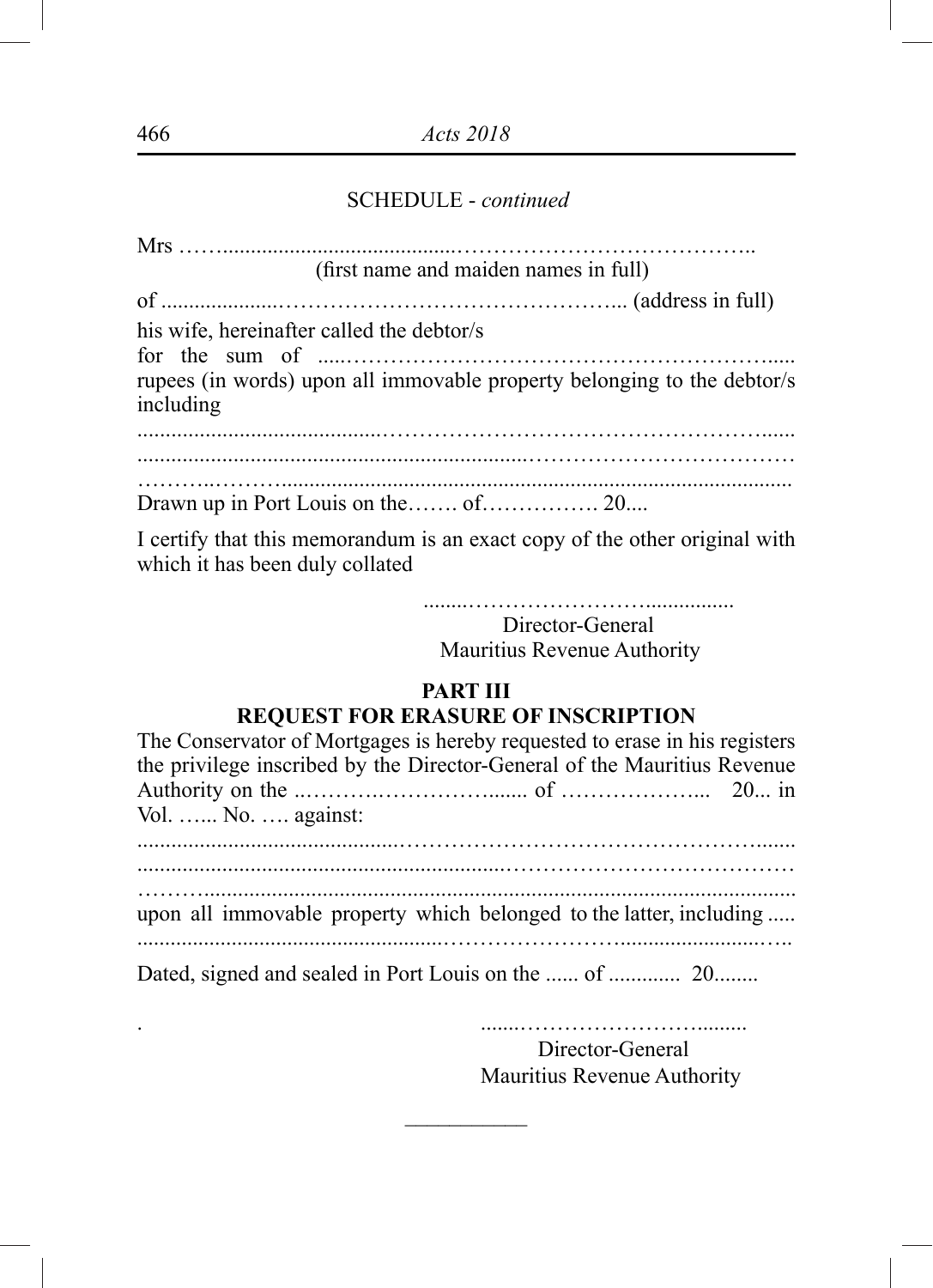# **NINTH SCHEDULE**

 $[Section 46(1)]$ 

## **NINTH SCHEDULE**

[Section 21K]

#### **Application under oath**

To District Magistrate of ............................................................................. 2. I ......................................................................................................... Director-General of the Mauritius Revenue Authority, electing my legal domicile in my Office in Port Louis, do hereby swear/solemnly affirm that – (a) .................................................................................................. of (i) has failed to submit annual returns under the Revenue Law for the year of assessment ……….. to ……….. (ii) is indebted in a sum of ………………. rupees being – (A) customs duty in the sum of ………...................; (B) excise duty in the sum of ………………..……; (C) value added tax in the sum of …………………; (D) income tax in the sum of  $\dots\dots\dots\dots\dots\dots$ (E) ……………. in the sum of …………………....

(b) the annual turnover of taxable supplies of the registered person being more/less than 12 million rupees, the taxable period of the person is, in accordance with section 2 of the Act, a month/quarter;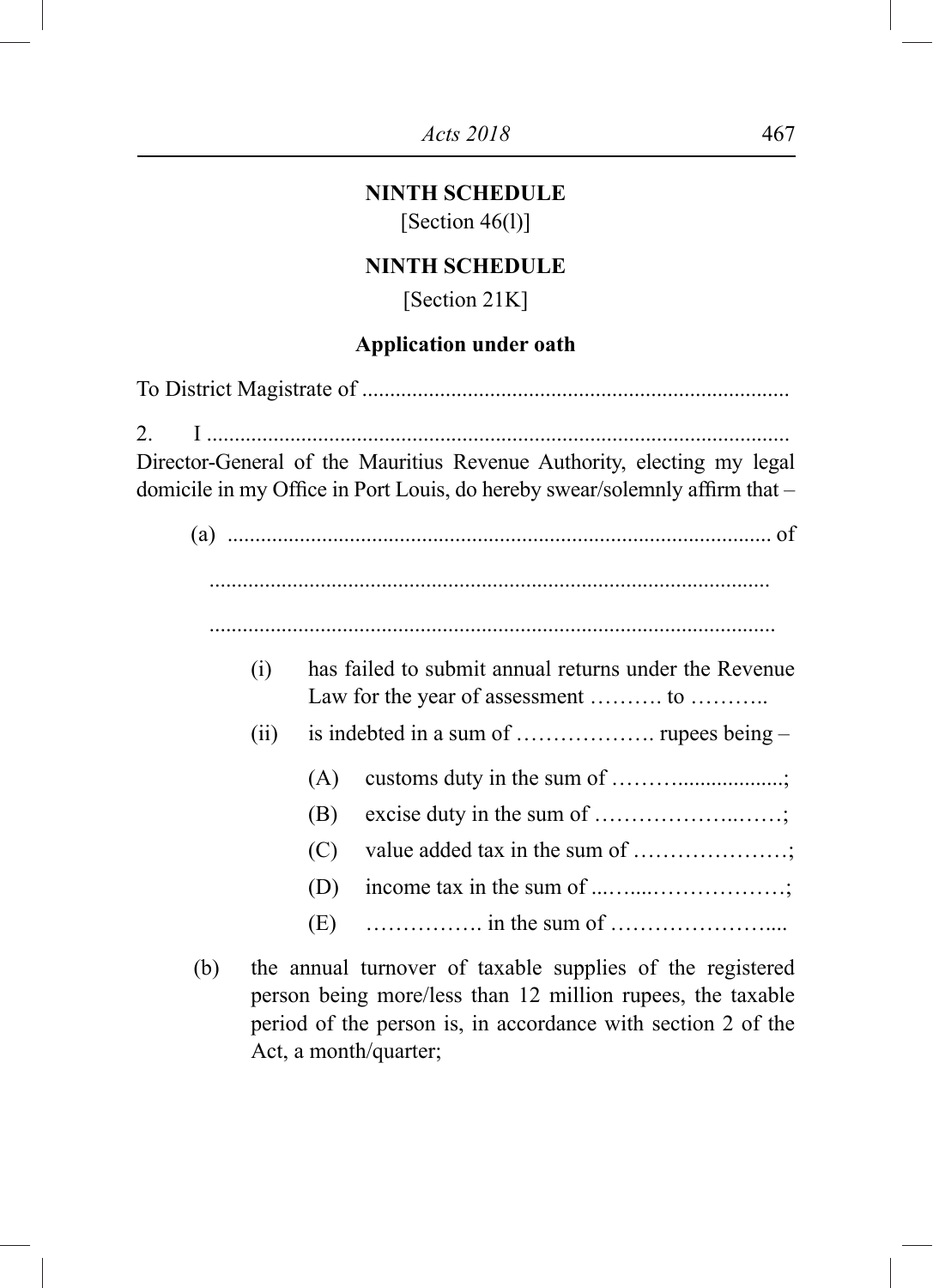- (c) a notice of intention to close down part or the whole of the business of the person for a temporary period not exceeding 14 days was sent to the person on ............................(a certified copy of the notice is attached); and
- (d) the person has failed to comply with the aforesaid notice.

3. In accordance with section ……..of the Act, I do hereby apply to you for an order to close down ..................................................................., being part/the whole of the business of the registered person situated at ................................................................................................................. .................................................................................................................

for a period not exceeding 14 days.

\_\_\_\_\_\_\_\_\_\_\_\_\_\_\_\_\_\_\_\_\_\_\_\_\_\_\_\_\_\_\_\_\_\_\_\_\_\_\_\_\_\_\_\_\_\_\_\_\_\_\_\_\_\_\_\_\_\_\_

 $\overline{\phantom{a}}$ 

Application granted/not granted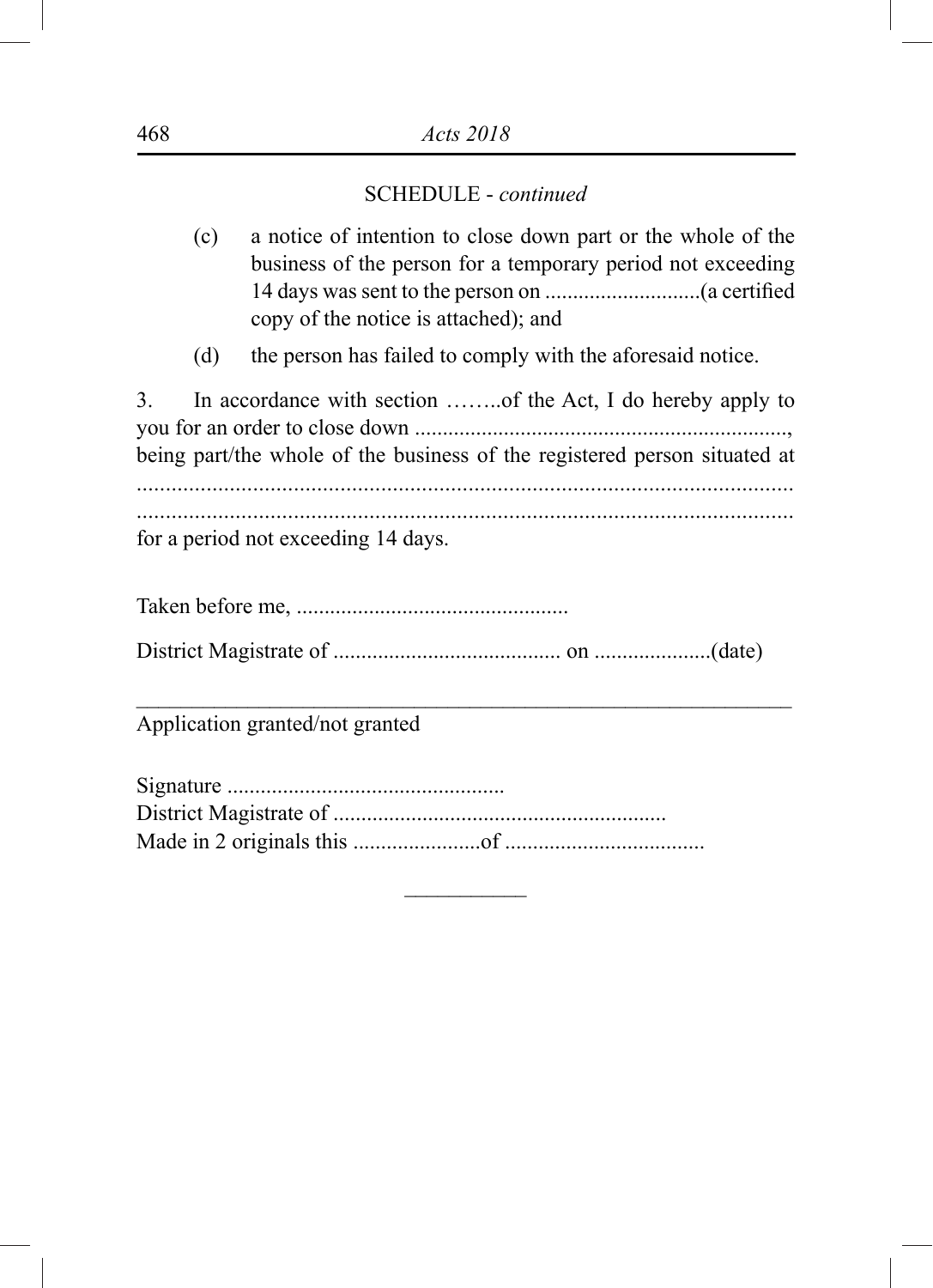# **TENTH SCHEDULE** [Section 46(l)]

# **TENTH SCHEDULE** [Section 21K]

# **Order to close down part or whole of business premises temporarily**

| 2. Whereas an application made by the Director-General of the Mauritius<br>Revenue Authority under section 21K has this day been granted by me |
|------------------------------------------------------------------------------------------------------------------------------------------------|
|                                                                                                                                                |
| for a period of  days as from the date of the execution<br>of this order.                                                                      |
| 3. These are, therefore, to authorise and order you forthwith to close down<br>being part/the                                                  |
|                                                                                                                                                |
|                                                                                                                                                |
|                                                                                                                                                |
|                                                                                                                                                |

Made in 2 originals this ……………………………… of ………………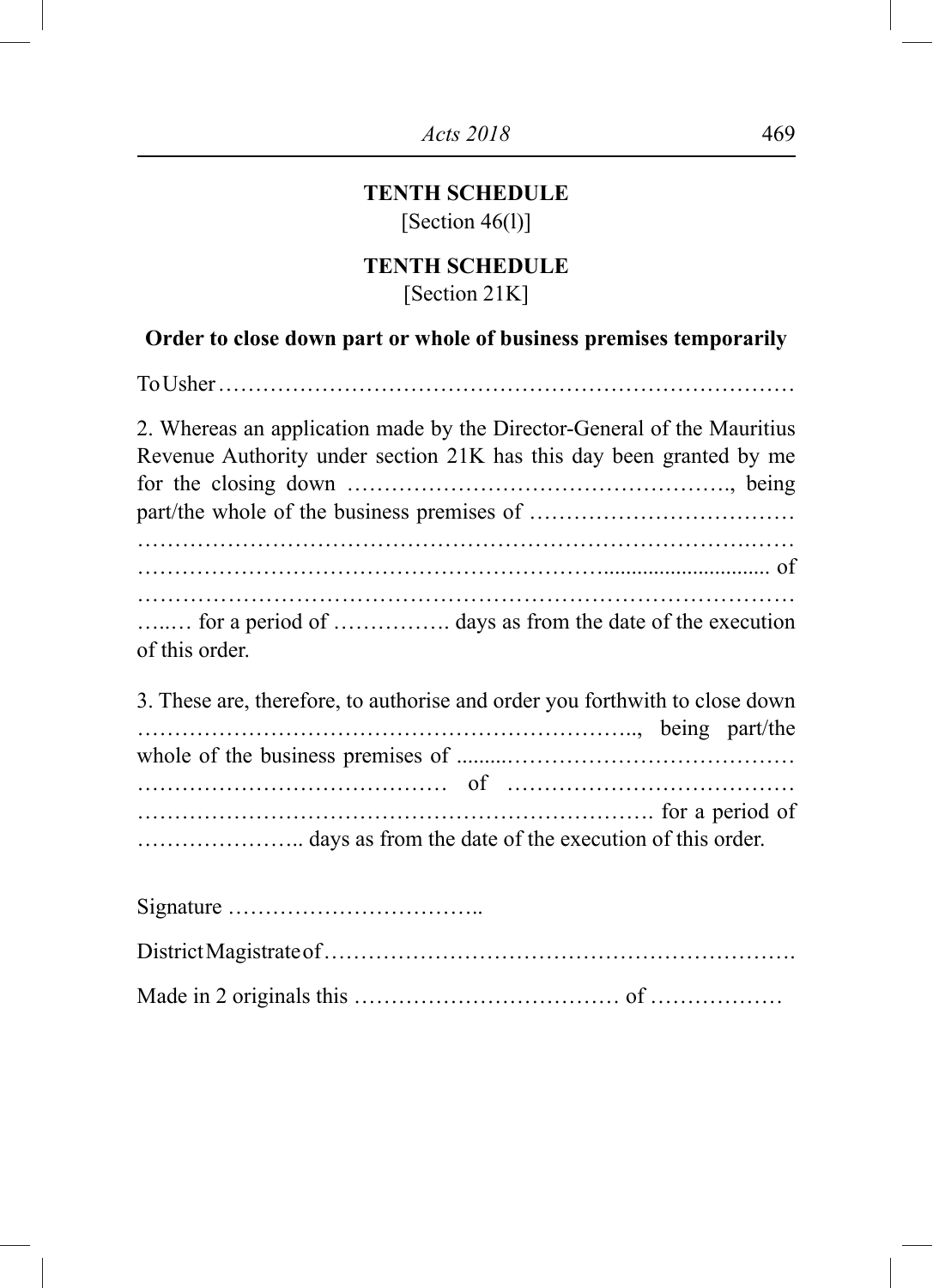#### **RETURN OF EXECUTION OF ORDER**

To : The Director-General of the Mauritius Revenue Authority

In execution of the above order, I certify that I have this day closed down heing part/the whole of the business premises

2. I also certify that, in accordance with section 21K, I have affixed in a conspicuous place on the front of the premises of the business or part of the business which has been closed, a notice duly certified by the Director-General of the Mauritius Revenue Authority bearing the words "CLOSED TEMPORARILY FOR NOT PAYING TAX".

 $\overline{\phantom{a}}$ 

…………………….……………………………...

Usher of the ………………….………………...…

Made in 2 originals this ……………………….. of ………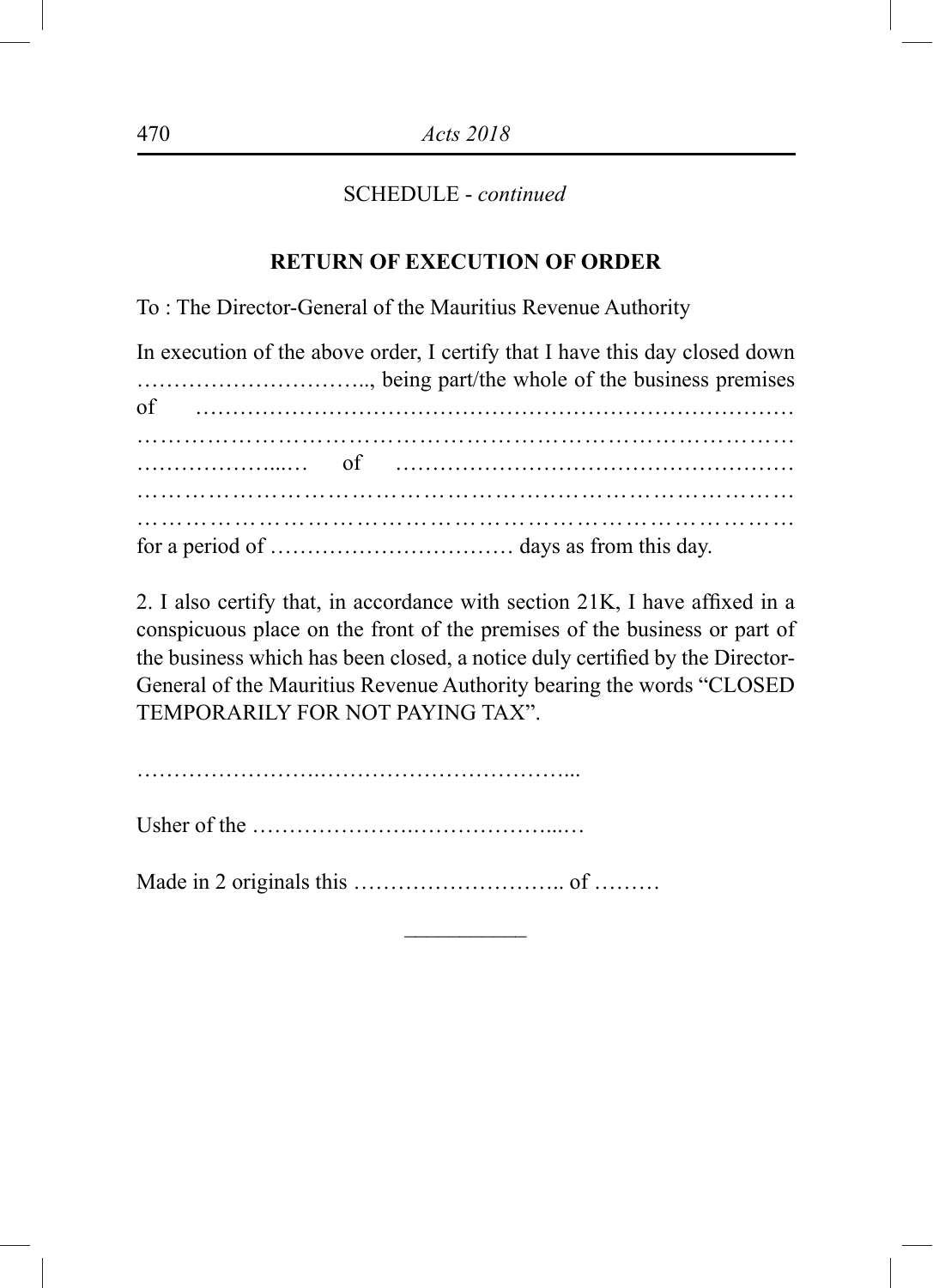# **ELEVENTH SCHEDULE** [Section 59(f)]

# **SECOND SCHEDULE** [Section 3A]

\_\_\_\_\_\_\_\_\_\_\_

Procurement by a diplomatic mission of Mauritius abroad Procurement by a public body in respect of –

- (a) rental of office space;
- (b) training services; or
- (c) vessels, including maintenance, repairs and periodic overhauls in a dry dock.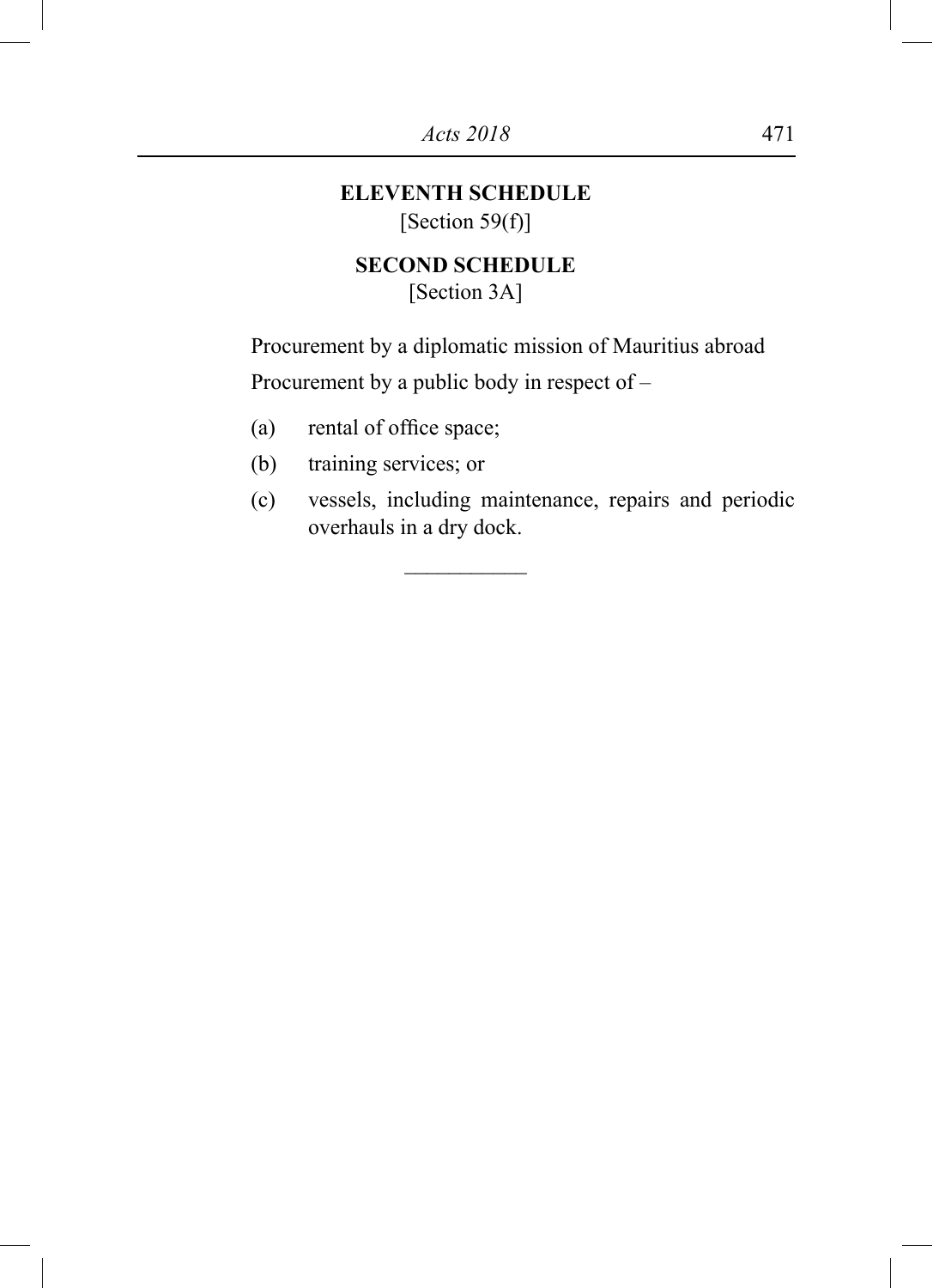# **TWELFTH SCHEDULE**

[Section  $60(c)$ ]

# **NINTH SCHEDULE**

[Section 26A]

# **Part A**

# **AMOUNT**

Not exceeding 2 million rupees

# **Part B**

#### **AUTHORISED PERSONS**

–––––––––––

Bank as defined in the Banking Act

Notary and attorney under the Law Practitioners Act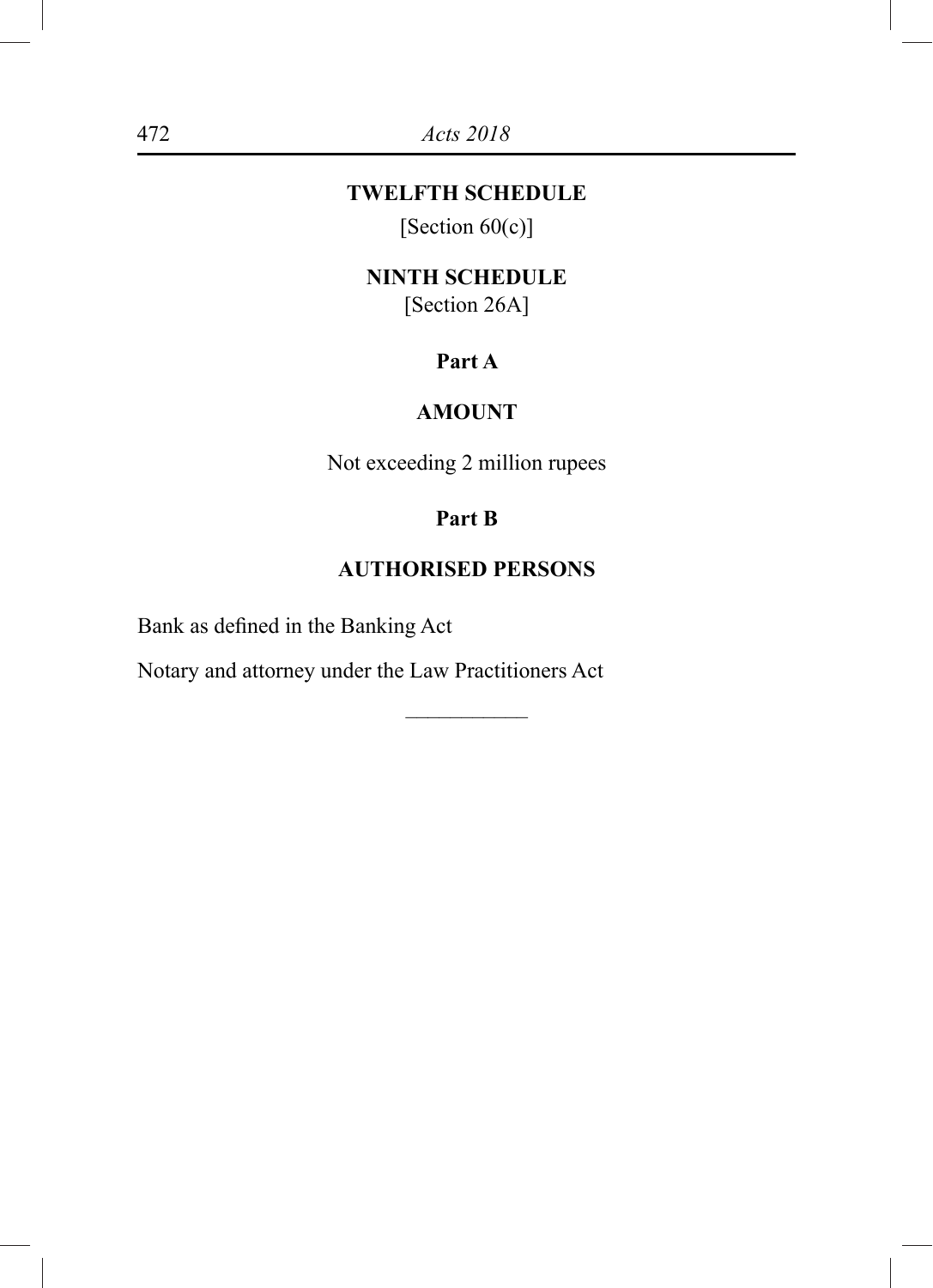# **THIRTEENTH SCHEDULE**

[Section 67(l)]

# **SECOND SCHEDULE**

[Sections 2, 21, 24, 26 and 48]

| Ranking | Premium percentage of value<br>of insurable sugar | Value percentage<br>(of shortfall) |  |  |  |  |  |
|---------|---------------------------------------------------|------------------------------------|--|--|--|--|--|
| 5.0     | 4.40                                              | 44.20                              |  |  |  |  |  |
| 5.1     | 4.39                                              | 44.45                              |  |  |  |  |  |
| 5.2     | 4.38                                              | 44.70                              |  |  |  |  |  |
| 5.3     | 4.37                                              | 44.95                              |  |  |  |  |  |
| 5.4     | 4.36                                              | 45.20                              |  |  |  |  |  |
| 5.5     | 4.35                                              | 45.45                              |  |  |  |  |  |
| 5.6     | 4.34                                              | 45.70                              |  |  |  |  |  |
| 5.7     | 4.33                                              | 45.96                              |  |  |  |  |  |
| 5.8     | 4.32                                              | 46.21                              |  |  |  |  |  |
| 5.9     | 4.31                                              | 46.47                              |  |  |  |  |  |
| 6.0     | 4.30                                              | 46.72                              |  |  |  |  |  |
| 6.1     | 4.29                                              | 47.01                              |  |  |  |  |  |
| 6.2     | 4.28                                              | 47.29                              |  |  |  |  |  |
| 6.3     | 4.27                                              | 47.58                              |  |  |  |  |  |
| 6.4     | 4.26                                              | 47.87                              |  |  |  |  |  |
| 6.5     | 4.25                                              | 48.16                              |  |  |  |  |  |
| 6.6     | 4.24                                              | 48.45                              |  |  |  |  |  |
| 6.7     | 4.23                                              | 48.74                              |  |  |  |  |  |
| 6.8     | 4.22                                              | 49.03                              |  |  |  |  |  |
| 6.9     | 4.21                                              | 49.33                              |  |  |  |  |  |
| 7.0     | 4.20                                              | 49.62                              |  |  |  |  |  |
| 7.1     | 4.19                                              | 49.91                              |  |  |  |  |  |
| 7.2     | 4.18                                              | 50.21                              |  |  |  |  |  |
| 7.3     | 4.17                                              | 50.51                              |  |  |  |  |  |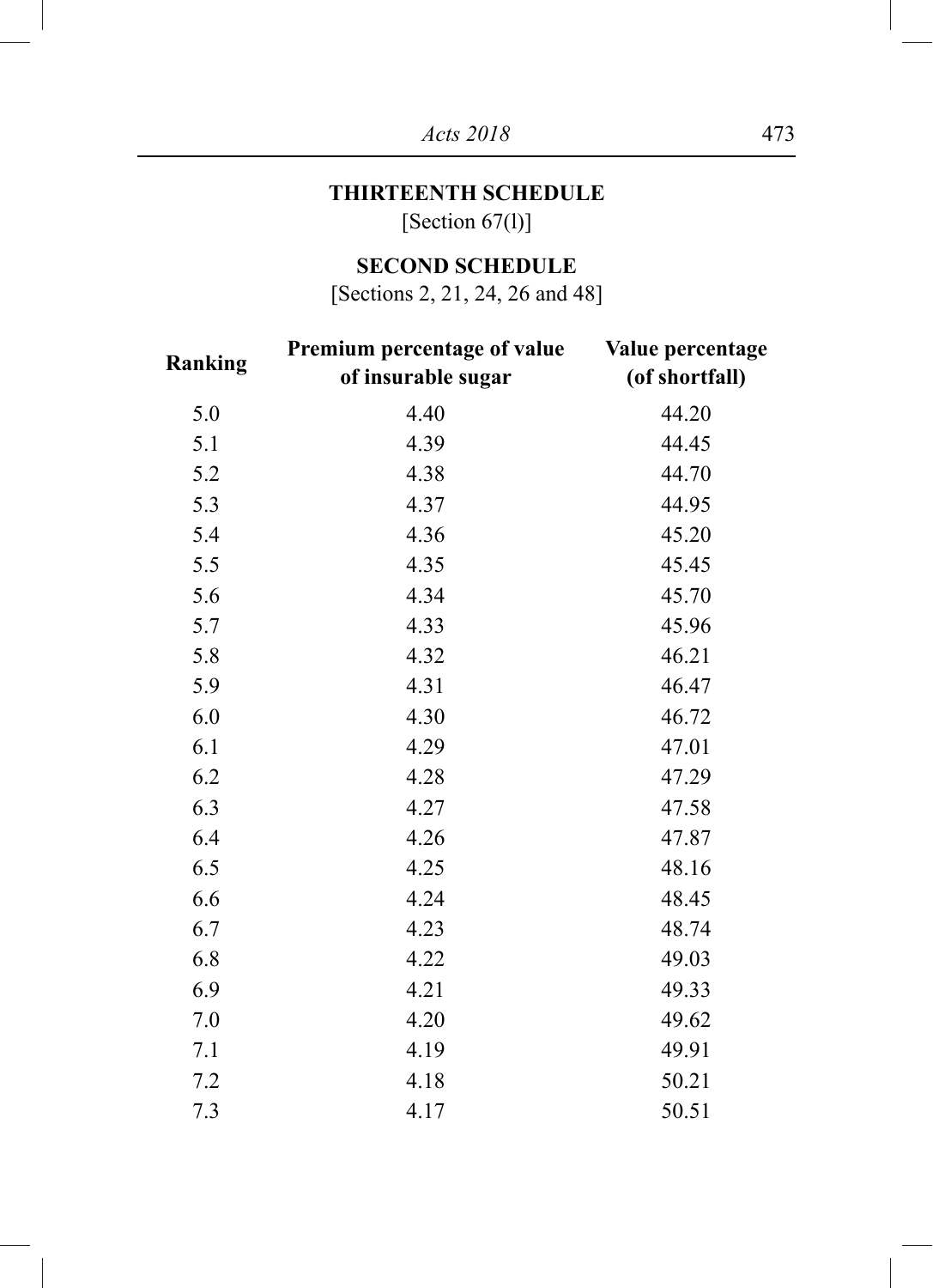| Ranking | Premium percentage of value<br>of insurable sugar | Value percentage<br>(of shortfall) |
|---------|---------------------------------------------------|------------------------------------|
| 7.4     | 4.16                                              | 50.80                              |
| 7.5     | 4.15                                              | 51.10                              |
| 7.6     | 4.14                                              | 51.40                              |
| 7.7     | 4.13                                              | 51.70                              |
| 7.8     | 4.12                                              | 52.00                              |
| 7.9     | 4.11                                              | 52.30                              |
| 8.0     | 4.10                                              | 52.60                              |
| 8.1     | 4.09                                              | 52.84                              |
| 8.2     | 4.08                                              | 53.08                              |
| 8.3     | 4.07                                              | 53.33                              |
| 8.4     | 4.06                                              | 53.57                              |
| 8.5     | 4.05                                              | 53.82                              |
| 8.6     | 4.04                                              | 54.06                              |
| 8.7     | 4.03                                              | 54.30                              |
| 8.8     | 4.02                                              | 54.55                              |
| 8.9     | 4.01                                              | 54.79                              |
| 9.0     | 4.00                                              | 55.04                              |
| 9.1     | 3.99                                              | 55.38                              |
| 9.2     | 3.97                                              | 55.72                              |
| 9.3     | 3.96                                              | 56.06                              |
| 9.4     | 3.94                                              | 56.40                              |
| 9.5     | 3.93                                              | 56.74                              |
| 9.6     | 3.91                                              | 57.08                              |
| 9.7     | 3.90                                              | 57.42                              |
| 9.8     | 3.88                                              | 57.76                              |
| 9.9     | 3.87                                              | 58.11                              |
| 10.0    | 3.85                                              | 58.45                              |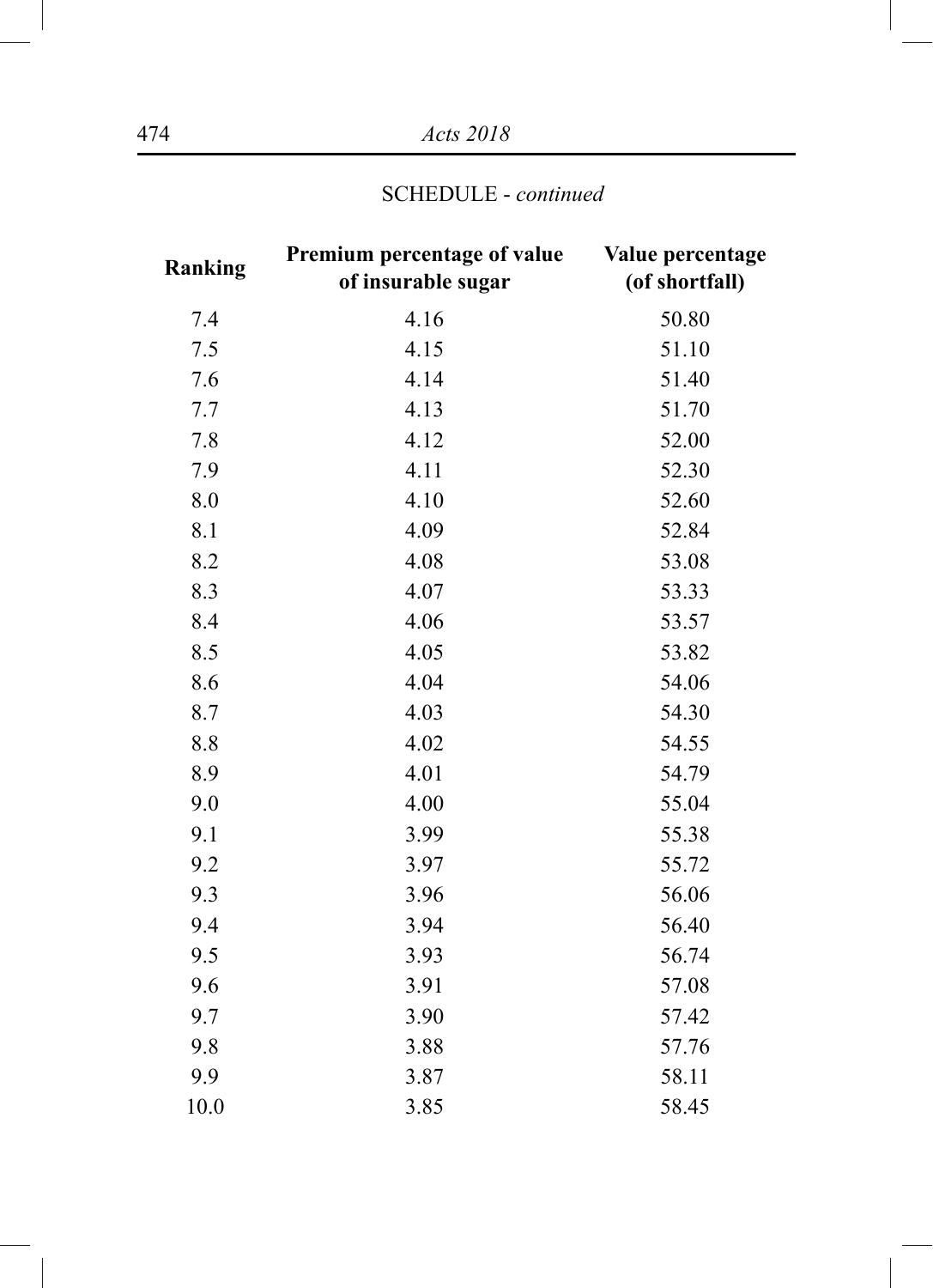*Acts 2018* 475

| Ranking | Premium percentage of value<br>of insurable sugar | Value percentage<br>(of shortfall) |
|---------|---------------------------------------------------|------------------------------------|
| 10.1    | 3.84                                              | 58.79                              |
| 10.2    | 3.82                                              | 59.14                              |
| 10.3    | 3.81                                              | 59.48                              |
| 10.4    | 3.79                                              | 59.83                              |
| 10.5    | 3.78                                              | 60.18                              |
| 10.6    | 3.76                                              | 60.52                              |
| 10.7    | 3.75                                              | 60.87                              |
| 10.8    | 3.73                                              | 61.22                              |
| 10.9    | 3.72                                              | 61.57                              |
| 11.0    | 3.70                                              | 61.92                              |
| 11.1    | 3.68                                              | 62.27                              |
| 11.2    | 3.66                                              | 62.62                              |
| 11.3    | 3.64                                              | 62.90                              |
| 11.4    | 3.62                                              | 63.26                              |
| 11.5    | 3.60                                              | 63.54                              |
| 11.6    | 3.58                                              | 63.89                              |
| 11.7    | 3.56                                              | 64.17                              |
| 11.8    | 3.54                                              | 64.53                              |
| 11.9    | 3.52                                              | 64.81                              |
| 12.0    | 3.50                                              | 65.17                              |
| 12.1    | 3.48                                              | 65.45                              |
| 12.2    | 3.46                                              | 65.81                              |
| 12.3    | 3.44                                              | 66.09                              |
| 12.4    | 3.42                                              | 66.45                              |
| 12.5    | 3.40                                              | 66.73                              |
| 12.6    | 3.38                                              | 67.09                              |
| 12.7    | 3.36                                              | 67.37                              |